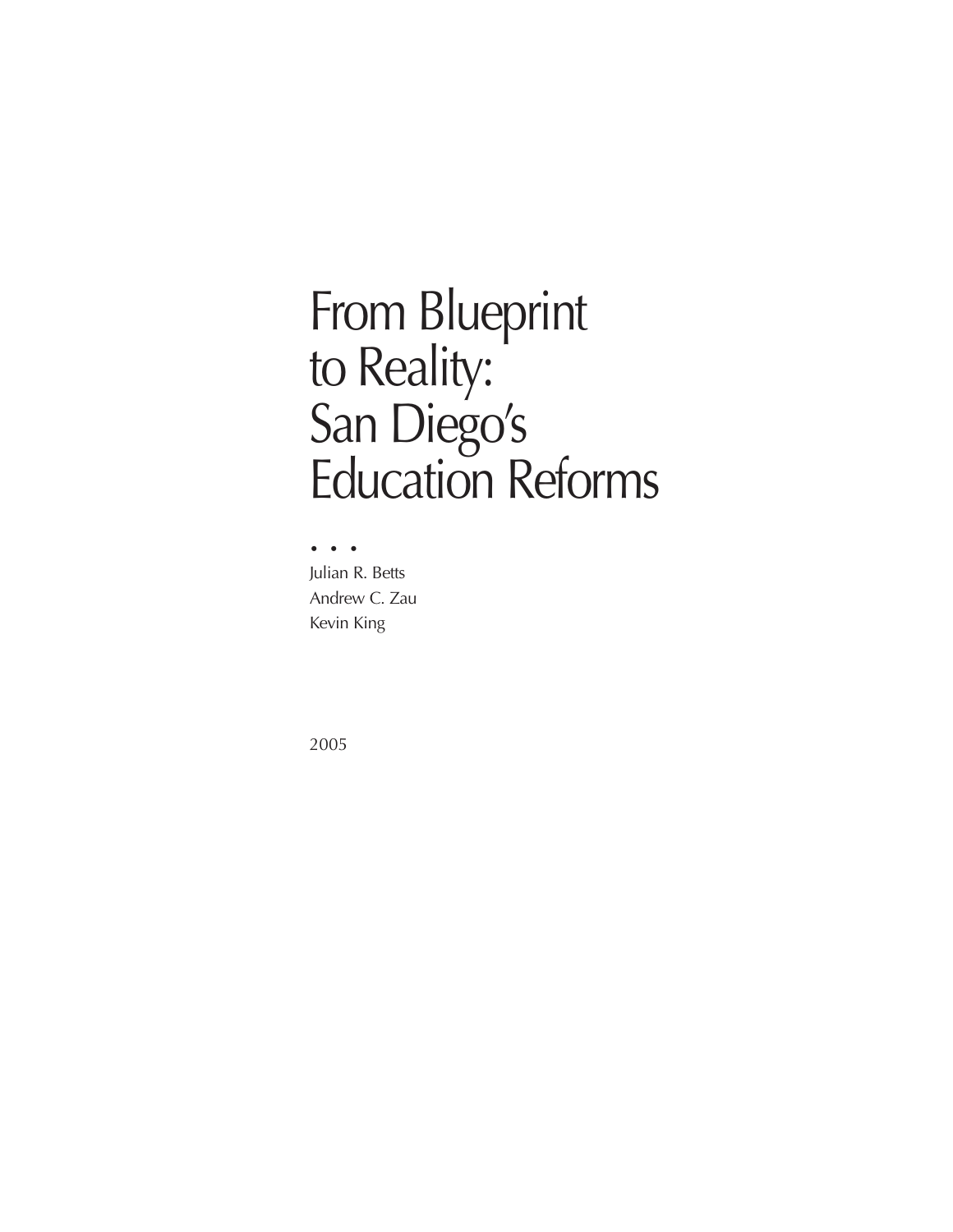Library of Congress Cataloging-in-Publication Data Betts, Julian R. From blueprint to reality : San Diego's education reforms / Julian R. Betts, Andrew Zau, Kevin King. p. cm. Includes bibliographical references. ISBN-13: 978-1-58213-105-4 ISBN: 1-58213-105-8 1. Educational equalization—California—San Diego. 2. Blueprint for Student Success (Program)—Evaluation. 3. Academic achievement—California—San Diego. 4. San Diego City Schools— Evaluation. 5. School improvement programs—California—San Diego. 6. Educational indicators—California—San Diego. I. Zau, Andrew. II. King, Kevin, 1975- III. Title. LC213.23.S26B47 2005 371.2009794'985—dc22

2005025039

Copyright © 2005 by Public Policy Institute of California All rights reserved San Francisco, CA

Short sections of text, not to exceed three paragraphs, may be quoted without written permission provided that full attribution is given to the source and the above copyright notice is included.

PPIC does not take or support positions on any ballot measure or on any local, state, or federal legislation, nor does it endorse, support, or oppose any political parties or candidates for public office.

Research publications reflect the views of the authors and do not necessarily reflect the views of the staff, officers, or Board of Directors of the Public Policy Institute of California.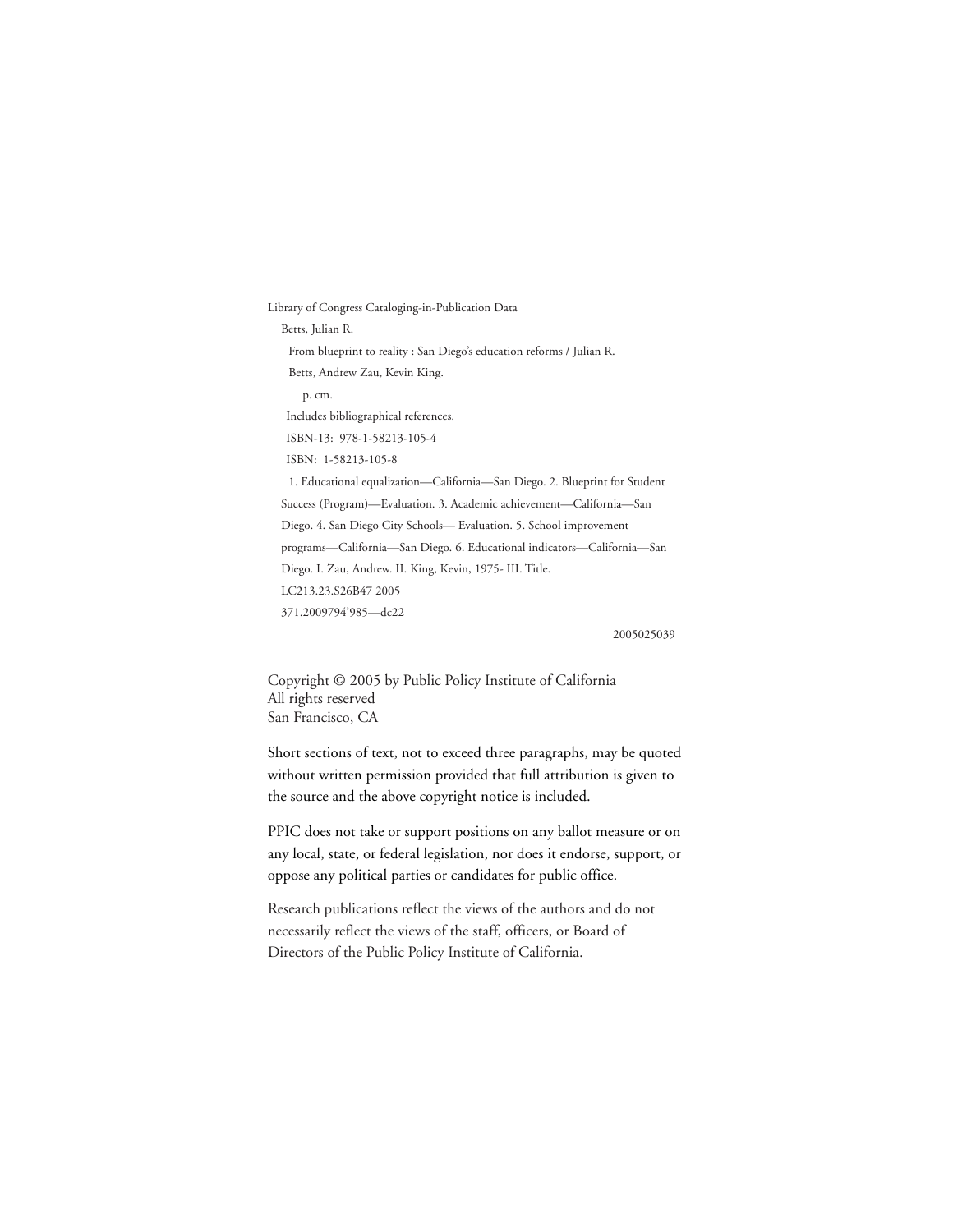# Foreword

In 2000, the Public Policy of Institute of California entered into an agreement with the San Diego Unified School District to provide the research and financial support to collect, format, and analyze student, teacher, and classroom data needed to create an accurate portrait of what affects student achievement in San Diego. This report, authored by Julian R. Betts, Andrew C. Zau, and Kevin King is the second in a series stemming from that agreement. Most important, it is a report that throws new light on the school district's program of reform known as the Blueprint for Student Success. The report was made possible by grants from The William and Flora Hewlett Foundation and The Atlantic Philanthropies.

The Blueprint was both visionary and controversial. It was visionary because it focused on improving reading skills while encompassing virtually all of the district's students and teachers, and controversial because its implementation drew both severe criticism from professional staff, parents, and community organizations but also support from other parent groups and the business community. Education specialists and nonprofit organizations throughout the country have watched the San Diego Blueprint with great interest—some even providing substantial financial support to implement comprehensive teacher training programs. As a result, serious assessments of student performance during the years of the reform effort will be reviewed with great interest. Given the quality of their data, this report by Betts, Zau, and King is worthy of special attention.

The authors conclude that the effort to improve reading skills was successful and that the evidence for the program's overall success is so definitive that San Diego's efforts are well worth a look by other school districts in California and the nation. A significant percentage of elementary and middle school students who took part in reform-driven activities—such as double- and triple-length English classes, extended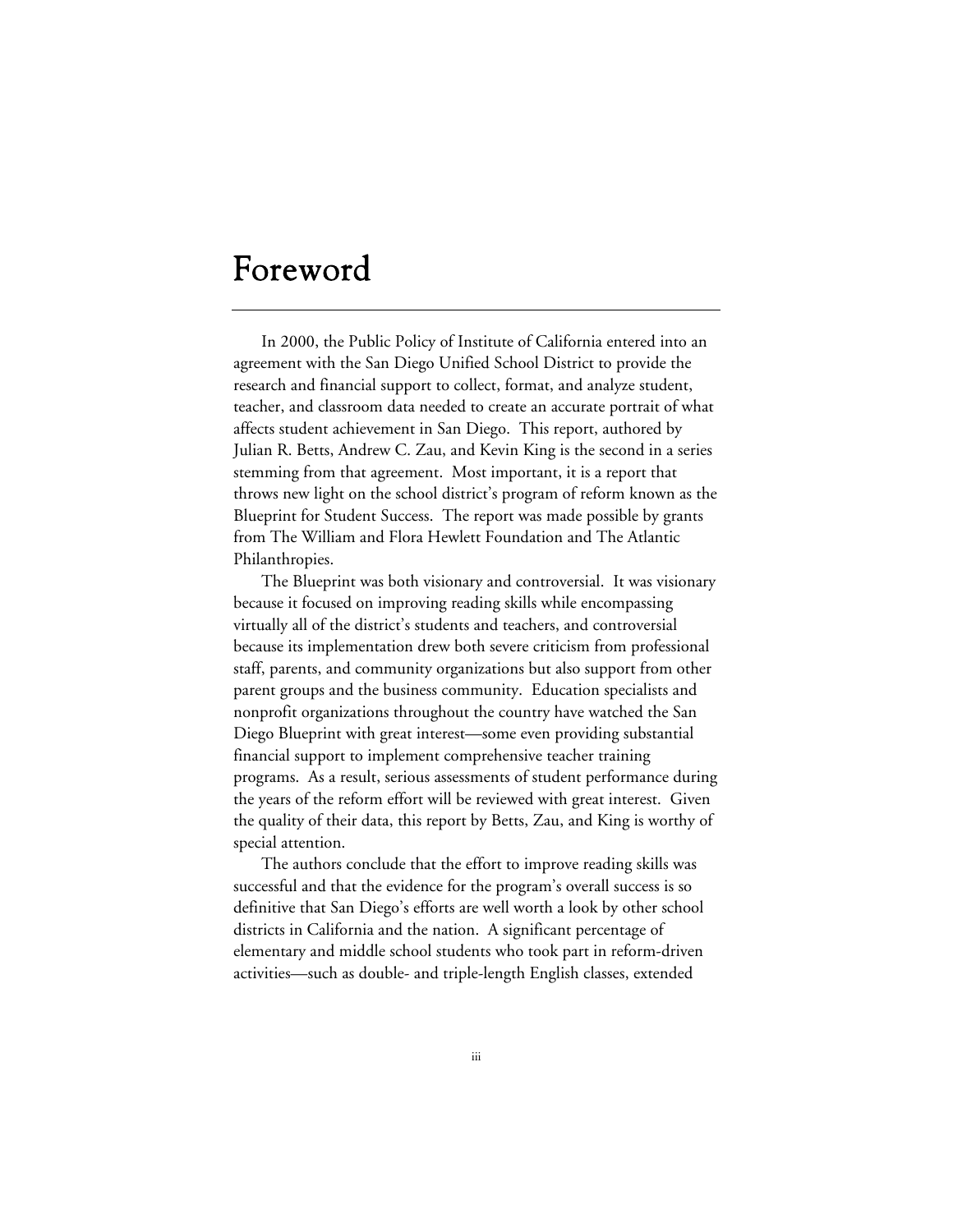school days, and summer school reading programs—showed marked improvement on standardized reading tests. High school students did not experience the same test improvements and various reasons for this result are discussed. Nevertheless, to show such consistent gains in reading performance across the elementary and middle school grades is worth note and offers some lessons for other school systems in the country.

Many of the programs that were part of the Blueprint have subsequently been reduced in scale or shut down entirely. Yet the effects of the Blueprint may be measurable for years to come—only future research will reveal whether its effects are long-lasting. But the authors conclude that the individual programs are less important than the Blueprint's broader principles: Use reading assessments to identify students who lag behind, strongly encourage families of these students to enroll them in additional literacy classes during the school year or in the summer, and do everything possible to ensure that teachers are fully trained in techniques to improve literacy. The unusually detailed student-level analysis underlying this report provides strong evidence that reforms such as these can produce meaningful reductions in the achievement gap. This evidence deserves serious national attention.

David W. Lyon President and CEO Public Policy Institute of California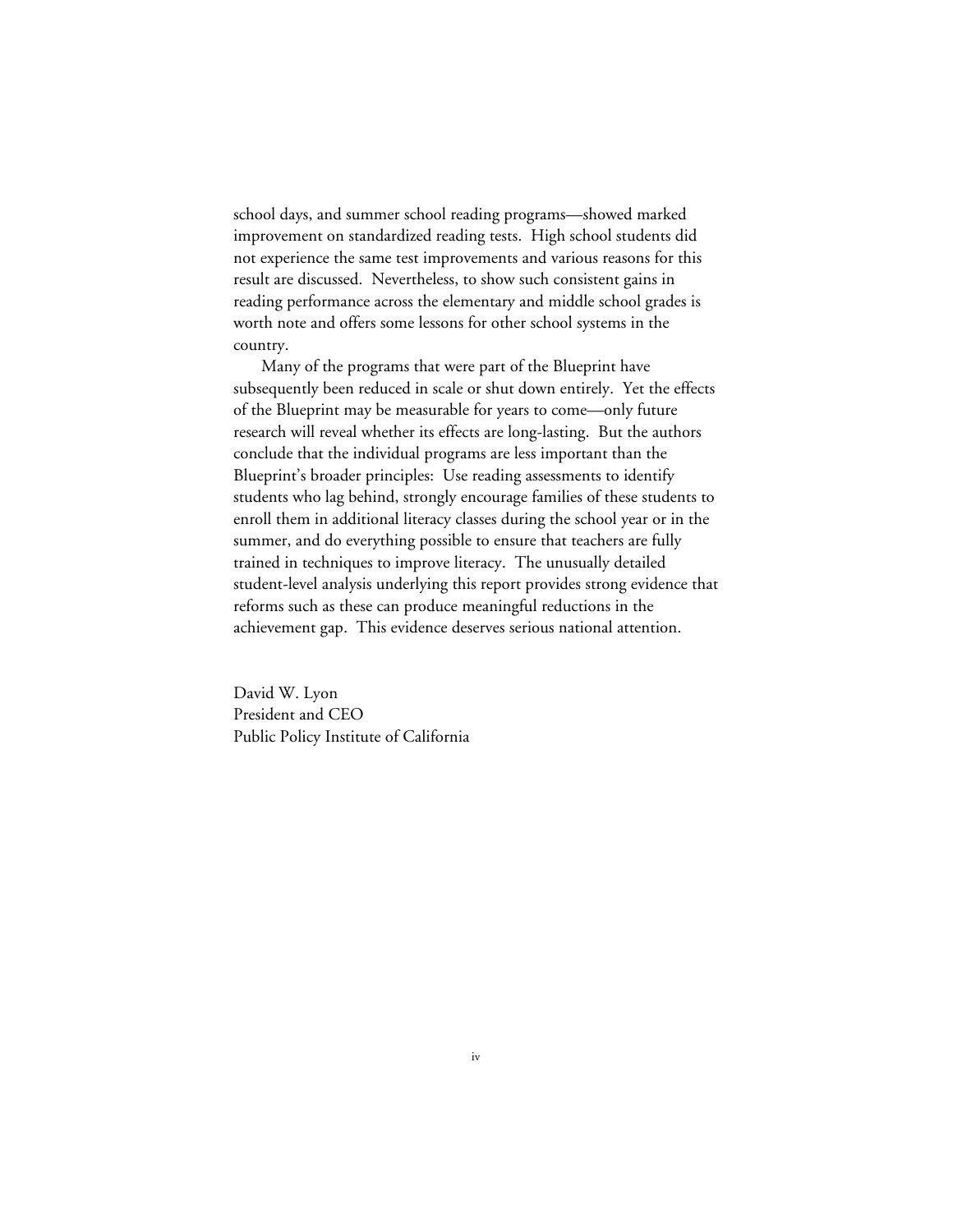# Summary

If the trend toward student testing in the United States has taught us one thing, it is that achievement gaps by race, parental education, and parental income are large and persistent.

Prodded by these stubborn achievement gaps, virtually all state governments have recently implemented school accountability systems. For instance, in 1999, California implemented the Public School Accountability Act, which mandates state content standards (that is, a specific body of knowledge and skills that students are expected to master at each grade), student testing, and a school-level accountability system. This trend has gained further momentum with the passage in 2001 of the federal No Child Left Behind (NCLB) Act. A key aspect of both federal and state systems is an emphasis on reducing the large gaps in achievement that exist when students' scores are grouped by race or parental income.

The creation of school accountability systems represents a helpful step forward, but it has left school districts scrambling to find ways to boost overall achievement and to narrow the achievement gaps in their schools. There is growing evidence that simply "spending more" across all schools has done little to boost test scores or to narrow achievement gaps. Policymakers are increasingly coming to the conclusion that districts need to implement far more aggressive reforms to improve the status quo.

A number of large urban districts have started to implement reforms that focus on students who lag behind. One of the most important among these efforts is taking place in the San Diego Unified School District (SDUSD), which formally launched its Blueprint for Student Success in summer 2000. The plan calls for massive redeployment of educational resources to help students who are identified by test scores as underachieving, with an initial focus on reading.

v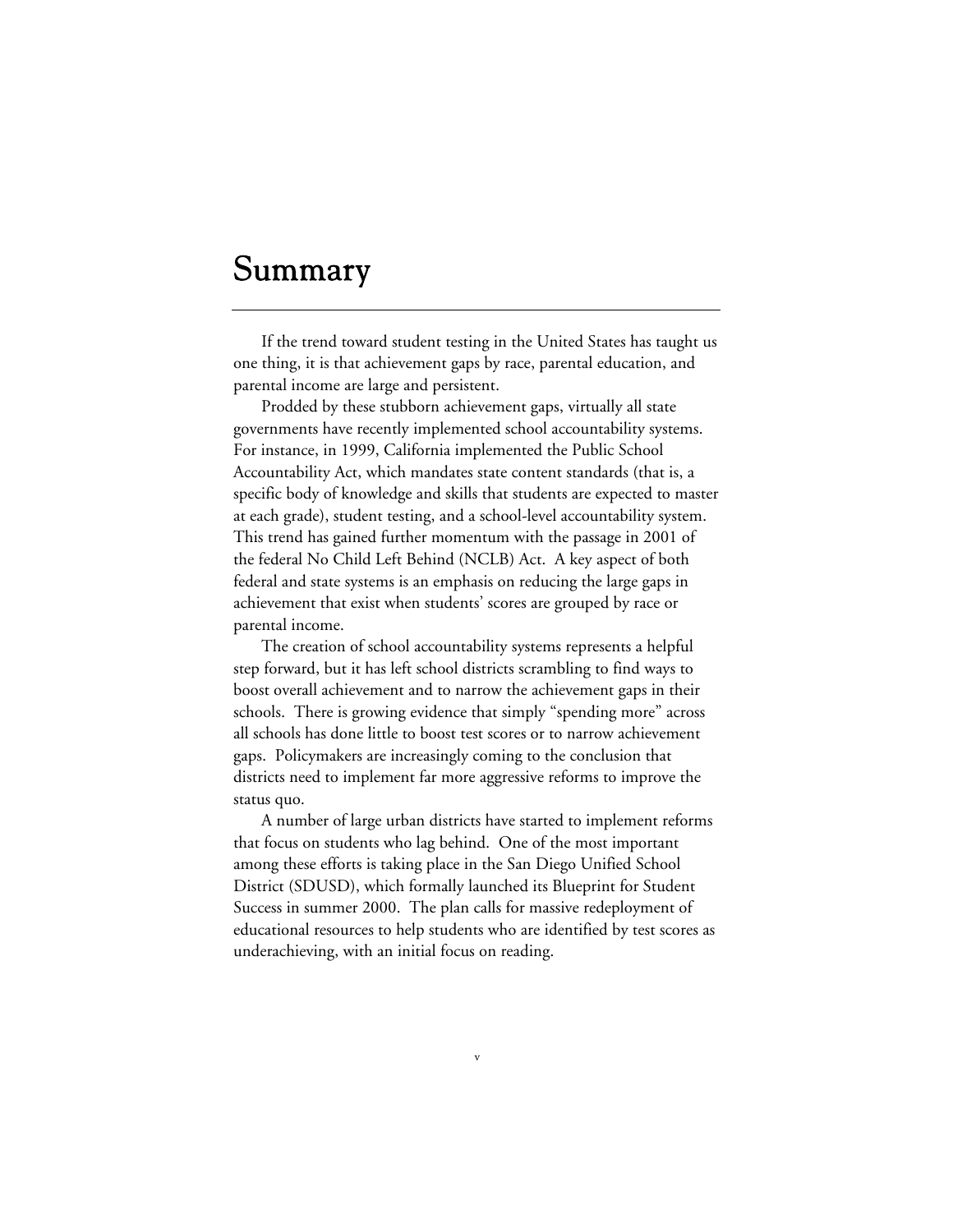The reform is remarkable both for its scope and the controversy it has generated. Marshall Smith, former U.S. Under Secretary of Education and currently Program Director for Education of the Hewlett Foundation, told the *San Diego Union Tribune*: "This really is the most important urban school reform effort in the country. . . . If the reforms work here they will have a national effect because ideas travel." Another reason for the plan receiving national attention is the sheer size of the district, which is the second largest in California and the eighth largest in the nation. The district has received tens of millions of dollars from a number of foundations to help implement the reforms, and former U.S. Secretary of Education Rod Paige has publicly supported the district's efforts.

Locally, the reforms have generated intense controversy. Surveys by the American Institutes for Research found that the majority of teachers opposed many aspects of the reforms, and local parent groups are divided on whether the reforms merely relegate the students most in need to tracked classes, or instead provide useful and much needed help to these same students.

This report seeks to provide the first student-level analysis of the effect of the Blueprint reforms. It studies the school years 1999–2000 through 2001–2002. We chose these years because the district formally introduced the Blueprint in summer 2000, with very partial implementation of some components of the reform in the fall 1999 to spring 2000 (1999–2000) school year.

The overall objectives of this research project are fourfold. First, we examine how many students have participated in each intervention in the first two years. Second, we study the effect of the Blueprint reforms on average reading achievement and on the gap in reading achievement between racial/ethnic groups and between groups defined by socioeconomic and language status. Third, we explore the mechanisms through which the Blueprint has worked most and least effectively. Our fourth goal is to provide policy advice. With a new superintendent, Dr. Carl A. Cohn, arriving in the district in October 2005, the Blueprint is very much at a crossroads. Clearly, a careful retrospective analysis of what did and did not work is essential. Given the national attention that the Blueprint has received, we believe that our findings can also assist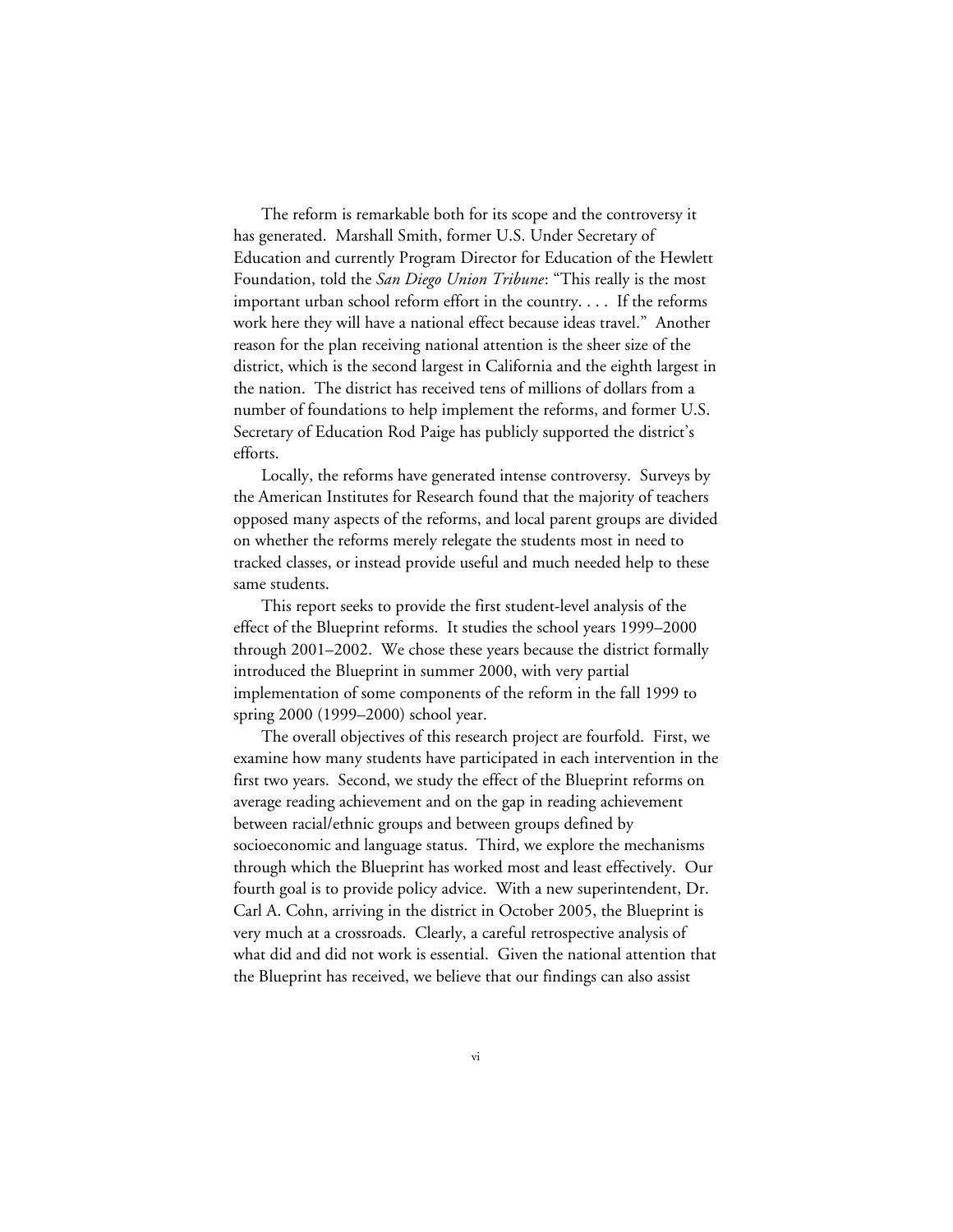other districts statewide and nationwide as they design education reform plans of their own.

#### Summary of Blueprint Reforms

In 1998, Superintendent Alan Bersin enlisted the help of Chancellor of Instruction Tony Alvarado to develop and implement the Blueprint. Chancellor Alvarado adapted some of the reading reforms that he had previously introduced as superintendent of Community School District #2 in New York. The Blueprint that emerged in San Diego emphasizes the concept of "Balanced Literacy," which calls for teachers to promote reading "by, with and to children," with teachers becoming more actively involved as they introduce more difficult text to their students.

The Blueprint boils down to three main strategies that place the priority on a student's literacy abilities. The first strategy is *prevention*. This strategy applies to all students and teachers and focuses on enhanced teaching of students, extensive training of teachers, and innovative classroom materials. The second strategy is *intervention*. Teachers identify students performing below grade level who then receive extra instruction through programs including extra-length English classes, an extended day, or summer school and more focused teacher training in literacy, depending on the student's needs. The final strategy is *retention*, that is, the practice of having a student repeat a grade with accelerated support. A common thread across these strategies is extra time on task for students, with a focus on the basics of reading and writing rather than a pure focus on literature. All of this is backed by professional development for teachers that was designed to help teachers choose appropriate teaching strategies for students at various levels of literacy. However, the Blueprint is in general not prescriptive in the sense of requiring that teachers teach from specific texts at specific times.

Initially, the interventions have focused primarily on reading. More recently, similar elements related to mathematics have been developed as well but on a far smaller scale. Thus, this report focuses on the effect of the Blueprint on reading achievement. We now describe all of the Blueprint elements. As we note below, some of these elements have recently been discontinued.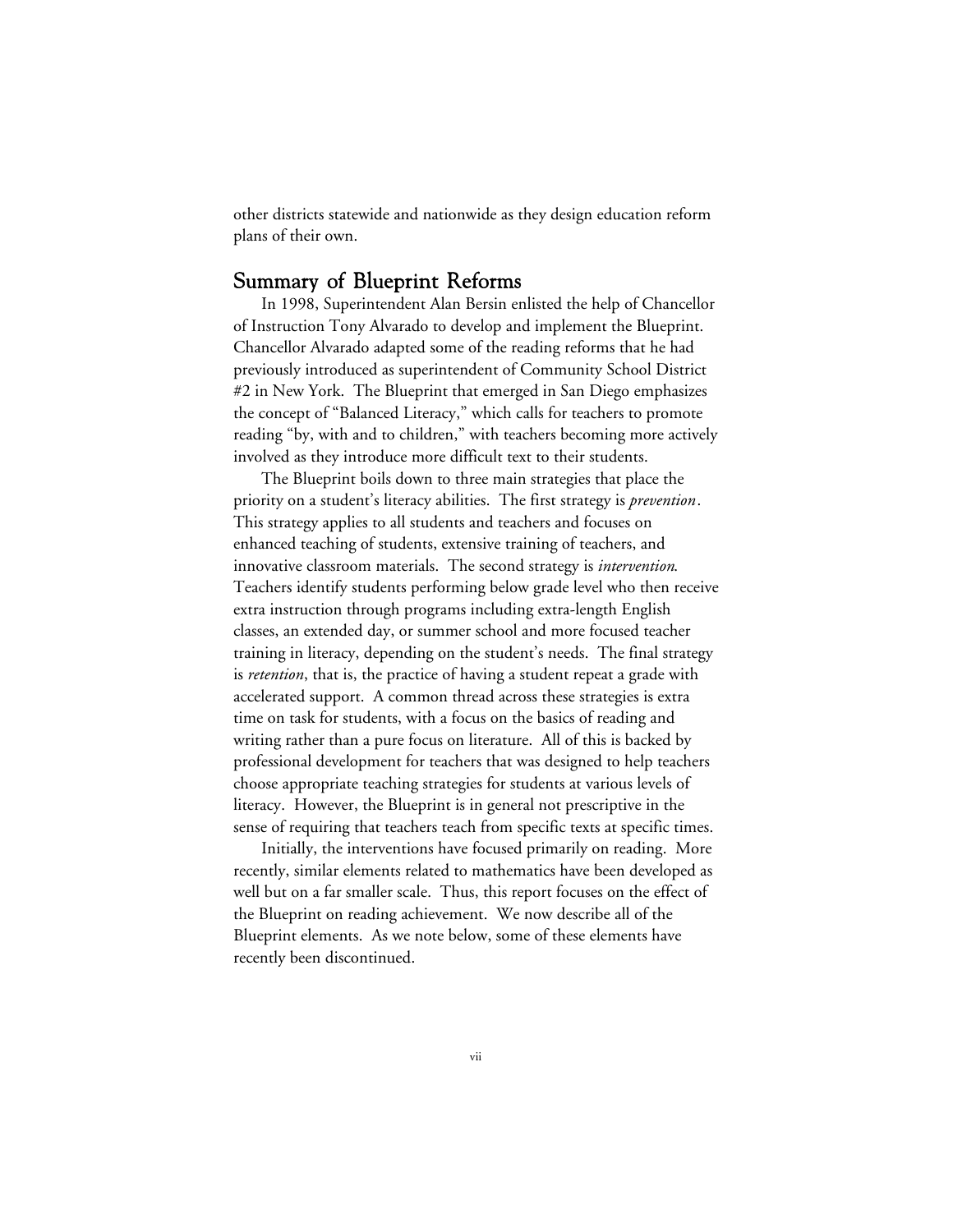#### Prevention Strategies

The prevention strategies for all students that were in place in the first year, 2000–2001, included:

- Use of a new literacy framework in all grades,
- "Enhanced classes" in the sense of additional teaching materials for all kindergarten and grade 1 teachers,
- One or two peer coaches for all schools, to help teachers learn proven teaching methods, and
- "Genre studies" consisting of a two-period English class for all students in the entering grade of middle or junior high school who are near to, at, or above grade level, with related professional development for their teachers.

Students below the category of near grade level in certain grades received more intensive versions of genre studies, as we will describe below.

In addition, focus schools (the elementary schools with the weakest scores in the state test, ranking in the bottom tenth statewide) received an extended school year, a second peer coach, and other funds and staff. The elementary schools that ranked in the second-lowest decile of the state ranks, known as "API 2" schools, received a second peer coach and additional funds but not an extended school year.<sup>1</sup>

#### Intervention and Grade Retention Strategies

 $\overline{\phantom{a}}$ 

The second category of Blueprint reforms is a detailed set of interventions. Unlike the preventive measures, the interventions are targeted at specific groups of students. Decisions about who receives these interventions are based upon student test results. Students "below grade level" or "significantly below grade level" were eligible for slightly different interventions. The key intervention strategies were

 $<sup>1</sup>$ API is the acronym for the Academic Performance Index, a statistic measuring</sup> overall student achievement in a school. The California Department of Education calculates the API for each school annually. It also ranks schools into ten API deciles. Hence API 2 schools rank in the second-lowest decile of achievement statewide.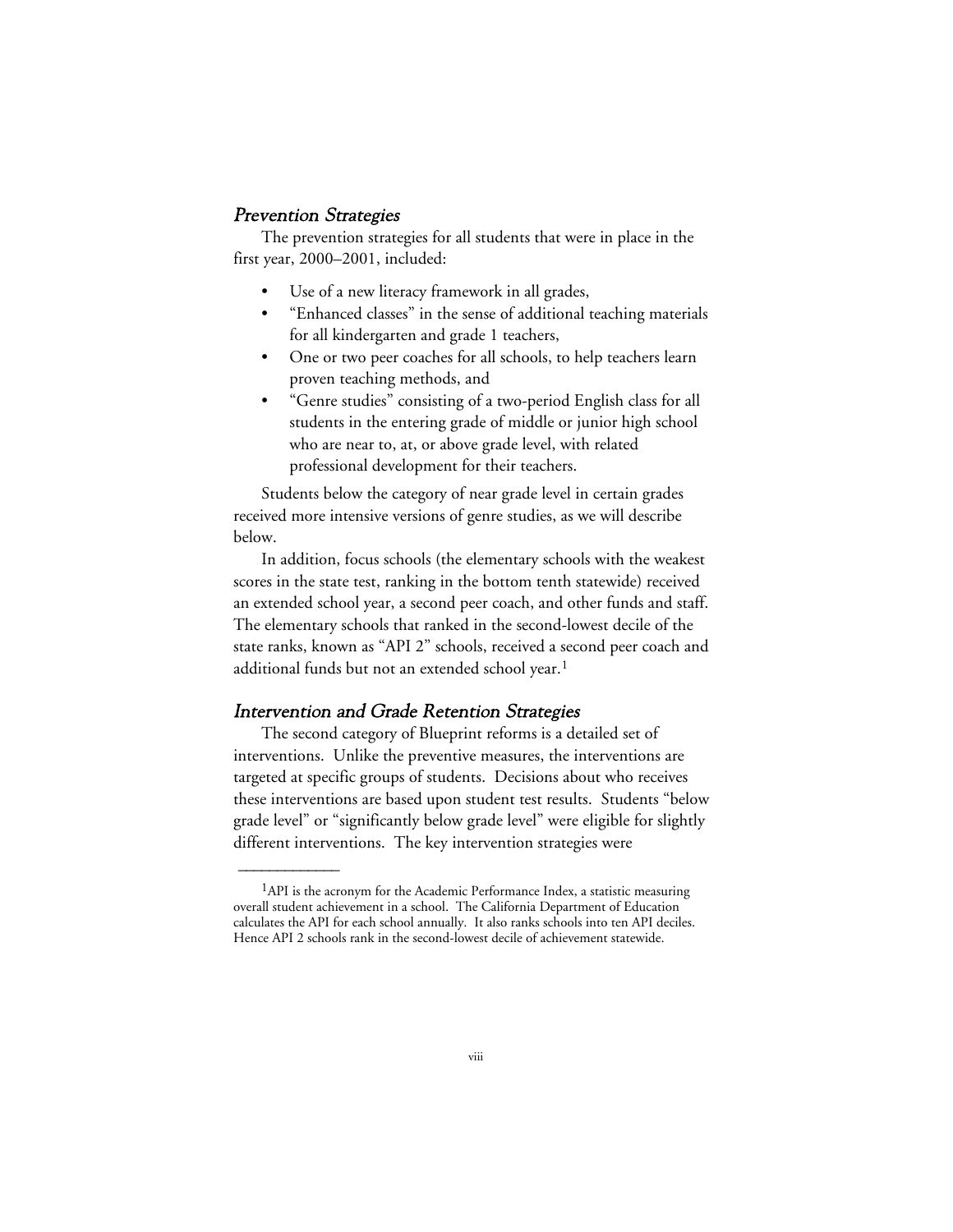- Literacy block. Literacy block is a double-length English language class offered in grades 6 through 10. This variant of genre studies is given to students who lag below or significantly below grade level.
- Literacy core. For students significantly below grade level in grade 9, the literacy-block class is extended to three periods. In 2001–2002, grade 6 and 7 students also began to participate in literacy core.
- Extended Day Reading Program (EDRP). In all schools with grades 1–9, students below and significantly below grade level receive three 90-minute periods each week of supervised reading before or after school.
- Summer school. In addition to the standard summer school for students who have failed courses, Blueprint summer school is aimed at students in most grades from K through 9 who lag below and significantly below grade level. Students are asked to attend for six weeks, for four hours per day.2 Some schools in the district, mostly elementary schools, are year-round schools at which the schedules did not permit the implementation of Blueprint summer school. At these schools, students in affected grades who lagged behind in reading participated in special intersession studies.
- Grade retention. In extreme cases, students were asked to repeat a grade and were given additional tutoring in the year that they repeated the grade. Grade retention was limited to entry-level grades of elementary and middle school/junior high school: grades 1, 6 in middle school, and 7 in junior high school.

#### Data and Methods

 $\overline{\phantom{a}}$ 

This research builds on a database constructed for the first PPIC report on student achievement in San Diego, titled *Determinants of Student Achievement: New Evidence from San Diego,* by Betts, Zau, and Rice (2003). This earlier report compiled longitudinal data on student

 $2$ In addition, all secondary school students with D/F grades attend a more traditional type of summer school consisting of six weeks of courses in core subjects.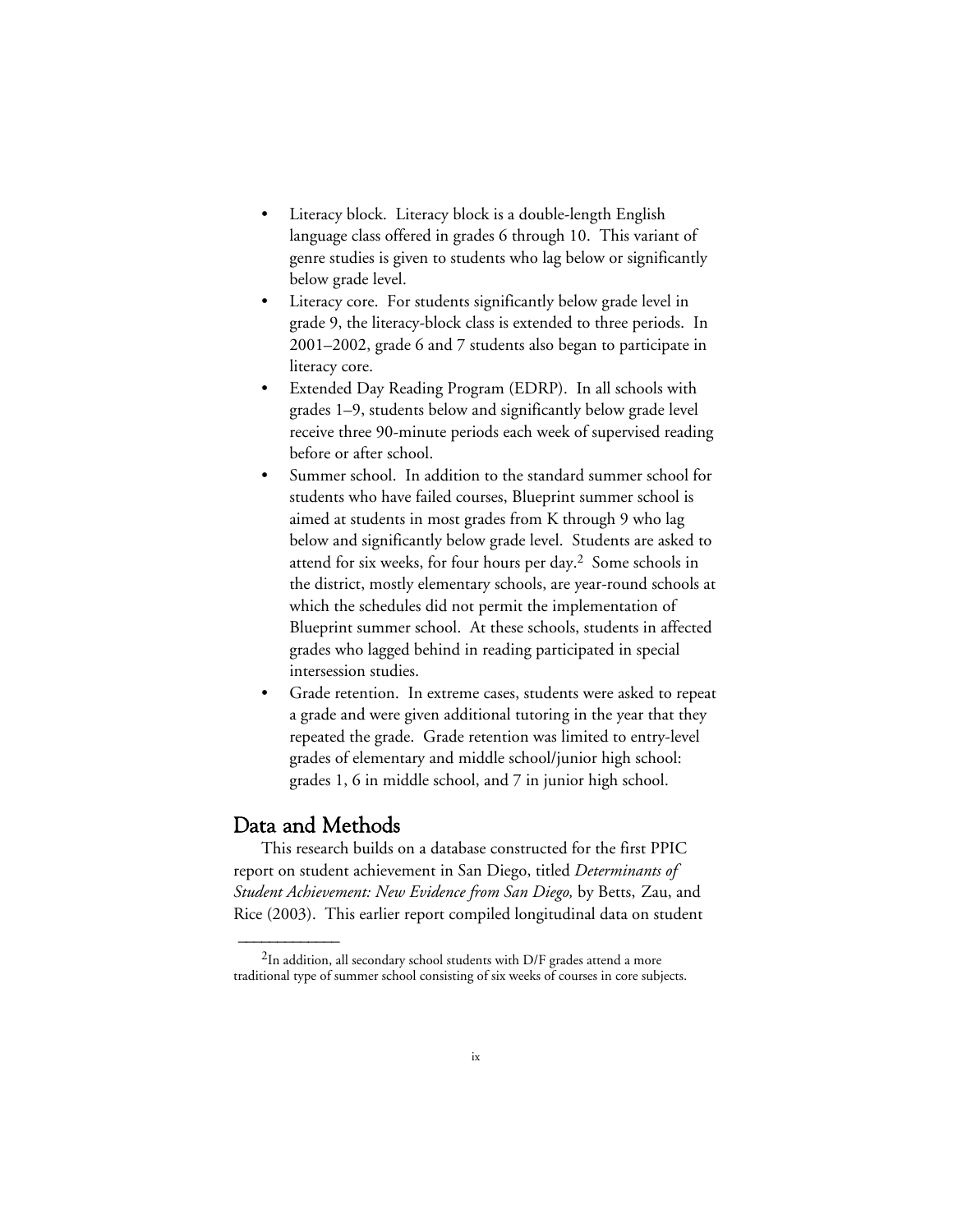records and in addition linked these records with information on the qualifications of the teachers in each classroom. This database was augmented by adding variables indicating whether students had participated in each of the specific Blueprint interventions and also by measuring the school-level preventive measures described above. The data were updated to the 2001–2002 school year to provide a full picture of the effect of the Blueprint in its first two years.

Because we have multiple years of data for most students, we can allow for the fact that the learning trajectories of any two children are likely to differ. In effect, each student becomes his own "comparison group" because we test whether the student learns more in the years that he participates in a given intervention, relative to years in which he does not. By including a year of data before the main Blueprint elements were introduced in summer 2000, we can compare growth in achievement before and after the interventions were initiated.

Similarly, we control for unobserved but fixed characteristics of the student's home zip code and his school. The latter is particularly important for assessing the effect of a school being designated a focus or API 2 school. We want to know whether something positive happens to student achievement in those years that a focus or API 2 school receives additional support from the district, above and beyond the pre-existing trend in student achievement at these schools.

### Patterns of Student Participation in Blueprint Interventions

The district has targeted the various interventions in a quite focused way. In both 2000–2001 and 2001–2002, roughly one-third of students participated in at least one intervention. We found that EDRP and literacy block both garnered the highest participation rate at around 25 percent of students in relevant grades. Blueprint grade retention, which debuted in 2001–2002, was the least common intervention, at 1.3 percent of students in the relevant grades.

Participants in the four student-based interventions that we studied are much more likely to be nonwhite or English Learners (ELs) or to have parents with relatively low education. For instance, one out of two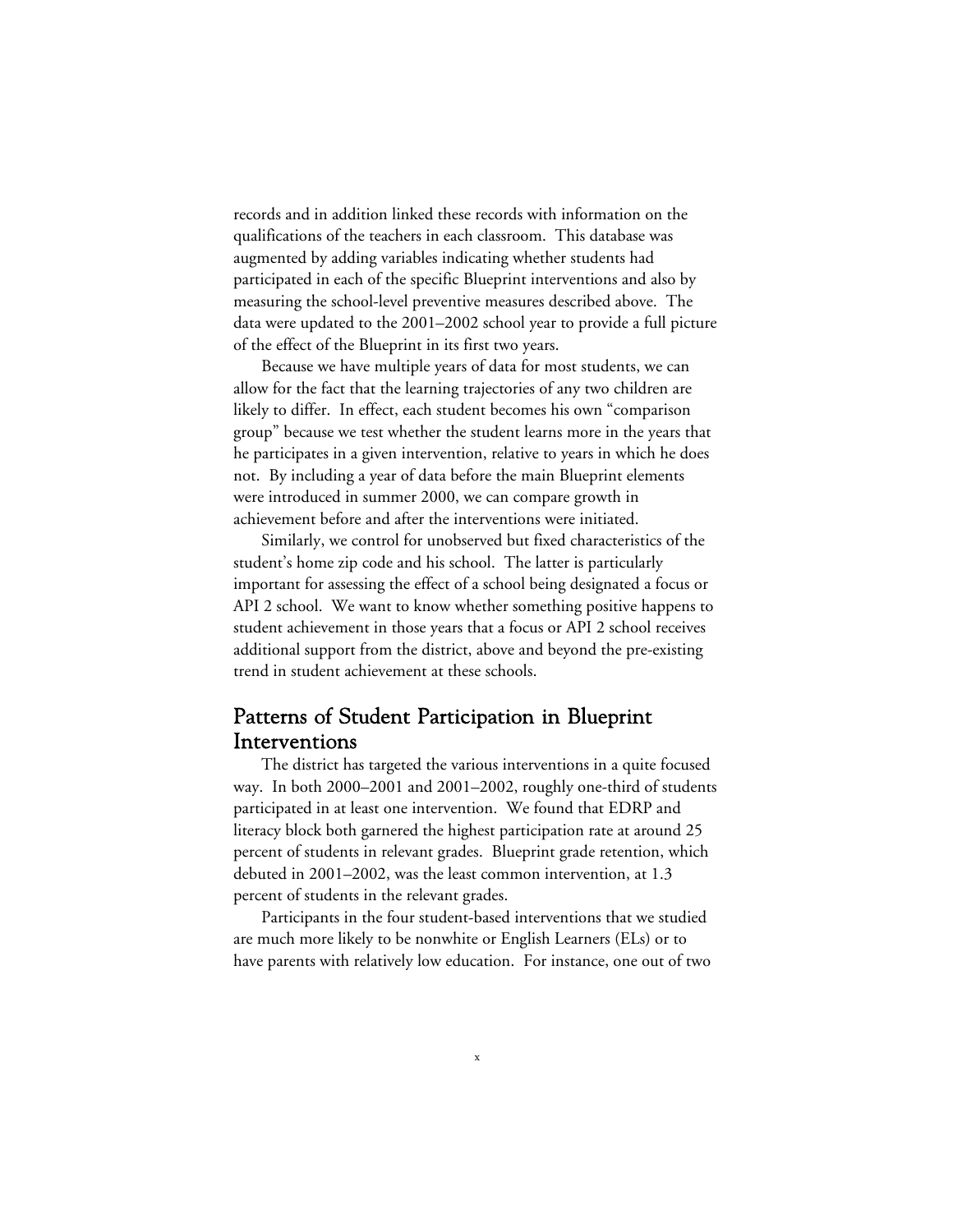English Learners participated in literacy block on average, compared to fewer than one out of five fluent English-speaking students. As shown in Figure S.1, participation rates in EDRP and Blueprint summer school were far higher among students whose parents had relatively little education. Among races and ethnicities, we found that whites uniformly were least likely to participate in interventions and that Hispanics were the most likely. For instance, in the relevant grades, 8.9 percent of whites participated in literacy block compared to 38.7 percent of Hispanics.



NOTE: Rates are calculated based on all students in relevant grades in either 2000–2001 or 2001–2002 and thus are an enrollment-weighted average of participation in the two years.

**Figure S.1—Student Participation Rates in Extended Day Reading Program and Blueprint Summer School by the Level of Education of the Student's More Highly Educated Parent**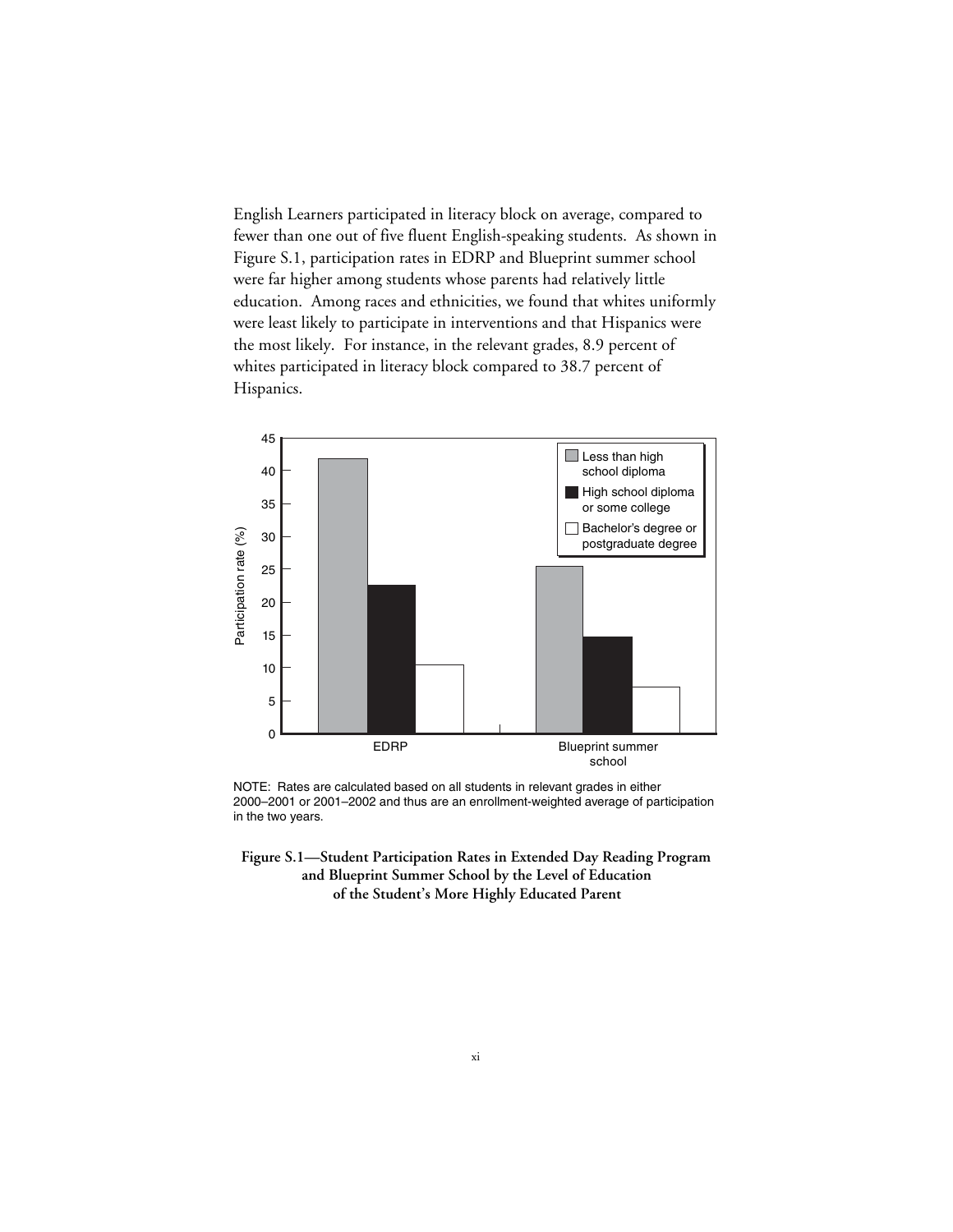## Were the "Right" Students Assigned to Blueprint Interventions?

The district has used reading test scores to assign students to interventions very much as announced. However, test scores alone seldom determine placement of students. Test scores were most important in determining assignments to literacy block and core, where students whose scores suggested they were eligible were typically 12 to 77 times as likely to participate as students whose reading scores officially exempted them. Test scores were typically the least influential in determining assignment to Blueprint grade retention, in that many students whose scores made them eligible for retention were nonetheless promoted to the next grade.

Our finding that there is some flexibility in the assignment process matches official district policy in the sense that teachers and parents have input into assignment decisions, and this is particularly so for grade retention. It is also clear that EDRP and Blueprint summer school have lower participation rates among eligible students than do literacy block and core. Also, with the exception of grade retention, occasionally students who are slightly above the official test score cutoff participate in an intervention. Teacher recommendations as well as the need to fill out classes explain the phenomenon.

Overall, we found clear evidence that the district uses achievement scores as announced, but there is considerable flexibility in practice.

### The Overall Effect of the Blueprint on Student Achievement

**The main result of our statistical analysis is that, overall, the Blueprint had a statistically significant effect on student achievement in reading, but these effects varied dramatically by grade level. The Blueprint had a large positive effect on students' reading gains in elementary schools, a smaller but still positive effect in middle schools, and, overall, a moderate** *negative* **effect on reading gains among high school students.**

We arrived at these conclusions by combining two pieces of evidence: first, our statistical regressions that modeled an individual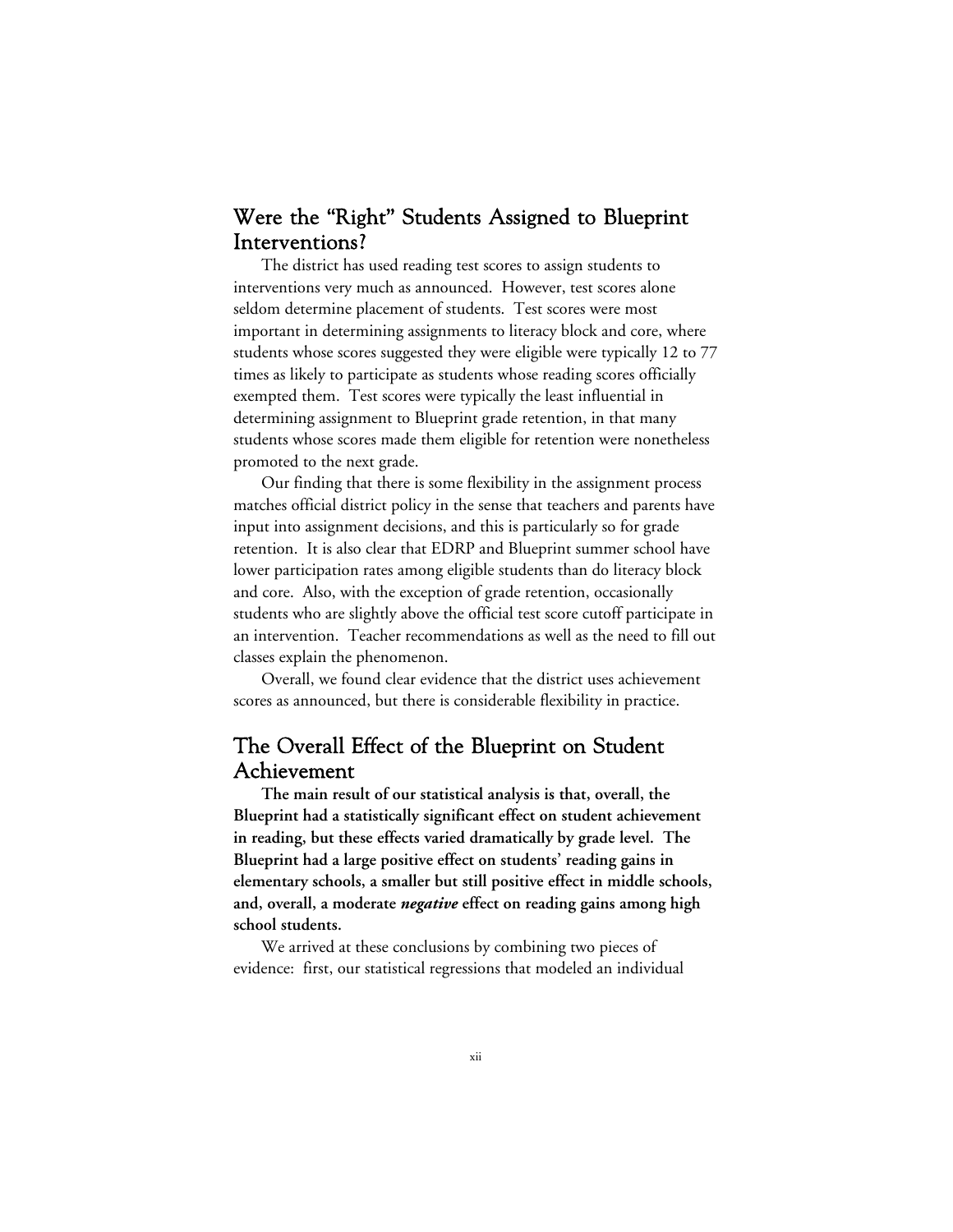student's achievement gains as a function of Blueprint variables and other variables, and, second, data identifying which students participated in each Blueprint element. Specifically, we followed over a two-year period all students who entered grades 3, 6, and 9 in fall 2000. We measured their participation in each aspect of the Blueprint over the period from summer 2000 to spring 2002. We identified where these students finished in the district's own distribution of test scores in spring 2002 and then asked the counterfactual question: "Where would these students have ranked if the Blueprint had not existed?" To answer this question, we divided students in these three grade cohorts into ten equally sized groups, or deciles, based on their spring 2002 reading test scores.

Figure S.2 shows the results for elementary school students. The dark bars show where these Blueprint participants would have ranked without the Blueprint. In a world without the Blueprint, the vast majority of these students would have been in the bottom five deciles, which is not surprising, given that the district's assessment tools had



**Figure S.2—Distribution of Fall 2000 Grade 3 Blueprint Participants by Spring 2002 Test-Score Decile: Actual and Simulated Distribution Without Blueprint**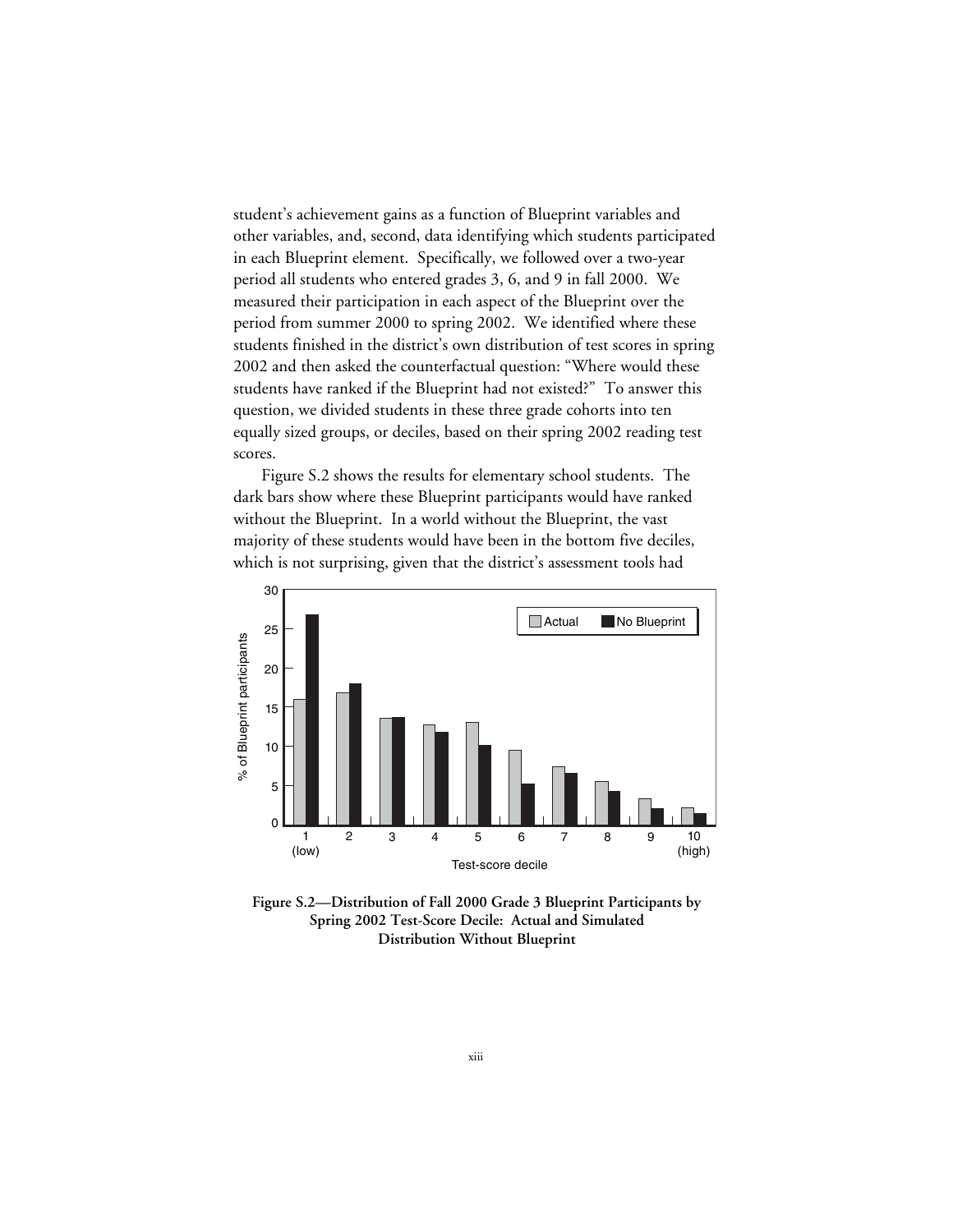previously identified these students as lagging behind. The lighter colored bars show where these students actually ended up in the test score distribution after having participated in the Blueprint. **The differences are quite striking: Our results suggest that the Blueprint shifted well over 10 percent of these students out of the bottom two deciles of reading achievement and into higher deciles.**

Results for middle schools are similar but more modest, with just over 4 percent of participants being shifted out of the bottom two deciles of test-score performance. High school results display a perverse result: The Blueprint is predicted to have shifted just under 5 percent of participants *into* the two lowest deciles of test-score performance.

With the major exception of high school, then, we conclude that the Blueprint reforms meaningfully increased gains in reading.

#### The Effect of the Blueprint on Achievement Gaps

We followed the same three cohorts over two years and estimated how the Blueprint affected the initial test score gaps related to language, race/ethnicity, and parental education.

**We find evidence that in elementary and to a lesser extent middle schools, the Blueprint narrowed achievement gaps defined along racial/ethnic, language, and socioeconomic lines. However, the opposite is true in high schools.**

In elementary schools, all three ways in which we grouped students suggest that the Blueprint led to quite substantial reductions in the achievement gap. Most impressive in this regard were the EL/non-EL gap, the Hispanic/white gap, and the gap between students whose more highly educated parent was a high school dropout and students who had at least one parent whose education continued beyond the bachelor's degree level. Each of these gaps is estimated to have shrunk by about 15 percent over two years because of the Blueprint.

Middle school results similarly suggest that the Blueprint reduced the various achievement gaps, but by less than 5 percent. High school results are uniformly negative in that they suggest the Blueprint widened achievement gaps. The most dramatic instance was the high school EL/non-EL gap, which is predicted to have widened by roughly 10 percent. Figure S.3 shows the changes in the initial gap in reading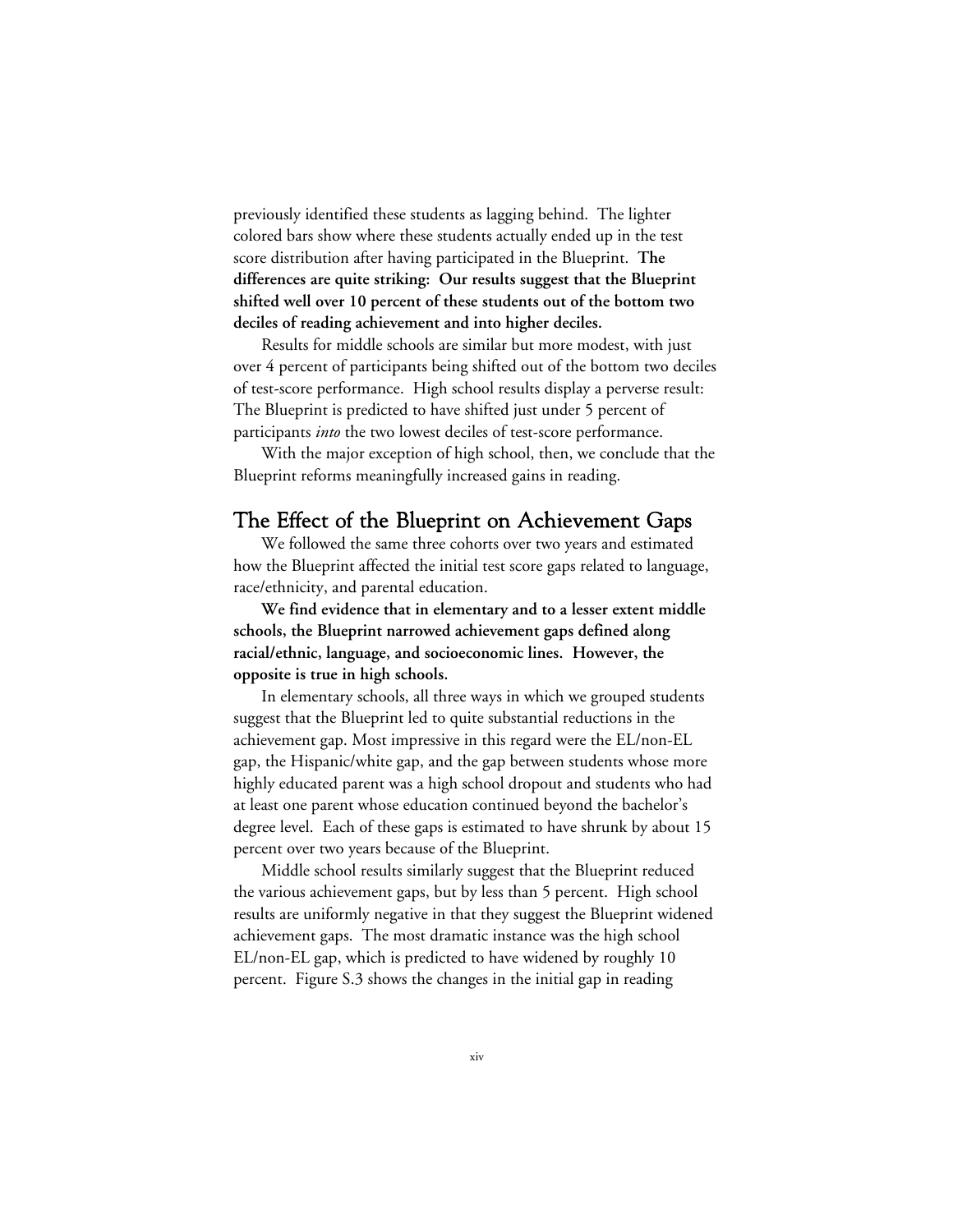

NOTE: The figure shows the predicted two-year reduction in test-score gap between spring 2000 and spring 2002 for students in grades 3, 6, and 9 in fall 2000. A positive/ negative bar indicates that the initial gap is predicted to have narrowed/widened as a result of the Blueprint.

**Figure S.3—Two-Year Reduction in EL/Non-EL Test-Score Gaps Attributable to the Blueprint**

achievement between EL and non-EL students, again showing that high schools bucked the pattern of reduced achievement gaps observed in lower grades.

### Which Blueprint Elements Have Influenced Student Gains in Reading?

It is important to bear in mind that with only two years of data for most Blueprint elements (genre studies and literacy block were phased in on a very limited basis in 1999–2000, and peer coaches were quite widely introduced in this year as well), it is certainly possible that we lack enough data to detect effects of the reforms. An analysis suggests that the one Blueprint variable for which we are very unlikely to be able to detect meaningful effects is Blueprint grade retention, which began on a very small scale in the last year of our sample.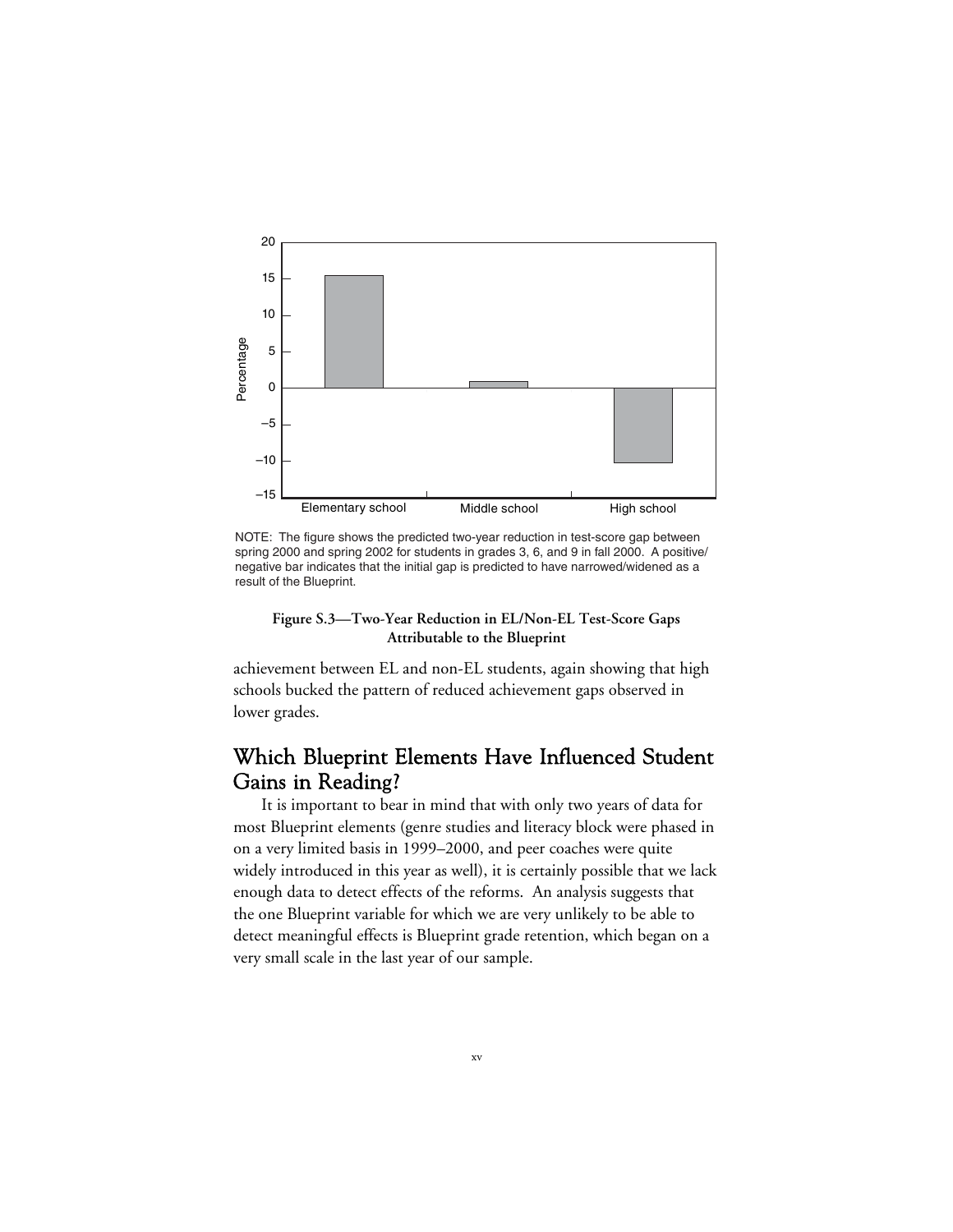With this warning in mind, it is quite remarkable how many of the Blueprint variables proved to be highly statistically significant. (By "statistically significant" we mean that it is very unlikely that the true effect of these Blueprint elements was zero.)

The effect of peer coaches is typically not statistically significant, and in a few cases may have been weakly negative. Peer coach *experience* did not seem to change the effect of the peer-coach-to-enrollment ratio.

In contrast, the funneling of targeted resources toward focus and API 2 elementary schools beginning in fall 2000 appears to have had a positive and highly significant effect. Similarly, EDRP and Blueprint summer school both are positive and statistically significant in each of the gradespans in which they are offered.

The special double- and triple-length English classes, when compared to regular single-period English classes, seem to have had quite different effects at the middle and high school levels. We could detect no effect of genre studies on students at the middle school level. (Genre studies, sometimes referred to as Enhanced Literacy, are the *preventive* double-length English classes that are targeted at students who were near, at, or above grade level.) In contrast, both the literacy block and core *interventions* that are aimed at students below and significantly below grade level were very strongly associated with gains in reading achievement. At the high school level, in contrast, literacy block for non-EL students, and block/core as a whole for EL students, were strongly associated with smaller reading gains, and literacy core was not statistically different from single-period English classes in its effect on non-EL students.

For the most part, we found that the estimated effect of these Blueprint variables did not depend on the teacher's experience.

### How Big Is the Effect of Specific Blueprint Elements on Gains in Reading?

We gauged the size of the effect of the Blueprint on students' reading achievement in several ways. First we predicted the effect of participating in a given Blueprint element by dividing the predicted gain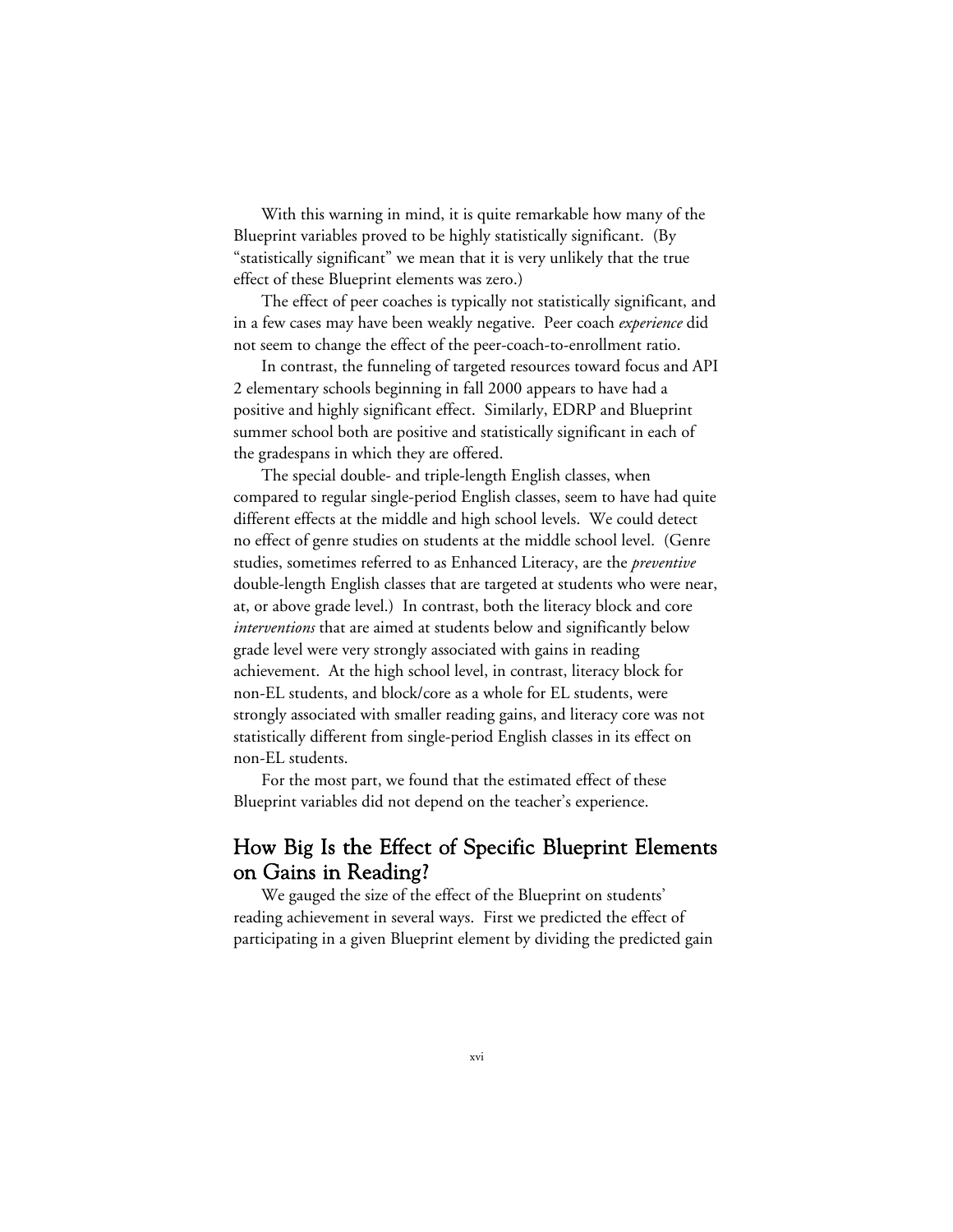in test scores by the average annual gain in test scores we observe for all students in the same gradespan.

Figures S.4 through S.6 show results for elementary, middle, and high schools, respectively. Each figure shows for each Blueprint element that was statistically significant the predicted effects on average gains in reading achievement. The height of each bar corresponds to the percentage change in annual gains in achievement related to each Blueprint element. These figures suggest that, overall, the effects of the various Blueprint elements have been quite large. The reforms appear to have boosted gains in test scores substantially in elementary schools. For instance, Figure S.4 shows that participation in the reforms specific to either a focus or API 2 elementary school, or participation in Blueprint summer school, is predicted to boost a student's annual reading gains by over 10 percent each, and the effect of EDRP is just below 10 percent. The Blueprint reforms also appear to have boosted scores moderately in middle schools but depressed reading achievement in high schools.



NOTES: A bar with a height of zero indicates no statistically significant effect. See Table 4.3 for a full list of insignificant Blueprint elements.

**Figure S.4—Predicted Effect of Blueprint Elements on Annual Gains in Reading Achievement Among Elementary School Students**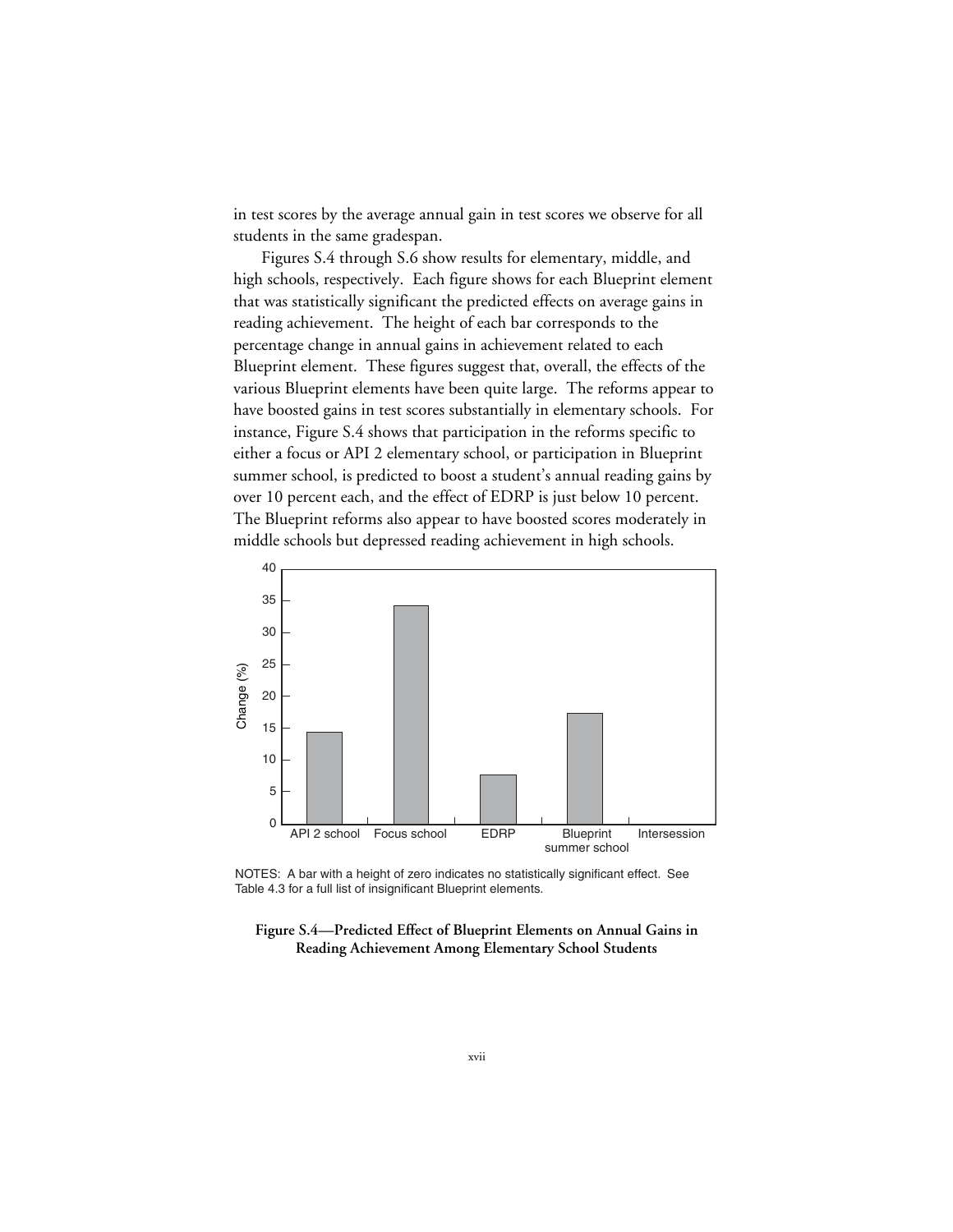

NOTES: A bar with a height of zero indicates no statistically significant effect. See Table 4.3 for a full list of insignificant Blueprint elements. For peer apprentice coaches as a percentage of enrollment, we simulated the effect of changing from zero to the mean number of peer apprentice coaches (as a percentage of enrollment). The lack of significance of Blueprint retention reported for middle schools could reflect lack of variation in our data.

#### **Figure S.5—Predicted Effect of Blueprint Elements on Annual Gains in Reading Achievement Among Middle School Students**

Some of the predicted declines at the high school level are quite large in percentage terms, but because throughout California average reading score gains are typically quite low in high school, a small absolute effect is typically quite big as a percentage of growth.

There are also some common findings across gradespans. The Extended Day Reading Program appears to have boosted student achievement in both middle and elementary schools. Blueprint summer school, the lone intervention that is offered in all three gradespans, has appeared to contribute to growth in reading achievement in all of these gradespans.3

 $\overline{\phantom{a}}$ 

 $3$ In the period under study in SDUSD, average annual gains in reading achievement for individual students were 25.7 points in elementary schools, 14.7 points in middle schools, and 3.3 points in high schools. So, for example, if participating in a specific Blueprint option in elementary school is predicted to boost reading scores by 5 points, we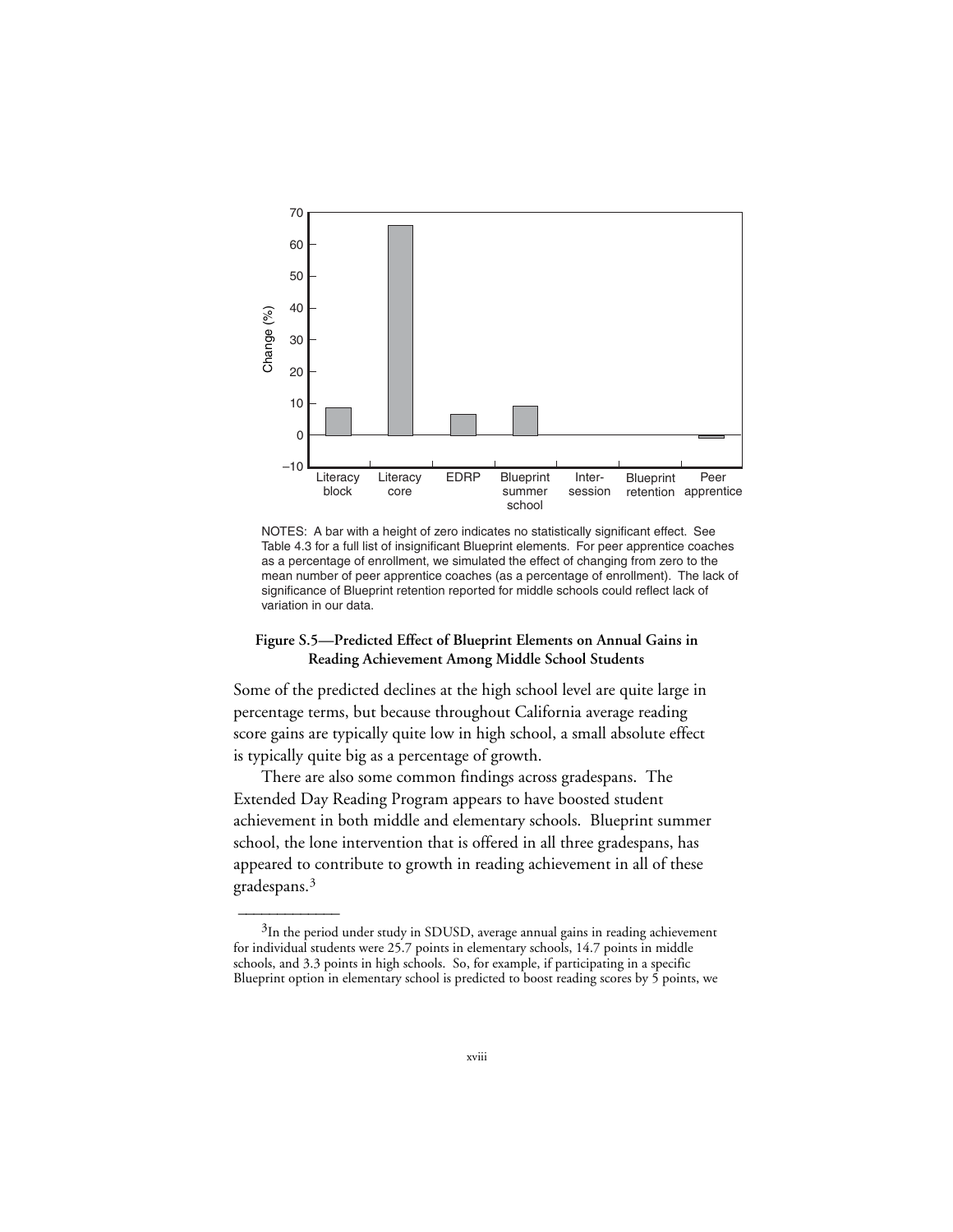

NOTES: See Table 4.3 for a full list of insignificant Blueprint elements. For peer coaches as a percentage of enrollment, we simulated the effect of changing from zero to the mean percentage of peer coaches. Because the variable "Block/core for EL students" was measured for EL students only, the predicted effect on gains in reading achievement was calculated relative to EL high school students' average annual gains—6.54 points, compared to 3.3 points for the overall population.

**Figure S.6—Predicted Effect of Blueprint Elements on Annual Gains in Reading Achievement Among High School Students**

## Testing for Variations by Year in the Effectiveness of the Blueprint

We have found some evidence that the overall effect of the Blueprint's elements has improved over time, most strongly in elementary schools and to a lesser extent in high schools. Results in middle schools were more mixed. The evidence implies that as the district has gained experience with the various reforms, the reforms have on the whole become more effective. Most notably, as mentioned above,

would estimate the predicted percentage gain by dividing 5 by the average gain of 25.7, yielding a predicted gain in achievement of 19.5 percent. We note that the gains in reading scores tail off considerably in the higher grades, a pattern seen throughout California. A practical implication for our simulations is that at the high-school level, the same *absolute* effect of 5 points can produce an eye-popping change in *percentage* terms.

**\_\_\_\_\_\_\_\_\_\_\_\_\_\_\_\_\_\_\_\_\_\_\_\_\_\_\_\_\_\_\_\_\_\_\_\_\_\_\_\_\_\_\_\_\_\_\_\_\_\_\_\_\_\_\_\_\_\_\_\_\_\_**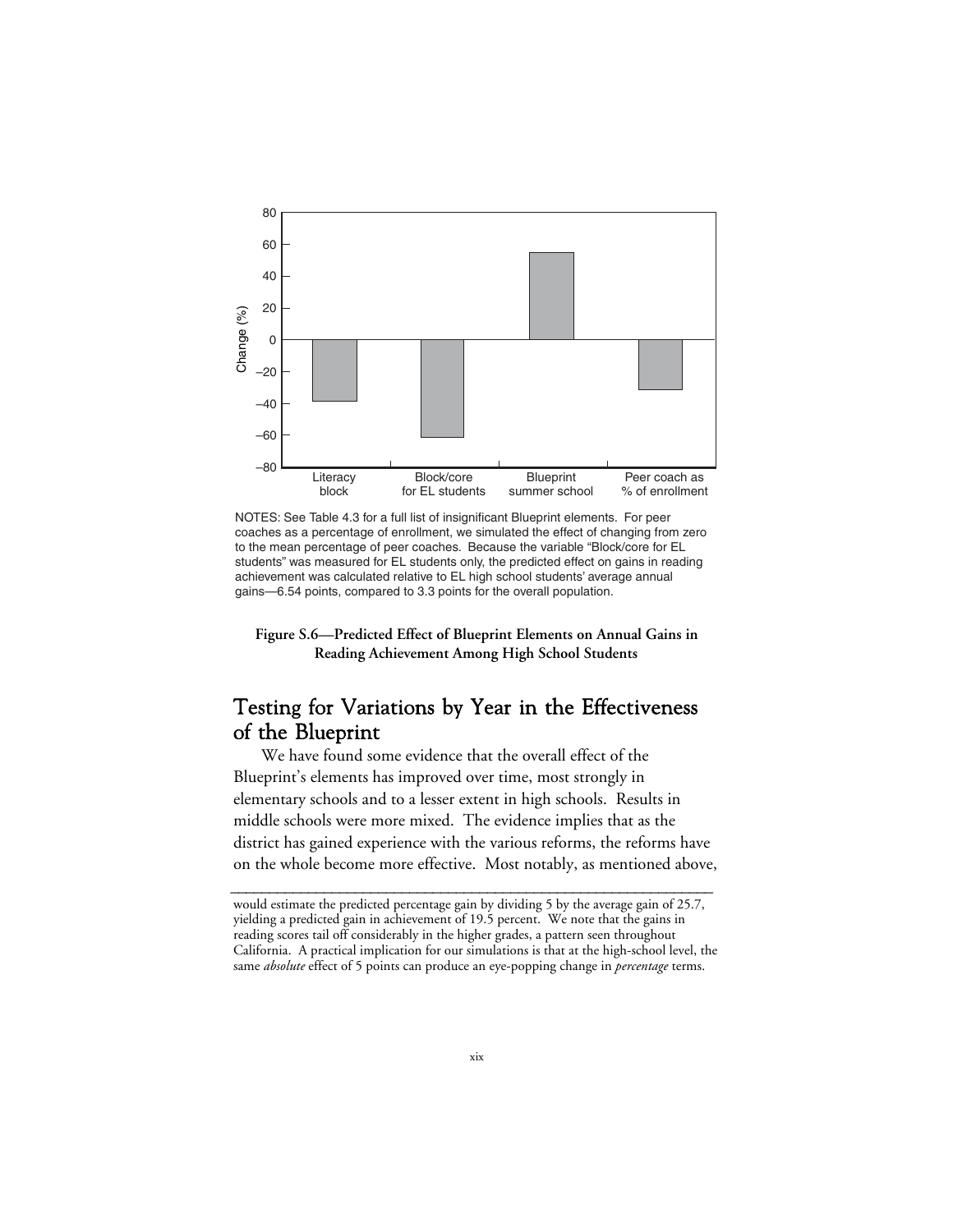overall peer coaching in elementary schools had an effect that was not statistically different from zero. We find some evidence that this overall zero effect consists of a negative effect in 1999–2000 and a small positive effect in later years. Similarly, the negative effect of literacy core and block in high schools appears to have improved to a zero effect by 2001–2002. It will take several more years of data to know for sure whether these apparent trends are genuine or simply random short-term variations.

### Testing for Possible Side Effects of the Blueprint on Outcomes Apart from Reading

We tested for two possible side effects of the Blueprint. The first is that the Blueprint's initial emphasis on reading could potentially have lowered student learning in the other key subject of math. We label this the "academic diversion" hypothesis. The second potential side effect is that the additional time students were asked to devote to reading could have induced "burn-out" of students in terms of increased student absences.

We found some evidence contradicting the notion that the Blueprint's reading programs have hurt math achievement. At the elementary and middle school levels, participation in various Blueprint elements designed to improve reading was often associated with 5 to 15 percent gains in the average rate of math achievement growth. These findings support the opposing hypothesis that reading ability is a "gateway" skill that can foster student learning in other subjects. In contrast, high school results were mixed. Literacy core was associated with a drop of about one half in gains in math. In a sense, this mimics the results for reading gains, suggesting the Blueprint reforms have had far more beneficial effects in lower grades than in upper grades.

Our test of the burn-out hypothesis—the idea that the Blueprint has encouraged student absences—suggested that quite the opposite was occurring at the elementary school level. Here, student exposure to Blueprint reading reforms was uniformly predicted to reduce student absences. At the middle and high school levels, results varied, suggesting the lack of a consistent effect.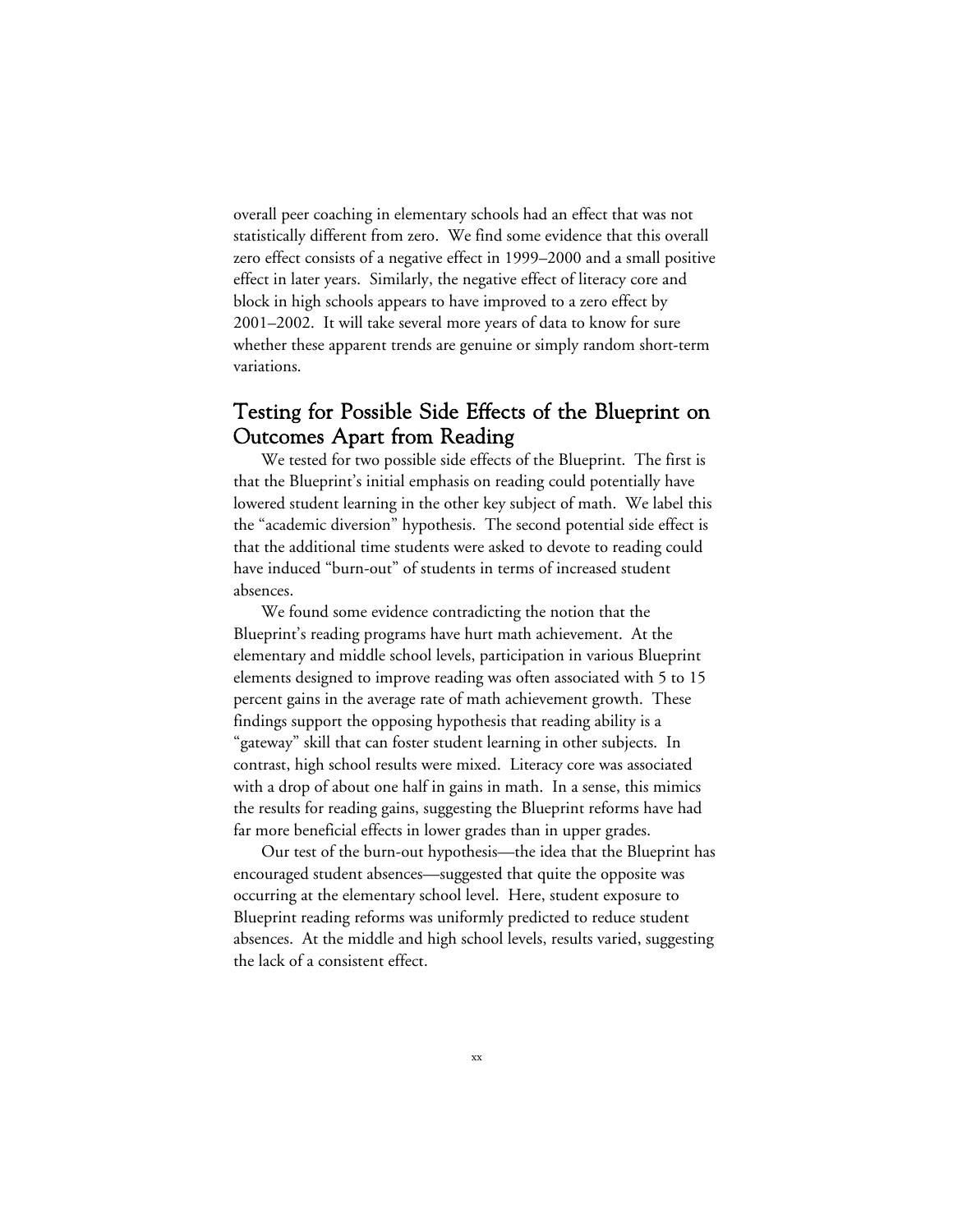#### Conclusion and Tentative Implications for Policy

Overall, did the reforms work? How large were the effects? And why do we see variations in effectiveness? We found evidence that in its first two years, the Blueprint led to significant gains in achievement in elementary and, to a lesser extent, middle schools. Both schoolwide preventive strategies such as the focus and API 2 elementary school programs, and interventions narrowly targeted to individual students across all schools, such as the Extended Day Reading Program and Blueprint summer school, appear to have worked well. Clearly, the biggest disappointment in these initial results is that the large and positive results in elementary and middle schools have not transferred to the high school setting. Only Blueprint summer school appears to have worked as intended at the high school level.

On the question of why we see variations in effectiveness, the very successful focus and API 2 programs at elementary schools largely explain why the Blueprint worked better at elementary schools than middle schools.

As for the overall negative results at the high school level, we have four hypotheses about why the high school experience with literacy block and core was so much more negative than it was in elementary and middle schools. In brief, less personal contact between individual teachers and students at the high school level may make it more difficult for teachers to diagnose and solve reading problems. Second, high school English teachers may have been better prepared than their counterparts in earlier grades to teach literature than to teach remedial literacy skills. Third, Chancellor Alvarado's reforms, which were adapted from his earlier experience in a K–8 district in New York, had not been deployed in a high school setting before, implying that the reforms had yet to be fine-tuned at the high school level. We could therefore reasonably expect a relatively less effective implementation in the uncharted territory of San Diego's high schools and, possibly, some improvement over time as high school teachers and administrators gain experience. In fact, we did observe evidence at the high school level that two of the Blueprint interventions initially had a negative influence on high school student reading, which improved to a zero influence by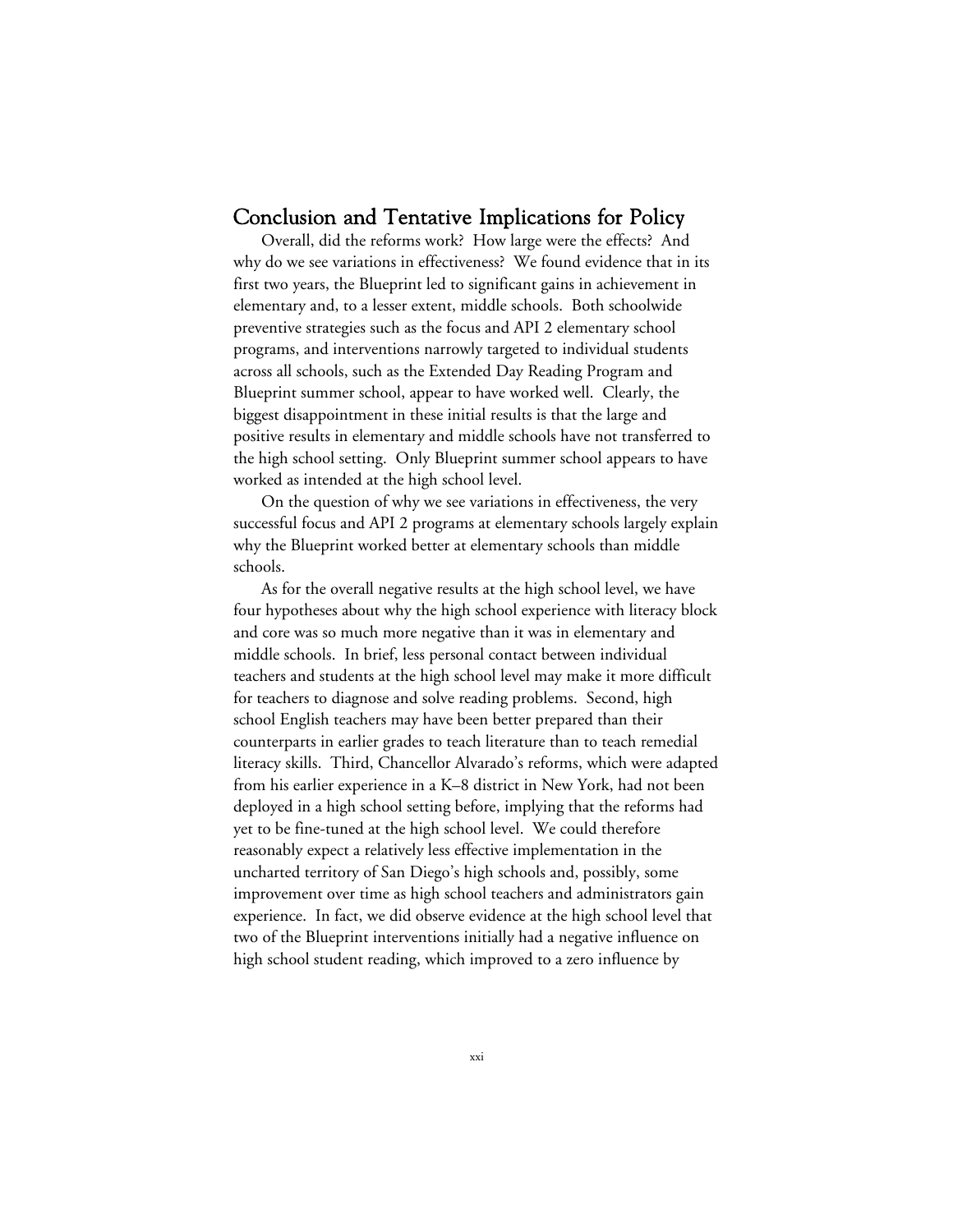2001–2002. Fourth, teenagers at the high school level may have felt negatively stigmatized by the pull-out English classes at a time when peers were instead enrolling in college preparatory classes.

One way to infer tentative policy conclusions is to summarize how the district has altered the Blueprint since its inception in fall 2000. Partly because of slower test score gains in the higher grades, as of 2004–2005 the district no longer offered literacy core in middle or high schools. In 2005, the district's board also acted to dismantle the peer coach program. The district in fact began in 2003–2004 to supplement peer coaches with "content-level administrators" in literacy, math, and science, who focused more on content and less on pedagogy than peer coaches. Pressure to reduce budgets in tight financial times has also had an influence, leading the district to severely curtail EDRP in fall 2003. Less dramatically, Blueprint summer school, which still exists, has faced some limits on availability.

Cutting back literacy core in high school garners more support from our results than does cutting it back in middle school. Indeed, we found positive and significant effects of literacy core in middle school, unlike high school. Although we emphasize that our results are based on only the first two years of these programs, they suggest that eliminating literacy core, especially in middle schools, may have been premature.

Similarly, our results found that EDRP benefited students meaningfully in both elementary and middle schools. This suggests that the recent curtailment of this program is unfortunate. Further, a very rough benefit-cost calculation suggests that EDRP was relatively much more cost-effective than some of the other reforms. This finding suggests that restoring EDRP, or some variant, to its original scope should perhaps be a priority when the budget outlook improves.

One element of the Blueprint reforms that had yet to show a clear effect on student learning is the peer coach program. We argue that this component of the reforms may take some time to bear fruit. It is only as peer coaches spend more time interacting with classroom teachers that we could expect this important aspect of professional development to affect the classroom tangibly. Although we found some evidence that peer coaching was beginning to yield dividends in elementary schools by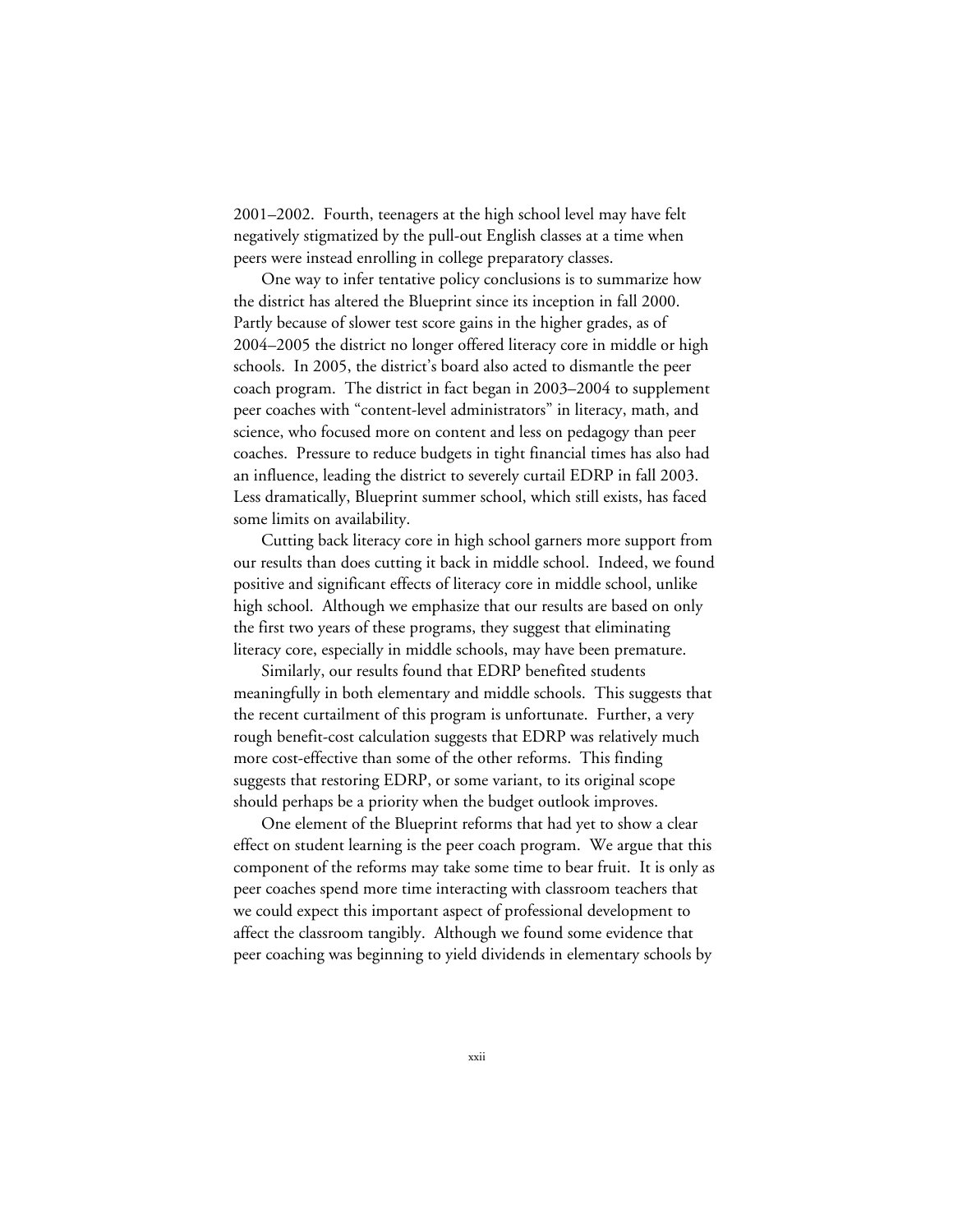2001–2002, overall it appears that peer coaching was not initially one of the most cost-effective elements of the reform.

For readers in the rest of California and the nation, what do our results suggest? In particular given that SDUSD Superintendent Alan Bersin left San Diego on July 1, 2005, to become California's new Secretary of Education, what lessons can he, and should he, take from San Diego to inform his new role in Sacramento? Should the Blueprint be copied elsewhere in California?

First, our findings suggest that systemic reform at all levels from the district offices down to the individual classroom and student can and does work. Second, the findings tentatively suggest that elements of the Blueprint might serve as the basis for reforms elsewhere in California and the country, at least at the elementary and middle school levels. However, our initial results suggest that the state needs to look elsewhere for more successful models of literacy reform at the high school level.

Both in San Diego and elsewhere, policymakers will need to dig much deeper than these overall conclusions in deciding which elements deserve to survive in some form in San Diego and to be emulated elsewhere. The Blueprint's interwoven marriage of professional development programs for teachers and detailed interventions for students at risk is complex. We have found the most successful elements of the reforms to be the Extended Day Reading Program, summer school, elementary focus schools with their longer school year, and (at least in middle schools) extended length classes. At their heart, all of these programs share three simple principles:

- 1. Use reading assessments to identify students (or entire schools) lagging seriously behind in reading,
- 2. Strongly encourage families of these students to enroll them in additional literacy classes, whether during the school day, after school, or in summer, and
- 3. Do all that is possible to make sure that the teachers at the front of these students' classrooms are fully trained in literacy techniques.

In San Diego, teachers are clearly divided on whether the district succeeded in this last task. But put together, these three rules—regular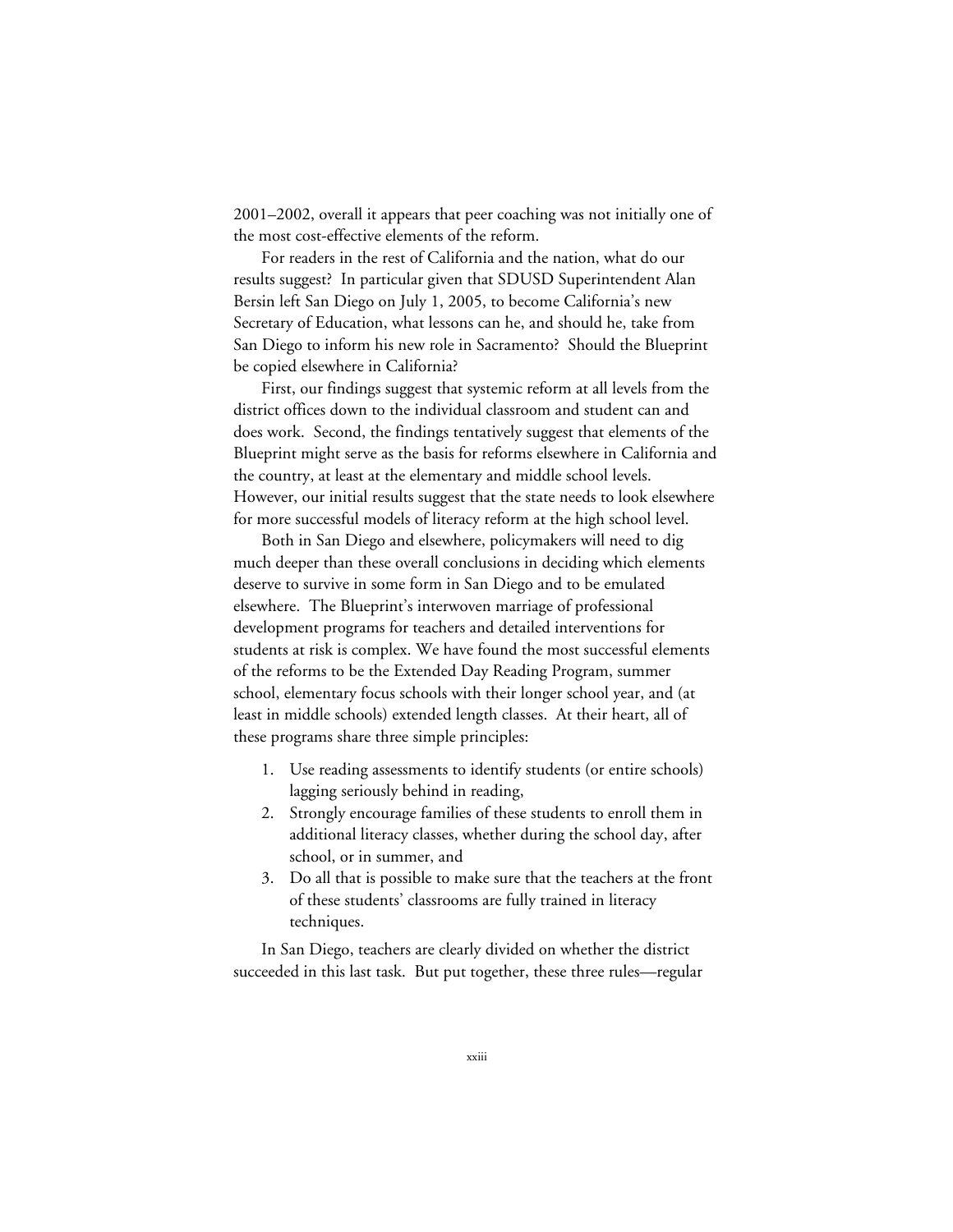assessment of students, targeting of additional literacy activities to students found to be lagging behind, and professional development of their teachers—speak to a clarity of mission and a singleness of purpose. For other districts around the state and country, which are now struggling to eradicate their own achievement gaps to satisfy both state and federal school accountability mandates, the overall direction of the Blueprint deserves serious attention.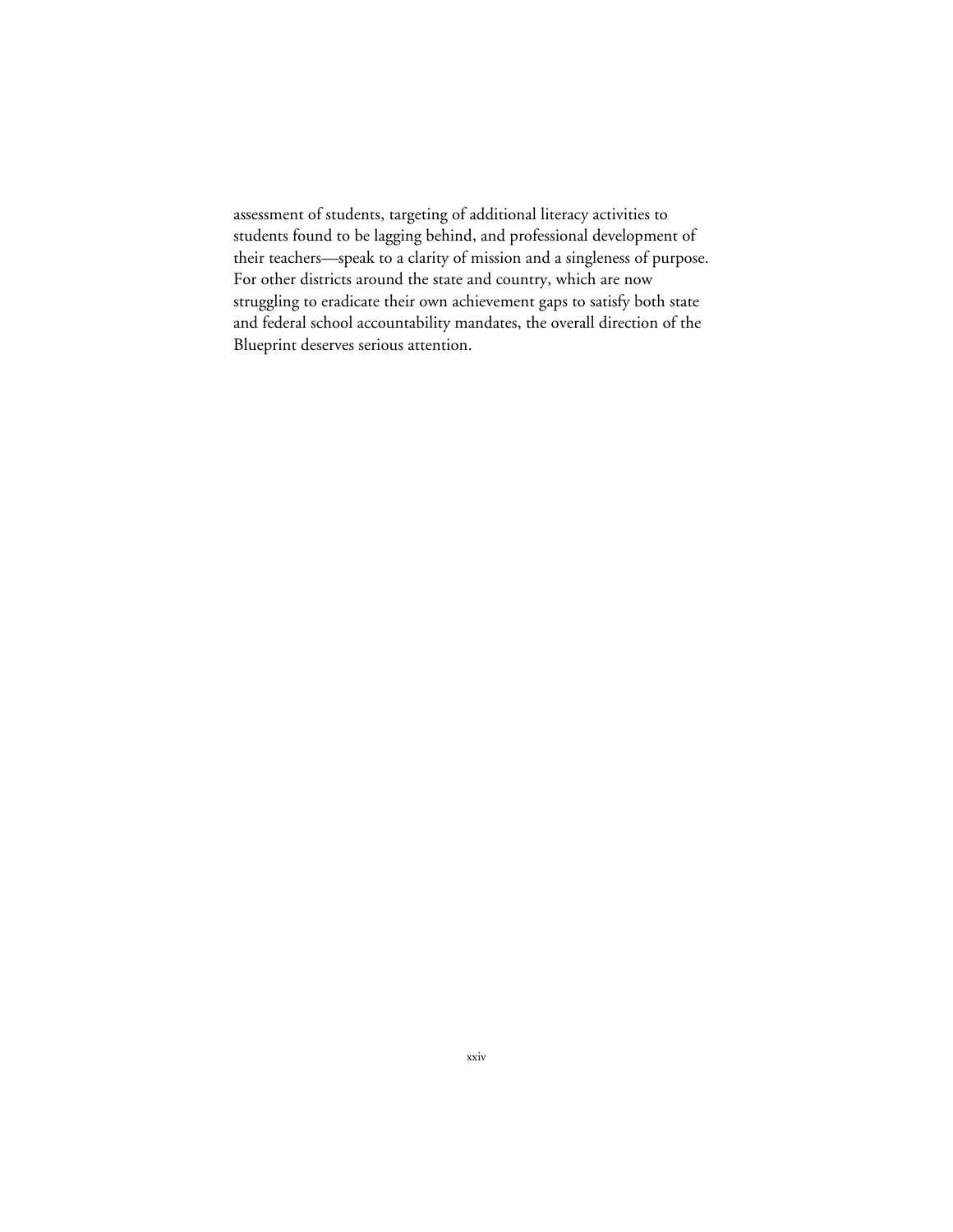# **Contents**

|    |                                                                                                                                                                                                                                                                                                                         | $\mathbf{v}$                                 |
|----|-------------------------------------------------------------------------------------------------------------------------------------------------------------------------------------------------------------------------------------------------------------------------------------------------------------------------|----------------------------------------------|
|    |                                                                                                                                                                                                                                                                                                                         |                                              |
| 1. | INTRODUCTION<br>Relation to Other Research                                                                                                                                                                                                                                                                              | $\mathbf{1}$<br>6<br>$\overline{7}$<br>10    |
| 2. | OVERVIEW OF BLUEPRINT REFORMS, KEY POLICY<br>QUESTIONS, AND RESEARCH DESIGN<br>Summary of Blueprint Reforms<br>Key Policy Questions<br>Overview of Data Used and Research Design                                                                                                                                        | 11<br>11<br>16<br>19                         |
| 3. | PATTERNS OF STUDENT PARTICIPATION IN<br>BLUEPRINT INTERVENTIONS<br>Introduction<br>Overall Patterns of Student Participation<br>Interventions as a "Package"<br>Characteristics of Students Participating in Each<br>Were the "Right" Students Assigned to Blueprint<br>Participation Rates by Grade Equivalents Behind | 23<br>23<br>24<br>27<br>31<br>34<br>35<br>41 |
| 4. | EFFECT OF INDIVIDUAL BLUEPRINT ELEMENTS<br>ON STUDENT GAINS IN READING<br>Introduction                                                                                                                                                                                                                                  | 43<br>43<br>50                               |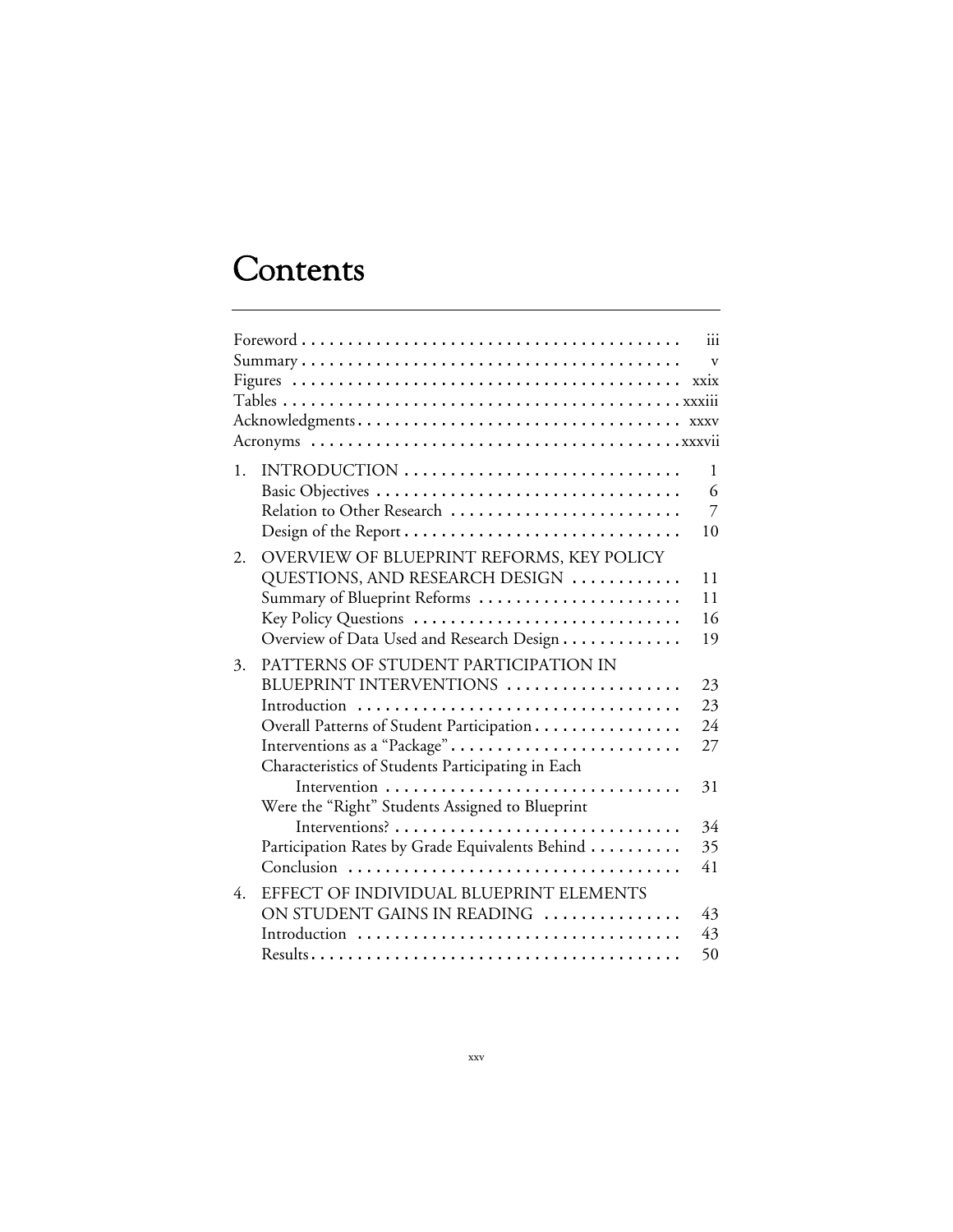|    | Comparing the Effect of Peer Coaches on Students Whose<br>Blueprint Effects on Gains in Reading Achievement<br>A Tentative Cost-Benefit Comparison of EDRP, Blueprint                                                                                                                         | 53<br>55                   |
|----|-----------------------------------------------------------------------------------------------------------------------------------------------------------------------------------------------------------------------------------------------------------------------------------------------|----------------------------|
|    | Summer School/Intersession, and Peer Coaching                                                                                                                                                                                                                                                 | 59<br>61                   |
| 5. | CUMULATIVE EFFECT OF THE BLUEPRINT ON<br>GAINS IN READING<br>The Cumulative Effect of Size of Participation in the<br>Blueprint<br>Estimating the Effect of the Blueprint on Participating<br>Students' Overall Ranking in the Achievement<br>The Effect of the Blueprint on Achievement Gaps | 65<br>65<br>66<br>69<br>72 |
|    |                                                                                                                                                                                                                                                                                               | 79                         |
| 6. | TESTING FOR VARIATIONS BY YEAR IN THE<br>EFFECTIVENESS OF THE BLUEPRINT<br>Variations over Time in Blueprint Effects on Reading<br>Variations in the Effectiveness of Blueprint Interventions<br>Depending on Whether a Student Enrolled for One or                                           | 81<br>81<br>81<br>85<br>87 |
| 7. | TESTING FOR POSSIBLE SIDE EFFECTS OF THE<br>BLUEPRINT ON OUTCOMES APART FROM<br>Introduction<br>Effect of the Blueprint Reading Elements on Gains in Math<br>Effect of the Blueprint Reading Elements on Student                                                                              | 89<br>89<br>90<br>93<br>95 |
| 8. | CONCLUSION AND TENTATIVE IMPLICATIOS FOR                                                                                                                                                                                                                                                      | 99<br>99                   |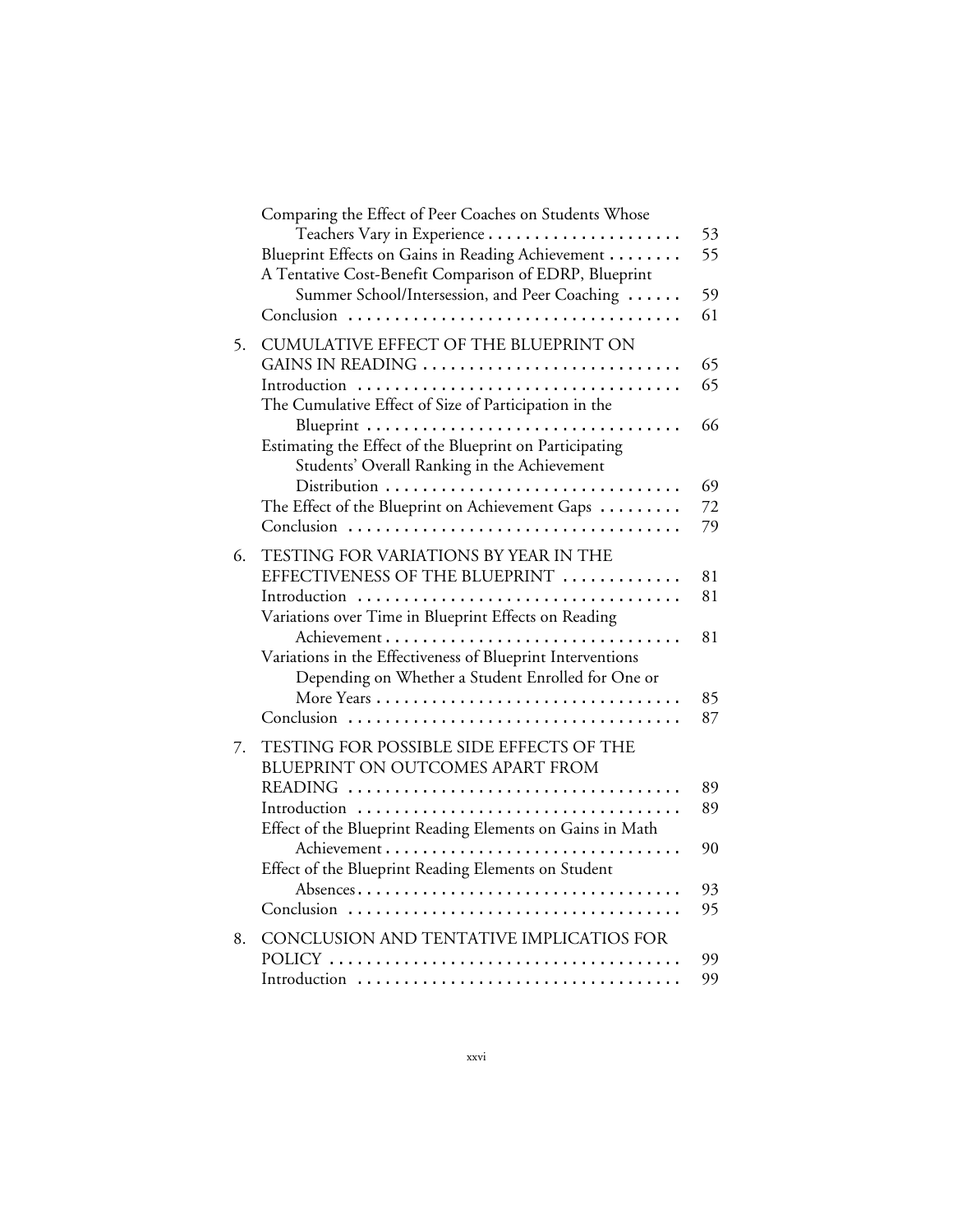| Patterns of Participation and Patterns of Effects on Reading |     |
|--------------------------------------------------------------|-----|
|                                                              | 99  |
|                                                              | 102 |
| Implications for Policy in San Diego                         | 102 |
| Policy Issues That Merit Further Study                       | 107 |
| Take-Away Message for Local and National Leaders 108         |     |
| Appendix                                                     |     |
| A. Data and Information on Blueprint Interventions  111      |     |
|                                                              |     |
|                                                              |     |
|                                                              |     |
|                                                              |     |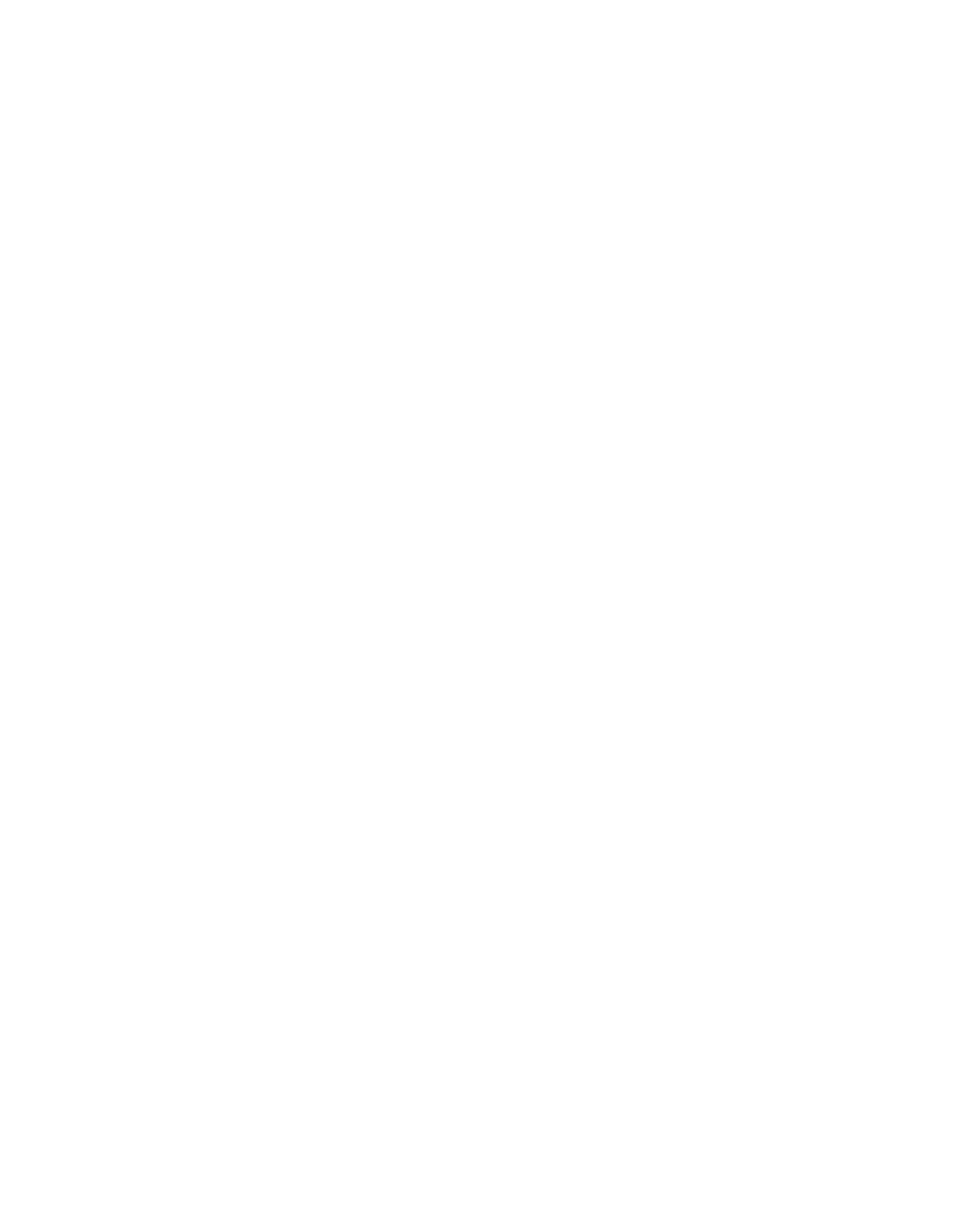# Figures

| S.1. | Student Participation Rates in Extended Day Reading      |       |
|------|----------------------------------------------------------|-------|
|      | Program and Blueprint Summer School by the Level of      |       |
|      | Education of the Student's More Highly Educated          |       |
|      | Parent<br>.                                              | xi    |
| S.2. | Distribution of Fall 2000 Grade 3 Blueprint Participants |       |
|      | by Spring 2002 Test-Score Decile: Actual and             |       |
|      | Simulated Distribution Without Blueprint                 | xiii  |
| S.3. | Two-Year Reduction in EL/Non-EL Test Score Gaps          |       |
|      | Attributable to the Blueprint                            | XV    |
| S.4. | Predicted Effect of Blueprint Elements on Annual Gains   |       |
|      | in Reading Achievement Among Elementary School           |       |
|      |                                                          | xvii  |
| S.5. | Predicted Effect of Blueprint Elements on Annual Gains   |       |
|      | in Reading Achievement Among Middle School               |       |
|      | Students                                                 | xviii |
| S.6. | Predicted Effect of Blueprint Elements on Annual Gains   |       |
|      | in Reading Achievement Among High School Students        | xix   |
| 3.1. | Student Participation Rates in the Extended Day          |       |
|      | Reading Program and Blueprint Summer School by the       |       |
|      | Level of Education of the Student's More Highly          |       |
|      |                                                          | 31    |
| 3.2. | Number of Times by Which Probability of Participation    |       |
|      | Rises If Student Is Officially Eligible, by Intervention |       |
|      | and Year                                                 | 40    |
| 4.1. | Predicted Effect of Blueprint Elements on Annual Gain    |       |
|      | in Reading Achievement Among Elementary School           |       |
|      |                                                          | 56    |
| 4.2. | Predicted Effect of Blueprint Elements on Annual Gain    |       |
|      | in Reading Achievement Among Middle School               |       |
|      | Students $\ldots$                                        | 57    |
| 4.3. | Predicted Effect of Blueprint Elements on Annual Gain    |       |
|      | in Reading Achievement Among High School Students        | 58    |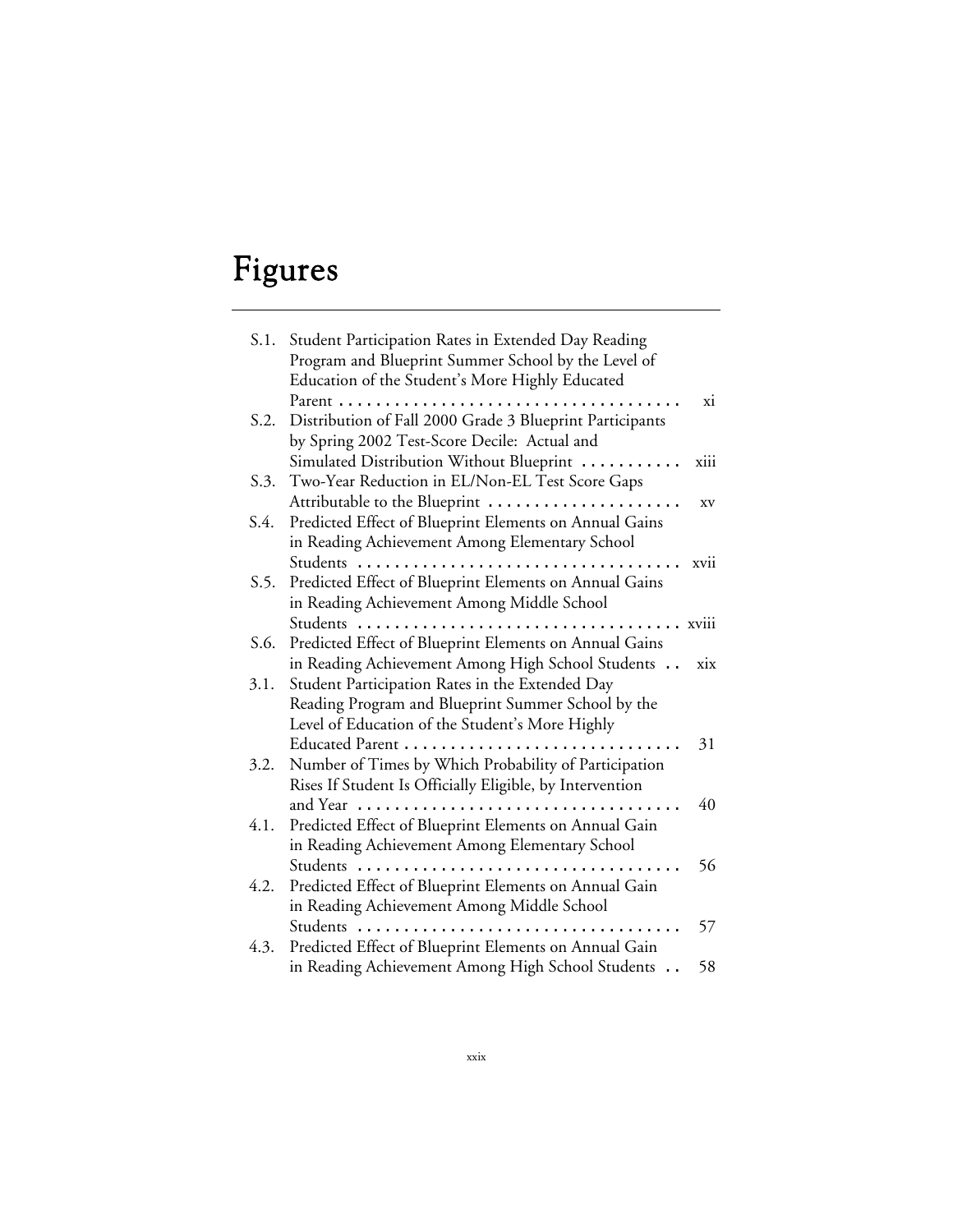| 5.1. | Distribution of Fall 2000 Grade 3 Blueprint Participants                               |    |
|------|----------------------------------------------------------------------------------------|----|
|      | by Spring 2002 Test-Score Decile: Actual and                                           |    |
|      | Simulated Distribution Without Blueprint                                               | 70 |
| 5.2. | Distribution of Fall 2000 Grade 6 Blueprint Participants                               |    |
|      | by Spring 2002 Test-Score Decile: Actual and                                           |    |
|      | Simulated Distribution Without Blueprint                                               | 71 |
| 5.3. | Distribution of Fall 2000 Grade 9 Blueprint Participants                               |    |
|      | by Spring 2002 Test-Score Decile: Actual and                                           |    |
|      | Simulated Distribution Without Blueprint                                               | 72 |
| 5.4. | Two-Year Reduction in EL/Non-EL Test-Score Gaps                                        |    |
|      | Attributable to the Blueprint                                                          | 76 |
| 5.5. | Two-Year Reduction in Test-Score Gaps (Relative to                                     |    |
|      | Whites) Attributable to the Blueprint                                                  | 77 |
| 5.6. | Two-Year Reduction in Test-Score Gaps Related to                                       |    |
|      | Parental Education Attributable to the Blueprint                                       | 78 |
| 6.1. | Predicted Effect of Blueprint Elements on Annual Gains                                 |    |
|      | in Reading Achievement Among Elementary School                                         |    |
|      |                                                                                        | 82 |
| 6.2. | Predicted Effect of Blueprint Elements on Annual Gains                                 |    |
|      | in Reading Achievement Among Middle School                                             |    |
|      | Students by Year                                                                       | 83 |
| 6.3. | Predicted Effect of Blueprint Elements on Annual Gains                                 |    |
|      | in Reading Achievement Among High School Students                                      |    |
|      | by Year $\dots\dots\dots\dots\dots\dots\dots\dots\dots\dots\dots\dots$                 | 84 |
| 7.1. | Predicted Effect of Blueprint Elements on Annual Gains                                 |    |
|      | in Math Achievement Among Elementary School                                            |    |
|      | Students by Year                                                                       | 91 |
| 7.2. | Predicted Effect of Blueprint Elements on Annual Gains                                 |    |
|      | in Math Achievement Among Middle School Students                                       |    |
|      | by Year $\ldots \ldots \ldots \ldots \ldots \ldots \ldots \ldots \ldots \ldots \ldots$ | 92 |
| 7.3. | Predicted Effect of Blueprint Elements on Annual Gains                                 |    |
|      | in Math Achievement Among High School Students by                                      |    |
|      | Year                                                                                   | 93 |
| 7.4. | Predicted Effect of Blueprint Elements on Time Absent                                  |    |
|      |                                                                                        | 94 |
|      |                                                                                        |    |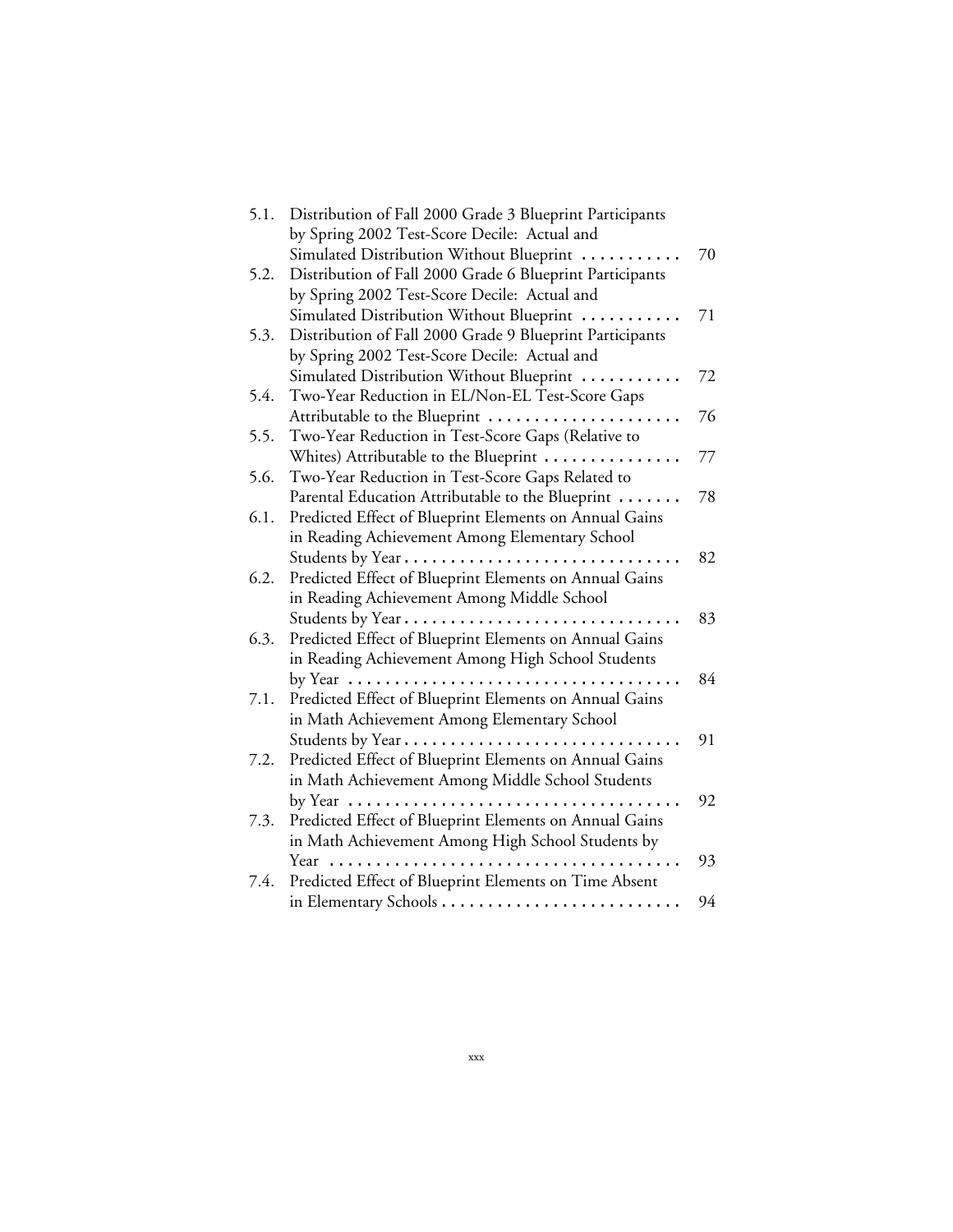| 7.5. Predicted Effect of Blueprint Elements on Time Absent                          |  |
|-------------------------------------------------------------------------------------|--|
|                                                                                     |  |
| 7.6. Predicted Effect of Blueprint Elements on Time Absent                          |  |
| in High Schools $\ldots \ldots \ldots \ldots \ldots \ldots \ldots \ldots \ldots$ 96 |  |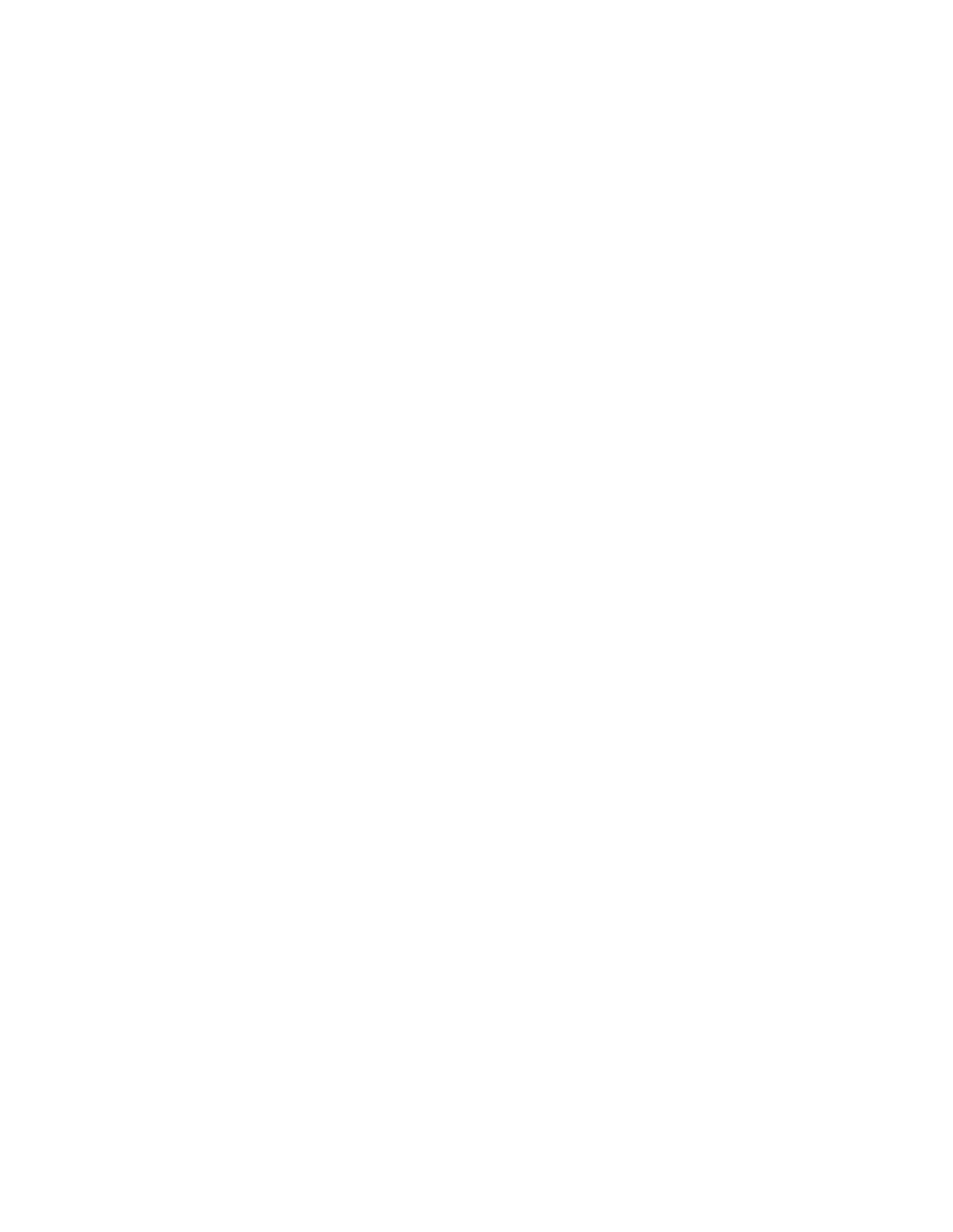# Tables

| 2.1.  | Summary of Blueprint Implementation by Grade and          |    |
|-------|-----------------------------------------------------------|----|
|       | Year                                                      | 17 |
| 3.1.  | Percentage of Students Participating in EDRP              | 24 |
| 3.2.  | Percentage of Students Participating in Blueprint-Related |    |
|       | Summer School<br>.                                        | 25 |
| 3.3.  | Percentage of Students Participating in Grade             |    |
|       | Retention                                                 | 25 |
| 3.4.  | Percentage of Students Participating in Literacy          |    |
|       | Placement                                                 | 26 |
| 3.5.  | Percentage of Students Overall Participating in           |    |
|       | Blueprint-Related Intervention Programs                   | 28 |
| 3.6.  | Percentage of Students Overall Participating in           |    |
|       | Individual Blueprint Interventions Between 2000-2001      |    |
|       |                                                           | 28 |
| 3.7.  | Percentage Change in the Number of Interventions per      |    |
|       | Student from 2000–2001 to 2001–2002                       | 29 |
| 3.8.  | Percentage Distribution of Overall Intervention           |    |
|       | Dynamics by Number of Interventions per Year              | 30 |
| 3.9.  | Percentage of Students Participating in Blueprint         |    |
|       | Interventions by the Level of Education of the Student's  |    |
|       | More Highly Educated Parent                               | 32 |
| 3.10. | Percentage of Students Participating in Blueprint         |    |
|       | Interventions by Student Ethnicity                        | 33 |
| 3.11. | Percentage of Students Participating in Blueprint         |    |
|       | Interventions by English Learner Status                   | 33 |
| 3.12. | Percentage of Students Participating in Blueprint         |    |
|       | Interventions by the Number of Grade Equivalents          |    |
|       | Behind on the Stanford Diagnostic Reading Test            | 36 |
| 3.13. | Percentage Participation Rates by Eligibility Status,     |    |
|       | Intervention, and Year                                    | 41 |
| 4.1.  | Student, Family, and Neighborhood Controls Used in        |    |
|       | the Statistical Models for Elementary School Students     | 46 |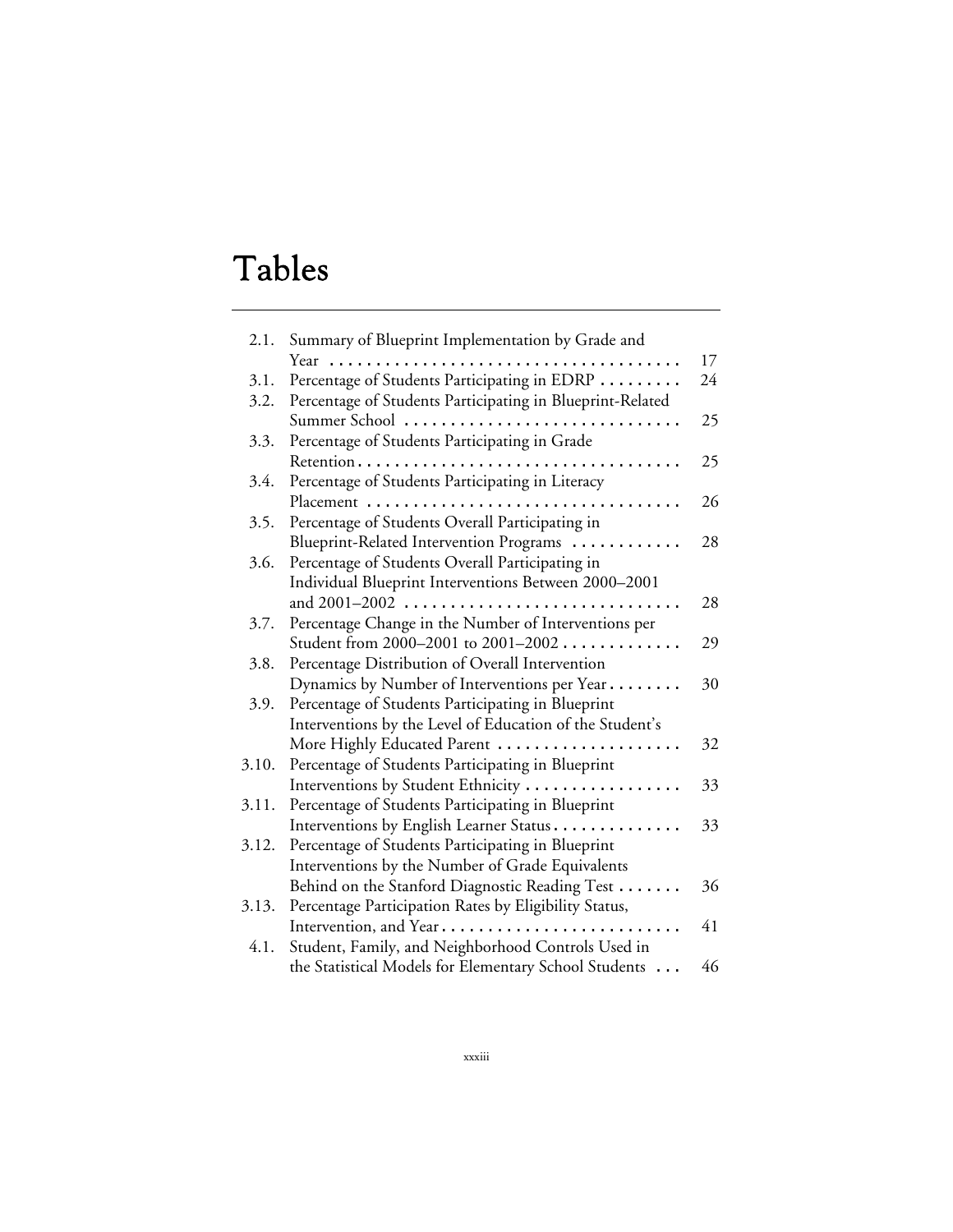| 4.2. | School, Classroom, and Student Body Controls Used in       |     |
|------|------------------------------------------------------------|-----|
|      | the Statistical Models for Elementary School Students      | 47  |
|      | 4.3. The Statistical Significance of Blueprint Elements in |     |
|      | Models of Gains in Students' Reading Scores                | 52  |
| 5.1. | Predicted Effect of Blueprint on Participants and All      |     |
|      | Students as a Percentage of the Standard Deviation in      |     |
|      | Reading Scores in Spring 2002                              | 67  |
|      | 5.2. Decomposition of Predicted Two-Year Effect of         |     |
|      | Blueprint Elements on Participants as a Percentage of the  |     |
|      | Standard Deviation in Reading Scores in Spring 2002        | 68  |
| 5.3. | Spring 2000 Gaps in Reading Achievement Between            |     |
|      | Various Student Subgroups, in Stanford 9 Scaled Scores     |     |
|      | and in Grade Equivalents                                   | 74  |
| B.1. | Regression Results for Elementary Schools                  | 122 |
| B.2. | Regression Results for Middle Schools                      | 125 |
| B.3. | Regression Results for High Schools                        | 128 |
|      |                                                            |     |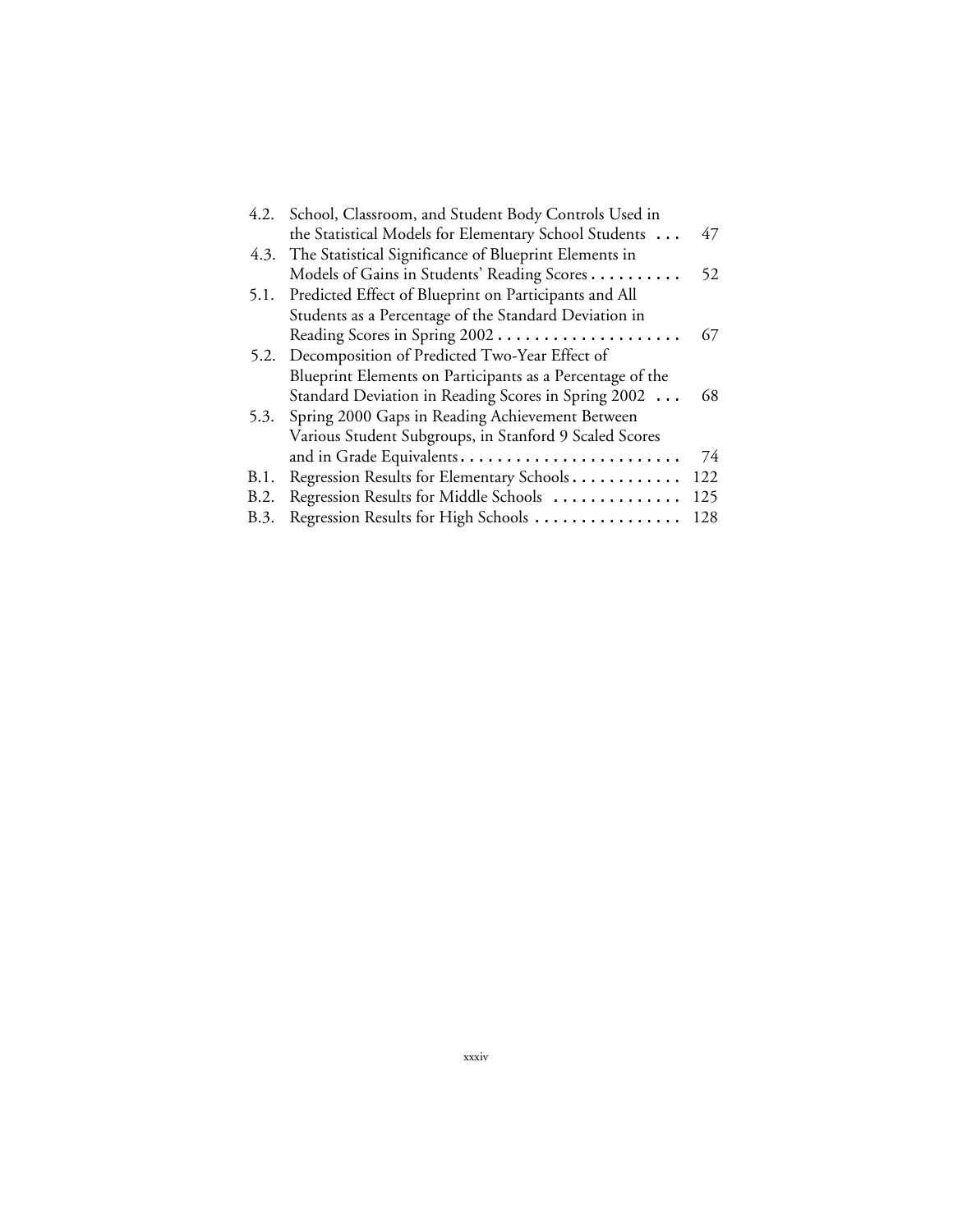# Acknowledgments

This research project is a product of a multiyear collaboration with many departments within the San Diego Unified School District. It has been a pleasure to work with everyone at the district. We would like to thank former Superintendent Alan Bersin, now Secretary of Education for California, for the opportunity to study this very interesting and challenging topic. We are particularly grateful for the assistance provided by Karen Bachofer, who unstintingly provided her time to review our research plans and share her insights on results. We would like to thank Peter Bell, Sally Bennett, Jeff Jones, Dina Policar, Leah Baylon, and Gary Knowles from the Research and Reporting Department. We also benefited from the help of Debbie Broderick and Pia Reyes from the Extended Learning Opportunities Department.

We would like to acknowledge the generous financial support of The William and Flora Hewlett Foundation and The Atlantic Philanthropies, which have funded this Blueprint project. We would particularly like to thank Marshall Smith, Program Director for the Education Program at The William and Flora Hewlett Foundation for his enthusiasm for this project and for his valuable insights. We also warmly acknowledge the Public Policy Institute of California, which provided the financial support that led to the first PPIC report on San Diego schools in 2003, and without which the infrastructure for the current project would not have existed. In addition, at the University of California, San Diego, Dean of Social Sciences Paul Drake has kindly provided space for the overall SDUSD project since its inception in 2000. Without all of this support, this report would not have been possible.

Finally, we are indebted to our reviewers, Tracy Gordon, Henry Levin, Paul G. Lewis, Margaret Raymond, and Jon Sonstelie, as well as to our editors, Gary Bjork, Joyce Peterson, and Patricia Bedrosian for many helpful suggestions.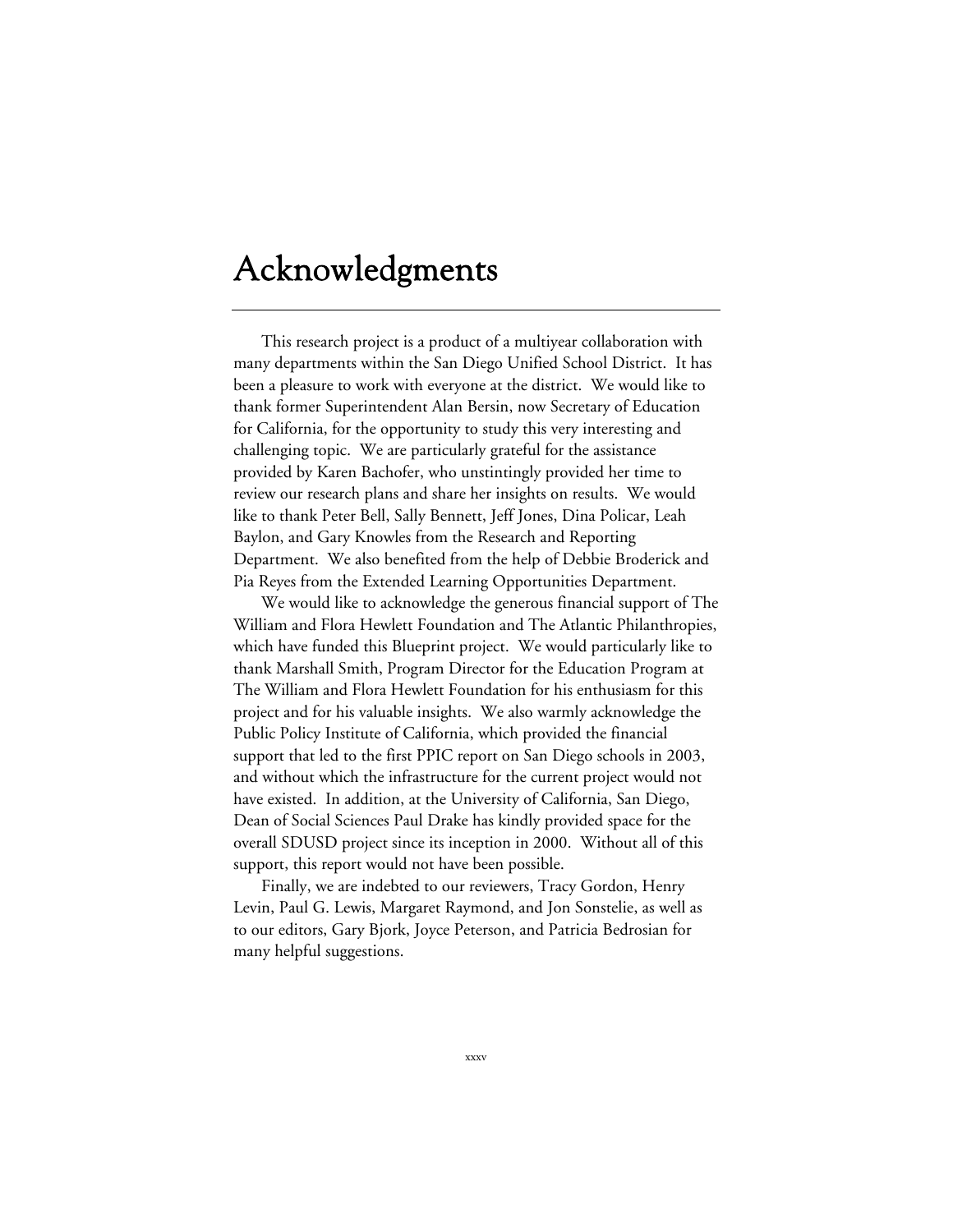Any opinions or interpretations expressed in this report are those of the authors alone and do not necessarily reflect the views of the Public Policy Institute of California.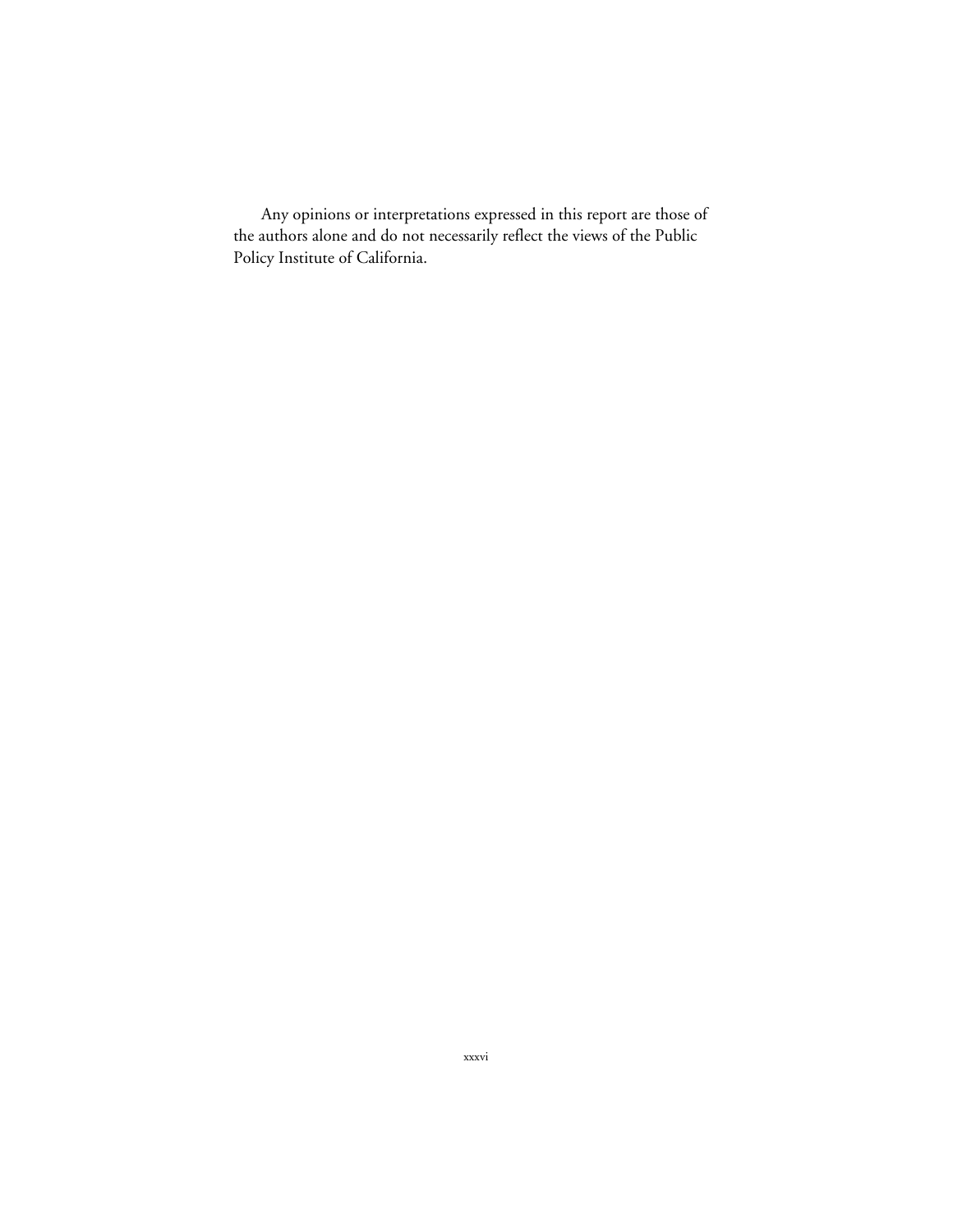# Acronyms

- API Academic Performance Index
- ARI Analytical Reading Inventory
- BCLAD Bilingual Crosscultural Language and Academic Development
- CBEDS California Basic Educational Data System
- CCTC California Commission on Teacher Credentialing
- CLAD Crosscultural Language and Academic Development
- CSR Class Size Reduction
- CSU California State University
- DRA Developmental Reading Assessment
- EDRP Extended Day Reading Program
	- EL English Learner
	- FEP Fluent English Proficient
- LAE Limited Assignment Emergency
- LAUSD Los Angeles Unified School District
- NCLB No Child Left Behind
- SDRT Stanford Diagnostic Reading Test
- SDUSD San Diego Unified School District
	- UC University of California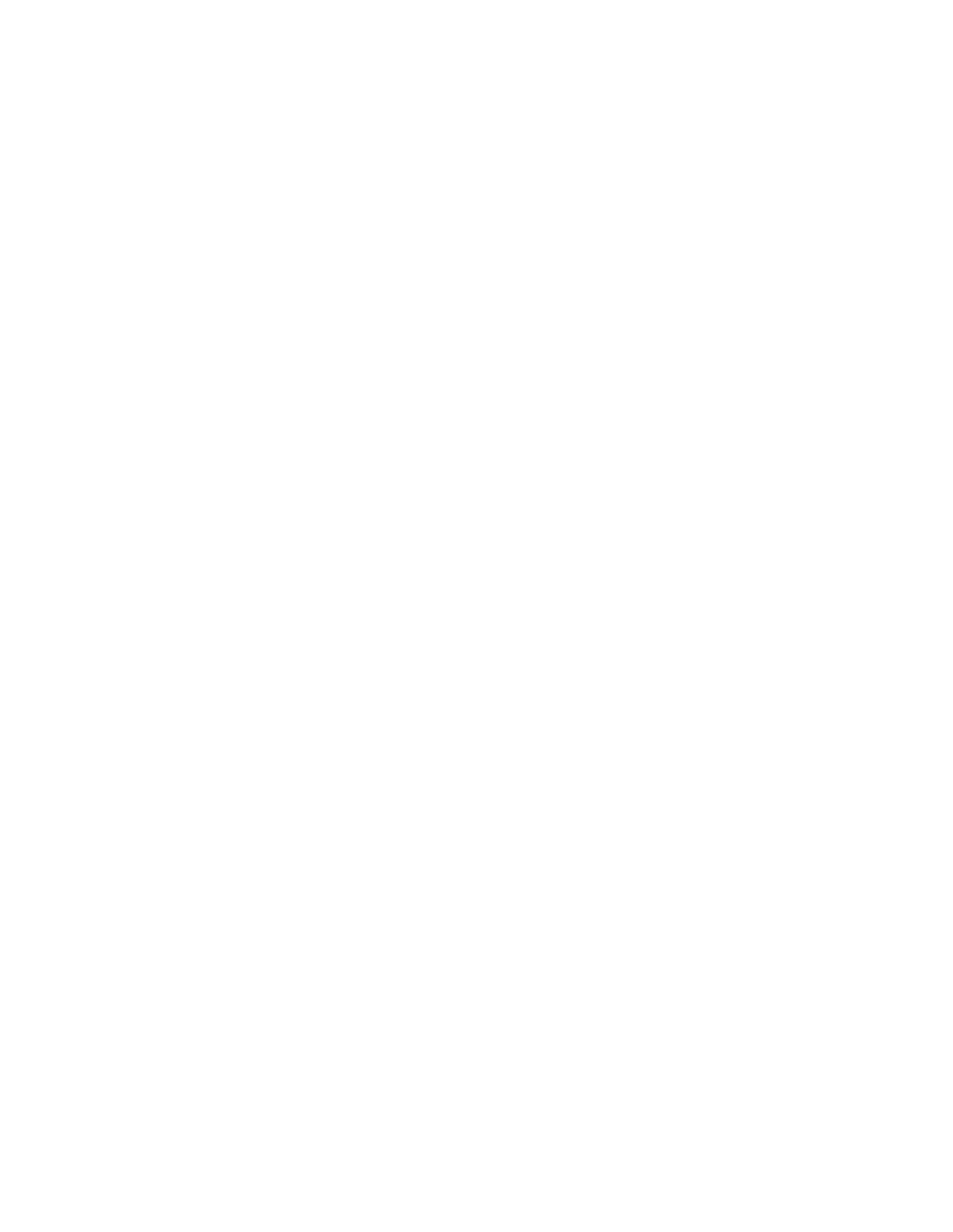# 1. Introduction

In 1983, a national commission released *A Nation at Risk*, a clarion cry for the need to improve public schooling in America.1 Partly in response to this scathing report, states have moved to introduce student testing systems. These testing systems, although controversial, have performed a public service by exposing large and persistent achievement gaps related to race, parental education, and parental income. For example, Jencks and Phillips (1998) provide a well-known survey of the black-white achievement gap.

In a California context, Betts, Rueben, and Danenberg (2000) and Sonstelie, Brunner, and Ardon (2000) document test score gaps and historical trends that have exacerbated these patterns. Betts, Zau, and Rice (2003) find that in San Diego racial and socioeconomic gaps in math and reading performance are very large. For instance, in spring 1998, the reading achievement of Hispanic and black students in grade 8 on average equaled or lagged slightly behind that of white students in grade 5. Although the researchers found that these gaps narrowed between 1998 and 2000, large gaps remain.

Prodded by these stubborn achievement gaps, virtually all state governments have recently implemented school accountability systems. For instance, in 1999, California implemented the Public School Accountability Act. It mandates state content standards, student testing, and a school-level accountability system that has "teeth"—that is, consequences for failing schools. This trend has gained further momentum with the passage in 2001 of the federal No Child Left Behind (NCLB) Act. NCLB requires that states test students in specific grades, to set criteria for "proficiency" and minimum percentages of students expected to meet those proficiency standards, and sets out an escalating series of interventions for schools identified as failing.

<sup>&</sup>lt;sup>1</sup>The National Commission on Excellence in Education (1983).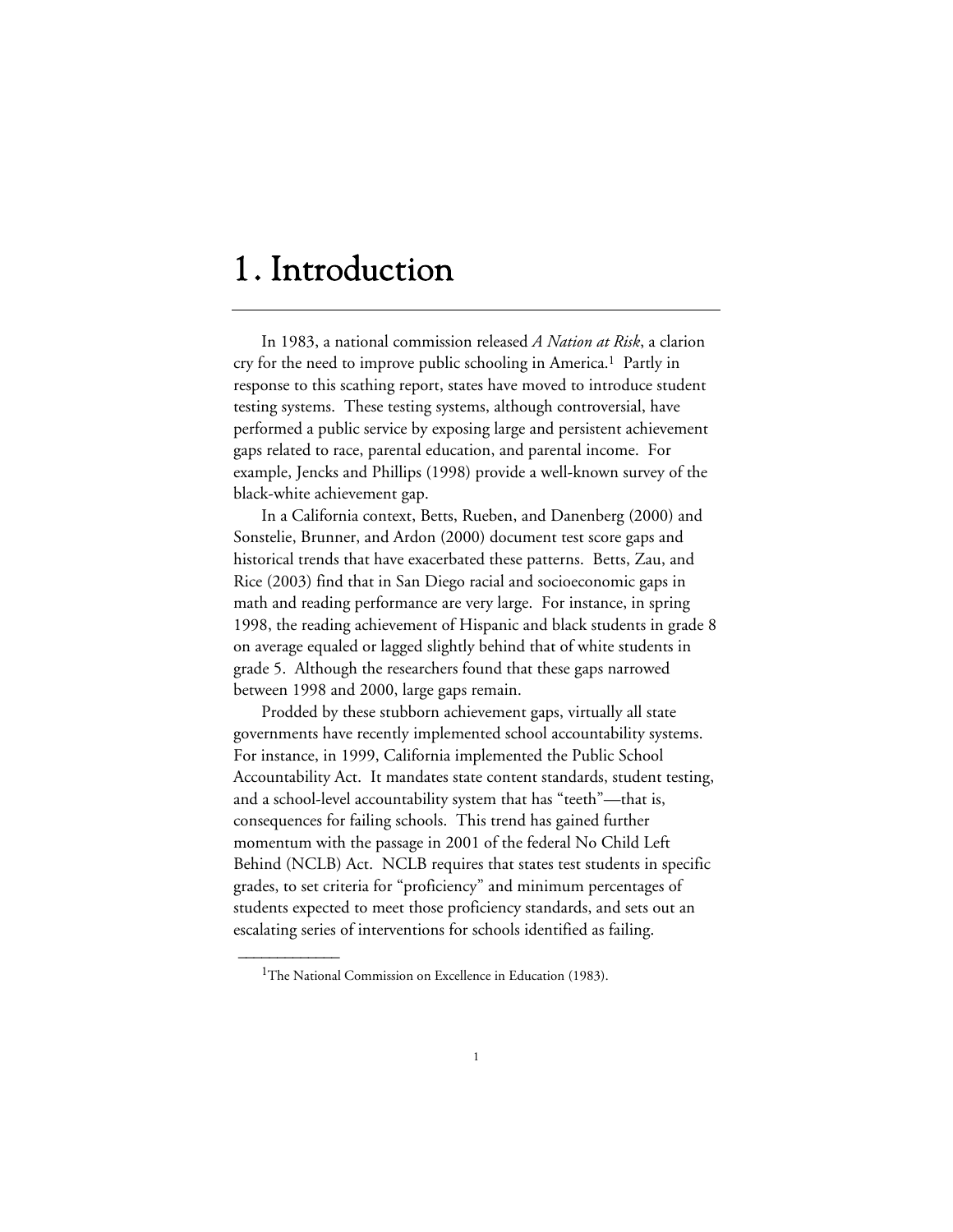A key component of both federal and state systems is an emphasis not only on increasing average achievement levels but on reducing the large gaps in achievement among student racial groups and socioeconomic groups.

The creation of school accountability systems represents a helpful step forward, but it has left school districts to their own devices as they find ways to boost overall achievement and to narrow the achievement gaps in their own schools. What is to be done? One might think that a simple solution is to spend more—for instance, by cutting class size or by increasing teacher salaries in hope of attracting a greater number of highly qualified individuals to the teaching profession. However, rigorous studies have found only limited evidence that such spending translates into systematically better outcomes for students.<sup>2</sup> Further, broad untargeted reforms such as these will do little to narrow achievement gaps. Rather, what appears to be needed is a large and focused intervention targeted at the students who lag furthest behind.

A number of large school districts in the United States have recently embarked on such reforms. Indeed, the pressure created by states' accountability systems and similar provisions under NCLB have induced most districts to struggle to find new and better ways to teach students. But at the same time, the sheer scope of the reforms in some districts sets them apart from the efforts under way in other districts. Two examples of standouts are the districts in Chicago and San Diego. The Chicago Public Schools system has received national attention for its accountability-based reforms that direct additional resources (and sanctions) toward students who fall seriously behind grade level and toward schools that serve large numbers of such students. President

 $^{2}$ For early national evidence see the classic work by Coleman (1966), and for a fairly recent review, see Hanushek (1996). For the California context, see Betts, Rueben, and Danenberg (2000) and Betts and Danenberg (2001). Using data from San Diego, Betts, Zau, and Rice (2003) provide some evidence that class size is negatively associated with student gains in test scores, but in elementary school grades only, and that teacher qualifications are associated with gains in test scores, but mainly in higher grades. For somewhat mixed evidence on the effect of California's Class Size Reduction (CSR) program, see CSR Research Consortium (1999, 2000), Bohrnstedt and Stecher (1999, 2002) and Jepsen and Rivkin (2002).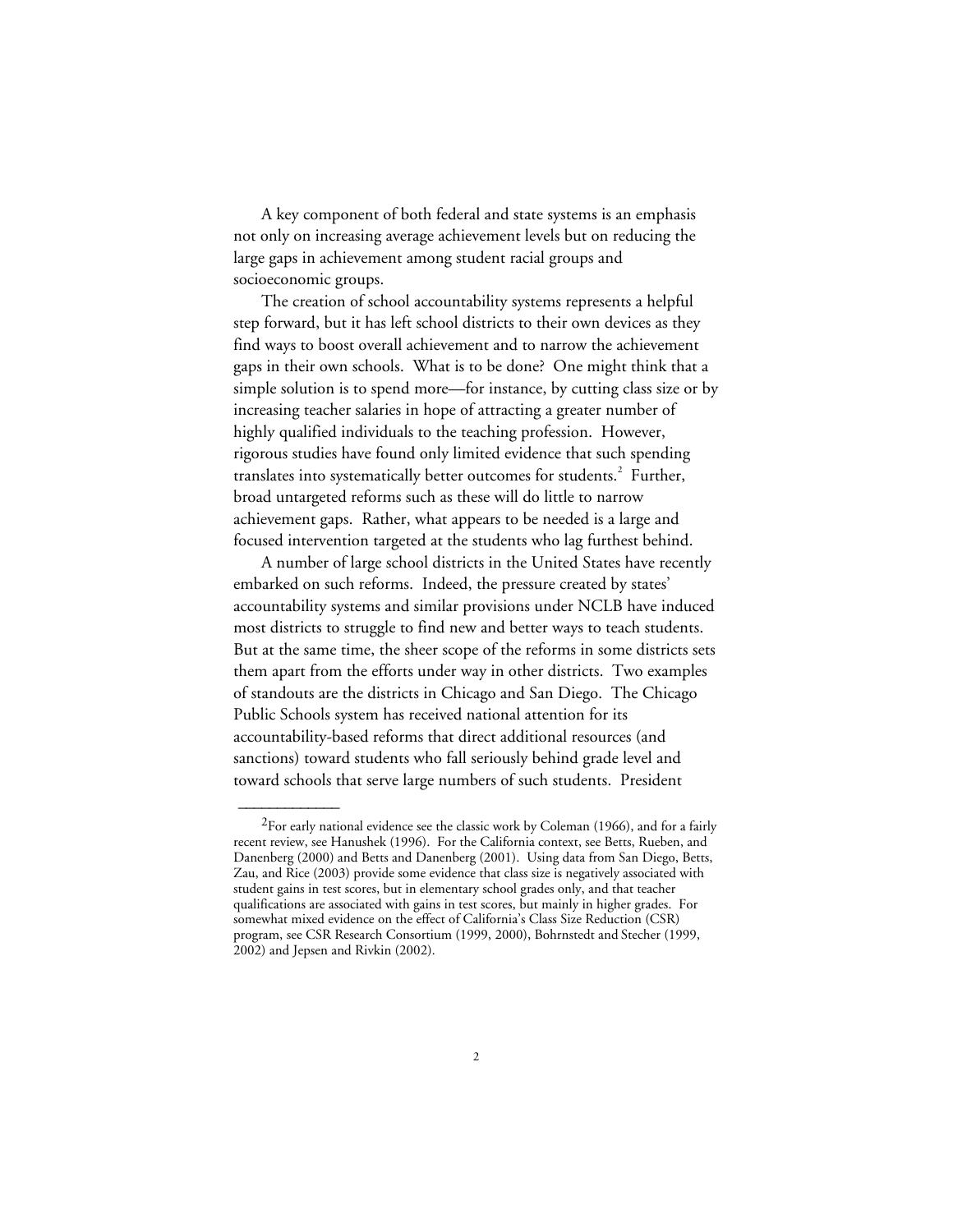Clinton (1998) went so far as to mention the reforms favorably in a State of the Union address.

Following on the heels of Chicago Public Schools, San Diego Unified School District (SDUSD) has recently implemented its own quite distinct flavor of reforms and, like Chicago, has garnered national attention, in part because of the sweeping nature of the reforms.

The district's ambitious "Blueprint for Student Success" represents a major redeployment of resources to assist students who lag seriously behind. Although the Blueprint reforms are now beginning to assist students whose math achievement falls behind national norms, the initial focus was squarely on reading achievement. Students who perform poorly on district reading assessments can be placed into double- or triple-length English classes, some of which have reduced class sizes. These courses, which concentrate on improving students' reading and writing skills, are referred to as literacy block and literacy core. In addition, students can receive further assistance outside regular school hours and in summer school and in some cases can be held back a grade. At the same time, the district has embarked on systemic reforms to teacher training, with peer coaches being assigned to improve teaching methods, and has introduced numerous professional development offerings to help teachers sharpen their skills. Another component of the reforms includes curriculum and textbook spending to improve the classroom environment.

The reforms have received high degrees of interest locally, statewide, and nationally. The William and Flora Hewlett Foundation donated \$7.5 million dollars over the first two years of the reforms to help implement the Blueprint and another \$6 million in 2003. The Bill and Melinda Gates Foundation donated \$15 million over five years. Marshall Smith, former U.S. Under Secretary of Education and currently Program Director for Education of the Hewlett Foundation, told the *San Diego Union Tribune*: "This really is the most important urban school reform effort in the country. . . . If the reforms work here they will have a national effect because ideas travel."3 Similarly, the Atlantic Philanthropies, based outside California, made a \$5 million grant to the

 ${}^{3}$ McGee (2001).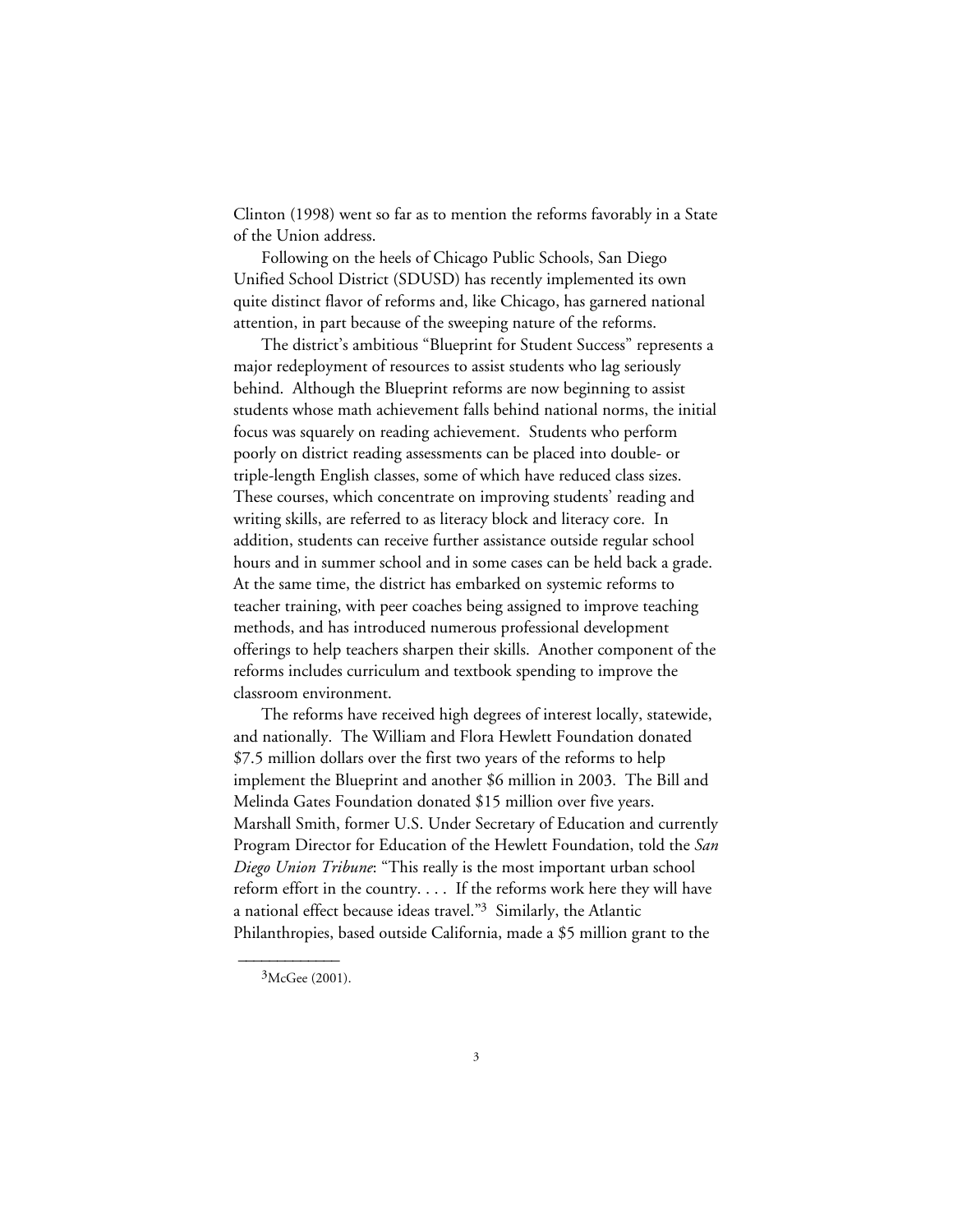district to support the Blueprint implementation. Alan Ruby, a senior official for Atlantic Philanthropies is quoted in a district press release as saying: "We believe that the reforms underway at San Diego City Schools are extraordinarily important and demonstrate that district-wide reform in an urban school district setting is possible."4 Articles in the *San Diego Union Tribune* in October 2002 quote former U.S. Secretary of Education Rod Paige and former California Secretary of Education Kerry Mazzoni as strongly supporting the Blueprint. In addition, reforms that resemble the Blueprint are now being introduced elsewhere. For instance, in New York City, Mayor Bloomberg has implemented reforms including "literacy and math coaches" at the school level and a more uniform elementary school curriculum.5

Locally, the Blueprint has generated intense interest and controversy, with the business community supporting district board members and candidates for the board who support the Blueprint. However, the local teacher's union has expressed disappointment that teachers have not been involved more in the design of the reforms. In fact, a survey of district teachers conducted for the school board by the American Institutes for Research found that many teachers oppose the reforms.<sup>6</sup>

Perhaps most important, the Blueprint has generated diverse reactions among various ethnic/racial communities. Supporters—for example from the Urban League—express gratitude for the additional resources being targeted at low achievers and the narrowing achievement gap.7 Detractors express a number of concerns. Alberto Ochoa, Co-Chair of the San Diego County Latino Coalition on Education, in an October 29, 2001, op-ed in the *San Diego Union Tribune* expressed concerns that it would be Latinos who would be predominantly assigned to the extra-length English classes. In a separate October 9, 2001, letter on behalf of the coalition to the district school board, Ochoa equated the

<sup>&</sup>lt;sup>4</sup>See http://www.sandi.net/news-releases/news-releases/2002/020212.grant.html. For information on the additional Hewlett Foundation grant see http://www.hewlett.org/ Programs/Education/Achievement/News/sandiegogrant.htm.

 $5$ Gootman (2005).

<sup>&</sup>lt;sup>6</sup>American Institutes for Research (2002).

<sup>7</sup>See Price and Steppe (2002).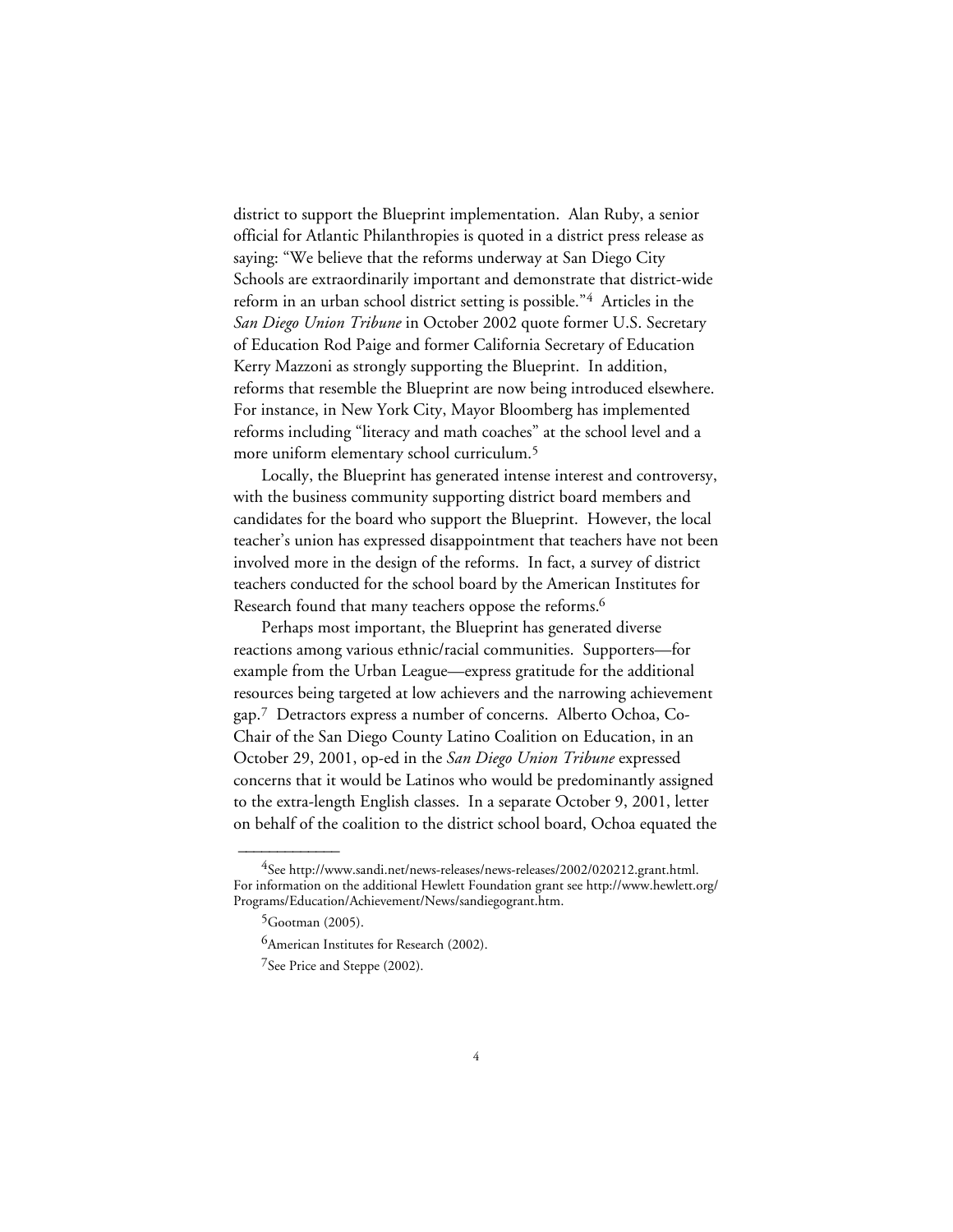double- and triple-length English classes that the final version of the Blueprint implemented with academic tracking. He expressed concern that this tracking would reduce Latinos' ability to complete course requirements needed for admission to the University of California and California State University (UC and CSU) systems.8 Clearly, the doubling and tripling of the length of English classes for some students raises critical issues.9

The charge that the district's system is merely tracking would become moot if it could be shown that the additional time devoted to literacy leads to better student outcomes. A proof in this regard would have to demonstrate that in the short run, literacy block/core and the other English classes with increased length increased the rates of improvement in English reading tests.

With the eyes of education policymakers from around the country focused on San Diego, important questions arise about the extent to which the reforms succeed in improving reading achievement. In addition to examining overall trends, it is equally if not more important to understand which components of the reforms are having the most and least beneficial effect. The only way to study these issues is to drill down to the level of the classroom and the individual student and teacher so that the package of interventions received by each student can be measured accurately.

Unfortunately, it is impossible to use existing state databases to shed much light on the mechanics of these important reforms. Although researchers have already done much useful work with these databases, the inability of the databases to measure achievement at the student level, to track students over time, to track teachers over time, and to link students to their teachers means that some of the most important education policy questions facing California and the nation cannot be addressed effectively.10

<sup>8</sup>See Ochoa (2001a, 2001b).

<sup>&</sup>lt;sup>9</sup>See also Cuban and Usdan (2003a) for a review of the political controversy surrounding the reforms.

 $10$ For example, the reports by the CSR Consortium (e.g., Bohrnstedt and Stecher, 2002) that have analyzed the statewide CSR initiative have repeatedly pointed out that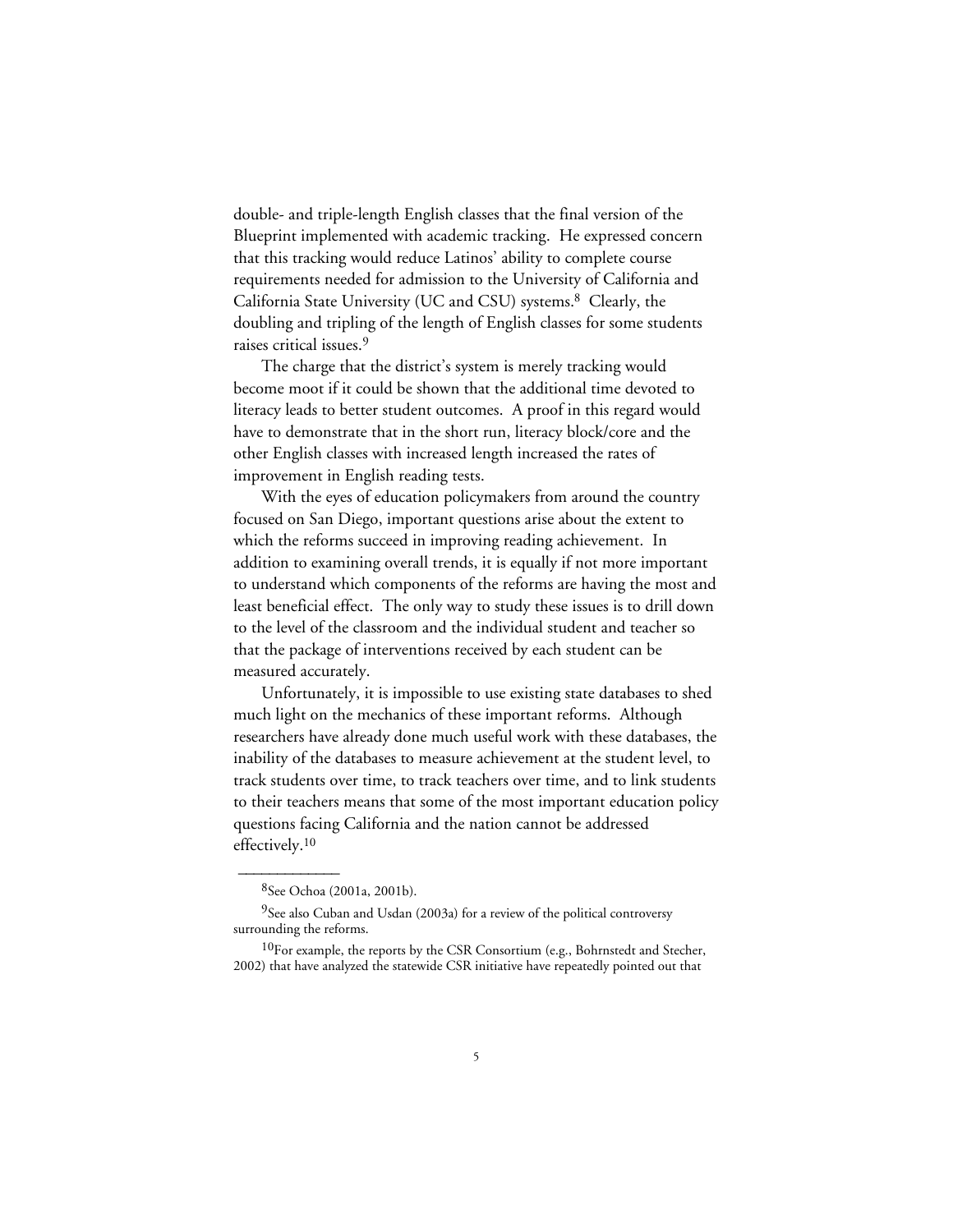## Basic Objectives

For this study, we have put together an ideal dataset for addressing the Blueprint reforms: a student-level dataset that is longitudinal (i.e., it follows students over time), that links students to teachers, and that contains rich characterizations of everything from student background to curriculum, student participation in specific Blueprint programs, and teacher qualifications. This report analyzes the data statistically, providing the first student-level analysis of the effect of the Blueprint reforms. It studies the school years 1999–2000 through 2001–2002. We chose these years because the district formally introduced the Blueprint in summer 2000, with partial implementation of some components of the reform in 1999–2000.

The overall objectives of this research project are fourfold. First, we want to explore how many students participated in each intervention in the first two years. In this regard we also want to study how the district uses test scores to assign students to interventions. Second, we want to determine the effect of the Blueprint reforms on average reading achievement and on the gap in reading achievement between racial/ethnic groups and between groups defined by their socioeconomic and language status. Third, we seek to understand the mechanisms through which the Blueprint has worked most and least effectively. Our fourth goal is to provide policy advice. Each year district administrators have fine-tuned components of the reforms, and it is important for administrators to have objective evaluations of the reforms when making these policy decisions. With Superintendent Alan Bersin's departure from the district in July 2005, the Blueprint is at a crossroads. Dr. Carl A. Cohn, the new superintendent whom the district board appointed to take over in October 2005, will have many difficult choices to make about the future direction of the reforms. We believe that our findings can assist other districts statewide and nationwide as they design education reform plans of their own. Indeed, former Superintendent Bersin's appointment by the governor to become the state Secretary of

**\_\_\_\_\_\_\_\_\_\_\_\_\_\_\_\_\_\_\_\_\_\_\_\_\_\_\_\_\_\_\_\_\_\_\_\_\_\_\_\_\_\_\_\_\_\_\_\_\_\_\_\_\_\_\_\_\_\_\_\_\_\_** we cannot know the effect of CSR for sure without following individual students over time and taking account of variations in the qualifications of their teachers.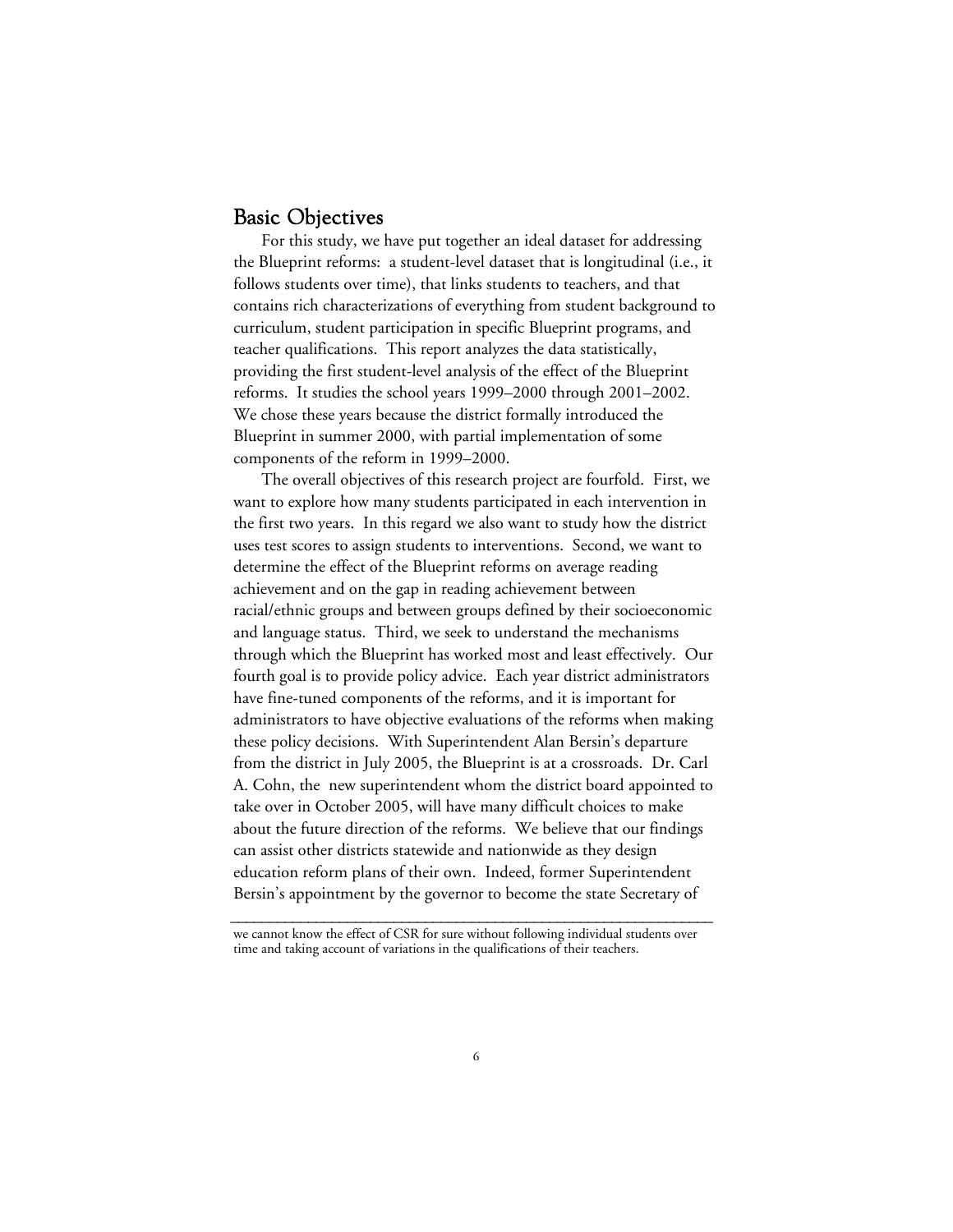Education in July 2005 should only heighten curiosity outside San Diego about the effect of the Blueprint on student achievement.

## Relation to Other Research

 $\overline{\phantom{a}}$ 

The American Institutes for Research was hired by the SDUSD school board to evaluate the Blueprint and has thus far published evaluations of the first two years of the Blueprint (2000–2001 and 2001–2002).11 Roughly speaking, that research has employed two techniques. The first is to measure progress in student achievement, in SDUSD and in a number of comparison districts using several of the statewide tests. The second technique has involved surveys of district teachers.

Both of these approaches have already yielded valuable insights. The test-score comparison suggests that test scores overall have risen in SDUSD but have risen just as fast in comparison districts, if not faster. The one key advantage held by SDUSD in the first two years of the reforms is that reading scores at the elementary school level grew more quickly than in comparison districts. At the high school level the opposite was true. Math scores in SDUSD improved but at slightly slower rates than in comparison districts. Because the researchers did not observe the Blueprint interventions in which a specific student engaged, the American Institutes for Research reports are very careful to state that the Blueprint did not necessarily "cause" any of these differences in trends.12

It is important to understand that this "horse race" between districts cannot inform the debate on whether the Blueprint has improved achievement. After all, other districts around the state have felt the same

<sup>&</sup>lt;sup>11</sup>See American Institutes for Research (2002) and Quick et al (2003). See also Stein, Hubbard, and Mehan (2004) for a perceptive comparison of the "cultures of reform" in SDUSD and New York City's District #2. Former SDUSD Chancellor of Instruction Tony Alvarado made major contributions to academic reforms in both districts. Hightower (2002) also provides an overview of the reforms.

<sup>&</sup>lt;sup>12</sup>Similarly, the American Institutes for Research reports do use student-level test score data (for San Diego only), but because these data-points are not supplemented by information on whether the individual student participated in a given Blueprint intervention, the student-level data cannot provide much more detail than the overall districtwide trend analysis.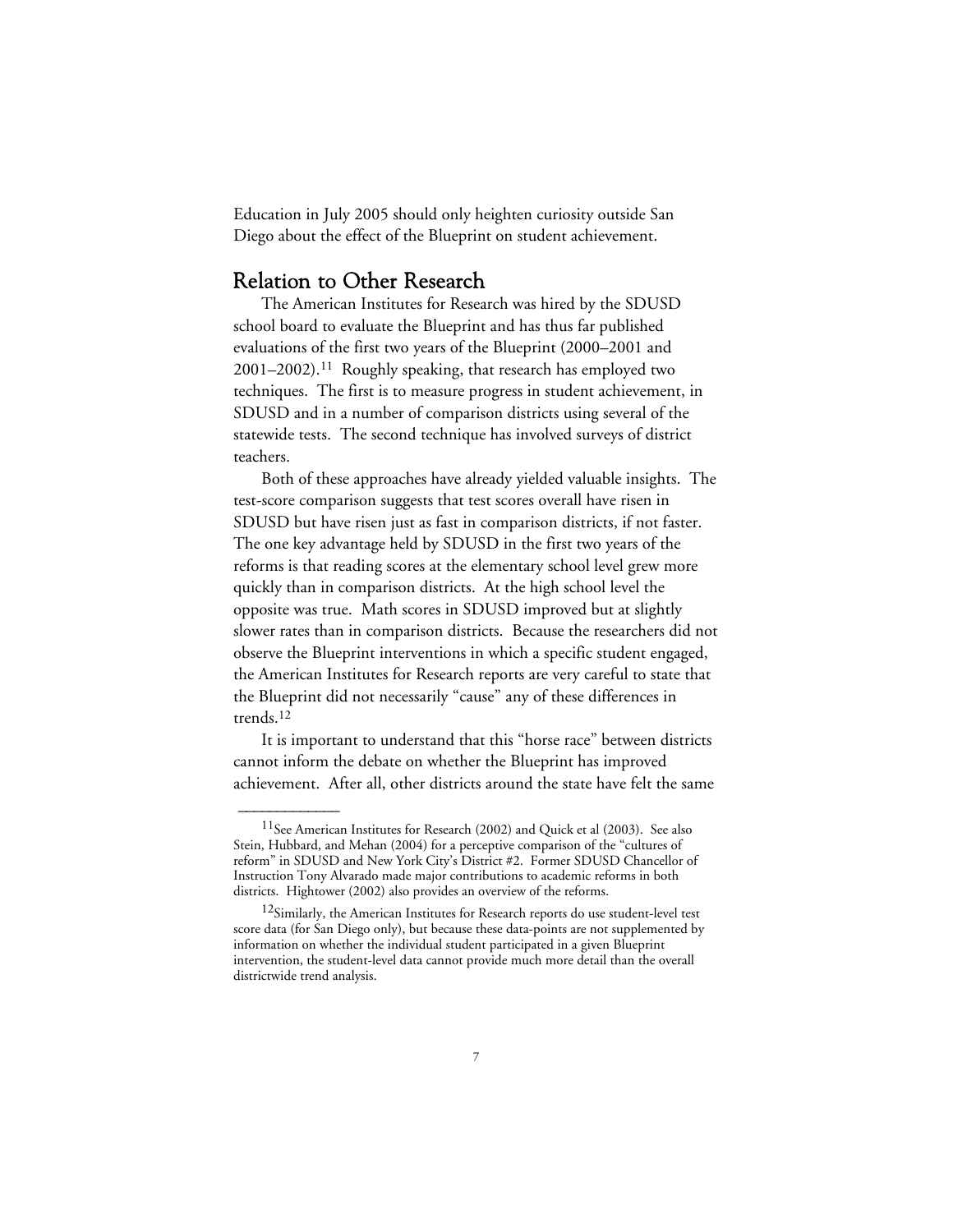pressure to introduce reforms to boost achievement and to narrow the surprisingly large achievement gaps between racial, socioeconomic, and language groups that exist all across California. They too have implemented reforms. For instance, it is well known that the superintendents of SDUSD and Los Angeles Unified School District (LAUSD) have consulted with one another frequently. Some of the reforms in LAUSD bear a distinct resemblance to those in its sister district to the south. LAUSD has increased its use of Open Court for teaching reading in the elementary school grades, like San Diego has. Thus, the comparison of test-score trends across districts, although of vital importance, can tell us about the relative success of reforms in different districts, but it cannot tell us about the extent to which reform packages have succeeded in an absolute sense.

There is a second and more fundamental issue about this horse-race approach. San Diego was among the top-ranked large districts in California in 1998, the first year of the new testing regime, and it has maintained that position through recent years. However, it is unclear whether we should expect two districts that started at different test score levels to improve at the same rate. The pattern statewide has been for low-scoring schools and districts to catch up somewhat with counterparts that initially scored at a higher level. It is not clear whether this represents a genuine narrowing of the achievement gap across districts or a statistical artifact of the tests employed by the state.

The teacher surveys conducted by the American Institutes for Research are not linked to individual schools but do give an overall picture of teacher reactions in San Diego. In short, teachers on the whole express reservations about the way the reforms were implemented, including, more specifically, a lack of consultation with teachers about the design of the reforms and a concern that teachers lost some of the flexibility they previously had to design curriculum and lessons specific to their classes. For example, in its first-year survey, American Institutes for Research (2002) reports that 58 percent of teachers agreed or strongly agreed with the statement that "The Literacy Framework is helpful for designing my lessons." (The Framework is an integral part of the Blueprint, enumerating and describing various approaches that teachers should use to boost the literacy of their students.) However, 88.2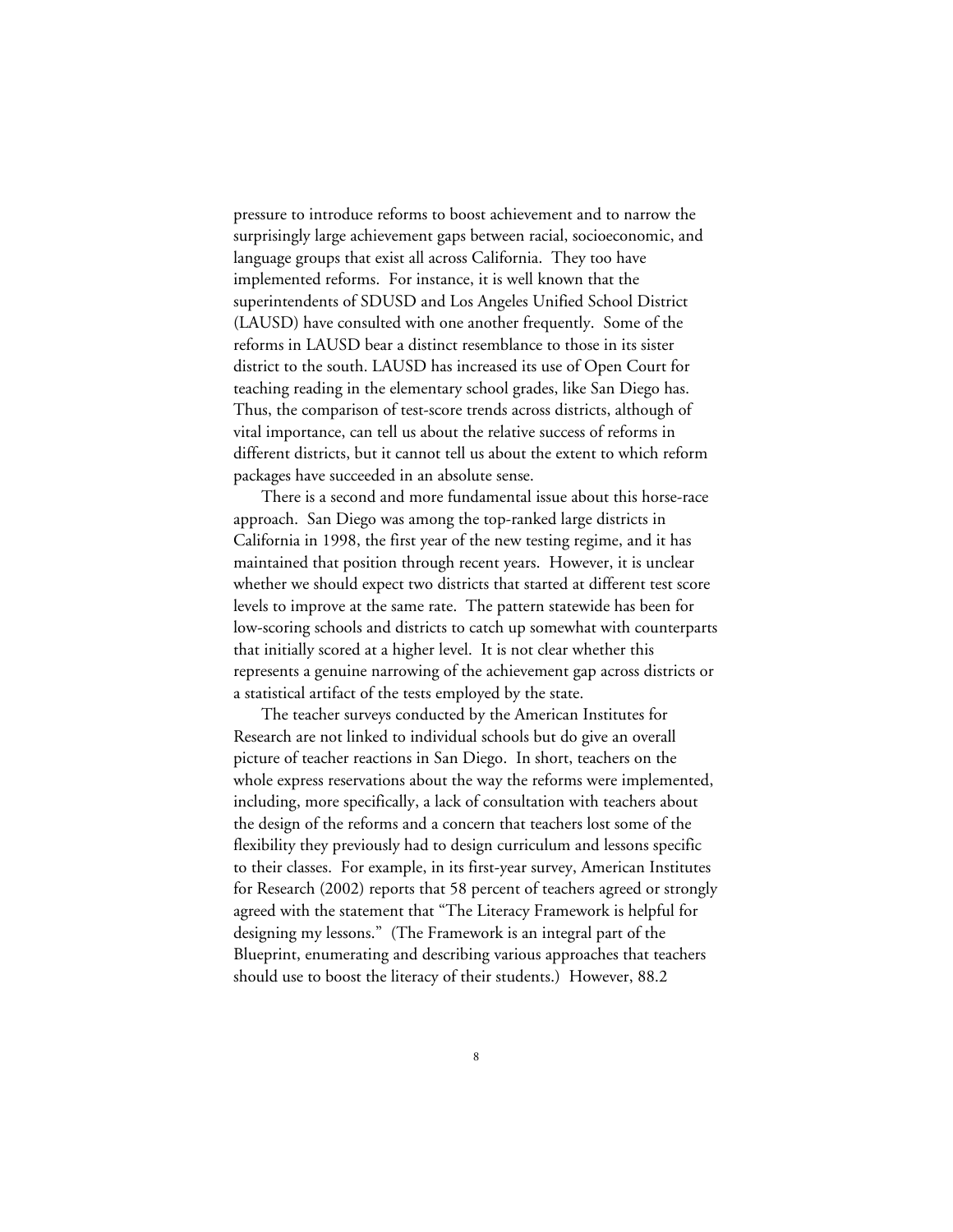percent of teachers reported that they were "not at all" involved in the decisions about the implementation of the Blueprint. When given the statement "If I had concerns about the Blueprint, I know that the district would listen to them," 9.0 percent agreed or strongly agreed, 87.9 percent disagreed or strongly disagreed, and 3.2 percent failed to answer. When asked whether they enjoyed teaching more or less during 2000–2001 than during the previous year, 17.6 percent reported that they enjoyed it a little or a lot more, compared to 55.2 percent of teachers who reported that they enjoyed teaching less. A large majority of teachers stated that the Blueprint significantly influenced their feelings about teaching that year. One of the most useful parts of the teacher survey asked teachers about the extent to which various components of the reforms held promise. The component that teachers believed held least promise was the peer coach program that places teacher trainers inside schools to work with classroom teachers. Quick et al. (2003) report on a follow-up survey of teachers in the 2001–2002 school year that continued to find that teachers had concerns about various aspects of the Blueprint.

These survey results from the American Institutes for Research reveal that teachers have considerable misgivings about the overall Blueprint and some of its components. But, of course, these findings in no way prove that the Blueprint has failed to boost student achievement.<sup>13</sup>

The present report is intended to complement the existing American Institutes for Research studies. We did not conduct teacher surveys, nor did we replicate those studies' careful comparison of overall district testscore trends with trends in other districts. Rather, our goal was to examine gains in individual students' reading achievement to test

<sup>&</sup>lt;sup>13</sup>Another noteworthy publication, edited by Hess (2005), provides an overview of the evolution of over a dozen aspects of the San Diego district and is a useful reference on the inner workings of San Diego as a major school district. It includes an update on test score trends by Margaret Raymond that matches the American Institutes for Research conclusions fairly closely and summaries of the union-administration relationship, special education, professionsal development, and a host of other issues. Zau and Betts contributed an overview of school choice in the district, and Betts provided a qualitative overview of how the Blueprint works. However, the book does not deal at all with the issue of whether and how the specific Blueprint interventions boosted student achievement.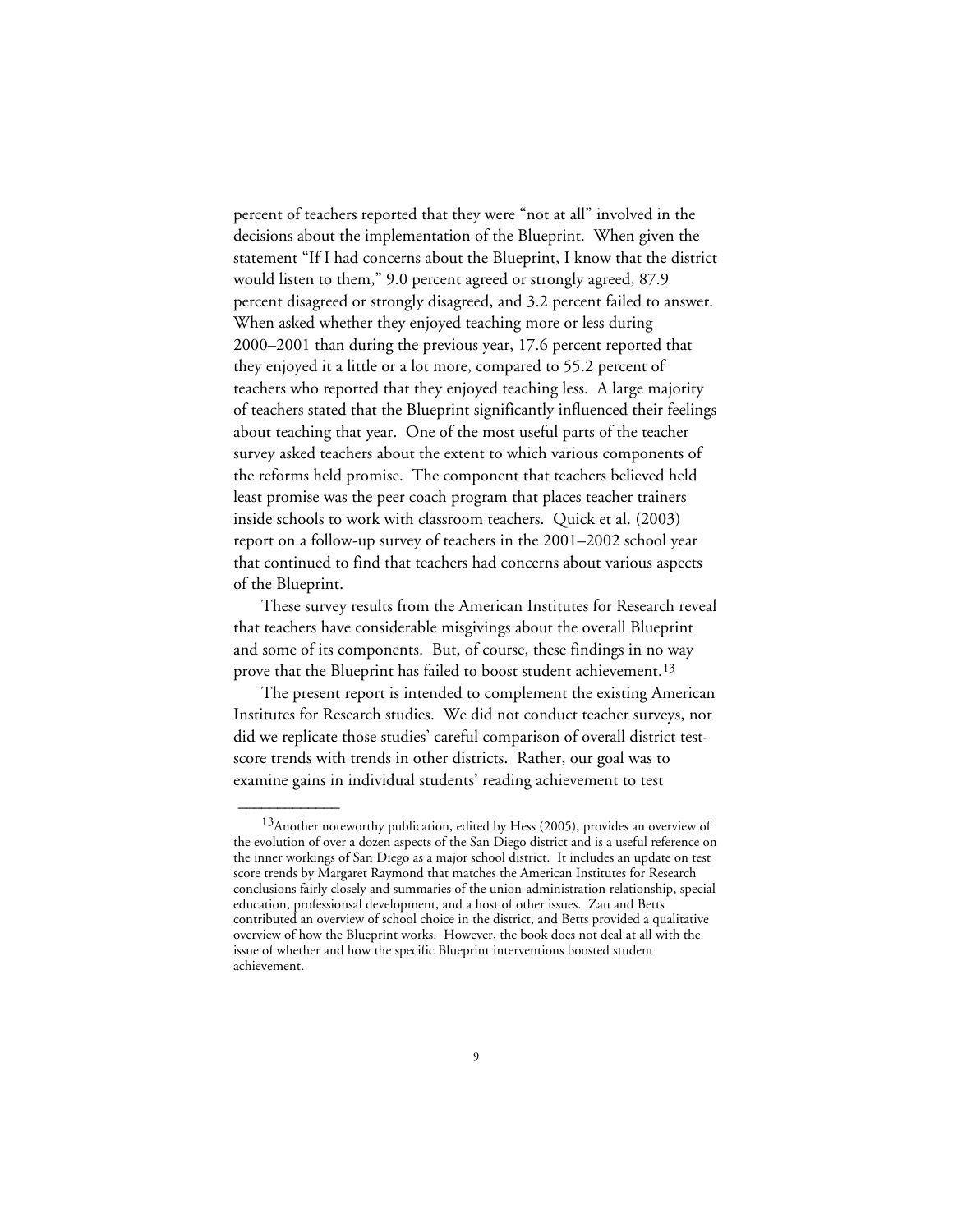whether participation in specific Blueprint interventions has in fact boosted reading proficiency. This student-level analysis is valuable because it gets inside the "black box" to help us better understand which Blueprint reforms have proven most successful to date. It also allows a convincing analysis of socioeconomic and racial gaps in student achievement and the extent to which the Blueprint has affected those gaps.

## Design of the Report

The next chapter provides more detail on the Blueprint reforms and then outlines the set of questions we seek to answer and the analytical approach we use. Chapter 3 studies the implementation of Blueprint interventions in the first two years, documenting student participation rates in each intervention. In addition to presenting overall participation rates and rates by student subgroups, the chapter discusses whether the "right" students were assigned to interventions as determined by their reading test scores. Chapter 4 provides a statistical analysis of the extent to which Blueprint interventions have worked. Chapter 5 analyzes the cumulative two-year effect of the Blueprint on student achievement and various measures of the achievement gap. Chapter 6 explores the dynamics of the effect of the Blueprint interventions, and Chapter 7 tests for potentially adverse side effects. Chapter 8 provides an overview and a tentative discussion of policy. We say "tentative" for a simple reason: Studies of systemic education reforms have often shown that the modifications take some time to work. Implementation is rarely perfect in the first year or two, and personnel may require considerable training before the reforms truly take root. Because this report examines the first two years of the Blueprint reforms, the reader should bear this caveat in mind.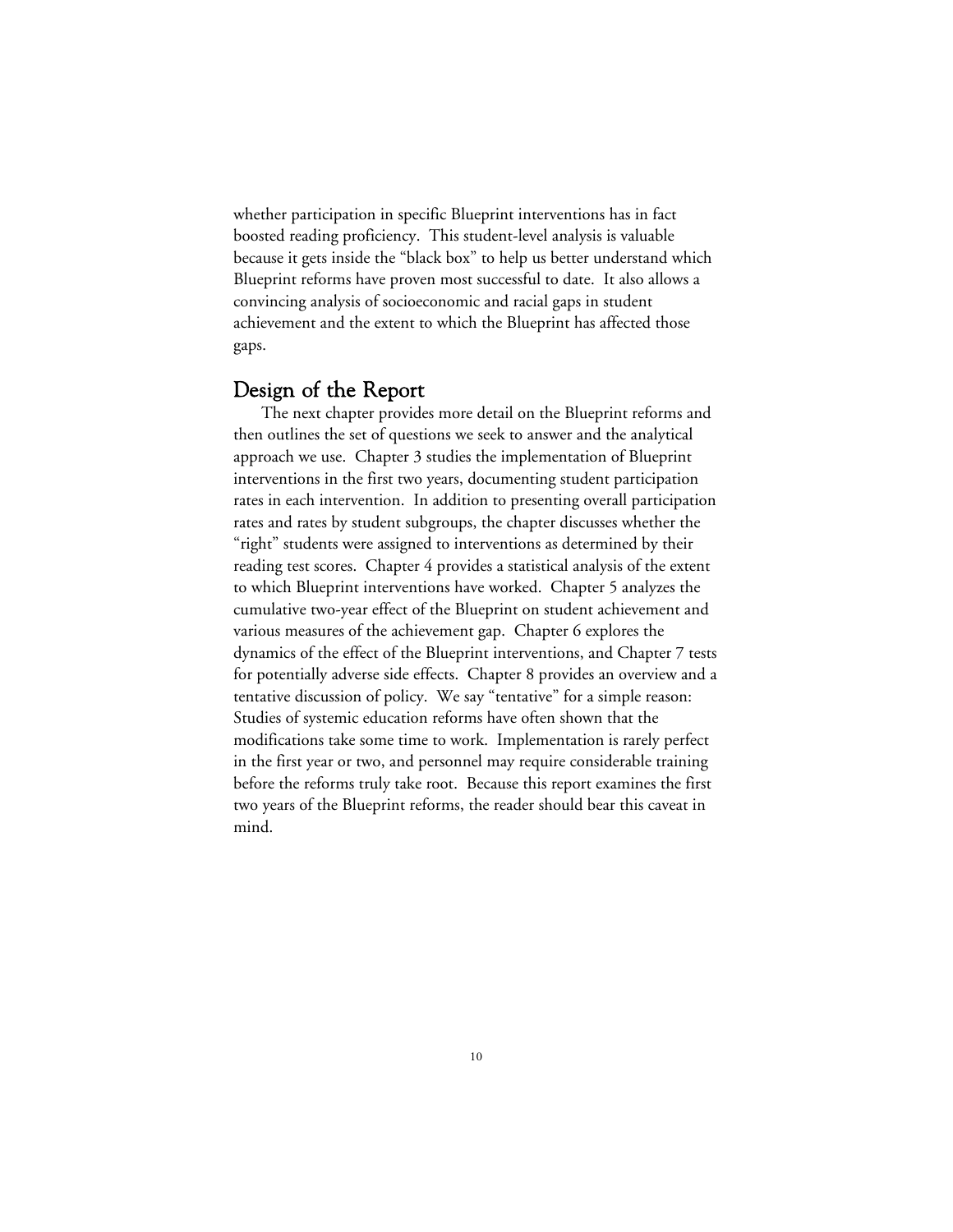# 2. Overview of Blueprint Reforms, Key Policy Questions, and Research Design

We begin by describing the demographic setting of SDUSD—the host for the Blueprint reforms. As the second-largest school district in California and the eighth-largest nationally, SDUSD enrolled 141,000 students in 1999–2000, the first year of our study. The district serves a diverse population of students. For instance, in 1999–2000, non-Hispanic whites made up only 27.5 percent of students, compared to 37.2 percent for Hispanics, 16.6 percent for African Americans, 9.1 percent for Asians, 8 percent for Filipinos, and 1.6 percent for other racial/ethnic groups. In that same year, 63.2 percent of students were eligible for free or reduced-price meals, and 28.1 percent were English Learners (ELs). The district serves a considerably more disadvantaged group of students than the typical district in California, although in many respects its students resemble those in other large urban districts statewide. As a border city next to Tijuana, Mexico, San Diego also has high rates of in- and out-migration, at least among lower-income groups. To the extent that race, income, and mobility predict test scores, we see in San Diego an archetype of the sort of large urban district that will have to boost test scores markedly if it is to meet the federal mandate of "no child left behind"—that is, having all students meet state proficiency standards of achievement by the target date of 2012.<sup>1</sup>

## Summary of Blueprint Reforms

 $\overline{\phantom{a}}$ 

In 1998, Superintendent Alan Bersin enlisted the help of Chancellor of Instruction Tony Alvarado to develop and implement the Blueprint.

<sup>&</sup>lt;sup>1</sup>See Chapter 2 of Betts, Zau, and Rice (2003) for a more detailed comparison of SDUSD with California as a whole and with other large urban districts in the state.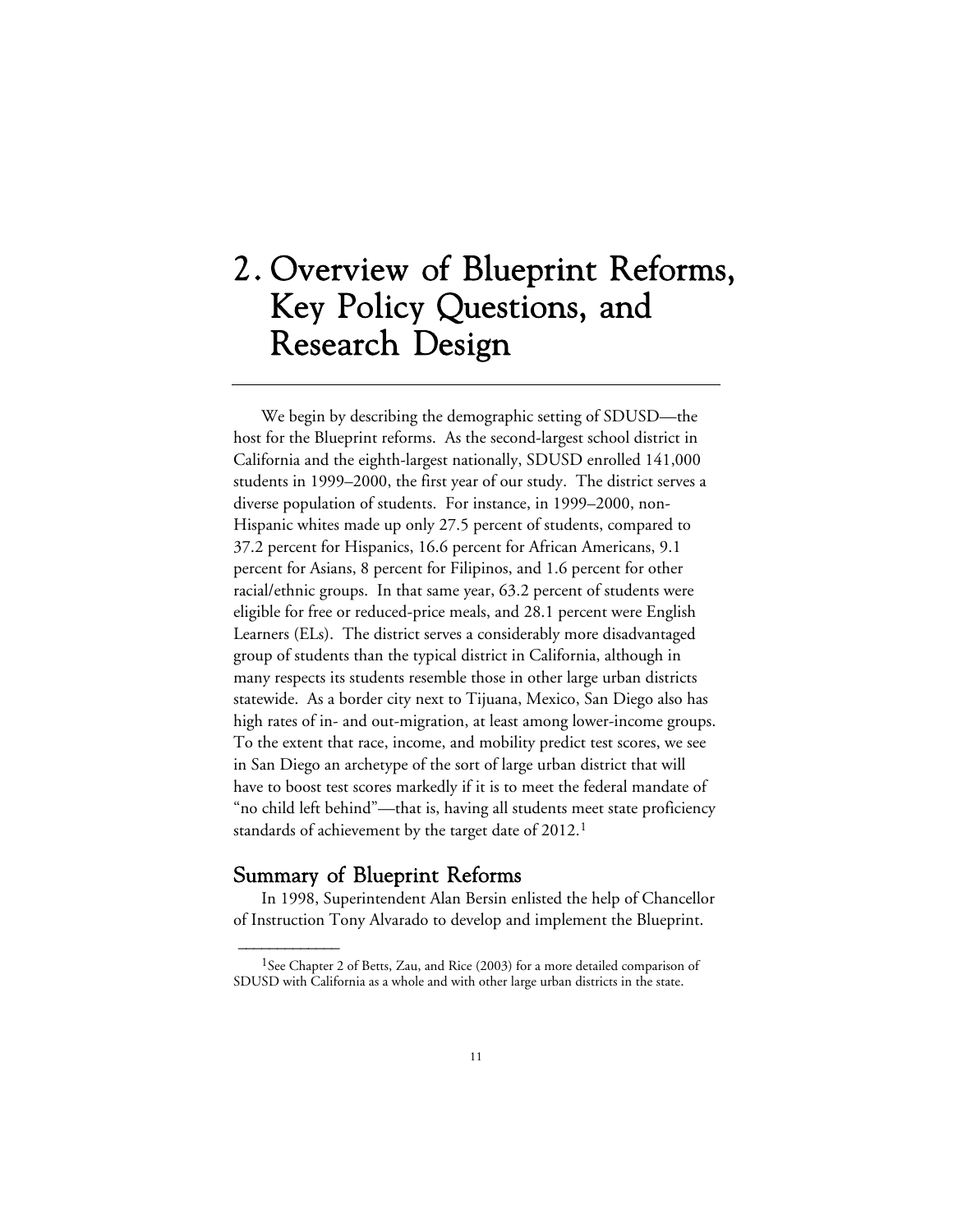Chancellor Alvarado helped to adapt some of the reading reforms that he had previously introduced as Superintendent of Community School District #2 in New York. The Blueprint that emerged in San Diego emphasizes the concept of "Balanced Literacy," which calls for teachers to promote reading "by, with, and to children." The central idea in this approach is that teachers assign to students readings at varying levels of difficulty. The teachers become more actively involved (reading with or to students) as they introduce progressively more difficult text to their students. Stein, Hubbard, and Mehan (2004) provide a fuller description.

The Blueprint consists of three main strategies that prioritize a student's literacy and mathematics abilities. The first strategy is *prevention*. This strategy applies to all students and teachers and focuses on extensive training of teachers, effective classroom materials, and enhanced teaching of students. The second strategy is *intervention*. Teachers identify below-grade-level students who then receive extra instruction through programs including extra-length English classes, extended day or summer school programs, and more focused teacher training in literacy or mathematics, depending on the students' needs. The final strategy is *retention*—that is, having a student repeat a grade with accelerated support. Contrary to many districts that focus their retention efforts at the exit grades (i.e., fifth or sixth grade for elementary school or eighth grade for middle school), the Blueprint targets the entry grades of first grade for elementary school and sixth grade for middle school (seventh grade for junior high school). Students who are still significantly below grade level despite the intervention efforts at the end of the year in these grades will be retained and placed into accelerated classes the following year.

Initially, the interventions focused on reading, although in 2000– 2001, special courses in mathematics were introduced in secondary schools. Because of this focus on reading, and because of the large number of English Learners in the district who face the immediate challenge of mastering English, this report focuses on the effect of the Blueprint on reading achievement.

Although the Blueprint has a large number of strategies, the theme that unites these strategies is extra time on task for students, with a focus on the basics of reading and writing, rather than a pure focus on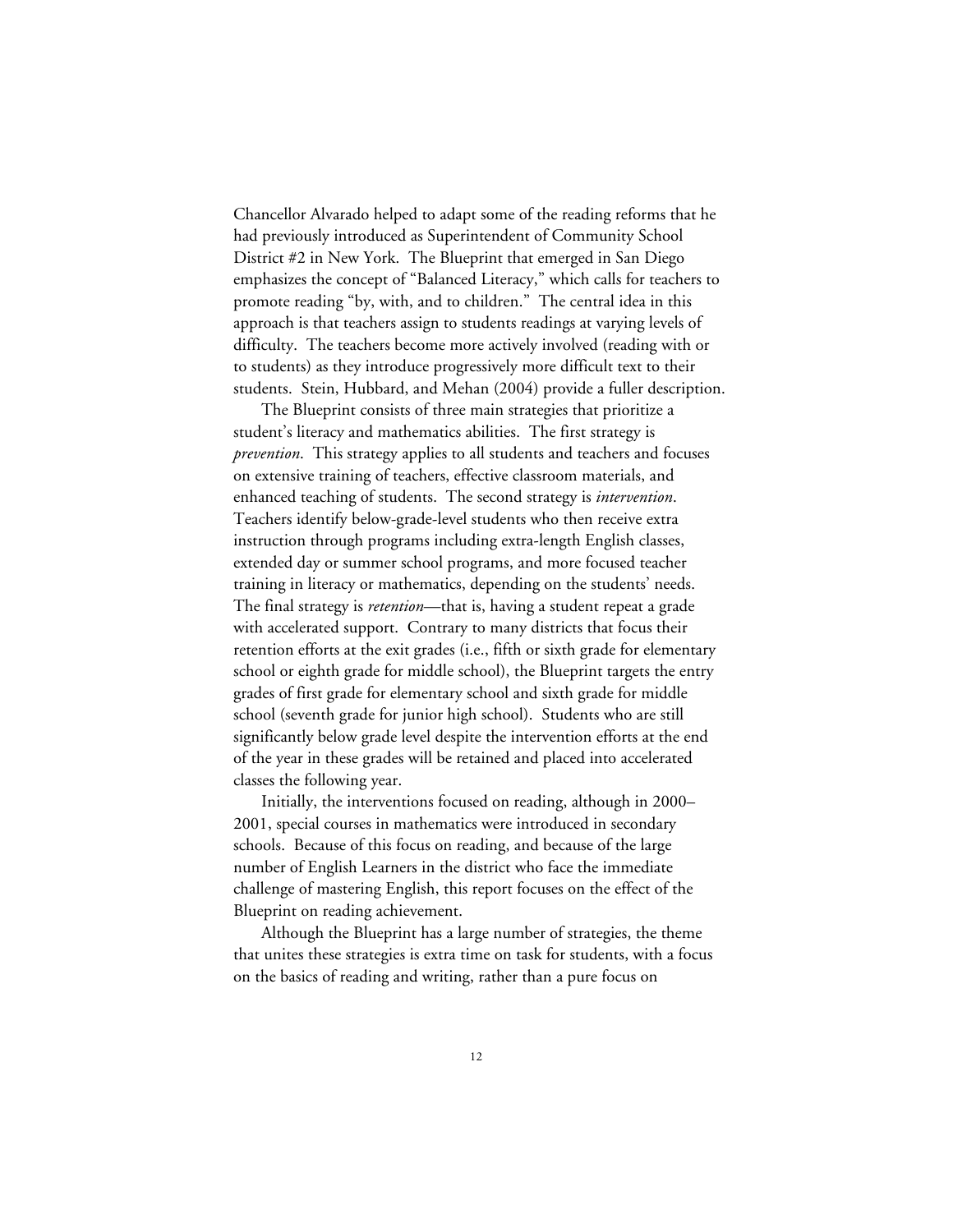literature. All of this is backed by professional development for teachers that was designed to help teachers choose appropriate teaching strategies for students at various levels of literacy. However, the Blueprint is not in general prescriptive in the sense of requiring that teachers teach from specific texts at specific times.

The prevention strategies for students that were in place in the first year, 2000–2001, included

- Use of a new literacy framework in all grades, which outlines methods that teachers can use to boost literacy,
- "Enhanced classes" for all kindergarten and grade 1 teachers (which consisted of professional development, provision of highly structured Open Court teaching materials, and funds for other classroom materials),
- "Genre studies," also known as Enhanced Literacy, which consists of a two-period English class, with a focus on improving students' reading and writing skills; this class is intended for all students in the entering grade of middle or junior high school (grades 6 and 7, respectively) who are near to, at, or above grade level in their reading achievement; in addition, genre studies teachers receive related professional development, and
- One or two peer coaches for all schools to help teachers learn proven teaching methods.

With the exception of the genre studies course given to students at or above grade level in grades 6 or 7, all of the above preventive strategies are aimed at all students in a given gradespan. In addition, two other preventive strategies were directed at focus schools (the elementary schools with the weakest scores in the state test, ranking in the bottom tenth statewide). These schools received an extended school year, a second peer coach, and other funds and staff. In addition, the elementary schools that ranked in the second-lowest decile of the state ranks, known as API 2 schools, received a second peer coach and additional funds but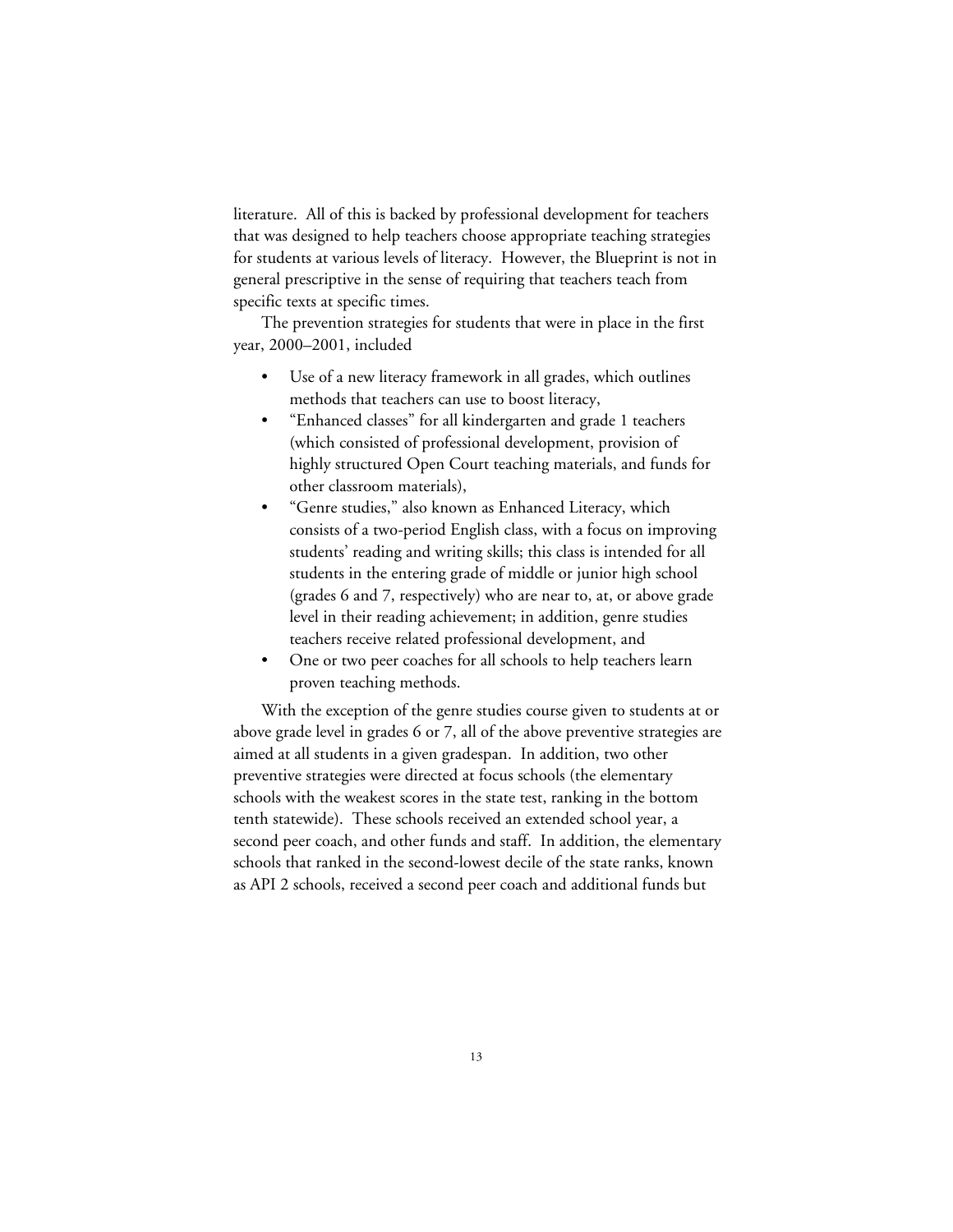not an extended school year. In the first year of these programs, 2000–2001, there were eight focus schools and 11 API 2 schools.2

The second category of Blueprint reforms is a detailed set of interventions. Unlike the preventive measures, the interventions are targeted at specific groups of students. Decisions about who receives these interventions are based upon student test results. The testing in reading is done as follows. K–3 students and grade 4 EL students are assessed individually by their teachers, and a Developmental Reading Assessment (DRA) level is determined. Students in grades 4–10 are given a test called the Stanford Diagnostic Reading Test (SDRT) in a group setting. Students who score significantly below grade level may be given another exam that is conducted by the teacher on an individual basis, to confirm the results of the group-administered test. This effectively gives students a second chance. If the student performs poorly on the second test, he or she is assigned to one of the interventions. The Blueprint lays out very specific exam score bands that determine a student's designation.3

Below, we outline the key intervention strategies and the grades officially covered according to the Blueprint formally adopted in 2000. In some cases, our data show that the district changed the grades covered, and the following descriptions note those exceptions:

• Genre studies/literacy block. (We will refer to this more simply as "literacy block.") Probably the best-known intervention is this variant of genre studies given to students who lag below or significantly below grade level. In grades 6 and 7 of middle and junior high school, students who are below grade level in reading

 ${}^{2}$ API is the acronym for the Academic Performance Index, a statistic measuring overall student achievement in a school. The California Department of Education calculates the API for each school annually. It also ranks schools into API deciles. Hence, API 2 schools rank in the second-lowest decile of achievement statewide.

 $3$ For instance, students who take the SDRT are identified as belowgrade level if they are 1.1 to 3.0 grade equivalents behind norms in reading, and they are identified as significantly below grade level if they are more than 3.0 grade equivalents behind. In grade 9, students who are below or significantly below norms in reading are assigned to literacy block and literacy core classes, respectively, unless they show improved performance when they take the second test, the Analytical Reading Inventory (ARI).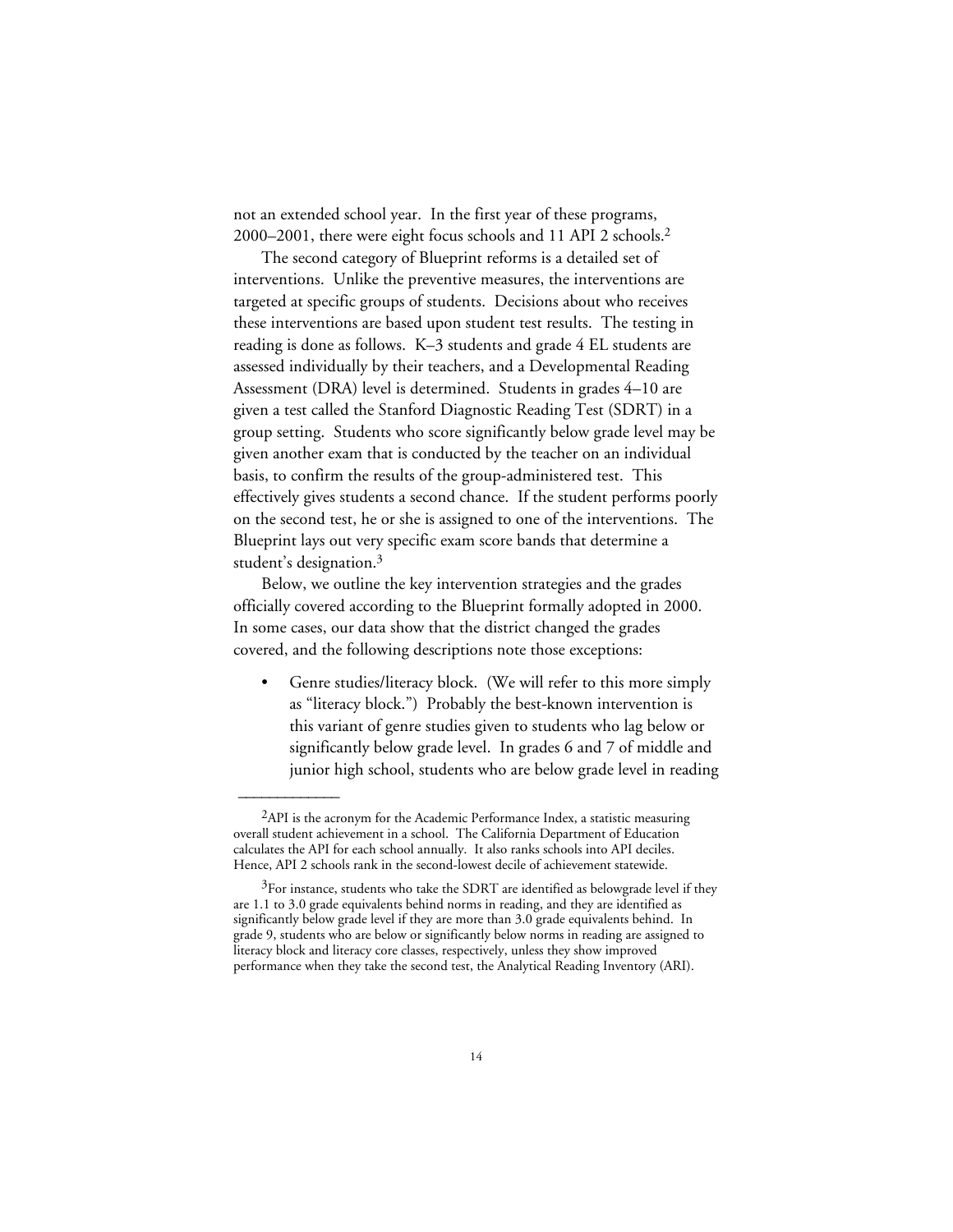attend the same sort of double-length genre studies classes as do students who are at or above grade level, but in this case class size is reduced to 20. Students in higher grades through grade 10 also receive these courses if they lag below or significantly below grade level in reading. (San Diego High School also offers literacy block in grade 11.) In addition, class size is reduced to 20 in grade 9. There is an additional option for some grades.

- Genre studies/literacy core. For students significantly below grade level in grade 9, the literacy class is extended to three periods. Again, these class sizes are 20:1. We will refer to these classes more simply as "literacy core." In 2001–2002, grade 6 and 7 students also began to participate in literacy core.
- Extended Day Reading Program (EDRP). In all schools with grades 1–9, students below and significantly below grade level in grades 3, 6, 7, 8, and 9 (beginning winter 2001 in the last case) receive three 90-minute periods each week of supervised reading before or after school. In practice, we found that EDRP was implemented in grades 1–8 in both 2000–2001 and 2001–2002.
- Summer school. The Blueprint calls for two types of summer school. The first and more novel type of summer school is aimed at students in most K–9 grades who lag below and significantly below grade level. Students are asked to attend for six weeks, for four hours per day. EL students are automatically eligible to attend this "Blueprint summer school." In addition, all secondary school students with D or F grades attend a more traditional type of summer school consisting of six weeks of courses in core subjects.<sup>4</sup> We will focus on the former, lessconventional type of summer school and refer to it as Blueprint summer school, reserving the term "summer school" for the more traditional sorts of makeup classes for students who have failed a specific course. Some schools in the district, mostly elementary schools, are year-round schools, which means that

<sup>&</sup>lt;sup>4</sup>Summer school for kindergarten was phased in at four elementary schools in 2000–2001 and extended to all elementary schools in 2001–2002.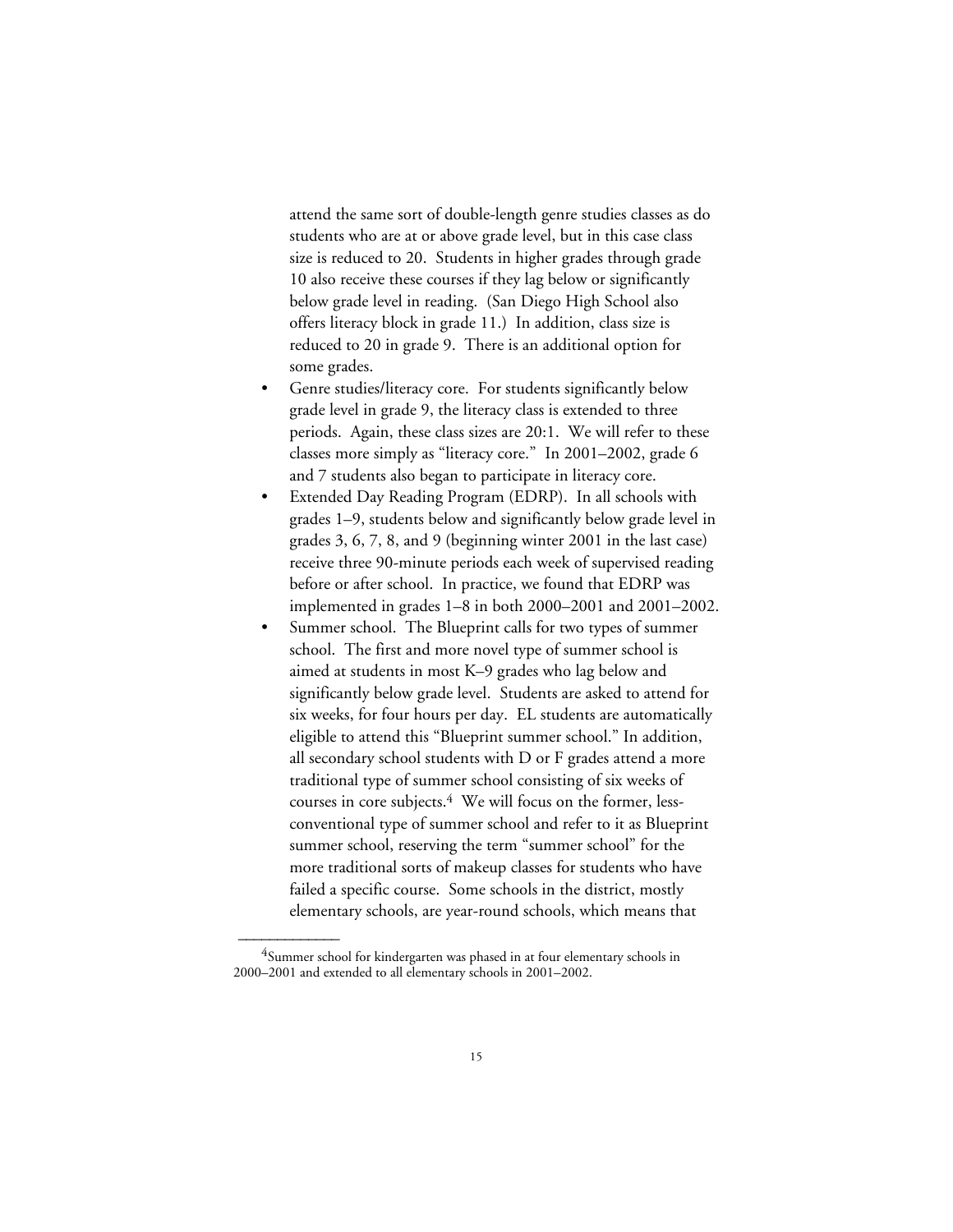their schedules do not permit the implementation of Blueprint summer school. At these schools, students in affected grades who lagged behind in reading participated in special intersession studies in lieu of Blueprint summer school.

• Grade retention. In extreme cases, students may be asked to repeat a grade and are given additional support in the year that they repeat the grade. The district intends to identify students who lag seriously behind soon after they arrive at a school. Accordingly, grade retention is limited to entry-level grades of elementary and middle school/junior high school: grades 1, 6 in middle school, and 7 in junior high school.<sup>5</sup>

Table 2.1 provides an overview of the preventive measures and interventions in place each year. For this table, we have used our analyses of actual participation by year and grade. We have indicated that a given grade participated in a given Blueprint element if more than 0.5 percent of students participated. (In almost all cases, implementation was far above this level.) There were several cases such as EDRP in which we found that the program was implemented in more grades than originally envisioned by the Blueprint. In addition, especially at the high school level, we found that a very small percentage of students who officially were in grades beyond a given intervention actually did participate.

## Key Policy Questions

 $\overline{\phantom{a}}$ 

This research had four overarching goals. First, we explore how many students have participated in each intervention in the first two years and whether the "right" students have participated, as determined by their reading test scores. Second, we determine the effect of the Blueprint reforms on average reading achievement and on the gap in reading achievement among various groups of students. Third, we test whether the various Blueprint elements have varied in their effectiveness. Our fourth goal is to provide policy advice, which flows primarily from our findings about the relative effectiveness of the individual Blueprint elements.

<sup>5</sup>The first time Blueprint retention decisions were made was in spring/summer 2001.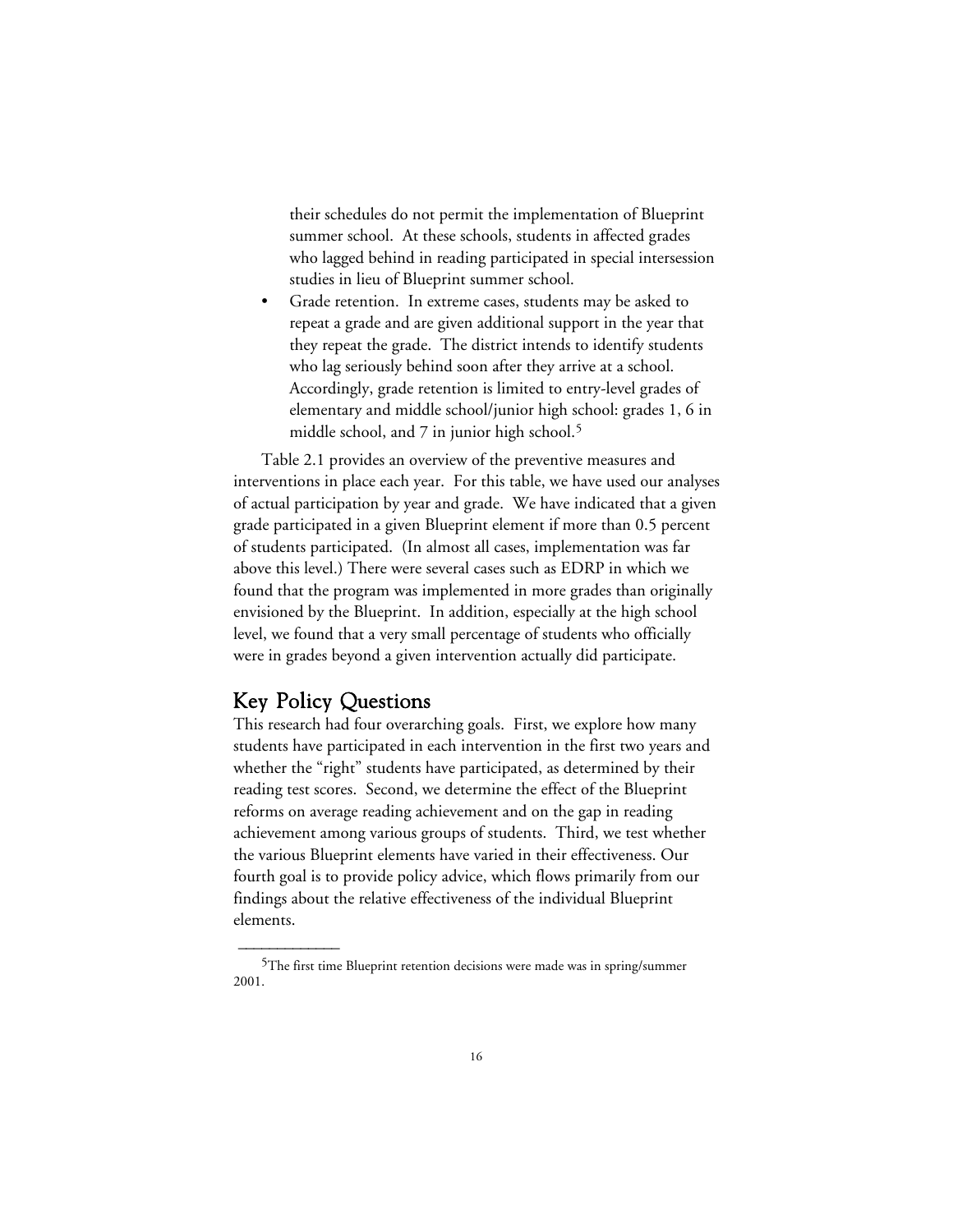**Table 2.1 Summary of Blueprint Implementation by Grade and Year**

|                         |           | Grades |   |   |   |   |   |   |   |   |    |    |    |
|-------------------------|-----------|--------|---|---|---|---|---|---|---|---|----|----|----|
|                         | Year      | 1      | 2 | 3 | 4 | 5 | 6 | 7 | 8 | 9 | 10 | 11 | 12 |
| Preventive measure      |           |        |   |   |   |   |   |   |   |   |    |    |    |
| Literacy framework      | 2000-2001 |        |   |   |   |   |   |   |   |   |    |    |    |
|                         | 2001-2002 |        |   |   |   |   |   |   |   |   |    |    |    |
| <b>Enhanced</b> classes | 2000-2001 |        |   |   |   |   |   |   |   |   |    |    |    |
|                         | 2001-2002 |        |   |   |   |   |   |   |   |   |    |    |    |
| Genre studies           | 1999-2000 |        |   |   |   |   |   |   |   |   |    |    |    |
|                         | 2000-2001 |        |   |   |   |   |   |   |   |   |    |    |    |
|                         | 2001-2002 |        |   |   |   |   |   |   |   |   |    |    |    |
| Peer coaches            | 1999-2000 |        |   |   |   |   |   |   |   |   |    |    |    |
|                         | 2000-2001 |        |   |   |   |   |   |   |   |   |    |    |    |
|                         | 2001-2002 |        |   |   |   |   |   |   |   |   |    |    |    |
| Focus schools           | 2000-2001 |        |   |   |   |   |   |   |   |   |    |    |    |
|                         | 2001-2002 |        |   |   |   |   |   |   |   |   |    |    |    |
| API 2 school program    | 2000-2001 |        |   |   |   |   |   |   |   |   |    |    |    |
|                         | 2001-2002 |        |   |   |   |   |   |   |   |   |    |    |    |
| Intervention            |           |        |   |   |   |   |   |   |   |   |    |    |    |
| Literacy block          | 1999-2000 |        |   |   |   |   |   |   |   |   |    |    |    |
|                         | 2000-2001 |        |   |   |   |   |   |   |   |   |    |    |    |
|                         | 2001-2002 |        |   |   |   |   |   |   |   |   |    |    |    |
| Literacy core           | 2000-2001 |        |   |   |   |   |   |   |   |   |    |    |    |
|                         | 2001-2002 |        |   |   |   |   |   |   |   |   |    |    |    |
| <b>EDRP</b>             | 2000-2001 |        |   |   |   |   |   |   |   |   |    |    |    |
|                         | 2001-2002 |        |   |   |   |   |   |   |   |   |    |    |    |
| Blueprint summer        | 2000-2001 |        |   |   |   |   |   |   |   |   |    |    |    |
| school                  | 2001-2002 |        |   |   |   |   |   |   |   |   |    |    |    |
| Grade retention         | 2000-2001 |        |   |   |   |   |   |   |   |   |    |    |    |
|                         | 2001-2002 |        |   |   |   |   |   |   |   |   |    |    |    |

NOTES: Black boxes indicate implementation districtwide or nearly districtwide with more than 0.5 percent of students in the given grade having participated in a given intervention or having attended a school receiving a given preventive measure. Gray boxes indicate partial implementation in selected schools. Because of space constraints, kindergarten participation is not shown but is described in the text. Peer coaching was the one Blueprint element that was widely introduced in 1999–2000. In 1999–2000, in all grades, between 58 and 78 percent of students attended a school that had implemented the peer coach program at some level. On average, in 1999–2000, two-thirds of students attended schools with a peer coach, compared to over 95 percent of students in the later years. In 2000–2001 and 2001–2002, a few schools did not have peer coaches because of delays in hiring or turnover. Programs that do not show a row for 1999–2000 were not implemented in that year. According to documents produced at the time, EDRP was introduced on a very limited basis in 1999–2000 in grades 3, 6, 7, and 8. However, student records from that year do not report any such enrollment.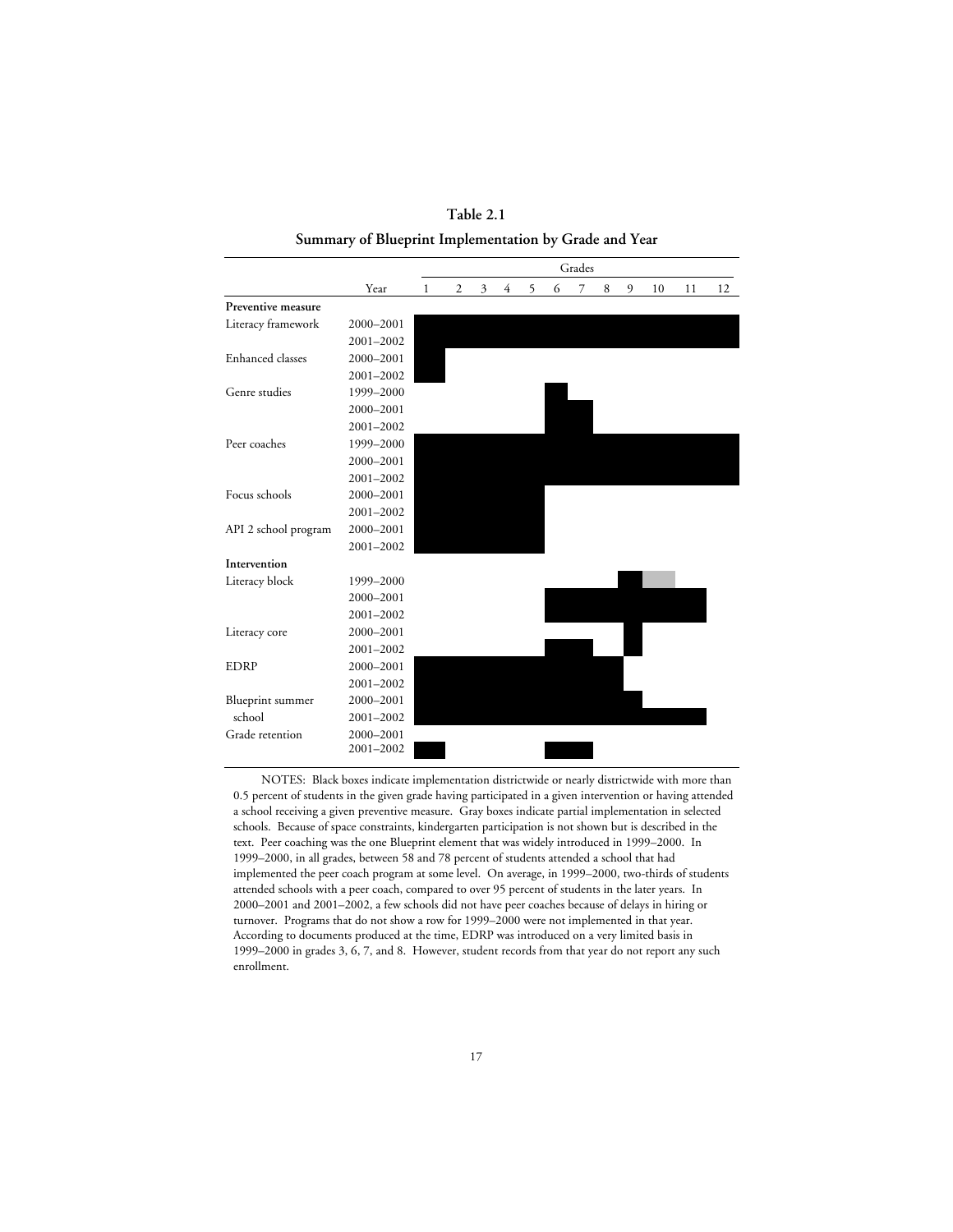We focus in particular on the following questions:

- How widely and quickly have the various programs been implemented? How does participation vary by race, English Learner status, and parental education?
- Do the "right" students, as determined by reading test scores, receive the stipulated interventions?
- Do students who participate in the double-length literacy block classes improve their reading achievement more quickly than students who do not participate?
- Do triple-length literacy core English classes improve reading achievement more quickly than double-length classes?
- Has Extended Day Reading had a meaningful effect on reading achievement?
- Does Blueprint summer school lead to gains in achievement? If so, at what grades does it work best? For students at year-round schools that could not implement Blueprint summer school for scheduling reasons, did the substitute intersession Blueprint classes work equally well?
- Are the various Blueprint reforms reducing the achievement gap among races and between students who come from highly educated and less highly educated families?
- Have the "whole-school" reforms such as those at the focus schools, the API 2 schools, and the hiring of peer coaches led to significant gains in achievement at the affected schools?
- Can we find any evidence that the effectiveness of the various reforms varies with teacher experience? For example, did the programs at the elementary Focus schools help students with the most experienced teachers more? Similarly, in middle and high schools, did the various types of extended English classes prove more effective when taught by teachers with the most experience?<sup>6</sup>

 $^{6}$ In neither case is the answer clear. More highly experienced teachers may be better placed to implement the reforms. Conversely, less-experienced teachers potentially stand to gain more from the fairly prescriptive guideliness in the Blueprint and might also be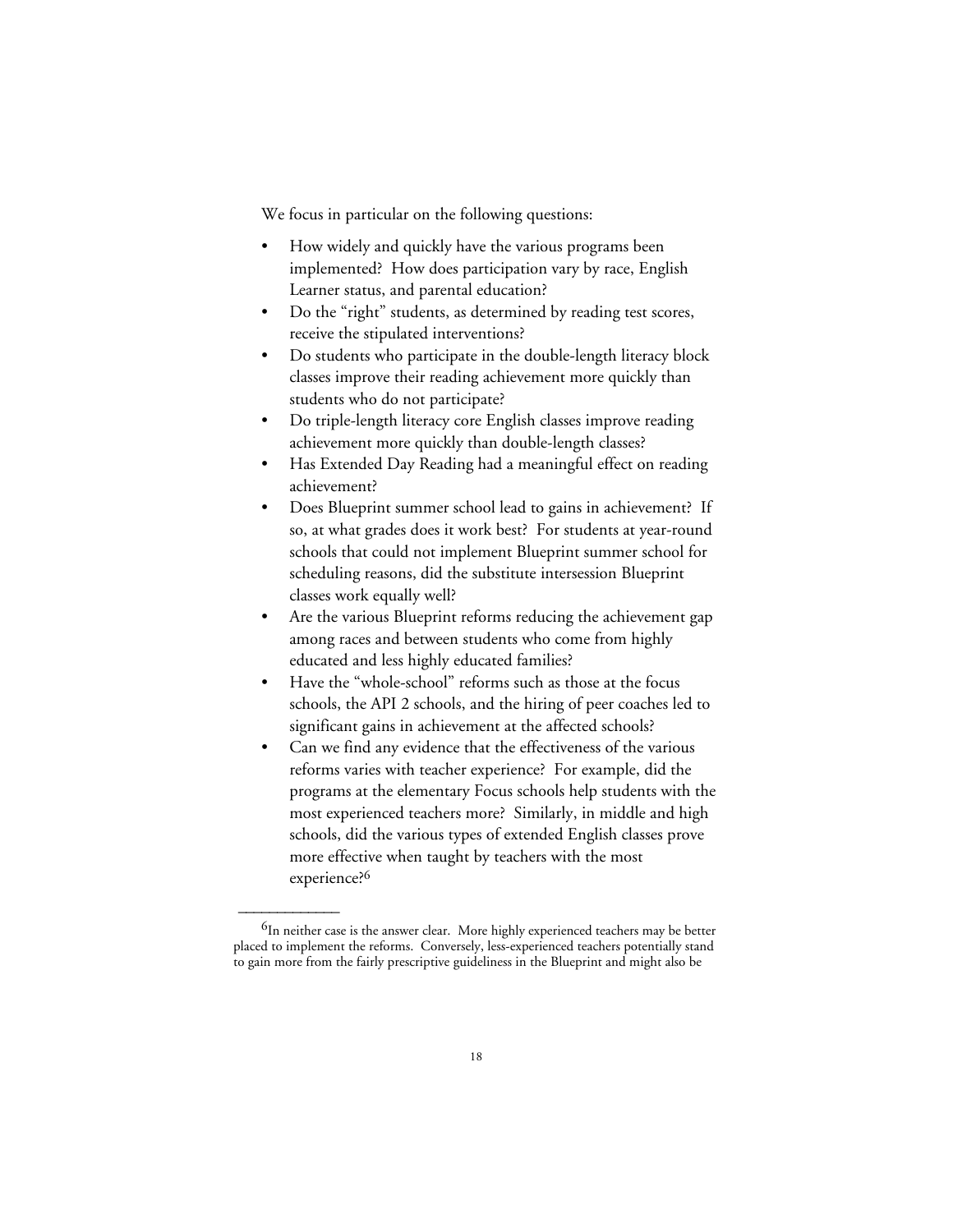## Overview of Data Used and Research Design

This research builds on the database constructed for the first PPIC report on student achievement, *Determinants of Student Achievement: New Evidence from San Diego*, by Betts, Zau, and Rice (2003). In that report, the authors compiled longitudinal data on student records and linked those records with information on the qualifications of the teachers in each classroom. A particularly noteworthy aspect of the teacher database is that it goes considerably beyond the measures of teacher qualifications available at a school level in the state database, providing attributes such as college major and minor and detailed subject authorizations at the middle and high school levels.

We augmented this database in a number of ways—first by adding variables indicating whether students had participated in each of the specific Blueprint interventions, as well as regular summer school. Second, we augmented our student database by using districtadministered measures of reading achievement to determine who was eligible to participate in specific Blueprint interventions. Third, at the school level, we added measures indicating whether elementary schools were focus schools or API 2 schools. (Recall that under the Blueprint, both types of elementary schools received additional funding or staffing.) Fourth, we added the ratio of peer coaches to enrollment at the school, to give a sense of the intensity with which the peer coach program was implemented in each school in a given year. We also added a measure of the average teaching experience of peer coaches at each school. Fifth, we updated the data to the 2001–2002 school year to provide a full picture of the effect of the Blueprint in its first two years.

We accessed numerous district databases to piece together this information for each student. For example, we worked for several months to develop accurate measures of whether a student had participated in (regular) summer school or Blueprint summer school,

**\_\_\_\_\_\_\_\_\_\_\_\_\_\_\_\_\_\_\_\_\_\_\_\_\_\_\_\_\_\_\_\_\_\_\_\_\_\_\_\_\_\_\_\_\_\_\_\_\_\_\_\_\_\_\_\_\_\_\_\_\_\_** more open to changing the way they teach, not having developed years of lesson plans in the way that more experienced teachers might have done.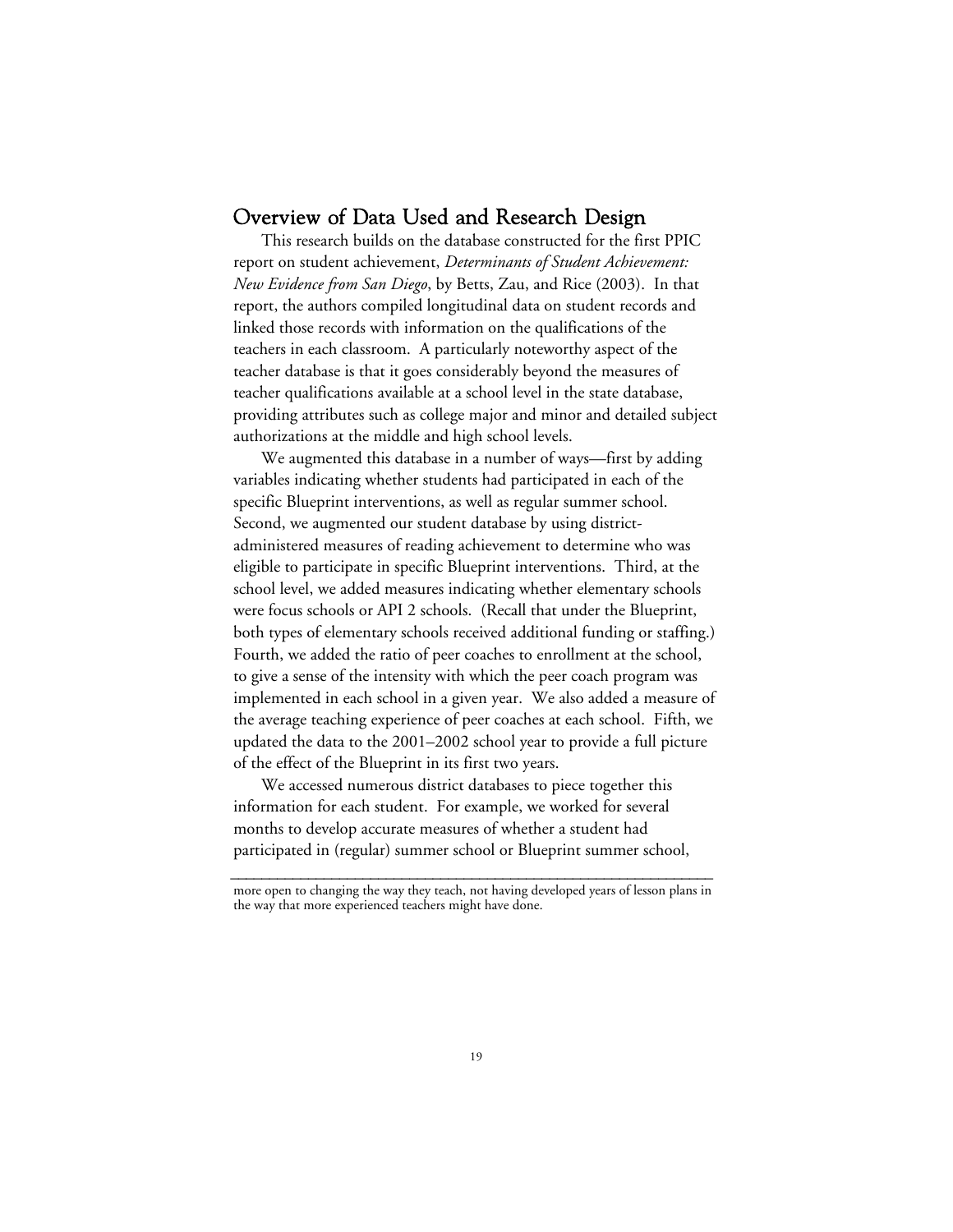using course codes that varied somewhat between the two years that we studied.7

There are three important and distinct innovations in this research relative to the more typical California school-level research that uses state Department of Education data. The first is that as a result of two years of data-cleaning, we have compiled a rich database on individual students and teachers, with extremely detailed information on both students' academic backgrounds and teachers' qualifications. This enabled us to distinguish in fine detail the effect of various prevention and intervention strategies student by student.

The second innovation is that we have multiple years of data for all students except those who have recently moved to San Diego or who have just started school. As in Betts, Zau, and Rice (2003), this allows us to take into account any unobserved but fixed characteristics of students, their neighborhoods, and their schools. The importance of this approach can hardly be overstated. Researchers have long known that students learn at different rates, often for reasons that go beyond the school itself. By comparing a student's gains in performance over as many as three years, we can "net out" variations across students in their innate rate of learning, while detecting even small effects on learning from participation in a specific Blueprint intervention in one or two years. (Because one of our three years of data is before the Blueprint was implemented, a student can participate in a given intervention for at most two years.) This is far preferable to simpler approaches that compare achievement at a point in time between two students, without first taking into account either their scores the year before or differences in their average rates of learning. In effect, each student becomes his own "comparison group" because we will test whether the student learns more in the years that he participates in a given intervention than in years in which he does not. Similarly, we control for unobserved characteristics of the student's home zip code and his school. The latter is particularly important for assessing the effect of a school's being

 $7$ For more detail on variable construction and the assignment rules for each Blueprint intervention, see Appendix A.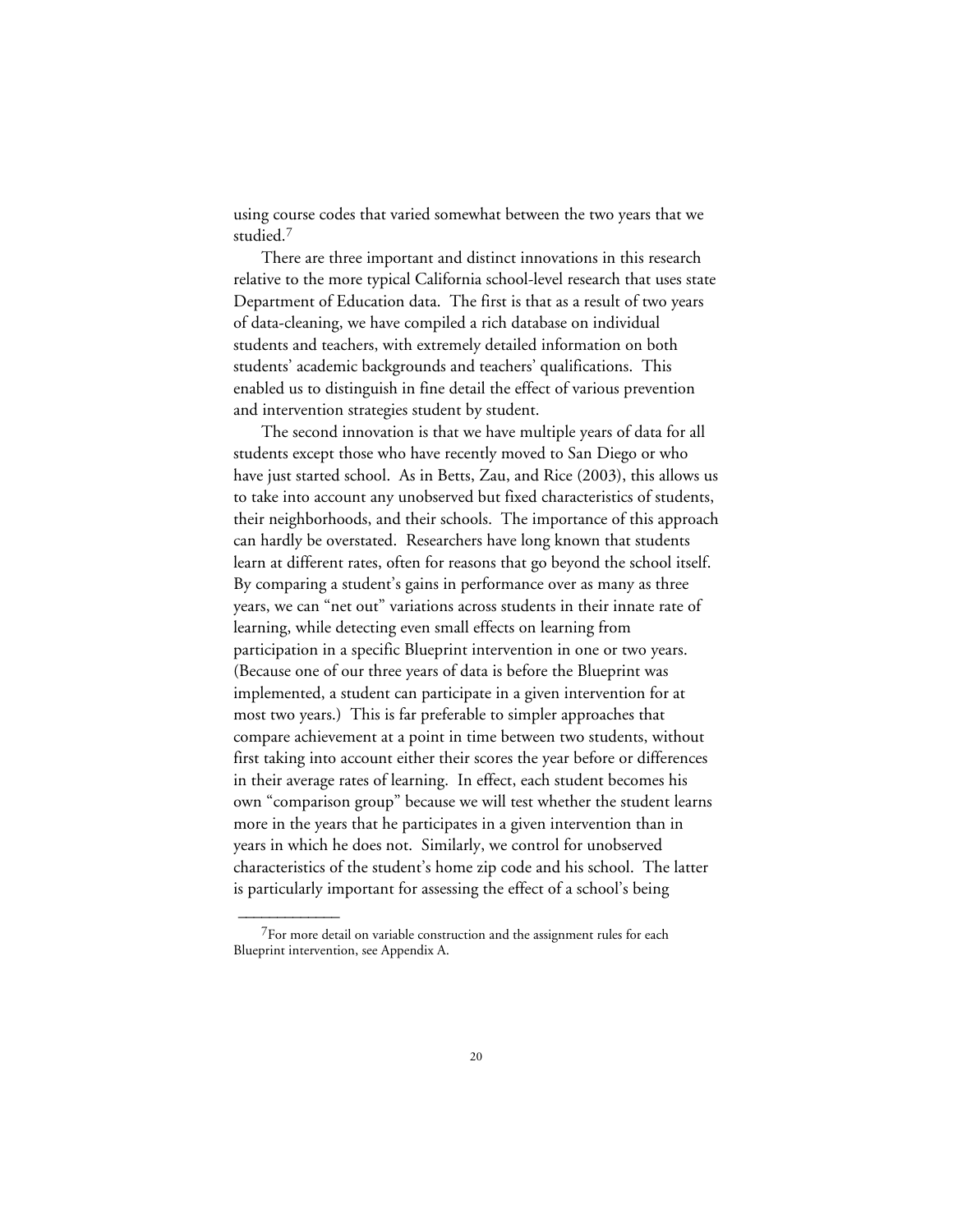designated a focus or an API 2 school. We want to know whether something positive happens to student achievement in those years that a focus or API 2 school receives additional support from the district, above and beyond the pre-existing trend in student achievement at these schools.

To control for pre-existing trends in individual student's reading achievement growth, we include a year of gains (from spring 1999 to spring 2000) that precedes almost all of the Blueprint interventions and preventive measures.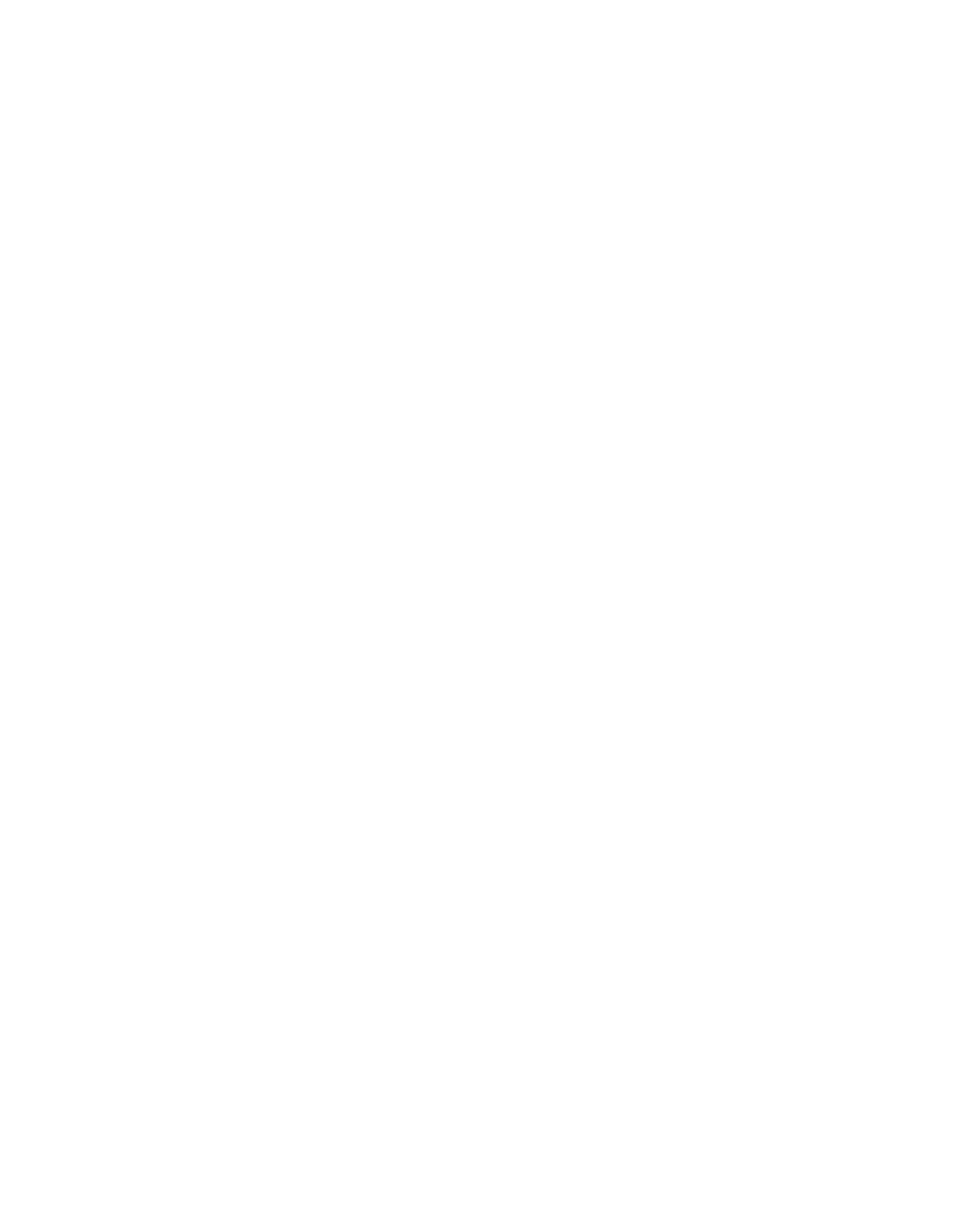# 3. Patterns of Student Participation in Blueprint Interventions

## Introduction

This chapter examines the population and characteristics of students who participated in the Blueprint's student-specific interventions in 2000–2001 and 2001–2002. The four interventions under consideration in this chapter are the EDRP, Blueprint summer school, literacy block/core, and Blueprint-related grade retention. Excluded are the two school-level preventive programs offered at focus schools and at API 2 elementary schools. In some sense, we can think of these as schoolwide interventions. We do not include them in this chapter because the Blueprint applies these interventions school by school, and the decision to implement them is unrelated to the test scores of individual students.

Students were eligible to participate in the various interventions through two routes. First, the district used reading tests (other than the state test that we examine later in the report) to identify students who were below grade level or significantly below grade level. Students in either of these categories were recommended for one or more interventions in the following year. Second, all English Learners, who by definition have not mastered English, were eligible to participate. In the first part of the chapter, we examine the placement of EL students into interventions. In the second part, we examine the extent to which the district assigned non-EL students to interventions based on their test scores in reading.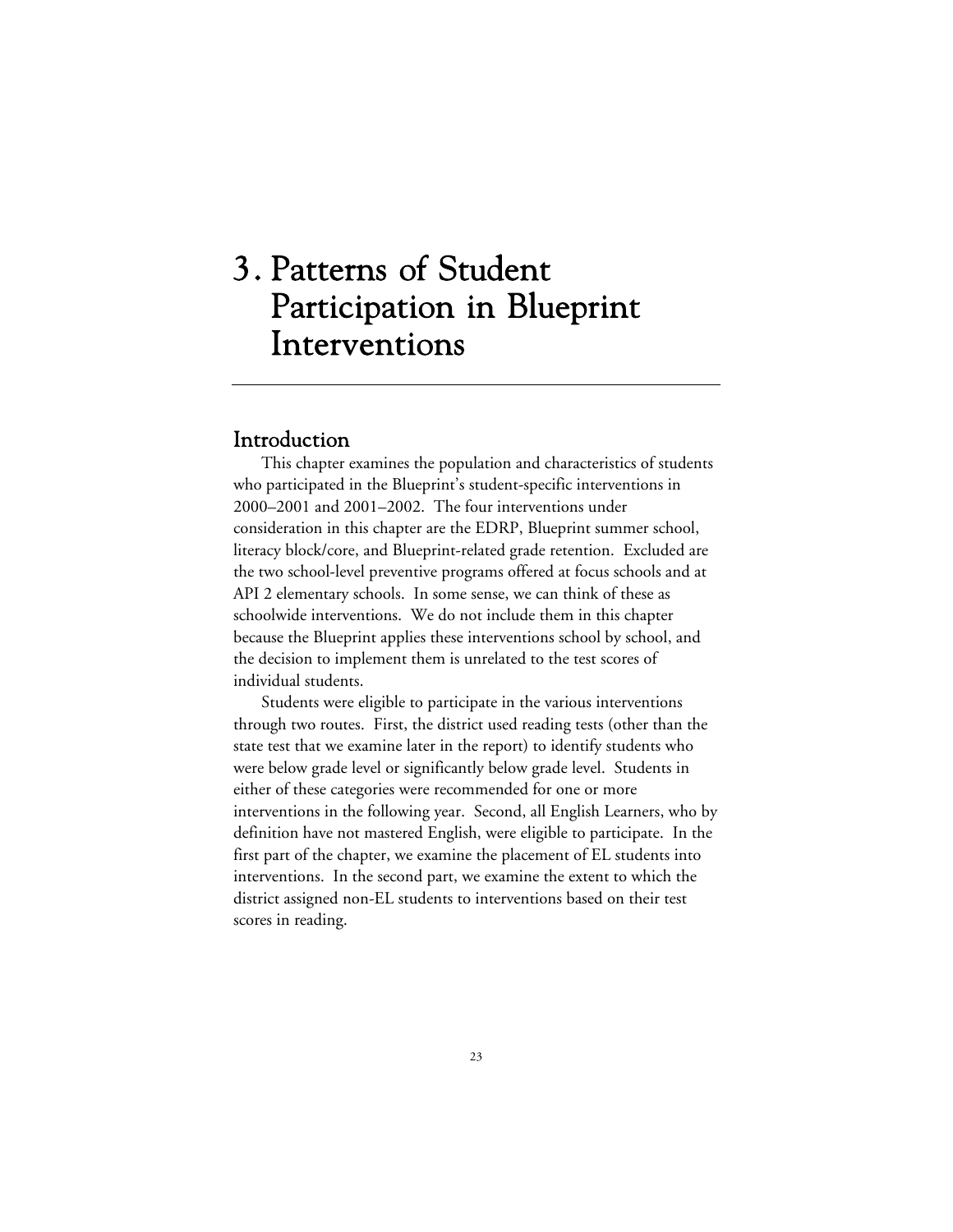## Overall Patterns of Student Participation

Tables 3.1 through 3.4 show participation rates in the four interventions by grade and year. EDRP participation is shown in Table 3.1. The table shows that in both school years, one-quarter of students in grades 1 through 8 participated in the program. The highest rates of participation are in grades 1 to 3, above which participation tails off. Overall roughly 21,000 to 22,000 students participated in this reading program in either year. Participation in fact spans a slightly greater range of grades than in the original conception of the Blueprint.

Table 3.2 shows participation rates in Blueprint-related summer school. What is immediately obvious is that participation doubled from 2000–2001 to 2001–2002, from 11 to 22 percent. In some ways this is not surprising, because the Blueprint was introduced immediately before summer 2000, when the first Blueprint summer school sessions took place. Again participation rates decline in the higher grades, but this is largely by design, because Blueprint summer school was conceived as an intervention for students up to and including grade 9.

Table 3.3 reports the rate of Blueprint retention for students in eligible grades. The first time this intervention was used was in spring/

**Percentage of Students Participating in EDRP**

|             | Year      |           |  |  |
|-------------|-----------|-----------|--|--|
| Grade Level | 2000-2001 | 2001-2002 |  |  |
| 1           | 31.1      | 35.3      |  |  |
| 2           | 33.0      | 33.2      |  |  |
| 3           | 41.2      | 34.7      |  |  |
| 4           | 27.8      | 30.4      |  |  |
| 5           | 22.4      | 27.1      |  |  |
| 6           | 15.6      | 18.6      |  |  |
| 7           | 9.5       | 11.9      |  |  |
| 8           | 9.7       | 10.2      |  |  |
| Overall     | 25.2      | 26.3      |  |  |

NOTE: The "overall" percentages in this chapter are calculated at the student level and, therefore, are weighted averages of the percentages in each grade, based on enrollment.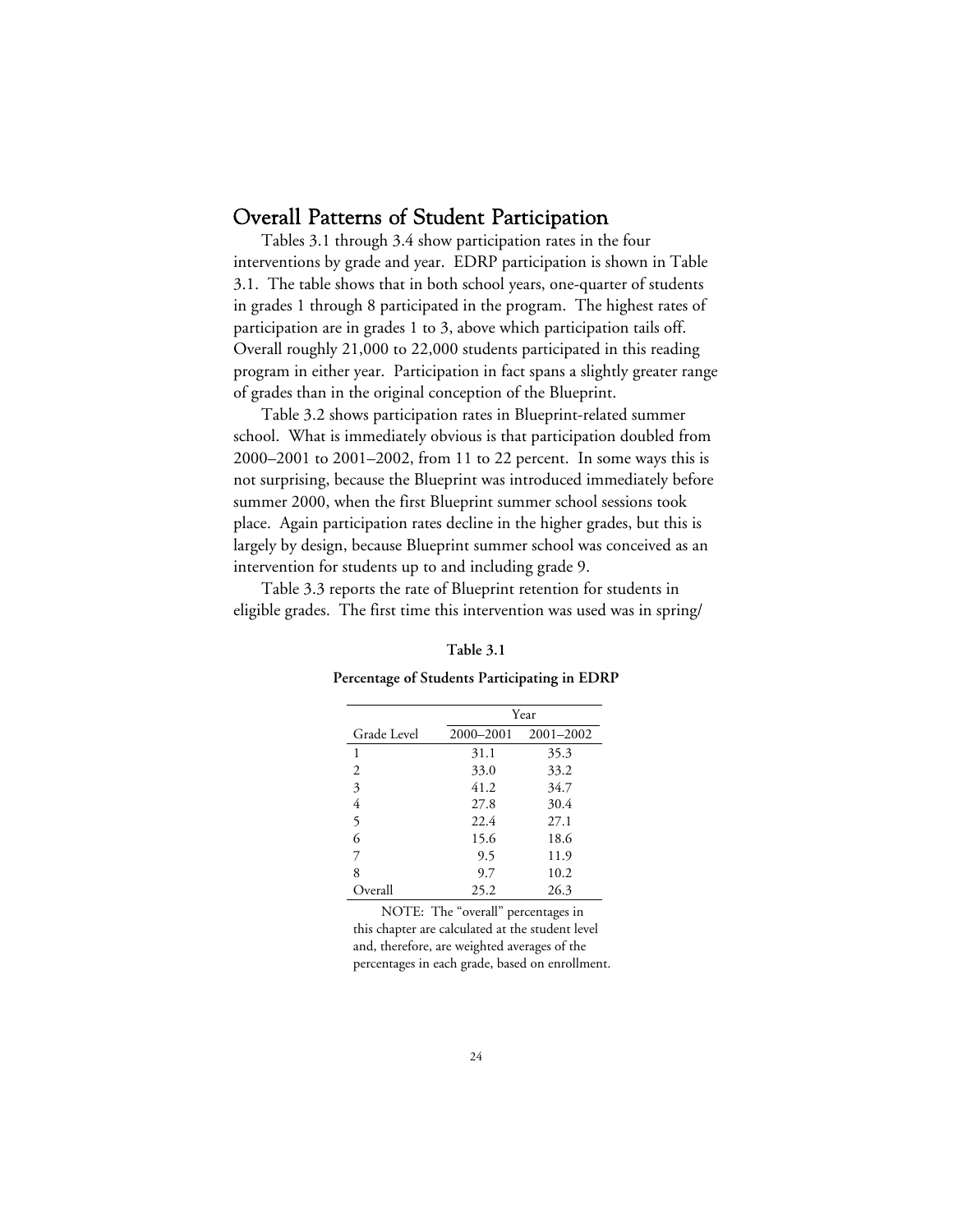#### **Table 3.2**

#### **Percentag**e **of Students Participating in Blueprint-Related Summer School**

|                | Year      |           |  |  |  |
|----------------|-----------|-----------|--|--|--|
| Grade Level    | 2000-2001 | 2001-2002 |  |  |  |
| 1              | 17.7      | 31.7      |  |  |  |
| 2              | 15.7      | 28.9      |  |  |  |
| 3              | 16.5      | 27.3      |  |  |  |
| $\overline{4}$ | 8.7       | 24.4      |  |  |  |
| 5              | 14.6      | 23.4      |  |  |  |
| 6              | 20.9      | 24.6      |  |  |  |
| 7              | 4.1       | 22.3      |  |  |  |
| 8              | 6.9       | 20.9      |  |  |  |
| 9              | 14.2      | 22.9      |  |  |  |
| 10             | 0.0       | 10.6      |  |  |  |
| 11             | 0.0       | 2.0       |  |  |  |
| 12             | 0.0       | 0.4       |  |  |  |
| Overall        | 11.3      | 21.9      |  |  |  |

### **Table 3.3**

### **Percentage of Students Participating in Grade Retention**

|             | Year      |
|-------------|-----------|
| Grade Level | 2001-2002 |
| ı           | 1.3       |
| 6           | 0.7       |
|             | 2.8       |
| Overall     | 1.3       |

summer 2001. The results indicate that very few students were retained for reasons mandated by the Blueprint. Retention is generally viewed by educators nationwide as a last resort, and the district's placement rules appear to adhere to that view. Of the various interventions, grade retention is the placement decision most governed by recommendations of teachers rather than by test scores alone. Indeed, state law leaves the final decision to the teacher.

Table 3.4 shows the distribution of students in different literacy courses. Literacy block and core represent interventions as opposed to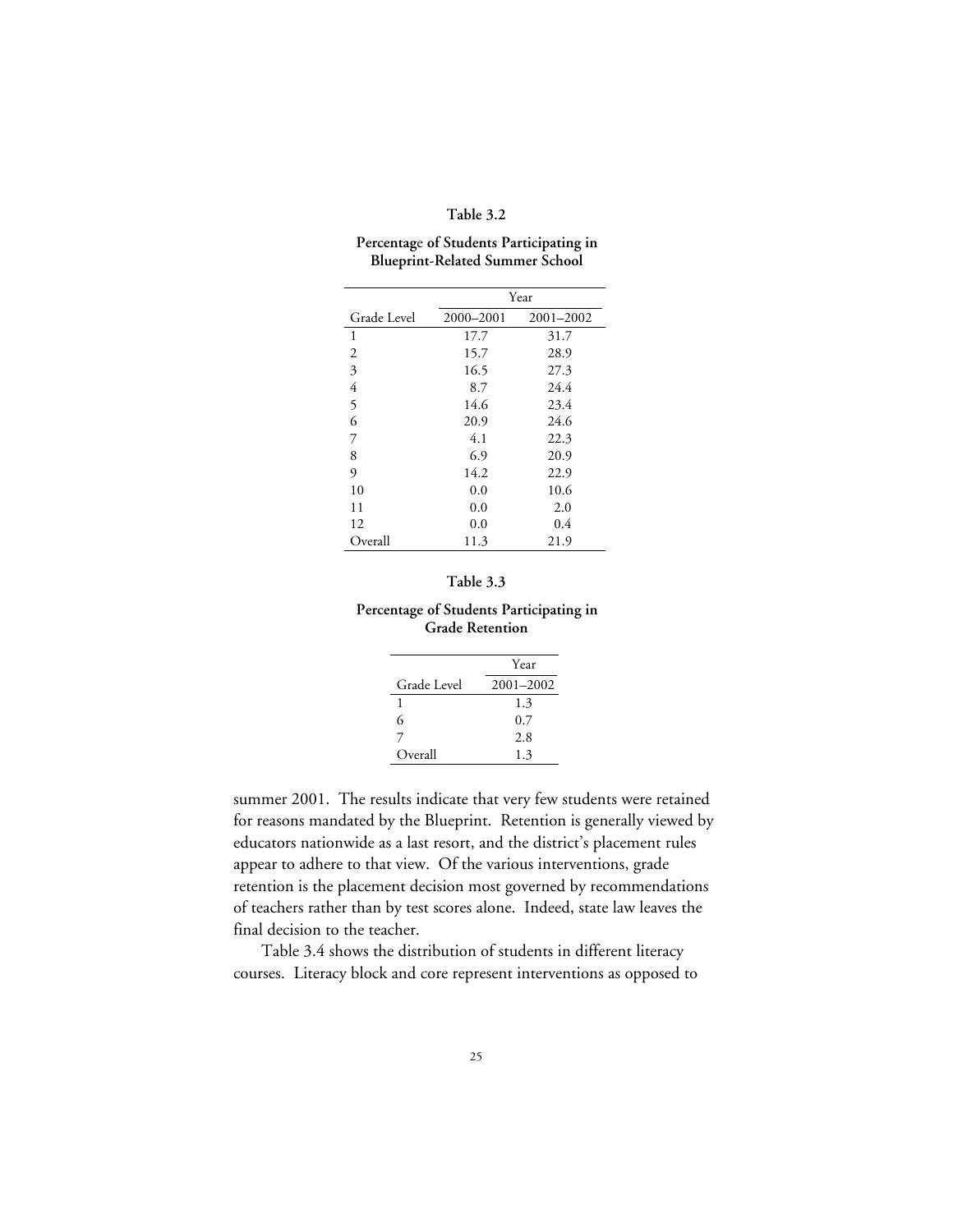|  | Table 3.4 |
|--|-----------|
|--|-----------|

**Percentage of Students Participating in Literacy Placement**

| Grade     | Single-Period | Block     | Core | <b>Genre Studies</b> |  |  |  |  |
|-----------|---------------|-----------|------|----------------------|--|--|--|--|
| 2000-2001 |               |           |      |                      |  |  |  |  |
| 6         | 4.8           | 36.7      | 0.0  | 58.4                 |  |  |  |  |
| 7         | 60.2          | 39.8      | 0.0  | 0.0                  |  |  |  |  |
| 8         | 68.4          | 31.6      | 0.0  | 0.0                  |  |  |  |  |
| 9         | 62.3          | 18.0      | 19.6 | 0.0                  |  |  |  |  |
| 10        | 65.8          | 33.9      | 0.3  | 0.0                  |  |  |  |  |
| 11        | 93.5          | 6.5       | 0.0  | 0.0                  |  |  |  |  |
| 12        | 99.5          | 0.5       | 0.0  | 0.0                  |  |  |  |  |
| Overall   | 64.6          | 25.3      | 3.2  | 6.9                  |  |  |  |  |
|           |               | 2001-2002 |      |                      |  |  |  |  |
| 6         | 4.8           | 26.2      | 2.6  | 66.4                 |  |  |  |  |
| 7         | 63.9          | 34.7      | 1.3  | 0.0                  |  |  |  |  |
| 8         | 71.6          | 28.2      | 0.1  | 0.0                  |  |  |  |  |
| 9         | 65.7          | 18.4      | 15.9 | 0.0                  |  |  |  |  |
| 10        | 66.1          | 33.4      | 0.5  | 0.0                  |  |  |  |  |
| 11        | 97.2          | 2.8       | 0.0  | 0.0                  |  |  |  |  |
| 12        | 99.9          | 0.1       | 0.0  | 0.0                  |  |  |  |  |
| Overall   | 66.6          | 22.3      | 3.2  | 7.9                  |  |  |  |  |

preventive measures, because they are meant for students with low scores on a combination of standardized tests. Block consists of a daily twoperiod English course whereas core consists of three periods. Genre studies is another two-period English course, but it is viewed at the district level as a preventive measure aimed at students who are at or above grade level. Students in genre studies do not typically have low test scores. For completeness, we also show the percentage of students enrolled in single-period English classes of the sort that prevailed before the introduction of the Blueprint.

The results in Table 3.4 indicate that in the grades in which the block/core intervention is a possibility, just over one-quarter of students are either in literacy core or block. The flip side of this coin is that apart from grade 6, in which students at or above grade level participate in genre studies, the vast majority of students remained in regular singleperiod English classes. The table also indicates that, for the most part, students take literacy block and core only in the grades in which the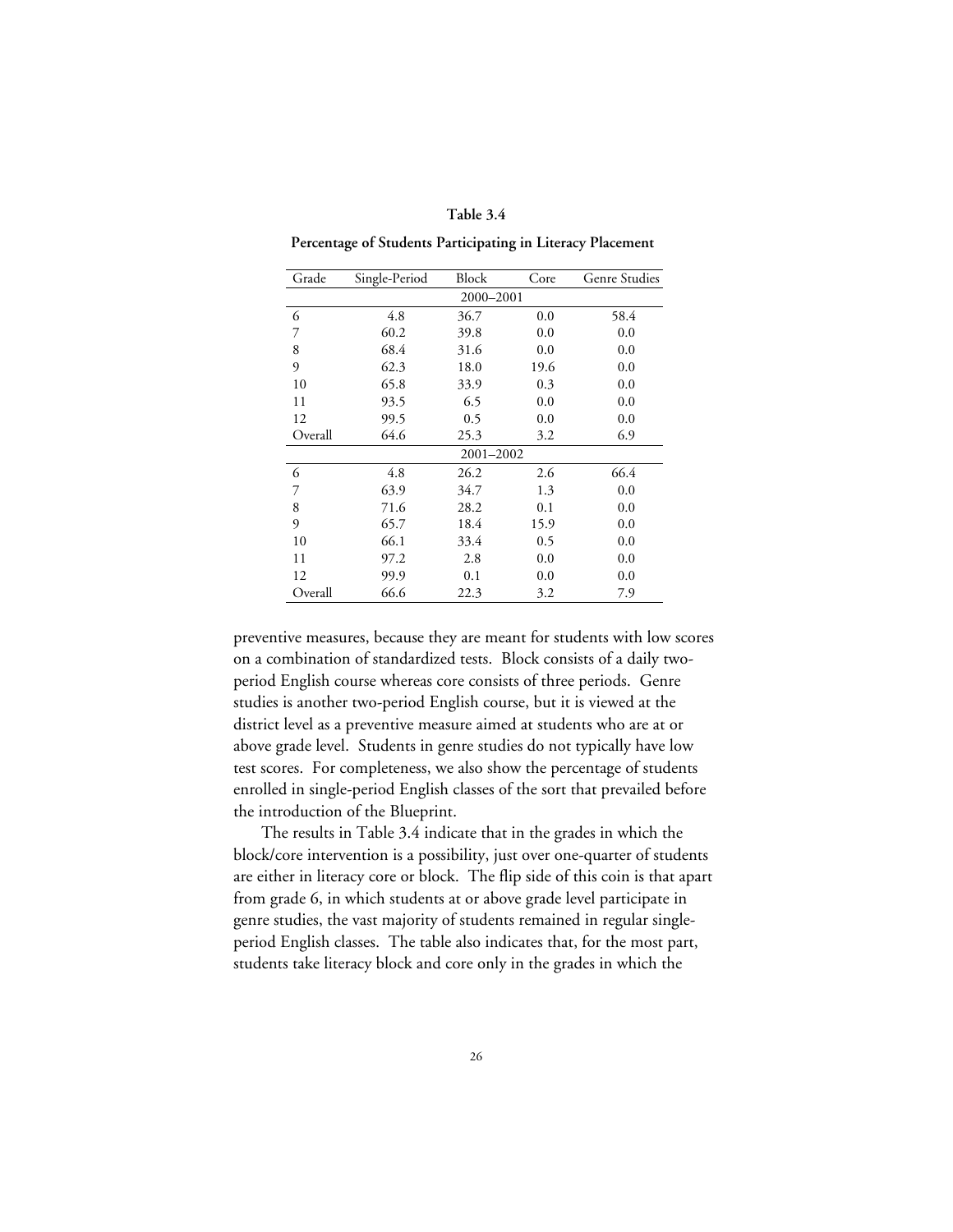Blueprint states that these programs are available. There are minor exceptions. For instance, literacy block is officially offered in grades 6 through 10 (and through grade 11 at San Diego High School) but a handful of grade 12 students did enroll in block in either year, probably through joint decisions of teachers and parents. Similarly, a very small percentage of students were enrolled in a course described as literacy core outside grade 9, the principal grade for which core was designed. (The district's guidelines allow for sixth and seventh grade students to be in core as well in 2001–2002, and we observe participation consistent with this.)

## Interventions as a "Package"

 $\overline{\phantom{a}}$ 

The next broad question we asked is whether it is more appropriate to think of these specific interventions as separate from each other or as part of a package of multiple interventions for students who are lagging behind. Table 3.5 reports on the distribution of students by the total number of interventions in which they took part.<sup>1</sup> In both years it was extremely rare for students to participate in three or more interventions. About two-thirds of district students did not participate in any studentlevel intervention. This finding demonstrates that the district targeted interventions in a quite focused way. Of those who participated in at least one intervention, two-thirds to three-quarters participated in only one intervention in a given year.

To gain further insights about the experiences of individual students, we examined the dynamics of their participation across the two years for the programs. Two policy relevant questions arise here. After a student enters a specific intervention, does he or she become "stuck" in that intervention for a second year in 2001–2002? Second, did the expansion of the Blueprint in 2001–2002 bring in new students or did it primarily expand the number of interventions experienced by the students who had already participated in at least one intervention in the prior year?

 $^1\!$  For the purposes of tabulating these totals, we considered a student participating in either literacy block or core as having been in a single intervention. We did this because the overall strategy of these interventions is similar (double- and triple-length English classes) and because a few students switched from one to the other midyear. In this way we do not overcount student participation.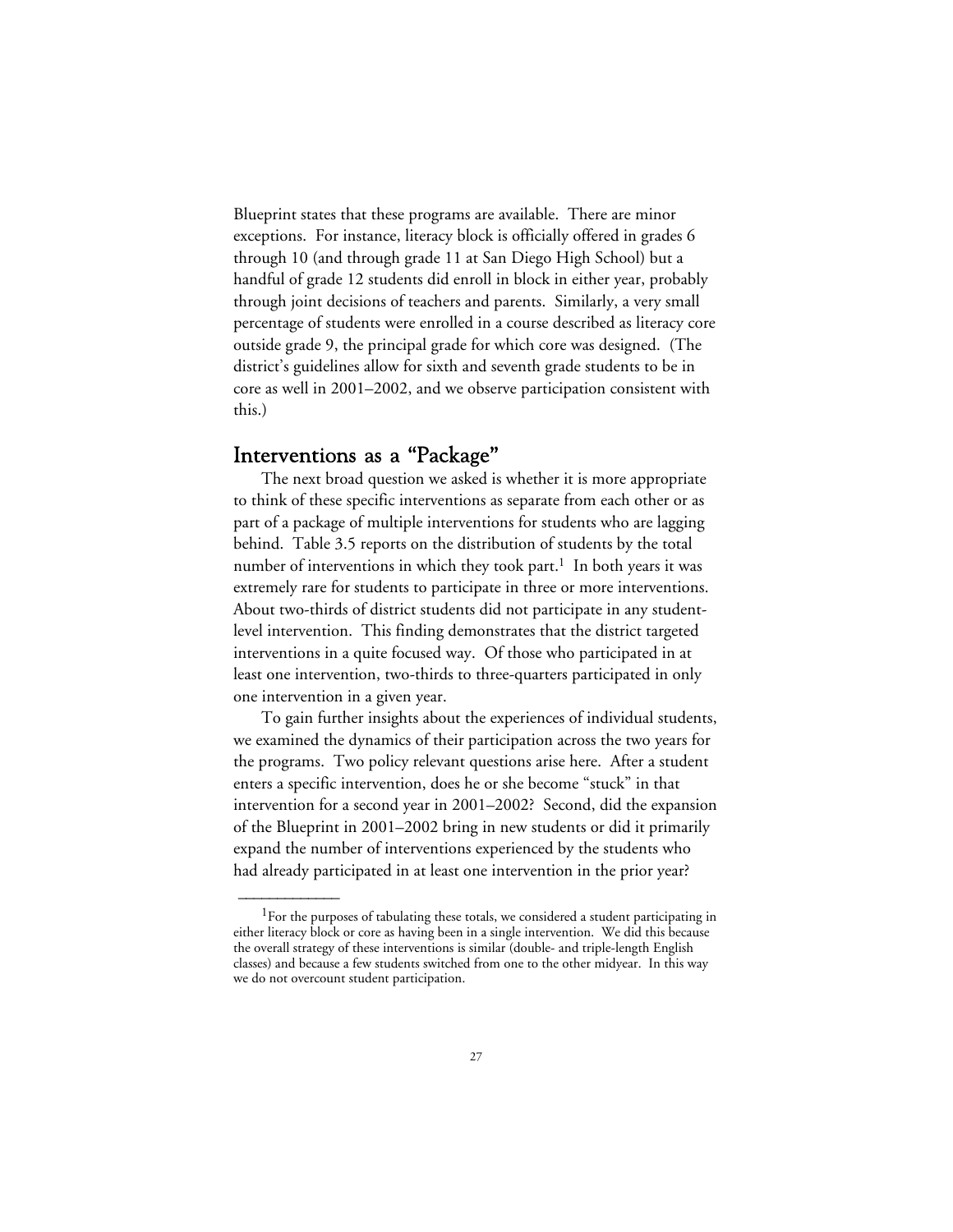#### **Table 3.5**

#### **Percentage of Students Overall Participating in Blueprint-Related Intervention Programs**

| Number of      | Year      |               |  |  |  |
|----------------|-----------|---------------|--|--|--|
| Programs       | 2000-2001 | $2001 - 2002$ |  |  |  |
|                | 66.0      | 62.0          |  |  |  |
|                | 26.1      | 24.3          |  |  |  |
| $\mathfrak{D}$ | 7.4       | 12.7          |  |  |  |
| 3              | 0.5       | 1.0           |  |  |  |
|                | 0.0       | 0.0           |  |  |  |

To analyze participation dynamics, we considered only those students who were in the district both years. Table 3.6 reports for each intervention the participation rates for students based on whether they participated in the first year. For example, the first panel of the table shows that of those who participated in EDRP in 2000–2001, 51.2 percent participated again in the following year.

Looking at participation dynamics across EDRP, Blueprint summer school, and block/core intervention, we find that between 38 percent and 55 percent of those students who participated in an intervention in the first year did not participate in the next. Blueprint summer school

#### **Table 3.6**

**Percentage of Students Overall Participating in Individual Blueprint Interventions Between 2000–2001 and 2001–2002**

| <b>EDRP</b>                     |                         | 2001-2002           |              |  |  |
|---------------------------------|-------------------------|---------------------|--------------|--|--|
|                                 |                         | Did not participate | Participated |  |  |
| 2000-2001                       | Did not participate     | 83.9                | 16.1         |  |  |
|                                 | Participated            | 48.8                | 51.2         |  |  |
|                                 | Blueprint summer school | 2001-2002           |              |  |  |
|                                 |                         | Did not Participate | Participated |  |  |
| 2000-2001                       | Did not Participate     | 81.1                | 18.9         |  |  |
|                                 | Participated            | 55.2                | 44.8         |  |  |
| Literacy placement (block/core) |                         | 2001-2002           |              |  |  |
|                                 |                         | Did not Participate | Participated |  |  |
| 2000-2001                       | Did not participate     | 82.2                | 17.8         |  |  |
|                                 | Participated            | 38.2                | 61.8         |  |  |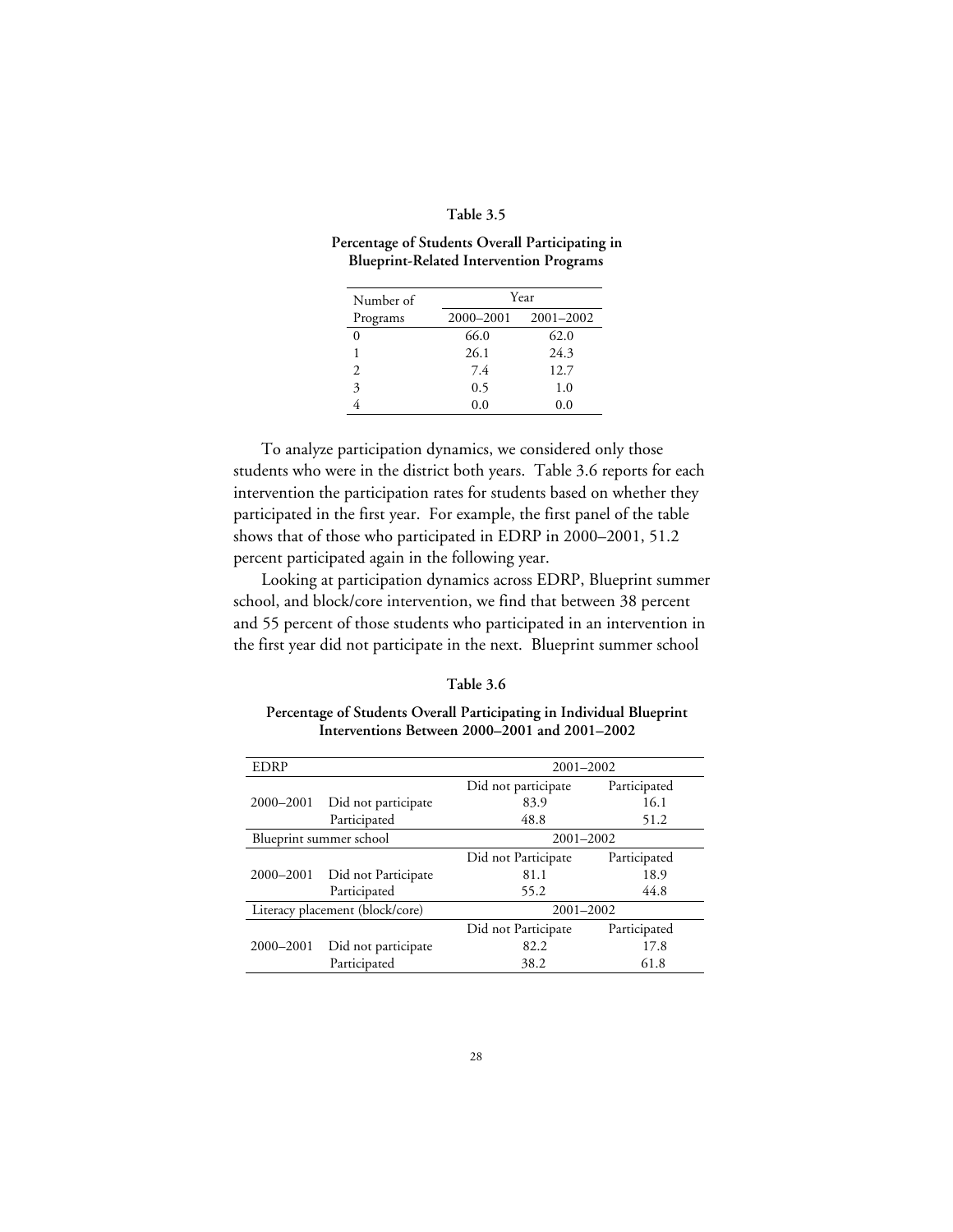exhibited the highest exit rates at 55 percent, whereas being in either literacy block or core had the lowest exit rate at 38 percent. Conversely, we only occasionally see students who did not participate the first year participating in the next. The highest entry rate into an intervention is with Blueprint summer school. In this case, 19 percent enter into Blueprint summer school (for the first time) the following year. This increase no doubt reflects the scaling up of summer school in summer 2001 to additional grades and schools.2

Although on an intervention-by-intervention basis our analysis suggests a slight trend toward students exiting from an intervention after the first year, this is not the case overall. In fact, Table 3.7 shows that more students increased their number of interventions rather than decreased them in the second year of the Blueprint. There are two explanations for this. First, participation in Blueprint summer school doubled from 2000–2001 to 2001–2002. Second, the number of possible interventions rose from three to four as the first Blueprint grade retentions were announced in spring/summer 2001.

Table 3.8 breaks down these figures further to show transitions from specific numbers of interventions from one year to the next. This table conveys the fact that students who participated in two or more interventions in the first year, who typically lagged far behind in reading, had well above a 50 percent chance of participating in fewer

#### **Table 3.7**

### **Percentage Change in the Number of Interventions per Student from 2000–2001 to 2001–2002**

| Fewer in  | Same in   | More in   |
|-----------|-----------|-----------|
| 2001-2002 | 2001–2002 | 2001-2002 |
| 14.9      | 64.0      | 2.1       |

<sup>&</sup>lt;sup>2</sup>Another reason why it is important to look at the number of students who participate in an intervention one year but not the other is that in Chapter 4 we will model the effect of these interventions on student learning. Our main statistical model will compare the rates of gains in reading achievement for individual students in years they participated and did not participate in a given intervention. However, we build a year of "nonparticipation" into this analysis because we include a year of data from before the interventions were widely introduced.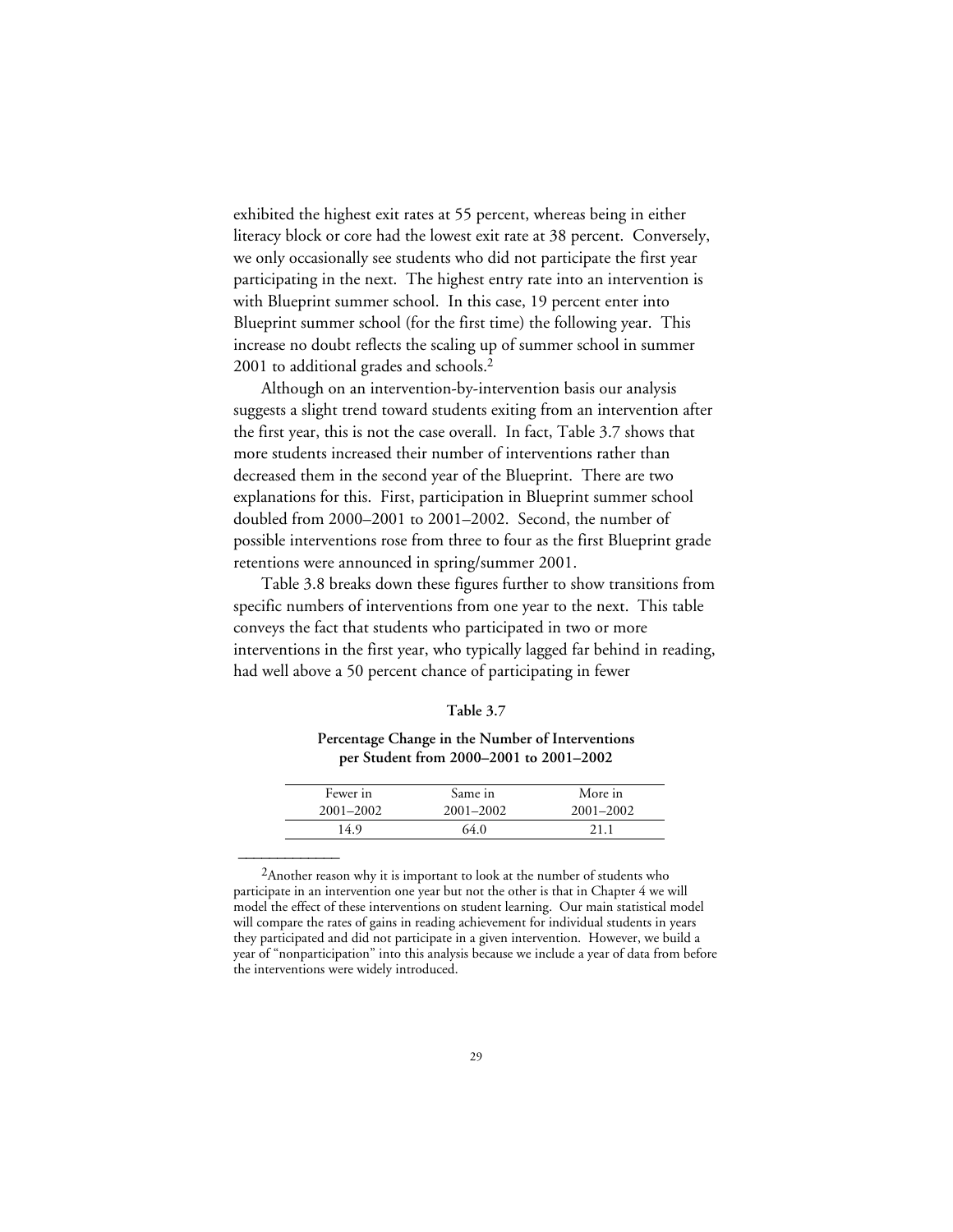#### **Table 3.8**

#### **Percentage Distribution of Overall Dynamics by Number of Interventions per Year**

|           |          |      |      | $2001 - 2002$ |     |     |
|-----------|----------|------|------|---------------|-----|-----|
|           |          | 0    |      |               | 3   |     |
| 2000-2001 | $\Omega$ | 78.6 | 15.7 | 5.3           | 0.4 | 0.0 |
|           |          | 36.1 | 38.3 | 23.5          | 2.0 | 0.1 |
|           | 2        | 24.3 | 37.4 | 34.8          | 3.5 | 0.1 |
|           | 3        | 14.4 | 45.0 | 29.7          | 9.9 | 0.9 |

NOTES: The numbers 0–4 represent the number of Blueprint-related interventions a student received in a given year. Because Blueprint grade retention did not begin until the 2001–2002 school year, students could at most receive three interventions in 2000–2001. Row entries do not always total to 100 percent because of rounding error.

interventions the next year. Similarly, among students who participated in only one intervention in 2000–2001, 36.1 percent did not participate at all in the following year, compared to only 25.6 percent who participated in two or more interventions.

How does this square with the results of Table 3.7 that suggested on average students were more likely to increase their participation in the second year? The answer is clearly that just over one in five students in the large group of students who participated in no interventions in 2000–2001 did participate in one or more interventions in 2001–2002.

Overall, the picture that emerges is that students who enrolled in interventions in the first year were more likely than not to exit from at least one intervention in the second year. At the same time, about a fifth of the large group of students who did not participate at all in the first year became involved in at least one intervention in the second year, as Blueprint programs such as summer school were expanded. *In other words, in the second year, on the whole, student participation increased in scope rather than in intensity.* Also, most students who participated in Blueprint interventions took part in only one of the four or five interventions available each year. It is perhaps best not to think of the interventions as a "package" from the point of view of the typical student.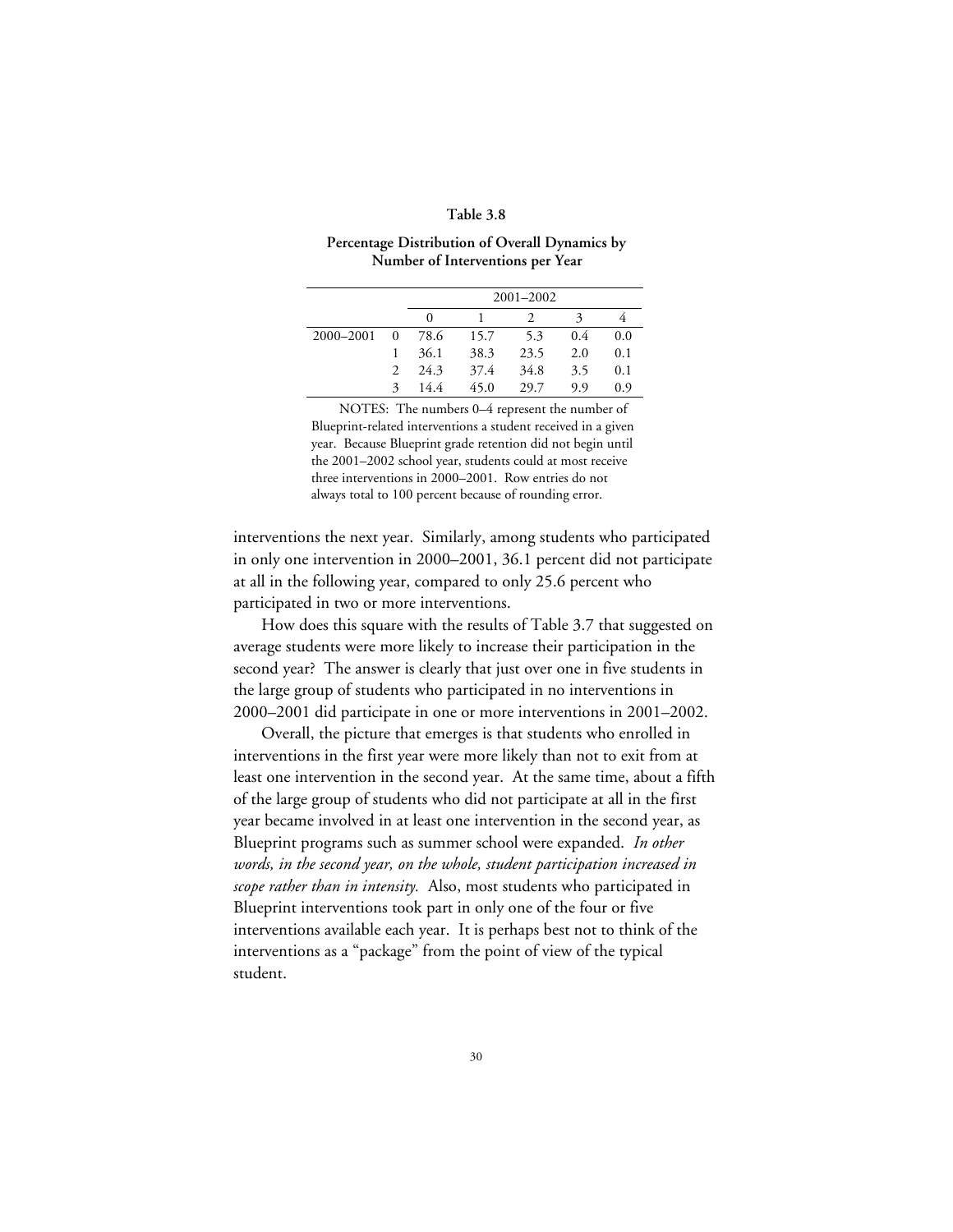## Characteristics of Students Participating in Each Intervention

This section examines student characteristics to investigate how participation in the programs varies according to the students' backgrounds. Throughout this section, we present pooled data across the school years 2000–2001 and 2001–2002 to give an overall picture of participation by student characteristics during the first two years of the Blueprint.

Figure 3.1 shows the relationship between parental education and participation in EDRP and Blueprint summer school. An interesting pattern emerges. For EDRP, we see that each successively lower level of parental education is associated with a doubling of the rate of participation. Those students with parents whose highest degree is high



NOTE: Rates are calculated based on all students in relevant grades in either 2000–2001 or 2001–2002 and thus are an enrollment-weighted average of participation in the two years.

**Figure 3.1—Student Participation Rates in the Extended Day Reading Program and Blueprint Summer School by the Level of Education of the Student's More Highly Educated Parent**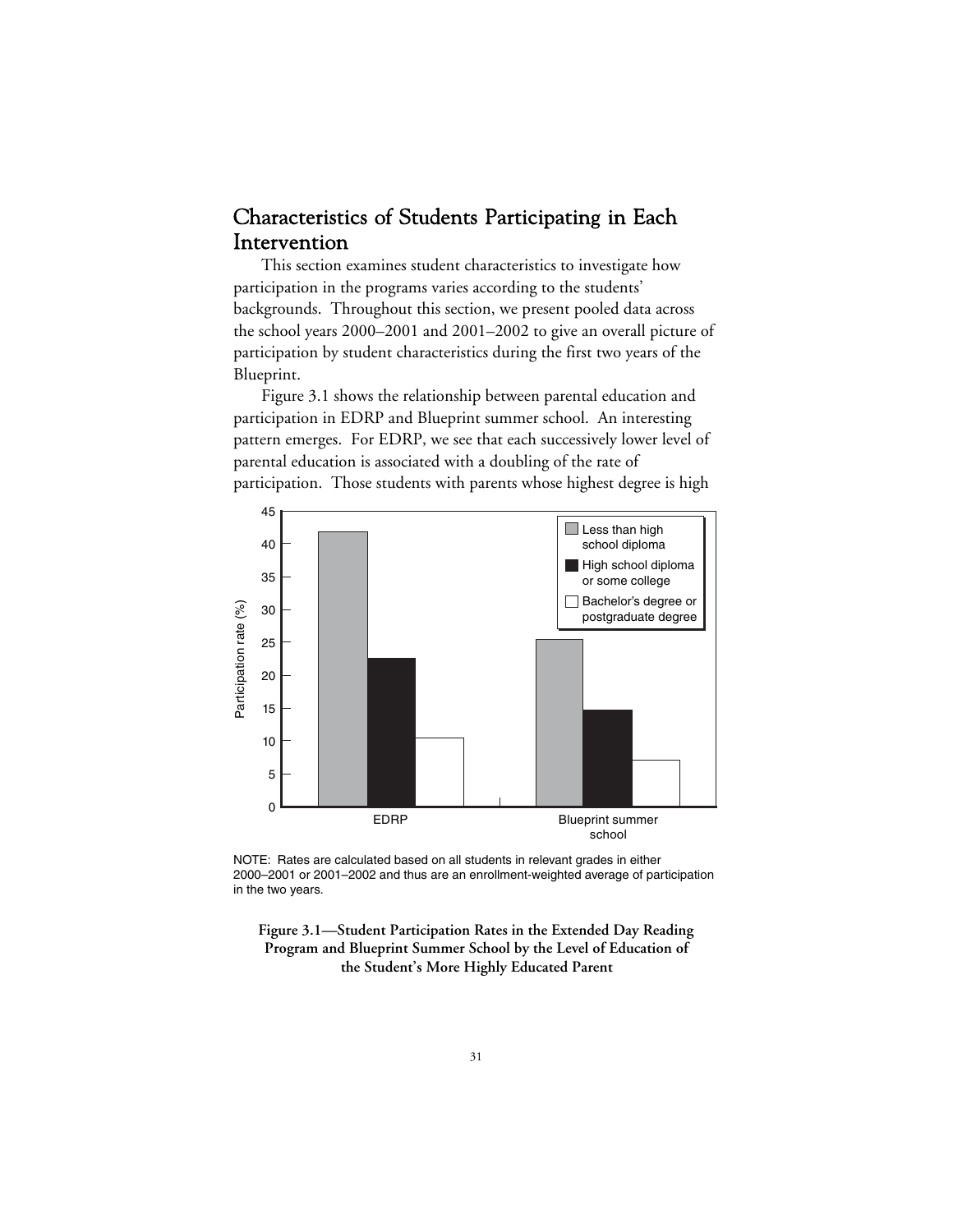school or some portion of college participate twice as much (22.6%) as those whose parents have completed college or graduate school (10.5%). Those students whose parents did not earn a high school diploma participate at double even that (41.8%). Summer school participation follows a similar pattern of participation rates, roughly doubling as parental education falls. Table 3.9 shows the underlying numbers for all five interventions and for completeness also shows genre studies, intended as a preventive measure for students who are at grade level in reading, and traditional single-period English classes. The table reveals that participation in each of Blueprint summer school, Blueprint retention, literacy block, and literacy core is strongly inversely related to parental education.3

Finally Tables 3.10 and 3.11 show how the rate of student participation depends on students' ethnic backgrounds and English

#### **Table 3.9**

### **Percentage of Students Participating in Blueprint Interventions by the Level of Education of the Student's More Highly Educated Parent**

|                         |             |              | Bachelor's   |
|-------------------------|-------------|--------------|--------------|
|                         | Less Than   | High School  | Degree or    |
|                         | High School | Diploma or   | Postgraduate |
| Program Intervention    | Diploma     | Some College | Degree       |
| <b>EDRP</b>             | 41.8        | 22.6         | 10.5         |
| Blueprint summer school | 25.4        | 14.6         | 7.1          |
| Blueprint retention     | 3.4         | 1.4          | 0.6          |
| Genre studies           | 2.7         | 7.6          | 10.6         |
| Literacy block          | 42.9        | 24.0         | 11.9         |
| Literacy core           | 6.7         | 3.0          | 1.3          |
| Single-period English   | 47.7        | 65.4         | 76.3         |

NOTES: We include two types of English classes that are not Blueprint interventions, for sake of comparison. Genre studies is the preventive double-length class given to incoming middle/junior high school students who are near, at, or above grade level, and single-period English refers to a traditional (non-Blueprint) English class.

 $3A$  related variable is the percentage of students at a given school who are eligible for meal assistance, which is a proxy for parental income commonly used in the education literature. We found much higher Blueprint participation rates in schools serving the least-affluent families. Details are available from the authors upon request.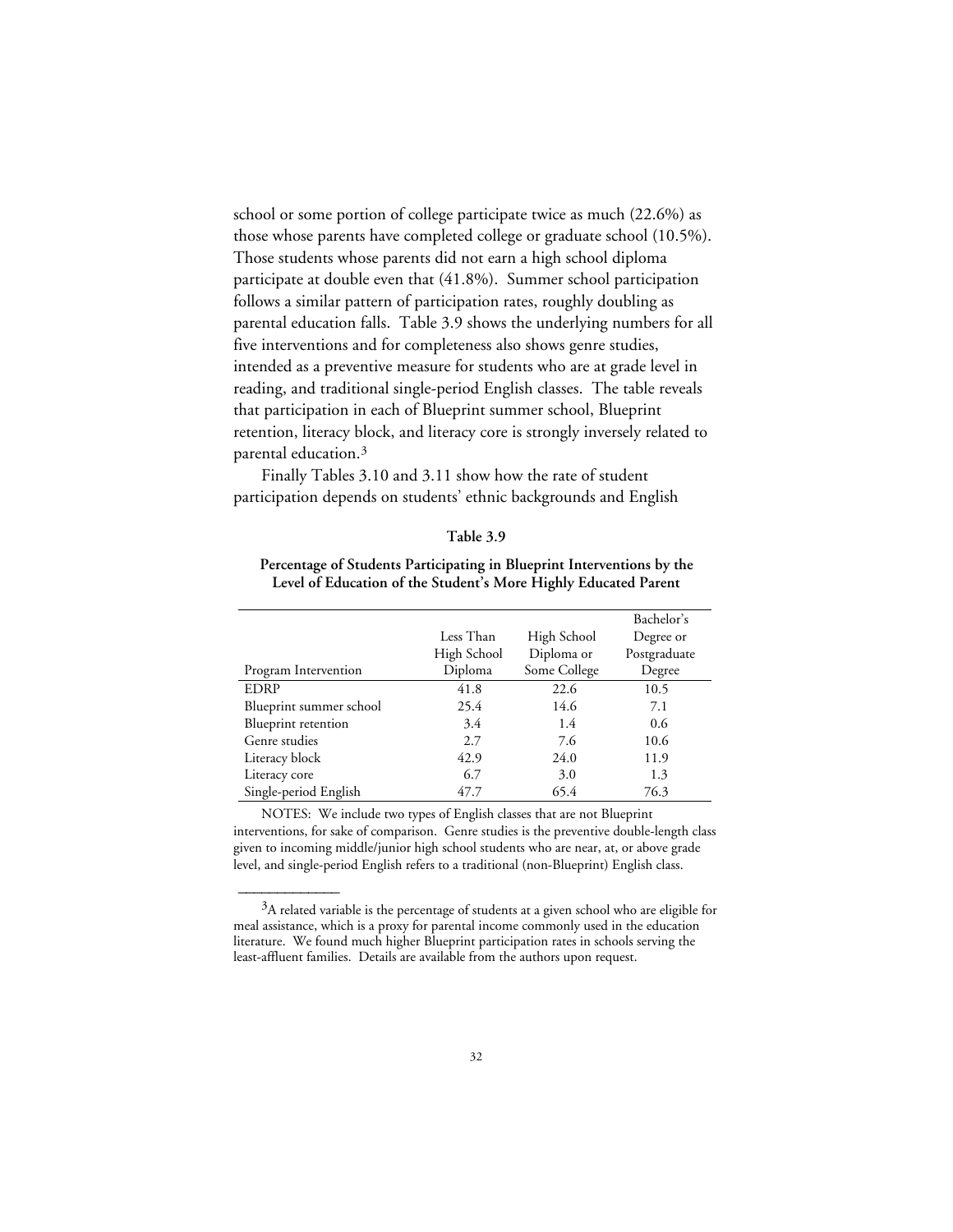#### **Table 3.10**

#### **Percentage of Students Participating in Blueprint Interventions by Student Ethnicity**

| Program Intervention    | White | Black | Asian-PI | Hispanic | Other |
|-------------------------|-------|-------|----------|----------|-------|
| <b>EDRP</b>             | 12.6  | 26.4  | 18.3     | 37.0     | 15.7  |
| Blueprint summer school | 7.0   | 18.6  | 14.3     | 23.2     | 9.7   |
| Blueprint retention     | 0.2   | 2.4   | 0.5      | 2.0      | 0.7   |
| Genre studies           | 12.5  | 5.1   | 7.1      | 4.1      | 10.2  |
| Literacy block          | 8.9   | 31.0  | 17.1     | 38.7     | 12.0  |
| Literacy core           | 0.6   | 4.8   | 2.3      | 5.4      | 0.8   |
| Single-period English   | 78.0  | 59.0  | 73.5     | 51.8     | 76.9  |

NOTES: Asian-PI shows combined figures for Asians/Pacific Islanders. See also the notes to Table 3.9.

#### **Table 3.11**

#### **Percentage of Students Participating in Blueprint Interventions by English Learner Status**

| Program Intervention    | Non-EL | EI.  |
|-------------------------|--------|------|
| <b>EDRP</b>             | 17.8   | 45.0 |
| Blueprint summer school | 11.9   | 29.2 |
| Blueprint retention     | 0.9    | 2.2  |
| Genre studies           | 8.9    | 0.8  |
| Literacy block          | 18.2   | 49.5 |
| Literacy core           | 2.0    | 8.7  |
| Single-period English   | 70.9   | 41.0 |

NOTE: See the notes to Table 3.9.

language proficiency, respectively. All nonwhite groups participate in the Blueprint's interventions at a higher rate than do whites. Blacks participate roughly twice as often as whites do in EDRP and Blueprint summer school, and Hispanics participate at about three times the white rate. The ratios of participation relative to whites are even higher when we consider the other interventions.

Non-English Learner students are either students who are native English speakers or students whose mastery of the language suggests that they are functionally fluent. The latter are referred to as Fluent English Proficient (FEP). EL students are those who are in the process of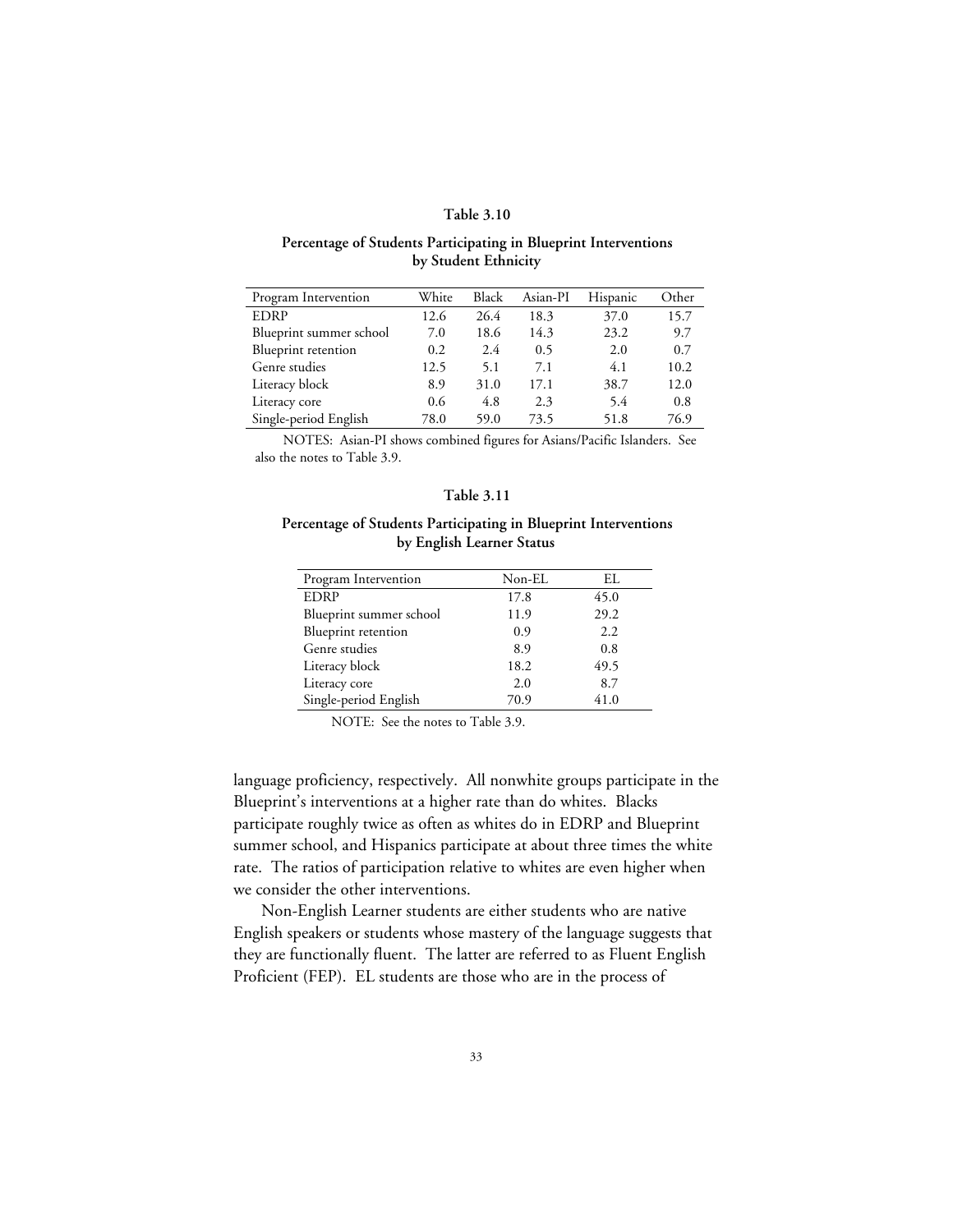learning English. Students not fluent in English participate two to four times as often as fluent students do in the Blueprint interventions. We had expected such a result because the district has drawn up an entirely separate set of program placement guidelines for EL students. Specifically, the district guidelines do not use SDRT scores to allocate EL students to interventions. By virtue of their language status, EL students are automatically eligible to participate in Blueprint summer school, EDRP, and literacy block.

The extremely high participation rates of EL students in all interventions apart from grade retention are an important finding. It would be wrong to claim that the Blueprint interventions affect only EL students, but they certainly are an important component of the target population.

## Were the "Right" Students Assigned to Blueprint Interventions?

The analysis above gives a fairly detailed portrait of who has participated in the Blueprint reading interventions. But it tells us nothing about whether the "right" students participated in each of the interventions. Roughly speaking, for students who were not English Learners, the district used reading test scores to determine whether the students were below grade level or significantly below grade level, and assigned them to interventions accordingly. This oversimplifies the rules in several dimensions. Students who appeared to fall into either of these categories were often given a second reading test, and only if the results of this second test corroborated the initial test score were students assigned to Blueprint interventions. In addition, teachers had some say in making recommendations as to which interventions a student should enroll in. This is particularly true for Blueprint grade retention. Further, parents had the right not to enroll their children in any recommended intervention.

The main test used by the district to determine assignment to interventions is the SDRT, a norm-referenced multiple choice test.<sup>4</sup>

<sup>&</sup>lt;sup>4</sup>The SDRT is given to students in grades 4 through 10 in the springtime. In K–3, the district instead uses the DRA, which involves a one-on-one interaction between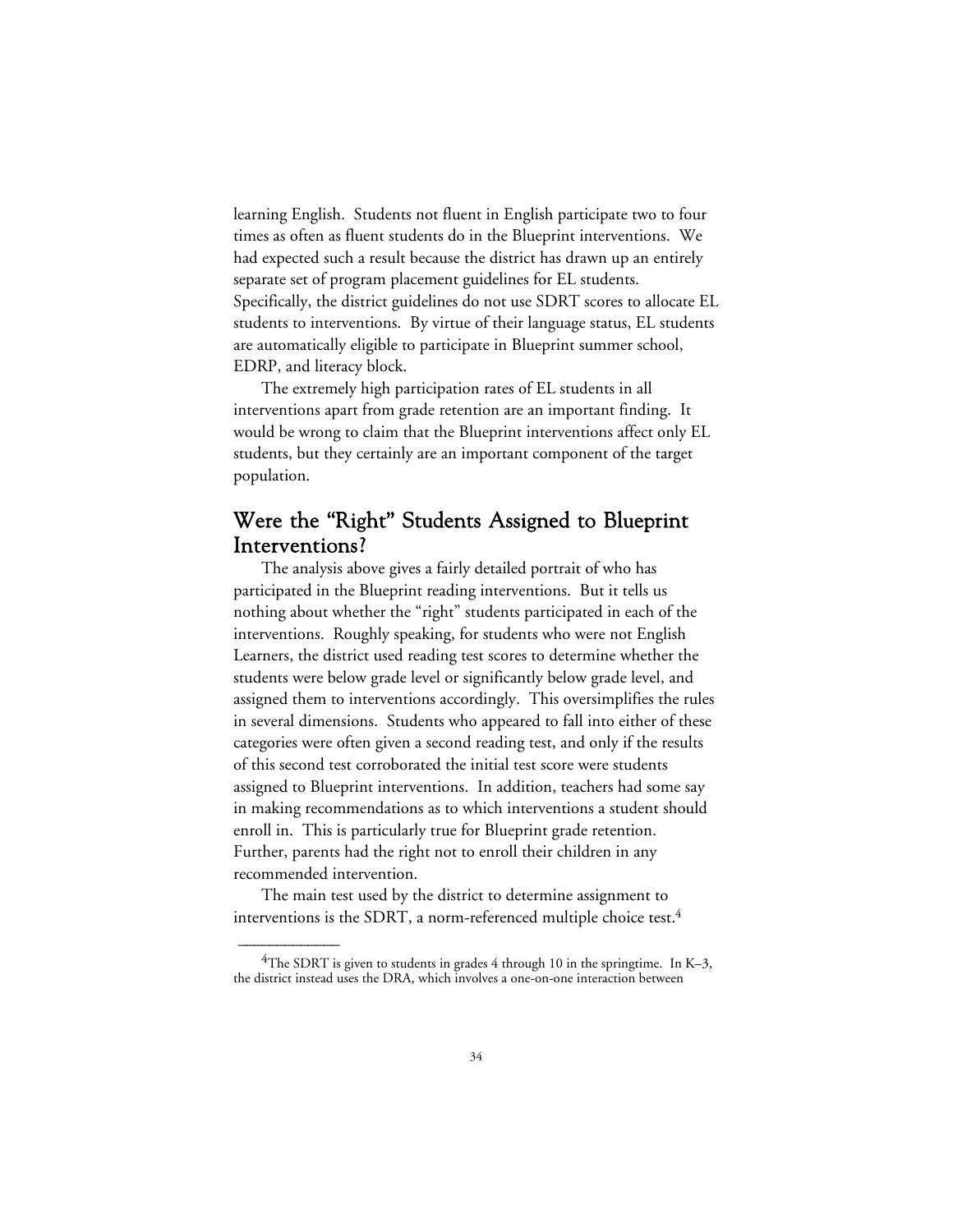SDRT scores are translated into a measure called "Grade Equivalents Behind" that captures the number of grade levels a student lags behind his or her grade level. Three categories matter most to the district. The first includes students who are below grade level—a category reserved for students who are between three and one grade levels below where national norms indicate they should be. In this category students are eligible for literacy block, EDRP, and Blueprint summer school. The next category includes students who are more than three grade levels below where they should be. It is termed significantly below grade level. Being significantly below grade level makes students eligible in some grades for Blueprint retention or literacy core. All other students are either at or above grade level and are no longer specifically targeted for any one intervention.5

## Participation Rates by Grade Equivalents Behind

As a first analysis of whether the right students participated in interventions, we can examine participation rates in each program by grade equivalents behind on the SDRT for students in relevant grades. Before examining these data, what should we expect to see? If the district is indeed using SDRT scores to assign students, students who are below the test-score cutoffs for a given intervention should have much higher participation rates than students just above the cutoff. However, participation rates for students below the SDRT cutoff for a given intervention should never be 100 percent, because the district policy is always to retest such students using a different test, to verify the need for intervention.

Table 3.12 shows participation rates among students in various grade equivalent ranges. The categories are described using mathematical notation. For instance the category " $[-2,-1)$ " refers to students who

**\_\_\_\_\_\_\_\_\_\_\_\_\_\_\_\_\_\_\_\_\_\_\_\_\_\_\_\_\_\_\_\_\_\_\_\_\_\_\_\_\_\_\_\_\_\_\_\_\_\_\_\_\_\_\_\_\_\_\_\_\_\_**

teacher and student in which the teacher assigns a reading level based on a student's reading accuracy, fluency, and comprehension of a specified set of readings. The DRA is administered three times per year, once per grading period. For placement purposes, results of these tests from one academic year are used to recommend student assignments to Blueprint interventions in the summer and academic year immediately following.

<sup>5</sup>Technically, these are students for whom the value of (grade equivalent – current grade) is greater than or equal to –1.0. Thus, it includes students who are only slightly behind grade level, or at or above grade level.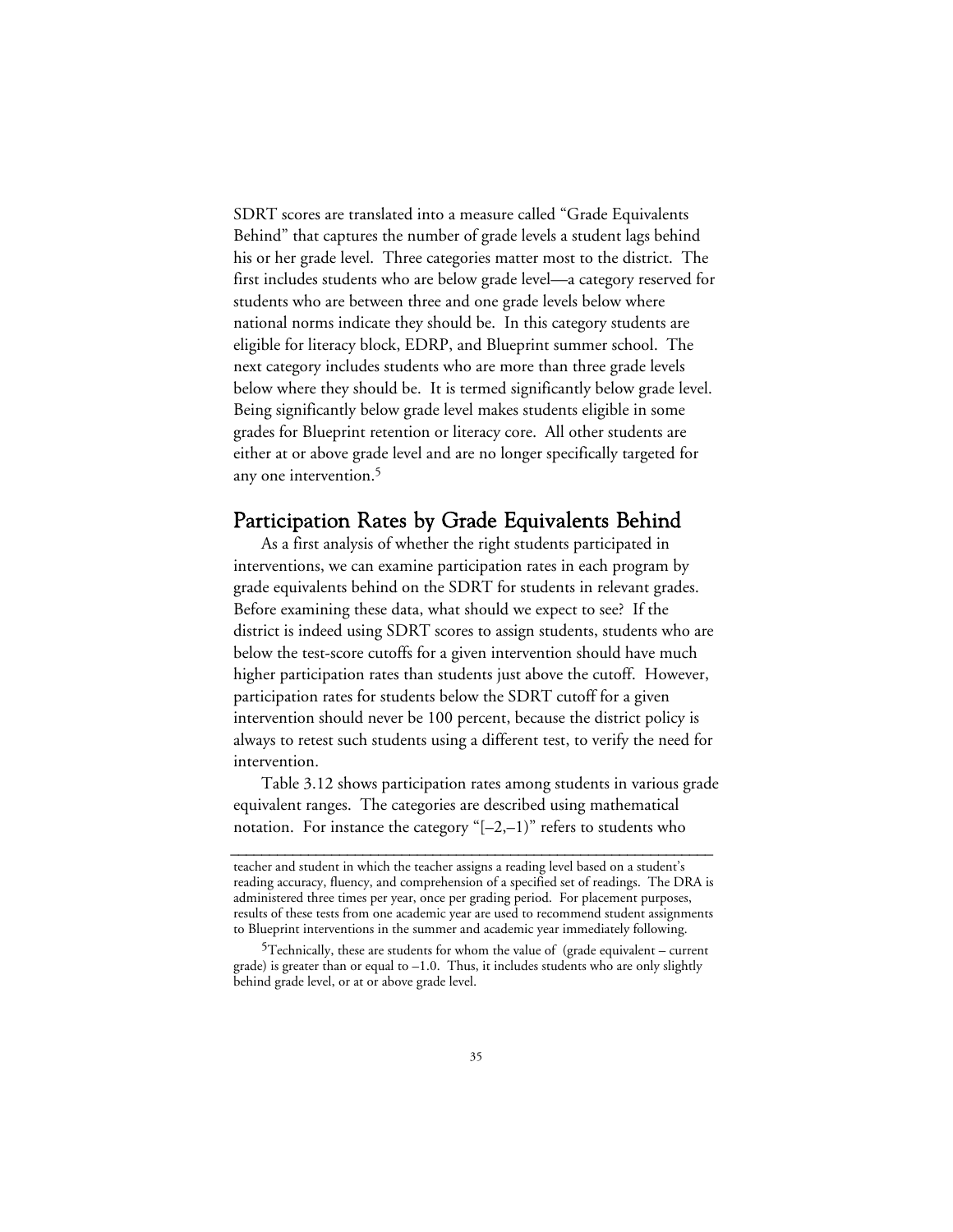## **Table 3.12**

## **Percentage of Students Participating in Blueprint Interventions by the Number of Grade Equivalents Behind on the Stanford Diagnostic Reading Test**

|                         | Grade Equivalents Behind or Ahead of National Norms |           |               |           |             |          |          |
|-------------------------|-----------------------------------------------------|-----------|---------------|-----------|-------------|----------|----------|
|                         | in Reading                                          |           |               |           |             |          |          |
|                         | Significantly Below                                 |           | Below         |           | At or Above |          |          |
|                         | Grade Level                                         |           | Grade Level   |           | Grade Level |          |          |
| Program Intervention    | $\leftarrow$ 5                                      | $[-5,-4)$ | $[-4,-3)$     | $[-3,-2)$ | $[-2,-1)$   | $[-1,0)$ | $\geq 0$ |
| <b>EDRP</b>             | 18.4                                                | 22.2      | 27.0          | 31.7      | 26.5        | 6.9      | 2.0      |
| Blueprint summer school | 27.3                                                | 34.1      | 34.5          | 38.4      | 31.6        | 10.1     | 2.8      |
| Blueprint retention     | 27.3                                                | 12.1      | 5.2           | 0.0       | 0.0         | 0.0      | 0.0      |
| Genre studies           | 0.0                                                 | 0.0       | $0.4^{\circ}$ | 0.9       | 2.7         | 12.4     | 16.4     |
| Literacy block          | 48.4                                                | 54.6      | 66.5          | 67.5      | 55.7        | 9.6      | 1.3      |
| Literacy core           | 23.2                                                | 21.9      | 11.7          | 1.4       | 0.4         | 0.1      | 0.0      |
| Single-period English   | 28.4                                                | 23.6      | 21.4          | 30.2      | 41.2        | 77.8     | 82.3     |

NOTES: The column headings in this table use mathematical notation to indicate the range of grade equivalents included. For instance [–5,–4) refers to students who were strictly more than four grade equivalents behind but who were at most exactly five grade equivalents behind.

were strictly more than one grade equivalent behind and up to and including two grade equivalents behind. These are students whose SDRT scores made them just eligible to participate in EDRP, literacy block, and Blueprint summer school.

The table shows that program participation indeed varies strongly with grade equivalents behind. As should be expected based on the district's guidelines regarding test scores, there are drops in participation around the relevant cutoff points. For example, EDRP, Blueprint summer school, and literacy block participation rates all exhibit sharp drops at from  $[-2,-1)$  to  $[-1,0)$  which are the two bands surrounding the threshold score for determining if a student is below grade level or at or above grade level. Indeed, for EDRP and Blueprint summer school, participation rates rise by about 20 percentage points for students just below the test-score cutoff. Even more dramatically, participation in literacy block, the double-length English classes, rises from 9.6 percent to 55.7 percent just below the cutoff score.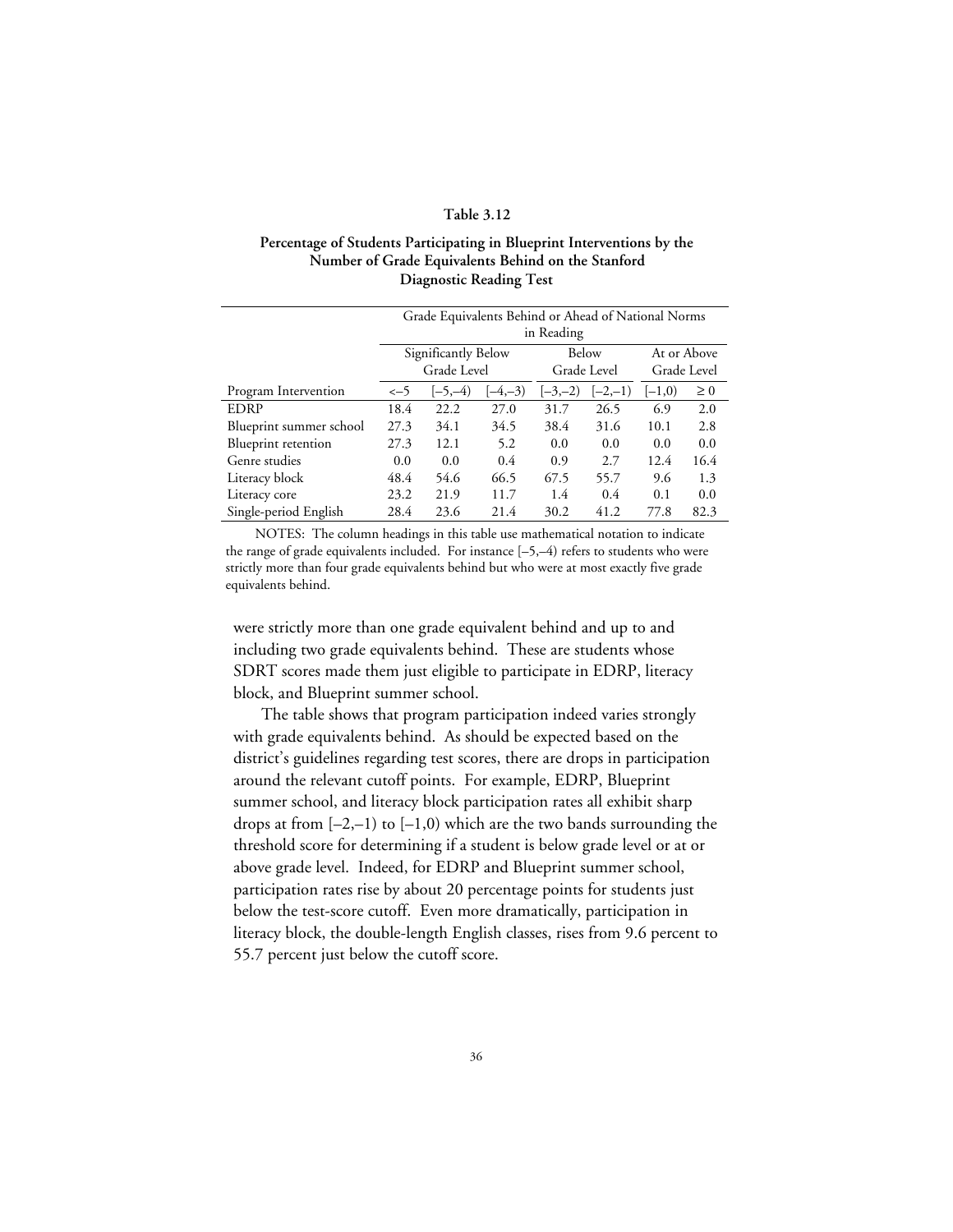There are also increases at the other cutoff that represents going from below grade level to significantly below grade level for the relevant interventions—Blueprint retention and literacy core. Participation in the grade retention program jumps from 0 percent to 5.2 percent just below the cutoff for significantly below grade level. Thus, Blueprint retention happens only to those students who are significantly below grade level, which is precisely what the rules specify. Even so, only a low percentage are Blueprint retained. At most slightly more than a quarter of students *five* grade levels behind are actually retained. We know of two reasons for this low participation rate among those so far below grade level. First, by district policy a student cannot be retained more than one grade for any reason, so some of these students were exempted for this reason. Second, some special education students were exempted because of exclusions incorporated into their Individual Education Plans.

Similarly, participation in the literacy core participation jumps from 1.4 percent to 11.7 percent just below the cutoff for significantly below grade level. Interestingly, with both EDRP and Blueprint summer school, participation rises along with better test scores for the significantly below grade level students and some below grade level students, but it then falls dramatically for those students at or above grade level.

Overall, we conclude that the district clearly uses the SDRT score cutoffs as announced, but for most interventions, students who are far below the test score cutoff are actually slightly less likely to participate than those who are just slightly below the cutoff(s). We cannot tell whether this reflects higher motivation among the students near the cutoff, greater pressure from teachers or parents to participate in the interventions when students are only slightly below grade level, or a combination of the two.

As we expected, participation in each intervention never reaches anything close to 100 percent for students who are designated below or significantly below grade level as determined by the SDRT. The main reason, as noted above, is that the district always retests such students to give them a second chance. A secondary reason is that occasionally a school is unable to provide a given intervention to a student. District officials told us that this most often happened when there were too few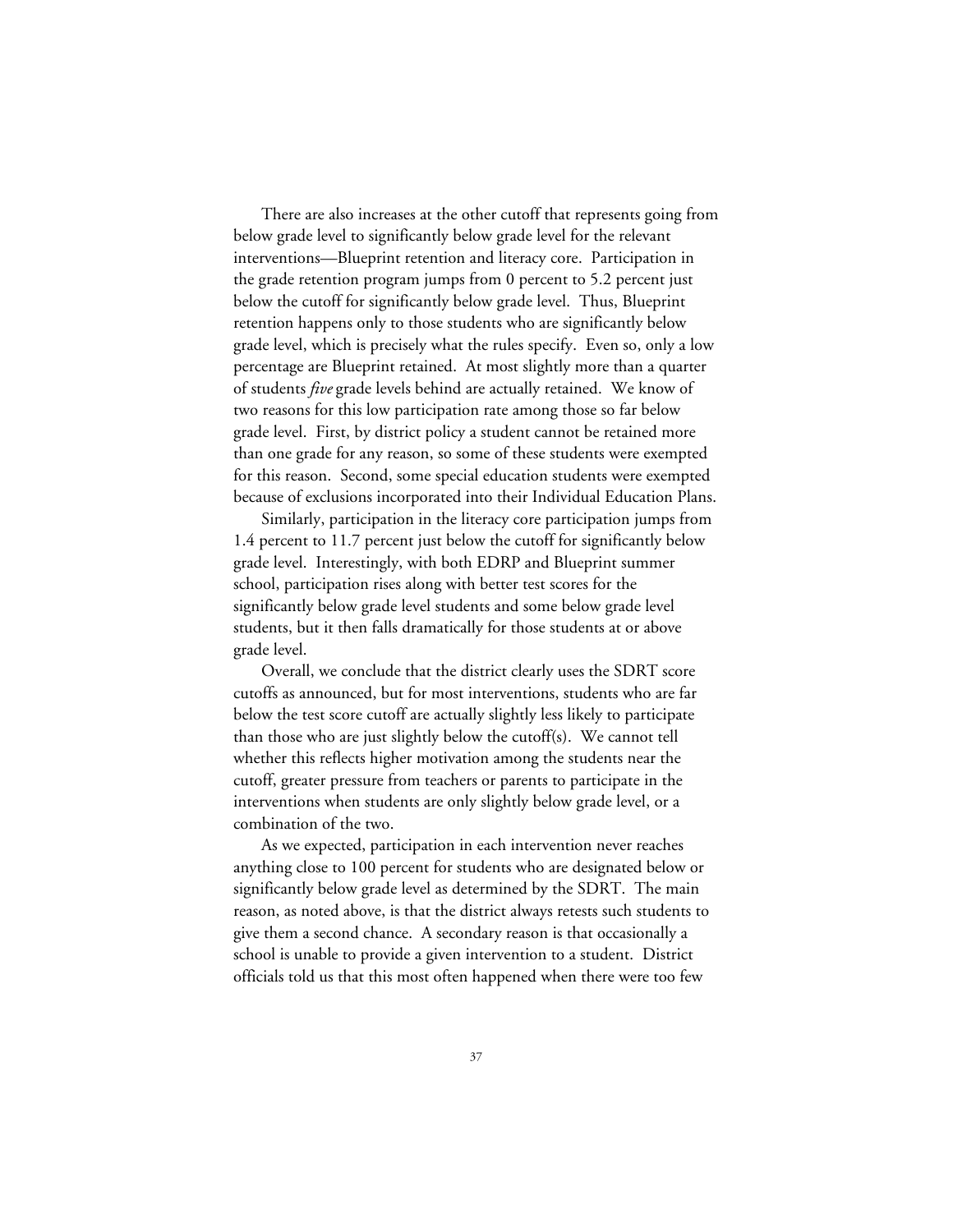affected students to constitute a class (such as literacy core or EDRP). In such cases, district policy was to give additional financial resources to the school and to have the school create an alternative assistance program for the student, which was to be included in the student's Learning Contract.<sup>6</sup>

Perhaps more surprising is that we found a few cases in which students who were above an SDRT cutoff participated in an intervention, even though technically their performance made them exempt. District officials said that the most common reason for such decisions was that a class such as literacy core did not have quite enough students in it to be financially workable. In such a situation, a teacher could recommend that a student whom she thought was borderline should participate in the intervention.

In short, SDRT scores clearly play an important role in deciding who enrolls in specific interventions. It appears that teachers have the most leeway to keep students out of the EDRP, Blueprint summer school, and especially Blueprint grade retention, which conforms to our reading of the official district guidelines on program placement that the district provides to teachers. Literacy core also had participation rates among students with low SDRT scores that were far below 100 percent. In part this may reflect the difficulty of setting up these special classes in schools that had only a few students who were significantly below grade level. Of all the interventions, literacy block had by far the highest participation rate among students who appeared to be eligible as determined by their SDRT scores.

As a next step, we used the detailed program assignment manuals handed to school site administrators to determine the full rules for assignment of students to interventions. We used all test score results, including the secondary tests given to students who appeared to be below grade level or significantly below grade level as determined by the first test, to identify students who were eligible for each specific intervention. By eligible we mean that the student failed to score above the cutoff on

 ${}^{6}$ The Learning Contract is an agreement signed by the teacher and parent(s) of atrisk students that stipulates the interventions the student will receive and potential interventions should the student's academic performance not improve sufficiently.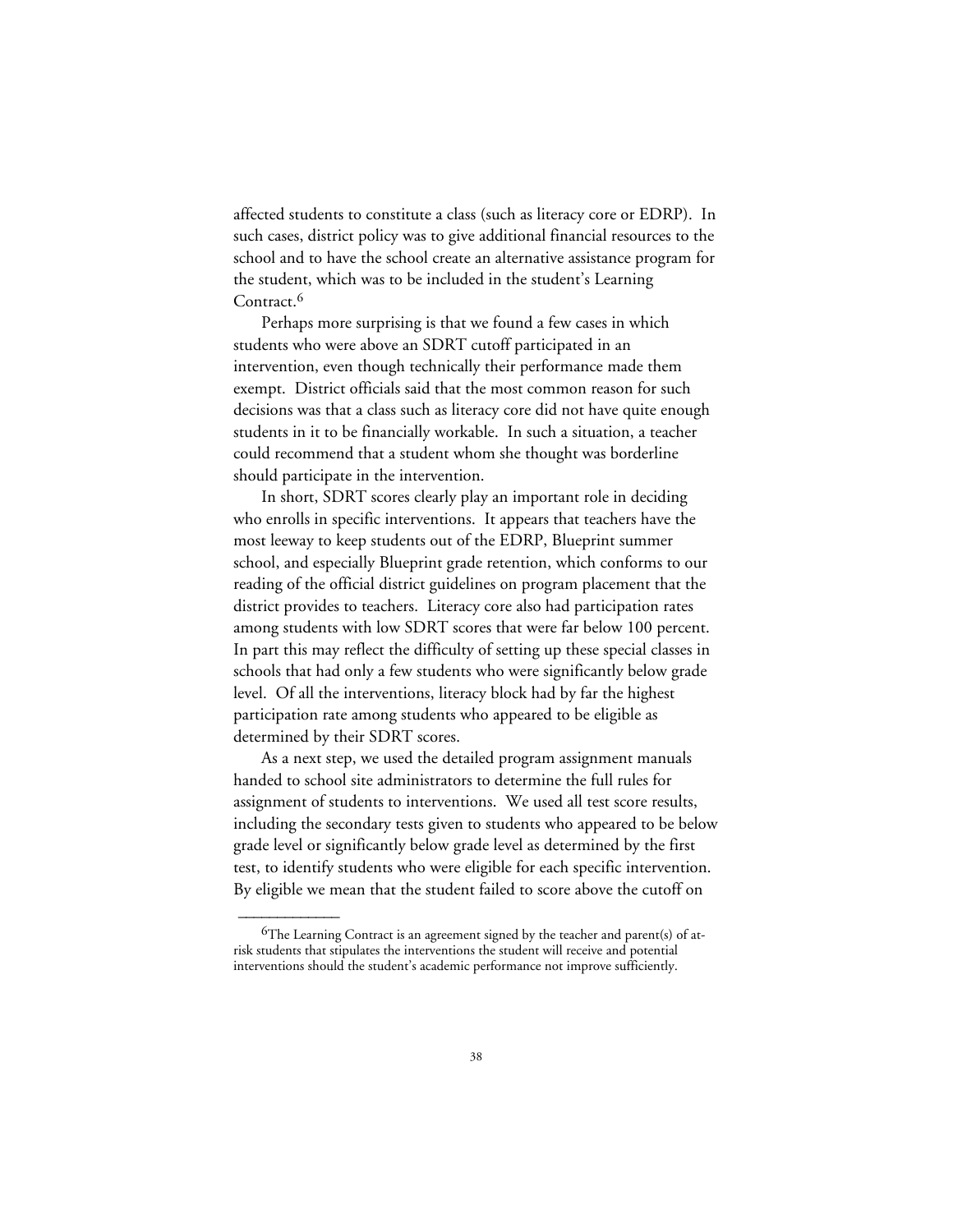any of the reading tests that would exempt him or her from the intervention. In this section of the chapter we focus on non-EL students, because the assignment rules for EL students were so different and not strongly related to test scores.

As a first examination of this more complete measure of whether students are assigned properly, we calculated the ratio of the proportion of eligible students who participated in a given intervention to the proportion of ineligible students who participated. For example, a ratio of 4.3 would tell us that a student whose test scores made him eligible for EDRP was 4.3 times as likely as an ineligible student to participate in EDRP. If the ratio were 1, it would tell us that test scores were completely irrelevant in assigning students to EDRP, whereas a ratio approaching infinity would indicate that virtually no ineligible students were in fact assigned to EDRP.

Figure 3.2 shows these ratios for each intervention and year. They represent averages of all students in all grades in which a given intervention was offered. For both EDRP and Blueprint summer school, the probability of a student's enrolling approximately triples if he is eligible (as determined by test scores) compared to the case if he is not eligible. This ratio suggests that the district used test scores as reported but that many other factors also contributed to the decision to enroll. Test scores seem to have played a more decisive role in determining placement in literacy block and literacy core in both years, with the probability of participating many times higher if the student was eligible. Further, the participation ratios increased significantly in the second year of the program for both of these extended-period courses. Blueprint grade retention provides the most dramatic illustration of the use of test scores to assign students: Precisely zero of the students not eligible to be retained were retained, compared to 18.4 percent of those who were eligible.7

<sup>7</sup>We had to omit Blueprint retention from Figure 3.2 because the ratio of participation between eligible and ineligible students is infinity.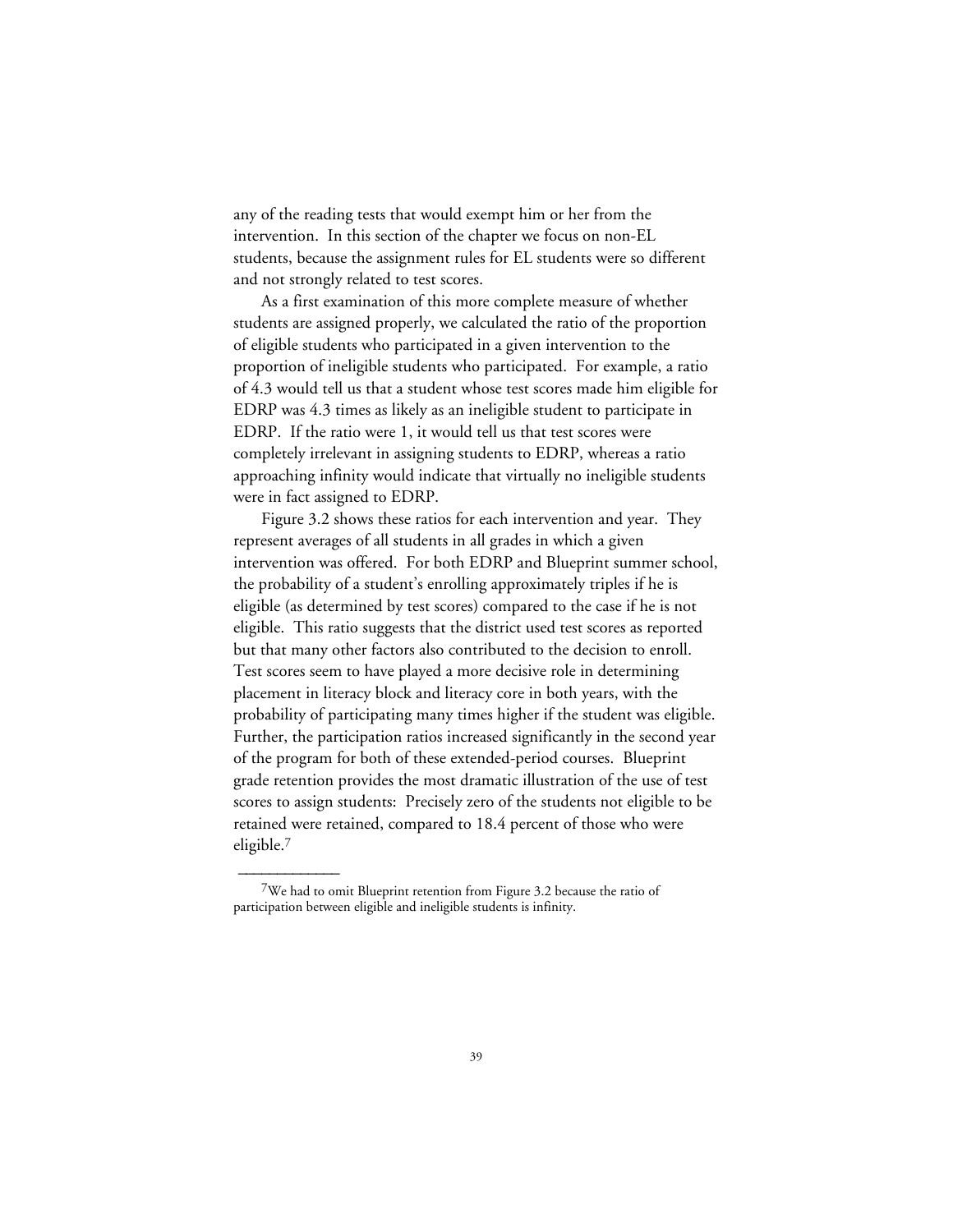

**Figure 3.2—Number of Times by Which Probability of Participation Rises If Student Is Officially Eligible, by Intervention and Year**

Of course, these participation ratios tell only one side of the story. We also want to know the actual percentages of eligible and ineligible students who enrolled each year. In addition, there is a third category of student—those who were initially eligible to participate in an intervention because of low test scores but who improved sufficiently on the second test given to be exempted from participation. If district staff used these test scores to assign students to interventions, we should find that participation rates were highest among those who were deemed eligible as determined by both reading tests, followed by those who initially appeared to be eligible but whose scores improved enough on a second test to exempt them, with ineligible students participating the least.

Table 3.13 shows participation rates by year for all students in the grades relevant for each intervention. For the most part, we find exactly the predicted pattern, with eligible students participating to the greatest extent and ineligible students to the least extent. For instance, in 2000–2001, EDRP participation rates were 30.7 percent, 20.0 percent, and 8.9 percent for the eligible, "initially eligible but became ineligible," and ineligible groups respectively. Clearly, test scores mattered for assignments but schools made numerous exceptions, presumably for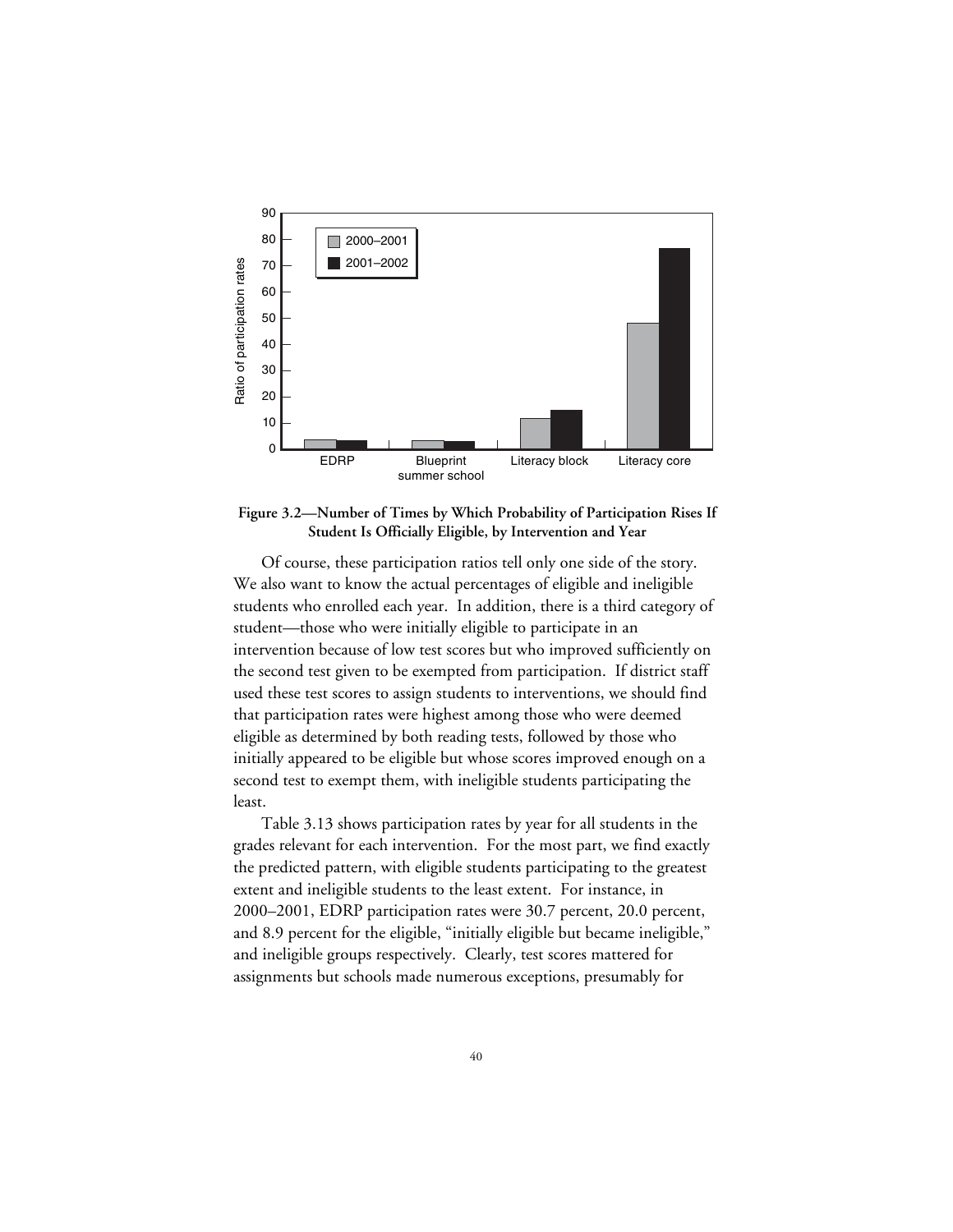## **Table 3.13**

**Percentage Participation Rates by Eligibility Status, Intervention, and Year**

|                         |               |               | Participation               |               |
|-------------------------|---------------|---------------|-----------------------------|---------------|
|                         |               | Participation | Among Those<br>Whose Scores | Participation |
|                         |               | Among the     | Improved                    | Among the     |
| Intervention            | Year          | Eligible      | Sufficiently                | Ineligible    |
| <b>EDRP</b>             | 2000-2001     | 30.7          | 20.0                        | 8.9           |
|                         | $2001 - 2002$ | 27.4          | 23.5                        | 8.3           |
| Blueprint summer school | 2000-2001     | 14.5          | 84.3                        | 4.4           |
|                         | $2001 - 2002$ | 30.3          | 59.1                        | 10.1          |
| Blueprint retention     | 2001-2002     | 18.4          | 0.0                         | 0.0           |
| Literacy block          | 2000-2001     | 69.0          | 32.2                        | 5.9           |
|                         | $2001 - 2002$ | 69.8          | 27.9                        | 4.7           |
| Literacy core           | 2000-2001     | 33.7          | 31.4                        | 0.7           |
|                         | 2001-2002     | 61.7          | 14.7                        | 0.8           |

NOTES: This table excludes EL students because eligibility rules are so different for them. Each cell reports the percentage participating in a given intervention out of all non-EL students in the grades that offered the intervention who fit the given eligibility status to participate.

borderline cases.8 Teachers and parents clearly do have a say in the placement of students into Blueprint interventions.

## Conclusion

 $\overline{\phantom{a}}$ 

This chapter demonstrates that a large minority of SDUSD students participated in reading interventions in the first two years of the program. The biggest growth in scale was Blueprint summer school, which doubled in size between summer 2000 and 2001. On the whole, students who participated in any Blueprint interventions in 2000–2001 were likely to participate to a lesser degree in 2001–2002, suggesting that

 $8$ One exception is Blueprint summer school in which the intermediate group, those initially eligible but whose scores rose enough to exempt them, actually participated at the highest rate. We cannot determine the reason for this anomaly, although it is worth noting that the total number of students in this intermediate category is not large compared to the eligible and ineligible pools. For instance, in 2000–2001 the 84.3 percent participation rate for those whose scores improved sufficiently to render them ineligible translated into just 291 participants out of a total of 4,168 participants in Blueprint summer school.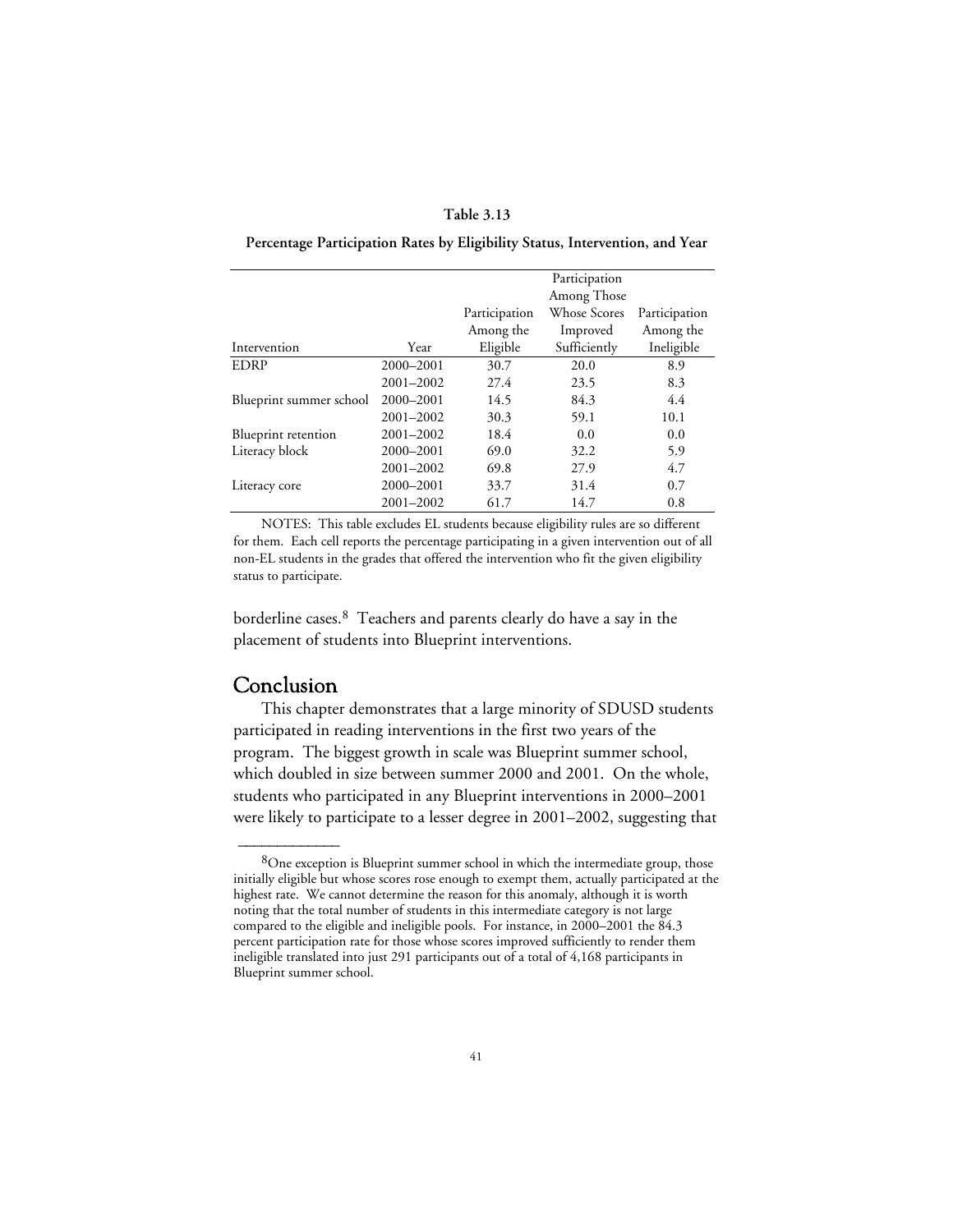as their reading scores improved, they sometimes "graduated" from at least one intervention. Counterbalancing this, about a fifth of students who did not participate in any interventions in the first year of the Blueprint did participate in at least one intervention in year two, likely reflecting the expansion of services, particularly Blueprint summer school, in the second year.

Who took part in the interventions? All EL students were eligible to participate, as were non-EL students whose reading test scores suggested they were more than a grade behind in reading. Participants in the four student-based interventions that we study are much more likely to be EL. For instance, one out of two English Learners participated in literacy block on average, compared to less than one out of five fluent Englishspeaking students. Similarly, participants were much more likely than nonparticipants to be nonwhite or to have parents with relatively low education.

For non-EL students the criterion for eligibility was low test scores in reading. Our results suggest that the district has used test scores to assign students to interventions very much as announced. However, it would be a mistake to argue that test scores alone determine the placement of students. Test scores were most important in determining assignments to literacy block and core and least important in determining assignment to Blueprint grade retention. This matches official district policy in the sense that teachers and parents have input into assignment decisions, and this is particularly so for grade retention. It is also clear that EDRP and summer school have lower participation rates among eligible students than do literacy block and core. The most probable reason for this is that EDRP and summer school, like other interventions, are voluntary, but parents and teachers are less likely to agree that a given student should participate in these interventions that take place outside the regular school day. An additional insight from this chapter is that occasionally students who are above the official test score cutoff still participate in an intervention. According to district officials, teacher recommendations that students whose literacy skills are only marginally acceptable participate, as well as the need to fill out classes, explain this phenomenon.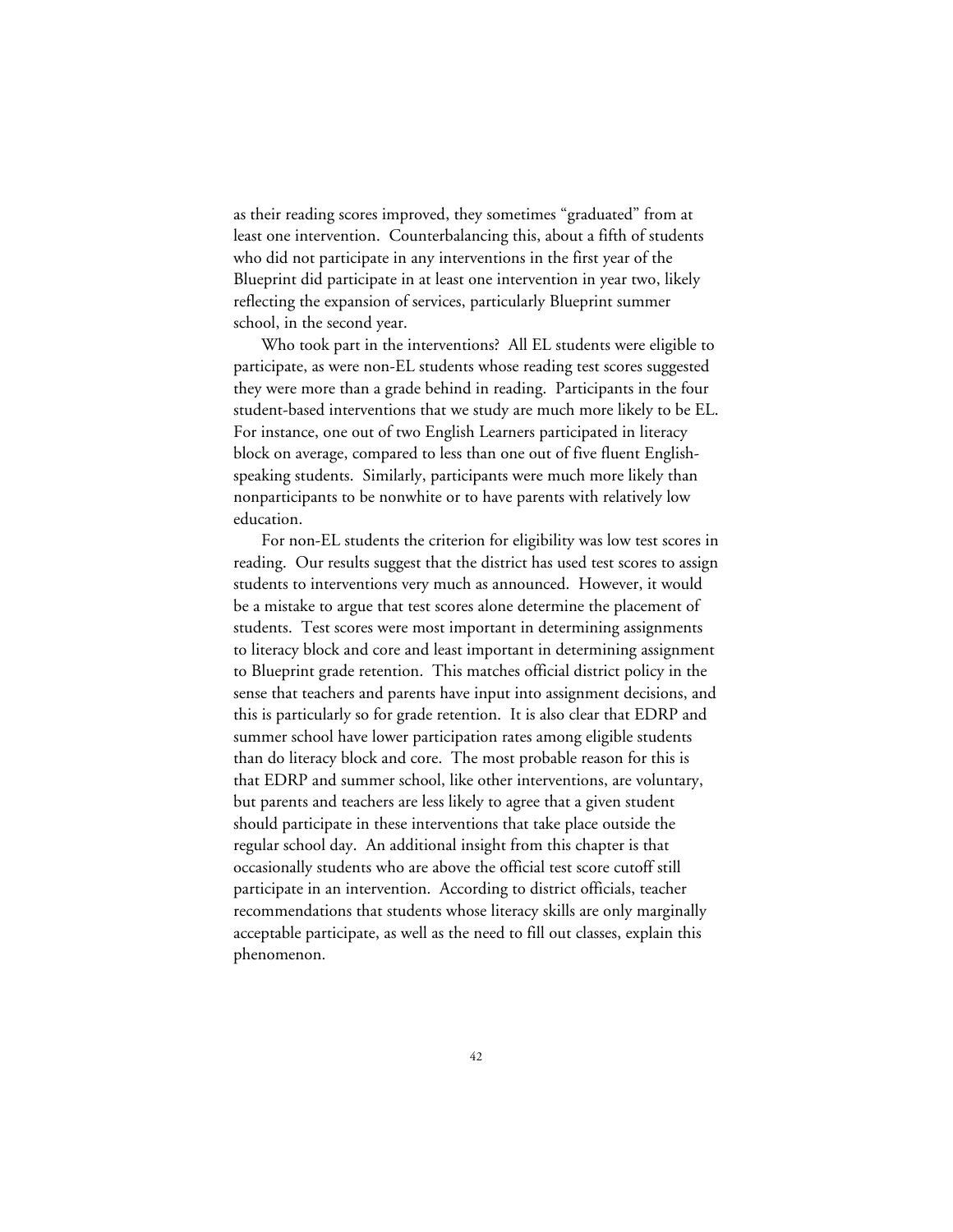# 4. Effect of Individual Blueprint Elements on Student Gains in Reading

## Introduction

To determine which of the Blueprint's preventive measures and interventions have affected reading gains, we use regression analysis to model gains in individual students' reading scores on the Stanford 9 test.

Appendix B provides full details on the regression method used. Here, we highlight the most salient features. The first important point is that all of our models include what are known as "fixed effects" for each student, school, and zip code for the student's home residence. We do this to take fully into account the possibility that some unobserved factors related to students, schools, or neighborhoods that are fixed over time influence gains in reading achievement. The most obvious example, perhaps, is that some students, for whatever reason, learn more quickly than other students. If these "fast learners" never score low enough to participate in Blueprint interventions, whereas "slow learners" often score low enough to participate, then there will automatically be a negative relation between Blueprint participation and average gains in test scores. But this relation would not mean that Blueprint participation *caused* participants to learn more slowly. In fact, it would be exactly the opposite: Being a slow learner might cause a student to participate in a Blueprint intervention. The addition of student fixed effects solves this problem. It removes differences among students from the data. In practice, it means that we will measure the effect of participating in a Blueprint intervention by comparing reading gains for individual students in years that they participated in a given Blueprint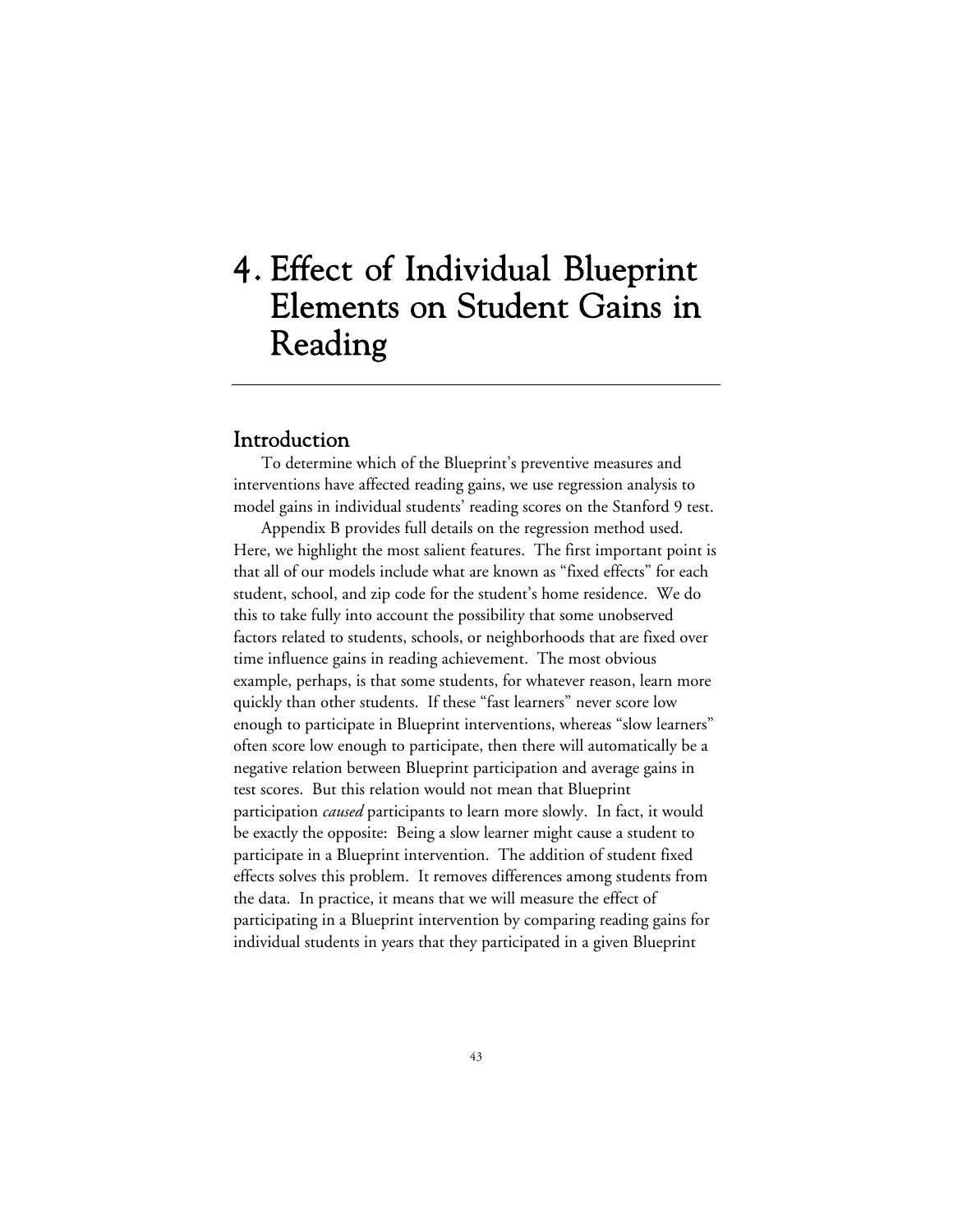intervention with their own gains in years when they did not participate.<sup>1</sup>

The use of student fixed effects raises an important question: What are the sources of variation in the data that statistically identify the effect of the Blueprint on reading achievement gains? For instance, suppose a student participated in Blueprint summer school in all years. Because the fixed effect produces the same results as if we subtracted the mean value of a student's Blueprint summer school participation from his or her participation in any given year, does this student provide us with any information about the effect of Blueprint summer school on achievement? The answer is yes. The reason is that we include in our data the reading gain between spring 1999 and spring 2000 and model this gain as a function of the student's personal and classroom characteristics during the 1999–2000 school year. *This is the year before the Blueprint was implemented.* Thus, even those students who participated in Blueprint summer school in both summer 2000 and summer 2001 provide us with information on the effect of Blueprint summer school, because we can compare their reading gains in those years with their gains in 1999–2000, the year before the Blueprint was implemented.2

<sup>&</sup>lt;sup>1</sup>For a nontechnical explanation of the intuition behind fixed-effect models, see Appendix A of Betts, Zau, and Rice (2003).

 $2$ Three Blueprint elements were introduced in 1999–2000. The first of these, peer coaches, was introduced on a quite wide scale in 1999–2000, with about two-thirds of students in schools with a peer coach, compared to over 95 percent in the later two years. Because we model the effect of the ratio of peer coaches to total school enrollment, even for students who attended a school with peer coaching in all three years, the fixed-effect models will yield some information on the influence of peer coaching thanks to variations in this ratio. The second Blueprint element that was introduced in 1999–2000, this time on a very limited basis, was genre studies. Because genre studies classes were done only at the entry grade of middle and junior high schools, it is not possible for a student to have participated for three years in a row. So, all students with at least one genre studies course will contribute to our estimated effect of genre studies on gains in reading achievement. Similarly, a few students in grade 9 in 1999–2000 participated in a trial run of literacy block. It is theoretically possible in this case that these students re-enrolled in this program over the next two years, but in practice this did not happen. Appendix B provides more information on sources of variation after we add the student fixed effect. There, we focus on peer coaching because it was the Blueprint element that was widely in place throughout all three years of our study and therefore has a questionable amount of variation. But even here, the ratio of the standard deviation (after imposing the student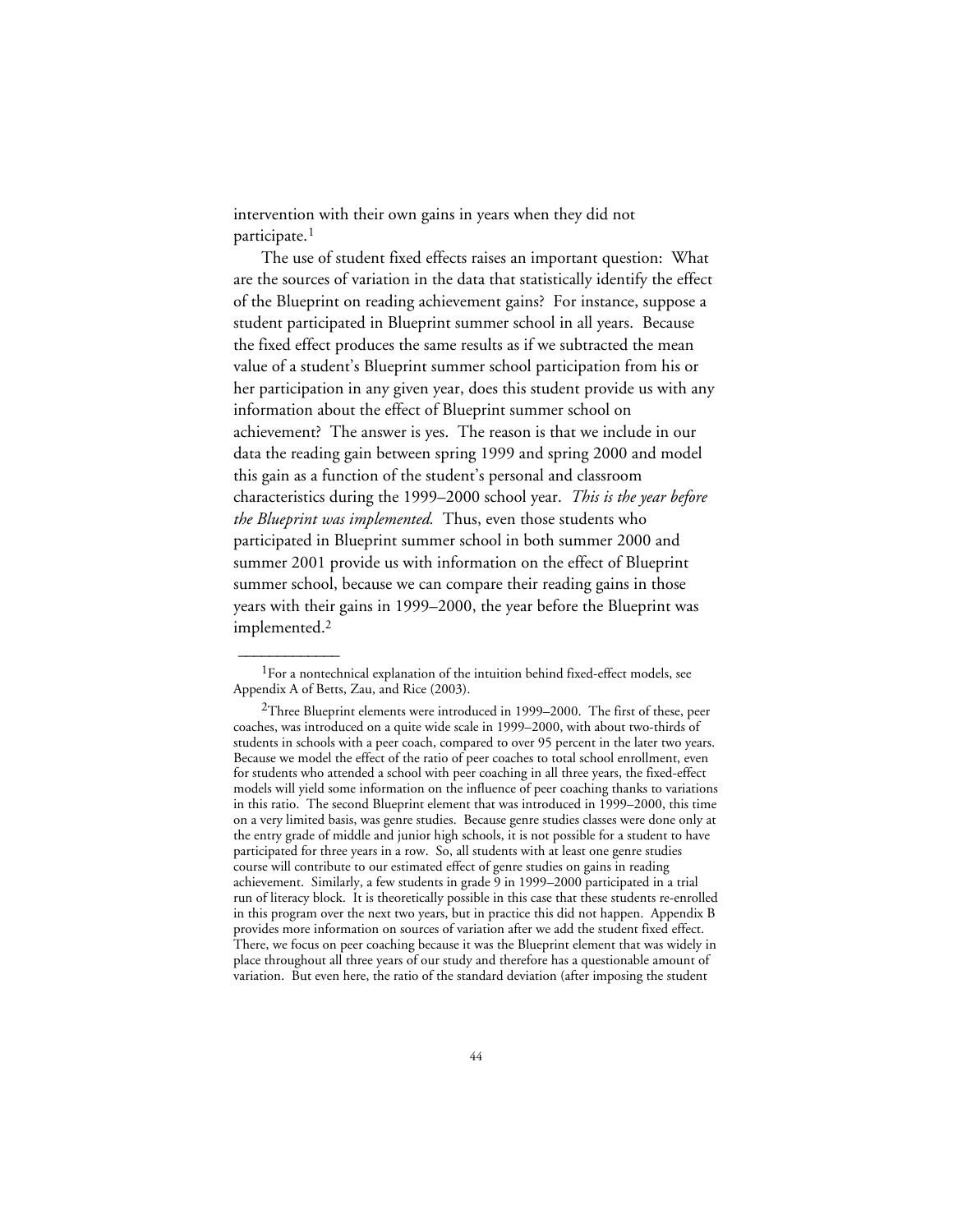Although it is useful to control for unobserved characteristics of students that are fixed over time in this way, our approach is observational, rather than experimental. This is important because the previous chapter showed that not all students who were eligible for a given intervention participated in it. Thus, we can only hope to evaluate the effect of the interventions on those who chose to enroll. If we imagined a school district that copied the Blueprint reforms but made them all completely mandatory, the effect on students could be either higher or lower than what we see in San Diego. On the one hand, administrators may have been particularly encouraging students with the most to gain to attend Blueprint interventions, and at the same time these students may have benefited more from the interventions than other students, so that we would overstate what would happen if the Blueprint had been applied universally. Conversely, if administrators had particularly encouraged those with the least capacity to improve to the interventions, the bias would have been in the other direction.3

A second important aspect of our approach is that we use gains in test scores, rather than levels, because the level of a student's test score at the end of, say, grade 5, reflects the cumulative learning across all grades up to that point. Because a Blueprint intervention should affect learning during the given year, we instead study the gain in each student's reading score during that year.<sup>4</sup>

Although we include student fixed effects to account for any unchanging and unobserved aspects of students, schools, and zip codes, many confounding factors related to students, their families, and their

**\_\_\_\_\_\_\_\_\_\_\_\_\_\_\_\_\_\_\_\_\_\_\_\_\_\_\_\_\_\_\_\_\_\_\_\_\_\_\_\_\_\_\_\_\_\_\_\_\_\_\_\_\_\_\_\_\_\_\_\_\_\_**

 $4$ Together, the use of fixed effects and gains in test scores means that a student must have three consecutive test scores to contribute to the estimation of the effect of the Blueprint. Our results tend to derive, therefore, from some groups slightly more than others because of attrition from the district; they may not fully reflect the average composition of the district in any given year. See Appendix B for more details and for an argument that our results may slightly understate the cumulative effect of the Blueprint.

fixed effect by subtracting student means from the variable) relative to the raw mean—the so-called coefficient of variation—was reasonably large, at 0.4 for elementary schools and 0.3 for middle and high schools.

 $3$ This idea of "selectivity bias" is a prevalent issue in social science and is not specific to this study. Even in relatively rare experimental studies where treatment is assigned randomly, there will be biases because some of those who are offered the treatment refuse to participate.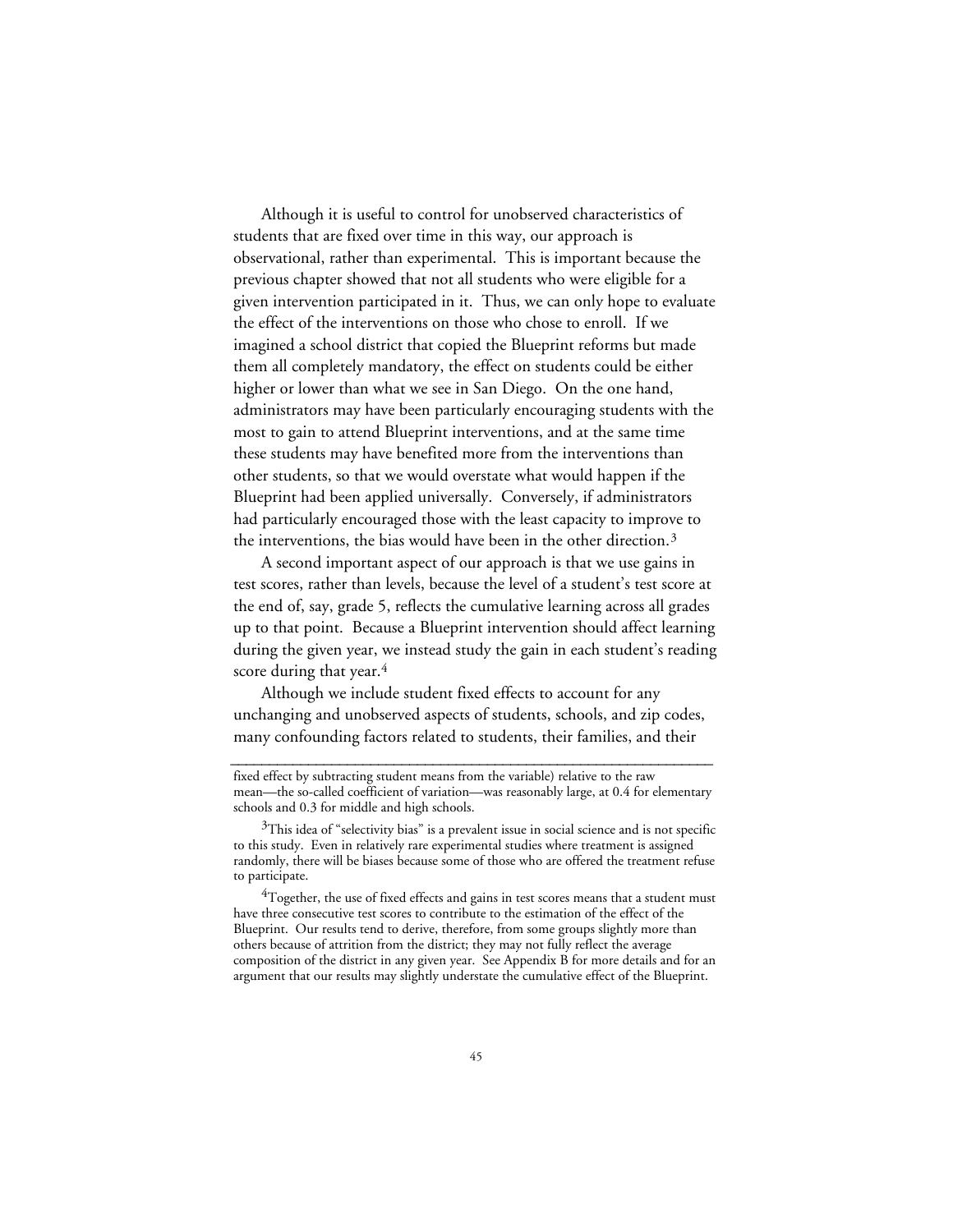schools and classrooms could change over time. We need to incorporate these as explanatory variables. We do not highlight the effect of these explanatory variables on reading achievement in this report, but it is nonetheless important to control for them.<sup>5</sup> We now outline what these additional controls include. Table 4.1 lists additional explanatory variables that we add to the model of gains in reading scores for elementary school students. These variables include aspects of students, families, and neighborhoods that could change over time. Table 4.2 lists explanatory variables at the school, student body, grade, and classroom level that we use in our main models for elementary schools. They are mostly self-explanatory, with the possible exception of some of the teacher characteristics. A teacher's *credential* refers to the teacher's overall level of qualification to teach. We include controls for teachers with a full credential and two types of teachers with less than a full credential those with an emergency credential and interns. We also interact these variables with indicator variables for the teacher's total years of teaching experience (0–2, 3–5, and 6–9). We also control for a number of language certifications that certify that a teacher has received training in how to teach EL students. The first, Crosscultural Language and Academic Development (CLAD), prepares teachers to teach students

#### **Table 4.1**

## **Student, Family, and Neighborhood Controls Used in the Statistical Models for Elementary School Students**

| <b>Student Characteristics</b>                                                                |
|-----------------------------------------------------------------------------------------------|
| Fixed effects for each student to control for all characteristics of a student that are fixed |
| over time, such as race. Controls for the student's (Stanford 9) scaled reading score in      |
| the given subject last year; controls for students who changed schools that year, or          |
| switched schools unexpectedly; age; grade level                                               |
| <b>Family Characteristics</b>                                                                 |
| Controls for the level of education of the student's more highly educated parent              |
| Neighborhood Characteristics                                                                  |
| Fixed effects for student's home zip code                                                     |
|                                                                                               |
|                                                                                               |

<sup>&</sup>lt;sup>5</sup>See Betts, Zau, and Rice (2003) for a detailed accounting of the influence of these other variables on gains in reading achievement. The results reported there are quite similar to what we found in the present models.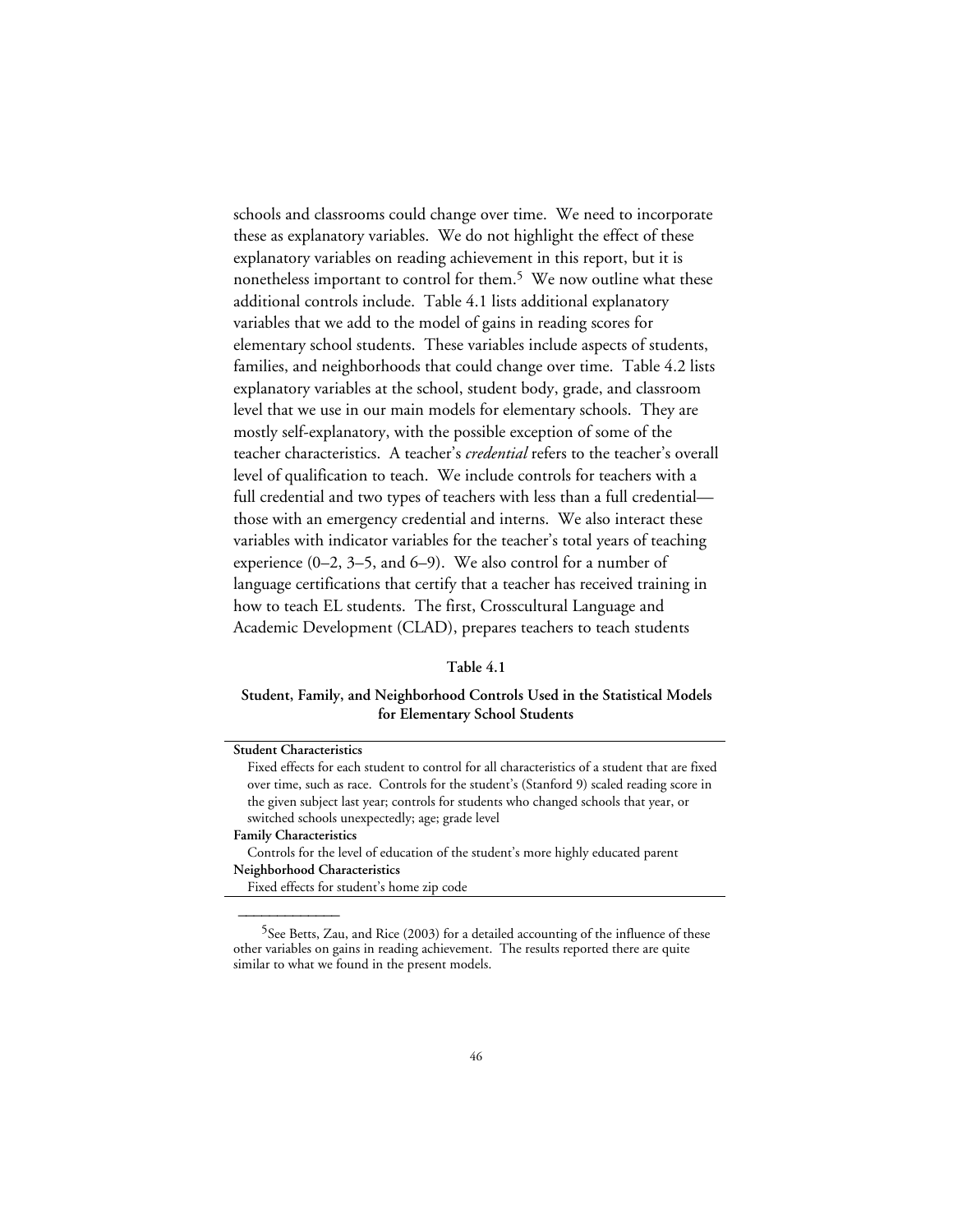## **Table 4.2**

## **School, Classroom, and Student Body Controls Used in the Statistical Models for Elementary School Students**

| <b>School Characteristics</b>                                                              |
|--------------------------------------------------------------------------------------------|
| Fixed effects for each school to control for all fixed characteristics of the school.      |
| Controls for whether the school was a year-round school                                    |
| Student Body Characteristics at the School Level                                           |
| Percentage eligible for free or reduced-price meal; separate controls for percentage of    |
| students who are Hispanic, black, Asian, Pacific Islander, native American; percentage     |
| of students who are EL, FEP; controls for student mobility: percentage who changed         |
| schools that year, who switched schools unexpectedly, and who were new to the district     |
| Student Body Characteristics at the Grade Level                                            |
| Mean test scores in previous spring's test of all students in the student's current grade, |
| standardized to district average                                                           |
| <b>Classroom and Teacher Characteristics</b>                                               |
| Class size; controls for teacher characteristics: interactions of credentials (intern,     |
| emergency credential, full credential) with indicators of years of teaching experience     |
| (e.g., 0-2, 3-5, 6-9); master's degree, Ph.D.; bachelor's in math, English, social         |
| science, science, language, other major (except education) (separate variables for each    |
| major); corresponding controls for minors by field except that the omitted group is        |
| teachers with a minor in education or other; the CLAD credential, (Spanish) Bilingual      |
| CLAD (BCLAD), CLAD alternative credential, BCLAD alternative credential;                   |
| controls for teachers who are black. Asian, Hispanic, other nonwhite, and female           |

who are English Learners. BCLAD is similar but prepares bilingual teachers to teach in a bilingual classroom.

At the middle and high school levels we include all of the explanatory variables listed in Tables 4.1 and 4.2 with three modifications. First, whereas we focus on each elementary student's homeroom teacher, at the middle and high school levels we instead focus on the characteristics of each student's English classroom and English teacher. This makes sense because we are modeling gains in reading achievement.

A second modification is that at the middle school and high school levels we need to control for additional characteristics of teachers. In these gradespans, teachers can hold one or more *subject authorizations*. Subject authorizations indicate the degree of mastery of the subject matter at hand. A *teaching credential*, on the other hand, denotes mastery of more general approaches to teaching. Subject authorization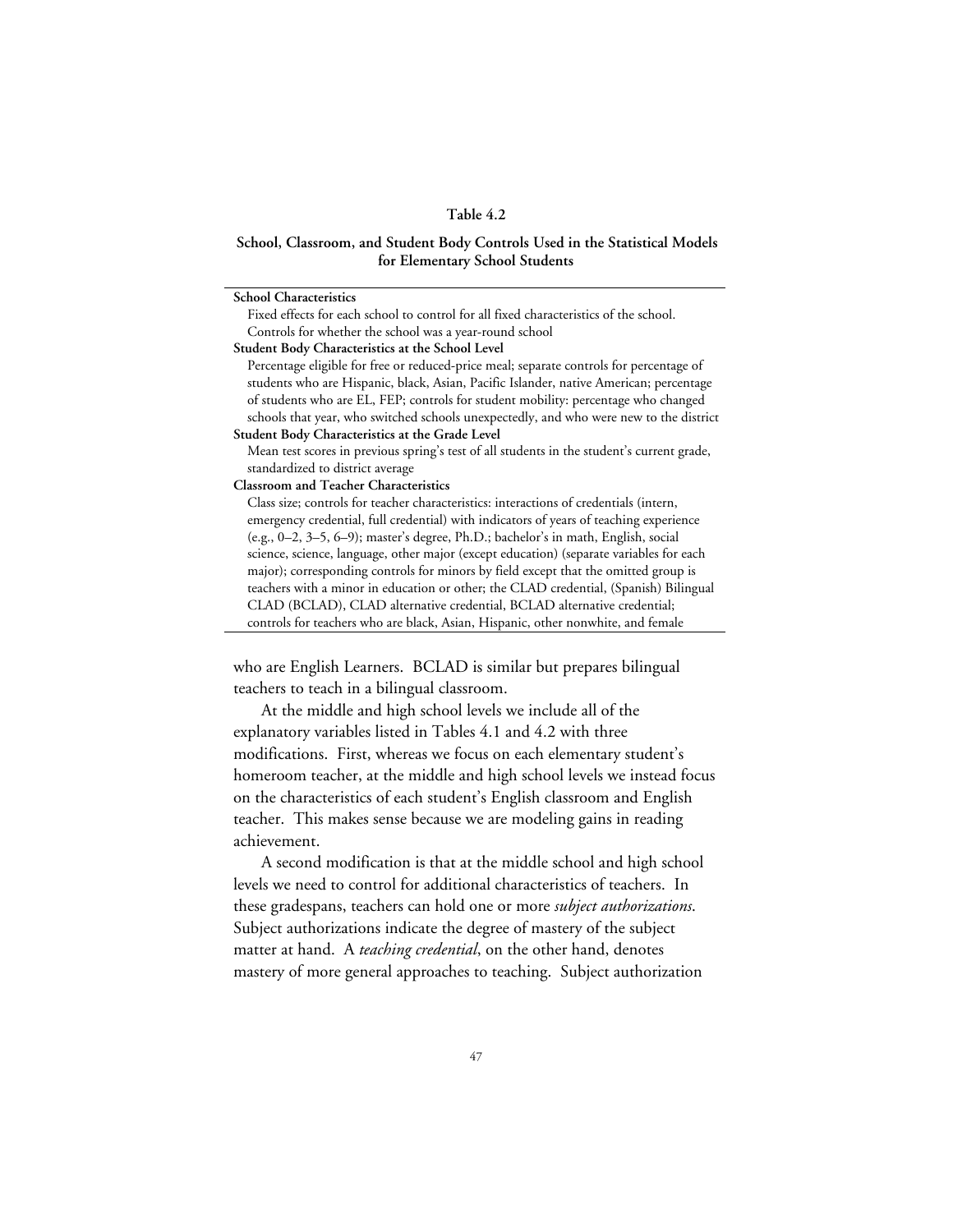levels include—in declining order of subject matter knowledge—full authorization, supplementary, board resolution, and limited assignment emergency (LAE).<sup>6</sup> Accordingly, we add controls for a supplementary, board resolution, or LAE subject authorization.

Third, at the middle and especially the high school level, the number of English classes that a student takes each year may vary. We therefore add indicator variables indicating that students took zero or one English course on the one hand or greater than (the normal load of) two classes in a given year.

To these models we added numerous characterizations of Blueprint elements. Peer coaches are placed in schools to interact with classroom teachers by observing their lectures and providing feedback, providing lectures while the regular teacher watches, and providing training in various other ways. We wanted to test whether the intensity of peer coaches in a school influenced reading gains. Therefore, we calculated the ratio of peer coaches to overall enrollment in the school. Our reasoning is that because class size varies little across schools in the district (Betts, Zau, and Rice, 2003), a peer coach who had to work with a greater number of classrooms could be less effective.7 We also included the ratio of peer coach apprentices to enrollment at the school. Because a peer coach's own experience might influence his or her effectiveness, we also included a measure of the average years of teaching experience of peer coaches at the school.

At the elementary school level, two important Blueprint elements are the focus and API 2 schools, which receive substantial additional

<sup>&</sup>lt;sup>6</sup>Full and supplementary subject authorizations are official authorizations mandated by the California Commission on Teacher Credentialing (CCTC). Board resolutions refer to decisions by the San Diego School Board to authorize a teacher to teach a specific subject, when the teacher has taken relevant college courses. These teachers may lack one or two courses required for a supplementary authorization or have enough in the general subject area but not the exact set of courses required by the CCTC. LAE authorizations are short-term authorizations for teachers with less subject knowledge. These should not be confused with an emergency credential, because LAE credentials are given to fully credentialed teachers teaching outside their normal assignment. Some high school teachers may not hold any of the above subject authorizations, because they are not yet fully credentialed teachers.

<sup>7</sup>We also tried simpler models that simply counted the number of peer coaches at the school. The results were qualitatively similar.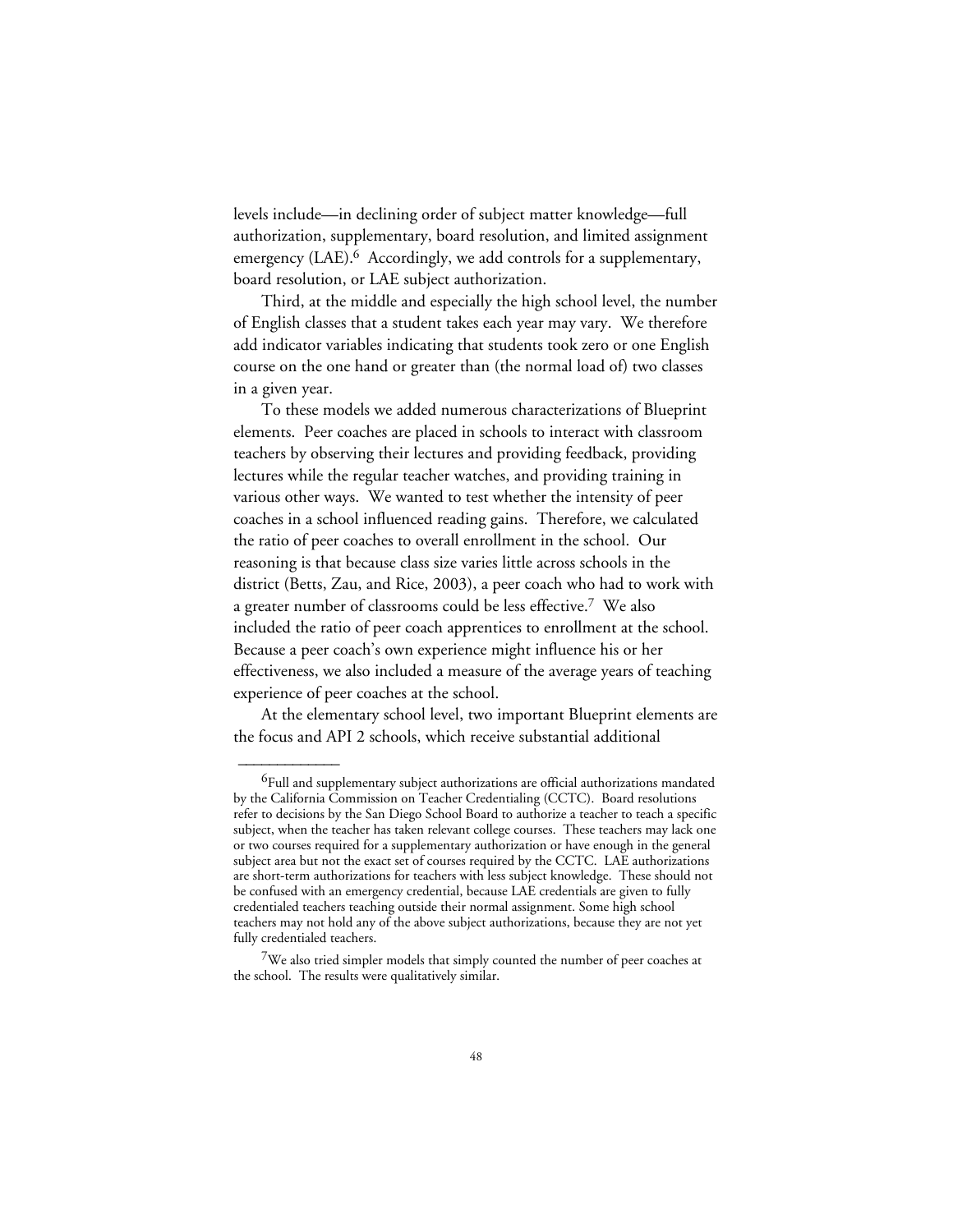resources. We add indicator variables to indicate which elementary schools were in these groups. We note that one of the additional resources schools in both categories received was a second peer coach. Because we control separately for this, we can effectively distinguish between the effect of peer coaches, on the one hand, and, on the other, the collective effect of the other resources added through the focus and API 2 school programs.

Because we have included school fixed effects in our models, it is natural to ask how we can identify the effect of becoming a focus or API 2 school on achievement. The main answer is that we include a year of gains before the focus and API 2 preventive programs began in fall 2000. Thus, we can compare achievement growth before and after these schools were targeted to receive additional resources. In addition, some of the schools placed in one of these programs in 2000–2001 exited the program the next year by virtue of changes in the schools' API rankings, and other schools entered one of these preventive programs in 2001– 2002 as their API rankings slipped. This mobility provides us with additional variation that helps to identify the effect of the programs.

The district views peer coaches and focus and API 2 schools as preventive measures. The focus and API 2 programs are in reality something of a blend of prevention and intervention because on average students at these schools have from the earliest grades been significantly behind their peers in other schools.

A final preventive measure that we control for is genre studies, the special English classes offered in the first year of middle school and junior high school for students who are not lagging behind.

Turning to pure interventions, we add controls to indicate whether students participated in the EDRP, Blueprint summer school, and at the middle and high school levels, literacy block and literacy core. In the case of year-round schools, at which it was impossible to schedule a full Blueprint summer school session, the district instead offered intersession studies, and we control for that as well. Finally, for technical reasons it was hard to distinguish between the assignment of EL students to core versus block and so we include a separate dummy variable that indicates whether the student in the given year was an EL student who participated in literacy core or block. We also include indicators for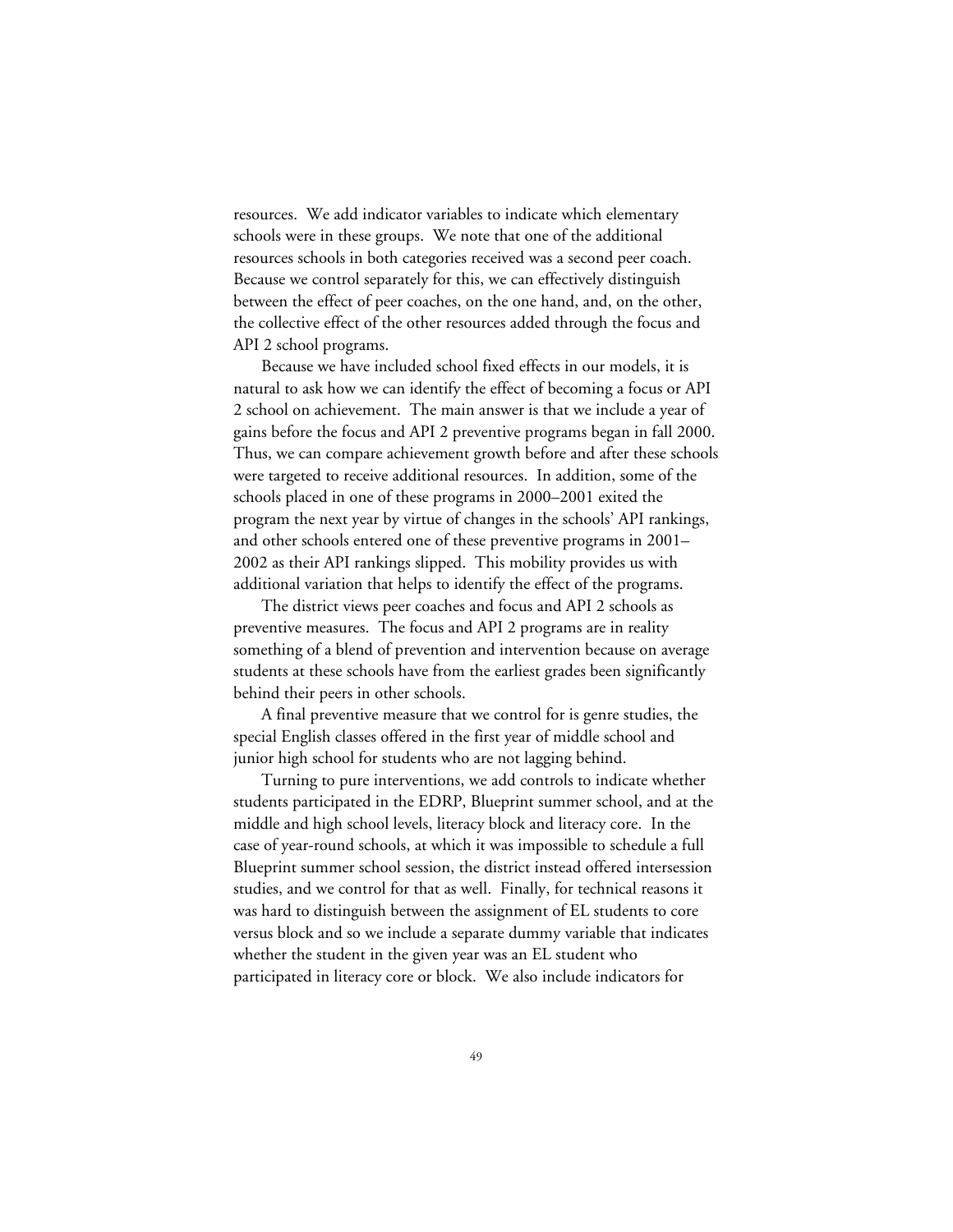whether the student was Blueprint-retained. However, because of small numbers, we could not estimate this effect at the elementary school level. We do show results of Blueprint retention among middle school students but strongly caution that a lack of observations makes it unlikely that we could detect an effect of grade retention, negative or positive, if it truly existed.

## Results

 $\overline{\phantom{a}}$ 

In this section we focus on models that include the set of explanatory variables listed in Tables 4.1 and 4.2 as well as the Blueprint variables. However, we tried variants that did not control for class size, that did not control for teacher characteristics, and that did not control for either class size or teacher characteristics. The results were quite similar across specifications, and so in this chapter and the next, we report on models that control for both class size and teacher characteristics. The main reason for doing this is to ensure that what on the surface may appear to be an effect of Blueprint interventions does not in fact result from schools' intentionally steering certain types of teachers toward certain types of students. The regression results showing coefficients for all Blueprint variables for all specifications can be found in the tables of Appendix B.8

Estimation of the models of test score gains yields coefficients that tell us the sign and size of the relationship between a given explanatory variable and gains in reading scores. But it is not enough simply to look at the sign of a coefficient to conclude whether, say, summer school boosts reading achievement. Because of random error, even if the effect were truly zero it is almost a certainty that the coefficient on summer school would not be precisely zero. Therefore, it is equally important to calculate whether the given coefficient is "significantly" different from zero. Using this approach, if we find that a Blueprint variable is statistically significant at the 1 percent level, it means that there is only

<sup>&</sup>lt;sup>8</sup>Model iv from these tables is the base model for each gradespan that we will focus on in this and the next chapter. To conserve space, we do not show the host of other coefficients pertaining to student background, peers, class size, and teacher qualifications. However, for the most part our results here are very similar to those reported in Betts, Zau, and Rice (2003), who used 1998 through 2000 test score data from SDUSD.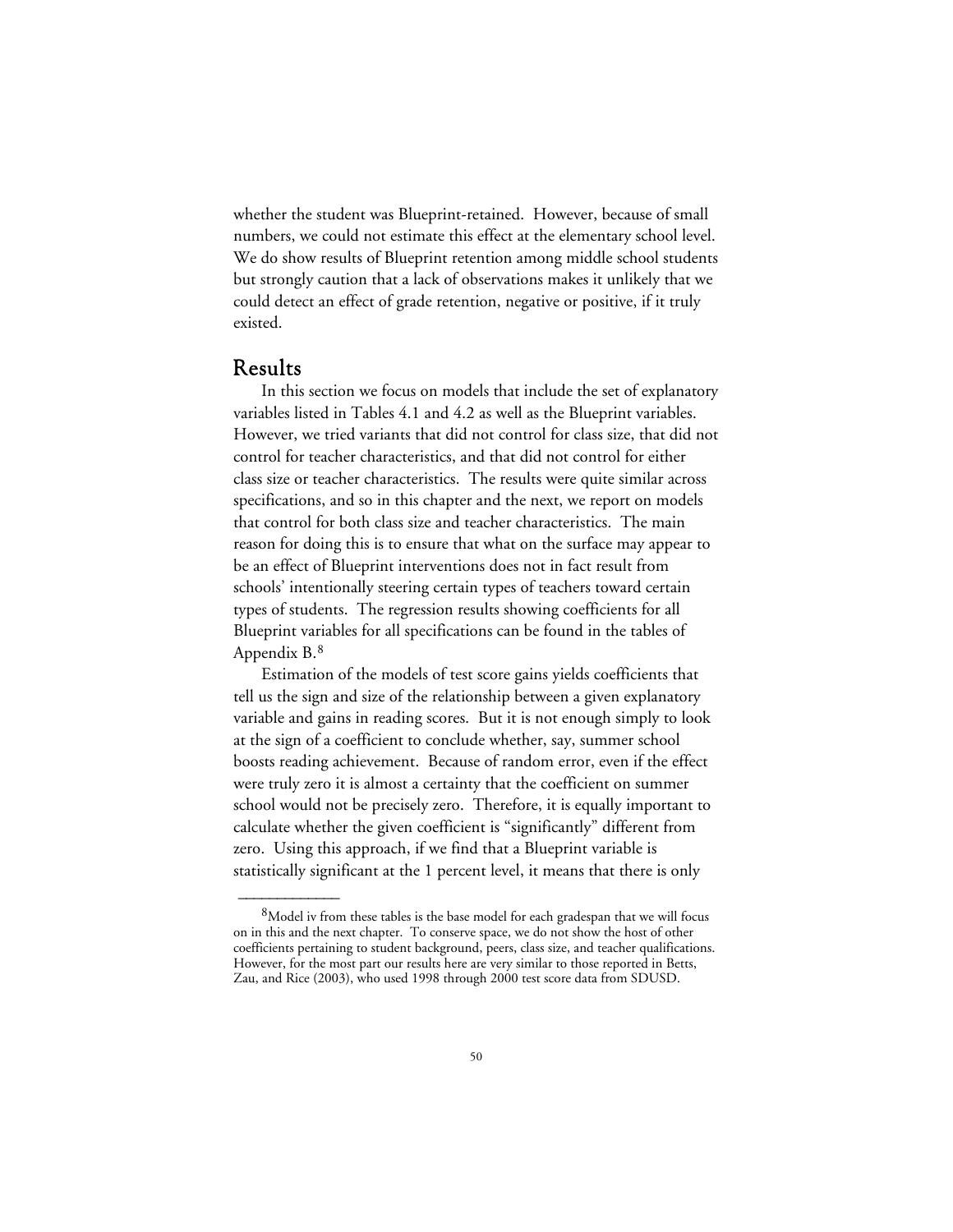one chance in a hundred that the true effect of that variable on gains in reading scores is zero. The standard practice in the statistical literature is to conclude that any variable significant at or below the 5 percent level is "statistically significant." Therefore we begin by showing the degree of statistical significance of each Blueprint element in a format that facilitates comparisons among elementary, middle, and high schools and then turn to the question of the size of these effects.

Table 4.3 lists the statistical significance of each Blueprint coefficient. We estimated separate models for elementary, middle, and high schools, which are shown in the three columns. The symbols "++" and "+" indicate that the given variable is significant at the 1 percent or 5 percent levels, respectively, and that the estimated effect on reading gains from an increase in the corresponding variable is positive. Similarly, the symbols "- -" and "-" indicate that the variable is estimated to be negatively related to gains in test scores, with significance levels of 1 percent and 5 percent, respectively. Blanks indicate that the given variable was not significantly different from zero for the given gradespan. Because not all Blueprint elements are provided in a given gradespan, we blacked out the corresponding boxes in Table 4.3.

The top section of the table shows the statistical significance of each preventive measure. It reveals very mixed evidence on the effect of peer coaches. The ratio of peer coaches and of peer coach apprentices to enrollment are not significant (at the 5% level) in elementary schools. At the middle school level, the peer coach apprentice variable is weakly and negatively significant, and at the high school level there is weak evidence of a negative relation between the ratio of peer coaches to enrollment and gains in reading scores. We also note that the average years of teaching experience of peer coaches does not appear to influence gains in reading test scores.

Turning to the Blueprint elements that we categorize as "preventions/ interventions," we find that the indicator variables for both focus and API 2 schools are highly significant and positive, suggesting that the flow of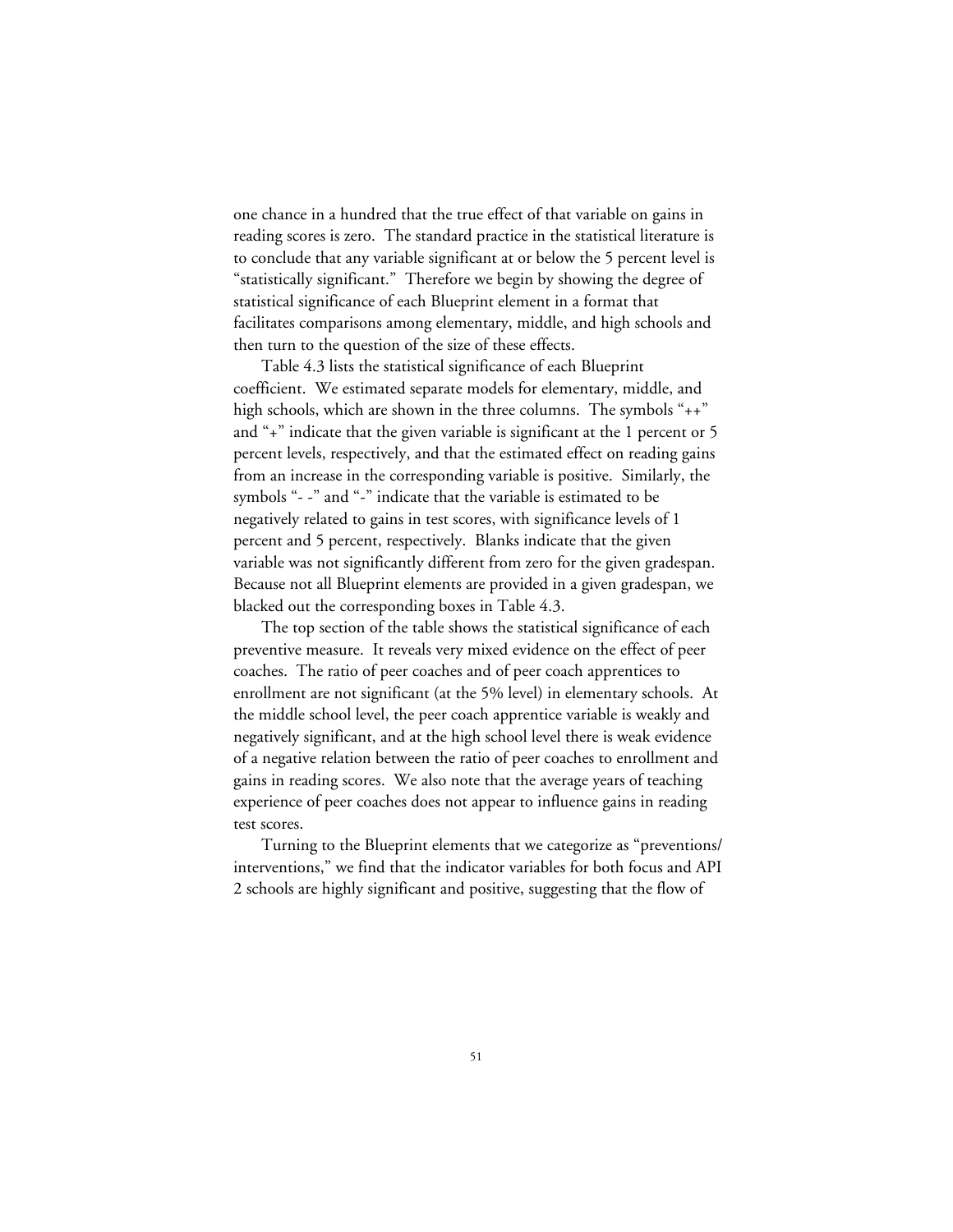## **Table 4.3**

## **The Statistical Significance of Blueprint Elements in Models of Gains in Students' Reading Scores**

|                                          | Gradespan  |           |      |
|------------------------------------------|------------|-----------|------|
|                                          | Elementary | Middle    | High |
| <b>Preventive Measure</b>                |            |           |      |
| Peer coach as % of enrollment            |            |           |      |
| Peer coach apprentice as % of enrollment |            |           |      |
| Teaching experience of peer coaches      |            |           |      |
| Genre studies                            |            |           |      |
| Prevention/Intervention                  |            |           |      |
| API 2 school                             | $++$       |           |      |
| Focus school                             | $++$       |           |      |
| Intervention                             |            |           |      |
| <b>EDRP</b>                              | $++$       | $\ddot{}$ |      |
| Blueprint summer school                  | $++$       | $++$      | $++$ |
| Intersession                             |            |           |      |
| Literacy block                           |            | $++$      |      |
| Literacy core                            |            | $++$      |      |
| Literacy block/core for EL               |            |           |      |
| Blueprint retention                      |            |           |      |

NOTES: ++ and + indicate a positive effect significant at 1 percent and 5 percent, respectively, and -- and - indicate negative effects significant at 1 percent and 5 percent, respectively. The black cells indicate preventive measures or interventions that were not provided in the given gradespan. The exception is Blueprint retention in elementary school where we lacked the number of observations to be able to estimate an effect. In addition, we caution that the lack of significance of Blueprint retention reported for middle schools could reflect lack of variation in our data. These results are based on model iv from the regressions found in Appendix B. These models condition on teacher characteristics and class size.

resources to these elementary schools has made a significant effect on reading gains. Because we have already controlled for the ratio of peer coaches to enrollment at each school, these results speak to the collective effectiveness of the other steps taken at these schools, such as the provision of additional classroom materials and, in the case of focus schools, the lengthening of the school year.

The bottom section of the table shows the estimated effects of the various Blueprint interventions. EDRP appears to have a positive and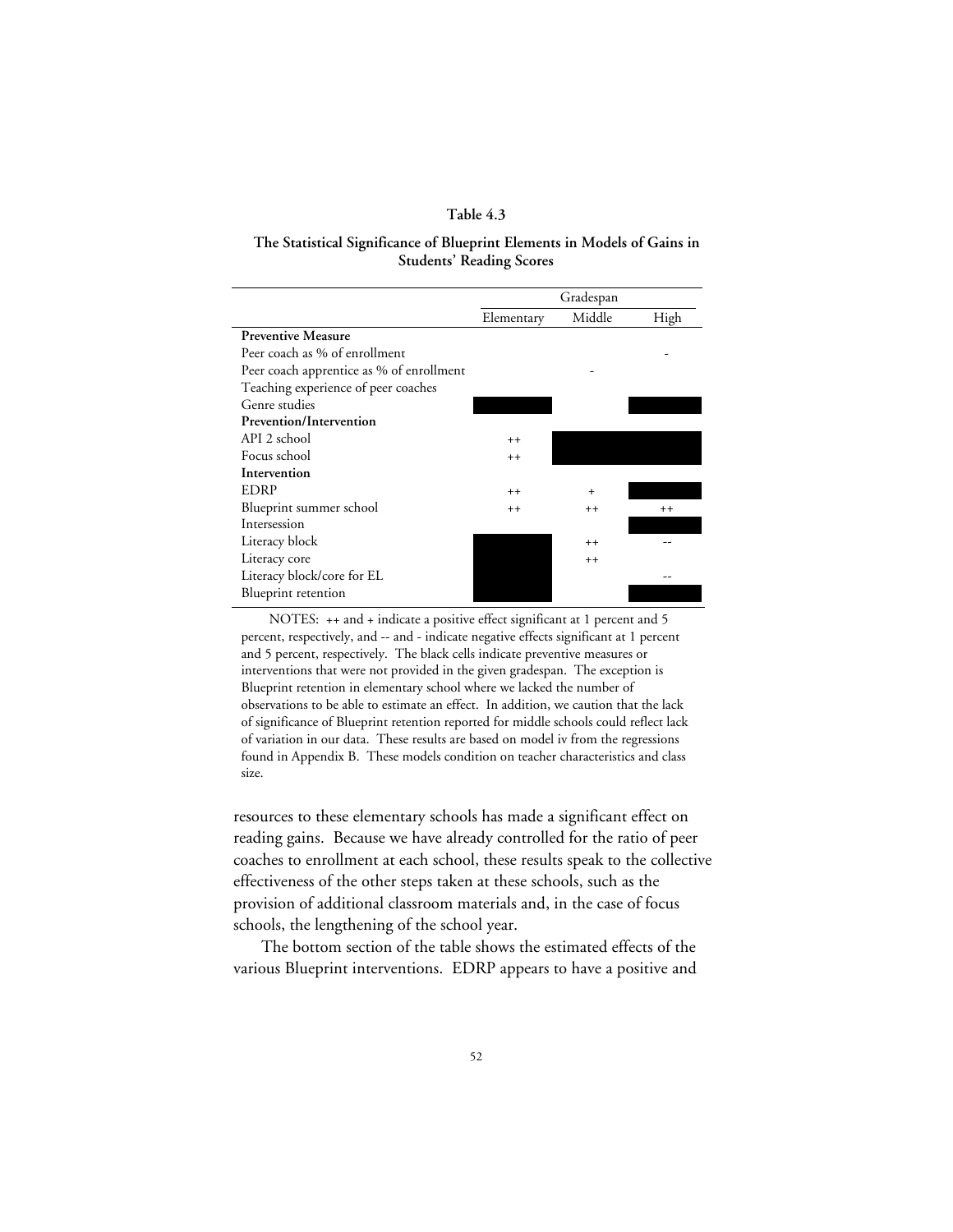significant effect in both elementary and middle schools, although the statistical significance is higher for elementary schools. Notably, Blueprint summer school is strongly and positively significant across all three gradespans. Recall that some middle and especially elementary schools operate on a year-round schedule that is not conducive to offering summer school. In these cases, the district substituted intersession studies during the short breaks in between semesters. We could not find evidence that these intersessions affected student gains in reading achievement either negatively or positively. Blueprint grade retention occurred in small numbers in elementary and middle schools. We lacked the observations needed to estimate this effect at the elementary school level; at the middle school level, the effect was not statistically significant.

The effects of the controversial literacy block and literacy core classes offered in middle and high schools to students who are below grade level or significantly below grade level appear to have differed greatly between middle and high schools. Both courses are associated with positive gains in reading achievement (at the 1% level) in middle schools. In high schools, on the other hand, literacy block has a significantly negative estimated effect, as does our combined measure of block/core participation for EL students. Literacy core was not significantly related to gains in reading achievement.

# Comparing the Effect of Peer Coaches on Students Whose Teachers Vary in Experience

It seems natural to conjecture that peer coaches might matter more or less depending on whether an elementary school student has a relatively inexperienced or experienced homeroom teacher. Although we have no data on how peer coaches allocate their time, they might devote more effort to helping fledgling teachers. Similarly, novice teachers might be more in need of assistance and more open to assistance than their more experienced counterparts. On the other hand, a more experienced classroom teacher might be better equipped to implement teaching techniques passed on by peer coaches. At the middle and high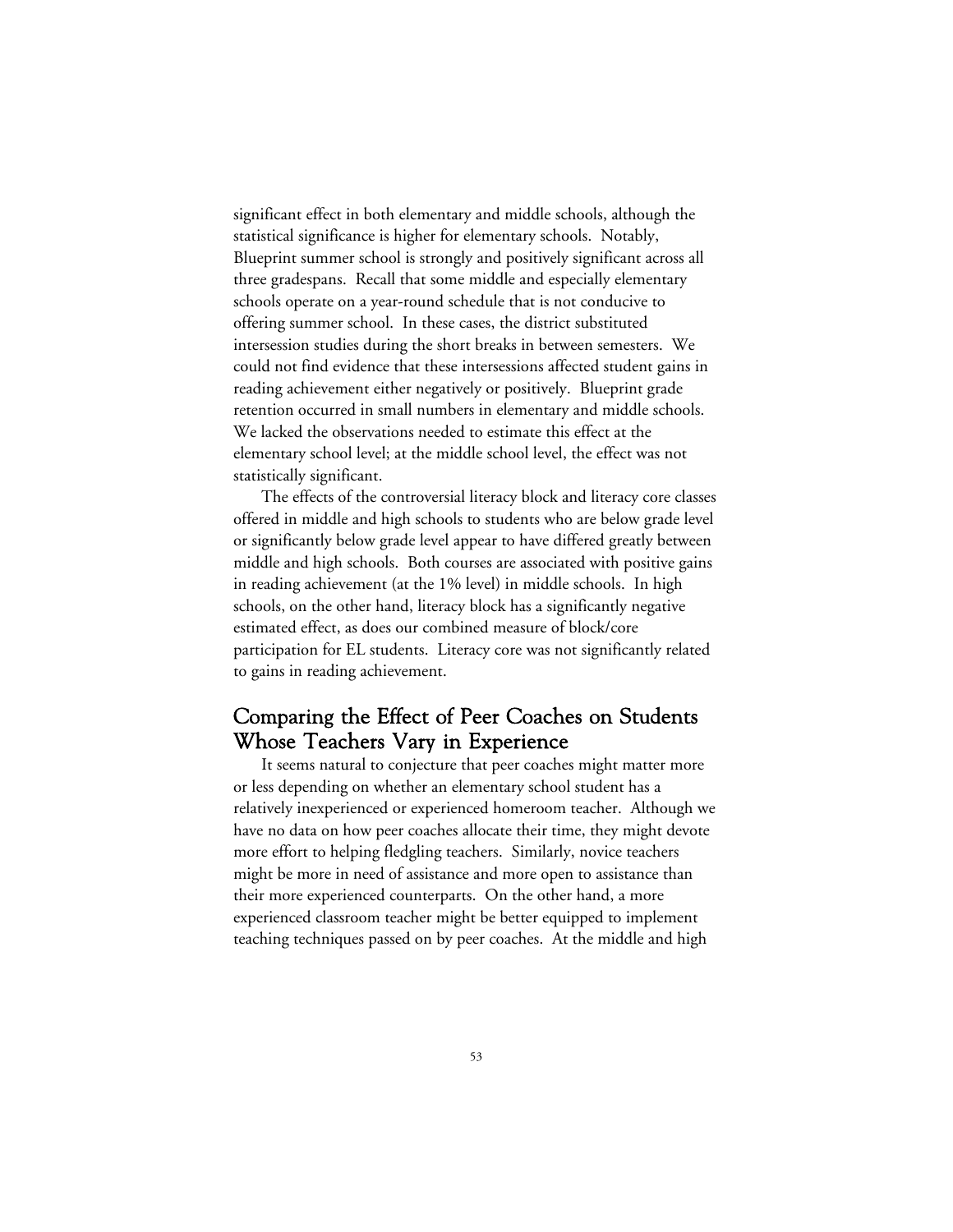school levels, we can make the same arguments, this time about the teaching experience of the English teacher teaching a specific student.

Similarly, it seems quite possible that the value added to a student's reading achievement by Blueprint interventions such as literacy core and block, EDRP, and so on might vary depending on the experience level of the teacher. Accordingly, we interacted our various measures of peer coaching with the years of experience of the student's teacher. We did this in two phases. We first interacted teacher experience with the Blueprint elements that directly affected that teacher's classroom (peer coach intensity divided by enrollment, literacy block, and core in middle and high schools, and focus and API 2 in elementary schools). In a second model, we also included interactions between teacher experience and Blueprint interventions that occurred outside that teacher's classroom. These included Blueprint summer school or intersession and EDRP.9

The results were surprisingly uniform: Typically, we could find no variation in the effect of Blueprint elements with respect to the teaching experience of a student's teacher. There were some minor exceptions. At the elementary school level, EDRP was less effective (at the 1% level) if a student's homeroom teacher had 0–2 years of experience. Conversely, the API 2 interventions were estimated to be slightly more effective for teachers with 6–9 years of experience (relative to more experienced teachers). At the middle school level, the only significant result was that Blueprint summer school was associated with slightly lower gains if the English teacher the preceding year had 0–2 years of experience. At the high school level, the only significant result was also that Blueprint summer school was associated with lower gains if the English teacher the preceding year had 0–2 years of experience.

Overall, given that the vast majority of teacher experience interactions were not statistically significant, the wisest conclusion appears to be that teacher experience did not influence the effect of the Blueprint elements in systematic ways.

<sup>&</sup>lt;sup>9</sup>In these models, we interacted Blueprint variables indicating teachers with experience of 0–2, 3–5, and 6–9 years, with the omitted group being teachers with 10 or more years of experience. The models appear in columns v and vi of the tables in Appendix B.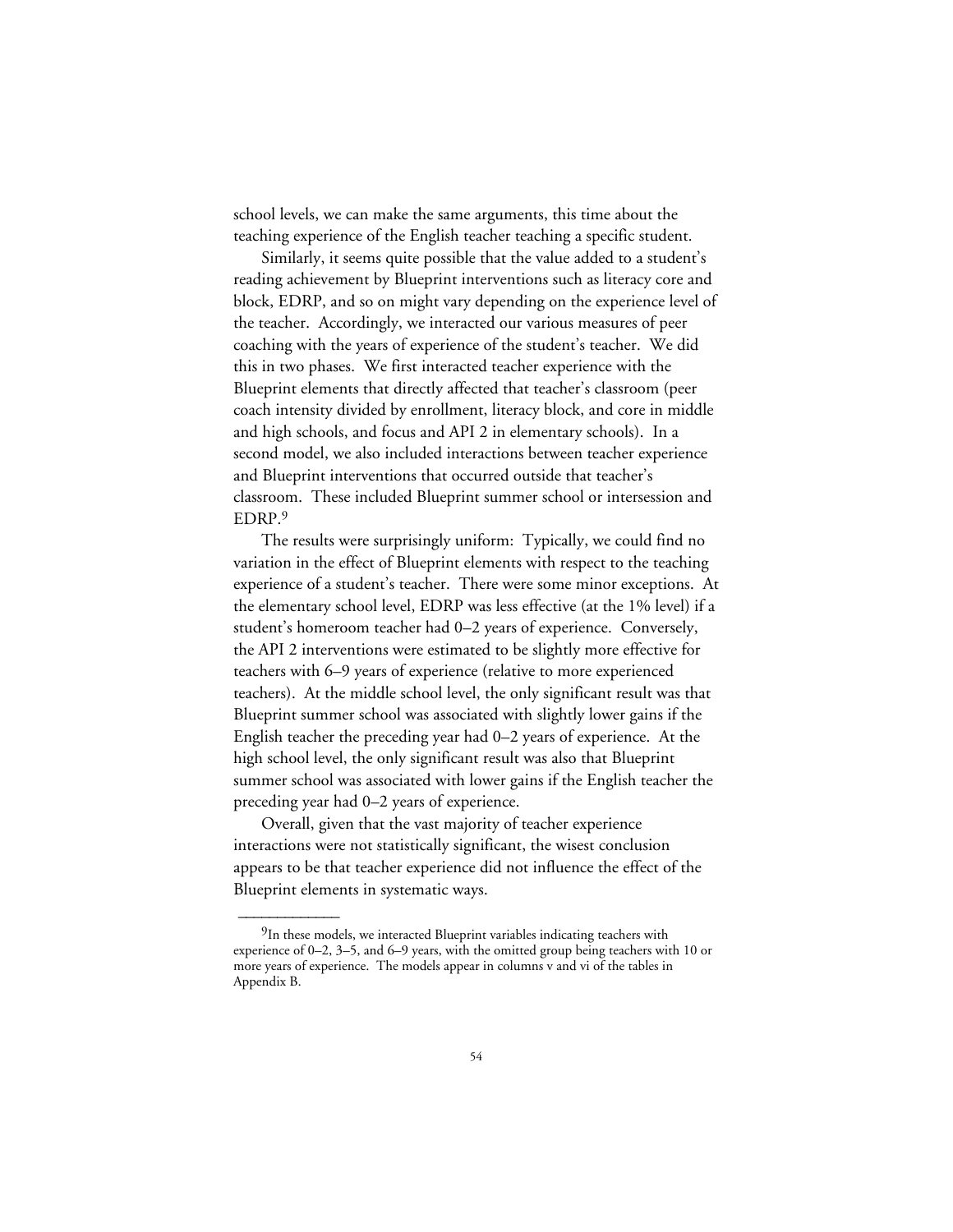## Blueprint Effects on Gains in Reading Achievement

It is important to go beyond the question of "which Blueprint elements had a statistically significant" effect to study the size of these effects. Our first assessment simulates the predicted effect of participating in a given Blueprint element by dividing the predicted gain in test scores by the average annual gain in test scores we observe for all students in the same gradespan. In the period under study, average annual gains in reading achievement for individual students were 25.7 points in elementary schools, 14.7 points in middle schools, and 3.3 points in high schools. These refer to gains in the reading "scaled scores." So, for example, if participating in a specific Blueprint option in elementary school is predicted to boost reading scores by 5 points, we would estimate the predicted percentage gain by dividing 5 by the average gain of 25.7, yielding a predicted gain in achievement of 19.5 percent.

We note that the gains in reading scores tail off considerably in the higher grades, a pattern seen throughout California. Because the test scores are scaled psychometrically in an attempt to ensure that a gain of 5 points means the same absolute gain in achievement anywhere on the scale, the implication is that most gains in reading achievement occur in the earlier grades. A practical implication for our simulations is that at the high school level, it takes very little to produce an eye-popping change in achievement gains. For instance, a predicted gain of 3.3 points represents a 100 percent increase in the average annual gain in reading achievement at the high school level. But at the elementary school level, a predicted gain of the same amount represents a boost in the average reading gains of only (3.3/25.7)100% = 12.8%.

Figure 4.1 shows for each Blueprint element that was statistically significant the predicted effects on average gains in reading achievement. The figure refers to our results for elementary schools. Students at both the API 2 and especially the focus schools appear to have increased their annual reading gains significantly once their schools were assigned these designations in fall 2000 or fall 2001. The predicted increases—14.6 and 34.4 percent, respectively—are very large. Because we have already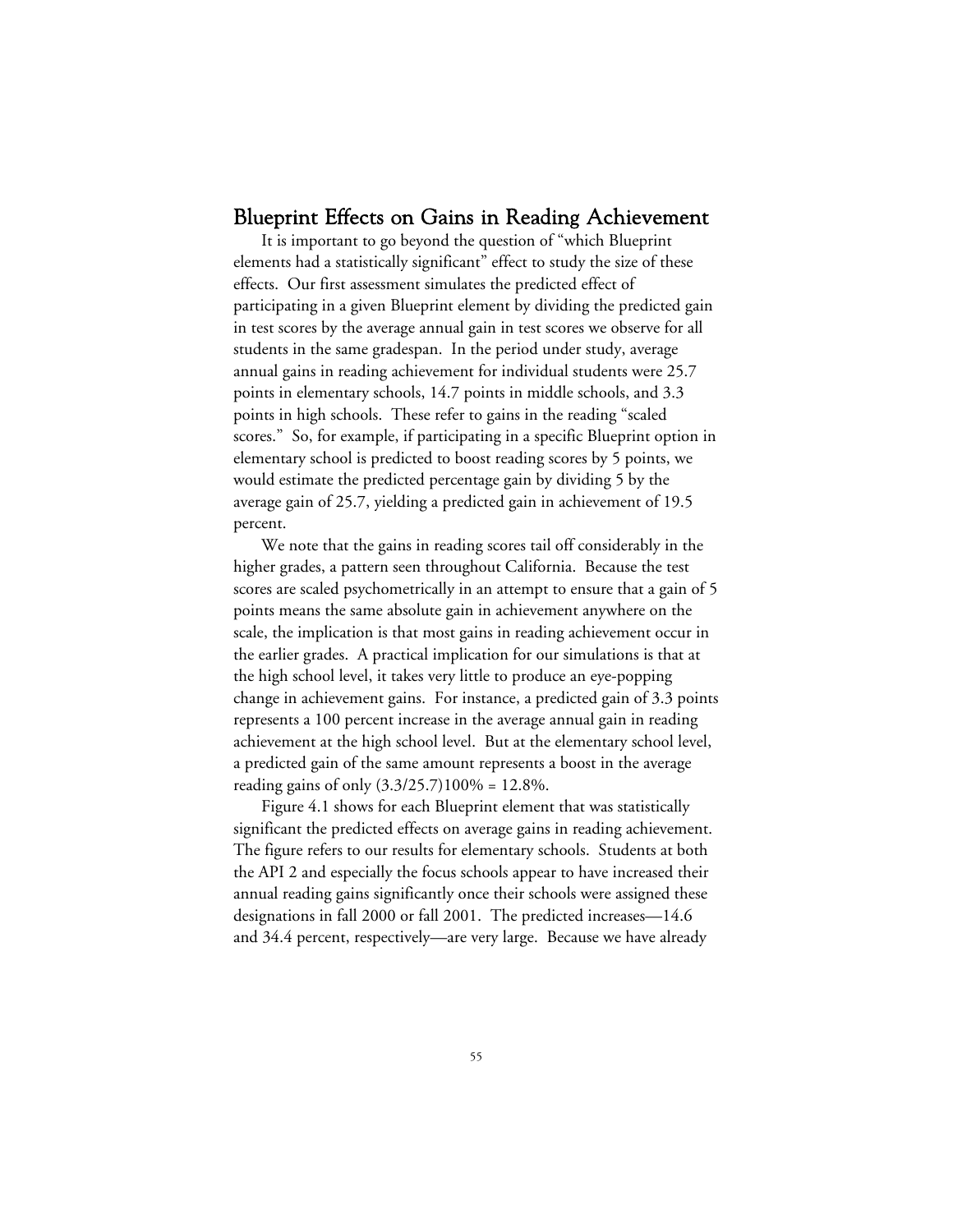

NOTES: A bar with a height of zero indicates no statistically significant effect. See Table 4.3 for a full list of insignificant Blueprint elements.

## **Figure 4.1—Predicted Effect of Blueprint Elements on Annual Gain in Reading Achievement Among Elementary School Students**

controlled for the presence of one or more peer coaches in each school, the predicted gains at these elementary schools must stem from reform factors beyond the presence of peer coaches alone, such as the longer school year in focus schools and the additional classroom resources made available at both types of schools.10

 $10$ One possibility here is simply that schools in the bottom two deciles of the state rankings always show more improvement, because there is more room to grow. We are quite certain that this does not account for these impressive gains, for a number of reasons. First, our inclusion of fixed effects for each student and for each school removes differences in the average level of achievement of students at these schools compared to the level for students at other schools. Rather, it is the change in the status of a student's school that drives our results. Second, we estimated a similar model but which additionally adds dummy variables that indicate whether the given school was in API deciles 3 through 9 in each of the three years. We found that the coefficients on focus and API 2 schools were far larger than the coefficients for the third and fourth decile schools. Moreover, gains in test scores in focus and API 2 schools were significantly higher than for top-performing decile 10 schools, while decile 3 and 4 schools showed gains that were not significantly different from gains in decile 10 schools. In sum, the lack of a smooth trend suggests that focus and API 2 schools experienced gains far above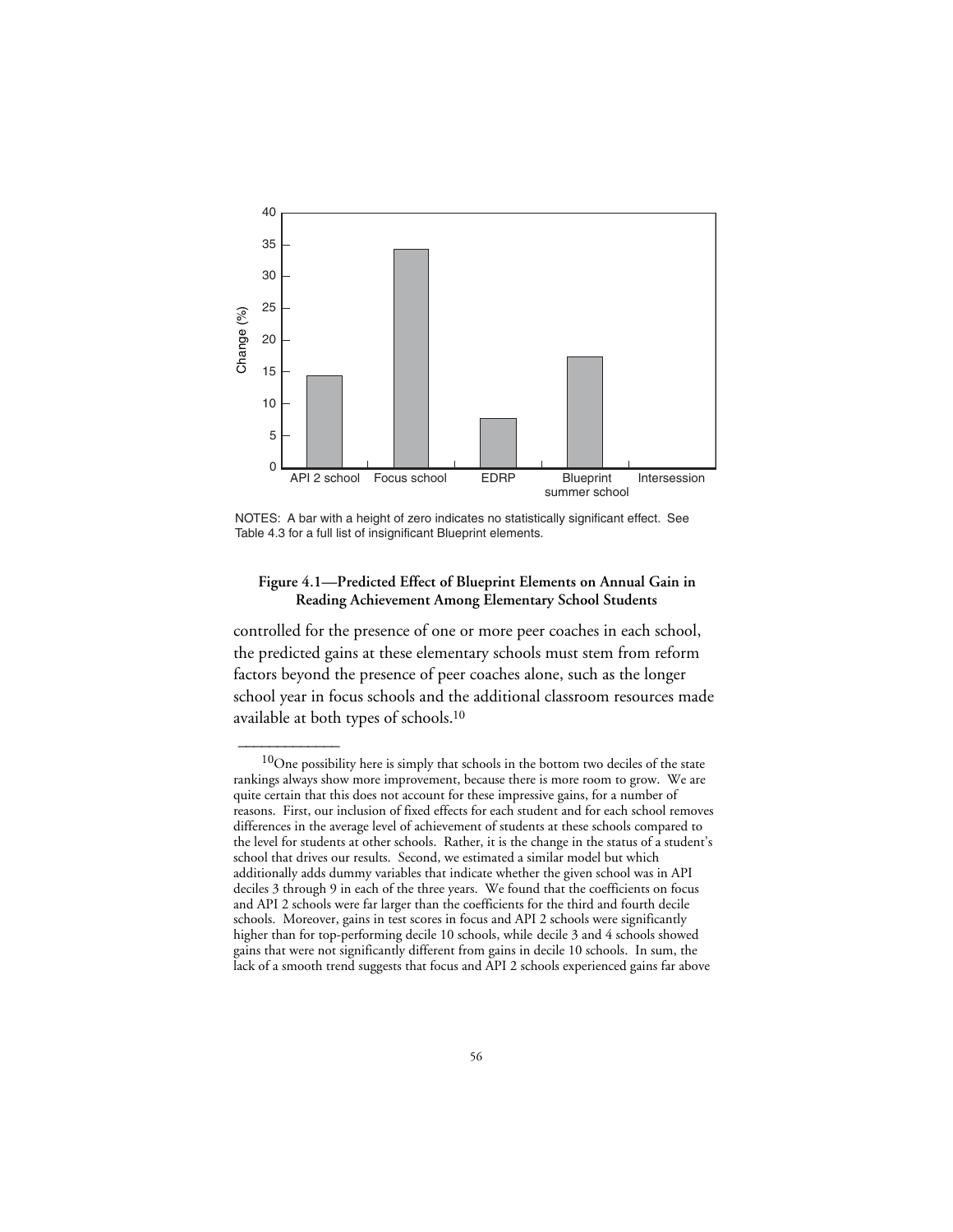The figure also shows that the EDRP and Blueprint summer school programs are associated with appreciable gains in learning, but, as reported above, we could not find a statistically significant effect of participation in intersession studies—the analogue to Blueprint summer school available in year-round schools. We signal this lack of significance by setting the height of the corresponding box in the figure to zero.

Figure 4.2 shows results for middle schools. Again, EDRP and Blueprint summer school are associated with meaningful gains in learning in middle schools, although in percentage terms the effect of Blueprint summer school appears to be bigger at the elementary school



NOTES: A bar with a height of zero indicates no statistically significant effect. See Table 4.3 for a full list of insignificant Blueprint elements. For peer apprentice coaches as a percentage of enrollment, we simulated the effect of changing from zero to the mean number of peer apprentice coaches (as a percentage of enrollment). The lack of significance of Blueprint retention reported for middle schools could reflect lack of variation in our data.

### **Figure 4.2—Predicted Effect of Blueprint Elements on Annual Gain in Reading Achievement Among Middle School Students**

**\_\_\_\_\_\_\_\_\_\_\_\_\_\_\_\_\_\_\_\_\_\_\_\_\_\_\_\_\_\_\_\_\_\_\_\_\_\_\_\_\_\_\_\_\_\_\_\_\_\_\_\_\_\_\_\_\_\_\_\_\_\_**

those at similar schools that ranked just slightly higher but which did not receive additional resources.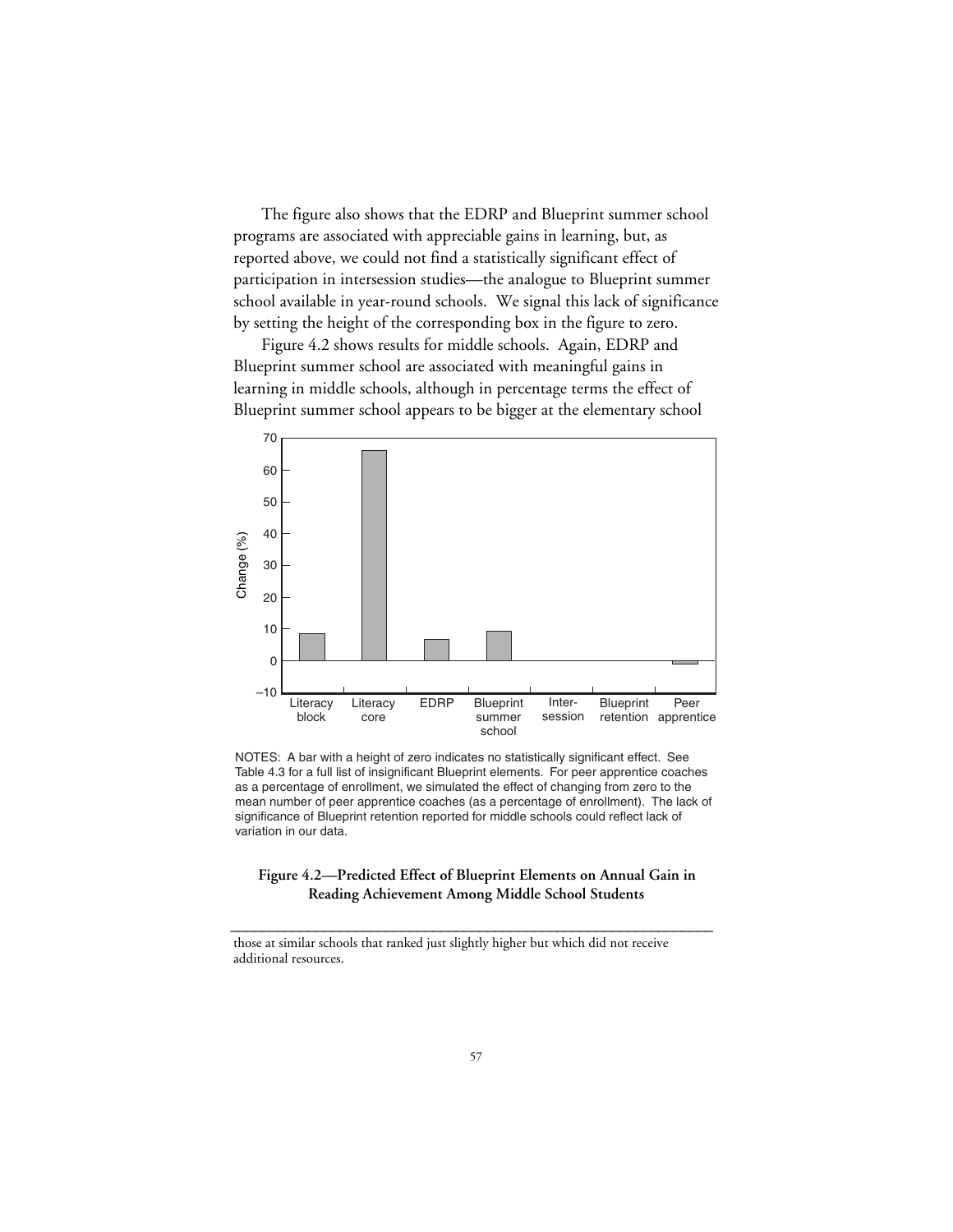level. The figure also shows large predicted effects on gains in reading associated with participation in literacy block and especially literacy core, the double- and triple-length English classes given to students deemed below and significantly below grade level. The predicted effect of literacy core classes—a 72 percent increase in the annual gain—is particularly large. Finally, the figure shows the predicted effect of moving from a school with no peer apprentice coaches to one with the mean number of peer apprentice coaches (as a percentage of enrollment). Although statistically significant, the size of the predicted effect is very small.

Figure 4.3 shows the high school results. These results, apart from one important similarity, differ substantially from the middle school results. The similarity is that again Blueprint summer school is predicted to lead to meaningful increases in learning. In high school, these effects



NOTES: See Table 4.3 for a full list of insignificant Blueprint elements. For peer coaches as a percentage of enrollment, we simulated the effect of changing from zero to the mean percentage of peer coaches. Because the variable "Block/core for EL students" was measured for EL students only, the predicted effect on gains in reading achievement was calculated relative to EL high school students' average annual gains—6.54 points, compared to 3.3 points for the overall population.

#### **Figure 4.3—Predicted Effect of Blueprint Elements on Annual Gain in Reading Achievement Among High School Students**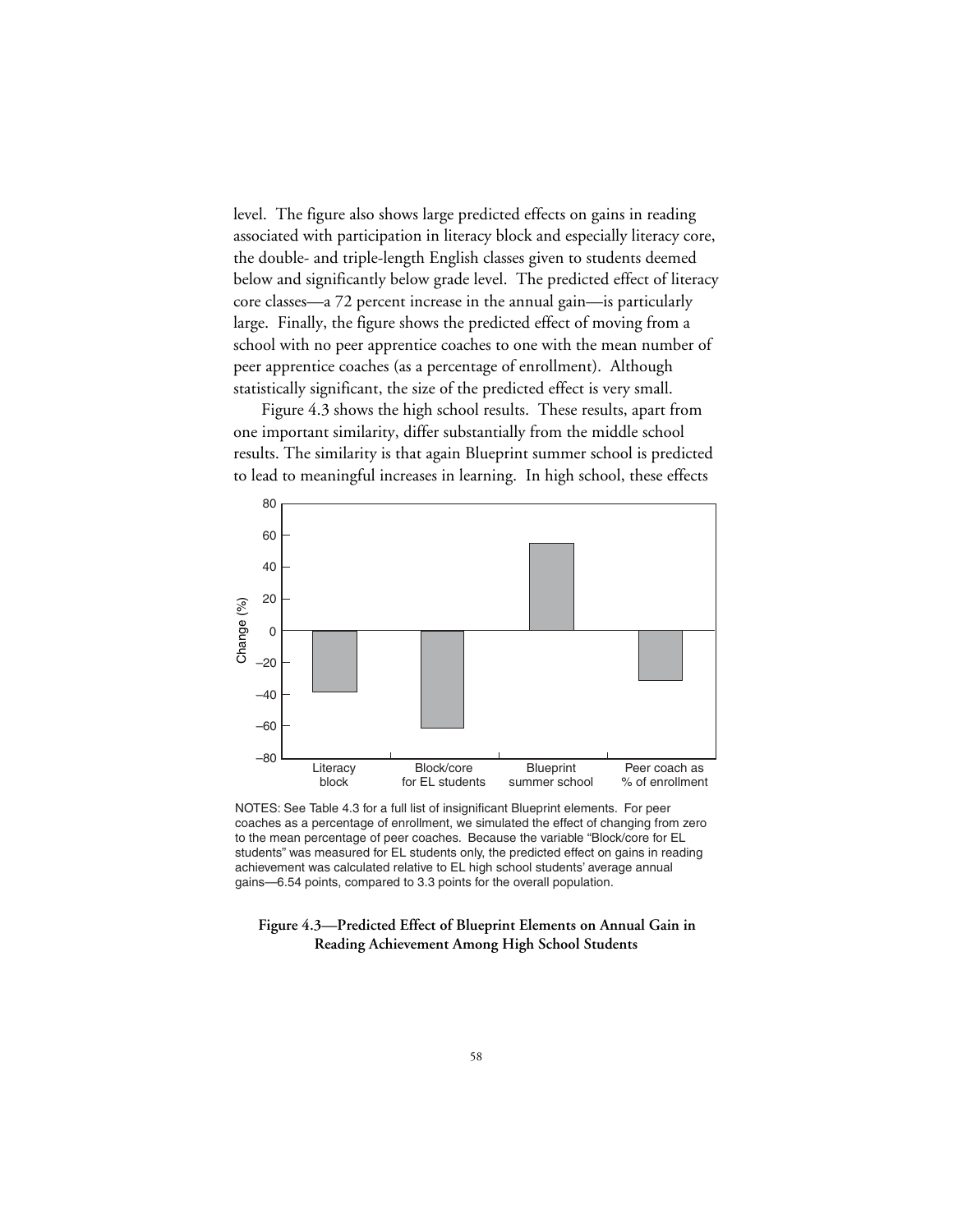are very large in percentage terms, but as we warned above, the large percentage effect largely reflects the small average gains in reading achievement in high schools. When we compare the predicted gains in scaled scores accruing to Blueprint summer school participants, we find gains of 4.5, 1.5, and 1.8 points at elementary, middle, and high schools, respectively. As we saw above, the other Blueprint elements that were significant at the high school level were all negative. Figure 4.3 shows some fairly large predicted reductions in average rates of learning for each of these Blueprint elements.11 Again, we need to recall that large percentage reductions in the annual gains in achievement at the high school level are not large in an absolute sense compared to the gains in lower grades.

# A Tentative Cost-Benefit Comparison of EDRP, Blueprint Summer School/Intersession, and Peer Coaching

A full cost-benefit analysis of the various Blueprint interventions was beyond the scope of this initial report. Nonetheless, it is useful to compare the EDRP, Blueprint summer school, and intersession programs, for they share the basic idea of having a teacher spend extra time with lagging students outside the normal school day or school year. Recall that intersession programs are the counterpart of Blueprint summer school for students at elementary and middle schools that operate year-round. We could find no evidence that intersession studies increased annual gains in reading achievement, in contrast to Blueprint summer school. We cannot tell from our data what made intersession less productive than summer school, although we can imagine that having several short periods of study in between regular semesters might not have been as efficient as summer school that took place over several consecutive weeks. Given a shorter time period, the curriculum may not have had an opportunity to be effective either. Certainly ways should be found to boost the effectiveness of intersession studies.

<sup>&</sup>lt;sup>11</sup> Because the EL literacy core/block variable pertains to English Learners only, we divided the predicted effect by the average gain in reading scores among EL students in high schools—about 6.5 points per year.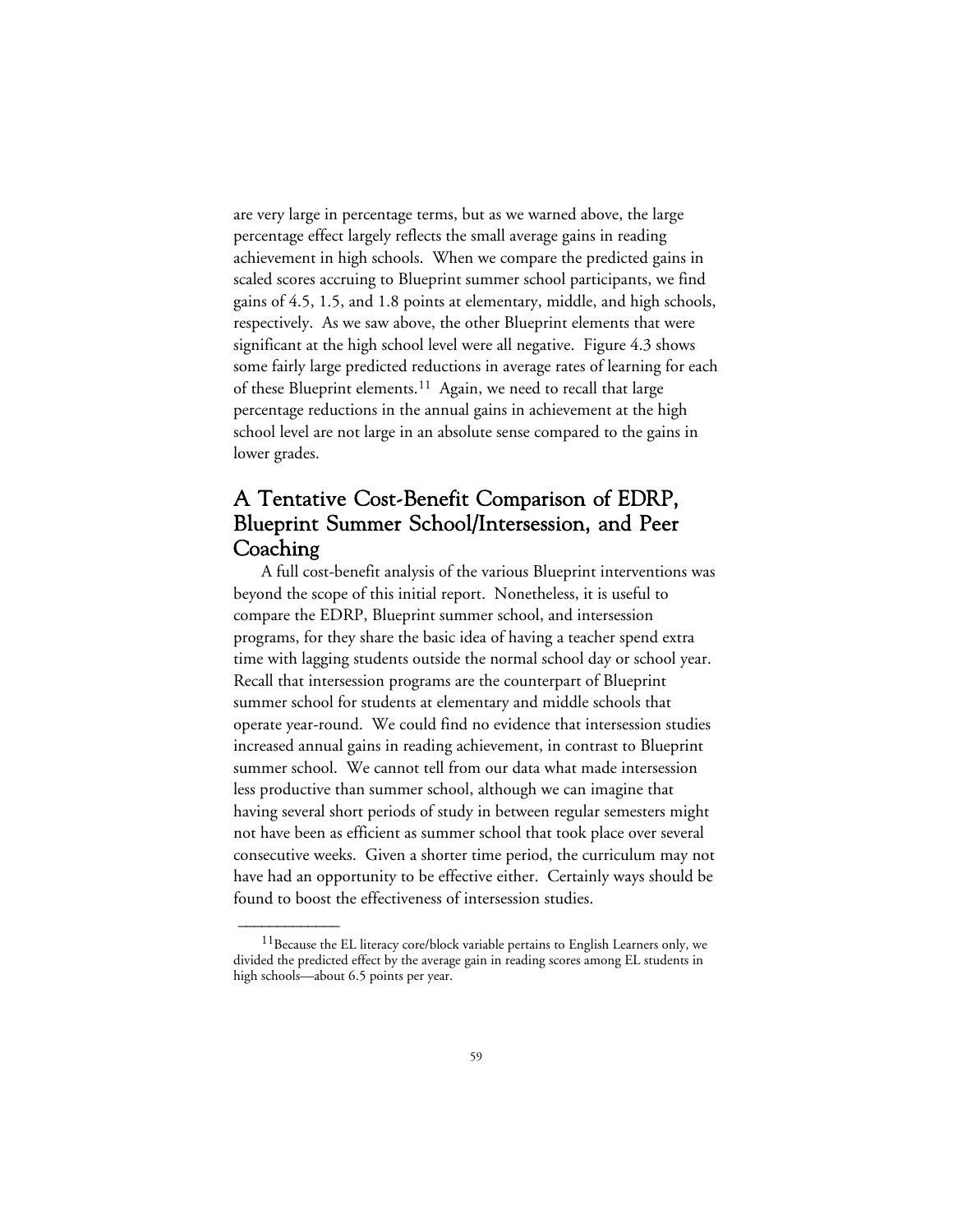It is possible to create a very crude cost-benefit comparison between EDRP and Blueprint summer school. EDRP consisted of three sessions per week of teacher-supervised reading sessions, each approximately 90 minutes in length, over a 25-week period, for a total of about 110 hours of instruction. Blueprint summer school, in contrast, lasts six weeks and involves four hours of study per day, for a total of 120 hours.

Although the two programs involved approximately as much time per student, summer school involves additional costs such as transportation, administrative time, and student materials that do not apply to the EDRP, which operated at the start or end of regular school days. Indeed, American Institutes for Research (2002, p. III-7) reports that in 2000–2001, Blueprint summer school and intersession programs cost \$18.3 million, or 31.8 percent of the total Blueprint budget of \$57.5 million. In contrast, the Extended Day program, which at the time consisted solely of EDRP, cost \$3.9 million or 6.7 percent of the overall Blueprint budget. So summer school/ intersession cost the district 4.7 times as much as Extended Day.

To have been equally cost-effective as Extended Day, summer school/intersession should have contributed 4.7 times as much as did EDRP to average student test score growth. If we take the predicted percentage effect on rates of learning from Figures 4.1 through 4.3, and multiply by the average percentage of students participating in 2000–2001 using data from Tables 3.1 and 3.2, we obtain an estimate of the average effect of each Blueprint element on all students. When we take the ratio of these effects between Blueprint summer school/ intersession and EDRP, we obtain estimates of 1.0 and 1.3 for elementary and middle schools, respectively.12 In other words, summer school/intersession had about the same average effect as EDRP in

 $12$ For example, in elementary schools, average participation rates in 2001 were 31.1 percent for EDRP and 14.6 percent for Blueprint summer school. Multiplying the predicted effects on learning (gains of 8.0 and 17.6 percent, respectively) by these participation shares, we find average effects of 2.5 and 2.6 percent for EDRP and summer school. This yields a ratio (of summer school to EDRP effect) of 1.04 or about about 1. (Numbers in this footnote have been rounded.) Because intersession was never statistically significant, we consider its effect zero and so implicitly conclude that the combined effect of summer school/intersession is the same as the effect of summer school itself.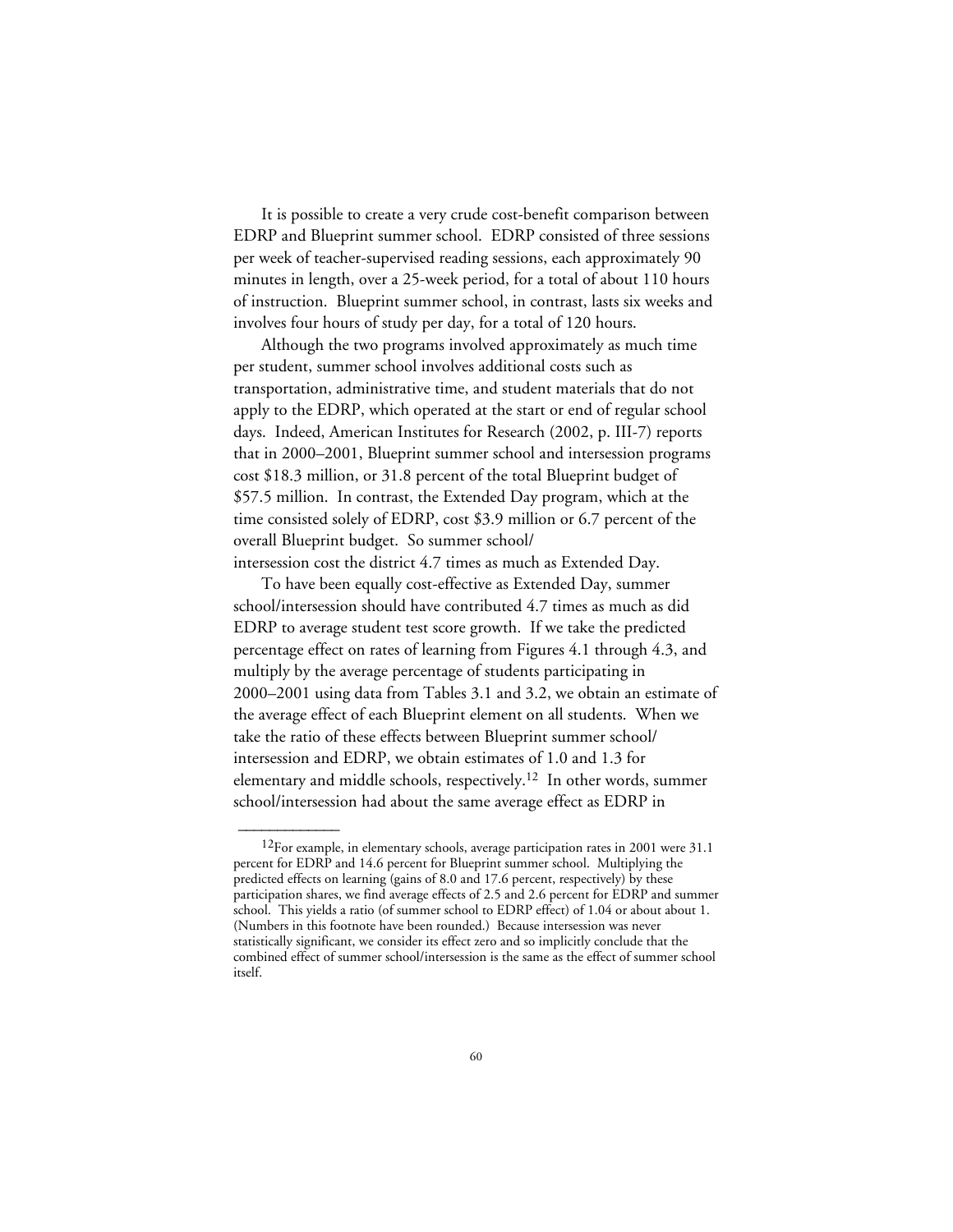elementary schools and about a 30 percent bigger effect in middle schools. Both of these ratios are far less than the cost ratio of 4.7. Overall, given the cost estimates for 2000–2001, we infer that EDRP was substantially more cost-effective than Blueprint summer school/ intersession.

Obviously, there are some important qualifications that we need to make here. These rough calculations in no way say that summer school has been a bad investment. Rather, they state that EDRP has been relatively *more* cost-effective. Second, Blueprint summer school was offered in high schools, unlike EDRP, and part of the higher cost of Blueprint summer school, perhaps up to one-third, has no counterpart in the EDRP. Clearly, though, even an overstatement of elementary and middle school summer school and intersession costs by this amount would still leave the summer school to EDRP cost ratio at about 3, well above the ratio of estimated effectiveness between the two programs.

Overall, the tentative conclusion seems to be that although Blueprint summer school might be a very cost-effective reform, EDRP is more cost-effective.

We found some evidence that by 2001, the peer coach program was starting to have an effect in elementary schools, but we typically found no overall effect or slightly negative effects in elementary and higher gradespans. Yet the American Institutes for Research (2002) report suggests that the peer coach program cost \$13.0 million in 2000–2001, amounting to 22.6 percent of the Blueprint budget. Although we emphasize again that a finding of "no effect" after two years should not be interpreted to mean that a given Blueprint element will *never* work, it is nonetheless striking that EDRP has been cut back substantially from its first year incarnation, when it cost less than a third as much as the peer coach program while affecting reading achievement to a greater extent.

## Conclusion

It is important to bear in mind that the official launch of the Blueprint for Student Success was in summer 2000, when the first students attended Blueprint summer school, and that our analysis models gains in reading achievement from spring 2000 through spring 2002.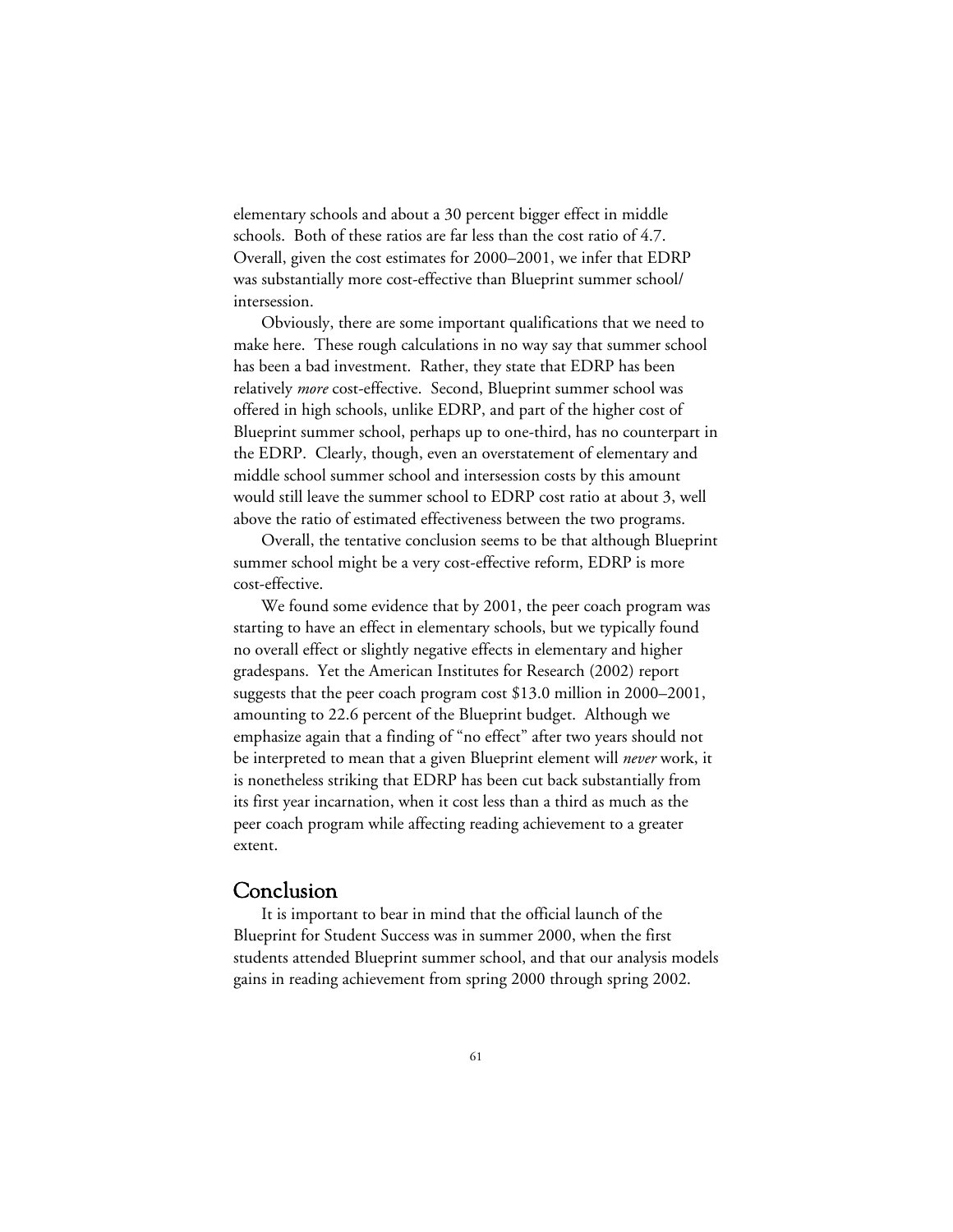With only two years of data for most Blueprint elements (genre studies, literacy block, and peer coaches were phased in on a very limited basis in 1999–2000), it is certainly possible that we lack enough data to detect effects of the reforms. This seems most likely for Blueprint grade retention, which began on a very small scale in the last year of our sample.

With this warning in mind, it is quite remarkable how many of our Blueprint variables proved to be highly statistically significant. The data suggest that the Blueprint may have had both positive and negative effects in its first two years.

The effect of peer coaches is typically not statistically significant, and in a few cases may have been weakly negative. Peer coach experience did not seem to affect the effect of the peer coach to enrollment ratio.

In contrast, the funneling of targeted resources toward focus and API 2 elementary schools beginning in fall 2000 appears to have had a positive and highly significant effect. Similarly, EDRP and Blueprint summer school both are positive and statistically significant in each of the gradespans in which they are offered. The special double- and triplelength English classes, when compared to regular single-period English classes, seem to have had quite different effects at the middle and high school levels. At the middle school level, we could detect no effect of genre studies (the preventive double-length English classes that are sometimes referred to as Enhanced Literacy) but both literacy block and core were very strongly associated with gains in reading achievement. At the high school level, in contrast, literacy block for non-EL students, and block/core as a whole for EL students, were strongly associated with smaller reading gains, and literacy core was not statistically different from single-period English classes.

For the most part, we found that the estimated effect of these Blueprint variables did not depend on the teacher's experience.

Another way to look at these patterns of significance is by gradespan. On the whole, the Blueprint elements are strongly associated with gains in reading achievement at the elementary and middle school levels. At the high school level, only Blueprint summer school appears to have had a statistically significant and positive influence. Overall, the literacy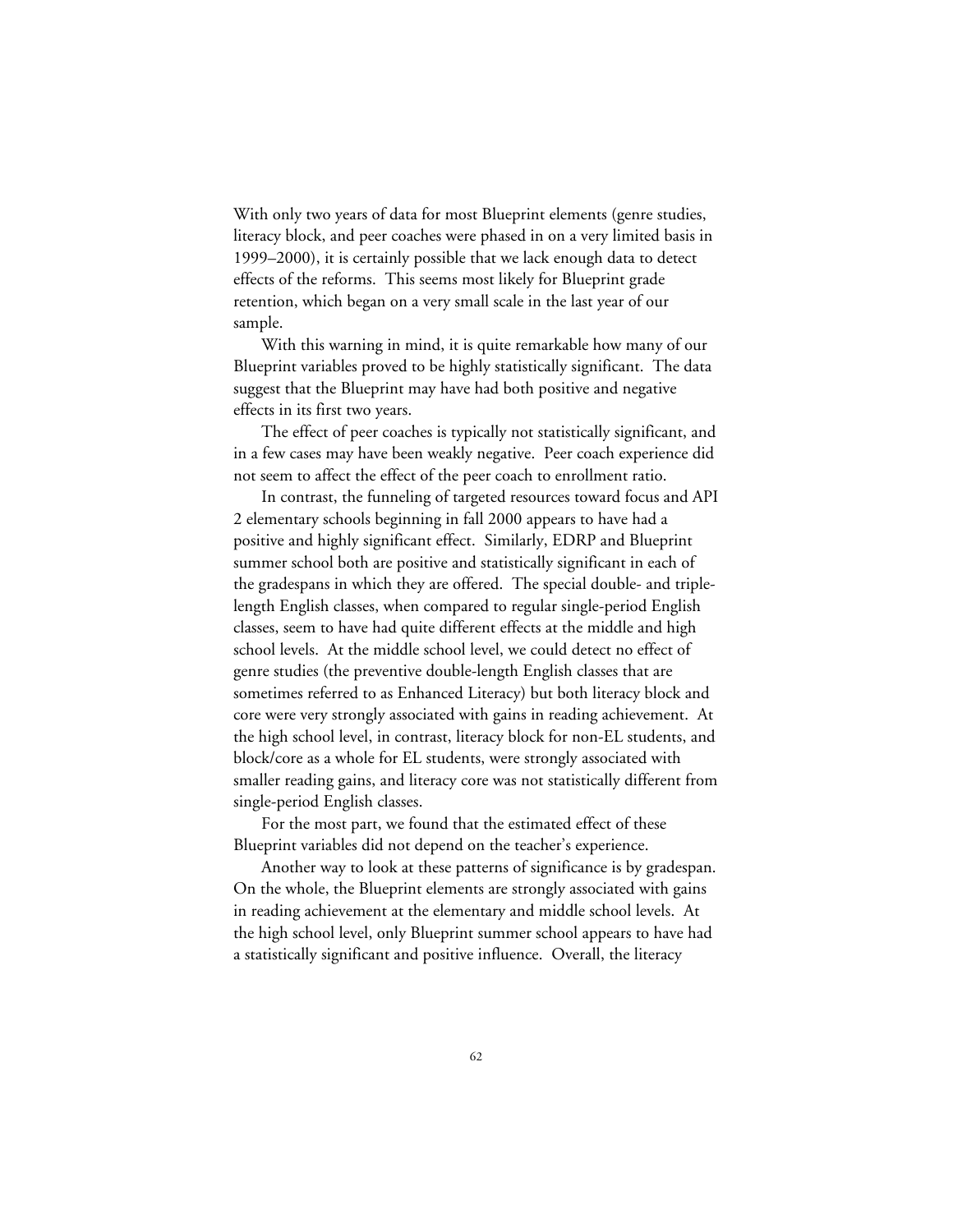block/core program is associated with reduced gains in reading achievement at the high school level.

Establishing statistical significance is important, but it leaves unanswered the question: "Has the effect of the Blueprint been large or small?" We examined the effect of participating in various Blueprint elements in terms of the percentage change in the average annual achievement gain among students in each of the three gradespans (elementary, middle, and high schools). Many of the Blueprint interventions appear to have boosted annual gains in reading achievement by 5 or 10 percent, and some Blueprint elements had effects much larger than this. For example, students at schools that were designated for additional support as a focus school exhibited an increase in annual reading gains of about one-third after this preventive program was put in place. At the middle school level, the small number of students participating in literacy core experienced a boost of about twothirds of the average annual gains in reading achievement. At the high school level, all of the statistically significant Blueprint interventions, regardless of whether their effect was positive or negative, were predicted to change gains by roughly a quarter to a half. However, because both in San Diego and statewide, annual gains in reading scores are progressively smaller in the higher grades, the high school effects, both positive and negative, although large in percentage terms, are not especially large in absolute terms.

In sum, the results suggest that the Blueprint elements had significant and predominantly positive effects in middle and especially elementary schools. At the high school level, the effects were both positive and negative.

Although a full-scale cost-benefit analysis of the various interventions was not possible for this study, a rough comparison of EDRP and Blueprint summer school/intersession suggests that EDRP's price-tag was just over a fifth as much as for the latter interventions in 2000–2001 yet yielded comparable or only slightly smaller returns in terms of average units of test-score improvement districtwide. EDRP seems to be the more cost-effective reform.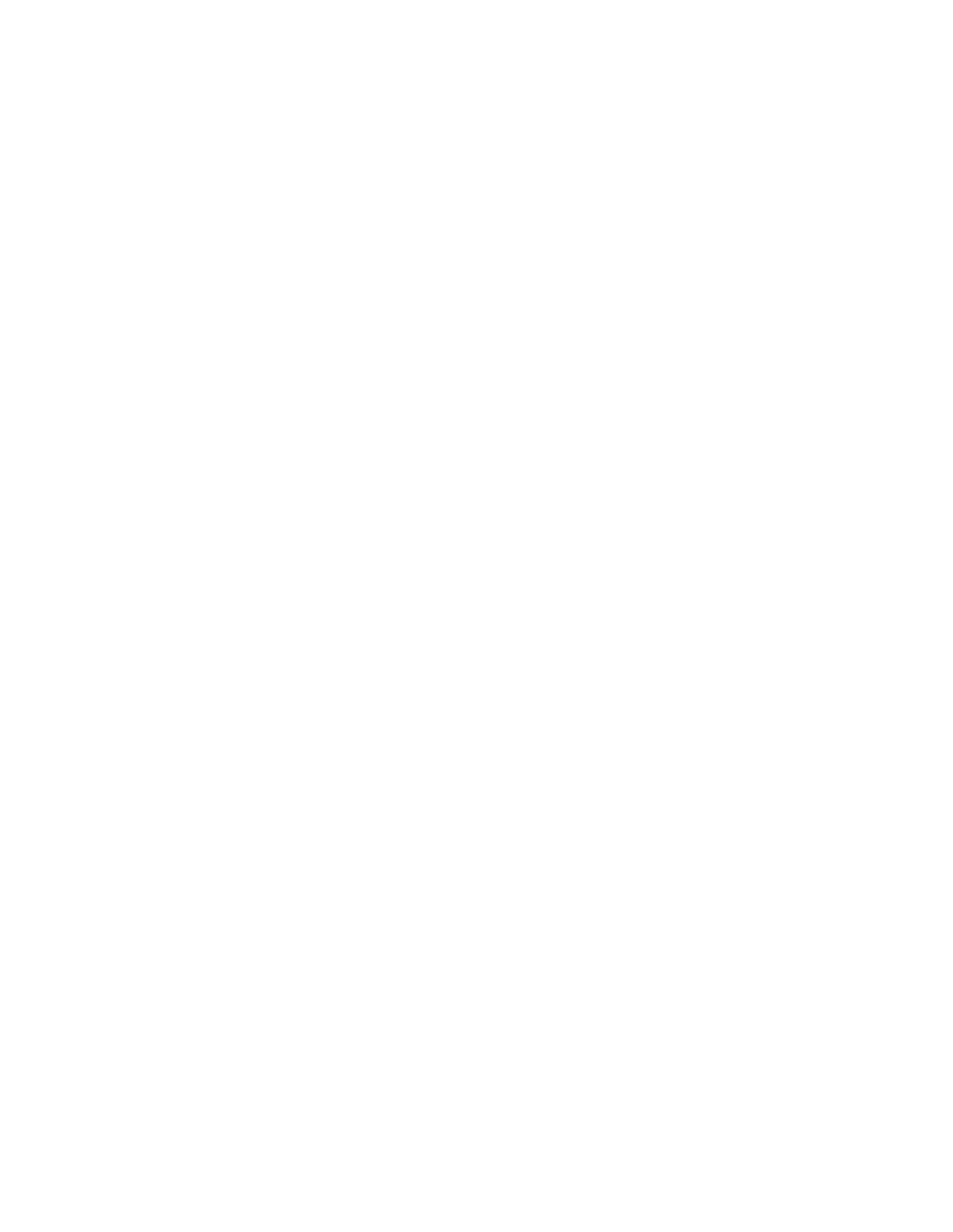# 5. Cumulative Effect of the Blueprint on Gains in Reading

## Introduction

 $\overline{\phantom{a}}$ 

Although it is very useful to see the relative effects of each intervention, as shown in the last chapter, we still have no indication of the overall effect within the district on individual students, who may have participated in zero, one, or more Blueprint interventions or preventive strategies per year. In this chapter, we assess the overall effect of the Blueprint's elements using three measures that combine the regression estimates from Chapter 4 with students' actual participation patterns over the two-year period from summer 2000 through spring 2002. Together, the three analyses in this chapter provide important insights into the overall size of the Blueprint effects on a cumulative twoyear basis. We also examine the related question of the extent to which the Blueprint altered the achievement gap among students based on language status, parental education, and race/ethnicity over the same period.

In the first method, we examine how the reading scores of participants in Blueprint interventions are predicted to have moved as a percentage of the variation in achievement in their given grade at the end of the  $2001-2002$  school year.<sup>1</sup> The second analysis also uses participation patterns of individual students and measures how this participation has affected students' test-score rankings within the district. The third method uses the estimated effects on reading gains for each

<sup>&</sup>lt;sup>1</sup>The measure of variation we use is the standard deviation of test scores within the given grade. Note also that throughout this chapter we will frequently refer to "predicted" effects or "estimated" effects of the Blueprint. We say this because although we know the actual exposure of each student to each Blueprint element, we have only statistical *estimates* of the effect of each element on student reading gains.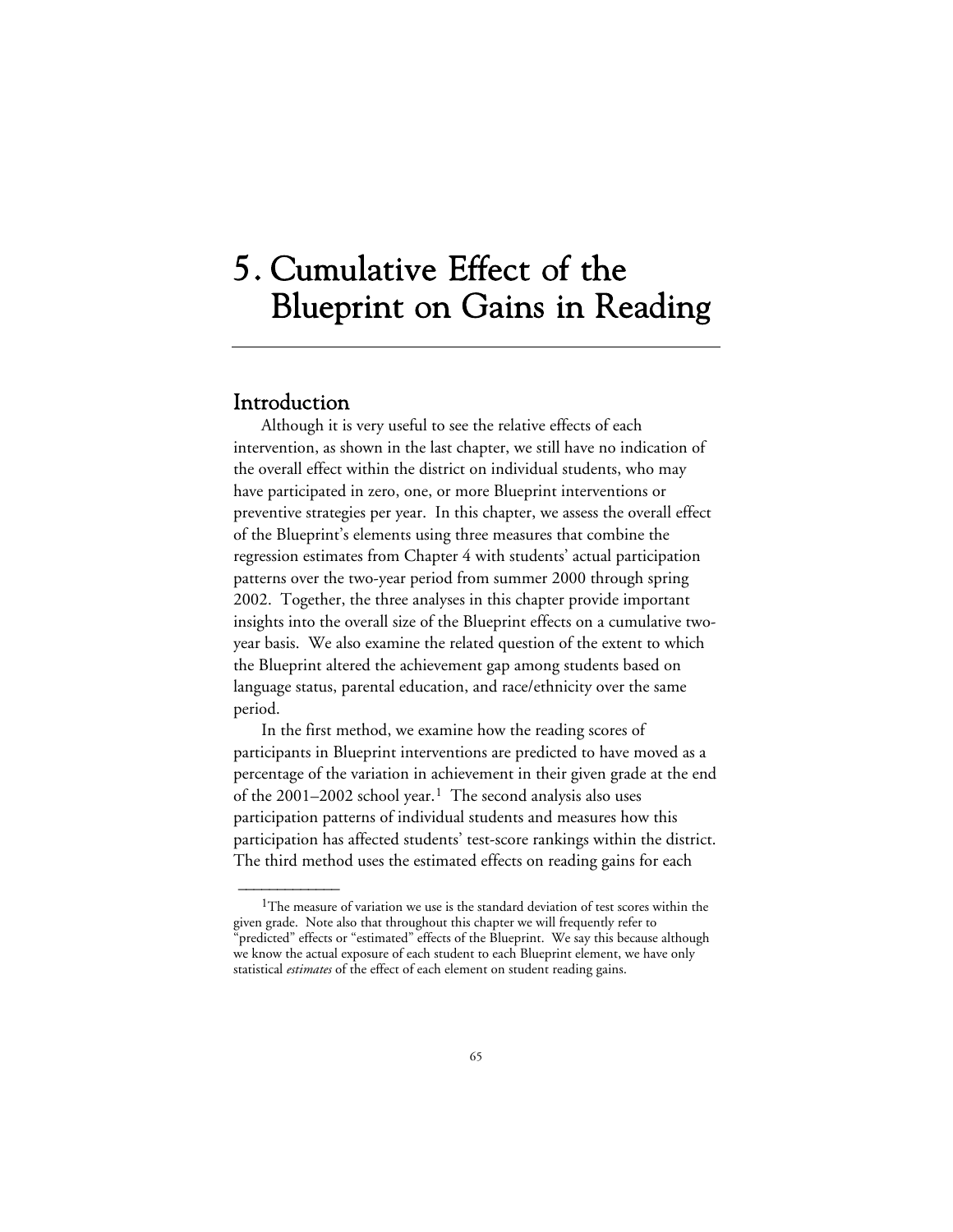student to estimate the cumulative two-year effect of the Blueprint on preexisting gaps in achievement related to language status, parental education, and race.

# The Cumulative Effect of Size of Participation in the Blueprint

The overall effect of the Blueprint on the performance of students depends on both the size of the predicted effects as well as the rate of student participation. Accordingly, we studied the program participation of all students who in fall 2000 were in grades 3, 6, and 9, and who by spring 2002 were typically in grades 4, 7, and 10. We chose these three grades because they are the lowest grades in their respective gradespans for which a prior year test score is available. We follow students' participation patterns as they travel through their gradespan from summer 2000 through spring 2002. Using these participation patterns and the estimated effects of each Blueprint element, we were able to estimate the cumulative effect of student participation in the Blueprint.

Next, we needed to find a benchmark against which to compare these effects. Our first analysis compares the predicted change in test scores from students' actual Blueprint participation to the standard deviation in test scores in spring 2002 for all students in the given grade.2 This produces what is known as an "effect size."

Table 5.1 shows the overall results for the three cohorts. The figures in the first column focus on students who participated in any Blueprint intervention from summer 2000 through spring 2002.3 The table shows

 $2$ The standard deviation is a measure of variation. For the normal distribution, which has the famous bell curve shape, about 68 percent of the observations would lie within one standard deviation above or below the mean. Thus, a standard deviation improvement in test scores would be very big. A good rule of thumb is that any policy that affects an outcome by a tenth of a standard deviation or more is quite large.

 $3B$  Because the peer coach program is designed as a preventive measure that is intended for all schools, we did not count as a Blueprint participant a student who had merely attended a school with one or more peer coaches. Rather, we defined as a Blueprint participant anybody who had participated in EDRP, Blueprint summer school, literacy core or literacy block, or had been Blueprint-retained. However, once we had identified Blueprint participants, we estimated the total effect of the Blueprint on them by including the predicted effects of having peer coaching in their schools, in the cases where the effects were statistically significant.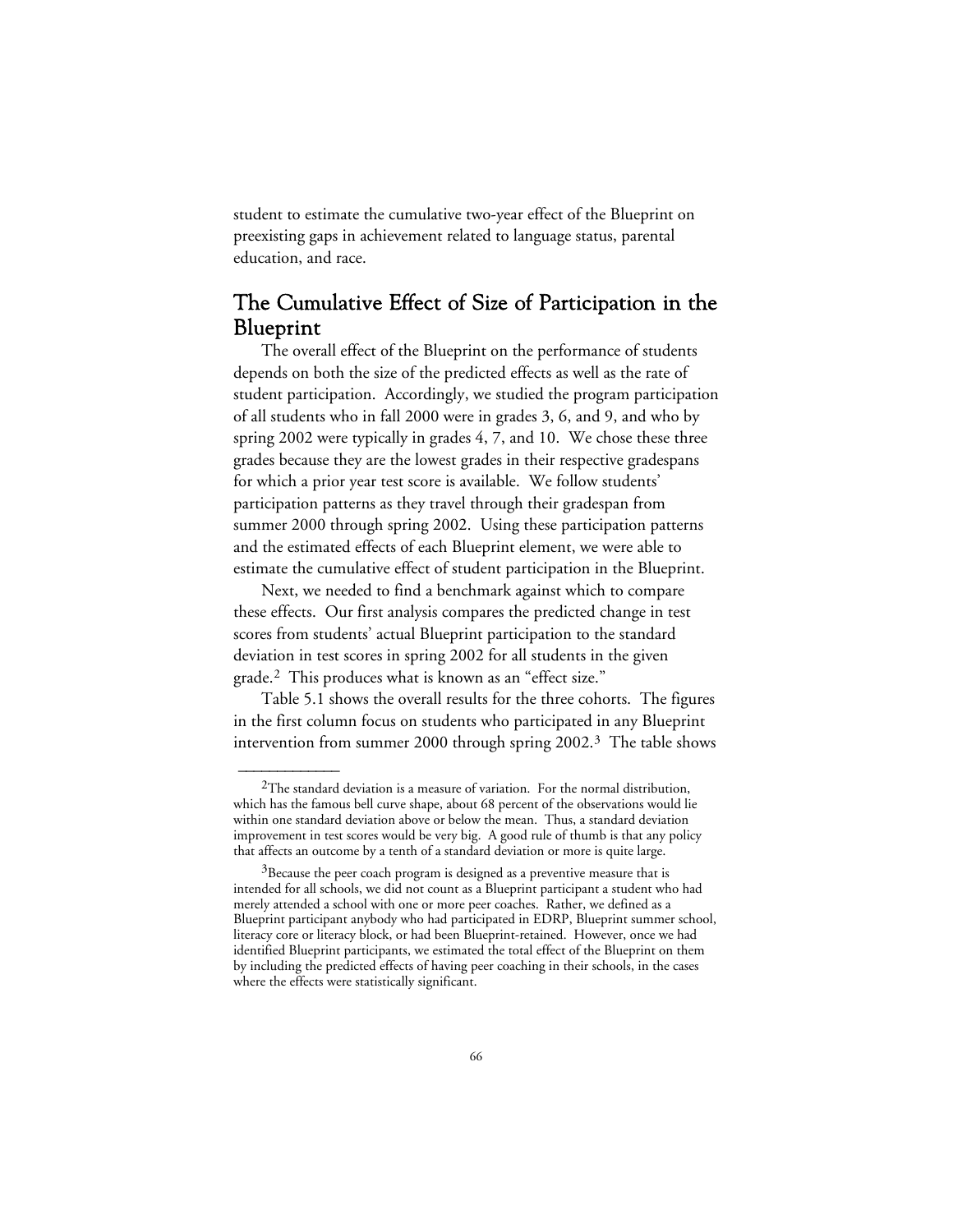## **Table 5.1**

## **Predicted Effect of Blueprint on Participants and All Students as a Percentage of the Standard Deviation in Reading Scores in Spring 2002**

|                             | Average Effects for      |                  |
|-----------------------------|--------------------------|------------------|
|                             | Students Who             |                  |
|                             | Participated in at Least |                  |
| Two-Year Simulation for     | One Blueprint            | Average Effects  |
| Students Initially in:      | Intervention             | for All Students |
| Elementary school (grade 3) | 22.8                     | 13.6             |
| Middle school (grade 6)     | 5.3                      | 2.6              |
| High school (grade 9)       | $-11.0$                  | $-8.0$           |

that elementary school participants on average are predicted to have moved up 23 percent of one standard deviation by spring 2002. This is a very sizeable improvement. In middle schools, participants in Blueprint interventions are predicted to have moved up a still substantial 5 percent of one standard deviation. At the high school level, where most of the significant interventions had negative effects, Blueprint participation is predicted to have lowered students' reading scores by 11 percent of one standard deviation.

A second issue is the effect of the Blueprint on the average student across the whole district. For this, we summed the predicted effects on Blueprint participants, as defined above, added the effect of peer coaching on the remainder of students, and divided by the total number of students. The second column in Table 5.1 shows the results. For the average student in grade 3 in fall 2000, the net effect of the Blueprint was to move him or her up 14 percent of a standard deviation. For the grade 6 and 9 analyses, the corresponding figures were a gain of 3 percent and a loss of 8 percent. There are two reasons for the smaller effects when we calculate over the entire school population rather than focusing on participants alone. More obviously, in the second panel, we are averaging out the effect of Blueprint interventions for the subsample of students who participated over a wider number of students, many of whom did not participate in Blueprint interventions. This quite mechanically lowers the average effect. More subtly, at the middle and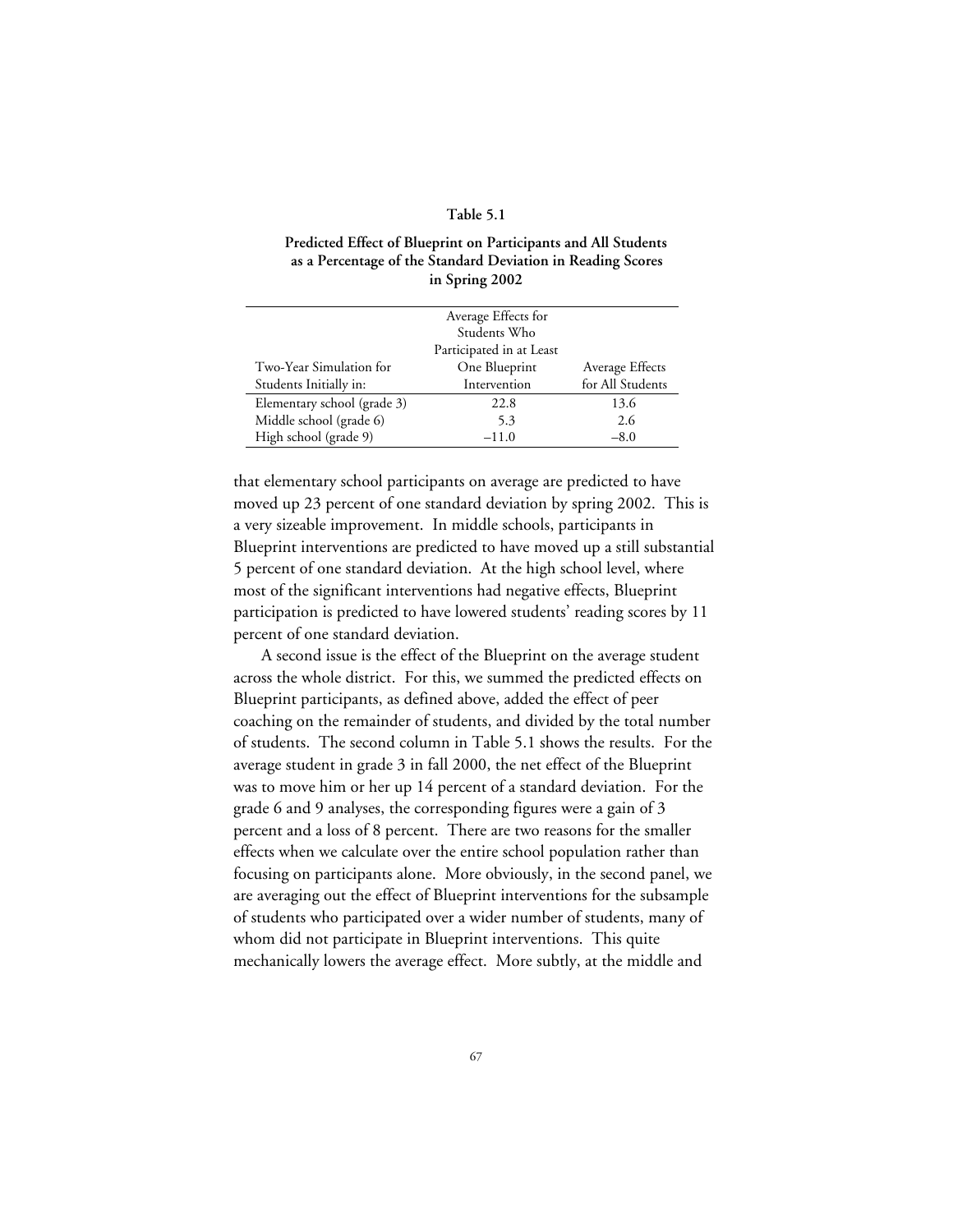high school levels, we did find some evidence of a negative link between peer coach or apprentice peer coach to enrollment percentages. These effects are predicted to have influenced all students in a grade regardless of whether they participated in a Blueprint intervention.

Returning to those who actually participated in at least one Blueprint intervention, the next logical question is which interventions mattered most? We know from previous chapters the participation rates in individual interventions and from the preceding section the size of the effects of each intervention. But we need to pull together *both* of these elements to work out the net contributions made by each Blueprint element. Table 5.2 shows these decompositions.

At the elementary school level, the focus schools and the summer school program appear to have the greatest effect, followed by EDRP and

#### **Table 5.2**

## **Decomposition of Predicted Two-Year Effect of Blueprint Elements on Participants as a Percentage of the Standard Deviation in Reading Scores in Spring 2002**

| Variable                    | Effect  |
|-----------------------------|---------|
| Elementary school (grade 3) |         |
| Focus school                | 7.1     |
| API 2 school                | 3.2     |
| Blueprint summer school     | 7.1     |
| EDRP                        | 5.4     |
| Total                       | 22.8    |
| Middle school (grade 6)     |         |
| Literacy block              | 1.8     |
| Literacy core               | 0.3     |
| EDRP                        | 1.5     |
| Blueprint summer school     | 3.0     |
| Peer coach apprentice       | $-1.3$  |
| Total                       | 5.3     |
| High school (grade 9)       |         |
| Literacy block              | $-2.3$  |
| Blueprint summer school     | 2.9     |
| Peer coach                  | $-6.1$  |
| Block/core for EL students  | $-5.4$  |
| Total                       | $-11.0$ |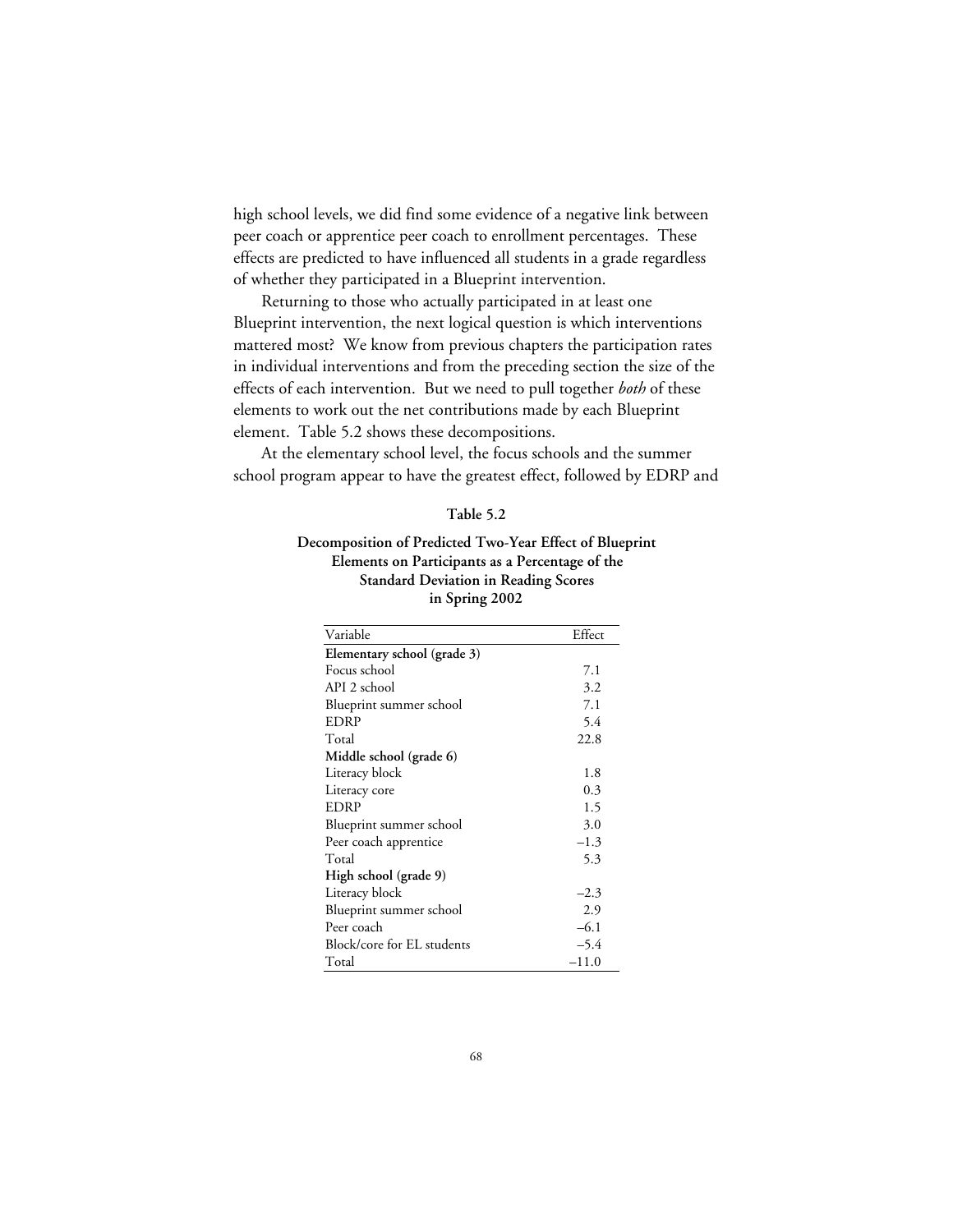the API 2 school reforms. At the middle school level, Blueprint summer school was by far the most important contributor, following by literacy block and EDRP. Literacy core contributed less, in spite of its huge percentage effect on reading gains illustrated above, simply because relatively few students enrolled in literacy core. Finally, the "Peer coach apprentice" variable is associated with a small decrease in test scores.

At the high school level, most of the Blueprint effects are negative, with the exception of Blueprint summer school. It is notable that across all three gradespans, the net effect of Blueprint summer school has been to move Blueprint participants up by about 3–7 percent of one standard deviation. Because this effect is calculated for all students who ever participated in *any* Blueprint intervention and divided by the total number of "Blueprint participant" students in the grade, this figure understates considerably the effect on students who specifically participated in Blueprint summer school.

# Estimating the Effect of the Blueprint on Participating Students' Overall Ranking in the Achievement Distribution

Our second analysis examines how Blueprint participants move across the student test score rankings in their grades as a result of the Blueprint interventions. We use exactly the same approach as above, identifying students who participated in any Blueprint intervention between summer 2000 and spring 2002 and then calculating the predicted effects of the Blueprint on their test scores. But now, instead of dividing the predicted effects on test scores by the standard deviation, we examine where students would have ranked if the Blueprint had not been in place. Accordingly, we began by calculating 10 deciles, with decile 1 representing the bottom tenth of actual test scores in spring 2002 in the given grade and decile 10 the highest. We plot the actual distribution of Blueprint participants across these 10 deciles in spring 2002, at the end of our study period, and then show which decile they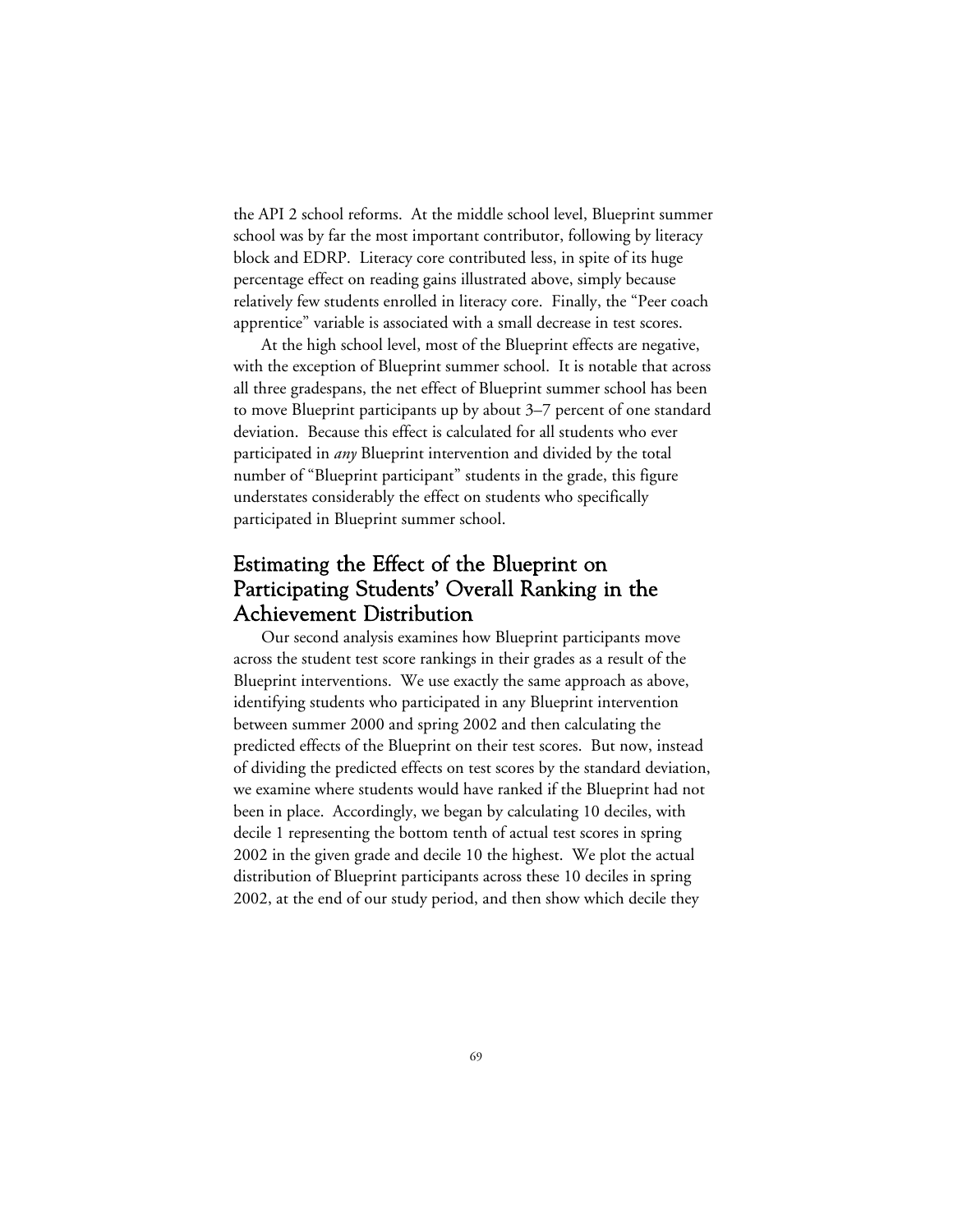would have been in had they not participated in the Blueprint interventions (and had not attended schools with peer coaches).4

Figure 5.1 shows the results for elementary schools. The lighter bars show the actual distribution of Blueprint participants' test scores in spring 2002. As we would expect, given that the Blueprint targets interventions at students who lag behind, about three-quarters of these students rank in the bottom five deciles of reading test scores in spring 2002 when they were in grade 4.5 The darker bars show what the distribution of Blueprint participants would have been had they not participated in Blueprint interventions.



**Figure 5.1—Distribution of Fall 2000 Grade 3 Blueprint Participants by Spring 2002 Test-Score Decile: Actual and Simulated Distribution Without Blueprint**

<sup>&</sup>lt;sup>4</sup>For the latter simulated distribution, we recalculate the test scores needed to be in each decile based on predicted scores.

<sup>5</sup>It may seem surprising that there are any students at all in the top half of the district test-score rankings. But recall that we are studying the determinants of reading scores on the Stanford 9 test; different tests are used by teachers to assign students to Blueprint interventions. Also, we are examining student achievement two years after the Blueprint began, which allows students time to move up in their relative performance.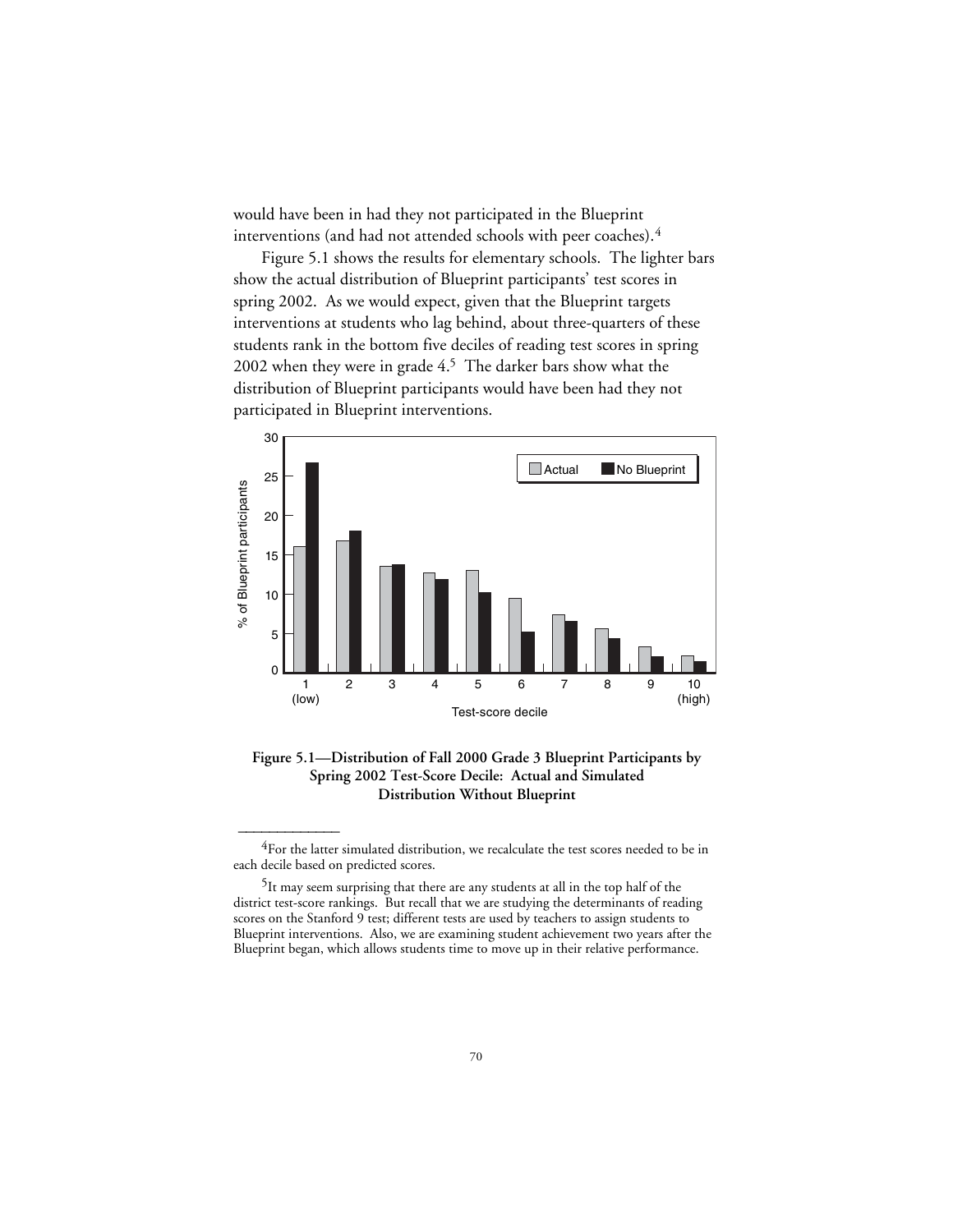The differences are startling. The figure suggests that with the Blueprint, 15.0 percent of Blueprint participants ended up in the bottom decile of reading by spring 2002 but that in the absence of the Blueprint fully 25.7 percent of these students would have been relegated to the bottom decile. Without the Blueprint, the share of Blueprint participants would have also risen slightly in deciles two and three and fallen across the seven highest deciles. In other words, the existence of the Blueprint appears to have boosted some of the lowest-scoring students in the district into each of the seven highest deciles of achievement. The entire distribution has shifted.

Figure 5.2 shows corresponding results for middle schools. In this case, the Blueprint appears to have shifted roughly 4.2 percent of students from the two lowest deciles into higher deciles. The interventions also appear to have shifted a smaller percentage of students from the fourth decile into a higher decile. Conversely, in Figure 5.3 the by now familiar perverse findings for high school manifest themselves. In this case, had the Blueprint not existed, it apparently would have



**Figure 5.2—Distribution of Fall 2000 Grade 6 Blueprint Participants by Spring 2002 Test-Score Decile: Actual and Simulated Distribution Without Blueprint**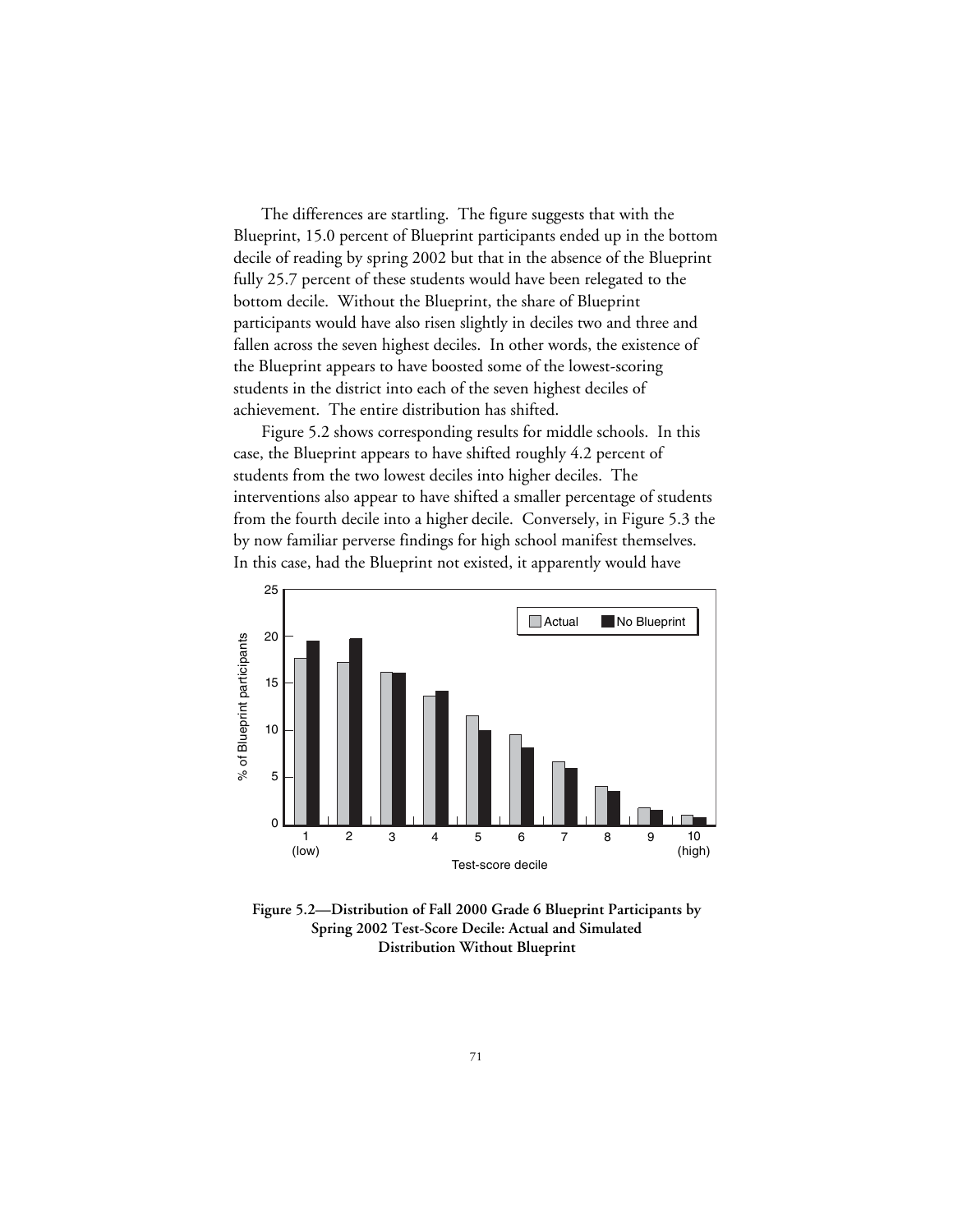



reduced the share of Blueprint participants in the bottom decile by roughly 5 percent and increased their share in most of the higher deciles.

A closely related way to gauge the effect of the Blueprint is to ask by how much the typical Blueprint participant moved in the district test score rankings. For this analysis we use percentiles, which refer to the percentage of students who rank below the given student in the given grade. Actual participation rates show that participants gained 4.8 percentile points in elementary school, gained 2.3 percentile points in middle schools, and lost 1.6 percentile points in high school as a result of participation in Blueprint activities over two years.

# The Effect of the Blueprint on Achievement Gaps

The final analysis focuses on various achievement gaps in reading. The groups we compare are EL versus non-EL students, blacks and Hispanics versus whites, and students with less highly educated parents versus students with at least one parent who has pursued graduate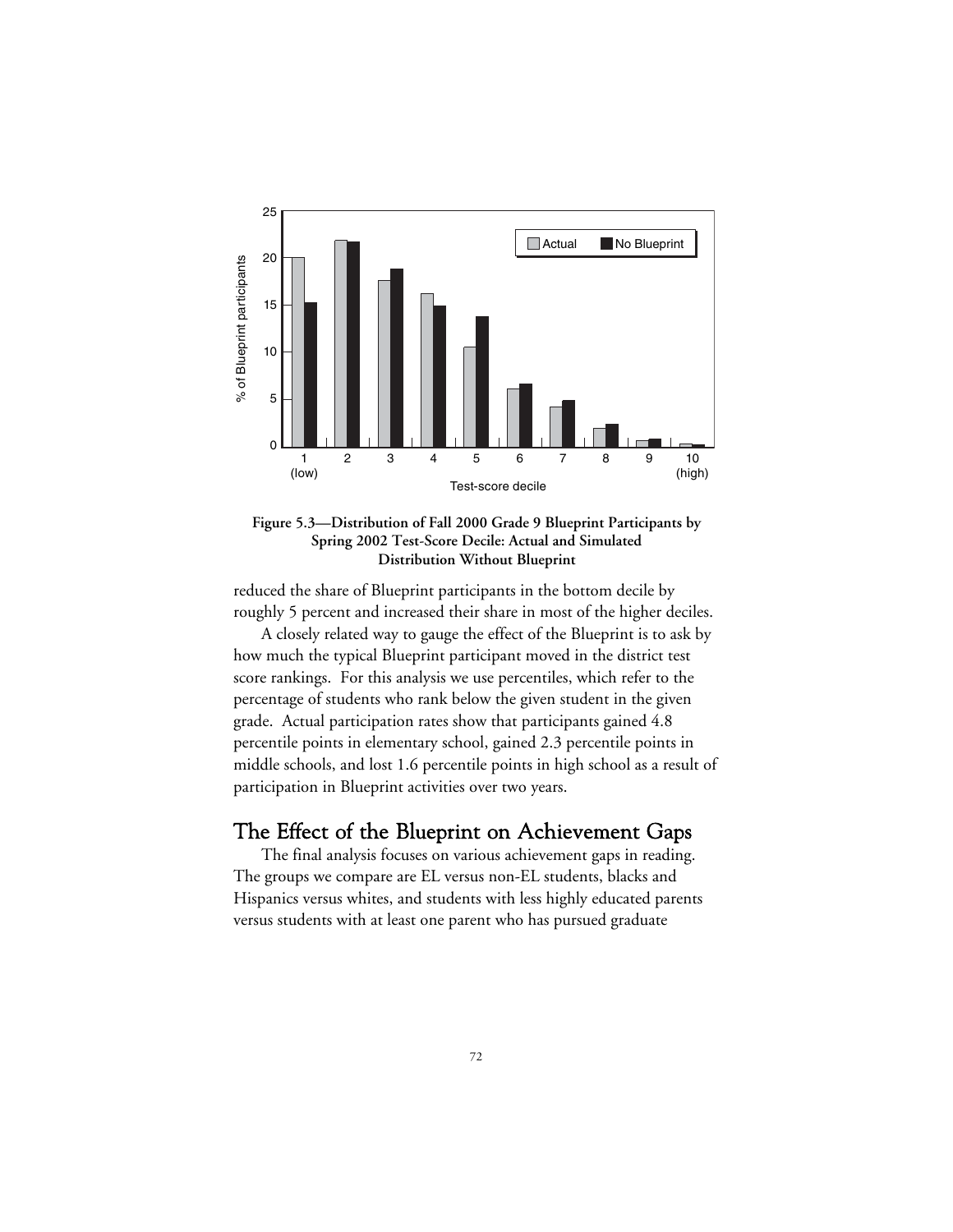study.6 As in the earlier analyses in this chapter, we focus on students in grades 3, 6, and 9 in fall 2000 and estimate the extent to which the preexisting gaps in reading achievement have been influenced by the various Blueprint elements over a two-year period.

Table 5.3 provides some perspective by showing the grade equivalent of students in each group and grade level in spring 2000 on the Stanford 9 reading test. These grade equivalents are derived from a nationally representative "norming" sample. Because students take the test near the end of the school year, a student who was on target in, say, grade 8, might be at a reading level of roughly 8.8. A student with a grade equivalent of 6.8 would be about two years behind national norms. The rightmost panel in the table then calculates the gap in grade equivalents between the top-scoring group of students and the other groups. For instance, we see that in grade 2 in 2000, non-EL students scored at a grade equivalent of 3.2, compared to only 2.3 for EL students. The gap, 0.8 grade equivalents, suggests that on average, EL students near the end of grade 2 are reading almost one year behind their counterparts who are fluent in English.

Comparison of the achievement gaps related to language, race, and parental education shows that the gaps are quite large as early as grade 2 and that the gaps tend to grow, peaking typically around grade 9. The largest gap observed is in grade 8, between students whose parents have some postgraduate study (after the bachelor's degree) and students whose parents did not finish high school. Here, the gap is 6.9 grade equivalents, with the former students reading near the level of a high school graduate and the latter reading at the level of a student beginning grade 6.

 $\overline{\phantom{a}}$ 

<sup>&</sup>lt;sup>6</sup>Here we focus on gaps between whites and blacks and Hispanics, rather than on the white-Asian gap. Although it is true that Asian students in the district generally lag behind white students in reading, the gap is very small compared to the black-white and Hispanic-white gaps. See Chapter 4 of Betts, Zau, and Rice (2003) for evidence.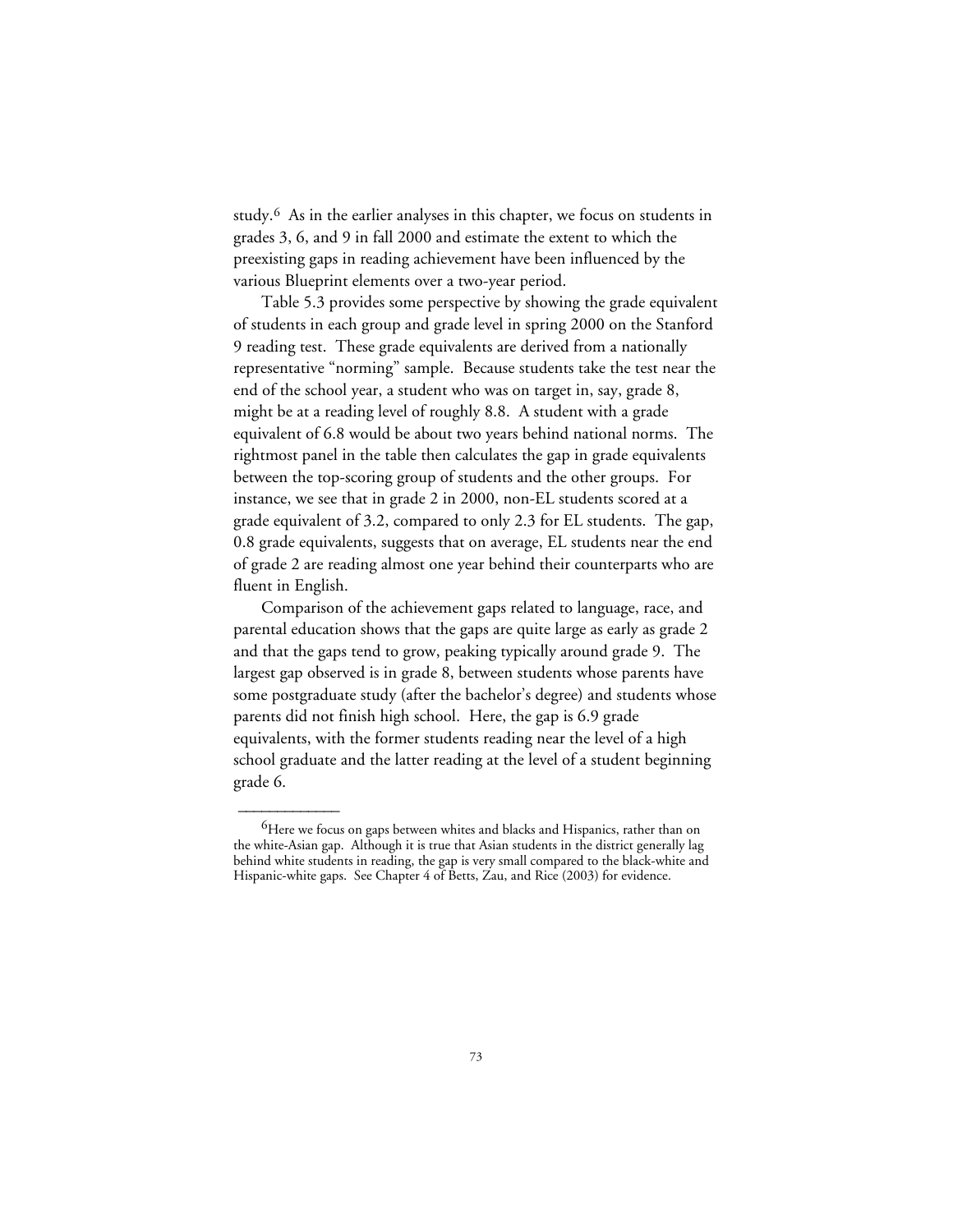# **Table 5.3**

### **Spring 2000 Gaps in Reading Achievement Between Various Student Subgroups, in Stanford 9 Scaled Scores and in Grade Equivalents**

|       | Gaps Based on Language Acquisition |     |     |
|-------|------------------------------------|-----|-----|
|       | Grade Equivalents, 2000            |     |     |
| Grade | Non-EL                             | EL  | Gap |
| 2     | 3.2                                | 2.3 | 0.9 |
| 3     | 3.8                                | 2.5 | 1.3 |
| 4     | 4.4                                | 2.8 | 1.6 |
| 5     | 5.4                                | 3.3 | 2.1 |
| 6     | 6.7                                | 3.6 | 3.1 |
| 7     | 7.4                                | 4.1 | 3.3 |
| 8     | 8.6                                | 4.8 | 3.8 |
| 9     | 9.4                                | 5.3 | 4.1 |
| 10    | 9.9                                | 5.6 | 4.3 |
| 11    | 10.5                               | 6.3 | 4.2 |

## **Table 5.3 (continued)**

|                |       |                         | Gaps Based on Race |             |                |
|----------------|-------|-------------------------|--------------------|-------------|----------------|
|                |       | Grade Equivalents, 2000 |                    |             | Gap            |
| Grade          | White | Black                   | Hispanic           | White-Black | White-Hispanic |
| $\overline{2}$ | 3.6   | 2.7                     | 2.4                | 0.9         | 1.2            |
| 3              | 4.3   | 3.1                     | 2.7                | 1.2         | 1.6            |
| 4              | 5.2   | 3.5                     | 3.1                | 1.7         | 2.1            |
| 5              | 6.9   | 4.3                     | 3.7                | 2.6         | 3.2            |
| 6              | 7.5   | 5.0                     | 4.3                | 2.5         | 3.2            |
|                | 8.8   | 5.9                     | 5.2                | 2.9         | 3.6            |
| 8              | 9.9   | 7.1                     | 6.6                | 2.8         | 3.3            |
| 9              | 12.6  | 7.4                     | 7.2                | 5.2         | 5.4            |
| 10             | 12.9  | 7.9                     | 7.7                | 5.0         | 5.2            |
| 11             | 12.9  | 8.3                     | 8.2                | 4.6         | 4.7            |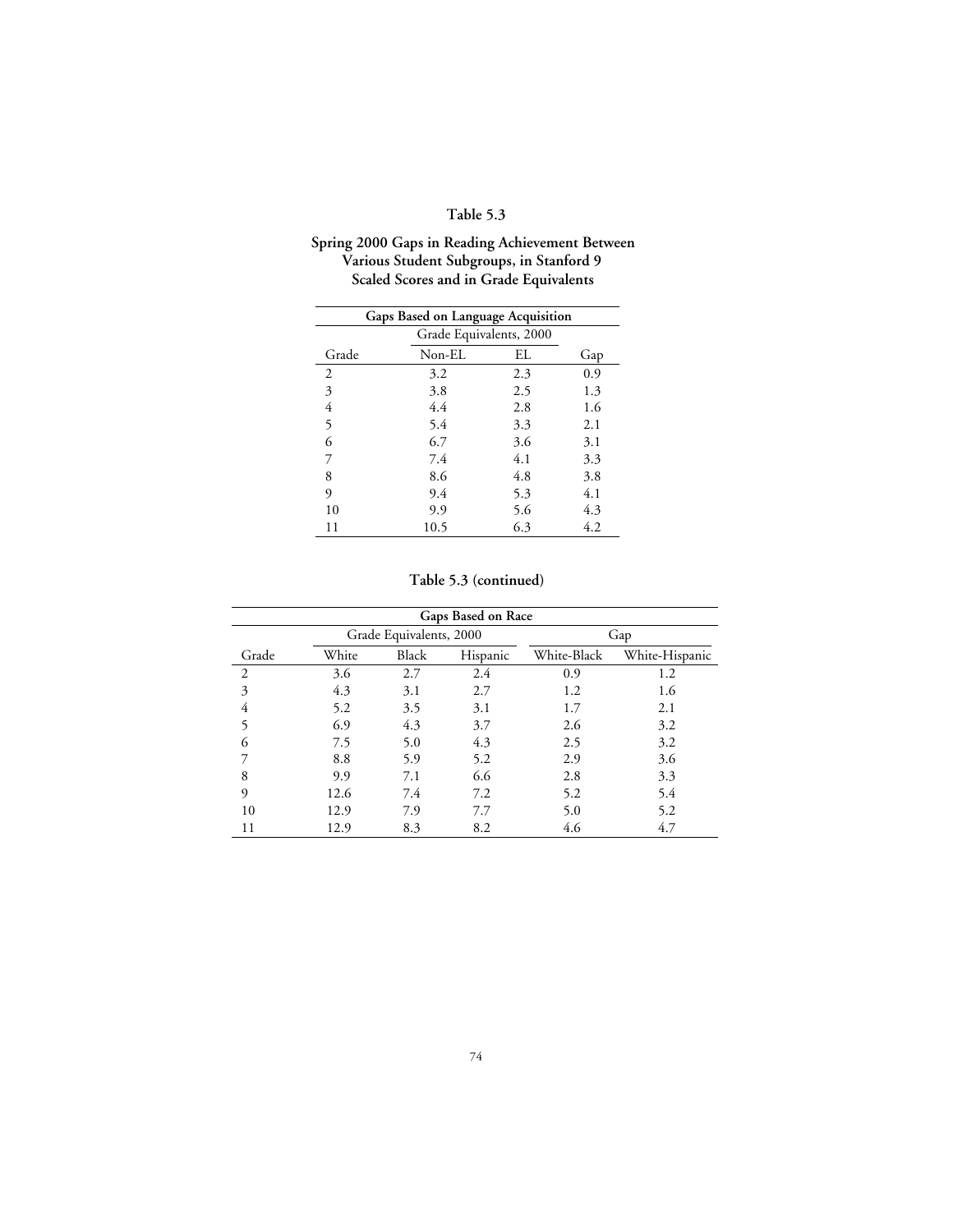|       |                          |                                  |                                                  |                           | Gaps Based on Parental Education |                                      |                          |                            |                                                          |
|-------|--------------------------|----------------------------------|--------------------------------------------------|---------------------------|----------------------------------|--------------------------------------|--------------------------|----------------------------|----------------------------------------------------------|
|       |                          |                                  | Grade Equivalents, 2000                          |                           |                                  |                                      | Gap, Postgraduate Minus: |                            |                                                          |
|       | Less Than                |                                  |                                                  |                           |                                  | Less Than                            |                          |                            |                                                          |
|       | <b>High School</b>       | High School                      | Some                                             | Bachelor's                | Postgraduate                     | ligh School                          | High School<br>Diploma   | Some                       | 3achelor's                                               |
| Grade | Diploma                  | Diploma                          | College                                          | Degree                    | Study                            | Diploma                              |                          | College                    | Degree                                                   |
|       |                          |                                  |                                                  |                           |                                  | $\frac{0}{1}$                        | 1.2                      | 0.8                        | 0.4                                                      |
|       |                          |                                  |                                                  |                           |                                  |                                      | 1.7                      | 1.2                        |                                                          |
|       |                          |                                  |                                                  |                           |                                  |                                      |                          | 1.9                        |                                                          |
|       | さんのうの800ミング しょうしょう こうしょう | フュ いちょうのこんこん sest context いんこうせい | 11 7 9 9 9 9 9 9 9 9 9<br>11 7 9 9 9 9 9 9 9 9 9 | 22222222222<br>2222222222 |                                  | 22 24 29 29 29 2<br>22 24 25 26 27 2 |                          | $3.1478800$<br>$3.1478000$ | $0.72$<br>$0.23$<br>$0.33$<br>$0.34$<br>$0.44$<br>$0.44$ |
|       |                          |                                  |                                                  |                           |                                  |                                      |                          |                            |                                                          |
|       |                          |                                  |                                                  |                           |                                  |                                      |                          |                            |                                                          |
|       |                          |                                  |                                                  |                           |                                  |                                      |                          |                            |                                                          |
|       |                          |                                  |                                                  |                           |                                  |                                      |                          |                            |                                                          |
|       |                          |                                  |                                                  |                           |                                  |                                      |                          |                            |                                                          |
|       |                          |                                  |                                                  |                           |                                  |                                      |                          |                            |                                                          |

Table 5.3 (continued) **Table 5.3 (continued)**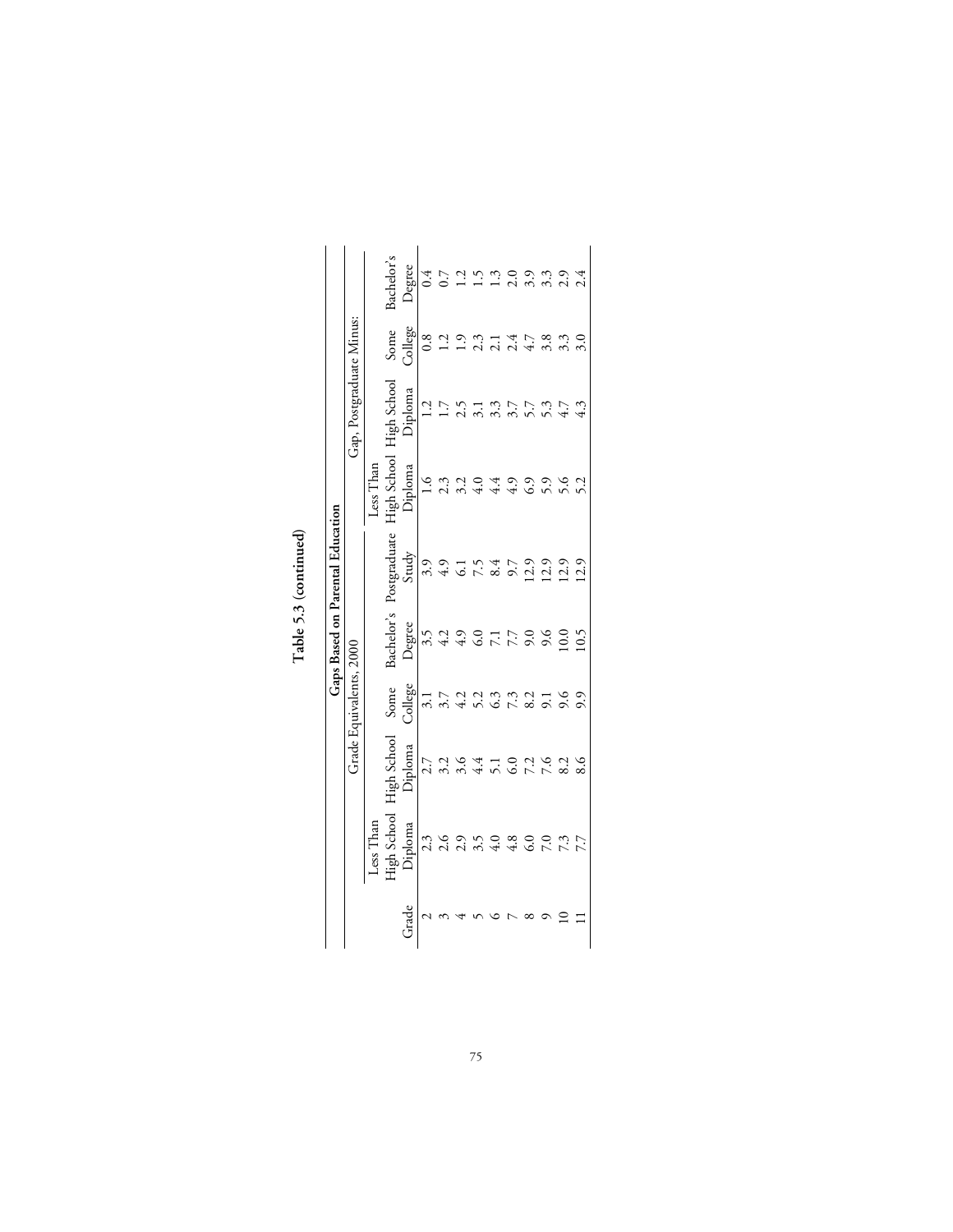Although these test score gaps are big, they are quite typical of what we see nationally. See for instance Jencks and Phillips (1998) for a summary of the black-white achievement gap at the national level. Moreover, Betts, Zau, and Rice (2003), who studied test score trends in SDUSD between 1998 and 2000, document that achievement gaps in the district were even larger in 1998 than they were in 2000.

Given these various dimensions of the achievement gap, what has been the contribution of the various elements of the Blueprint to reducing these inequalities? Again, we examine the estimated effect of Blueprint elements that were statistically significant by examining the experience of every student in our three cohorts over two years. We calculate the predicted change in test scores resulting from participation in the various Blueprint interventions and exposure to peer coaches and compare it to the initial 2000 achievement gaps. Figures 5.4 through 5.6 show the predicted reductions in the initial test score gaps related to language, race, and parental education, respectively.



NOTE: The figure shows the predicted two-year reduction in test-score gap between spring 2000 and spring 2002 for students in grades 3, 6, and 9 in fall 2000. A positive/ negative bar indicates that the initial gap is predicted to have narrowed/widened as a result of the Blueprint.

#### **Figure 5.4—Two-Year Reduction in EL/Non-EL Test-Score Gaps Attributable to the Blueprint**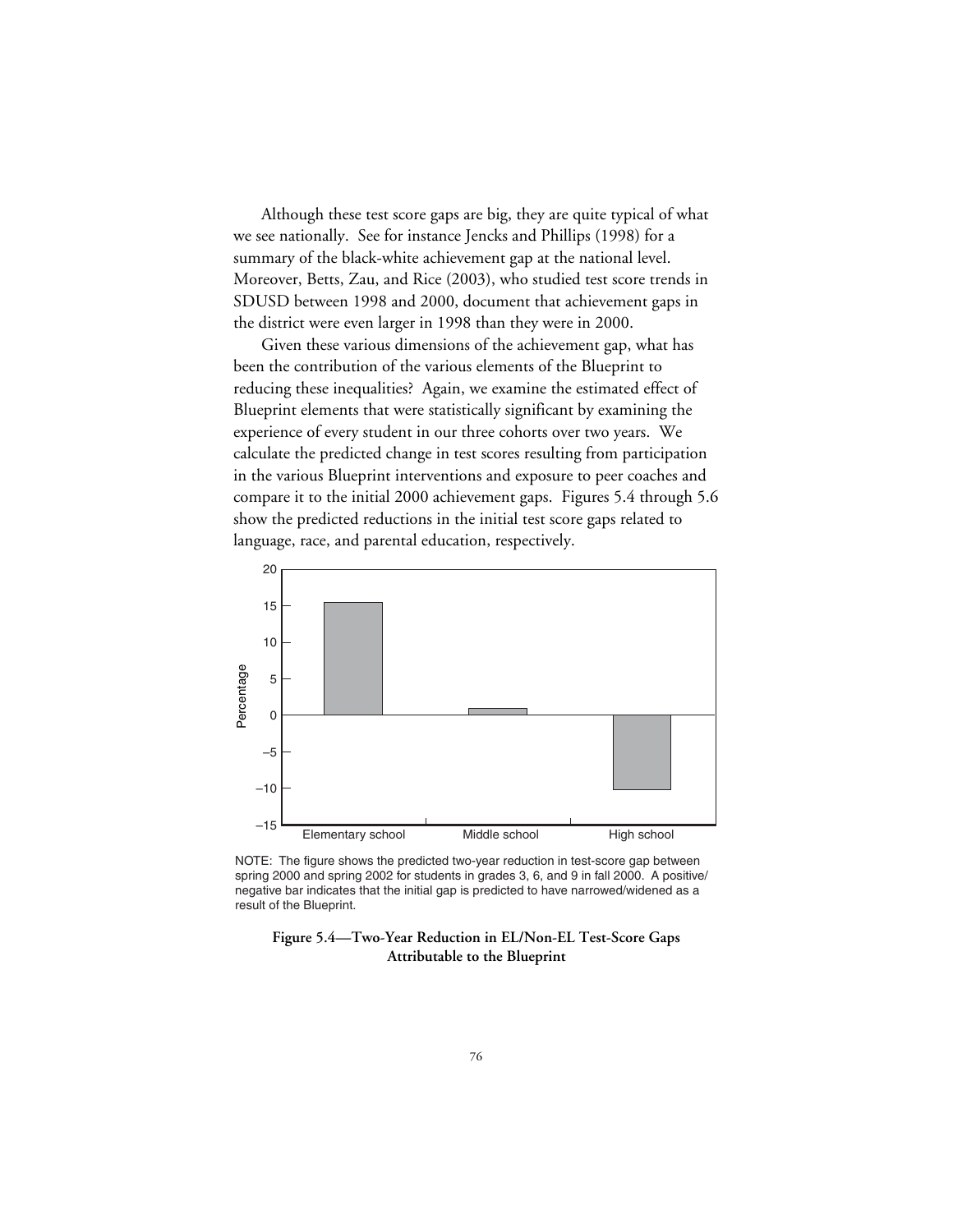

NOTE: The figure shows the predicted two-year reduction in test-score gap between spring 2000 and spring 2002 for students in grades 3, 6, and 9 in fall 2000. A positive/ negative bar indicates that the initial gap is predicted to have narrowed/widened as a result of the Blueprint.

#### **Figure 5.5—Two-Year Reduction in Test-Score Gaps (Relative to Whites) Attributable to the Blueprint**

In elementary schools, all three methods of grouping students suggest that the Blueprint has led to quite substantial reductions in the achievement gap in elementary schools. Most impressive in this regard were the EL/non-EL gap, the Hispanic/white gap, and the gap between students whose more highly educated parent was a high school dropout and students who had at least one parent who continued studies beyond the bachelor's degree level. Each of these gaps is estimated to have shrunk by about 15 percent over two years because of the effect of the Blueprint.

Middle school results similarly suggest that the Blueprint reduced the various achievement gaps, but by less than 5 percent. High school results are uniformly negative in that they suggest that the Blueprint widened achievement gaps. The most dramatic instance was the high school EL/non-EL gap, which is predicted to have widened by roughly 10 percent. This mainly reflects the large negative predicted effects of literacy block and core for EL students reported in the last chapter.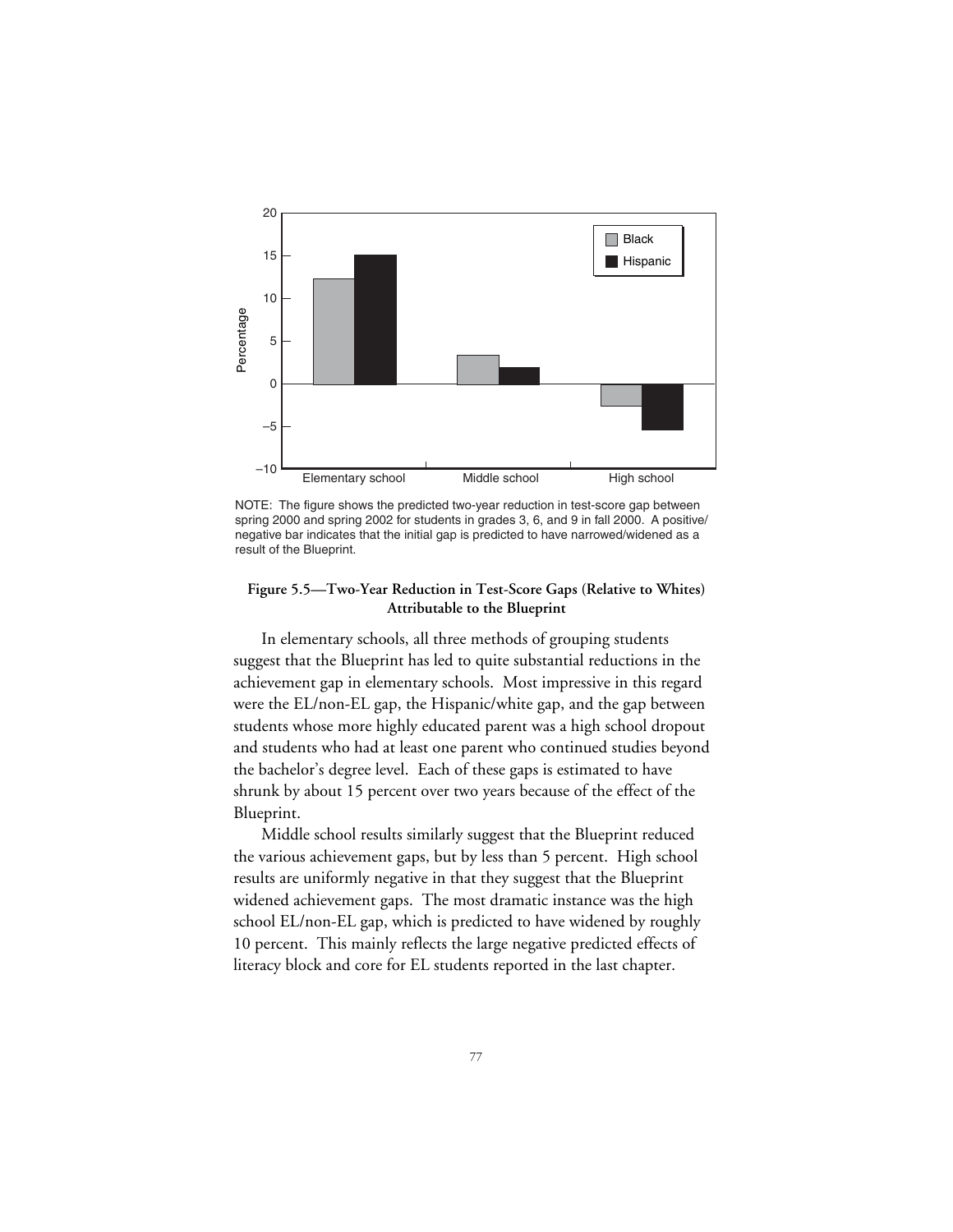

NOTE: The figure shows the predicted two-year reduction in test-score gap between spring 2000 and spring 2002 for students in grades 3, 6, and 9 in fall 2000. A positive/ negative bar indicates that the initial gap is predicted to have narrowed/ widened as a result of the Blueprint. The comparison group is students whose more highly educated parent had completed some postgraduate education.

#### **Figure 5.6—Two-Year Reduction in Test-Score Gaps Related to Parental Education Attributable to the Blueprint**

Although the effects of literacy core for non-EL students and literacy block/core for EL students were both negative, the *relative* magnitude of the predicted effects played a role in widening the achievement gap. The predicted effect of literacy block/core for EL students was much more negative, contributing to the result that is seen.

It is important to acknowledge that our estimates have assumed that the effect of each Blueprint element has been constant across student groups. Our estimates of changes in the gap therefore derive from different participation rates in Blueprint interventions among various student groups. The one major exception is that we have estimated the effect of literacy core and block on EL students separately from non-EL students. Although we devoted considerable time to testing for differences in Blueprint effects among the three sorts of groupings of students used in this chapter, we found that with two years of data, we lacked the number of observations needed to test convincingly for such differences. Indeed, when we ran models that allowed effects to vary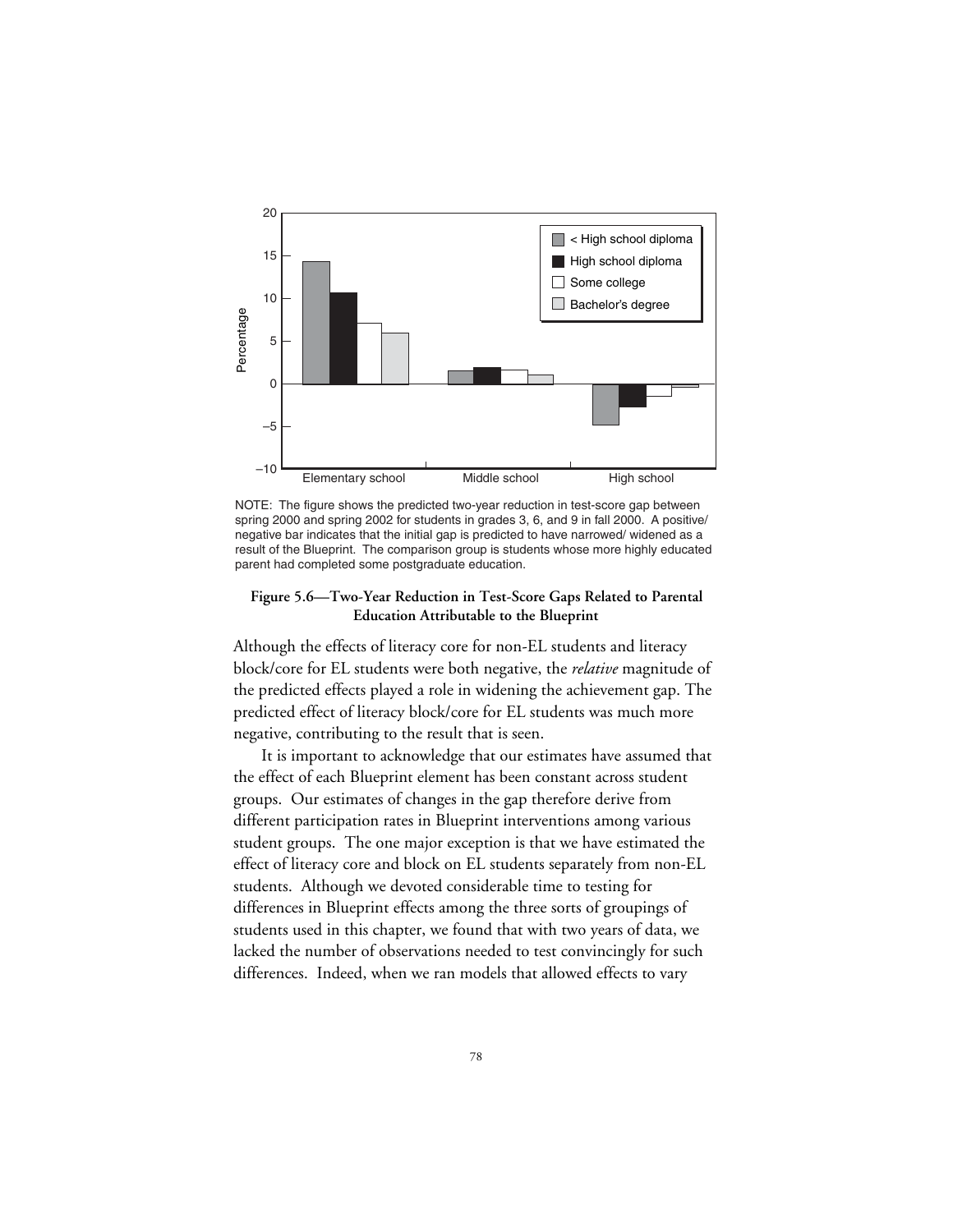either by race, language status, or parental education, the vast majority of cases revealed no significant differences. In addition, models estimated separately by group typically failed to find statistically significant effects of Blueprint elements, which clearly reflected our relatively small subsamples.

Thus, our assumption of identical effects among groups is likely to produce a fairly accurate estimate of the effect of the Blueprint on achievement gaps. But future work with additional years of data may allow us reliably to detect variations in the effect of specific interventions on different groups of students, which could alter our conclusions somewhat.

## Conclusion

Overall, the cumulative two-year effects of the various Blueprint elements have been quite large. The reforms appear to have boosted test scores substantially in elementary schools, boosted them moderately in middle schools, and if anything, depressed reading achievement in high schools.

With the major exception of high school, then, we conclude that the Blueprint reforms have meaningfully increased gains in reading. They have done so by boosting the average achievement of those who participated and by "rescuing" students from the bottom 20 percent of the test score distribution and moving them into higher deciles. That said, the lack of similar effects in high school is notable.

We found similar patterns when we examined achievement gaps in San Diego that relate to language status, race, and parental education. Overall, the Blueprint appears to have reduced fairly dramatically the achievement gaps in elementary schools, to have reduced the achievement gap in middle schools by far more modest amounts, and to have exacerbated the achievement gap in high schools, typically to a modest degree. These conclusions apply to all three ways in which we grouped students.

In sum, we find generally positive effects of the Blueprint overall on student achievement and in terms of reducing achievement gaps, with high schools proving a major exception. We cannot say for certain why the Blueprint reforms appear to have varied so greatly in their effect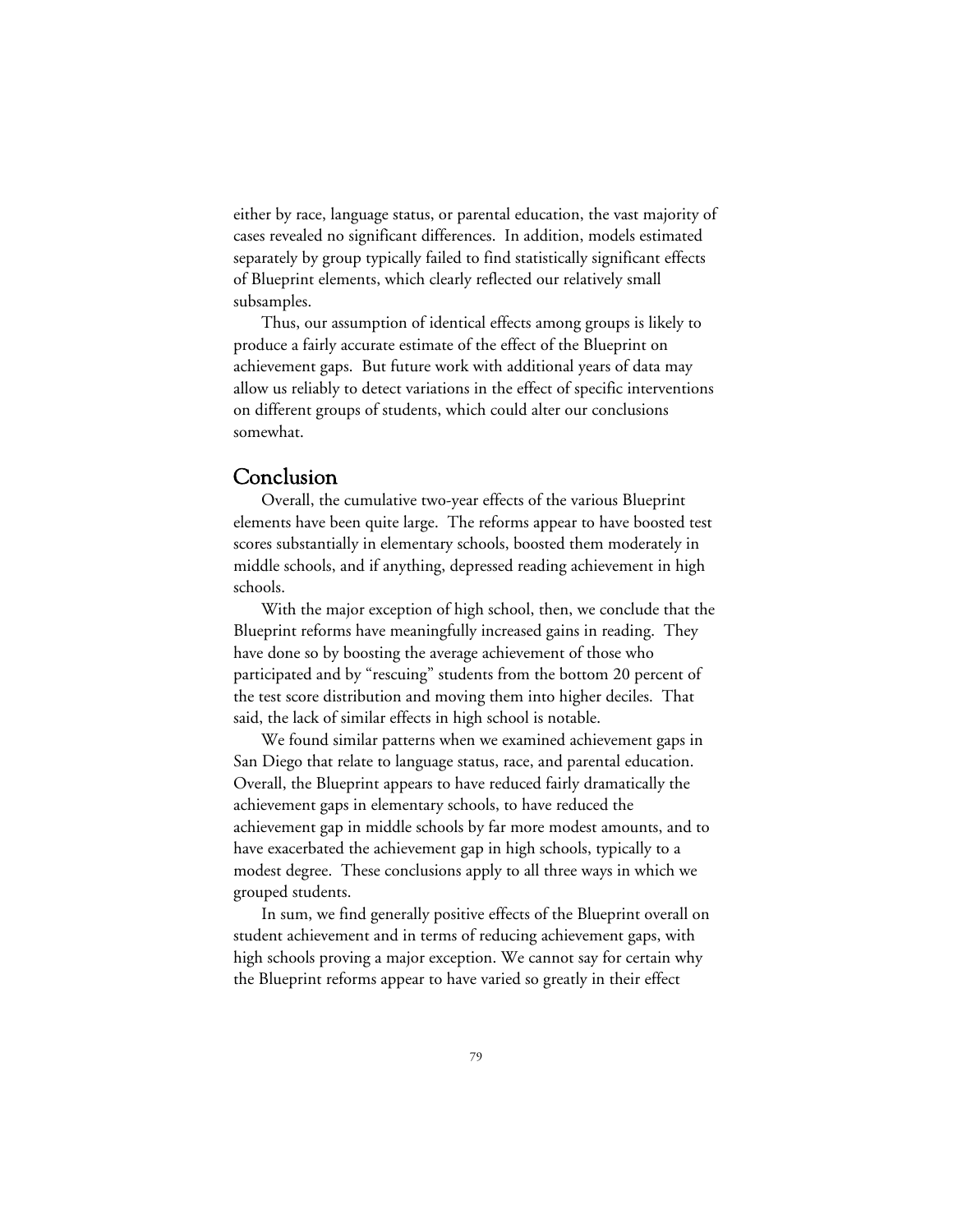across gradespans. Clearly, one reason for the relative success of the Blueprint at the elementary school level has been the package of reforms implemented at focus and API 2 schools. As for the lack of success of the Blueprint overall at the high school level, literacy core and block do not seem to have had the same positive effects we detected in middle schools.

A general explanation for the declining effect of the reforms in higher gradespans could be that in elementary schools, where teachers typically spend most of the school day with the same students, teachers have the time to learn the strengths and weaknesses of each student in reading, and tailor "Balanced Literacy" for each student appropriately. This one-on-one contact diminishes markedly at the high school level. Another possibility, which we discuss further in the concluding chapter, is that the District #2 reforms from New York did not include a high school component, so that we might expect less initial success in SDUSD in implementing the reforms at the high school level because of a lack of historical precedent. A third possibility is that high school English teachers, who typically come to class prepared to teach literature, were not as focused on basic literacy skills as were homeroom elementary school teachers. A fourth possibility is that the double- and triple-length English classes backfired at the high school level because students in that age group felt negatively stigmatized by these pullout classes, in a way that did not occur with younger middle school students. Indeed, it is quite remarkable that at the high school level, summer school classes seemed to benefit students whereas extra-length high school classes during the regular school year seemed not to prove beneficial to students. Pullout classes during the school year, because they occurred in full view of all of the students' peers, might have stigmatized students to a greater degree than the relatively secluded summer school classes. On a related note, the high school pullout classes may have damaged student morale because they could quite literally see the courses in other subjects that they were "missing out on" by looking at their counterparts who were not asked to participate by virtue of their better reading scores.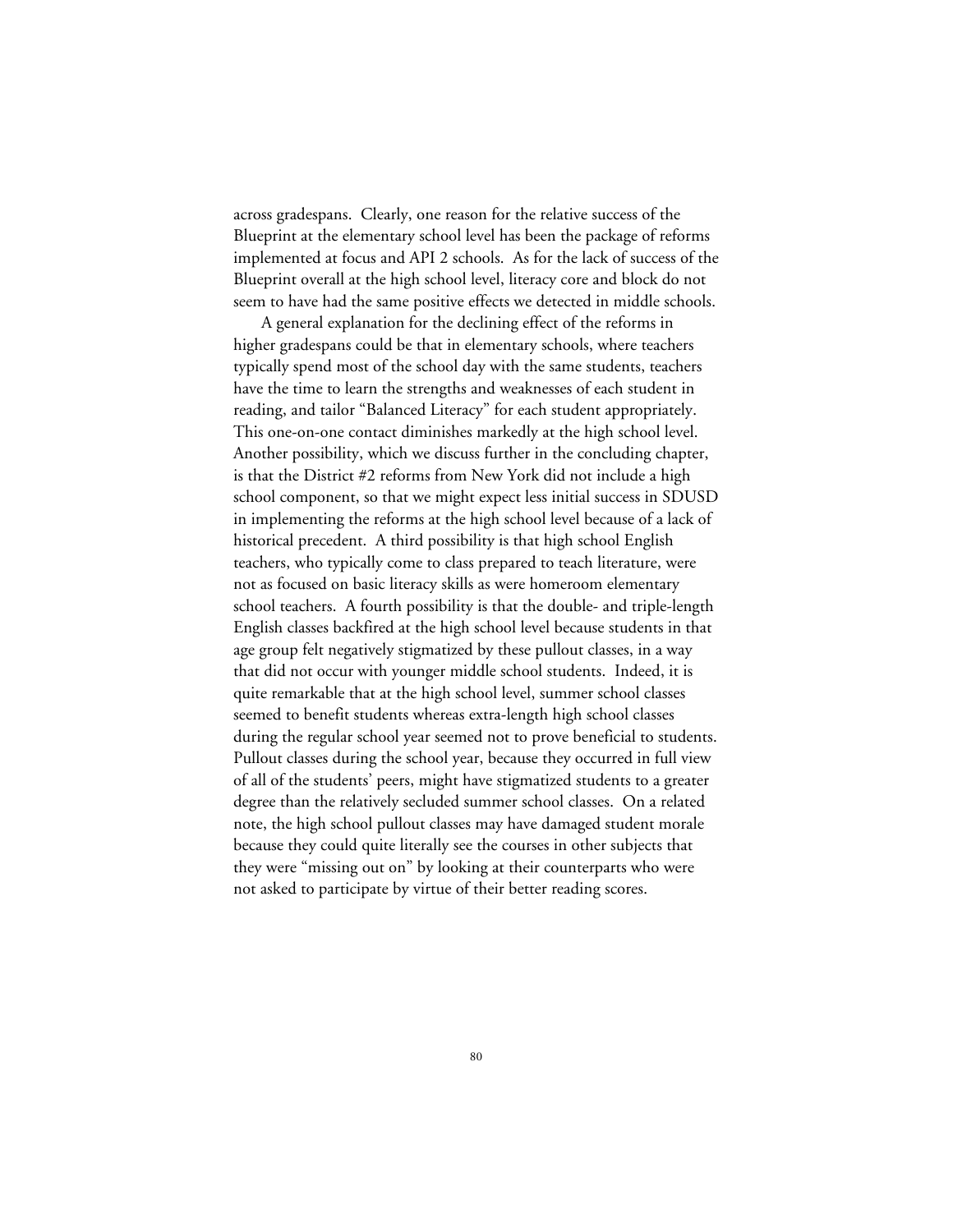# 6. Testing for Variations by Year in the Effectiveness of the Blueprint

## Introduction

Our analysis has examined test score gains in the school years 1999–2000 through 2001–2002. With the official introduction of the Blueprint in summer 2000, a good question is whether the effect of the various Blueprint elements varied by year. The most obvious pattern would be that as the districts' teachers and administrators gained experience with the Blueprint, this learning by doing might have increased the effectiveness of individual parts of the Blueprint. It is less likely, but still conceivable, that interventions might have become less effective over time, perhaps because of unobserved actions by any parents, teachers, students, or administrators who opposed the Blueprint. To test these ideas, this chapter repeats the analysis of Chapter 4 and allows the effect of each intervention to vary by year.

A closely related issue is whether the average effect of an intervention depended on whether a student enrolled in that intervention for one or two years. We examine this as well.

# Variations over Time in Blueprint Effects on Reading Achievement

Figures 6.1 through 6.3 show the predicted effects of each Blueprint element that was significant, once we allow each effect to vary by year. Our approach was to estimate a "main" effect for 2001–2002, the last year of our study, and to add interactions to test for variations from this main effect in earlier years. Most Blueprint interventions and preventive strategies were in place for only two years, 2000–2001 and 2001–2002.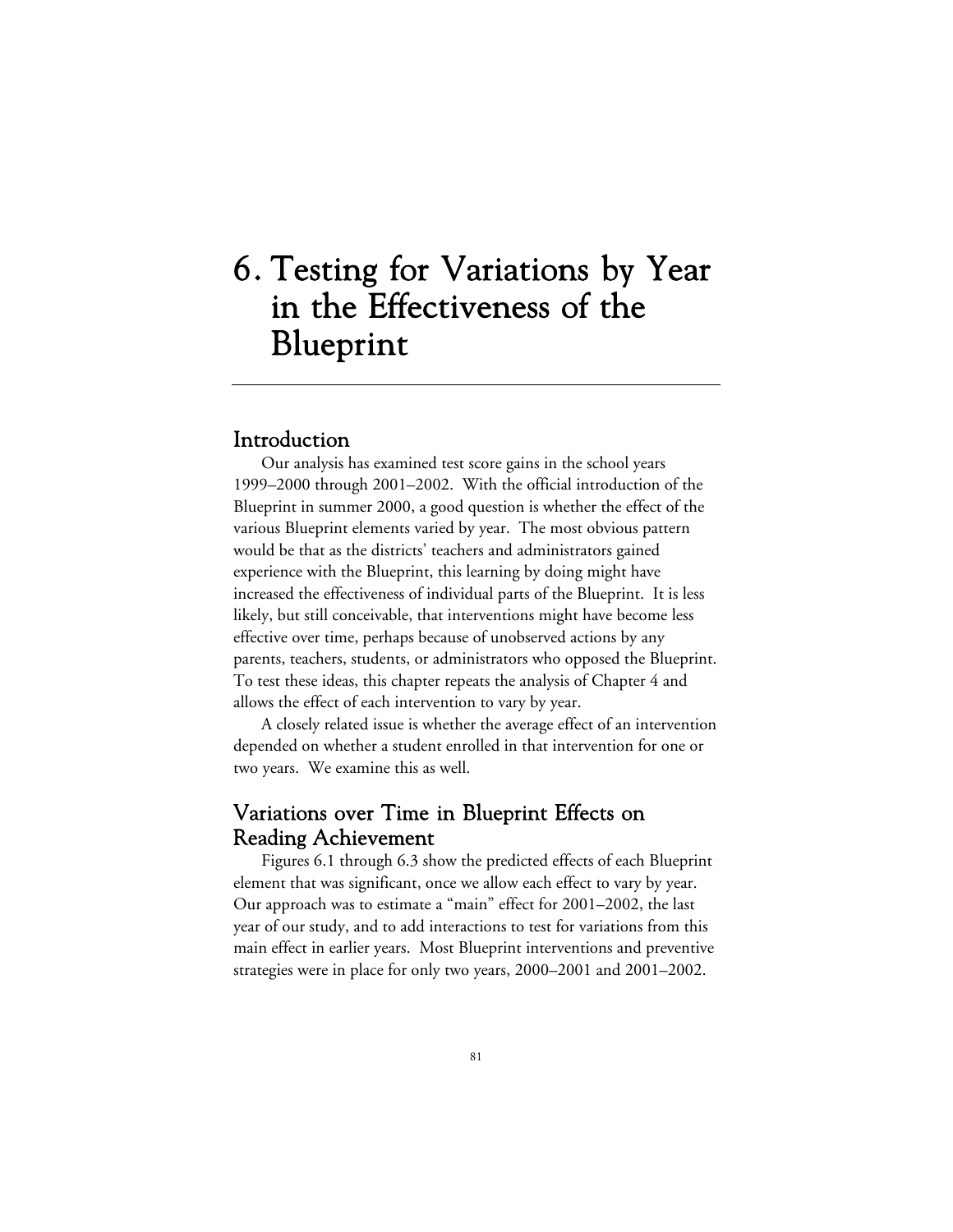

NOTES: In general, the lack of a bar for 1999–2000 indicates that the program was not in effect in that year. The only programs that we measure in 1999–2000 are the two types of peer coaches.

#### **Figure 6.1—Predicted Effect of Blueprint Elements on Annual Gains in Reading Achievement Among Elementary School Students by Year**

A few, such as peer coaching and genre studies, were implemented on a very limited basis in 1999–2000 as well, in which case we added interactions to test for variations in the effect of these elements between 1999–2000 and the base year of 2001–2002.1

In the figures, we present a bar showing the predicted effect of a given Blueprint element for any year in which, overall, the effect was statistically significant. In cases in which we found a significant main effect for 2001–2002 and no significant difference in an earlier year, we set the overall effect in the earlier year to the main effect. We did this so

 $\overline{\phantom{a}}$ 

<sup>&</sup>lt;sup>1</sup>As shown in Table 2.1, literacy block was also implemented on a very limited basis in grade 9 in 1999–2000. However, we were not able to estimate a separate effect of literacy block for this year because of small sample size.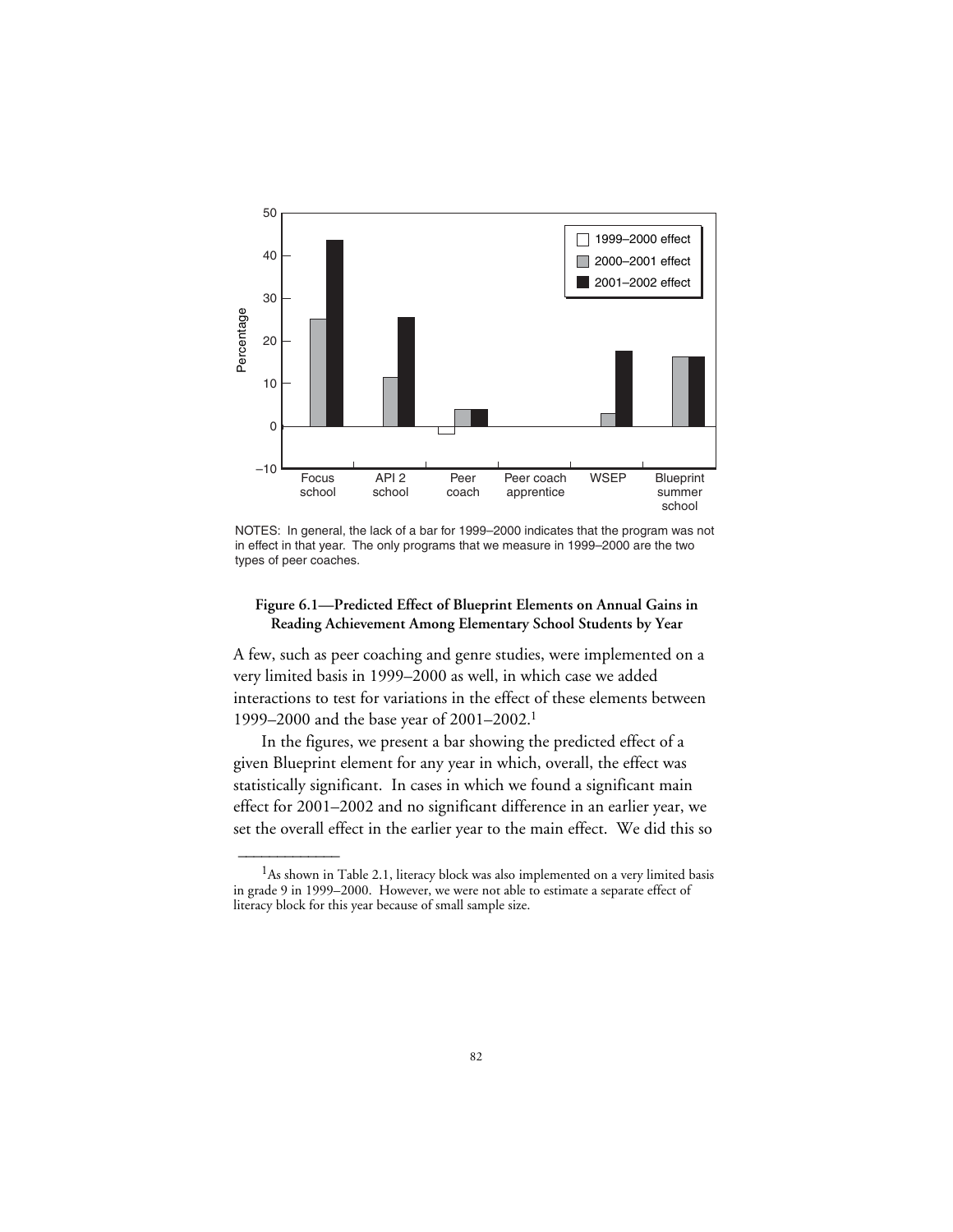

NOTES: In general, the lack of a bar for 1999–2000 indicates that the program was not in effect in that year. The only programs that we measure in 1999–2000 are the two types of peer coaches and genre studies.

#### **Figure 6.2—Predicted Effect of Blueprint Elements on Annual Gains in Reading Achievement Among Middle School Students by Year**

that readers would not read too much into small variations across years that are not statistically meaningful.2

Figure 6.1 shows effects by year in elementary schools. If the effect of a Blueprint element varies across years, typically the effect increases in the later years. In some cases, these increases in effectiveness are quite dramatic. For example, the estimated effect of EDRP rises from a 2.9 percent boost to the average growth in reading achievement in

 $\overline{\phantom{a}}$ 

<sup>&</sup>lt;sup>2</sup>In the rare case in which the main effect was not significant but the interaction for an earlier year was significant, we tested that the overall effect for that year, given by the sum, was significant. If so, we used the sum of the main and interaction coefficients to estimate the overall effect for the earlier year. Otherwise, we set the effect for that earlier year to zero. Note also that by showing identical bars for years where we could find no significant difference, we present the "main" 2001–2002 effect. While minimizing in this way the chance that we are reading "too much" into variations by year, our graphs in some cases consequently suggest overall effects that do not reflect the true overall effects presented in Chapter 4.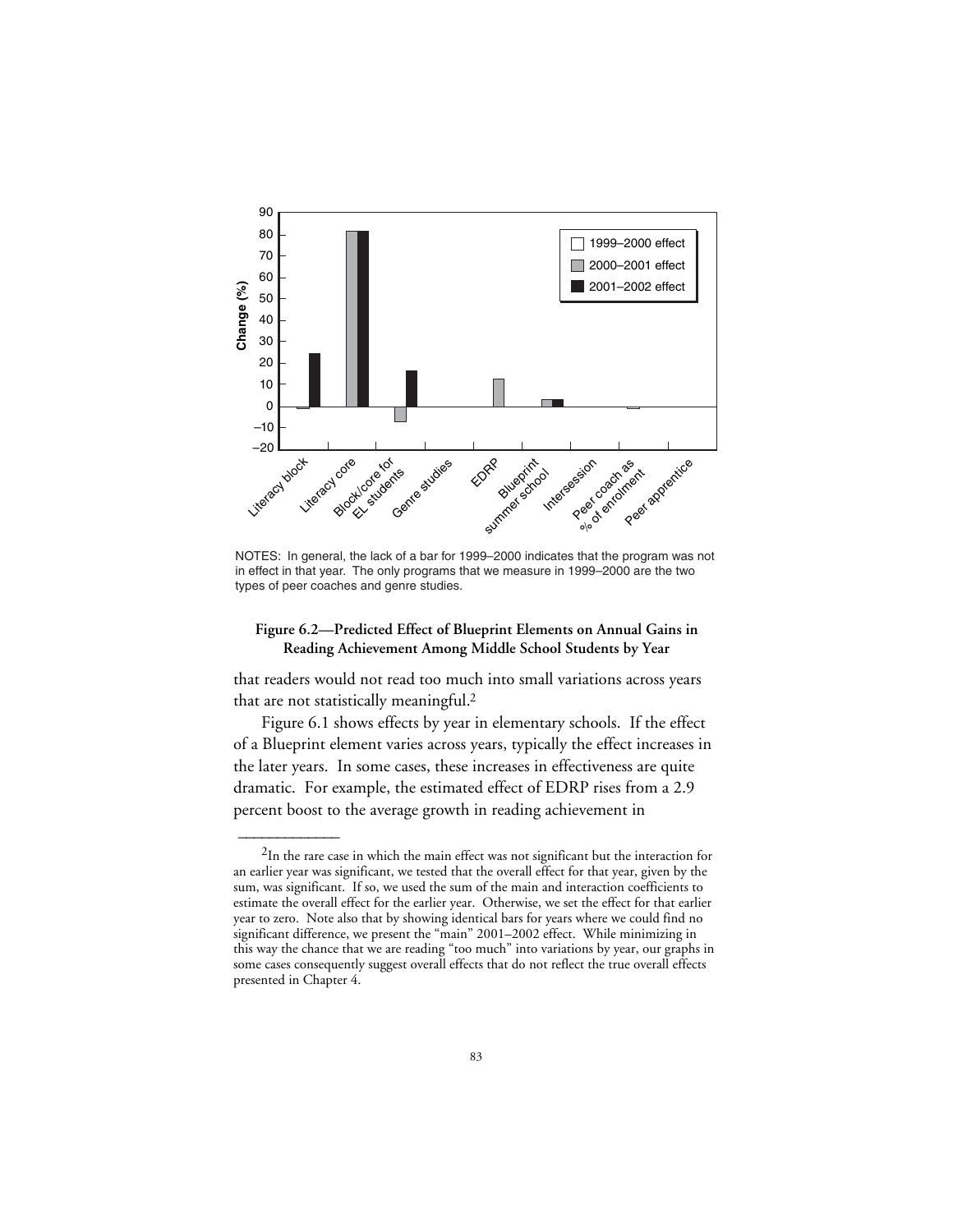

NOTES: In general, the lack of a bar for 1999–2000 indicates that the program was not in effect in that year. The only programs that we measure in 1999–2000 are the two types of peer coaches and literacy block.

#### **Figure 6.3—Predicted Effect of Blueprint Elements on Annual Gains in Reading Achievement Among High School Students by Year**

2000–2001 to a 17.7 percent boost in 2001–2002. Similarly, the effect of attending a focus school or an API 2 school rises from 25.2 percent to 43.9 percent, and from 11.3 percent to 25.8 percent, respectively. More subtly, peer coaches as a percentage of enrollment, which was not statistically significant overall, is negative in 1999–2000 and positive in the two later years and in all cases was significant. This provides some preliminary evidence that perhaps the effect of having peer coaches in the school has become more positive with time.

Results for middle and high schools, shown in Figures 6.2 and 6.3, are not as clear cut. The results for middle schools suggest that literacy block and core and peer coaches may have become slightly more effective over time, but EDRP appears to have been effective only in 2000–2001.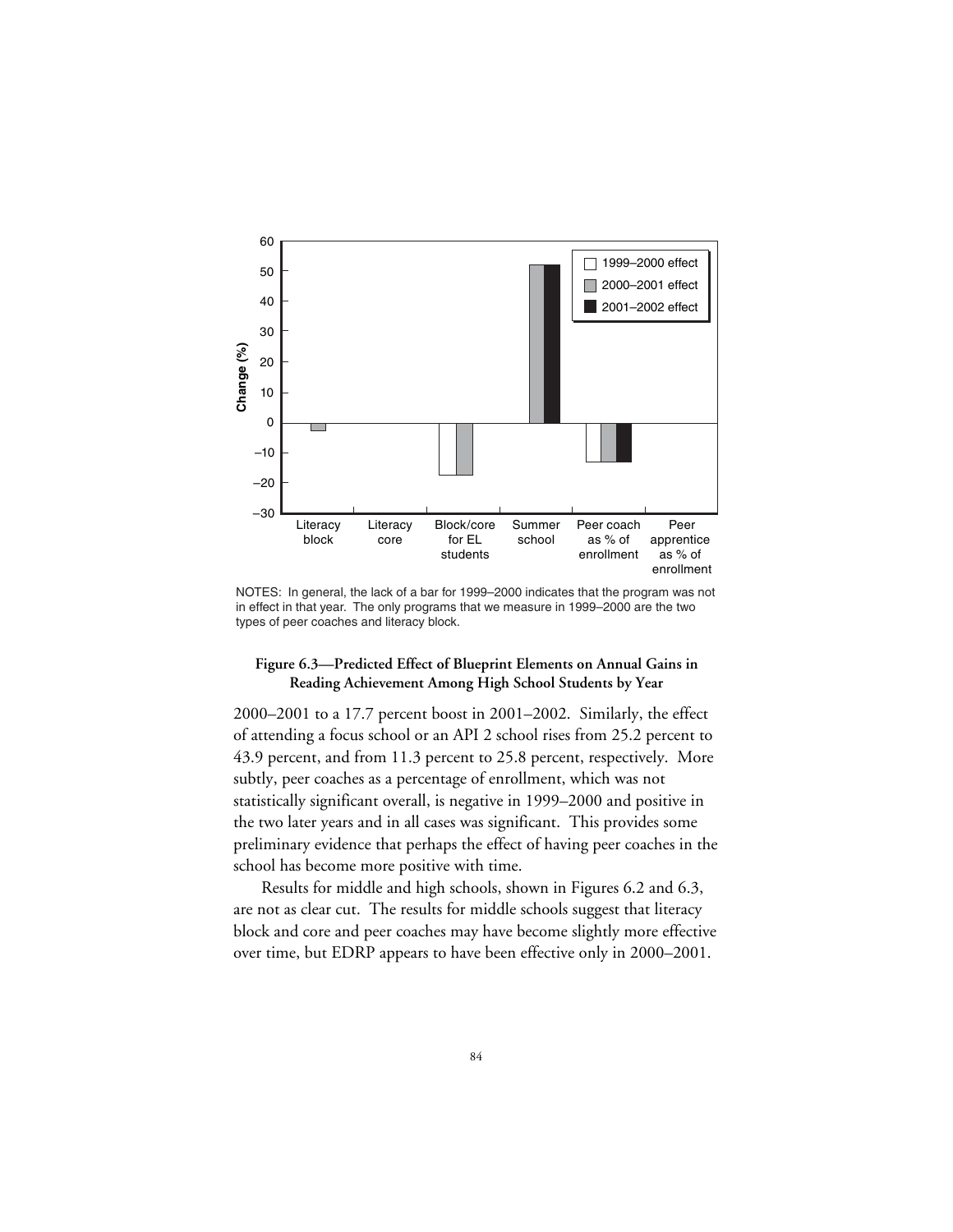At the high school level, we find some evidence that the overall negative effects of literacy block and block/core for EL students may have disappeared by 2001–2002. On the other hand, the positive effect of summer school and the negative estimated effect of peer coaching did not seem to vary over time.

# Variations in the Effectiveness of Blueprint Interventions Depending on Whether a Student Enrolled for One or More Years

Our main models assume that there are no positive or negative interactions between interventions within a year or across years. One reviewer asked whether a given intervention might be more effective if accompanied by another intervention in the same year or preceded by the same or a second intervention in a prior year. As Chapter 3 shows, of students who participated in at least one intervention in a given year, a strong majority participated in only one intervention, which prevents us from performing a meaningful test for interactions among different interventions with these first two years of data.

However, as a first step toward addressing the question of possible interactions between enrolling in a specific intervention for more than one year, we re-estimated the models described in the previous section to test the idea that enrolling in a specific intervention for more than one year could matter. Theoretically, the effect of enrolling in an intervention for more than one year could go in either direction. Basic economic theory suggests that holding other "inputs" constant, increasing one input more and more will eventually lead to diminishing returns, that is, a decrease in the effectiveness of a given intervention. Similarly, there is the possibility that students who stayed in a given intervention two years did not get much out of the intervention but were persuaded to stay by teachers who remained concerned about their reading ability. Conversely, it is conceivable that it takes two years of involvement with a given intervention for the student to really take off, which suggests the opposite of diminishing returns.

There is a second reason for testing whether the effect of interventions and preventive programs differed if a student participated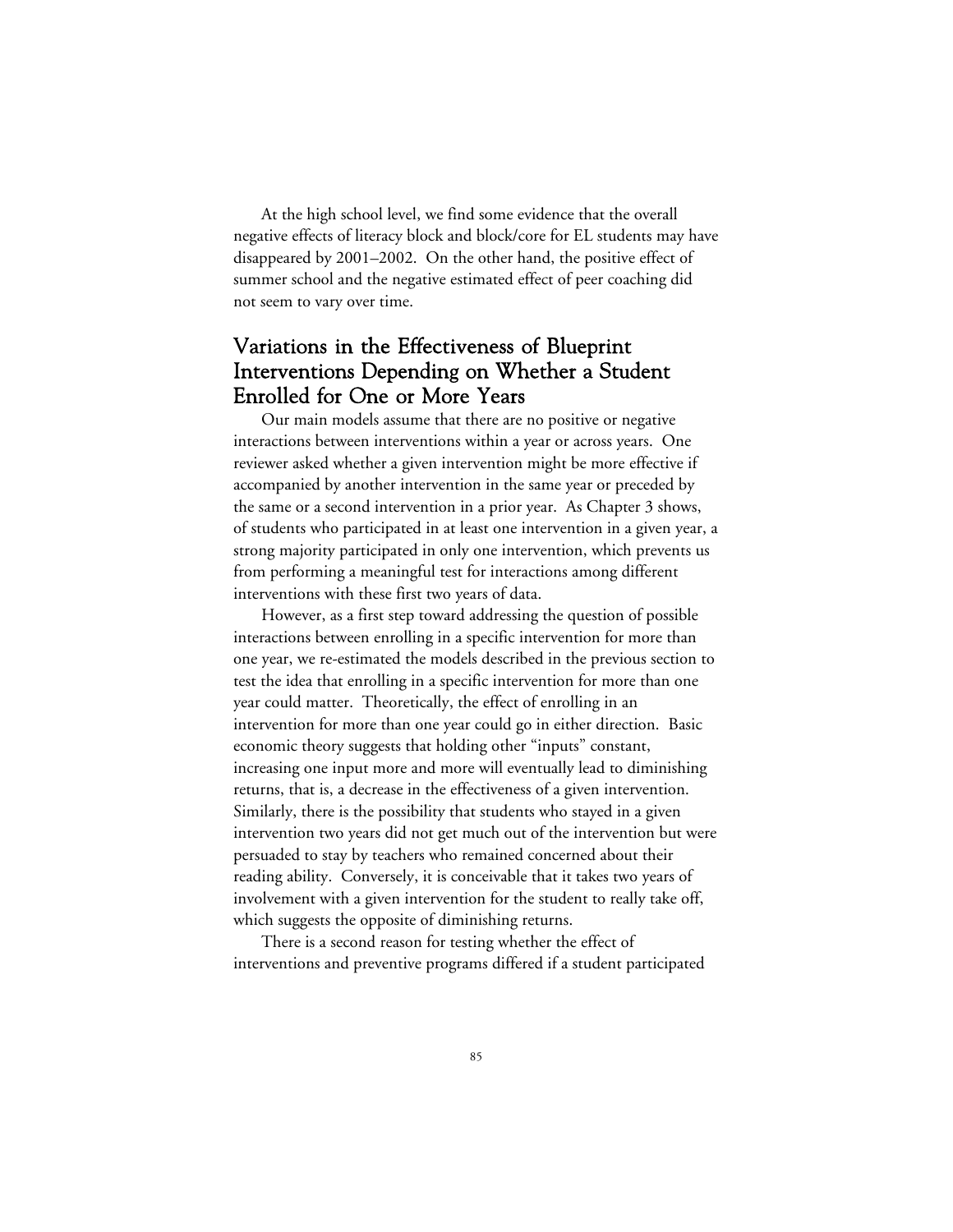for more than one year. Chapters 4 and 5 document very large positive effects of the focus school and API 2 school preventive programs. It is possible that these represent what are known as Hawthorne effects. This refers to a phenomenon in which any change to an organization leads to better outcomes simply because in the short run people are inspired by a change, in particular, by being singled out for additional attention. However, such effects are typically very transient and do not represent a permanent improvement. By testing students who are in focus or API 2 school programs for two years in a row, we can test whether the average effect is less than if their school had participated in either program for just one year. If so, it would provide some evidence of a temporary and essentially meaningless Hawthorne effect. Such concerns in fact apply equally to all of the student-based interventions as well.

To allow for such effects across all interventions and preventive programs, in addition to allowing the effect of enrolling in, for example, EDRP, in 2000–2001 to differ from the effect of enrolling in 2001–2002, we also allowed the average annual effect of EDRP to differ for students who enrolled in EDRP in both 2000–2001 and 2001–2002. For each intervention, we added indicator variables to indicate every possible combination of participation over time. We then explicitly tested whether the effect of enrolling in a given intervention in any particular pattern produced bigger effects than enrolling in 2000–2001 only. We reproduced the above results that the effect of enrolling in an intervention did often vary by year of enrollment. However, in all but one case, there was no additional benefit or detriment for those who enrolled in a specific intervention for more than one year. The exception was literacy block among middle school students: Students who enrolled in this intervention in both 2000–2001 and 2001–2002 had slightly higher average effects in terms of reading gains than students who enrolled only in 2000–2001 or only in 2001–2002. Put differently, this positive interaction is above and beyond the result that, in general, enrolling in literacy block in 2001–2002 was more effective than taking it in 2000–2001 only.

All in all, we found little evidence that students who enrolled in a given intervention for two or more years gained more or less per year of intervention than students who enrolled for one year only. This also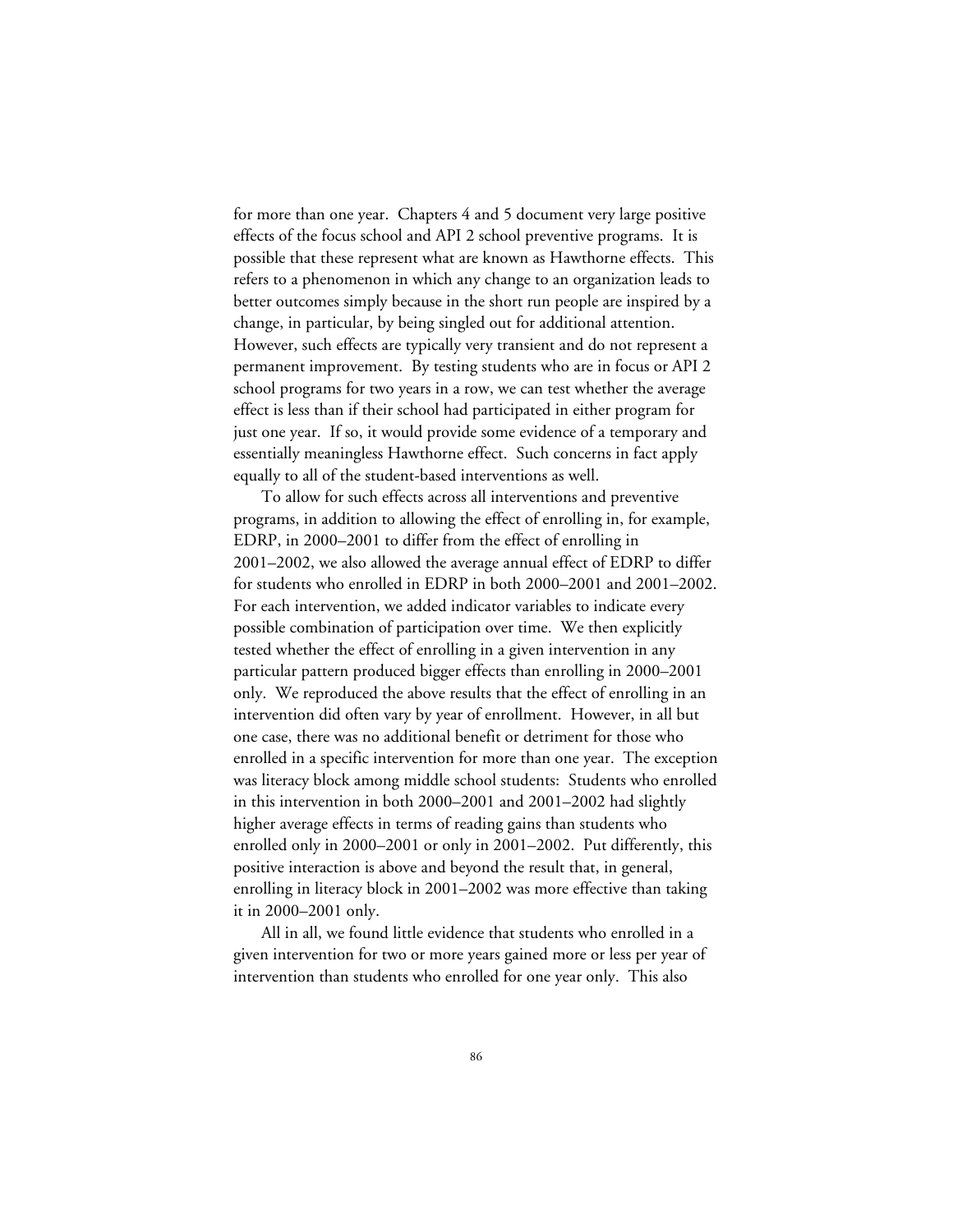provides evidence against the hypothesis that the large benefits produced at focus and API 2 elementary schools were merely transient Hawthorne effects.

# Conclusion

Overall, this chapter suggests that the effect of the Blueprint's elements has increased over time, most strongly in elementary schools and to a lesser extent in middle and high schools. The evidence implies that as the district has gained experience with the various reforms, the reforms have on the whole become more effective. This is important to remember, especially for cases in which our overall analyses in Chapter 4 suggested that a Blueprint element had no significant effect on reading gains. Although it may be true that on average the given element has had no effect, over time it appears to have become effective. Most notably, in Chapter 4 we reported that overall peer coaching in elementary schools had an effect that was not statistically different from zero. In the analysis in this chapter, we find some evidence that this overall zero effect is composed of a negative effect in 1999–2000 and a small positive effect in later years. Perhaps the second most important finding was that the overall negative effects of literacy block and block/core for EL students at the high school level may have disappeared by 2001–2002.

We also tested for, and found only scant support for, the notion that students who enroll in a given intervention more than one year receive disproportionately more or less benefit per year of enrollment than does a student who enrolls for one year only. This is particularly important because it reduces the chance that the reforms produced only transient Hawthorne effects.

Finally, we need to list two caveats to these results. First, sample size by year is smaller than in our overall samples, so that on occasion we find effects in given years to be insignificant even though overall across all years the results in earlier chapters showed effects to be significant. Second, it is tempting but inappropriate to project these trends into the future, thus inferring that the Blueprint may have become more effective with each year since 2001–2002, when our analysis ends. This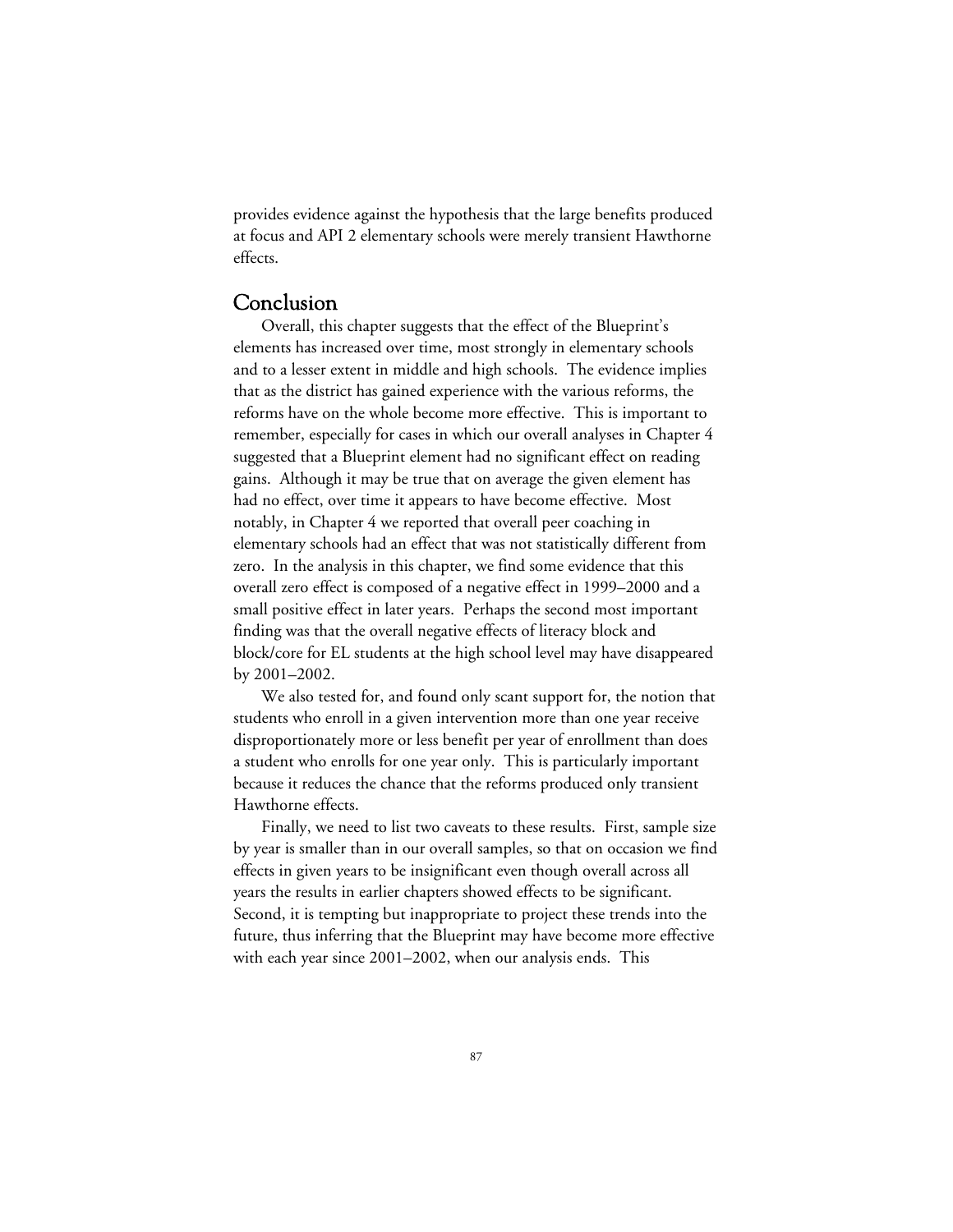hypothesis could well prove true, but it is just that, a hypothesis. It will take additional years of data to know for certain.

Those caveats aside, we believe that our results may indeed provide some initial evidence that San Diego has been "learning by doing." This seems all the more likely given the evidence presented by Stein, Hubbard, and Mehan (2004) of the difficulties that initially confronted San Diego administrators, instructional leaders, principals, and peer coaches in learning and then disseminating to classroom teachers the central ideas of the reading reforms.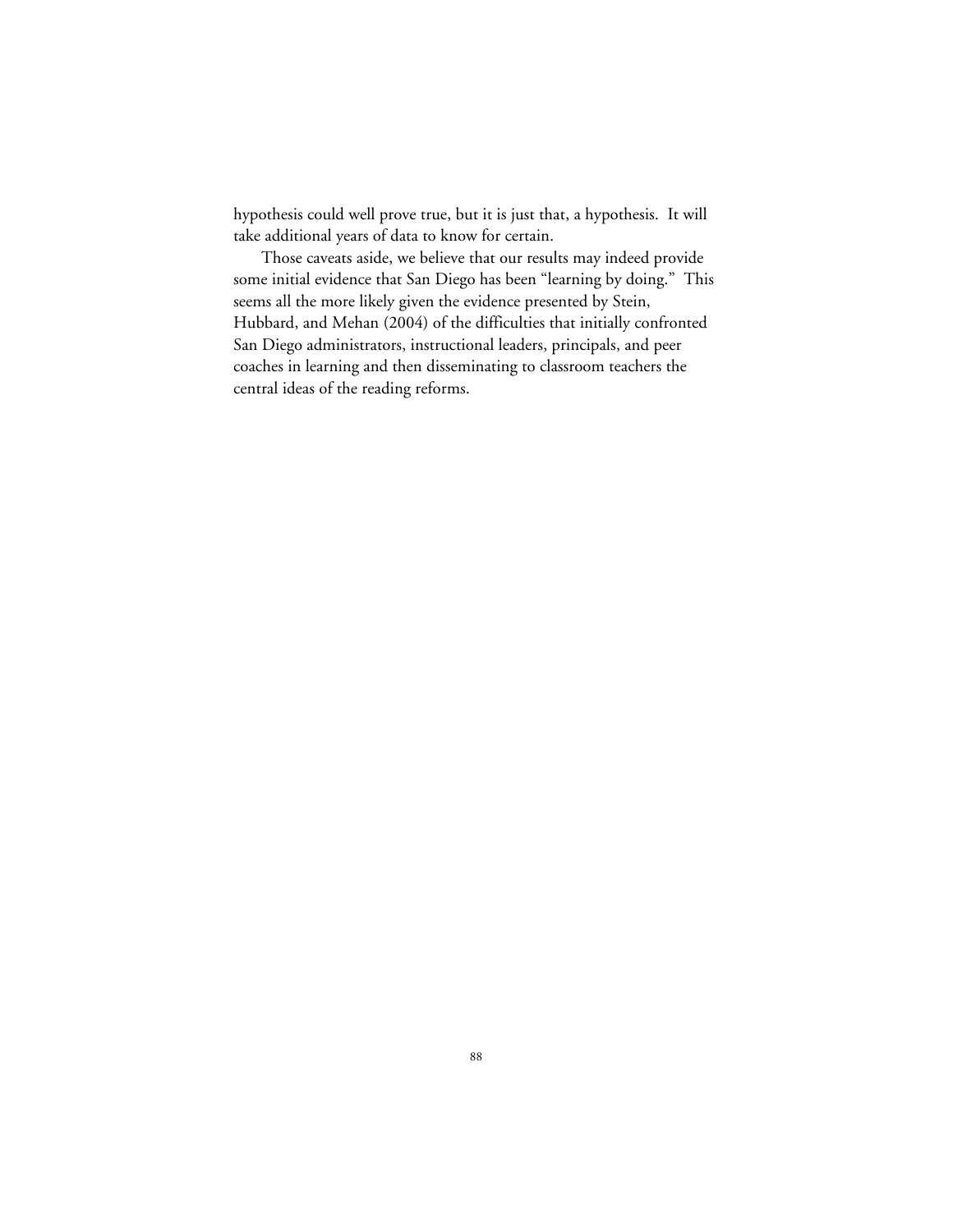# 7. Testing for Possible Side Effects of the Blueprint on Outcomes Apart from Reading

## Introduction

As we stated in the introductory chapter, one initial public concern about the Blueprint was that its focus on reading would backfire by diverting students' attention from other subject areas. This potential seemed most likely in middle and high school, in which students have been directed to double- or triple-length English classes. However, those who read poorly may not learn much in their other subjects in part because their limited reading skills prevent them from reading their textbooks and related materials effectively. This hypothesis would suggest that time spent improving reading skills might actually increase gains in achievement in other subject areas than English.

A second potential side effect has to do with students becoming disenchanted with school because of the additional effort required in various Blueprint programs. Anecdotally, the San Diego media have reported complaints by several parents that their students were becoming "burnt out" by either literacy block and core, the extra-length English classes, or EDRP.

Lacking any firm evidence on either of these issues, we decided to test some of these propositions. Math and reading are the two core competencies tested at every grade level in which the state of California tests students. So we tested the "academic diversion" hypothesis by modeling gains in Stanford 9 math scores as a function of students' participation in the various Blueprint reading programs. It is obviously difficult to test fully the notion that Blueprint participation "burns out" students. We decided that the best approach was to model the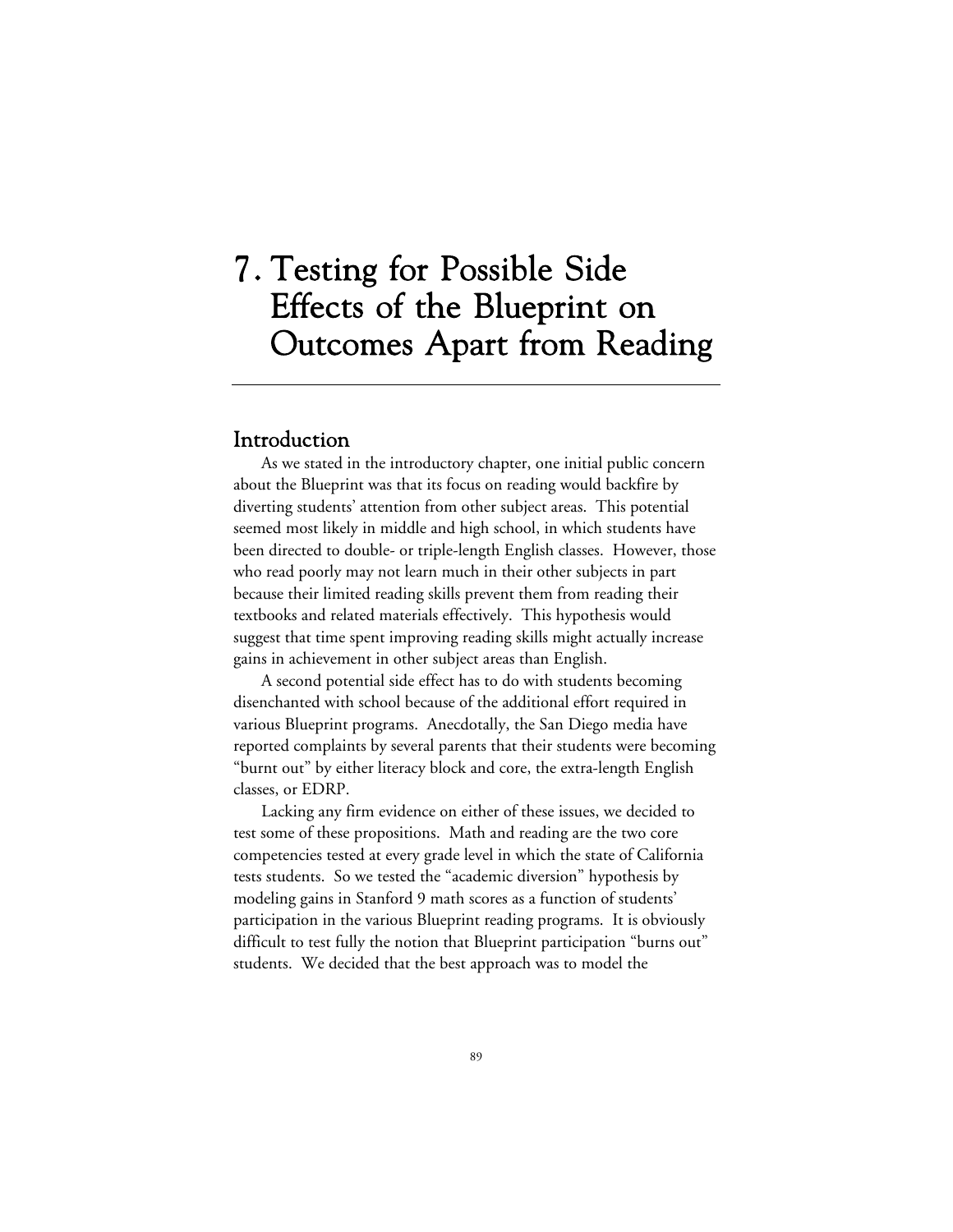percentage of days that students were absent in each year. Obviously this is a very imperfect proxy for students' attitudes, but especially in upper grades it likely reflects students' desire to be at school.

In both cases, we simultaneously controlled for all sorts of other factors that might have contributed to student outcomes. In particular, we continued to add student, school, home zip code, grade, and year indicator variables to our models. Probably the most important of these is the indicator variables for each student. These take into account unobservable but unvarying characteristics across students. Because of this, in practice we identify the effect of Blueprint elements by testing for a link between *changes* in a student's Blueprint participation and changes in the given outcome for that student.

# Effect of the Blueprint Reading Elements on Gains in Math Achievement

We estimated models that mirror those in Chapter 4, except that the variable we were now trying to explain was gains in math scores rather than gains in reading scores. We used the corresponding vector of math teacher characteristics, peers' math test scores, and math class size in these models.<sup>1</sup>

Following the approach of Chapter 4, in Figures 7.1 through 7.3 we report the estimated effect of various Blueprint elements related to *reading* on gains in math achievement for elementary, middle, and high schools. The vertical axis in these figures, similar to those in Chapter 4, is the predicted percentage effect of a given Blueprint element on the average annual gain in math test scores. For instance, a bar in these graphs with a height of +10 percent suggests that the given Blueprint program is associated with a 10 percent increase in the annual average gain in math scores we observe for students districtwide.

Figure 7.1 suggests that for elementary school students, participation in various Blueprint reading programs, including schoolwide preventive strategies, is associated with quite big increases in the rate of gain in math achievement. The largest effect here is the introduction of a focus school

 $\overline{\phantom{a}}$ 

<sup>&</sup>lt;sup>1</sup>This corresponds to model iv in Appendix B. Estimates using the sparser model i were also estimated, and the results were similar to what we report here.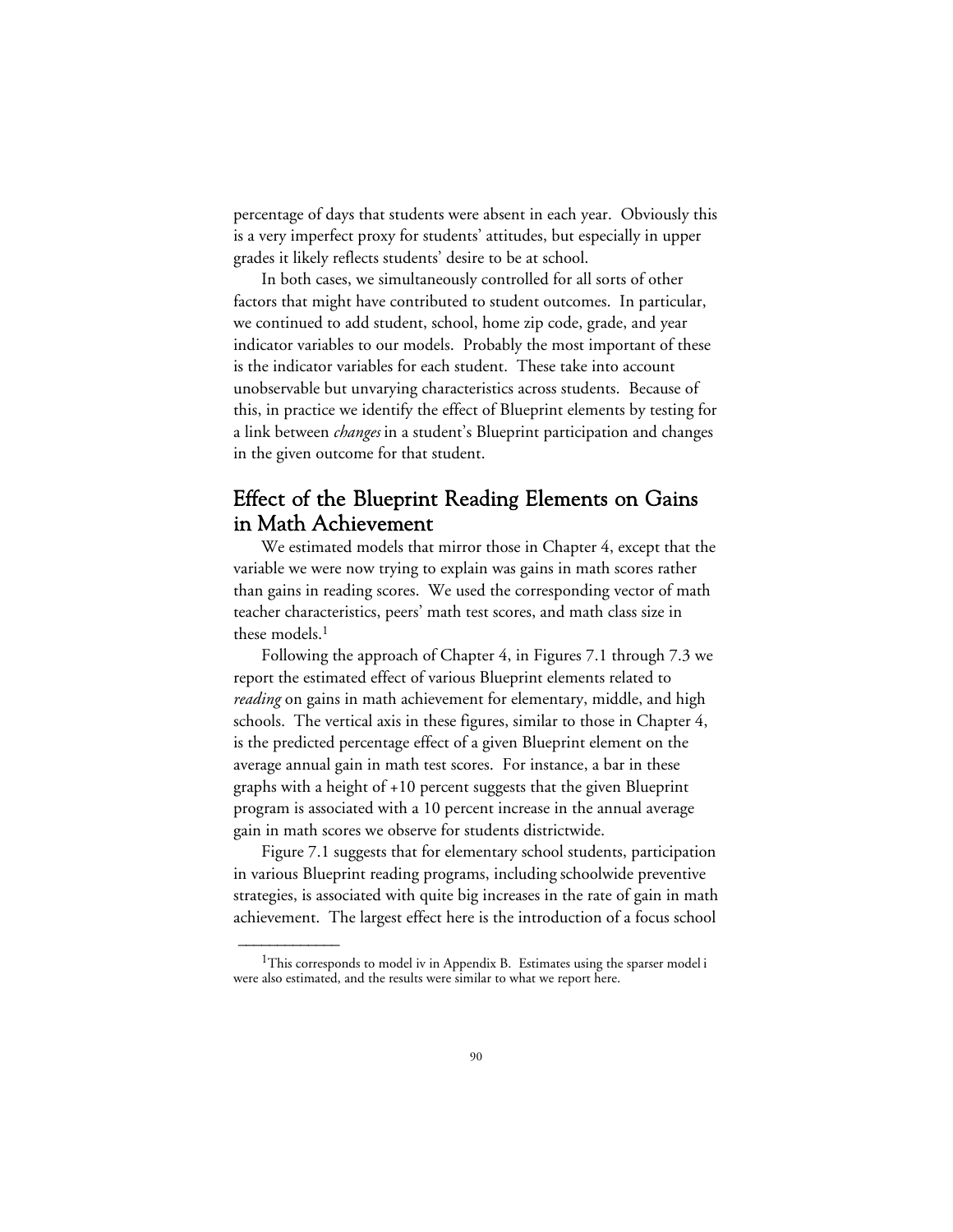

NOTES: For Figures 7.1 through 7.3, effects are simulated of a student participating in the given intervention or prevention strategy. Exceptions are nonbinary variables related to mean teaching experience of peer coaches, in which case we simulate the effect of a change from zero to the sample mean. For literacy core/block for EL students, we calculate percentage effects by dividing by mean math score gains for EL students.

### **Figure 7.1—Predicted Effect of Blueprint Elements on Annual Gains in Math Achievement Among Elementary School Students by Year**

program at a student's school, which is associated with an 11.5 percent increase in the mean rate of gain in math scores. These findings are consistent with the idea that rather than taking student attention away from math, exposure to supplementary reading programs enhanced students' ability to absorb their math lessons. One variable that appears to matter for gains in math achievement, unlike in our earlier analysis of reading achievement, is peer coach experience. Figure 7.1 simulates the effect of increasing the average years of teaching experience of the school's peer coaches from zero to the mean actually observed, which for elementary schools is 12 years.

Figure 7.2, with results for middle schools, suggests a similar conclusion, with participation in a wide array of Blueprint interventions associated with gains in math learning for participants. Each of the positive predicted effects is quite big. Most notably, participation in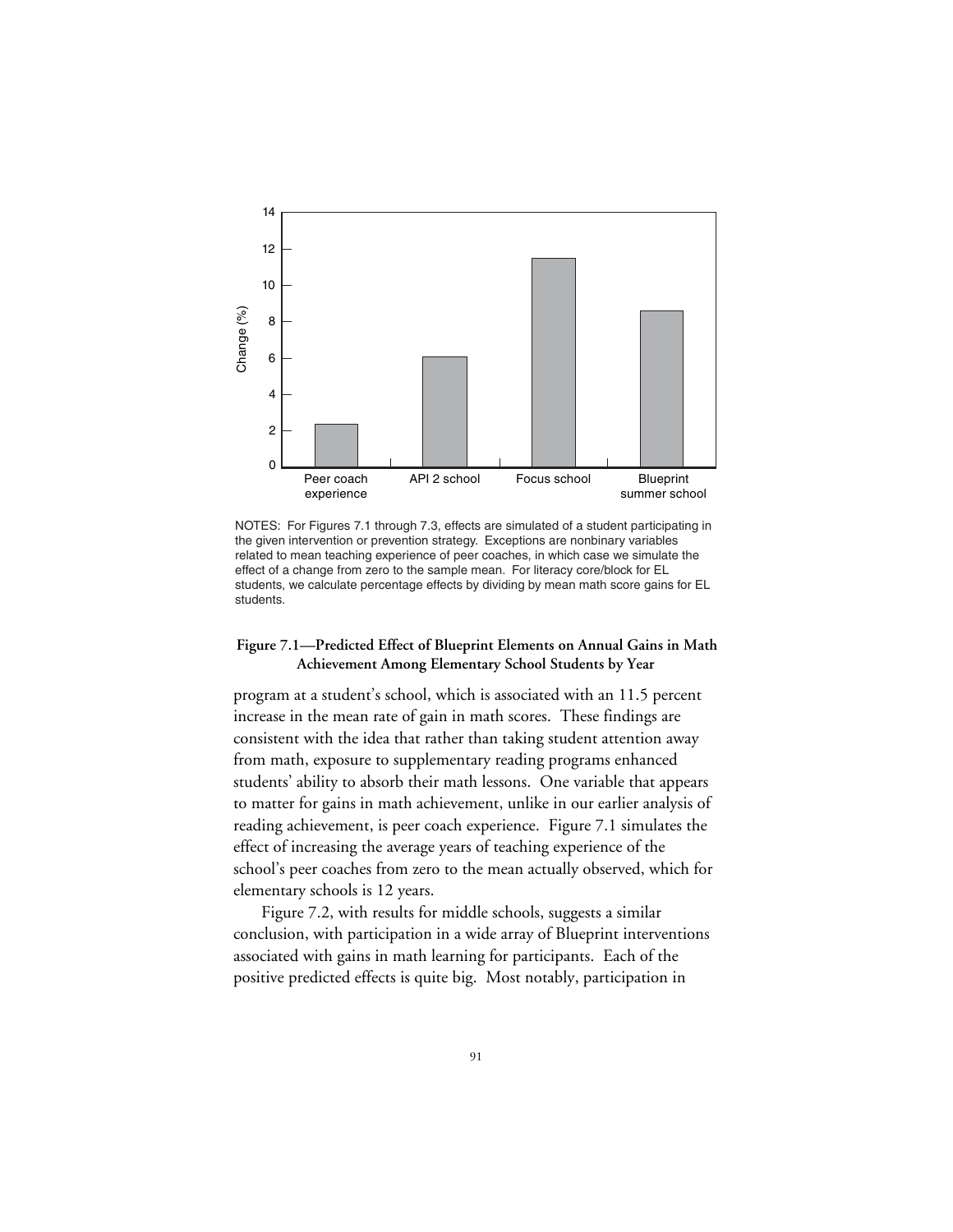

NOTE: See the notes to Figure 7.1.

### **Figure 7.2—Predicted Effect of Blueprint Elements on Annual Gains in Math Achievement Among Middle School Students by Year**

block/core for EL students and participation in intersession are associated with 15 percent gains in math learning. One exception to the overall pattern is that schools at which peer coaches had more experience were associated with lower math gains. The predicted drop of about 10 percent is meaningful. However, this corresponds to a very large change in peer coach experience, from zero to the sample mean of 13.1 years.

Figure 7.3 shows results for high schools, which are quite different from those in the lower gradespans. Participation in literacy core for non-EL students is associated with a drop of about one-half in average gains in math achievement. EL students in literacy core/block are also predicted to learn less math, although this effect is far more muted. Finally, peer coach experience is modestly and positively related to math score gains. Overall, these high school results are the only evidence we could find that the Blueprint reading elements may have detracted from learning outside of reading, but they are quite dramatic results.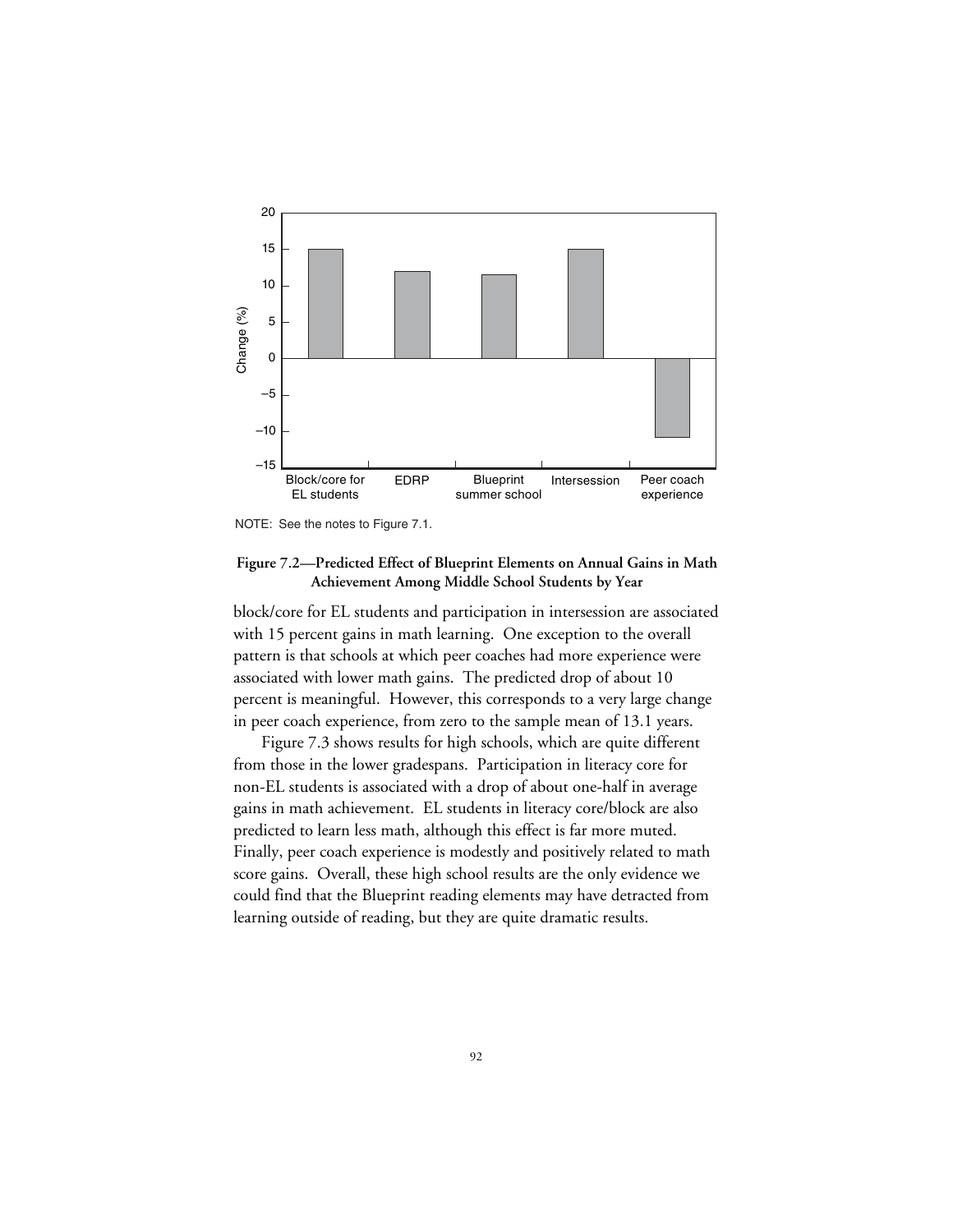

NOTE: See the notes to Figure 7.1.

**Figure 7.3—Predicted Effect of Blueprint Elements on Annual Gains in Math Achievement Among High School Students by Year**

# Effect of the Blueprint Reading Elements on Student Absences

We tested the burn-out hypothesis by modeling the percentage of school days that a student was reported absent.

Figure 7.4 shows results for elementary schools. Each of the Blueprint elements that is statistically significant is shown in the figure, and each of these elements is predicted to have a negative effect on time absent. This is the opposite of what we would have seen if Blueprint programs were discouraging students from being at school. The effect of Blueprint retention (in grade 1) is particularly large: Students who are Blueprint-retained reduce their time absent by about one-quarter compared to the year before they are retained. This amounts to a reduction in the percentage of time absent of 1.2 percentage points, or about two days out of a 180-day school year.

We found far more mixed results for middle and high schools.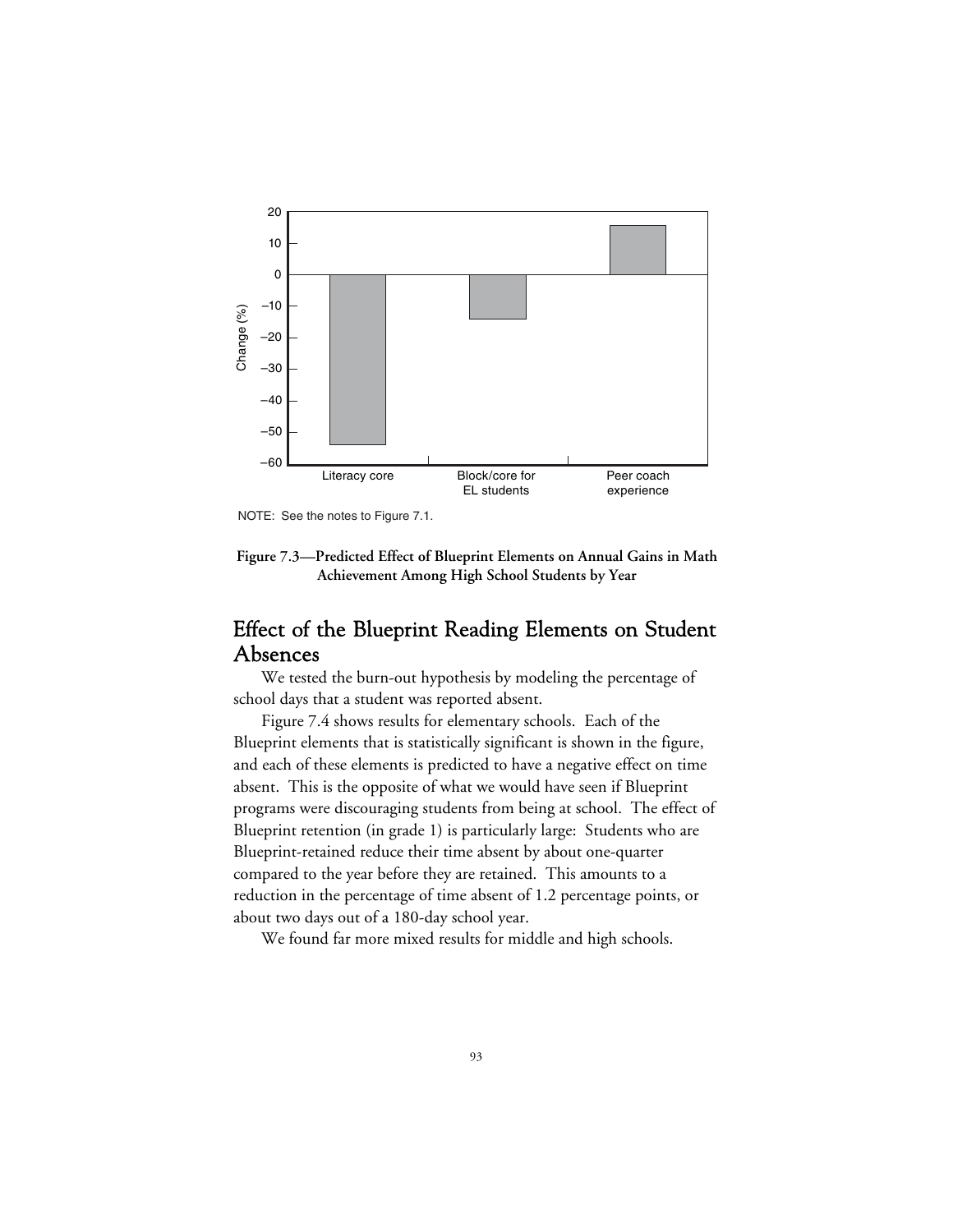

NOTES: For Figures 7.4 through 7.6, effects are simulated of a student participating in the given intervention or prevention strategy. Exceptions are nonbinary variables related to peer coaches as a percentage of enrollment and mean teaching experience of peer coaches. In both of these cases, we simulate the effect of a change from zero to the sample mean. For literacy core/block for EL students, we calculate percentage effects by dividing by mean math score gains for EL students.

#### **Figure 7.4—Predicted Effect of Blueprint Elements on Time Absent in Elementary Schools**

Figure 7.5 shows that various Blueprint elements are estimated to have had moderate, positive, or negative effects on time absent in middle schools. The last bar, in contrasts, suggests that Blueprint retention had a big effect, increasing time absent by 29.7 percent. This is virtually the opposite finding to the elementary school pattern. What does this imply in real terms? On average, middle school students were absent 5.0 percent of the time. Blueprint retention is predicted to boost these absences to 6.5 percent, or about 2.7 days out of a 180-day school year.

Figure 7.6 shows similarly mixed results at the high school level. Participation in literacy block is predicted to reduce student absences by a small amount. Peer coaches and apprentice peer coaches are predicted to have opposite effects on time absent. Overall, the simulated effect of going from zero peer coaches of either type to the mean percentages in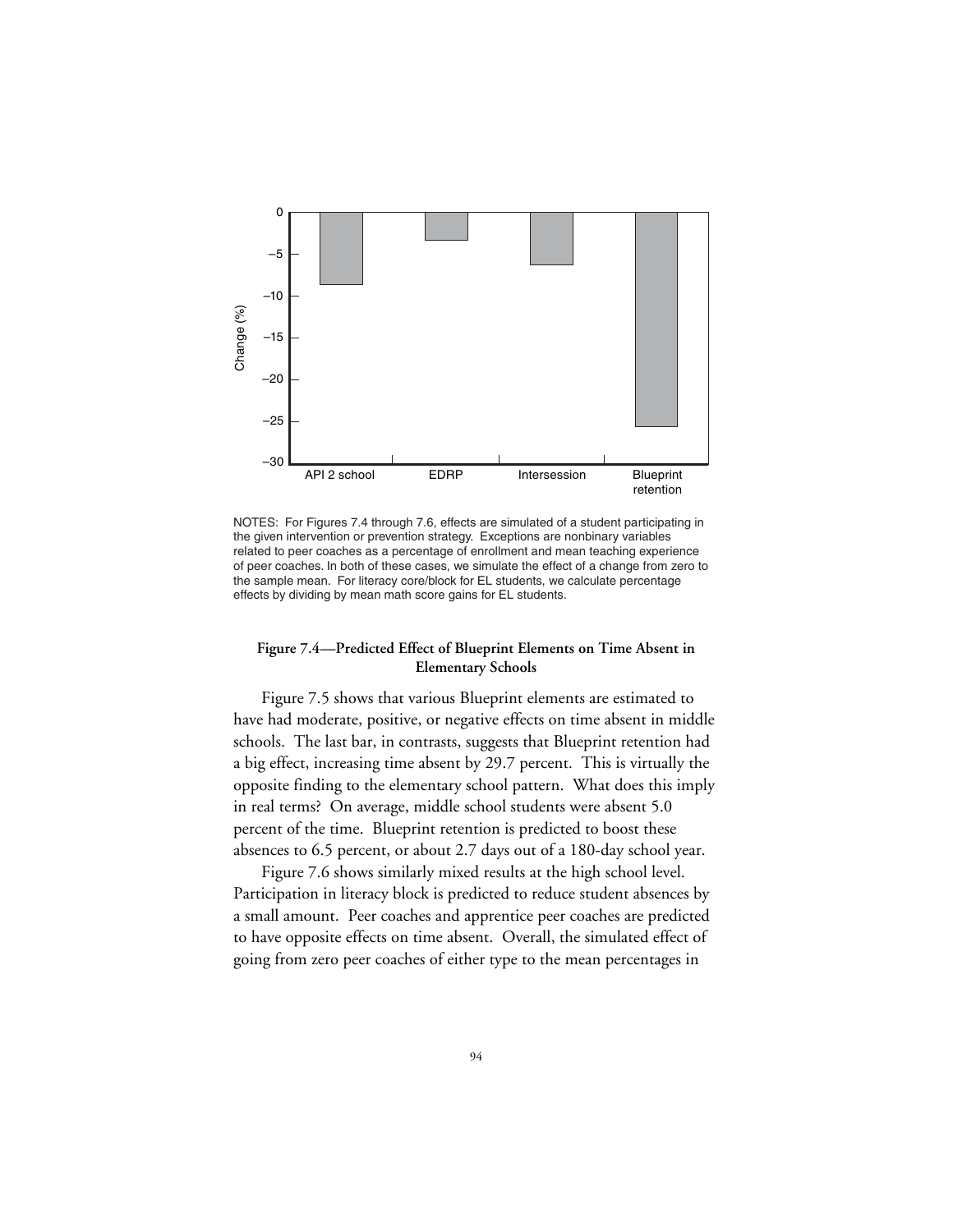

NOTE: See the notes to Figure 7.4.

#### **Figure 7.5—Predicted Effect of Blueprint Elements on Time Absent in Middle Schools**

high schools is predicted to alter time absent by -17.8 percent for regular peer coaches and +11.0 percent for apprentice peer poaches, for a net reduction in time absent of –6.8 percent. On the other hand, going from inexperienced peer coaches to those with the mean teacher experience observed in the district is predicted to increase time absent by 10.2 percent.

## Conclusion

This chapter explores two possible side effects of the Blueprint reading reforms—"academic diversion" from math to reading and burnout of students in terms of increased student absences.

Overall, this chapter finds little evidence that the Blueprint's reading programs have hurt math achievement. At the elementary and middle school levels, we in fact found the opposite to be true. These findings support the opposing hypothesis that reading ability is a "gateway" skill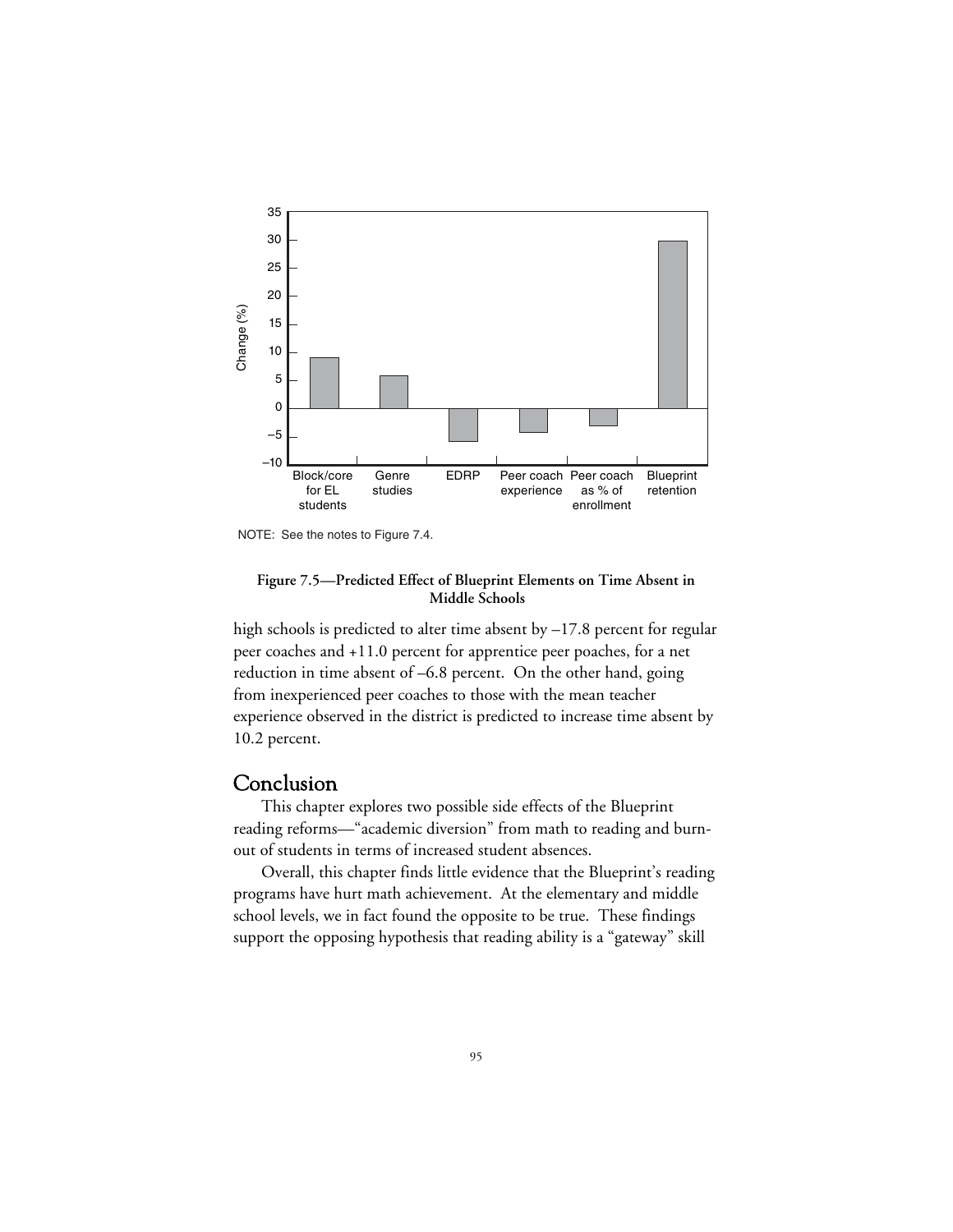

NOTE: See the notes to Figure 7.4.

### **Figure 7.6—Predicted Effect of Blueprint Elements on Time Absent in High Schools**

that can foster student learning in other subjects. In contrast, high school results were mixed, but literacy core was associated with a drop of about one-half in gains in math. In a sense, this mimics the results for reading gains in earlier chapters suggesting the Blueprint reforms have had far more beneficial effects in lower grades than in upper grades.

Our test of the burn-out hypothesis suggested something quite different from student burn-out at the elementary school level, where student exposure to Blueprint reading reforms was uniformly predicted to reduce student absences. The estimated effect of Blueprint programs on time absent in middle and high school varied by Blueprint element, suggesting the lack of a consistent effect. However, even the most negative effect—a predicted 30 percent increase in time absent for middle schoolers who were Blueprint-retained, translates into an effect that is meaningful but not huge, specifically, a loss of about 2.7 days out of a 180-day school year.

Overall, then, we conclude that the Blueprint may have had beneficial side effects on learning in math in elementary and middle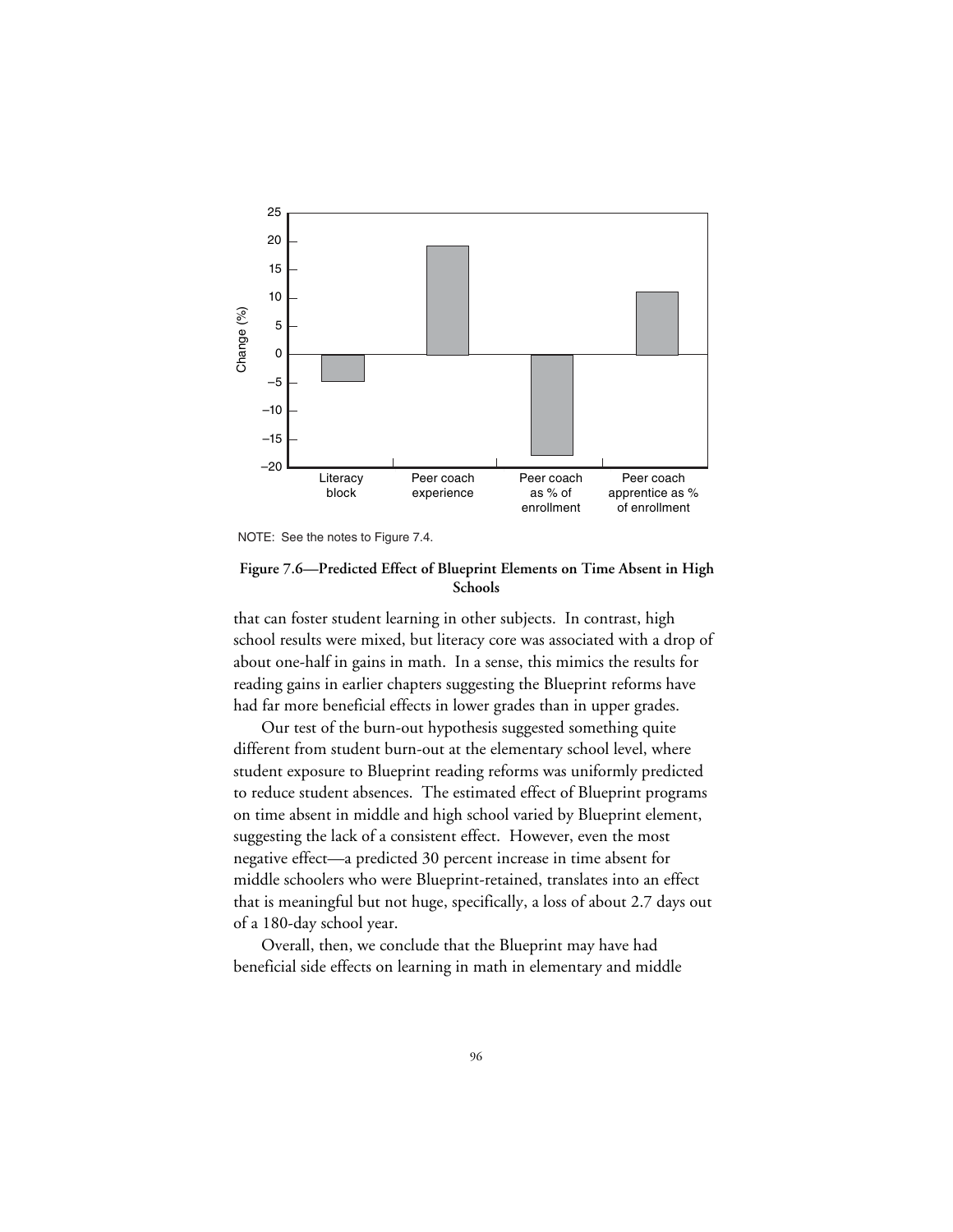schools and on student absences in elementary schools. We expect that many readers will be surprised by these findings. Evidence of negative side effects crops up mostly at the high school level, but with the exception of a large estimated negative effect of literacy core on gains in math scores among high school students, these negative effects are quite modest. The negative finding related to literacy core at the high school level is consistent with results in earlier chapters on the effect of literacy core on reading gains at the high school level.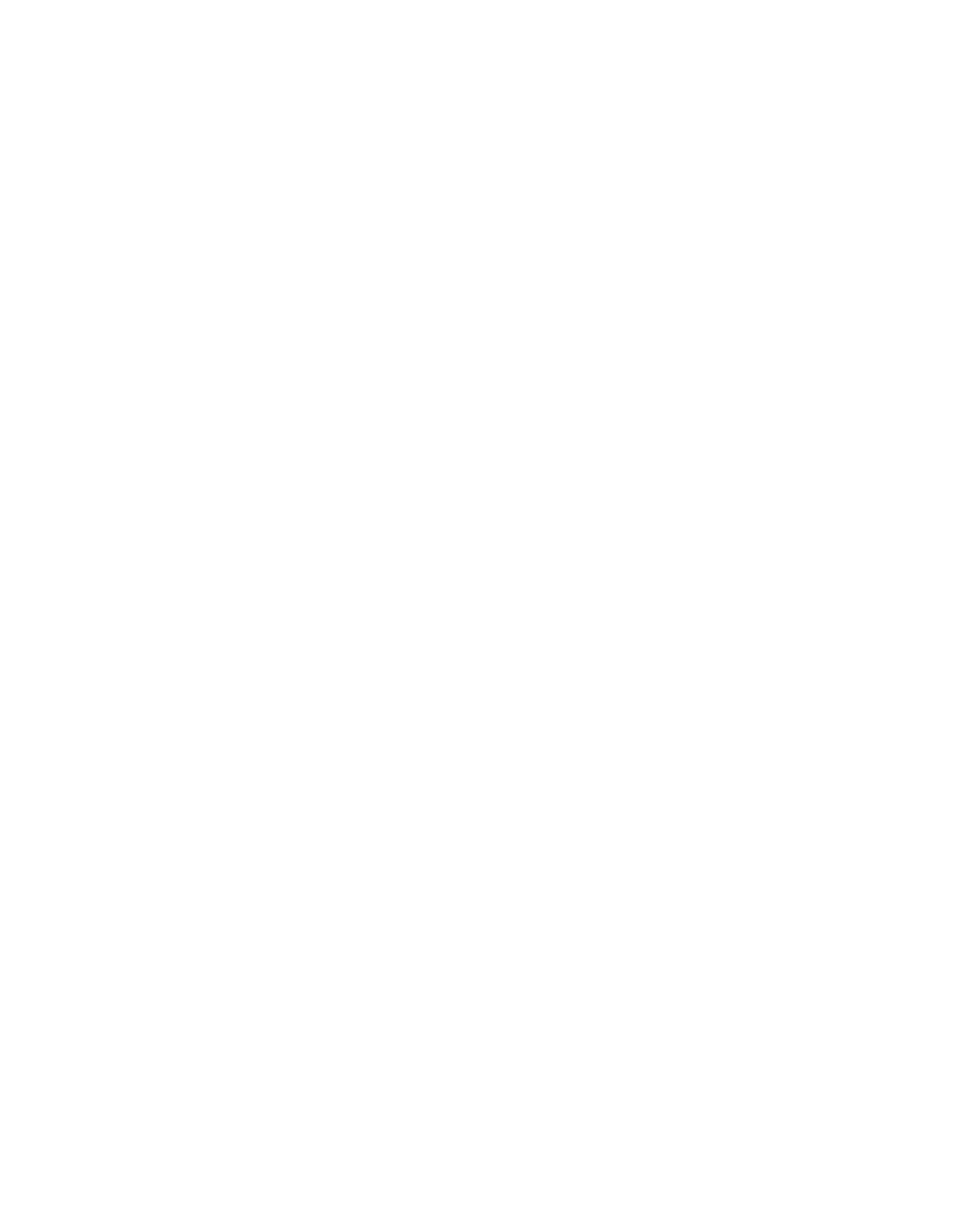# 8. Conclusion and Tentative Implications for Policy

# Introduction

A study of a major education reform should seek to answer several key questions, including "Which students participated?" "Did the reform work?" "How big were the effects?" and more policy-oriented questions such as, "In light of the evaluation, what should the district do now?" and "Are there lessons for other districts?" The preceding chapters have given detailed answers to the first three questions. Although we will briefly summarize these findings here, the main goal of this chapter is to focus on policy advice, such as it may be, both for SDUSD and for districts in California and elsewhere. These are particularly important tasks. In San Diego, the entire Blueprint is at an important crossroads. In winter 2005, the district's newly elected school board voted to buy out Superintendent Bersin's contract, and he departed on June 30, 2005, a year before his contract expired. Ironically, although Superintendent Bersin's early departure places the future of the reforms in greater doubt in San Diego, it also raises statewide and national attention on San Diego. The main reason is that on July 1, 2005, former Superintendent Bersin became California's new Secretary of Education, drawing observers across the state to speculate on what lessons he took from his San Diego experience and what statewide reforms he would subsequently recommend. So, what have we learned, and does it hold policy implications for SDUSD itself or for districts elsewhere more generally?

# Patterns of Participation and Patterns of Effects on Reading Achievement

First, student participation in Blueprint interventions has been quite high, signaling the unusual scope of the Blueprint reforms. At the same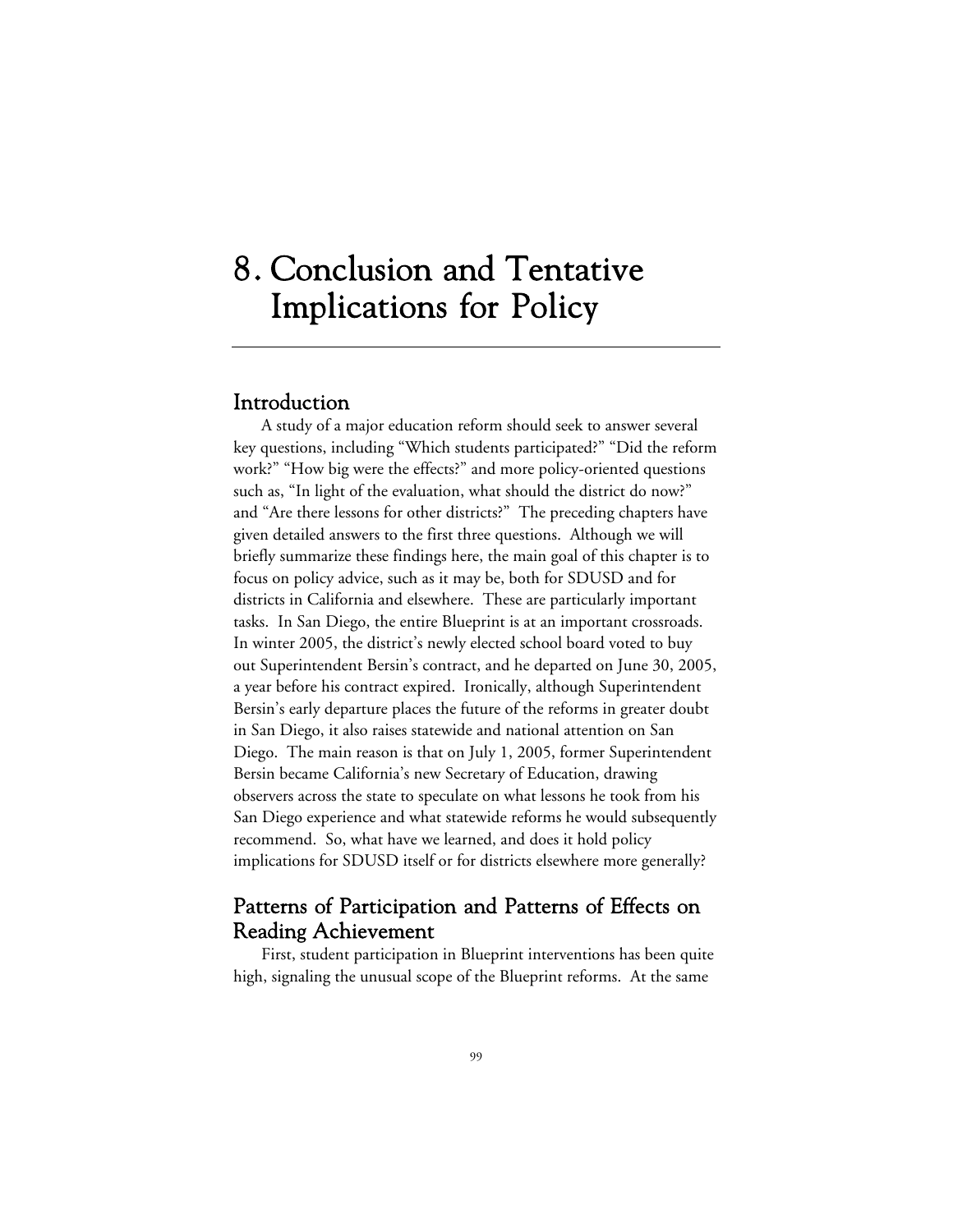time, the reforms have been rather focused in that the interventions have targeted students who lagged seriously behind in reading. Just under one-quarter of district students participated in at least one Blueprint intervention between summer 2000 and spring 2002. As expected, students who often fall behind in reading, such as EL students, Hispanic and black students, and students in schools serving relatively disadvantaged students, were much more likely to participate. In general, the district has used reading test scores to assign students to programs much as advertised. However, there is much flexibility built into the system.

Next, "Did the Blueprint work?" Our analysis suggests that student participation in many of the individual Blueprint elements has boosted student gains in reading achievement, sometimes in dramatic ways. The evidence that the Blueprint has worked is particularly strong at the elementary school level. Reforms at the focus and API 2 elementary schools as well as EDRP and Blueprint summer school were all associated with increased reading gains for individual students. We also find evidence that various Blueprint components at the middle school level have overall boosted student achievement in reading, although the gains are more modest than in elementary schools. Here, literacy block and core, EDRP, and Blueprint summer school are predicted to lead to gains in reading achievement. At the high school level, the overall effect appears to have been negative in the initial years of the reform—the only Blueprint element for which we found evidence of a positive effect was Blueprint summer school. Several other elements, especially literacy block for non-EL students and both block and core for EL students, were associated with *decreased* gains in reading achievement over the period we studied.

It is important to remember that each Blueprint element was in existence for one to three years during the period of our study and in most cases only two years. Had we been able to follow the reforms through spring 2004 rather than spring 2002, we might have seen different results. Notably, when we tested for differences in the effect of the Blueprint reforms by year, the most typical pattern was that the reforms worked better in later years.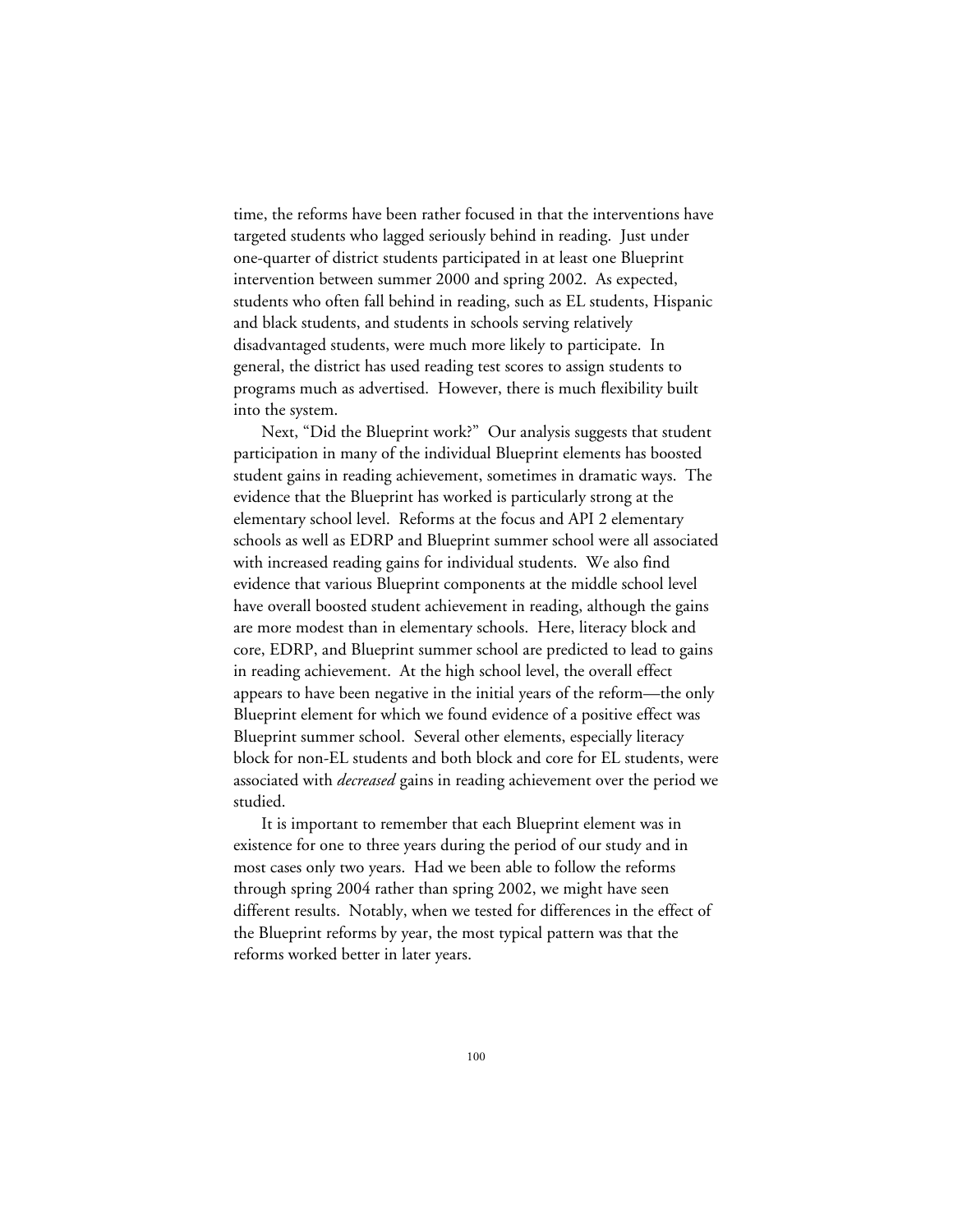Perhaps nowhere is this point more important than for high schools. Overall, during the 1999–2002 period, the Blueprint reforms appear to have had a negative effect at the high school level. But closer examination of the separate effects by year showed that the negative effect of literacy core and block had disappeared by 2001–2002, leaving two countervailing effects—a moderate negative influence of peer coach intensity and a large positive influence of Blueprint summer school. In other words, it would be premature to use our results to declare the Blueprint a failure at the high school level. Instead, our high school results imply some very large costs of introducing these reforms that were largely mitigated by 2001–2002.

As another example of the importance of the dynamics of the reform, the peer coaching program appears to have had no overall effect on student learning. However, we did find some preliminary evidence that peer coaching was beginning to have a positive effect in elementary schools by 2000–2001.

Beyond the question of "Did it work?" it is equally important to answer the question "Were the effects big?" We analyzed the size of the Blueprint effects in several ways. For students who participated in at least one Blueprint intervention between fall 2000 and spring 2002, the net effect was a gain in reading achievement equivalent to 22 percent of a standard deviation in elementary schools, an increase of 5 percent in middle schools, and a drop in reading achievement of 11 percent in high schools.<sup>1</sup> The size of these effects, at least for elementary school students, is quite dramatic. We also analyzed how Blueprint participants moved in the overall test-score distribution over this period. In elementary and middle schools, we detected a distinct movement out of the bottom two test-score deciles and into the higher deciles. For instance, we found evidence that the Blueprint had shifted roughly 10 percent and 5 percent of participants in elementary and middle schools, respectively, out of the bottom tenth and two-tenths of test-score performance into higher deciles. Again, the elementary school effect, at

 $\overline{\phantom{a}}$ 

<sup>&</sup>lt;sup>1</sup>The standard deviation is a measure of variation. See Chapter 6 for more information.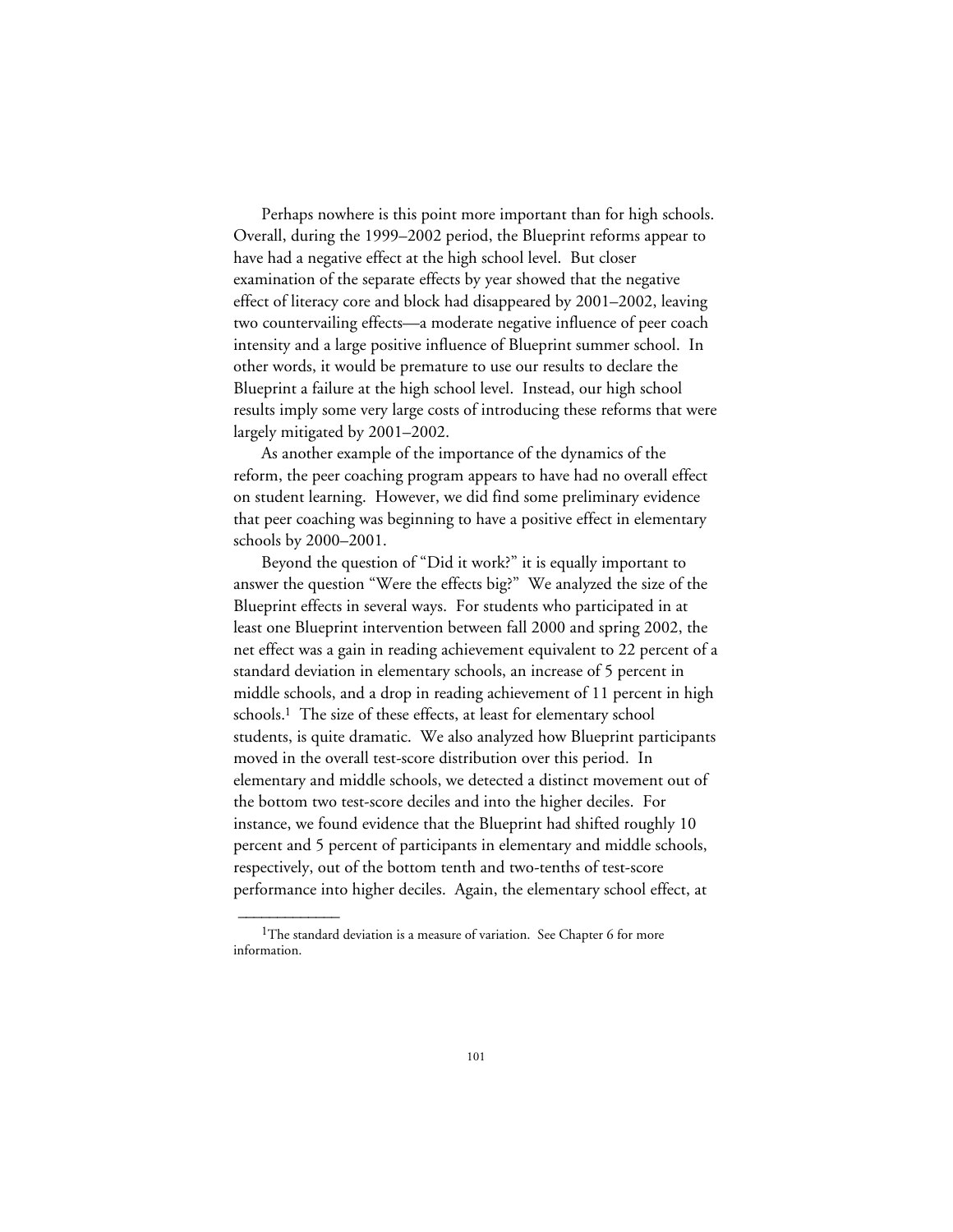least, is rather dramatic. In high schools Blueprint participation appeared to shift about 5 percent of students into lower deciles.

# Side Effects?

 $\overline{\phantom{a}}$ 

We also investigated concerns voiced locally that the Blueprint's emphasis on reading would lead to student burn-out and diminish learning in other key subject areas. Our initial results partially cast doubt on these ideas. At the elementary and middle school levels, the Blueprint may have in fact improved math achievement, in spite of the Blueprint's initial emphasis on reading, and the Blueprint may have also boosted attendance in the elementary schools. The most negative finding we obtained was that in high school, literacy core was associated with substantial drops in math growth. Notably, the district has abandoned literacy core.

# Implications for Policy in San Diego

Our analysis of the first two years of the Blueprint should be regarded as a preliminary and far from final judgment on the success of the Blueprint. Many studies of educational reform have shown that it takes several years for the full effects of reform to take root.2 To be frank, we were quite prepared at the outset of this project to find no or only small effects of Blueprint reforms in the first two years. We were actually somewhat surprised to find effects as strong as we have in the initial two years.

What does seem clear is that the Blueprint has had far more positive effects in the lower grades, with elementary schools showing larger (positive) outcomes than middle schools, and high schools showing overall negative outcomes. An immediate policy question emerges: "Why did the results weaken in middle school and reverse in high school?" The weaker results in middle school than in elementary schools appears to be largely attributable to the whole-school elementary reforms

 ${}^{2}$ For example, the considerable time and effort needed to make school reforms endure is a recurring theme in the collection of papers edited by Cuban and Usdan (2003b).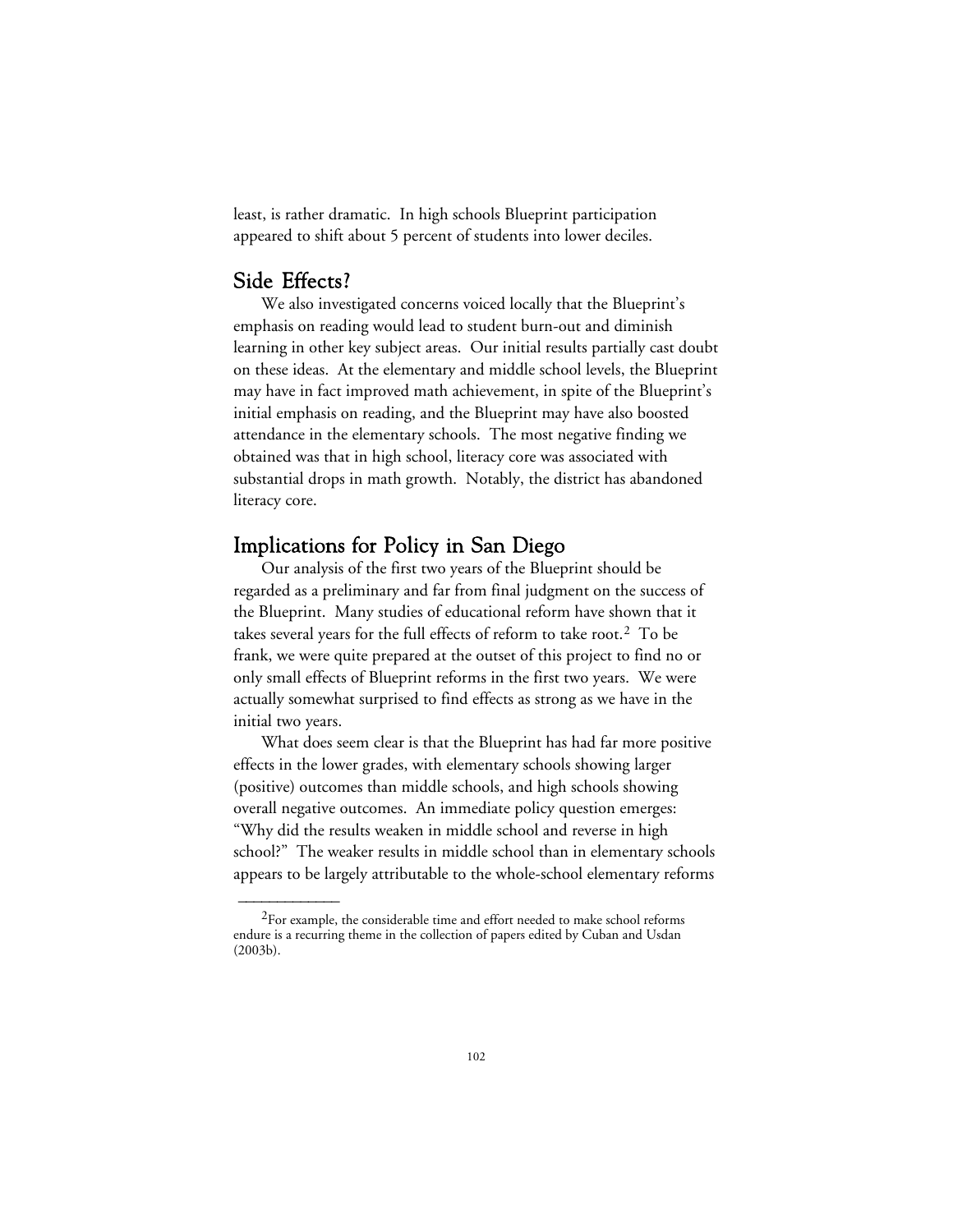in the focus and API 2 elementary schools, which gave a large boost to elementary reading scores.

The larger puzzle is what went wrong, at least initially, in high schools. We offer four hypotheses. In middle and especially high school, students typically have different teachers for at least some subjects, whereas in elementary school, students typically spend most of their days with the homeroom teacher. It could be that the reading reforms work best when a teacher has the entire school day to observe the student's strengths and weaknesses in reading and writing.

A second possibility is that teachers in the earlier gradespans are more amenable to working with students on basic literacy skills than are high school English teachers, who by and large in San Diego have taken a rich medley of college English literature courses and who, presumably, are intent at least in part on teaching literature rather than teaching strictly reading skills that are the main focus of the state test.

A third factor derives from the notion that reforms take time, especially when they lack full historical precedent. Stein, Hubbard, and Mehan (2004) observe that the approach to reading that Chancellor Alvarado tried to adapt from his prior experience in District #2 in New York had been designed initially for K–4 and was later extended by District #2 staff to grades 5–8. The implication we draw is that reading reforms at the high school level in SDUSD built on less historical precedent than did the reforms in earlier grades, and thus they may take longer to fine-tune.

A final scenario, admittedly our most speculative, is that the doublelength and triple-length pullout English classes created a negative stigma among struggling high school participants, who, like the typical teenager, hate nothing more than to be singled out in a negative way. One can see how the double-length and triple-length English courses would create stigma, particularly at the high school level, because the implication is that more periods spent in English per week must mean fewer periods in courses in other areas. This would potentially create an even bigger gap in the number of college preparatory courses taken in other subjects between those students in literacy block and core and other students. But it is not only the pressure to complete the so-called "a-g" college preparatory classes that would have heightened the stigma in high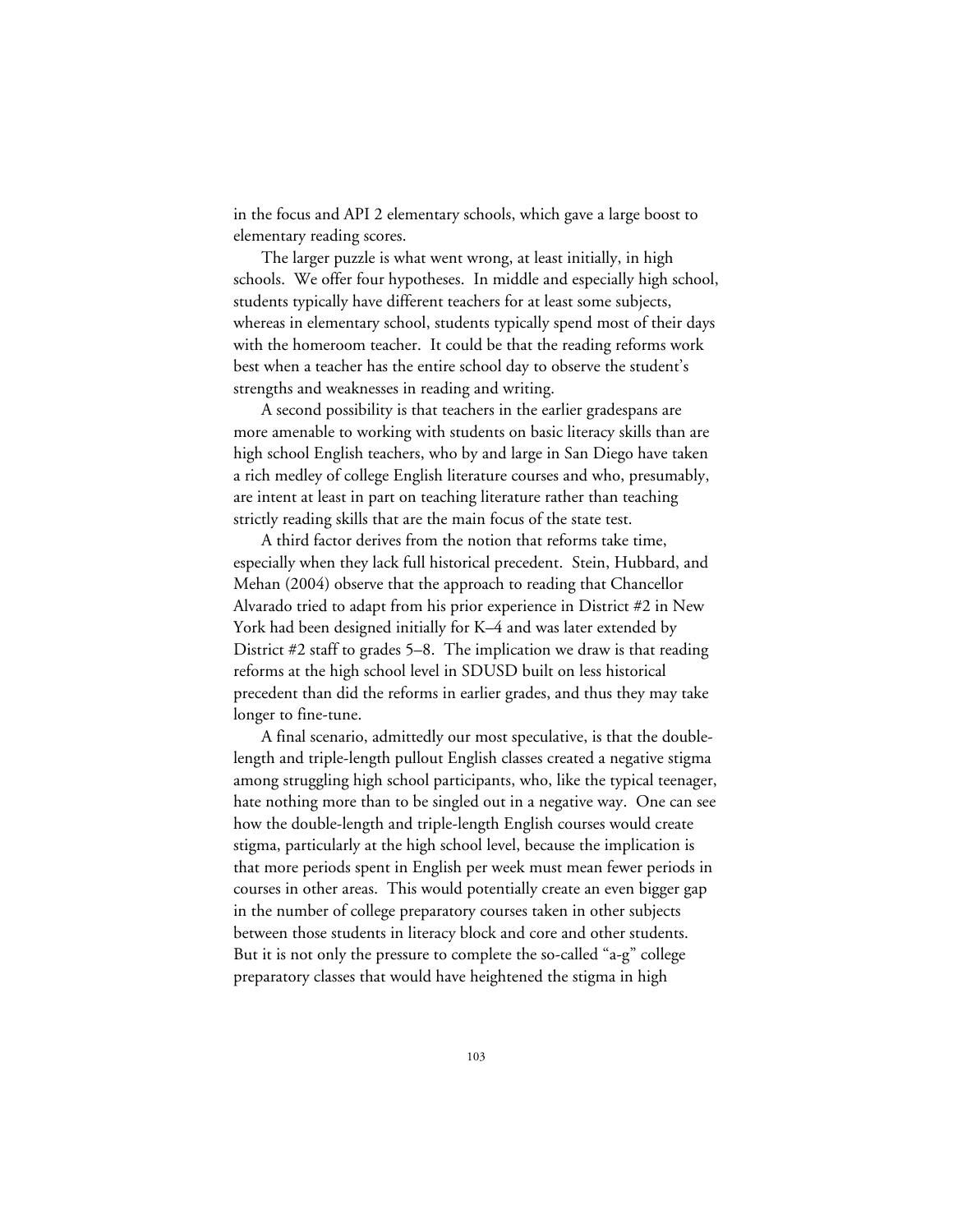schools relative to middle schools. The general fear of stigmatization almost certainly rises as a student progresses through the teenage years. Anecdotal evidence suggests that one reason why nationally the percentage of students electing to receive federally subsidized school lunches plummets in the high school years is exactly the heightened and general fear of stigmatization among fifteen- to eighteen-year-olds compared to their younger counterparts. Indeed, it is interesting that the lone success at the high school level, Blueprint summer school, had a similar agenda to literacy block and core but was conducted in the relative quiet and anonymity of the summer months, rather than in the bright glare of the regular school day.

For San Diego itself, what are the main policy implications of our analysis? Perhaps the most useful way to infer tentative policy conclusions is to summarize and comment on how the district has altered the Blueprint since its formal inception in summer 2000.

The changes to the Blueprint reforms over the last few years have been legion. From the start, district officials have pored over test score results with a view to fine-tuning the Blueprint, and they clearly have sensed that overall test score trends in high schools have not responded in the same way as they have in lower grades. Partly in light of this recognition, as of 2004–2005 the district no longer offered literacy core in middle or high schools. In an interview with us in July 2004, SDUSD Superintendent Alan Bersin told us:

I think our experience with the Blueprint, which your [PPIC] research bears out, is that the resource allocation strategy and the instructional strategies that we use . . . show a declining benefit as you move up the K–12 ladder. And certainly in the ninth grade through the tenth grade, we have not seen an appreciable increase in the graduation rate nor have we seen a significant growth in student achievement, notwithstanding the strategies that were in place, which involve the [literacy core] and so on. So about two years ago, we abandoned those strategies because the data didn't support that they were in any way having a sufficiently positive effect.

The district's board has also taken further measures, acting in 2005 to dismantle the peer coach program. And before that, beginning in 2003–2004, the district began to supplement or replace peer coaches with "content-level administrators" in literacy, math, and science. These content-level administrators are different from peer coaches in that they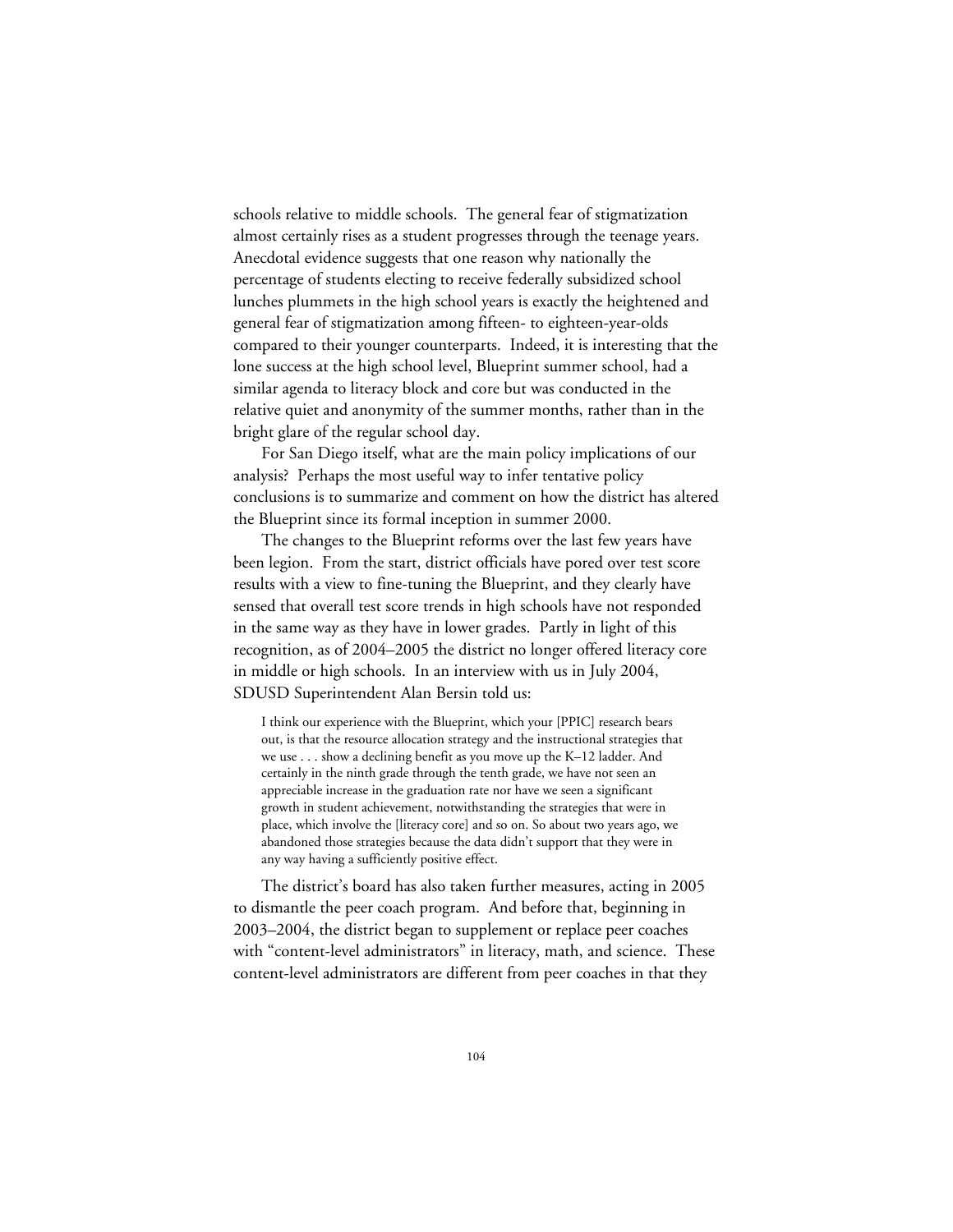are less generalists and are more focused on subject matter knowledge than on teaching methods. Although it remains to be seen what effect these new administrators will have, it is certainly interesting to see that the district appears to be moving away from primary reliance on peer coaching.

It is also surely fair to say that between 2000 and today, California's school districts have felt continued financial pressure, especially in light of the state budget situation. The large cost of the Blueprint suggests that financial concerns considerably influenced the evolution of the reforms. Partly because of these cost concerns, the district severely curtailed EDRP in fall 2003, limiting central funding for these classes to students who are eligible under the federal NCLB act for supplemental services. To be eligible, a student must attend a school that is in the second year of Program Improvement status, and in addition the student must have low test scores. Preference is given to students eligible for meal assistance. EDRP has also been cut from 25 weeks to about 20 weeks to facilitate identification and placement of students deemed eligible under NCLB. Together, these two changes produced a considerable reduction in the EDRP.3

Blueprint summer school, on the other hand, has survived but now has limited spots available, again largely due to budgetary issues.

What do our results suggest about these cutbacks? Certainly, ending literacy core classes in high schools seems consistent with our finding that these triple-length classes were associated with lowered gains for individual high school students, especially if they were EL students. Even here, we need to emphasize that our findings from two years of experience do not necessarily imply the long-run effects of any Blueprint element, and indeed we found evidence that by the second year, literacy core had a zero, rather than a negative, effect on high school participants. Still, our results suggest that literacy core in high schools was initially among the least successful Blueprint elements. In contrast, we found that literacy core was associated with gains in reading achievement in

 $\overline{\phantom{a}}$ 

 $3$ In addition, a few school sites have apparently elected to keep EDRP and fund it through internal resources.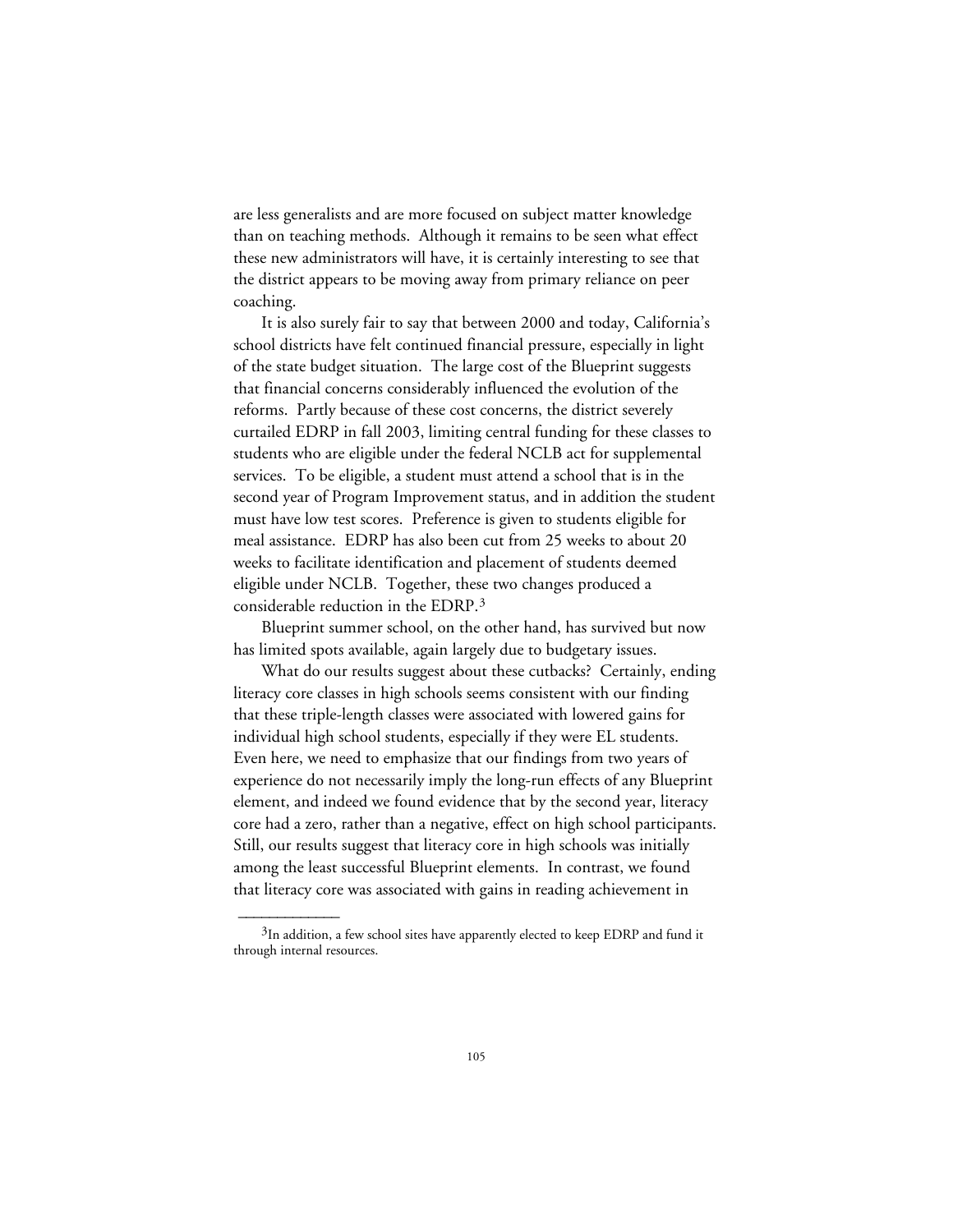middle schools. Eliminating literacy core, especially in middle school, may have been premature.

Similarly, the recent cutbacks to EDRP seem unfortunate: This program was linked to gains in reading achievement in both elementary and middle schools, and the effects were meaningful. Moreover, the informal cost-benefit analysis we reported in Chapter 4 suggests that EDRP was probably significantly more cost-effective than another apparently winning reform, Blueprint summer school.

Our results do not provide strong advice on whether the district should have ended the peer coaching program. We did find some evidence that by 2000–2001, the peer coach program was starting to have a positive effect in elementary schools, but overall, we typically found no overall effect or slightly negative effects in elementary and higher gradespans. According to our analysis based in part on 2000–2001 financial data reported by the American Institutes for Research (2002), both EDRP and Blueprint summer school appear to have worked in a more cost-effective manner than peer coaching in that year.

To be fair, the argument we have made that reform requires time to take root perhaps is most relevant for the various professional development aspects of the Blueprint. In the case of peer coaches, they must absorb new teaching methods from their assigned instructional leaders and then must in turn teach these methods to individual teachers at their schools. It might have taken several years for this three-level hierarchy to transmit new teaching methods to the classroom most effectively.

Although the American Institutes for Research (2002) cost data do not separately report the costs of the preventive genre studies classes in the entry grade(s) to middle/junior high school, we note that unlike literacy core and literacy block in middle schools, we could detect no benefit of these double-length English classes for students near, at, or above grade level. Again, our findings may very tentatively suggest where to look for cost savings that could potentially restore some of the already curtailed Blueprint elements that do appear to work, such as EDRP in elementary and middle schools and literacy core in middle schools.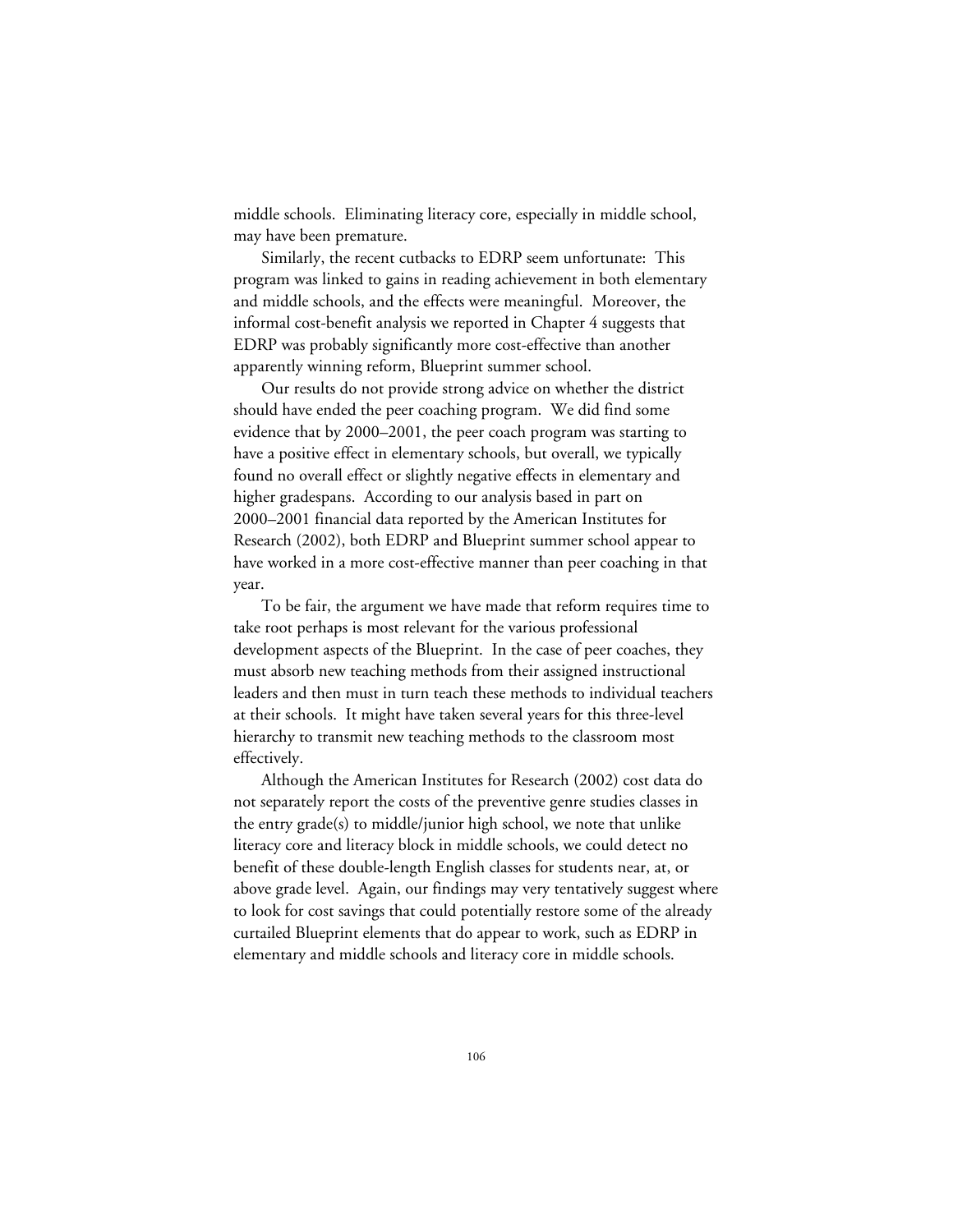What about the troubling case of high schools? One possibility to improve outcomes at the high school level would be for the district to expand Blueprint summer schools on a trial basis in certain high schools. Such an expansion may be merited because Blueprint summer school was the sole Blueprint element that appears to have had a positive effect on high school students' achievement in the first two years of the program.<sup>4</sup> A second possibility, which we cannot guarantee would work, would be to experiment with a variant of EDRP in high school. This after-school reading program worked very effectively in lower grades, and it would be less controversial at the high school level than literacy block and core because it would not take time away from college preparatory classes in other subjects.

#### Policy Issues That Merit Further Study

Several key issues remain unresolved or only partially resolved by this work. Most obviously, further research will be needed to study how the Blueprint has fared in later years. We have studied the first two years of the official Blueprint; in 2004–2005, the Blueprint entered its fifth year of implementation. More subtly, in recent years the Blueprint expanded to encompass interventions aimed at boosting math achievement. This innovation represents a substantial addition to the reform's initial focus on reading achievement, and it merits study. Third, it will be interesting to study in more detail the cost-benefit aspects of the reforms. To be conclusive, such research will require additional years of data and more detailed budget information. Fourth, our initial study has found evidence that English Learners fared worse than other high school students in literacy block and core. With additional years of data, it should become possible to test for further variations in effect across various groups of students. Such variations could prove to be quite important for improving the selection of Blueprint interventions for specific students who lag behind.

 $\overline{\phantom{a}}$ 

 $4$ There is certainly room to expand: In 2000–2001, Blueprint summer school was available only to high school students in grade 9, with 14 percent enrolling; in 2001– 2002, 23 percent of grade 9 and 11 percent of grade 10 students enrolled.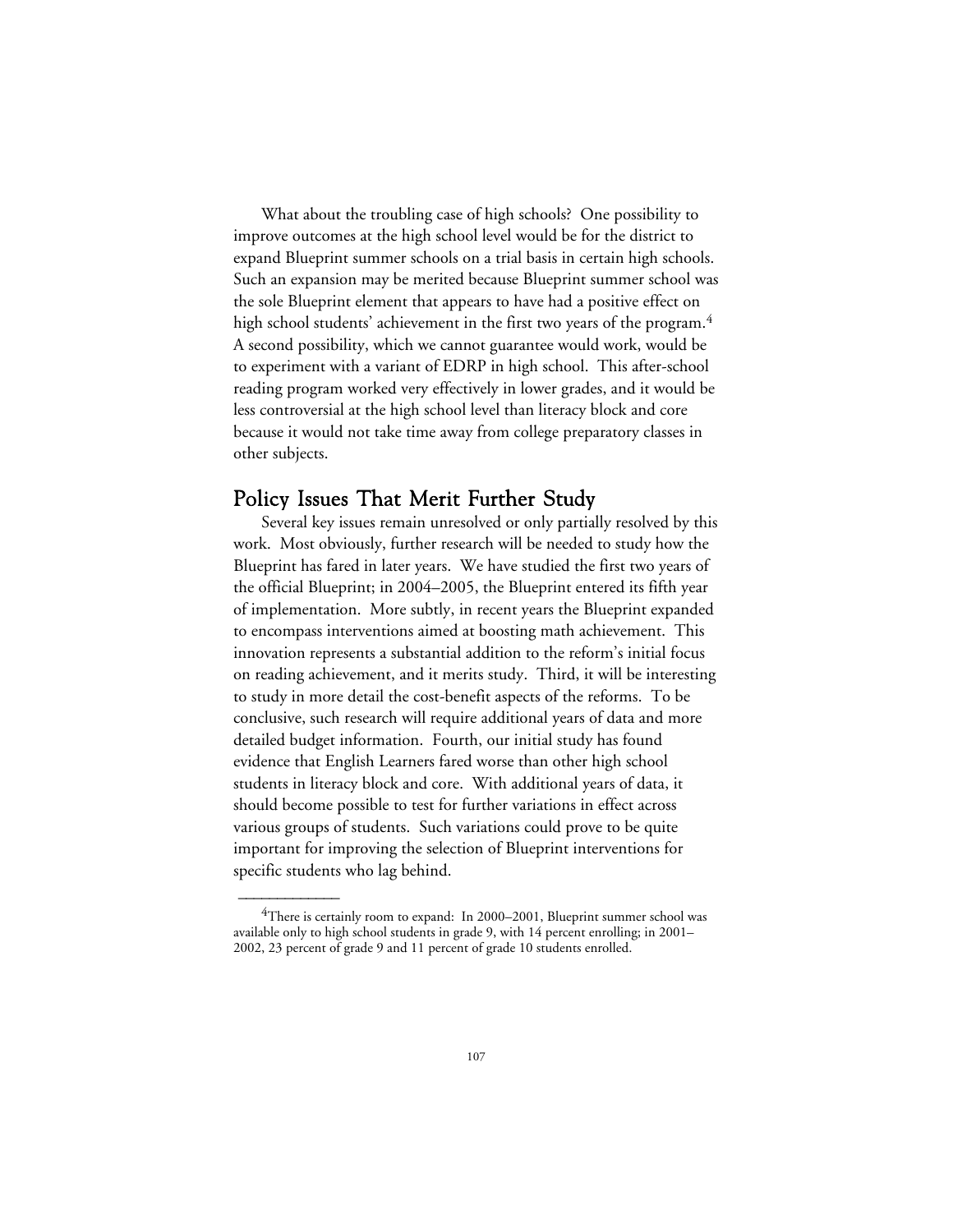#### Take-Away Message for Local and National Leaders

This analysis of the first two years of the Blueprint reforms provides the first evidence available on the relative effect of the various elements of the Blueprint. For district policymakers, this evidence may provide some ideas for elements of the Blueprint worth preserving and for studying at the classroom level what aspects need overhaul. To the San Diego community, this report provides information that may quell some old debates and inspire some new debates. Overall, the various Blueprint elements have contributed tangibly to growth in reading achievement, and particularly in elementary schools the reforms appear to have produced impressive gains.

Clearly, the biggest disappointment in these initial results is that the large and positive results in elementary and middle schools have not transferred to the high school setting. Only Blueprint summer school appears to have worked as intended at the high school level. More research is clearly needed to determine why the reforms have worked less successfully in the higher grades.

For leaders in the rest of California and the rest of the nation, what do our results suggest? As Alan Bersin moves from San Diego to become California's new Secretary of Education, can he, and should he, draw upon his San Diego experience in promoting new statewide reforms? First, the results suggest that systemic education reform at all levels from the district offices down to the individual classroom and student can and does work. Second, they suggest that together the various components of the Blueprint might indeed provide one possible model for districts around the country, at least at the elementary and middle school levels. At the high school level, as is by now obvious, the same cannot be said.

Of course, several words of caution are in order to districts outside San Diego or outside California. To what extent are these reforms transferable? The most difficult question here is whether the most effective of the specific interventions, such as after-school reading programs and summer school, would have been so effective without the massive system of teacher professional development that was launched at the same time. We do not know the answer to this with any certainty, because the professional development was so widespread in the district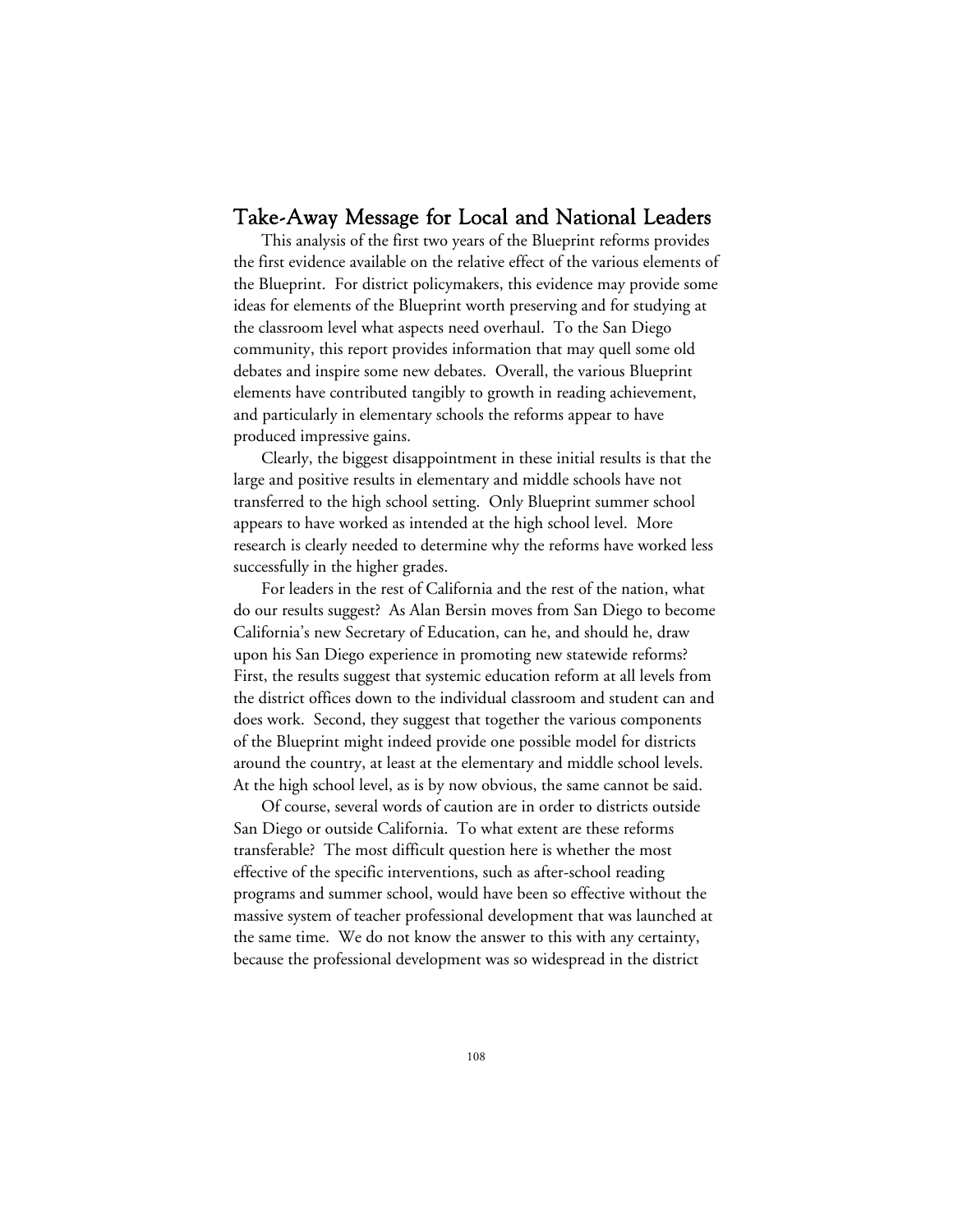that there is no obvious comparison group of schools that had the same student interventions but lacked professional development. Still, given the very limited effect of peer coaching that we observed in the district, we very tentatively infer that the reading programs such as EDRP and summer school would have succeeded at least partly without the full system of professional development created in the district.

A second note to districts elsewhere is that it is important to look at patterns of student participation in San Diego. Notions that the Blueprint interventions were mandatory are simply not true, as Chapter 3 demonstrates. Although school administrators could and did urge students identified as lagging behind to participate, parents could sign forms to keep their children out of the reforms. For instance, the *highest* participation rate we documented was for literacy block in 2001–2002, during which 70 percent of eligible students actually participated. This has important practical implications: The Blueprint interventions affected students whose reading scores made them eligible *and* whose families agreed to participate. There is no guarantee that similar results would have occurred in a system of truly mandatory interventions and, indeed, it is quite easy to imagine how a universal system of interventions could have produced effects that were either larger or smaller.

Overall, the Blueprint for Student Success has attracted widespread national attention and political and financial support from many individuals and groups outside San Diego. Initially, this attention was merited by the ambitious scope of the reforms alone. Now, looking back at the initial years of the Blueprint, we can say that this national attention was also merited by the fact that the Blueprint did appear to be boosting achievement and reducing achievement gaps between students, at least in elementary and middle schools. But at the high school level, the Blueprint did not yet appear to offer a mix of student services that is clearly effective.

Overall, the nation was right to put San Diego schools under a microscope. It will take careful assessment of several additional years of data on individual Blueprint elements to know for sure, but the promising early results in the lower grades suggest that the entire nation stands to learn important new insights about specific strategies for helping students to improve their reading achievement.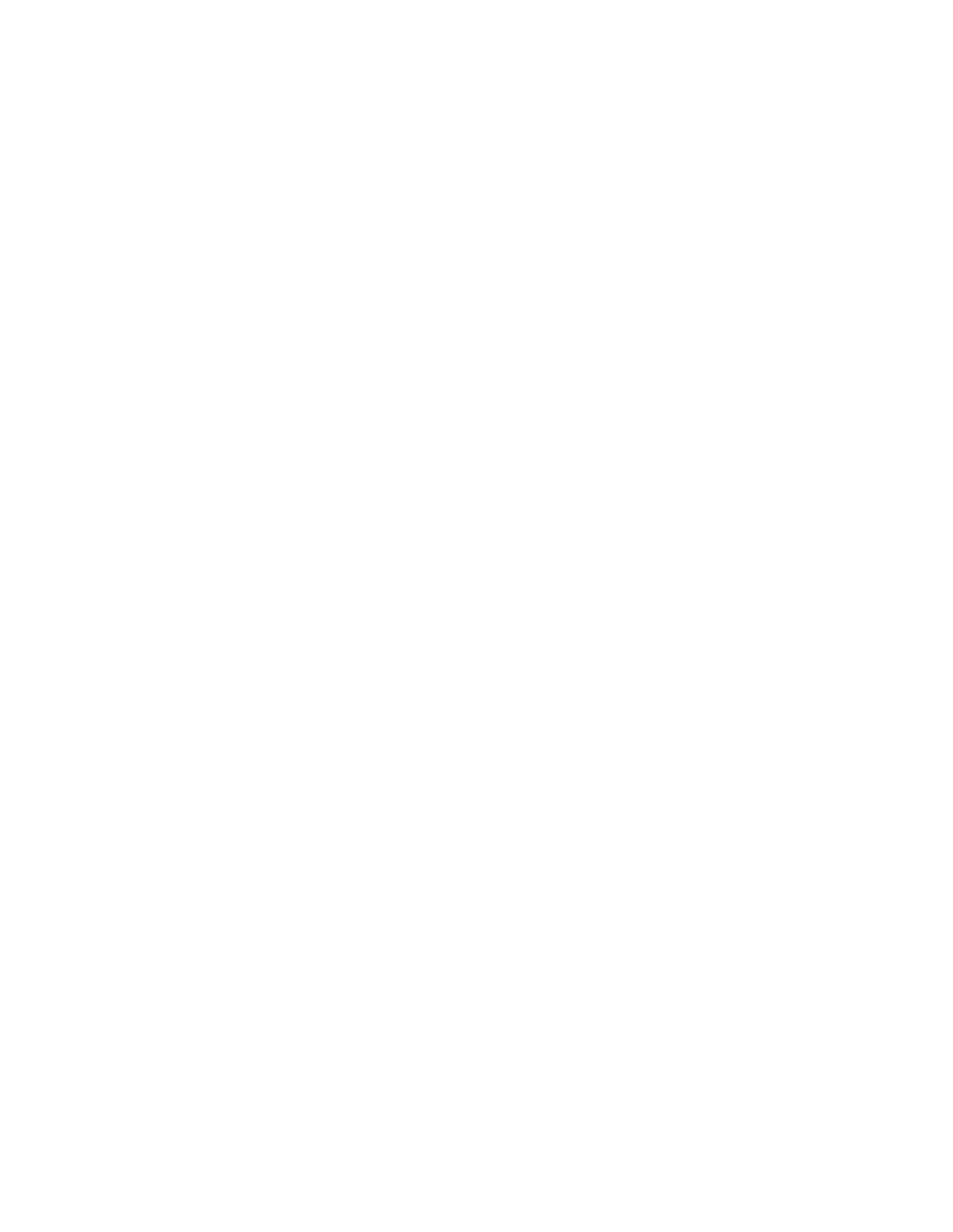### **Appendix A**

## Data and Information on Blueprint Interventions

Betts, Zau, and Rice (2003) provide most of the details on our variables related to student background, class size, and teacher characteristics that we use to model gains in Stanford 9 reading test scores. Their data covered the school years 1997–1998 through 1999–2000. For the present study, we gathered similar data to cover the school years 1999–2000 through 2001–2002. One difference was that in 2001–2002 the district did a survey of all of its teachers, which led to updates to measures of teacher experience. In general these updates have increased the experience levels beyond the older measures of teacher experience that were based solely on administrative records. To this dataset, we added detailed measures of participation in various Blueprint interventions as well as schoolwide programs such as the hiring of peer coaches and the designation of certain elementary schools as focus or API 2 schools.

Participation in a Blueprint intervention depended primarily on testscore results. The interventions that used test scores as criteria for eligibility were literacy block, literacy core, grade retention, intersession, Blueprint summer session, and the Extended Day Reading Program. The following definitions describe what is considered "below grade level" and "significantly below grade level." On the SDRT, each exam is scored with a grade-level equivalent. The test-taker's current grade level is subtracted from this grade level equivalent. The difference is called the grade-level-equivalent difference. The value may be positive (above grade level) or negative (below grade level). The designation "below grade level" occurs when a student scores more than 1.1 below grade level on the SDRT. The designation "significantly below grade level" occurs when a student scores more than 3.1 below grade level on the SDRT. For example, if a student scored a grade-level equivalent of 6.0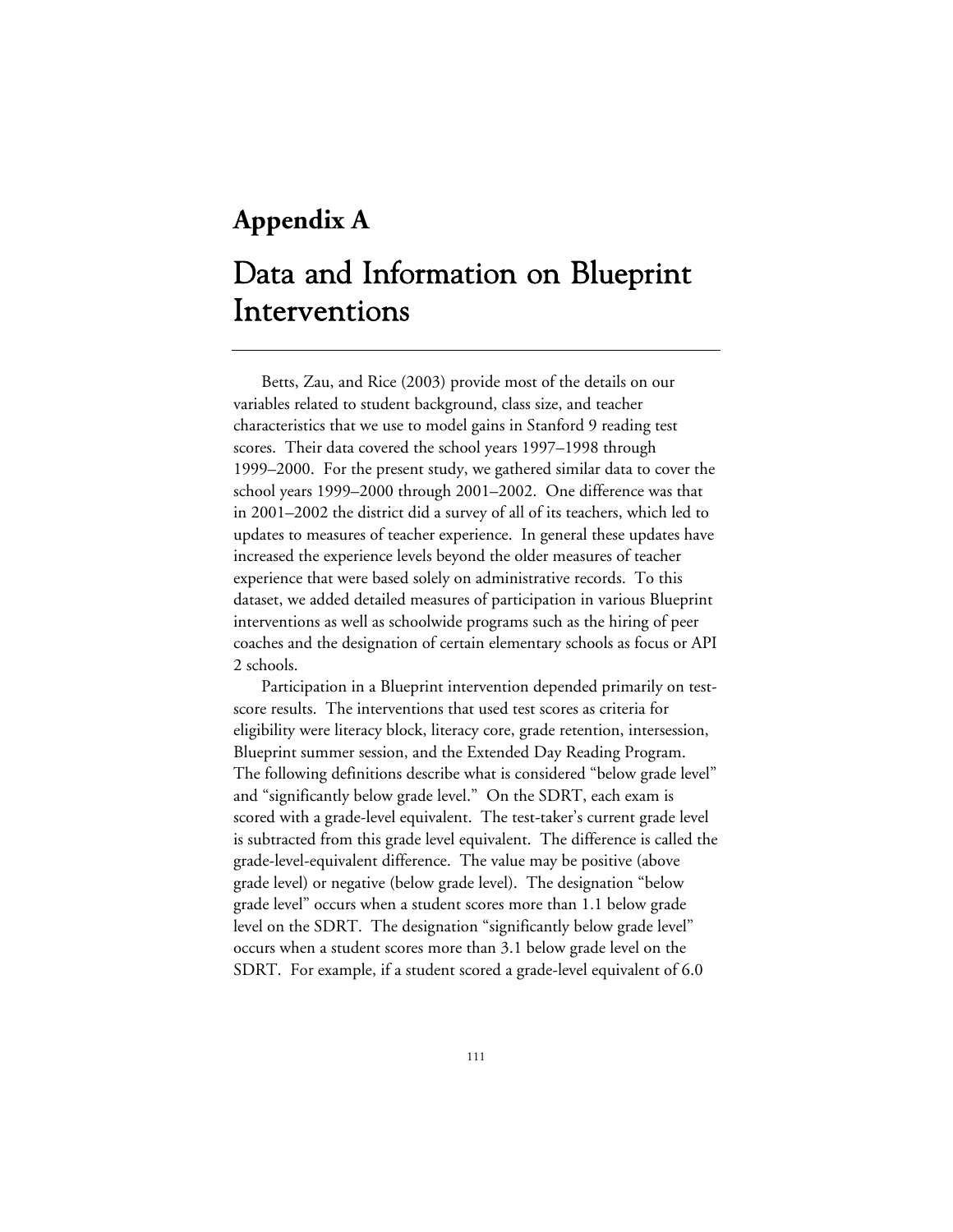and his grade level was 7.9, then his score would be –1.9 or 1.9 below grade level.

#### Literacy Block and Core Eligibility

Literacy block (double-length English class) and core (triple-length English class) eligibility is determined primarily by the prior years' test score results. Students in grades 4–11 (5–9 in 1999–2000) were required to take the SDRT. Additionally, students were allowed to take the ARI if their SDRT score was deemed inconclusive by their teacher. To determine eligibility fairly, both test scores were used and the highest grade-level-equivalent difference was kept to determine eligibility in literacy block and core classes. Literacy block classes are typically assigned to students who are below grade level but may be extended to those significantly below grade level in schools where literacy core classes are not offered. Literacy core classes are typically available to students who scored significantly below grade level in the sixth grade at middle schools, seventh grade at junior high schools (both beginning in 2001– 2002), and ninth grade at high schools.

### Eligibility Difference Between Middle and Junior High Schools

Current sixth grade students at middle schools who had nonmissing scores were eligible for genre studies or, if they scored below grade level or lower, were eligible for literacy block. Current seventh grade students at middle schools who had nonmissing scores were eligible for literacy block or literacy core, depending on their scores. Those below grade level would be assigned to literacy block, and those significantly below grade level would be assigned to literacy core. Current eighth grade students at middle schools who had nonmissing scores were eligible for literacy block if they were below grade level.

Assignment patterns were slightly different at junior high schools because the entry grade at these schools is grade 7 rather than grade 6. Current seventh grade students at junior high schools who had nonmissing scores were eligible for literacy block if they were below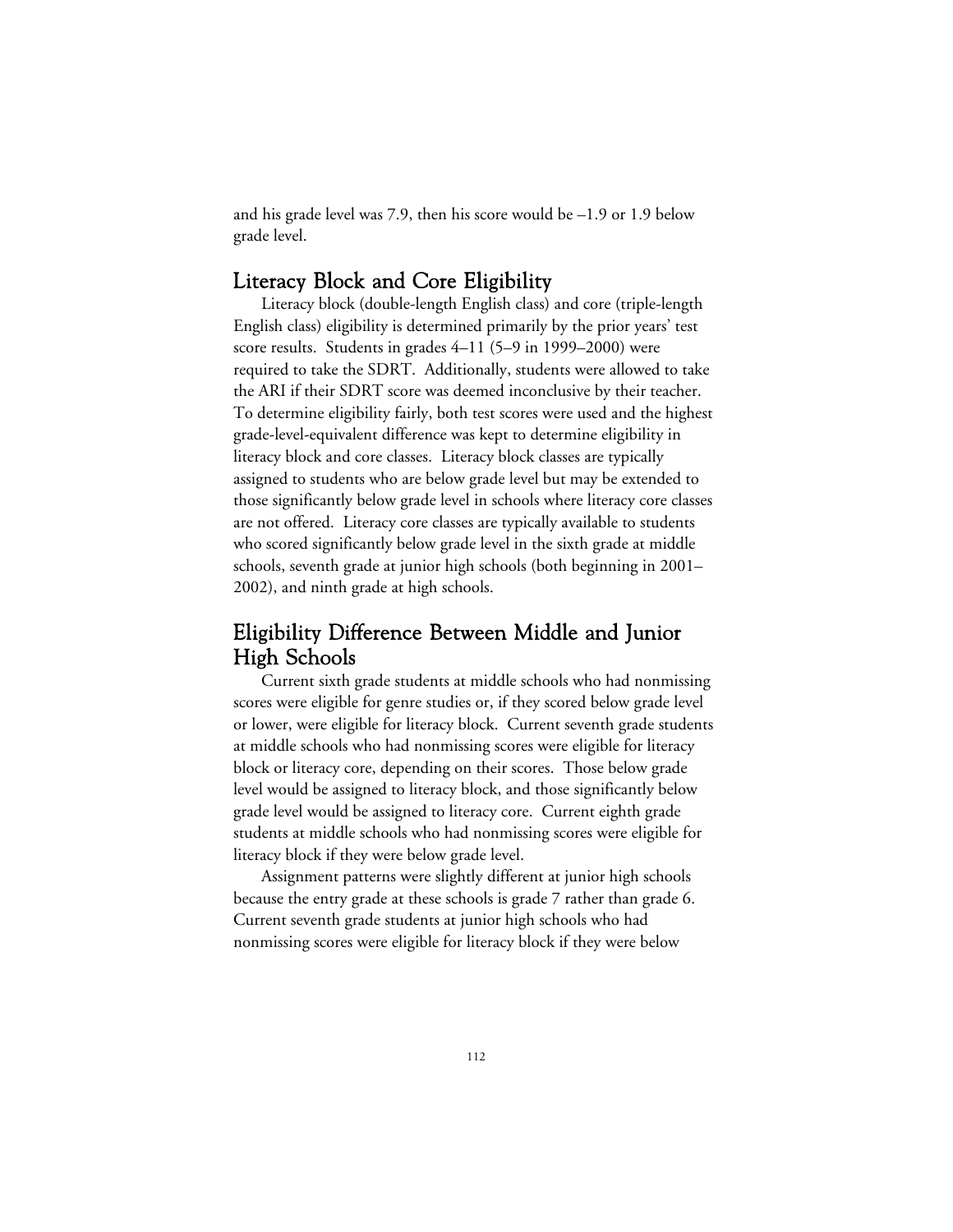grade level. Genre studies were offered for these students if they were at or above grade level, but few students took the class.

### Eligibility for EL Students

Current eighth grade (non-EL) students who had nonmissing scores at junior high schools were eligible for literacy block if they were below grade level. If they were significantly below grade level, they were eligible for literacy core. In high schools, current ninth grade students who had nonmissing scores were eligible for literacy core if they were significantly below grade level on the SDRT or ARI.

For EL students, the eligibility for literacy block and core is significantly different. Typically, a student's placement is determined by his test score as well as the number of years he has been enrolled at the district. Newcomers enroll in either literacy block or core, depending on what the teacher feels is best for the student. This makes it very difficult to determine whether a student was assigned to a class for a particular reason. Only twelfth grade EL students have the option of taking singleperiod English classes.

#### Summer School, Intersession, and EDRP Eligibility

Summer school eligibility is based on SDRT and DRA scores. A student who scored below or significantly below grade level on the appropriate exam is eligible for summer session. Students who fail a course are also eligible for summer session, although those students are not considered a part of the Blueprint summer school. All English Learners are eligible for Blueprint summer sessions, regardless of test scores.

Intersession is available at year-round schools that serve K–8 students. Students who are performing below or significantly below grade level are eligible for intersession, as well as all English Learners, regardless of their test score.

EDRP eligibility is similar to summer school. Any non-EL student in grades 1–8 who is scoring below or significantly below grade level is eligible for EDRP. EL students are automatically eligible and recommended to participate in EDRP.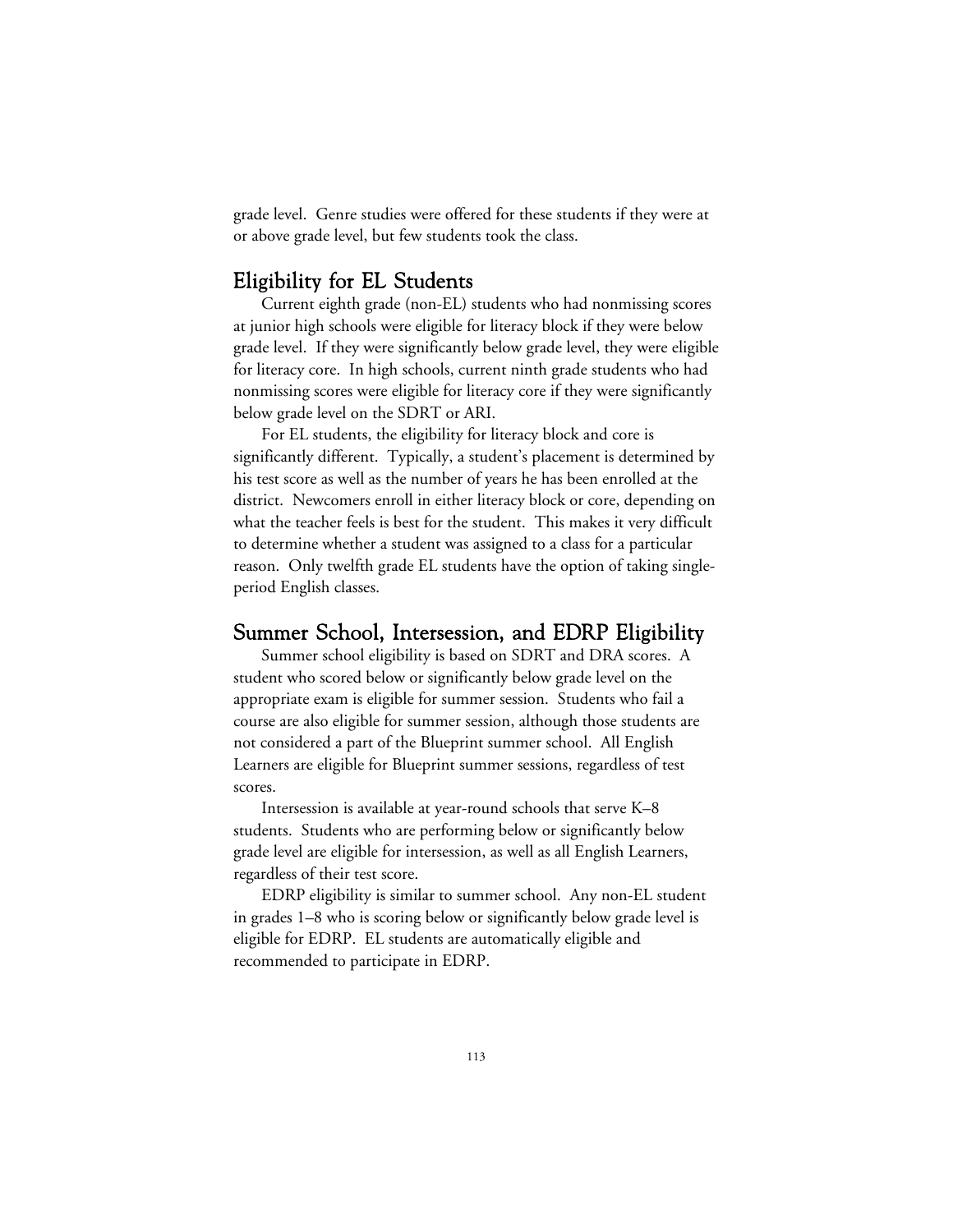#### Peer Coaches

Peer coaches are full-time teacher positions at each school designed to support literacy instruction. The peer coaches use a variety of strategies to help teachers in their classrooms, including co-teaching, demonstrations, observations, videotaping, and discussions of student work. An important role of the peer coach/staff developers is to provide support for beginning teachers. The coaches keep their knowledge and skills current by participating in coaching themselves, meeting weekly with their colleagues to discuss their work, and learning new strategies.

Peer coach information was obtained through teacher records. A Microsoft Access<sup>®</sup> query was created to search the California Basic Educational Data System (CBEDS) data for specific codes under the position title code. Those codes were 2070 and 2071 (2071 is the code for peer coach apprentice). The records were then merged with education records. Sometimes a school will get multiple records for peer coaches. This is because teachers were there at different times. Data cleaning methods were used to account for more than one record by keeping only teachers who served more than 90 days. The number of peer coaches as a percentage of enrollment was then calculated. Additionally, the average experience and education for all the peer coaches at a school were calculated. In the regression results presented in Appendix B, these percentages were further multiplied by 100 to allow for more convenient presentation of the coefficients.

### Focus and API 2 Schools

Focus schools are elementary schools that scored in the lowest tenth on the state test. These schools received an extended school year, a second peer coach, and other funds and staff. Schools that were focus schools in both 2000–2001 and 2001–2002 were Baker, Balboa, Chavez, Emerson/Bandini, Jackson, Kimbrough, King, and Sherman. Schools that were focus schools in 2001–2002 only were Edison and Logan.

API 2 elementary schools scored in the second lowest tenth on the state test. They received a second peer coach and additional funds, but not an extended school year. The API 2 schools in 2000–2001 were Brooklyn, Chollas, Edison (which became a focus school in 2001–2002),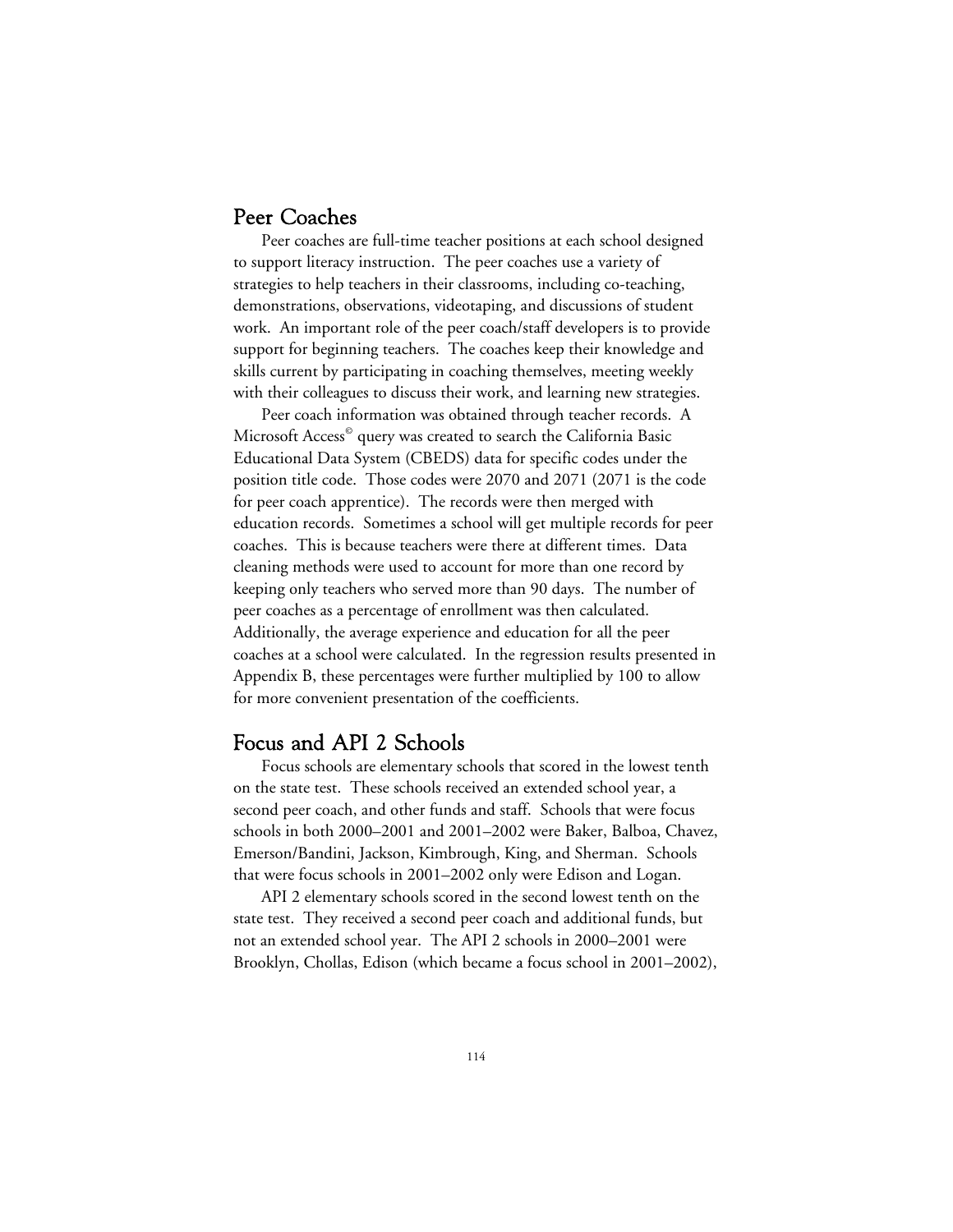Encanto, Euclid, Horton, Kennedy, Logan (which became a focus school in 2001–2002), Marshall, North Park, and Perkins. The API 2 schools in 2001–2002 were Brooklyn, Burbank, Chollas, Encanto, Euclid, Garfield, Horton, Kennedy, Marshall, North Park, and Perkins. A list of both focus schools and API 2 schools was obtained through the department of Standards, Assessment, and Accountability at San Diego City schools.

#### Grade Retention

Blueprint grade retention differs from regular grade retention in that Blueprint grade retention is based on test scores whereas regular grade retention depends on overall annual progress as assessed by a student's teacher. Blueprint grade retention occurs only at grade levels 1 and 6/7, with the latter depending on whether the school was a middle or junior high school. Blueprint grade retention did not begin until the 2001– 2002 school year as underperforming students were given a one-year grace period to catch up with their peers.

A list of students who were retained for Blueprint reasons at the first grade is compiled by the Office of Research and Reporting. Separate lists for students in the sixth and seventh grades are also kept. This office's data were merged with existing data using a student identification number. Variables were also created that denoted eligibility for Blueprint retention but do not indicate who was actually retained. During the first year of implementation, many students who were eligible were not actually retained because of miscommunication and misunderstanding regarding grade retention for Blueprint purposes. Hence, the number of students retained for Blueprint reasons is likely below the number who should have been retained. In addition, and by design, students can be exempted from Blueprint retention on a number of grounds. For instance, a student who had already been held back one or more grades was not Blueprint retained, and certain special education students were exempted as well.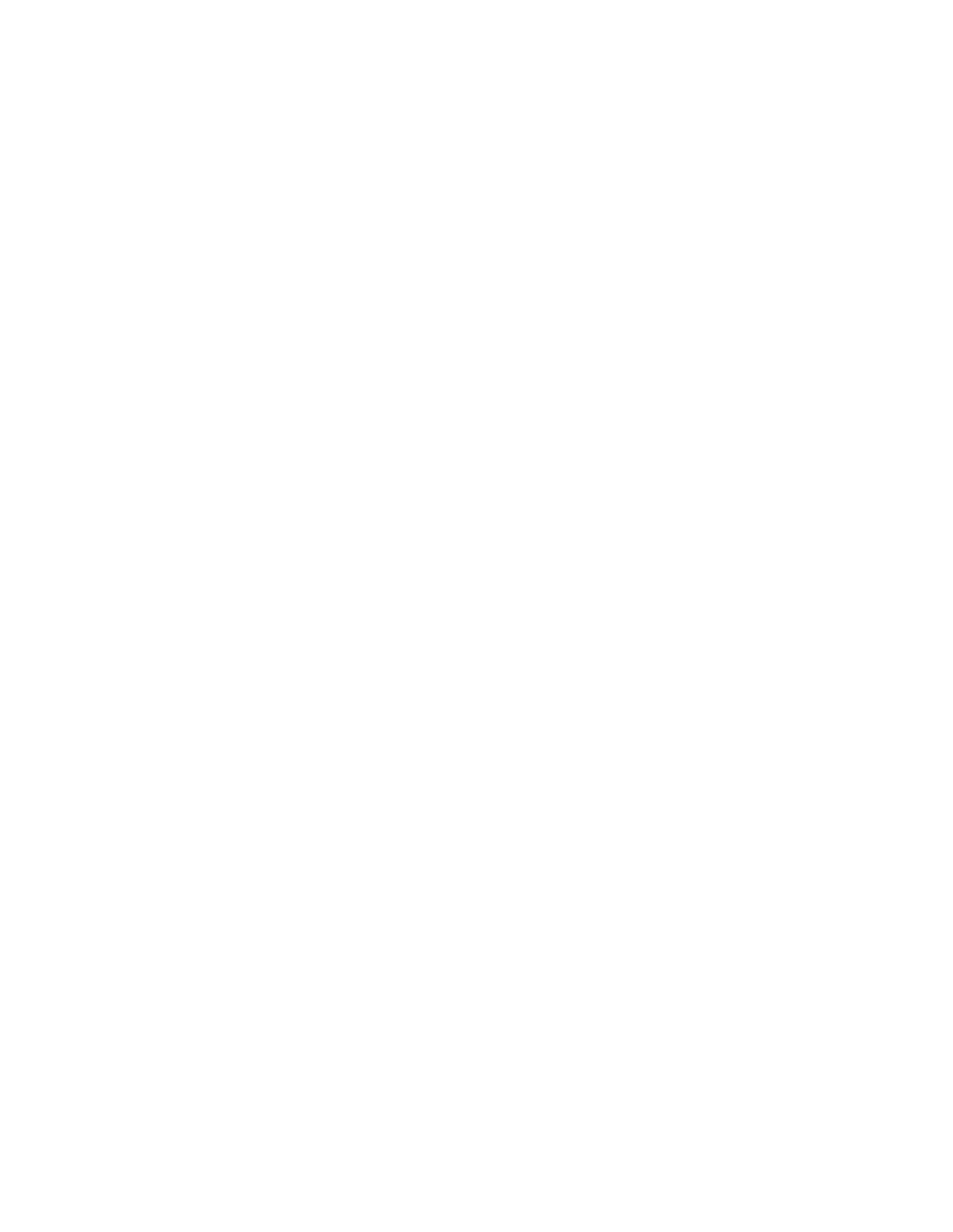# **Appendix B** Regression Methods and Results

As outlined in the text, we model gains in test scores, or  $\Delta\text{Score}_{\text{icest}}$ for student i in classroom c in grade g in school s in year t as a function of school, family, personal, and classroom characteristics. (Classroom characteristics include teacher characteristics and class size.) Our regression model is

$$
\Delta Score_{icgst} = \alpha_s + \beta_{Zipcode_{it}} + \gamma_i + Score_{icgs, t-1}\omega + FAMILY_{it}E +\nPERSONAL_{it}\Phi + CLASS_{icgst} \Gamma + SCHOOL_{ist}\Lambda +\nBLUEP_{it}K + PEER_{igs, t}\pi + \varepsilon_{it}
$$

where the first three variables on the right-hand side represent fixed effects for the student's school, home zip code, and also the student; Score $_{\text{icgs,t-1}}$  is the student's prior year score, added as a control for regression to the mean; the next four items in bold characters indicate vectors of time-varying family, personal, classroom, and school characteristics; **BLUEP**<sub>it</sub> is a vector characterizing student i's participation in Blueprint interventions in year t, along with measures at the school level of Blueprint elements such as peer coach to enrollment ratios expressed as a percentage; PEER<sub>igs,t</sub> is the average test scores of a student's peers in his or her grade level at the current school, based on the prior spring's tests; corresponding Greek letters are vectors of coefficients, and  $\varepsilon_{it}$  is an error term.

Chapter 4 outlines the list of right-hand-side variables in the above equation, which we use to "explain" the variation in gains in test scores. One explanatory variable that deserves further explanation is the average test scores in a student's grade at the school. Suppose student i is in a school that has n students in the grade. Define

$$
\text{Score}_{g-1,t-1}
$$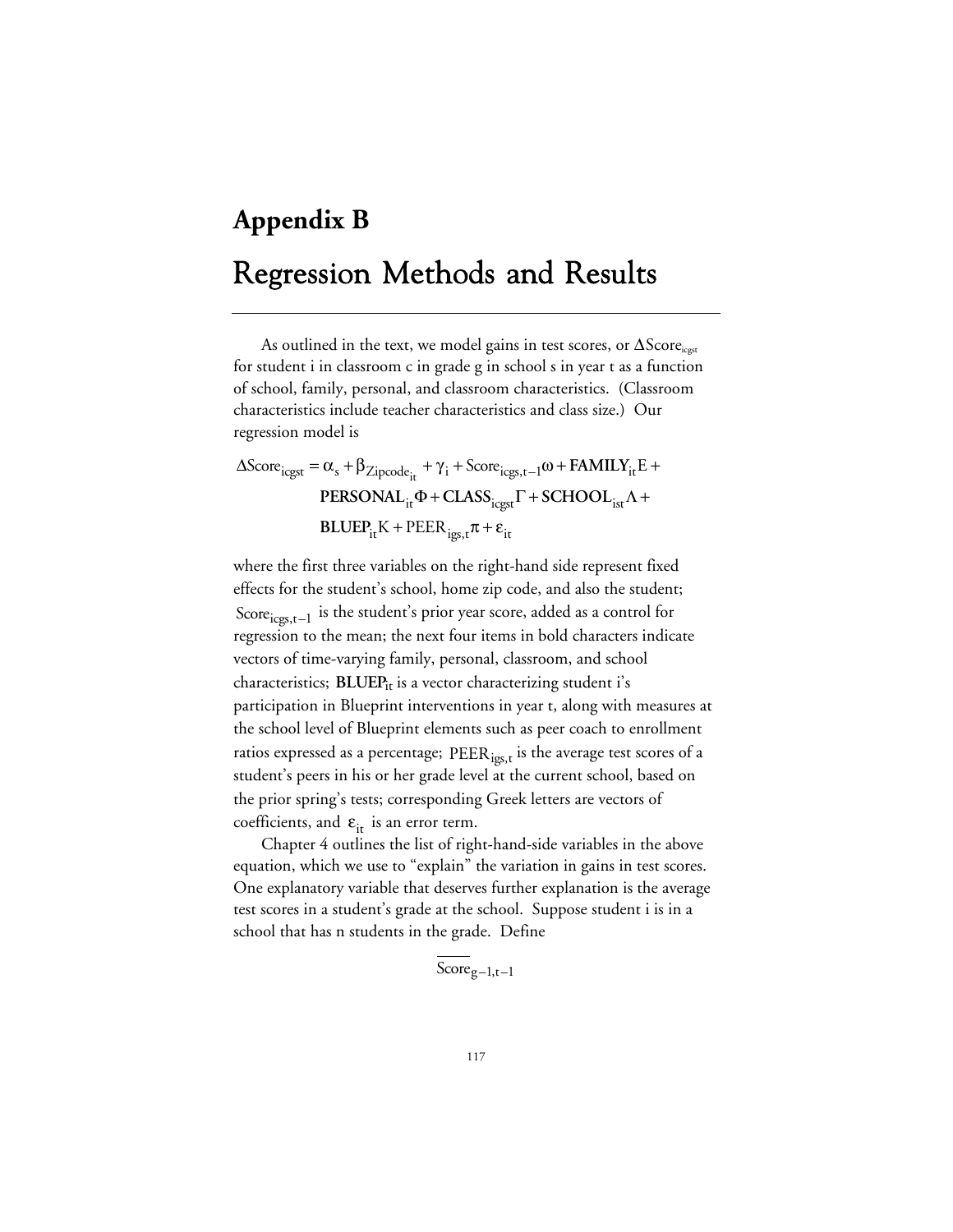as the average score in grade  $g - 1$  in period  $t - 1$  for all students in the district, with  $\sigma_{g-1,t-1}$  representing the standard deviation across all students in the district of the score in grade  $g - 1$  in period  $t - 1$ . Then, in period t, we define

$$
PEER_{igs,t} = \frac{\frac{\sum_{j\pi i} Score_{j,g-1,t-1}}{m-1} - \overline{Score}_{g-1,t-1}}{\sigma_{g-1,t-1}}
$$

In other words, for student i in grade g in school s in year t, the average grade-level peer achievement variable is set to the average test score in the previous year for all of the other  $(n - 1)$  students in the grade at that school, minus the district average test score last year in the previous grade, and all of this divided by the standard deviation of test scores last year in the previous grade districtwide. So, a value of 1.0 for this variable means that the student's grade-level peers this year on average last year scored one standard deviation above the district mean. A value of –2.5 means that the student's grade-level peers last year scored 2.5 standard deviations below the district average. Betts, Zau, and Rice (2003) find strong evidence that these peer influences do matter for individual student learning.

The inclusion of the student fixed effects in the above model removes all unobserved but fixed influences on gains in test scores for the individual students. We believe that these models provide the most reliable estimates of the effect of classroom and other factors on student learning because they control for unobserved factors such as ability, motivation, and social norms in a neighborhood, to the extent that they are fixed over time.<sup>1</sup>

Our regression samples include students enrolled in grades 2 through 11 between the 1999–2000 and 2001–2002 school years. Our samples included 46,286 elementary school students, 34,037 middle school students, and 32,095 high school students, or 112,418 students overall. Together, the modeling of gains in scores and the use of student fixed

 $\overline{\phantom{a}}$ 

<sup>&</sup>lt;sup>1</sup>See Appendix A of Betts, Zau, and Rice (2003) for a nontechnical explanation of the value of using such fixed-effect specifications.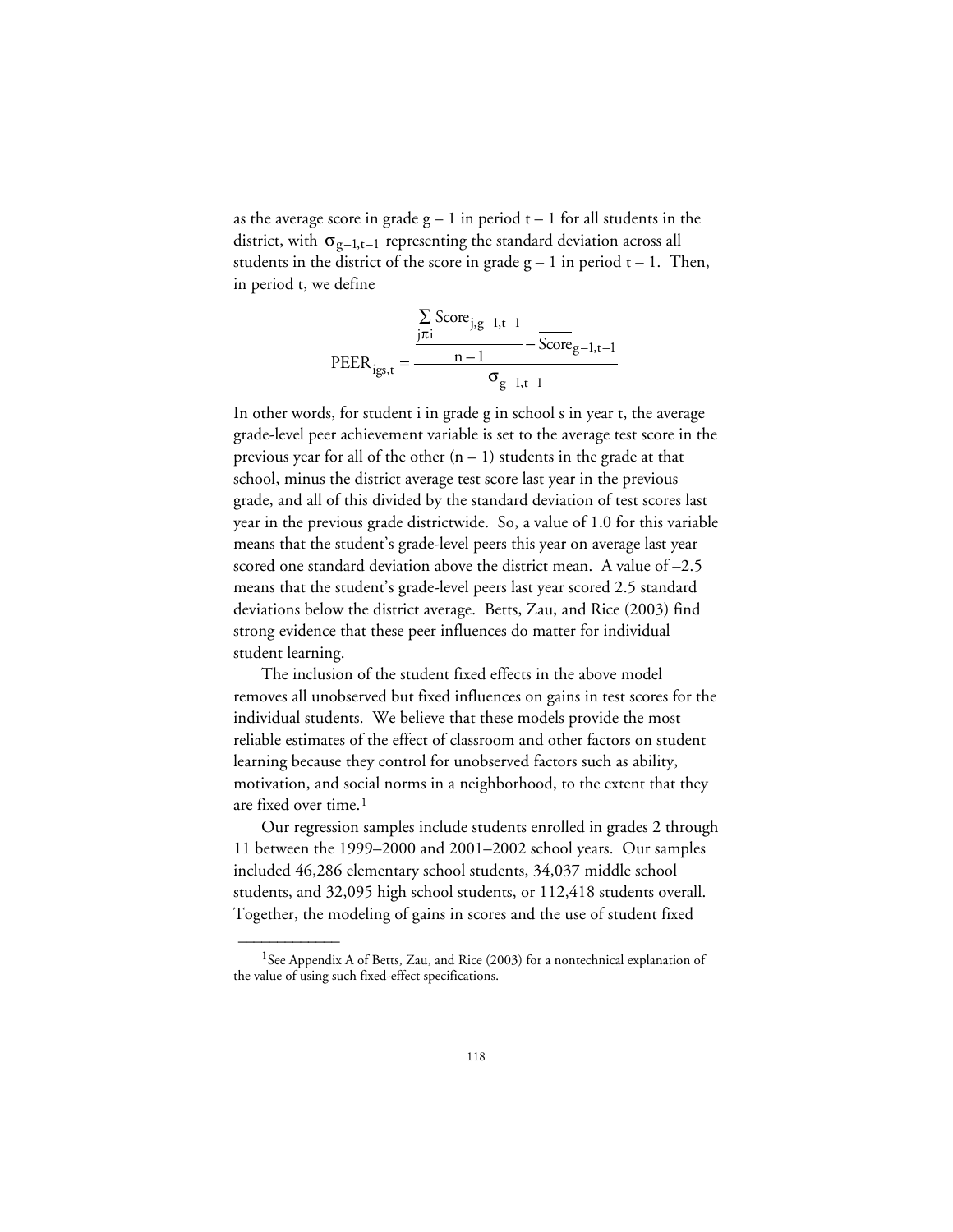effects means that a student must have three consecutive years of test scores in San Diego to contribute to the estimation of the Blueprint effects. Looking globally at district students, just under one-half fit that description. There are not more because the youngest students cannot possibly have taken the state test three times by the end of our sample, because testing begins in grade 2, and they may not have reached grade 4 by the end of our sample. But the main reason why about half of students do not have three consecutive test scores is student mobility in and out of the district. In a typical year in San Diego, just under 10 percent of students are new to the district, and a similar number have left. Simple calculations show that of all the students we would see in a district like this over a three-year period, about 60 percent are likely to have three test scores available, because of student mobility.

For this reason, our estimates of the effect of the Blueprint apply to students who remain in the district for three years. They may be less representative of students who have been in the district for less than three years. We did some checks on the demographics of attrition and found that blacks were less likely than other racial/ethnic groups to stay in the district three years, at a 42 percent probability compared to 46 percent for Hispanics, 49 percent for whites, and 57 percent probability for Asians, the most stable group. Similarly, 45 percent of EL students remained for three years compared to 49 percent of non-EL students. We cannot say for certain whether the influence of Blueprint participation for a given year would have been larger or smaller for our sample of students with three test scores. But it does seem likely that as a result in Chapter 5 we understate somewhat the net effect of the Blueprint because we undercount the number of affected students in our simulations of net effects over two years.

We need a reasonable number of students participating in a given Blueprint element to have a hope of detecting an effect as "statistically significant." We conclude from our earlier analysis of student participation that our dataset does not allow us to test convincingly for the effect of Blueprint grade retention because of a lack of student participation.

An important issue with these student fixed-effect models is how much variation there is in the Blueprint variables after we remove the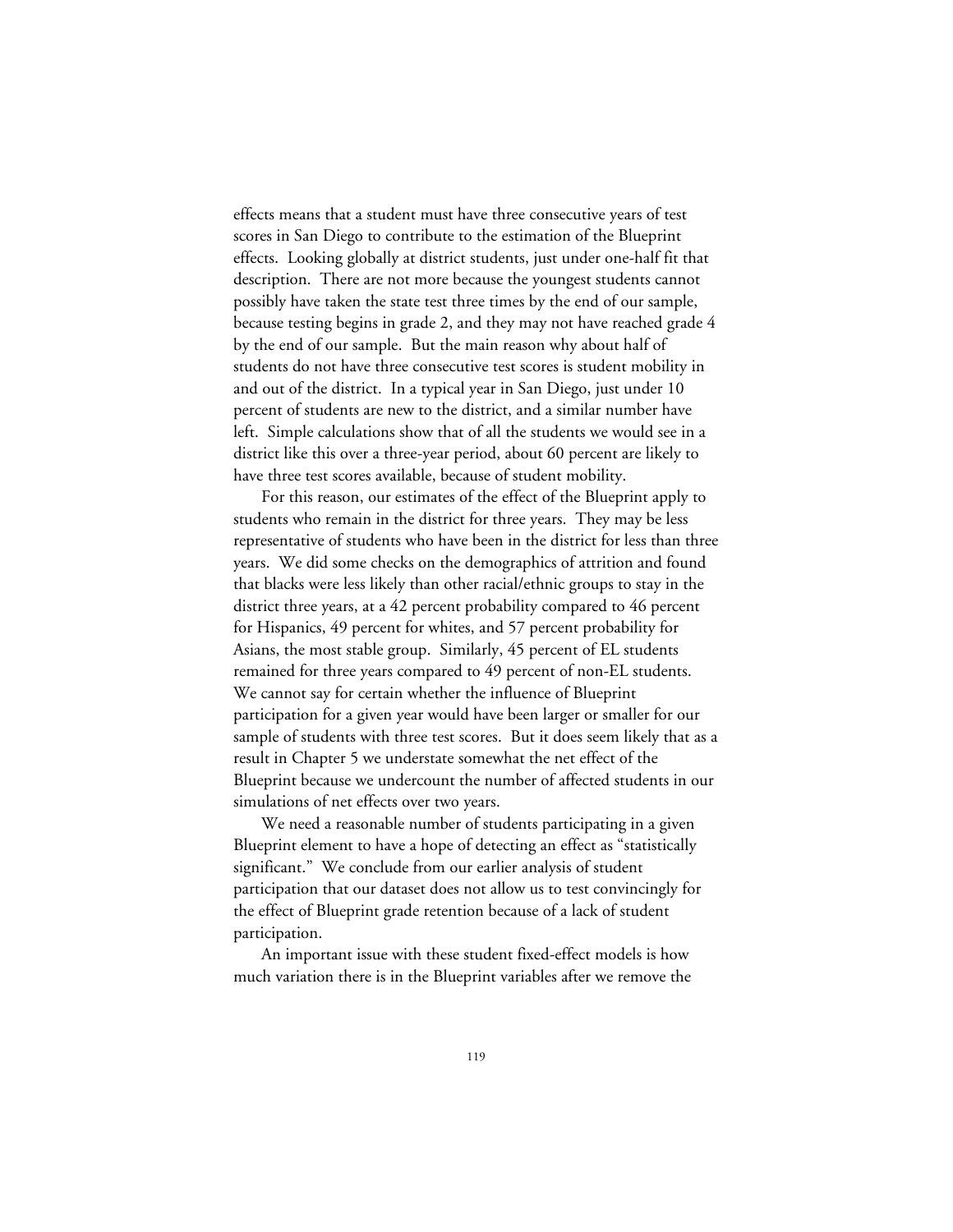mean differences among students by subtracting the student means. (This is an equivalent way to estimate fixed-effect models.) In almost all cases, we found that the standard deviation of our de-meaned Blueprint variables was about half, and sometimes as much as three-quarters, as big as the standard deviation in the raw data. In addition, the standard deviation after de-meaning was typically larger than the raw mean of the Blueprint element in question. This convinces us that there is sufficient variation in the data to support identification of the Blueprint elements, apart from Blueprint grade retention.

One main reason why we have so much variation in the data is that we include the 1999–2000 school year in our panel, which is the year before most Blueprint elements were introduced. However, as noted in Chapter 2, Table 2.1, one Blueprint element, peer coaching, was in fact widely implemented even in 1999–2000, with roughly two-thirds of students in schools that were served at least part year by a peer coach. But our overall measure of peer coach intensity, which is the number of peer coaches in the school divided by enrollment, shows a fairly large degree of variation before and after we subtract the means by student. The coefficient of variation (standard deviation divided by mean) in the raw data is 0.6, 0.5, and 0.6 in the elementary, middle, and high school data. After imposing the student fixed effect, we find a still respectable amount of variation, with residual coefficients of variation (defined as the standard deviation after de-meaning, divided by the mean of the raw data) being 0.4, 0.3, and 0.3, respectively.

We estimated six models for each gradespan (elementary, middle, and high schools). They proceed from very basic to models that successively add controls for class size (model ii), controls for teacher qualifications but not class size (model iii), controls for both class size and teacher qualifications (model iv), controls for class size and teacher qualifications and interactions between teacher experience and literacy block, core, and the various peer coach variables (model v), and controls for class size, teacher qualifications, and interactions between teacher experience and literacy block, core, and the various peer coach variables as well as interactions with Blueprint elements that occur outside the regular classroom (EDRP and Blueprint summer school). Tables B.1 through B.3 present these regression results.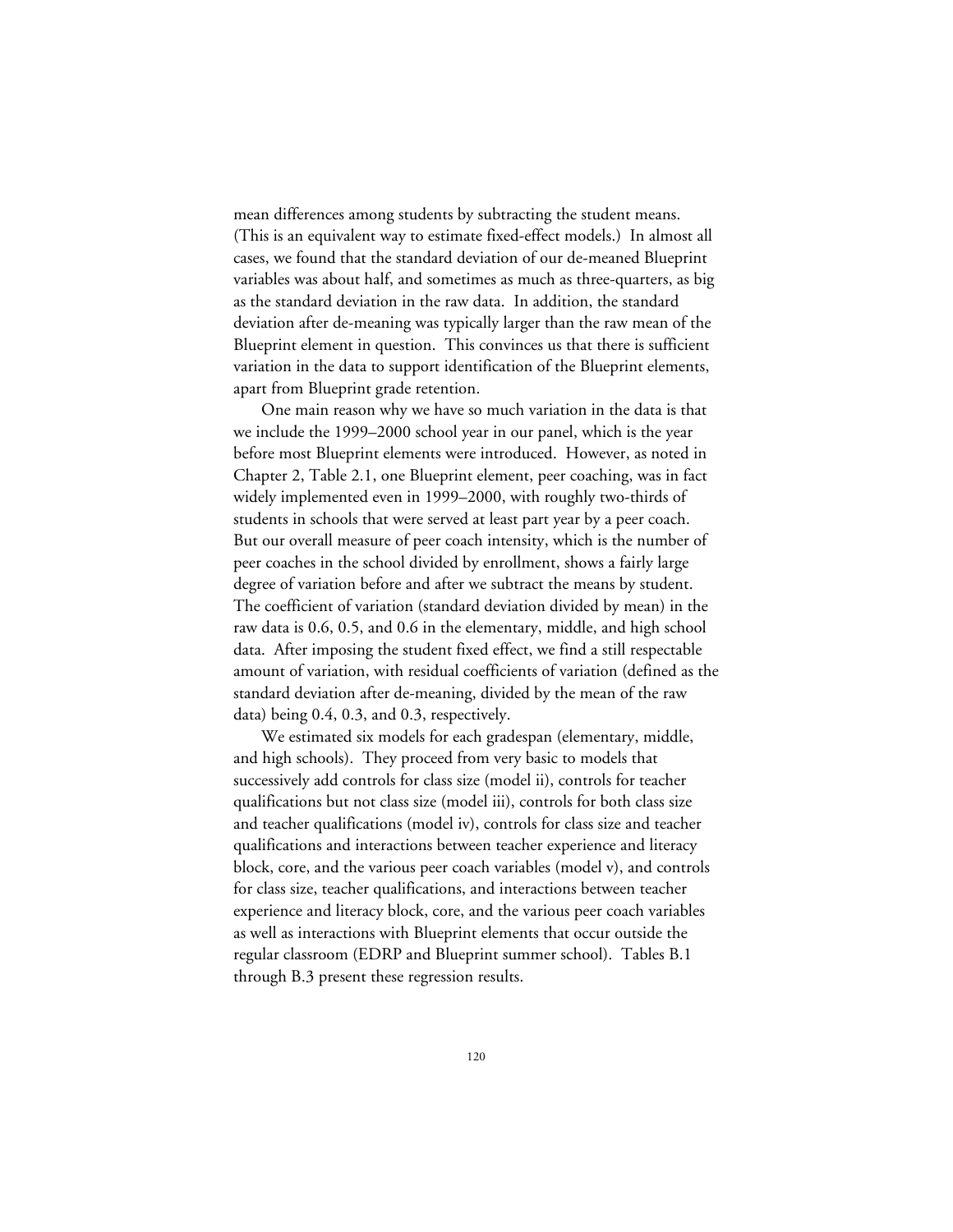The main results, presented in Chapter 4, are based on model iv, which includes controls for class size and teacher qualifications. Our reasoning for focusing on this model is that it is important to remove possible omitted variable bias by controlling for these measures that previous work by Betts, Zau, and Rice (2003) has shown to be related to student outcomes. If, for example, students in literacy block happened to be allocated the most highly qualified teachers, it is important to identify the effect of teacher qualifications separately from the direct effect of double-length English classes so as not to overstate the effect of the Blueprint. Obviously, the reverse correlation between teacher qualifications and literacy block classes would have led to us understating the effect of the Blueprint without including these controls. There is one sense in which model iv may "over-control" for non-Blueprint variables: By adding class size, we remove any benefit to students from the reduced size of grade 6/7 literacy block and grade 9 block and core classes. However, comparison of our various models suggests that controlling for class size in middle and high schools has almost no effect on our estimates of the effect of these Blueprint programs. Although we believe that model (iv) is the most conservative model of Blueprint effects, readers can judge for themselves the differences between this model and the more sparse models i through iii in the tables that follow. In general the differences are not large.

We estimated models v and vi to test whether the effect of Blueprint elements varied with the experience of the student's teacher. The results of these models are discussed in Chapter 4.

In Chapters 6 and 7 we present extensions to the basic model. The Chapter 6 models are versions of model iv that allow the effect of Blueprint elements to vary by year. In Chapter 7, we model student absences and math test score gains as a function of Blueprint participation. The sets of explanatory variables in these models are the same as in model iv with the important exception that for the math test score gains, we condition on characteristics of math classrooms rather than English classrooms, and in addition we use peer test scores for math, not reading. These models are not included in this appendix to save space but are summarized in the chapters themselves. Results are available upon request.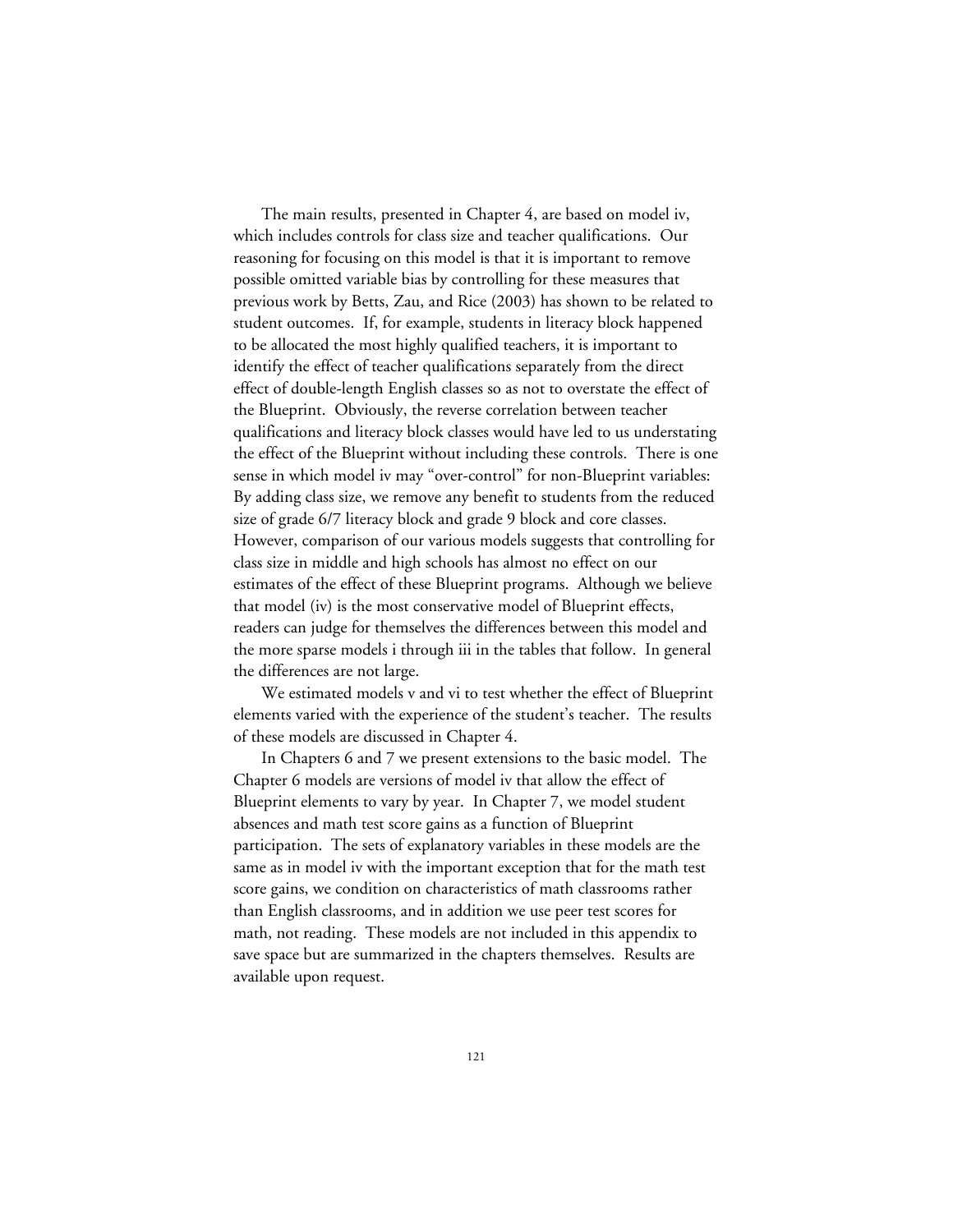Table B.1<br>Regression Results for Elementary Schools

|                                        |                                                              | Regression Results for Elementary Schools   |                         |                                              |                         |                                             |
|----------------------------------------|--------------------------------------------------------------|---------------------------------------------|-------------------------|----------------------------------------------|-------------------------|---------------------------------------------|
|                                        | Model i                                                      | Model ii                                    | Model iii               | Model iv                                     | Model v                 | Model vi                                    |
| Class size                             | ż                                                            | Yes                                         | ż                       | Yes                                          | Yes                     | Yes                                         |
| Teacher qualifications                 |                                                              |                                             | ${\rm Yes}$             |                                              |                         |                                             |
| Interactions1: block, core, peer coach | $\stackrel{\circ}{\mathcal{Z}}\stackrel{\circ}{\mathcal{Z}}$ | $\stackrel{\circ}{z}$ $\stackrel{\circ}{z}$ | 2                       | $\mathop{\mathrm{Z}}\nolimits^{\mathrm{cs}}$ | Yes<br>Yes              | $\operatorname*{Yes}_{\operatorname*{Yes}}$ |
| EDRP, summer<br>Interactions2:         | $\mathsf{S}^{\circ}$                                         | $\mathsf{S}^{\circ}$                        | $\mathring{z}$          | $\mathsf{S}^{\circ}$                         | $\frac{1}{2}$           | Yes                                         |
| Focus school                           | 9.2838                                                       | 9.2956                                      | 8.8184                  | 8.8181                                       | 8.4197                  | 8.2986                                      |
|                                        | $(0.6890)*$                                                  | $(0.6906)$ **                               | $(0.6944)$ **           | $(0.6962)$ **                                | $(0.8162)$ **           | $(0.8184)$ **                               |
| API 2 elementary school                | 3.9351                                                       | 3.9484                                      | 3.7652                  | 3.7471                                       | 3.4959                  | 3.3724                                      |
|                                        | $(0.6025)$ **                                                | $(0.6046)$ **                               | $(0.6061)$ **           | $(0.6080)$ **                                | $(0.7375)$ **           | $(6.7404)$ **                               |
| Average years experience of peer coach | $-0.0352$                                                    | $-0.0344$                                   | $-0.0314$               | $-0.0310$                                    | $-0.0315$               | $-0.0315$                                   |
|                                        | $(0.0163)^*$                                                 |                                             |                         | (0.0164)                                     |                         | (0.0164)                                    |
| Peer coach as % of enrollment          | 1.38                                                         | $(0.0163)^*$<br>1.44                        | $(0.0163)$<br>1.23      | 1.32                                         | $(0.0164)$<br>2.51      | 1.80                                        |
|                                        | (0.0197)                                                     | (0.0198)                                    | (0.0198)                | (0.0198)                                     | (0.0221)                | (0.0222)                                    |
| Peer coach apprentice as % of          |                                                              |                                             |                         |                                              |                         |                                             |
| enrollment                             | 0.47                                                         | 0.55                                        | 0.72                    | 0.80                                         | 0.60                    | 0.68                                        |
|                                        |                                                              |                                             |                         |                                              |                         |                                             |
| EDRP participation                     | $(0.0143)$<br>2.0197                                         | $(0.0143)$<br>$2.0434$                      | $(0.0144)$<br>$2.0147$  | $(0.0144)$<br>$2.0412$                       | $(0.0145)$<br>2.0308    | $(0.0145)$<br>2.6633                        |
|                                        | $(0.2848)$ **                                                | $(0.2857)$ **                               | $(0.2847)$ **<br>4.5009 | $(0.2856)$ **                                | $(0.2858)$ **<br>4.5379 | $(0.3828)$ **<br>4.7677                     |
| Summer school participation            | 4.5938                                                       | 4.6232                                      |                         | 4.5206                                       |                         |                                             |
|                                        | $(0.5504)$ **                                                | $(0.5509)$ **                               | $(0.5506)$ **           | $(0.5512)$ **                                | $(0.5515)$ **           | $(0.6333)**$                                |
| Intersession participation             | $-0.8877$                                                    | $-0.8837$                                   | $-0.8728$               | $-0.8665$                                    | $-0.9058$               | $-0.8685$                                   |
|                                        | (0.6737)                                                     | (0.6758)                                    | $(0.6739)$<br>0.0000    | (0.6761)                                     | (0.6765)                | (0.6778)                                    |
| Blueprint retained                     | 0.0000                                                       | 0.0000                                      |                         | 0.0000                                       | 0.0000                  | 0.0000                                      |
|                                        | (0.0000)                                                     | (0.0000)                                    | (0.0000)                | (0.0000)                                     | (0.0000)                | (0.0000)                                    |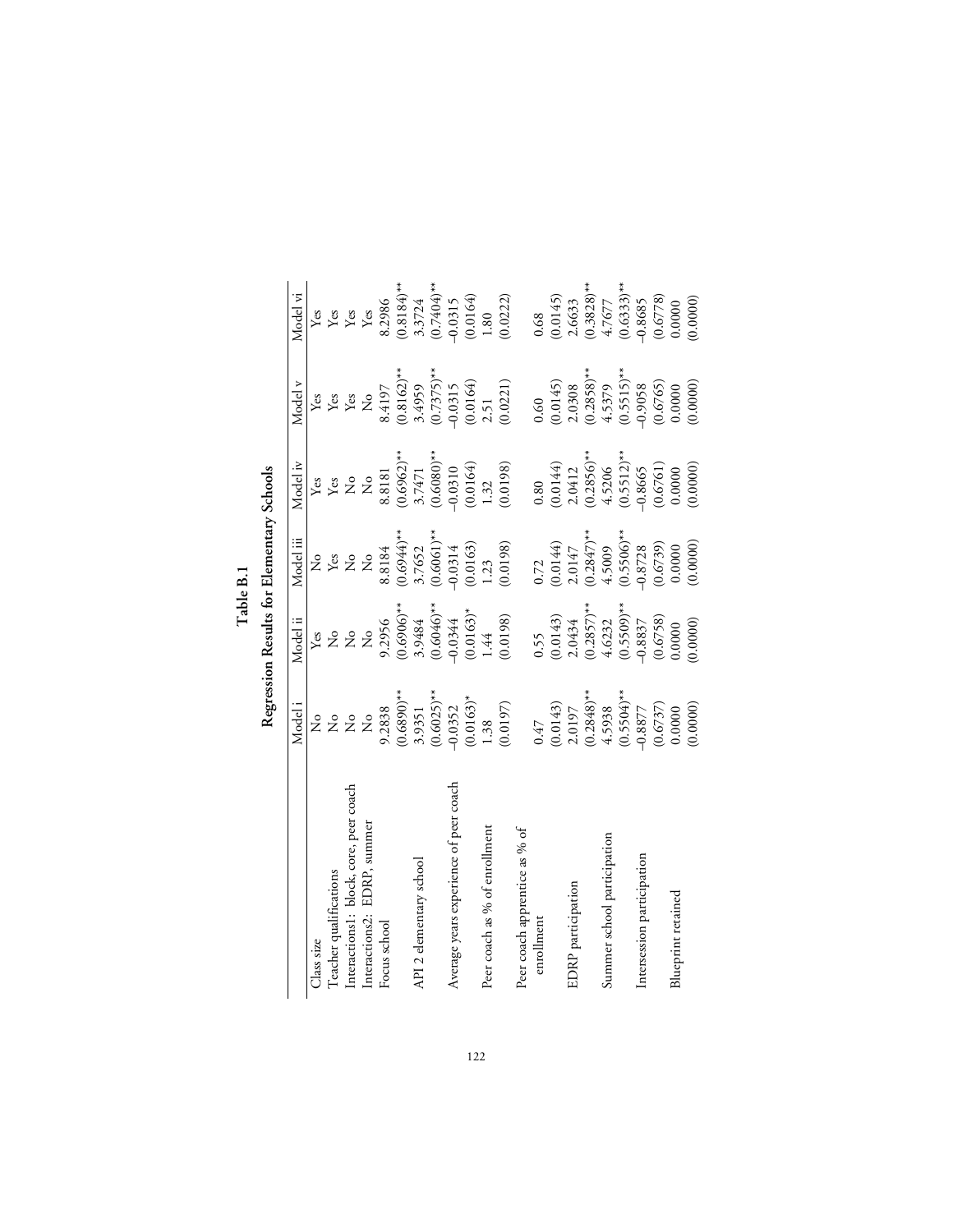|                                       | Model i | Model ii | Model iii | Model iv                                                         | Model v      | Model vi      |
|---------------------------------------|---------|----------|-----------|------------------------------------------------------------------|--------------|---------------|
|                                       |         |          |           | Interactions of Blueprint Variables with Teacher Characteristics |              |               |
| Peer coach and 0-2 years experience   |         |          |           |                                                                  | $-1.4372$    | $-0.0952$     |
|                                       |         |          |           |                                                                  | (1.8871)     | (1.9195)      |
| Peer coach and 3-5 years experience   |         |          |           |                                                                  | $-0.1582$    | 0.0382        |
|                                       |         |          |           |                                                                  | (0.7254)     | (0.7357)      |
| Peer coach and 6-9 years experience   |         |          |           |                                                                  | $-0.6342$    | $-0.6058$     |
|                                       |         |          |           |                                                                  | (0.4208)     | (0.4287)      |
| Focus school and 0-2 years experience |         |          |           |                                                                  | 0.4468       | 0.8749        |
|                                       |         |          |           |                                                                  | (0.6102)     | (0.6250)      |
| Focus school and 3-5 years experience |         |          |           |                                                                  | 0.2365       | 0.2645        |
|                                       |         |          |           |                                                                  | (0.2569)     | (0.2619)      |
| Focus school and 6-9 years experience |         |          |           |                                                                  | 0.0651       | 0.0817        |
|                                       |         |          |           |                                                                  | (0.1553)     | (0.1585)      |
| API 2 school and 0-2 years experience |         |          |           |                                                                  | $-0.0283$    | 0.3921        |
|                                       |         |          |           |                                                                  | (0.6025)     | (0.6203)      |
| API 2 school and 3-5 years experience |         |          |           |                                                                  | $-0.0268$    | 0.0527        |
|                                       |         |          |           |                                                                  | (0.2217)     | (0.2247)      |
| API 2 school and 6-9 years experience |         |          |           |                                                                  | 0.3668       | 0.3673        |
|                                       |         |          |           |                                                                  | $(0.1566)^*$ | $(0.1594)^*$  |
| EDRP and 0-2 years experience         |         |          |           |                                                                  |              | $-1.6397$     |
|                                       |         |          |           |                                                                  |              | $(0.4510)$ ** |
| EDRP and 3-5 years experience         |         |          |           |                                                                  |              | $-0.1936$     |
|                                       |         |          |           |                                                                  |              | (0.1583)      |

 ${\rm Table}$  B.1 (continued) **Table B.1 (continued)**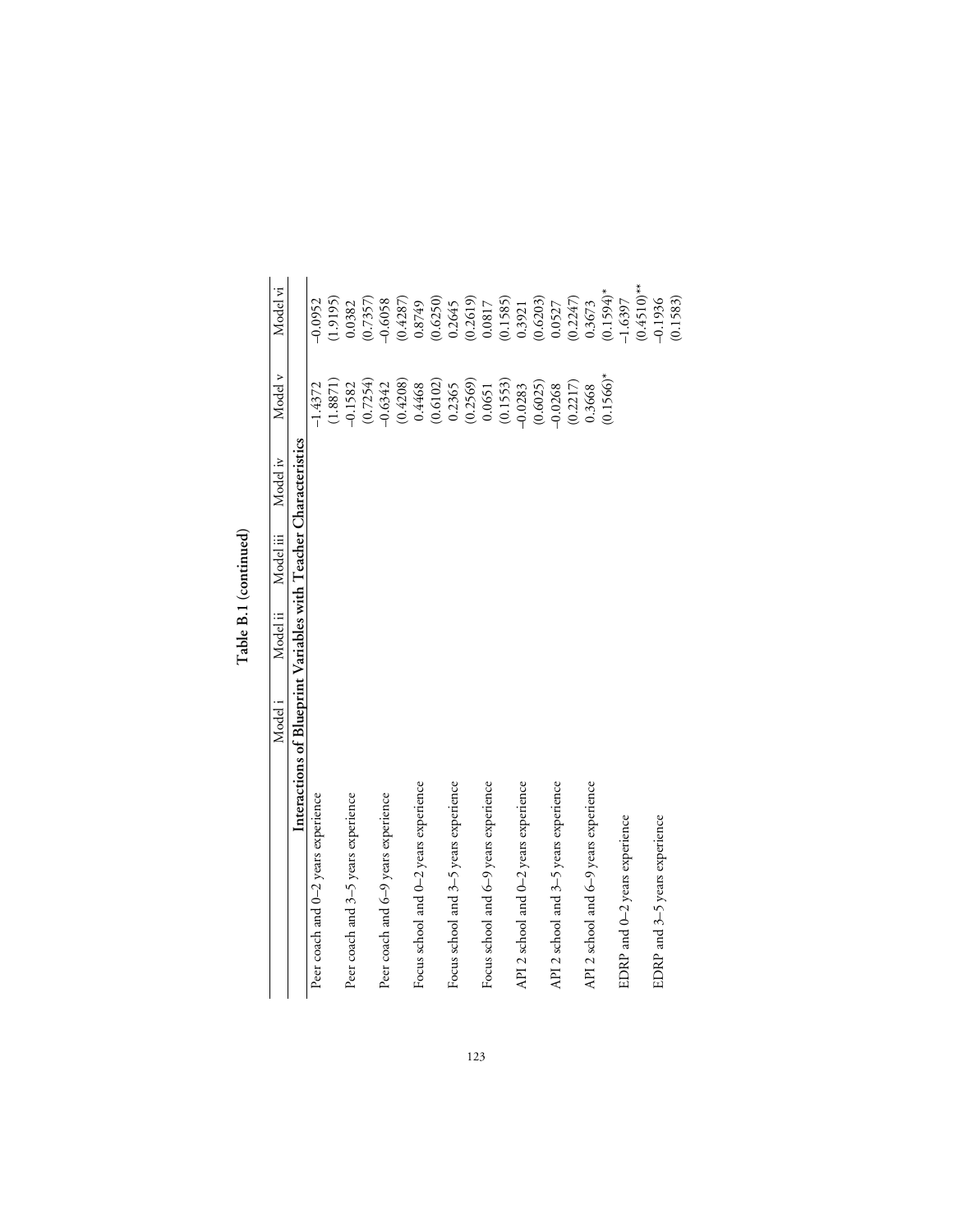| Ξ |
|---|
|   |
| z |

|                               | Modeli | Model ii | Model iii | Model iv | Model v | Model vi  |
|-------------------------------|--------|----------|-----------|----------|---------|-----------|
| EDRP and 6-9 years experience |        |          |           |          |         | $-0.0584$ |
|                               |        |          |           |          |         | (0.1023)  |
| Summer session and 0–2 years  |        |          |           |          |         | $-0.2181$ |
| experience interaction        |        |          |           |          |         | (0.5377)  |
| Summer session and 3–5 years  |        |          |           |          |         | $-0.2022$ |
| experience interaction        |        |          |           |          |         | (0.1862)  |
| Summer session and 6–9 years  |        |          |           |          |         | 0.0231    |
| experience interaction        |        |          |           |          |         | 0.1210)   |
| Number of observations        | 73,778 | 73,547   | 73,749    | 73,518   | 73,518  | 73,518    |
| R-squared                     | 0.73   | 0.73     | 0.73      | 0.73     | 0.73    | 0.73      |

school and student fixed-effects models. Peer coaches and apprentice coaches as a percentage of enrollment are multiplied by 100.<br>Standard errors are in parentheses.<br>\*Significant at 5 percent.<br>\*\*Significant at 1 percent. school and student fixed-effects models. Peer coaches and apprentice coaches as a percentage of enrollment are multiplied by 100.

Standard errors are in parentheses.

\*Significant at 5 percent.

\*\*Significant at 1 percent.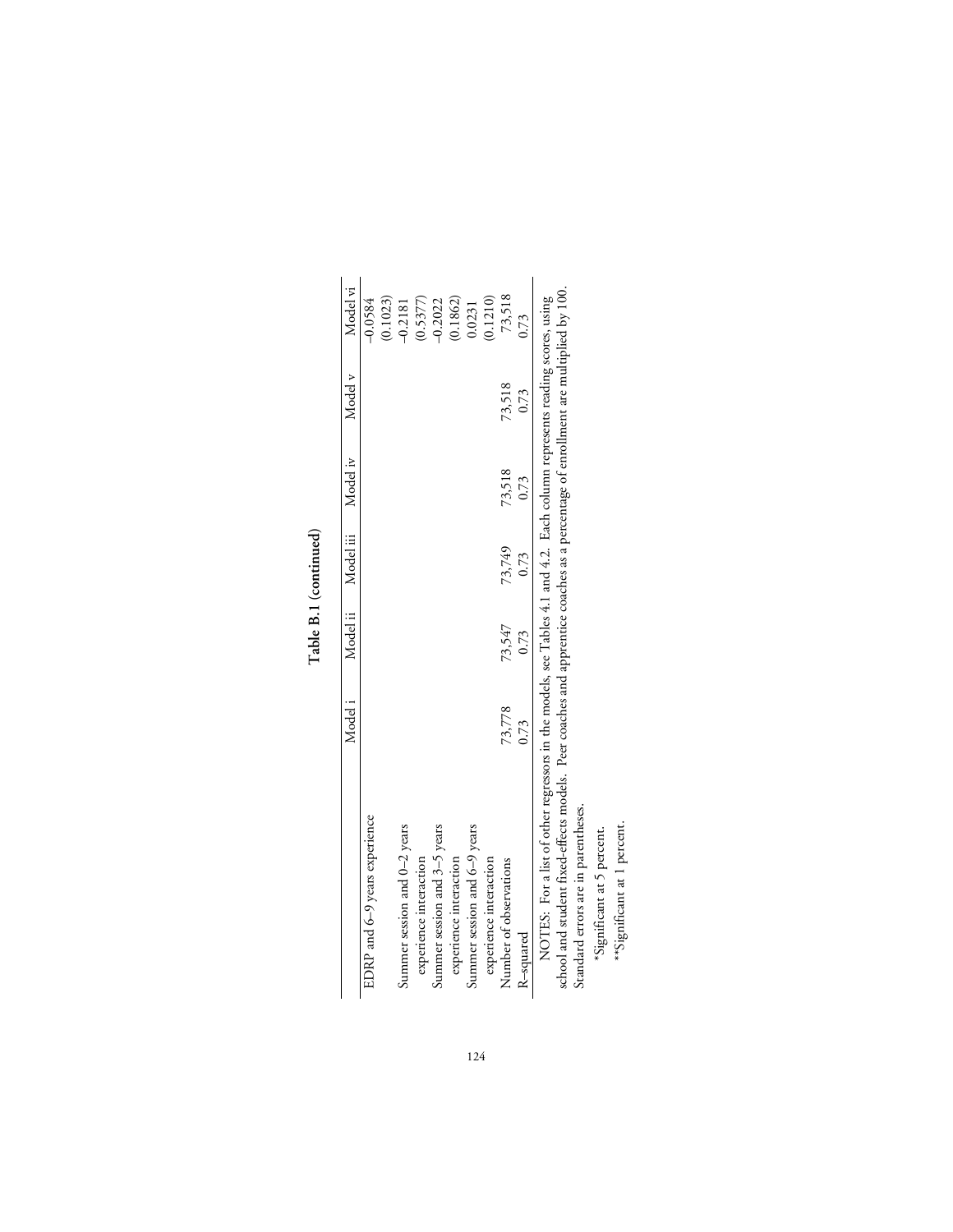${\rm Table}~{\rm B}.2$ **Table B.2**  $\ddot{\phantom{1}}$ 

| í      |
|--------|
| ζ      |
|        |
| ì      |
|        |
|        |
|        |
| i<br>Ċ |
| j      |
|        |
|        |
| £      |
|        |
|        |
|        |
| b      |
|        |
| Í      |
|        |

|                                        | Model i                                                                  | Model ii                                                    | Model iii                                                                                                         | Model iv                                                           | Model v                                                         | Model vi                                                                                                                 |
|----------------------------------------|--------------------------------------------------------------------------|-------------------------------------------------------------|-------------------------------------------------------------------------------------------------------------------|--------------------------------------------------------------------|-----------------------------------------------------------------|--------------------------------------------------------------------------------------------------------------------------|
| Class size                             | 2°                                                                       |                                                             |                                                                                                                   | Yes                                                                |                                                                 |                                                                                                                          |
| l'eacher qualifications                |                                                                          | å 222                                                       | 222                                                                                                               | $\chi^{\rm es}$                                                    | ye<br>Yes<br>Yes<br>Z                                           |                                                                                                                          |
| Interactions1: block, core, peer coach | 222                                                                      |                                                             |                                                                                                                   |                                                                    |                                                                 |                                                                                                                          |
| Interactions2: EDRP, summer            |                                                                          |                                                             |                                                                                                                   | $\frac{1}{2}$                                                      |                                                                 | $\begin{tabular}{l} \hline \texttt{Yes} \\ \texttt{Yes} \\ \texttt{Yes} \end{tabular}$                                   |
| Literacy block                         | 1.7794                                                                   | 1.5230                                                      | 1.3385                                                                                                            | 1.2475                                                             | 1.3721                                                          | 1.2134                                                                                                                   |
|                                        | $(0.3503)$ **                                                            | $(0.3681)$ **                                               |                                                                                                                   | $^{**}$ (6505.0)                                                   | $(0.5239)$ **                                                   | $(0.5286)*$                                                                                                              |
| Literacy core                          | 0.8149                                                                   | 10.5129                                                     |                                                                                                                   | 10.4865                                                            | 10.9528                                                         | 10.3444                                                                                                                  |
|                                        |                                                                          | $(2.9104)$ <sup>**</sup><br>0.8262<br>$(0.4717)$<br>-0.1841 | $(0.3796)$ <sup>**</sup><br>10.8654<br>(3.0919) <sup>**</sup><br>0.4935<br>0.50505<br>0.5032)<br>1.1707<br>1.5245 | $(3.0949)$ **<br>0.5552<br>0.5386)<br>0.5386<br>0.5399)<br>0.53953 |                                                                 | $(3.9074)$ **<br>0.6196<br>0.5415)<br>0.4691                                                                             |
| Literacy block/core for EL students    | $(2.9076)$ **<br>0.9128                                                  |                                                             |                                                                                                                   |                                                                    |                                                                 |                                                                                                                          |
|                                        | $\begin{array}{c} (0.4702) \\ -0.0620 \\ (0.5213) \\ 1.2707 \end{array}$ |                                                             |                                                                                                                   |                                                                    | $(3.8973)*$<br>0.5668<br>0.5405)<br>0.5063<br>0.6502)<br>0.6502 |                                                                                                                          |
| Genre studies                          |                                                                          |                                                             |                                                                                                                   |                                                                    |                                                                 |                                                                                                                          |
|                                        |                                                                          | $(0.5240)$<br>1.2901                                        |                                                                                                                   |                                                                    |                                                                 |                                                                                                                          |
| EDRP                                   |                                                                          |                                                             |                                                                                                                   |                                                                    |                                                                 |                                                                                                                          |
|                                        | $(0.3561)$ **<br>1.5888                                                  | $(0.3562)$ **                                               |                                                                                                                   | $(0.3940)$ **<br>1.4937<br>(0.4100)**<br>0.5610                    | $(0.3944)$ **<br>1.5007                                         | $\begin{array}{l} (0.6513) \\ 1.5699 \\ (0.4919)^{**} \\ 2.0217 \\ (0.5066)^{**} \\ (0.5066)^{**} \\ 0.4835 \end{array}$ |
| Summer session                         |                                                                          | 1.5894                                                      |                                                                                                                   |                                                                    |                                                                 |                                                                                                                          |
|                                        | $(0.3792)$ **                                                            | $(0.3791)$ **                                               | $(0.4101)$ **<br>0.5105                                                                                           |                                                                    |                                                                 |                                                                                                                          |
| Intersession                           | 0.8128                                                                   | 0.8373                                                      |                                                                                                                   |                                                                    | $(0.4120)$ **<br>0.5674                                         |                                                                                                                          |
|                                        | (0.5697)                                                                 | (0.5698)                                                    | $\begin{array}{c} (0.6159) \\ -0.0129 \\ (0.0162) \\ 1.96 \end{array}$                                            | $(0.6159)$<br>$-0.0146$                                            | (0.6182)                                                        | (0.6199)                                                                                                                 |
| Average years experience of peer coach | $-0.0144$                                                                | $-0.0132$                                                   |                                                                                                                   |                                                                    | $-0.0135$                                                       | $-0.0131$                                                                                                                |
|                                        | $(0.0150)$<br>1.48                                                       | (0.0150)                                                    |                                                                                                                   | $(0.0162)$<br>3.05                                                 | (0.0163)                                                        | (0.0163)                                                                                                                 |
| Peer coach as % of enrollment          |                                                                          | 2.16                                                        |                                                                                                                   |                                                                    | 3.31                                                            | 3.08                                                                                                                     |
|                                        | (0.0260)                                                                 | (0.0262)                                                    | (0.0307)                                                                                                          | (0.0311)                                                           | (0.0370)                                                        | (0.0370)                                                                                                                 |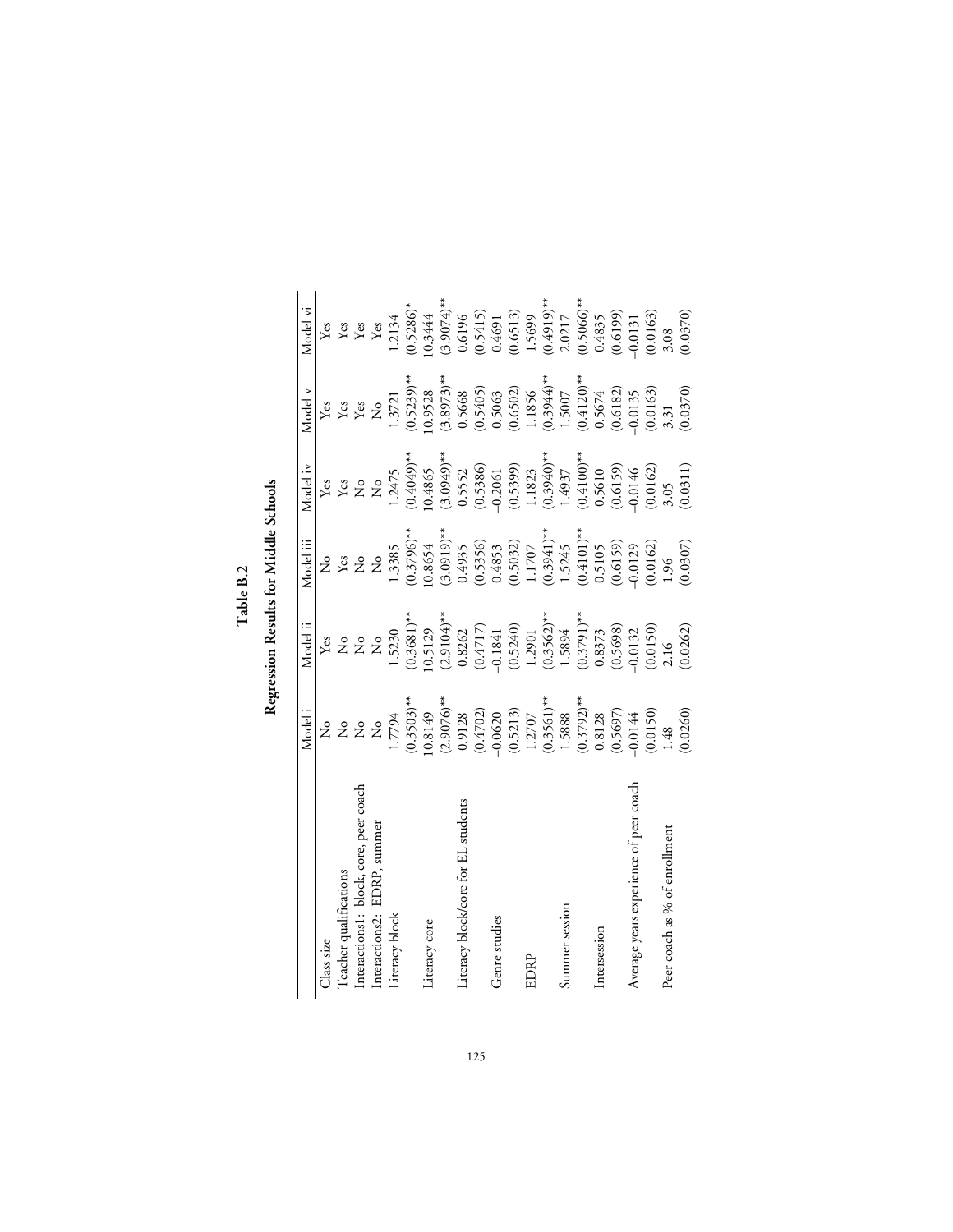|                                                                  | Model <sub>i</sub> | Model ii     | Model iii   | Model iv    | Model v     | Model vi    |
|------------------------------------------------------------------|--------------------|--------------|-------------|-------------|-------------|-------------|
| Peer coach apprentice as % of enrollment                         | $-5.04$            | $-5.44$      | $-8.04$     | $-8.43$     | $-9.13$     | $-9.05$     |
|                                                                  | (0.0302)           | (0.0302)     | $(0.0391)*$ | $(0.0393)*$ | $(0.0397)*$ | $(0.0397)*$ |
| Blueprint retention                                              | $-6.0351$          | $-6.0900$    | $-3.0670$   | $-3.1252$   | $-2.9476$   | $-2.7516$   |
|                                                                  | $(2.6309)^*$       | $(2.6308)^*$ | (2.8736)    | (2.8729)    | (2.9439)    | (2.9470)    |
| Interactions of Blueprint Variables with Teacher Characteristics |                    |              |             |             |             |             |
| Genre studies and 0-2 years teacher experience                   |                    |              |             |             | $-1.2530$   | $-1.2822$   |
|                                                                  |                    |              |             |             | (0.7217)    | (0.7219)    |
| Genre studies and 3-5 years teacher experience                   |                    |              |             |             | $-0.4174$   | $-0.4088$   |
|                                                                  |                    |              |             |             | (0.3009)    | (0.3010)    |
| Genre studies and 6-9 years teacher experience                   |                    |              |             |             | $-0.1377$   | $-0.1387$   |
|                                                                  |                    |              |             |             | (0.1355)    | (0.1356)    |
| Literacy block and 0–2 years teacher experience                  |                    |              |             |             | 0.0775      | 0.2947      |
|                                                                  |                    |              |             |             | (0.4711)    | (0.4798)    |
| Literacy block and 3-5 years teacher experience                  |                    |              |             |             | $-0.0166$   | 0.0452      |
|                                                                  |                    |              |             |             | (0.1968)    | (0.2035)    |
| Literacy block and 6-9 years teacher experience                  |                    |              |             |             | $-0.1491$   | $-0.1245$   |
|                                                                  |                    |              |             |             | (0.1216)    | (0.1251)    |
| Literacy core and 0-2 years teacher experience                   |                    |              |             |             | 3.5145      | 4.2534      |
|                                                                  |                    |              |             |             | (4.4996)    | (4.5117)    |
| Literacy core and 3-5 years teacher experience                   |                    |              |             |             | $-0.9554$   | $-0.7760$   |
|                                                                  |                    |              |             |             | (1.7554)    | (1.7648)    |
| Literacy core and 6-9 years teacher experience                   |                    |              |             |             | $-0.4897$   | $-0.4224$   |
|                                                                  |                    |              |             |             | (0.8530)    | (0.8576)    |

Table B.2 (continued) **Table B.2 (continued)**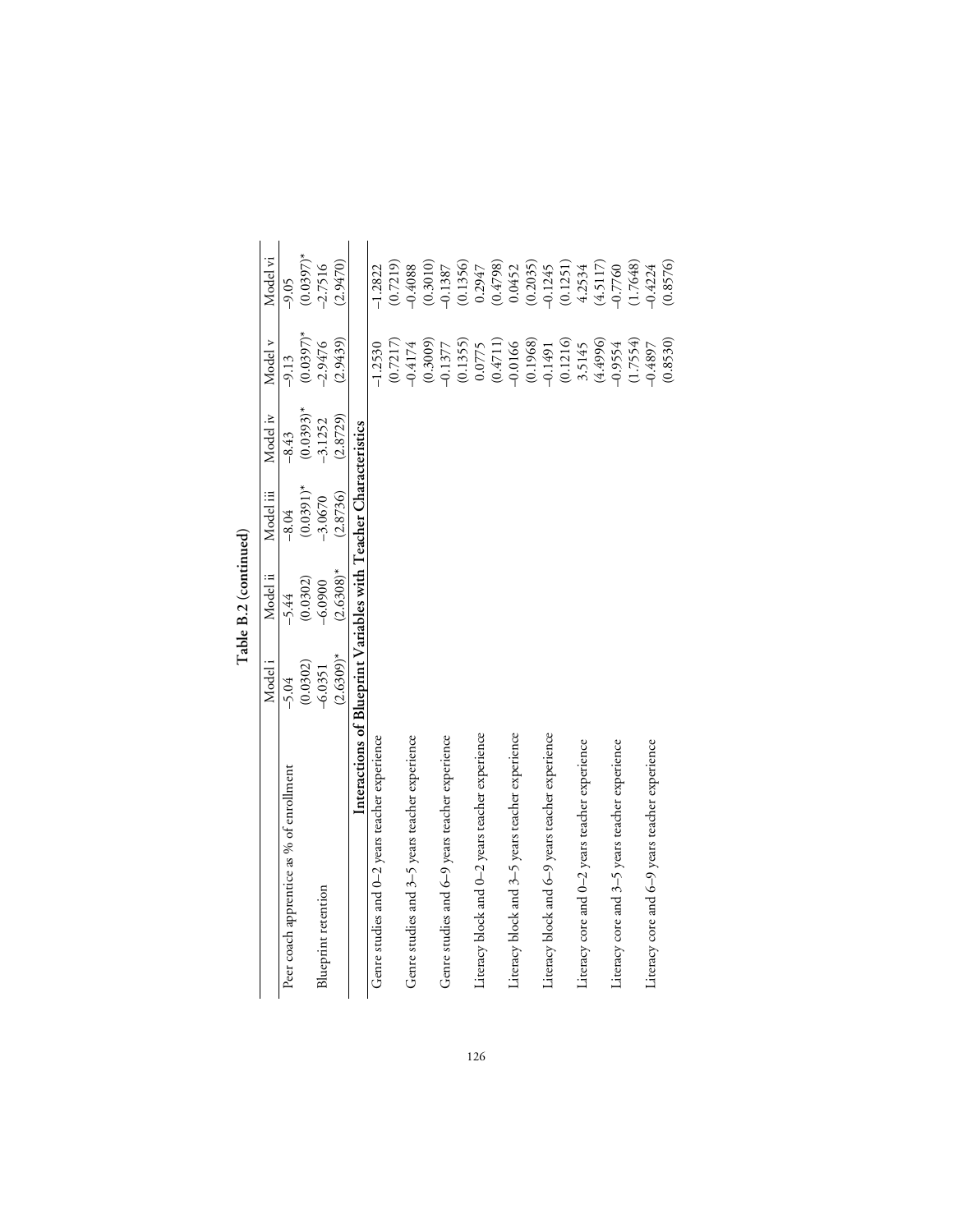|                                                                                                                                                                                                                                                                                                      | Model i | Model ii | Model iii | Model iv | Model v   | Model vi     |
|------------------------------------------------------------------------------------------------------------------------------------------------------------------------------------------------------------------------------------------------------------------------------------------------------|---------|----------|-----------|----------|-----------|--------------|
| Peer coach and 0-2 years teacher experience                                                                                                                                                                                                                                                          |         |          |           |          | 0.0531    | 0.0523       |
|                                                                                                                                                                                                                                                                                                      |         |          |           |          | (0.0626)  | (0.0627)     |
| Peer coach and 3-5 years teacher experience                                                                                                                                                                                                                                                          |         |          |           |          | $-0.0714$ | $-0.0694$    |
|                                                                                                                                                                                                                                                                                                      |         |          |           |          | (0.0732)  | (0.0736)     |
| Peer coach and 6-9 years teacher experience                                                                                                                                                                                                                                                          |         |          |           |          | $-0.0222$ | $-0.0209$    |
|                                                                                                                                                                                                                                                                                                      |         |          |           |          | (0.0762)  | (0.0762)     |
| EDRP and 0-2 years teacher experience                                                                                                                                                                                                                                                                |         |          |           |          |           | $-0.0924$    |
|                                                                                                                                                                                                                                                                                                      |         |          |           |          |           | (0.6524)     |
| EDRP and 3-5 years teacher experience                                                                                                                                                                                                                                                                |         |          |           |          |           | $-0.2108$    |
|                                                                                                                                                                                                                                                                                                      |         |          |           |          |           | (0.2066)     |
| EDRP and 6-9 years teacher experience                                                                                                                                                                                                                                                                |         |          |           |          |           | $-0.1359$    |
|                                                                                                                                                                                                                                                                                                      |         |          |           |          |           | (0.1085)     |
| Summer school and 0-2 years teacher experience                                                                                                                                                                                                                                                       |         |          |           |          |           | $-1.2463$    |
|                                                                                                                                                                                                                                                                                                      |         |          |           |          |           | $(0.5507)^*$ |
| Summer school and 3-5 years teacher experience                                                                                                                                                                                                                                                       |         |          |           |          |           | $-0.1814$    |
|                                                                                                                                                                                                                                                                                                      |         |          |           |          |           | (0.2181)     |
| Summer school and 6-9 years teacher experience                                                                                                                                                                                                                                                       |         |          |           |          |           | $-0.0783$    |
|                                                                                                                                                                                                                                                                                                      |         |          |           |          |           | (0.1258)     |
| Number of observations                                                                                                                                                                                                                                                                               | 60,151  | 60,151   | 52,614    | 52,614   | 52,614    | 52,614       |
| R-squared                                                                                                                                                                                                                                                                                            | 0.70    | 0.70     | 0.70      | 0.70     | 0.70      | 0.70         |
| middle and high school levels for teachers' subject authorization and the number of English courses taken by each student. At the middle school and<br>NOTES: For a list of other regressors in the models, see Tables 4.1 and 4.2 and the discussion in Chapter 4 of the additional controls at the |         |          |           |          |           |              |
| high school levels, teacher and classroom characteristics refer to the English classroom. Each column represents reading scores, using school and                                                                                                                                                    |         |          |           |          |           |              |

Table B.2 (continued) **Table B.2 (continued)**

 $\mathbf{I}$  $\overline{a}$ middle and high school levels for teachers' subject authorization and the number of English courses taken by each student. At the middle school and stadent fixed-effects models. Peer coaches and apprentice coaches as a percentage of enrollment are multiplied by 100. Standard errors are in "Significant at 5 percent.<br>Parentheses.<br>\*\*Significant at 1 percent. student fixed-effects models. Peer coaches and apprentice coaches as a percentage of enrollment are multiplied by 100. Standard errors are in

\*Significant at 5 percent.

\*\*Significant at 1 percent.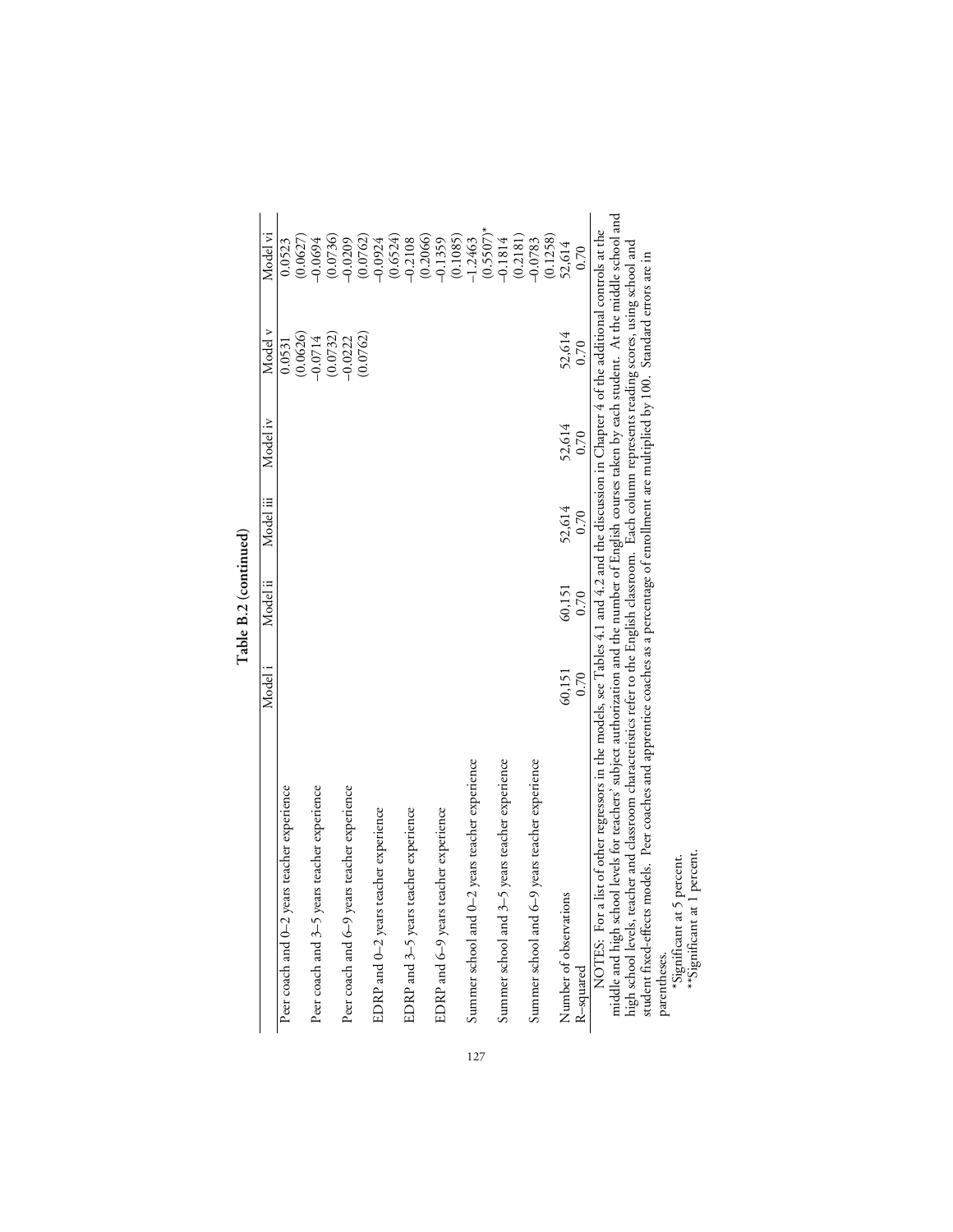**Table B.3**

|                                          | Model i                                                                                                                                                                                                                                                                                                                                                          | Model ii                                                                                                                                                                                                                                                                                                                                                                                                                                                                                           | Model iii                                                                                                                                                                                                                                                                                                                                                               | Model iv                                                                                                                                                                                                                                                                                                                                                                                                                                                                                          | Model v                                                                                                                                                                 | Model vi |
|------------------------------------------|------------------------------------------------------------------------------------------------------------------------------------------------------------------------------------------------------------------------------------------------------------------------------------------------------------------------------------------------------------------|----------------------------------------------------------------------------------------------------------------------------------------------------------------------------------------------------------------------------------------------------------------------------------------------------------------------------------------------------------------------------------------------------------------------------------------------------------------------------------------------------|-------------------------------------------------------------------------------------------------------------------------------------------------------------------------------------------------------------------------------------------------------------------------------------------------------------------------------------------------------------------------|---------------------------------------------------------------------------------------------------------------------------------------------------------------------------------------------------------------------------------------------------------------------------------------------------------------------------------------------------------------------------------------------------------------------------------------------------------------------------------------------------|-------------------------------------------------------------------------------------------------------------------------------------------------------------------------|----------|
| Class size                               |                                                                                                                                                                                                                                                                                                                                                                  |                                                                                                                                                                                                                                                                                                                                                                                                                                                                                                    |                                                                                                                                                                                                                                                                                                                                                                         | ${\it Yes}$                                                                                                                                                                                                                                                                                                                                                                                                                                                                                       | $\mathbf{Yes}$                                                                                                                                                          |          |
| Teacher Qualifications                   |                                                                                                                                                                                                                                                                                                                                                                  |                                                                                                                                                                                                                                                                                                                                                                                                                                                                                                    |                                                                                                                                                                                                                                                                                                                                                                         |                                                                                                                                                                                                                                                                                                                                                                                                                                                                                                   | ${\rm Yes}$ ${\rm Yes}$                                                                                                                                                 |          |
| Interactions1: block, core, peer coach   |                                                                                                                                                                                                                                                                                                                                                                  |                                                                                                                                                                                                                                                                                                                                                                                                                                                                                                    |                                                                                                                                                                                                                                                                                                                                                                         |                                                                                                                                                                                                                                                                                                                                                                                                                                                                                                   |                                                                                                                                                                         |          |
| Interactions2: EDRP, summer              |                                                                                                                                                                                                                                                                                                                                                                  |                                                                                                                                                                                                                                                                                                                                                                                                                                                                                                    |                                                                                                                                                                                                                                                                                                                                                                         |                                                                                                                                                                                                                                                                                                                                                                                                                                                                                                   |                                                                                                                                                                         |          |
| Literacy block                           |                                                                                                                                                                                                                                                                                                                                                                  |                                                                                                                                                                                                                                                                                                                                                                                                                                                                                                    |                                                                                                                                                                                                                                                                                                                                                                         |                                                                                                                                                                                                                                                                                                                                                                                                                                                                                                   |                                                                                                                                                                         |          |
|                                          | $Z \times 2$<br>$Z \times 2$<br>$Z \times 2$<br>$Z \times 2$<br>$Z \times 2$<br>$Q \times 2$<br>$Q \times 2$<br>$Q \times 2$<br>$Q \times 2$<br>$Q \times 2$<br>$Q \times 2$<br>$Q \times 2$<br>$Q \times 2$<br>$Q \times 2$<br>$Q \times 2$<br>$Q \times 2$<br>$Q \times 2$<br>$Q \times 2$<br>$Q \times 2$<br>$Q \times 2$<br>$Q \times 2$<br>$Q \times 2$<br> | $\begin{array}{l} \text{Yes}\\ \text{No} \\ \text{No} \\ \text{No} \\ \text{No} \\ \text{No} \\ \text{No} \\ \text{No} \\ \text{No} \\ \text{No} \\ \text{No} \\ \text{No} \\ \text{No} \\ \text{No} \\ \text{No} \\ \text{No} \\ \text{No} \\ \text{No} \\ \text{No} \\ \text{No} \\ \text{No} \\ \text{No} \\ \text{No} \\ \text{No} \\ \text{No} \\ \text{No} \\ \text{No} \\ \text{No} \\ \text{No} \\ \text{No} \\ \text{No} \\ \text{No} \\ \text{No} \\ \text{No} \\ \text{No} \\ \text{No$ | No $X_{\text{K}}$<br>$X_{\text{K}}$<br>$X_{\text{K}}$<br>$X_{\text{K}}$<br>$X_{\text{K}}$<br>$X_{\text{K}}$<br>$X_{\text{K}}$<br>$X_{\text{K}}$<br>$X_{\text{K}}$<br>$X_{\text{K}}$<br>$X_{\text{K}}$<br>$X_{\text{K}}$<br>$X_{\text{K}}$<br>$X_{\text{K}}$<br>$X_{\text{K}}$<br>$X_{\text{K}}$<br>$X_{\text{K}}$<br>$X_{\text{K}}$<br>$X_{\text{K}}$<br>$X_{\text{K}}$ | $\begin{array}{l} \text{Yes} \\ \text{No} \\ \text{NO} \\ \text{CO} \\ \text{CO} \\ \text{CO} \\ \text{CO} \\ \text{CO} \\ \text{CO} \\ \text{CO} \\ \text{CO} \\ \text{CO} \\ \text{CO} \\ \text{CO} \\ \text{CO} \\ \text{CO} \\ \text{CO} \\ \text{CO} \\ \text{CO} \\ \text{CO} \\ \text{CO} \\ \text{CO} \\ \text{CO} \\ \text{CO} \\ \text{CO} \\ \text{CO} \\ \text{CO} \\ \text{CO} \\ \text{CO} \\ \text{CO} \\ \text{CO} \\ \text{CO} \\ \text{CO} \\ \text{CO} \\ \text{CO} \\ \text{$ | No<br>$-1.3433$<br>$(0.5085)**$<br>$-0.2536$<br>$-0.2536$<br>$(1.6833)$<br>$(1.6833)$<br>$(0.5775)**$<br>$0.0035$<br>$0.0024$<br>$-21.03$<br>$(0.0844)^*$<br>$(0.0049)$ |          |
| Literacy core                            |                                                                                                                                                                                                                                                                                                                                                                  |                                                                                                                                                                                                                                                                                                                                                                                                                                                                                                    |                                                                                                                                                                                                                                                                                                                                                                         |                                                                                                                                                                                                                                                                                                                                                                                                                                                                                                   |                                                                                                                                                                         |          |
|                                          |                                                                                                                                                                                                                                                                                                                                                                  |                                                                                                                                                                                                                                                                                                                                                                                                                                                                                                    |                                                                                                                                                                                                                                                                                                                                                                         |                                                                                                                                                                                                                                                                                                                                                                                                                                                                                                   |                                                                                                                                                                         |          |
| iteracy block/core for EL students       |                                                                                                                                                                                                                                                                                                                                                                  |                                                                                                                                                                                                                                                                                                                                                                                                                                                                                                    |                                                                                                                                                                                                                                                                                                                                                                         |                                                                                                                                                                                                                                                                                                                                                                                                                                                                                                   |                                                                                                                                                                         |          |
|                                          |                                                                                                                                                                                                                                                                                                                                                                  |                                                                                                                                                                                                                                                                                                                                                                                                                                                                                                    |                                                                                                                                                                                                                                                                                                                                                                         |                                                                                                                                                                                                                                                                                                                                                                                                                                                                                                   |                                                                                                                                                                         |          |
| Summer session                           |                                                                                                                                                                                                                                                                                                                                                                  |                                                                                                                                                                                                                                                                                                                                                                                                                                                                                                    |                                                                                                                                                                                                                                                                                                                                                                         |                                                                                                                                                                                                                                                                                                                                                                                                                                                                                                   |                                                                                                                                                                         |          |
|                                          |                                                                                                                                                                                                                                                                                                                                                                  |                                                                                                                                                                                                                                                                                                                                                                                                                                                                                                    |                                                                                                                                                                                                                                                                                                                                                                         |                                                                                                                                                                                                                                                                                                                                                                                                                                                                                                   |                                                                                                                                                                         |          |
| Average years experience of peer coach   |                                                                                                                                                                                                                                                                                                                                                                  |                                                                                                                                                                                                                                                                                                                                                                                                                                                                                                    |                                                                                                                                                                                                                                                                                                                                                                         |                                                                                                                                                                                                                                                                                                                                                                                                                                                                                                   |                                                                                                                                                                         |          |
|                                          |                                                                                                                                                                                                                                                                                                                                                                  |                                                                                                                                                                                                                                                                                                                                                                                                                                                                                                    |                                                                                                                                                                                                                                                                                                                                                                         |                                                                                                                                                                                                                                                                                                                                                                                                                                                                                                   |                                                                                                                                                                         |          |
| Peer coach as % of enrollment            |                                                                                                                                                                                                                                                                                                                                                                  |                                                                                                                                                                                                                                                                                                                                                                                                                                                                                                    |                                                                                                                                                                                                                                                                                                                                                                         |                                                                                                                                                                                                                                                                                                                                                                                                                                                                                                   |                                                                                                                                                                         |          |
|                                          |                                                                                                                                                                                                                                                                                                                                                                  |                                                                                                                                                                                                                                                                                                                                                                                                                                                                                                    |                                                                                                                                                                                                                                                                                                                                                                         |                                                                                                                                                                                                                                                                                                                                                                                                                                                                                                   |                                                                                                                                                                         |          |
| Peer coach apprentice as % of enrollment |                                                                                                                                                                                                                                                                                                                                                                  |                                                                                                                                                                                                                                                                                                                                                                                                                                                                                                    |                                                                                                                                                                                                                                                                                                                                                                         |                                                                                                                                                                                                                                                                                                                                                                                                                                                                                                   |                                                                                                                                                                         |          |
|                                          |                                                                                                                                                                                                                                                                                                                                                                  |                                                                                                                                                                                                                                                                                                                                                                                                                                                                                                    |                                                                                                                                                                                                                                                                                                                                                                         |                                                                                                                                                                                                                                                                                                                                                                                                                                                                                                   |                                                                                                                                                                         |          |

Table B.3<br>Regression Results for High Schools **Regression Results for High Schools**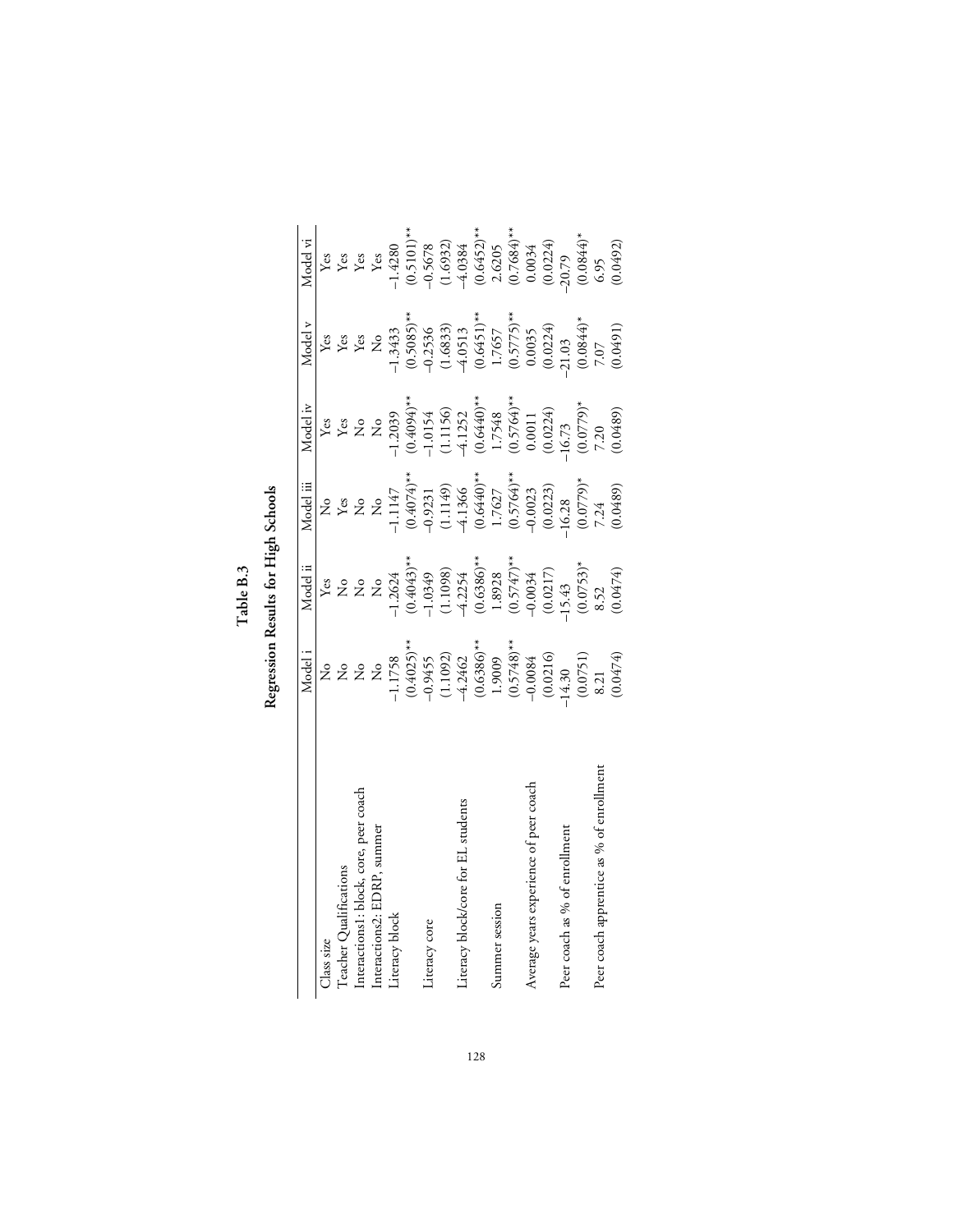|                                                                  | Model <sub>i</sub> | Model ii | Model iii | Model iv | Model v   | Model vi     |
|------------------------------------------------------------------|--------------------|----------|-----------|----------|-----------|--------------|
| Interactions of Blueprint Variables with Teacher Characteristics |                    |          |           |          |           |              |
| Literacy block and 0-2 years teacher experience                  |                    |          |           |          | 0.7359    | 0.8606       |
|                                                                  |                    |          |           |          | (0.5288)  | (0.5319)     |
| Literacy block and 3-5 years teacher experience                  |                    |          |           |          | $-0.1715$ | $-0.1522$    |
|                                                                  |                    |          |           |          | (0.2325)  | (0.2345)     |
| Literacy block and 6-9 years teacher experience                  |                    |          |           |          | 0.0197    | 0.0252       |
|                                                                  |                    |          |           |          | (0.1193)  | (0.1199)     |
| Literacy core and 0-2 years teacher experience                   |                    |          |           |          | $-0.9834$ | $-0.4718$    |
|                                                                  |                    |          |           |          | (1.4517)  | (1.4712)     |
| Literacy core and 3–5 years teacher experience                   |                    |          |           |          | $-0.6597$ | $-0.5349$    |
|                                                                  |                    |          |           |          | (0.7943)  | (0.8025)     |
| Literacy core and 6-9 years teacher experience                   |                    |          |           |          | 0.3091    | 0.3472       |
|                                                                  |                    |          |           |          | (0.4902)  | (0.4974)     |
| Peer coach and 0-2 years teacher experience                      |                    |          |           |          | 0.1493    | 0.1523       |
|                                                                  |                    |          |           |          | (0.0813)  | (0.0813)     |
| Peer coach and 3-5 years teacher experience                      |                    |          |           |          | 0.0778    | 0.0798       |
|                                                                  |                    |          |           |          | (0.1117)  | (0.1118)     |
| Peer coach and 6-9 years teacher experience                      |                    |          |           |          | $-0.0237$ | $-0.0226$    |
|                                                                  |                    |          |           |          | (0.1074)  | (0.1075)     |
| Summer school and 0–2 years teacher experience                   |                    |          |           |          |           | $-1.8624$    |
|                                                                  |                    |          |           |          |           | $(0.8506)^*$ |

Table B.3 (continued) **Table B.3 (continued)**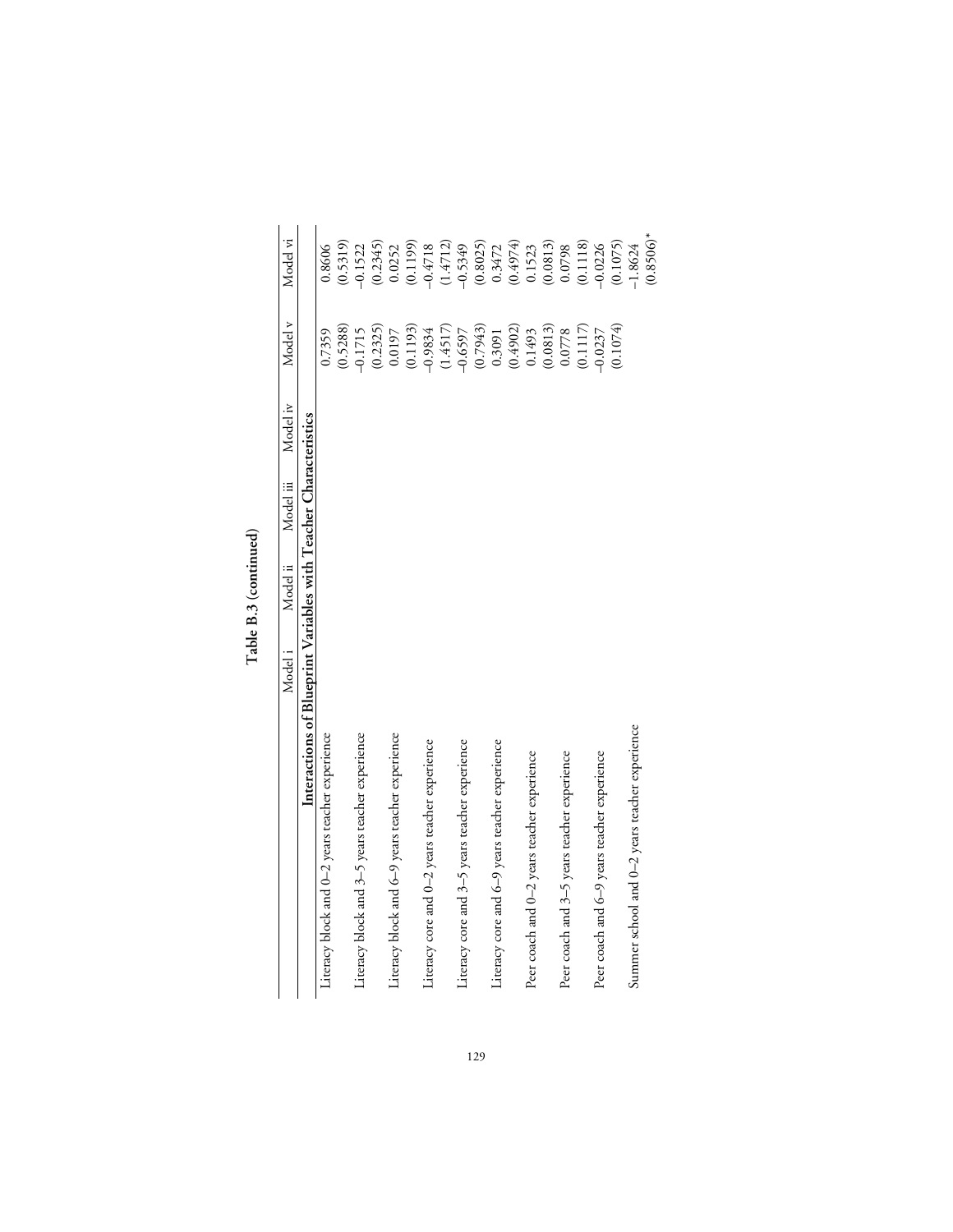| ٦ |
|---|
|   |
| ٢ |
| p |
|   |
|   |

|                                                                                                                                                                                                                                                 | Model <sub>1</sub> |        |        | Model ii Model iii Model iv Model v                                                                                                                                                                                                                                                                                                 |        | Model vi  |
|-------------------------------------------------------------------------------------------------------------------------------------------------------------------------------------------------------------------------------------------------|--------------------|--------|--------|-------------------------------------------------------------------------------------------------------------------------------------------------------------------------------------------------------------------------------------------------------------------------------------------------------------------------------------|--------|-----------|
| Summer school and 3–5 years teacher experience                                                                                                                                                                                                  |                    |        |        |                                                                                                                                                                                                                                                                                                                                     |        | $-0.3057$ |
|                                                                                                                                                                                                                                                 |                    |        |        |                                                                                                                                                                                                                                                                                                                                     |        | (0.4491)  |
| Summer school and 6-9 years teacher experience                                                                                                                                                                                                  |                    |        |        |                                                                                                                                                                                                                                                                                                                                     |        | $-0.0508$ |
|                                                                                                                                                                                                                                                 |                    |        |        |                                                                                                                                                                                                                                                                                                                                     |        | (0.2603)  |
| Number of observations                                                                                                                                                                                                                          | 50,677             | 50,677 | 50,677 | 50,677                                                                                                                                                                                                                                                                                                                              | 50,677 | 50,677    |
| R-squared                                                                                                                                                                                                                                       | 0.65               | 0.65   | 0.65   | 0.65                                                                                                                                                                                                                                                                                                                                | 0.65   | 0.65      |
| NOTES: For a list of other regressors in the models, see Tables 4.1 and 4.2 and the discussion in Chapter 4 of the additional controls<br>$\ddot{a}$ , $\ddot{a}$ , $\ddot{a}$ , $\ddot{a}$ , $\ddot{a}$ , $\ddot{a}$ , $\ddot{a}$ , $\ddot{a}$ |                    |        |        | $\begin{bmatrix} 1 & 1 & 1 \\ 1 & 1 & 1 \\ 1 & 1 & 1 \\ 1 & 1 & 1 \\ 1 & 1 & 1 \\ 1 & 1 & 1 \\ 1 & 1 & 1 \\ 1 & 1 & 1 \\ 1 & 1 & 1 \\ 1 & 1 & 1 \\ 1 & 1 & 1 \\ 1 & 1 & 1 \\ 1 & 1 & 1 \\ 1 & 1 & 1 \\ 1 & 1 & 1 & 1 \\ 1 & 1 & 1 & 1 \\ 1 & 1 & 1 & 1 \\ 1 & 1 & 1 & 1 \\ 1 & 1 & 1 & 1 \\ 1 & 1 & 1 & 1 \\ 1 & 1 & 1 & 1 \\ 1 & $ |        |           |

at the middle and high school levels for teachers' subject authorization and the number of English courses taken by each student. At the<br>middle school and high school levels, teacher and classroom characteristics refer to middle school and high school levels, teacher and classroom characteristics refer to the English classroom. Each column represents reading scores, using school and student fixed-effects models. Peer coaches and apprentice coaches as a percentage of enrollment are multiplied by at the middle and high school levels for teachers' subject authorization and the number of English courses taken by each student. At the 100. Standard errors are in parentheses

\*Significant at 5 percent. \*Significant at 5 percent.

\*\*Significant at 1 percent. \*\*Significant at 1 percent.

130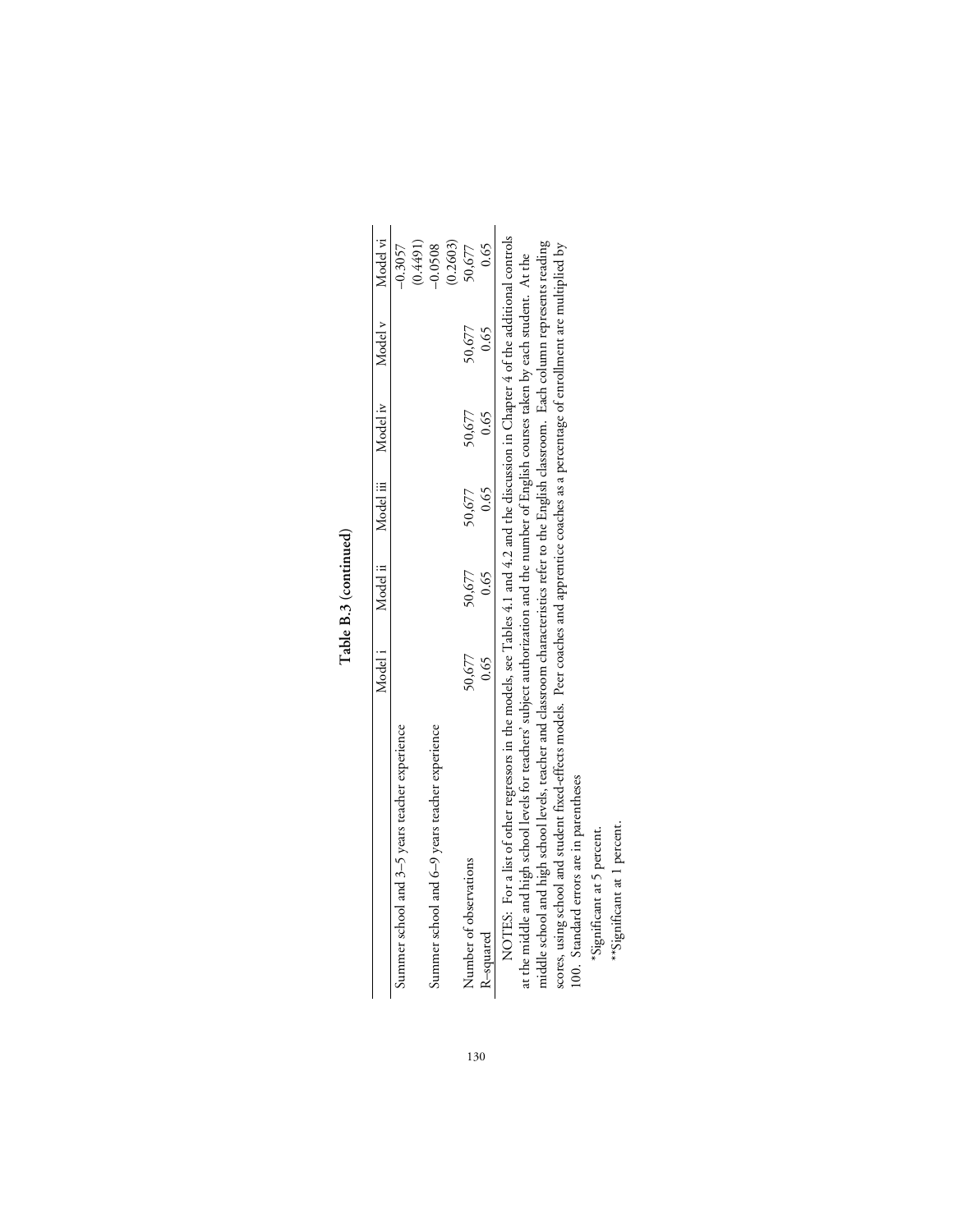## References

- American Institutes for Research, *Evaluation of the Blueprint for Student Success in a Standards-Based System*, Palo Alto, California, 2002.
- Betts, Julian R., and Anne Danenberg, "An Assessment of Resources and Student Achievement," in Jon Sonstelie and Peter Richardson (eds.), *School Finance and California's Master Plan for Education*, Public Policy Institute of California, San Francisco, California, pp. 47–79, 2001.
- Betts, Julian R., Kim S. Rueben, and Anne Danenberg, *Equal Resources, Equal Outcomes? The Distribution of School Resources and Student Achievement in California*, Public Policy Institute of California, San Francisco, California, 2000.
- Betts, Julian R., Andrew C. Zau, and Lorien A. Rice, *Determinants of Student Achievement: New Evidence from San Diego***,** Public Policy Institute of California, San Francisco, California, 2003.
- Bohrnstedt, George W., and Brian M. Stecher (eds.), *Class Size Reduction in California: Early Evaluation Findings, 1996–1998,* CSR Research Consortium, *Year 1 Evaluation Report*, American Institutes for Research, Palo Alto, California, 1999.
- Bohrnstedt, George W., and Brian M. Stecher (eds.), *Class Size Reduction in California: Findings from 1999–00 and 2000–01,* California Department of Education, Sacramento, California, 2002.
- Clinton, William J., *1998 State of the Union Address*, January 27, 1998, downloaded from http://www.washingtonpost.com/wp-srv/politics/ special/states/docs/sou98.htm.
- Coleman, James S., *Equality of Educational Opportunity*, Government Printing Office, Washington, D.C., 1966.
- CSR Research Consortium, *Class Size Reduction in California 1996–98: Early Findings Signal Promise and Concerns*, American Institutes for Research, Palo Alto, California, 1999.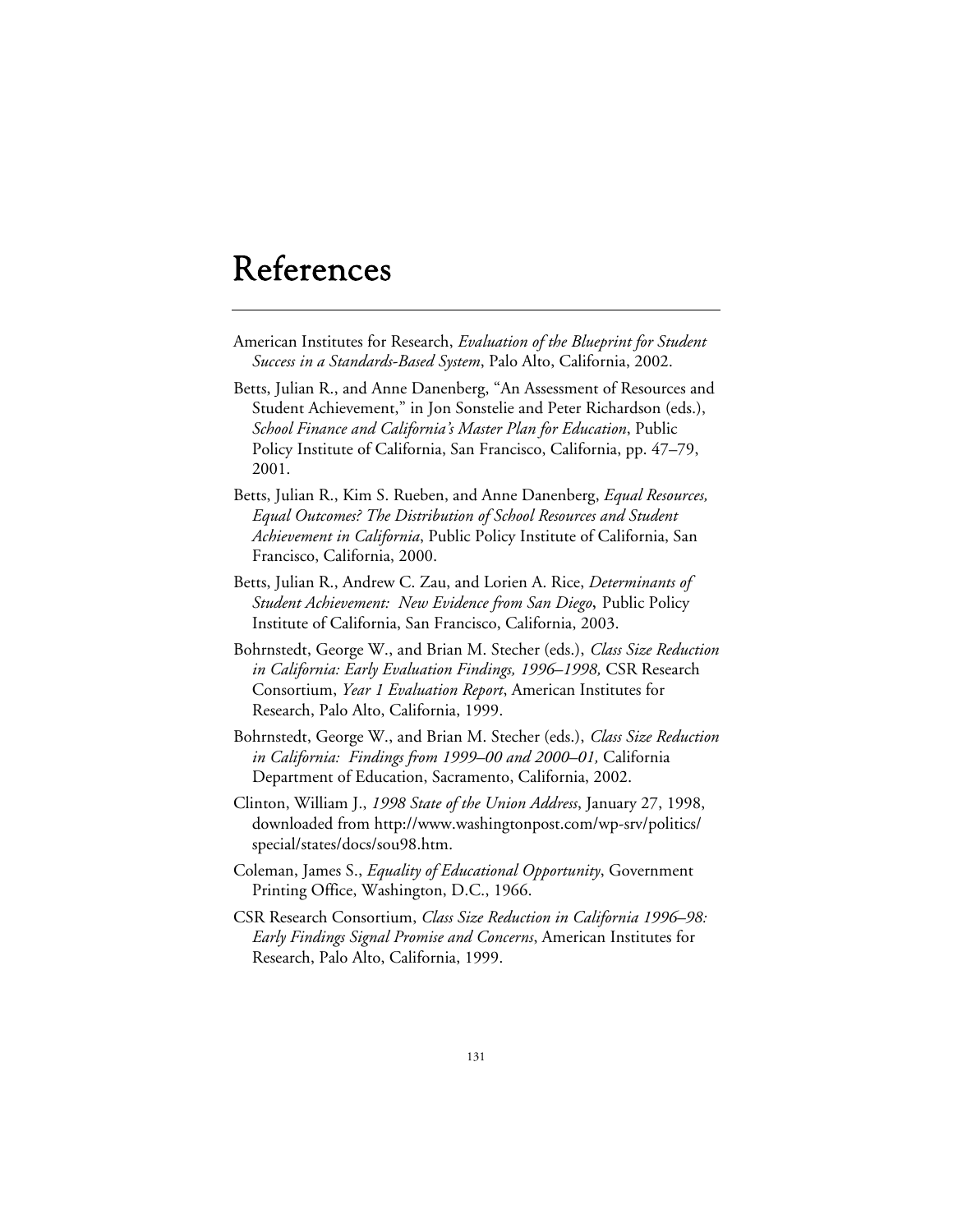- CSR Research Consortium, *Class Size Reduction in California: The 1998–99 Evaluation Findings*, American Institutes for Research, Palo Alto, California, 2000.
- Cuban, Larry, and Michael Usdan, "Fast and Top-Down: Systemic Reform and Student Achievement in San Diego City Schools," in Larry Cuban and Michael Usdan (eds.), *Powerful Reforms with Shallow Roots: Improving America's Urban Schools*, Teachers College Press, New York, 2003a, pp. 77–95.
- Cuban, Larry, and Michael Usdan (eds.), *Powerful Reforms with Shallow Roots: Improving America's Urban Schools*, Teachers College Press, New York, 2003b.
- Gootman, Elissa, "Fewer New York Schools Are Cited for Poor Performance," *New York Times*, January 5, 2005, p. A23.
- Hanushek, Eric A., "School Resources and Student Performance," in Gary Burtless (ed.), *Does Money Matter? The Effect of School Resources on Student Achievement and Adult Success*, Brookings Institution, Washington, D.C., 1996, pp. 43–73.
- Hess, Frederick M. (ed.), *Urban School Reform: Lessons from San Diego*, Harvard Education Press, Cambridge, Massachusetts, 2005.
- Hightower, Amy M., "San Diego's Big Boom: Systemic Instructional Change in the Central Office and Schools," in Amy M. Hightower, Michael S. Knapp, Julie A. Marsh, and Milbrey W. McLaughlin (eds.), *School Districts and Instructional Renewal*, Teachers College Press, New York, 2002, pp. 76–93.
- Jencks, Christopher, and Meredith Phillips (eds.), *The Black-White Test Score Gap*, Brookings Institution Press, Washington, D.C., 1998.
- Jepsen, Christopher, and Steven Rivkin, *Class Size Reduction, Teacher Quality, and Academic Achievement in California Public Elementary Schools*, Public Policy Institute of California, San Francisco, California, 2002.
- McGee, Maureen, "School Reforms Receive Grant Support," *San Diego Union Tribune,* November 6, 2001.
- The National Commission on Excellence in Education, *A Nation At Risk: The Imperative for Educational Reform*, Washington, D.C., 1983.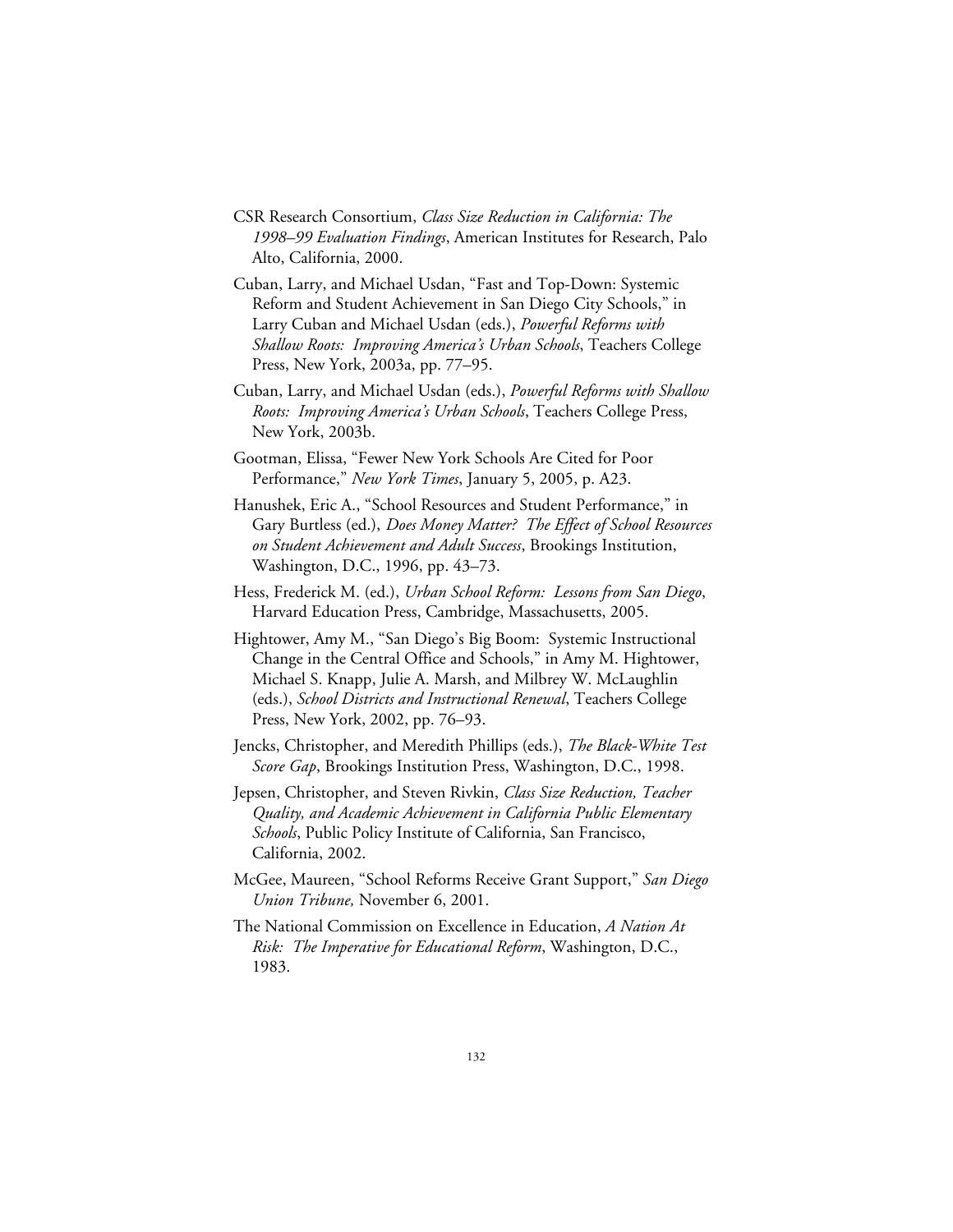- Ochoa, Alberto, Op-ed in the *San Diego Union Tribune,* October 26, 2001a.
- Ochoa, Alberto, letter to SDUSD Board Members on behalf of the San Diego County Latino Coalition of Education, October 9, 2001b.
- Price, Hugh B., and Cecil H. Steppe, "The Achievement Gap Is Closing," *San Diego Union Tribune,* October 25, 2002, p. B7.
- Quick, Heather E., Beatrice F. Birman, Lawrence P. Gallagher, Jean Wolman, Kassandra Chaney, and Hiroyuki Hikawa, *Evaluation of the Blueprint for Student Success in a Standards-Based System, Year 2 Interim Report*, American Institutes for Research, Palo Alto, California, 2003.
- Sonstelie, Jon, Eric Brunner, and Kenneth Ardon, *For Better or For Worse? School Finance Reform in California*, Public Policy Institute of California, San Francisco, California, 2000.
- Stein, Mary Kay, Lea Hubbard, and Hugh Mehan, "Reform Ideas That Travel Far Afield: The Two Cultures of Reform in New York City's District #2 and San Diego," *Journal of Educational Change*, Vol. 5, No. 2, June 2004, pp. 161–197.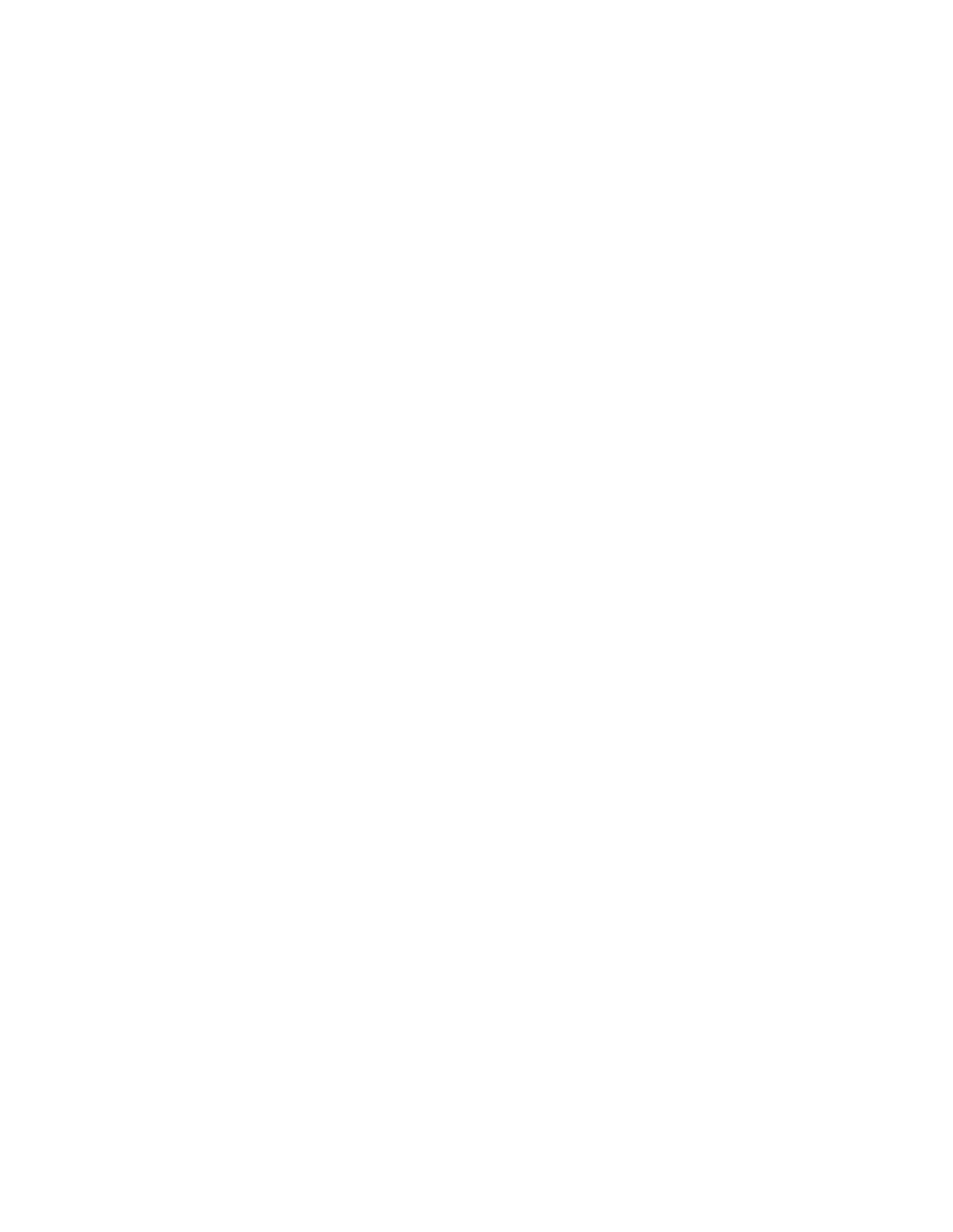### About the Authors

#### **JULIAN R. BETTS**

Julian R. Betts is a senior fellow at the Public Policy Institute of California and a professor of economics at the University of California, San Diego. Much of his research has focused on the economic analysis of public schools. He has written extensively on the link between student outcomes and measures of school spending, including class size and teacher qualifications. He has also studied the role that standards and expectations play in student achievement. He is serving or has served on numerous U.S. Department of Education technical review and grant adjudication committees, two National Research Council committees, The National Working Commission on Choice in K–12 Education, and the national advisory boards of both the Center for Research on Education Outcomes at Stanford University and the National Charter School Research Center at the University of Washington. He holds a Ph.D. in economics from Queen's University and the M.Phil. in economics from Oxford University.

#### **ANDREW C. ZAU**

Andrew C. Zau is a senior statistician in the Department of Economics at the University of California, San Diego. Previously, he was a research associate at PPIC. His current research focuses on the determinants of student achievement in the San Diego Unified School District. Before joining PPIC, he was an SAS programmer and research assistant at the Naval Health Research Center in San Diego, where he investigated the health consequences of military service during Operations Desert Shield and Desert Storm. He holds a B.S. in bioengineering from the University of California, San Diego, and an M.P.H. in epidemiology from San Diego State University.

#### **KEVIN KING**

Kevin King is a doctoral candidate in the Department of Economics at the University of California, San Diego. Previously, he worked for the Board of Governors of the Federal Reserve as a research assistant. He holds a B.A. in economics from the University of Virginia and an M.A. and C. Phil. in economics from the University of California, San Diego.